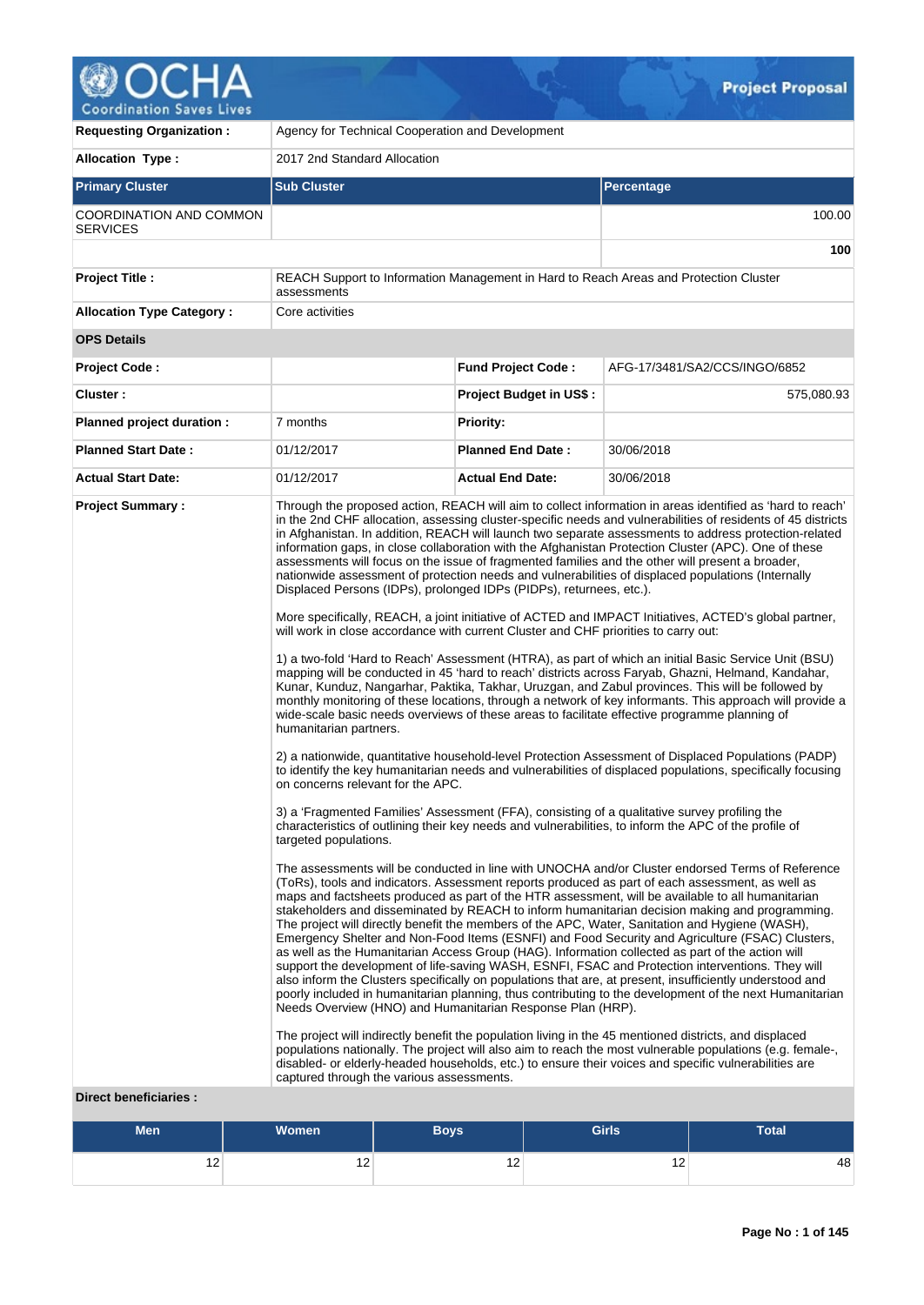#### **Other Beneficiaries :**

| Beneficiary name                          | <b>Men</b> | <b>Women</b> | <b>Boys</b> | <b>Girls</b> | <b>Total</b> |  |
|-------------------------------------------|------------|--------------|-------------|--------------|--------------|--|
| Other                                     | 12         | ' -          | 12          | 12<br>$\sim$ | 48           |  |
| the attack of the condition of a standard |            |              |             |              |              |  |

## **Indirect Beneficiaries :**

Each of the three assessments will have a different set of indirect beneficiaries.

The indirect beneficiaries of the HTRA will be the populations residing within the HTR districts of Afghanistan (45 at present, as identified through a joint Humanitarian Access Group (HAG) and Cluster effort). At present, these districts include various vulnerable population groups, including recent and prolonged IDPs, as well as undocumented and registered returnees, in varying proportions depending on general displacement dynamics. In addition, host communities in these areas controlled or influenced by Armed Opposition Groups (AOGs) will also benefit from this action.

For the Protection components of the project, recent and prolonged IDPs, as well as undocumented and registered returnees nationally will indirectly benefit from the findings of the research and its impact on future programming. Beneficiaries in these areas of concern will indeed benefit from improved services and assistance provided by humanitarian actors who have access to increased evidence produced by REACH as part of this intervention to inform their programming. In addition, future displaced populations will also benefit from the evidence provided to the APC. Similarly, vulnerable fragmented families will benefit from the FFA as the qualitative assessment will enable a better understanding of their profile, and an improved capacity of humanitarian partner to provide appropriate support, in light of vulnerabilities that are not at present considered. For the purposes of the intervention, fragmented families will be defined as a families whose head of household is physically separated from the remainder of the family (due to migration or death).

While the HTRA will focus on those 45 districts that were identified in the CHF 2nd allocation as priority districts, the PADP will be nationwide. The PADP will provide statistically significant and valid findings disaggregated at the regional level. Further discussions can be held with the APC should they require provincial level data, targeting prioritized provinces. The FFA will be conducted in prioritized urban centres that show the highest population of economic migrants, currently identified as Kabul, Kandahar, Mazar-i-Sharif, Herat, and Jalalabad. The nationwide PADP will look at IDPs, returnees and refugees. The FFA will target families separated by free choice, by necessity, and by force (e.g. IDPs, PIDPs, etc.) The FFA will however not be stratified by displacement status as this is not relevant for the profiling, and its focus will be on time period, distance and reason for separation

REACH will develop information products based on its research, to provide evidence for strengthened advocacy of humanitarian organisations and platforms in Afghanistan and beyond. This advocacy component will be supported by ACTED, which is currently part of the Humanitarian Country Team and that will use assessment results to advocate towards improved government action on provision of basic services and to promote a better understanding of displaced populations. In addition, the Government of Afghanistan will be engaged in the proposed action as part of the secondary data review, and as part of the design and completion of the data collection tools and analysis framework. This approach will strengthen the government's sense of ownership over the assessments.

#### **Catchment Population:**

# N/A

## **Link with allocation strategy :**

The proposal directly responds to the fifth priority area in the Allocation Strategy, "Enabling Action", and more specifically to the Coordination and Common Objective 1 "Enabling Action (Assessment) – Strengthen humanitarian actor's response through the coordinated multi-sector assessments to inform humanitarian programming, strategic decision-making and improve understanding of critical humanitarian needs". All three proposed assessments (HTRA, PADP and FFA), although they are related to and will be coordinated with specific Clusters, are multi-sectoral in nature and are designed to provide information that can support implementing partners, Cluster leads and senior decision makers.

As part of the HTRA, by applying the same research methodology to all 45 HTR districts, comparable multi-cluster information will be produced for all targeted areas. This information will particularly contribute to an improved response to the SO4 of the CHF strategy "Humanitarian conditions in hard-to-reach areas of Afghanistan are improved".

By designing inclusive research with Clusters and developing an evidence-based understanding of the needs and vulnerabilities of population groups of concern (i.e. populations residing in HTR areas; displaced populations; fragmented families), REACH's proposed intervention will improve the quality and scope of data available to humanitarian actors. REACH will share and present this data and the resulting analysis through clear, action-oriented products that will enable humanitarian actors and Clusters with limited funds to effectively identify and reach most vulnerable populations through evidence-based prioritization, notably as part of the CHF 2018 1st standard allocation. In coordination with UNOCHA and the relevant Clusters, wherever possible and based on the findings of the assessments, REACH will develop advocacy papers that can be used as part of advocacy endeavours directed towards the government and international donors, supporting the prioritization of aid in line with assessment results.

The proposed action was thoroughly discussed with key humanitarian stakeholders, including the APC, FSAC, WASH and ESNFI Clusters, as well as the HAG so as to avoid any duplication in interventions. While the 2nd CHF standard allocation restricted interventions to the 45 districts identified as HTR in Faryab, Ghazni, Helmand, Kandahar, Kunar, Kunduz, Nangarhar, Paktika, Takhar, Uruzgan, and Zabul provinces, the two Protection assessments will include other provinces and districts. The proposed scope of these assessments was agreed on principle with UNOCHA and Cluster partners. Target regions for the HTRA, PADP and FFA were selected in accordance with areas of concern for each relevant Cluster (or group of Clusters). The type, aims and possible outputs of these assessments were also discussed with Clusters. As in all REACH projects, a collaborative approach will be deployed throughout the project cycle to ensure feedback, participation and involvement comes from all interested parties.

## **Sub-Grants to Implementing Partners :**

| <b>Partner Name</b>       | <b>Partner Type</b> | <b>Budget in US\$</b> |
|---------------------------|---------------------|-----------------------|
| <b>IMPACT Initiatives</b> | International NGO   | 58,680.00             |
|                           |                     | 58,680.00             |

**Other funding secured for the same project (to date) :**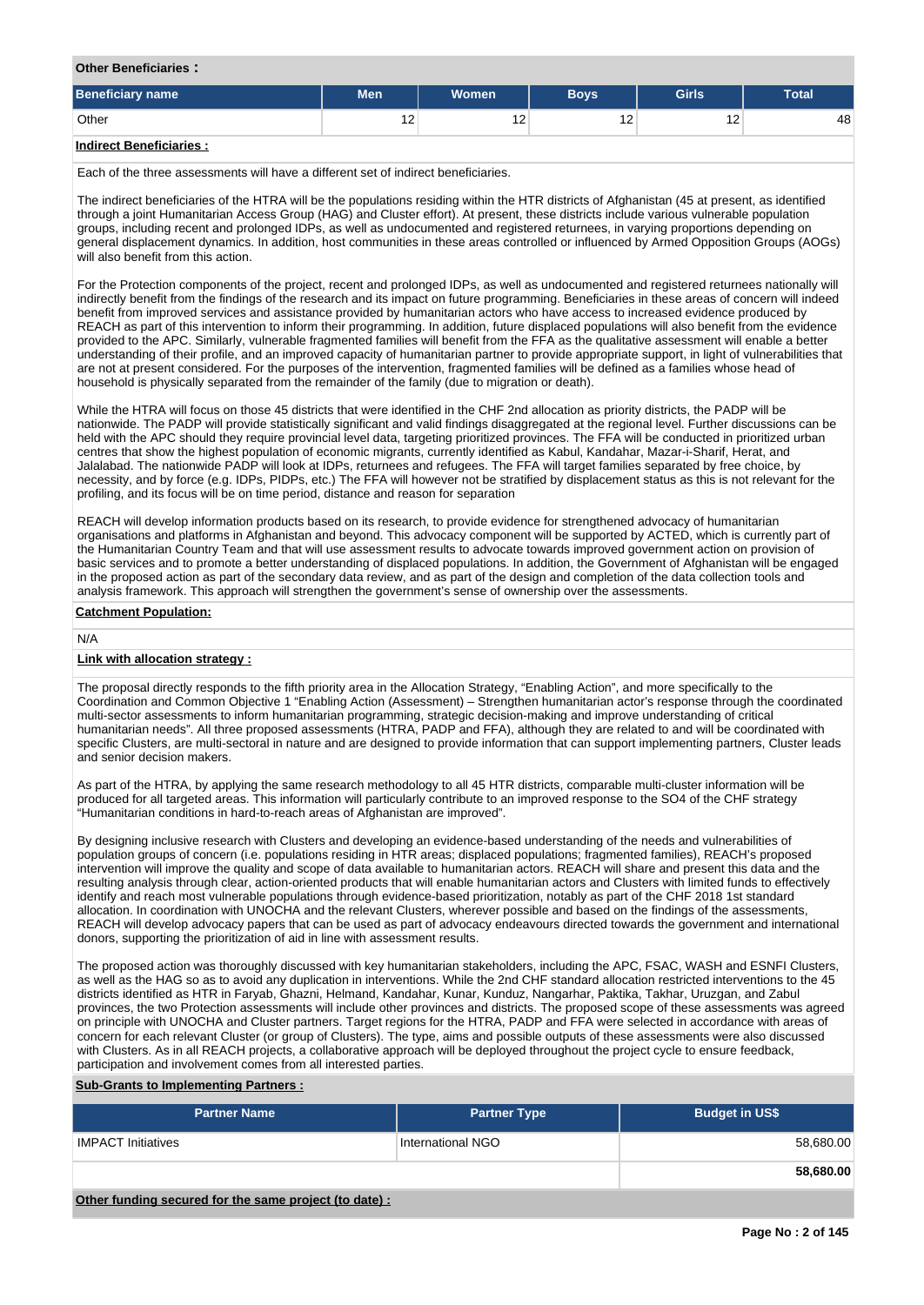|  | <b>Other Funding Source</b> |
|--|-----------------------------|
|--|-----------------------------|

# **Organization focal point :**

| <b>Name</b>            | <b>Title</b>                             | <b>Email</b>                          | <b>Phone</b>         |
|------------------------|------------------------------------------|---------------------------------------|----------------------|
| <b>Thibault Larose</b> | <b>Country Director</b>                  | thibault.larose@acted.org             | +93 (0) 728427169    |
| Vincent Annoni         | <b>REACH Global</b><br>Coordinator       | vincent.annoni@impact-initiatives.org | $+41(0)$ 22 566 2963 |
| Alice Dorrer           | <b>Project Development</b><br>Manager    | alice.dorrer@acted.org                | +93 (0) 728427177    |
| Sayed Faroog           | <b>Deputy Country Finance</b><br>Manager | sayed.farooq@acted.org                | +93 (0) 799639399    |

# **BACKGROUND**

# **1. Humanitarian context analysis**

After unprecedented levels of displacement were observed in Afghanistan in 2016, the situation remained unstable in 2017. Since January, approximately 286,000 undocumented Afghans have returned from Pakistan and Iran (IOM, 2017) and an estimated 202,109 people have been displaced internally by conflict (OCHA, 2017). Sustained levels of internal displacement have been observed across the 34 provinces, consistent with displacement rates seen in 2015 and 2016. The HRP 2017 mid-year review has notably found "with the official IDP petition system largely or completely out of reach for those living in non-government held areas, in addition to the limited coverage of disease and food insecurity early warning systems, the capacity of humanitarian partners to detect or respond to the most acute needs may have been considerably weakened over the past six months, resulting in less IDPs being reported despite intensified conflict". In addition, "insecurity is only likely to increase and further expand over the remainder of the year". This is related to the forecast 'mildness' of the next winter, that will impede Afghanistan's 'winter truce'; to the upcoming parliamentary elections and to president Trump's recent announcement of the deployment of additional US troops in Afghanistan, that may both result in increased volatility in the security context. While the projections in terms of new conflict-induced IDPs, estimated at 450,000 for 2017, will likely be met, humanitarian partner now expect smaller refugee and undocumented returnee influxes than initially planned. This is also the case for natural disaster affected populations, thanks to lower occurrences of significant disaster in 2016 and 2017.

In this context of widespread insecurity and displacement, a HTR area can be defined as an area not regularly accessible to humanitarian actors for the purposes of assessments and response activities. Such areas can be inaccessible for a variety of reasons, including security (e.g. active conflict, illegal checkpoints and roadblocks, etc.), lack of authorization from local authorities, and logistical barriers (e.g. lack of infrastructure, geographical constraints); all of which are applicable to Afghanistan. Access to HTR areas of Afghanistan is however crucial. USAID estimates that the majority of the Afghan population resides in remote, rural areas. Moreover, these areas are particularly susceptible to food insecurity, WASH, shelter and other pressing humanitarian needs, contributing to further internal displacement.

In addition to the poor situation in HTR areas, the entire geographical scope of Afghanistan faces significant displacement-induced protection concerns. Displacement results in acute protection needs particularly affecting women and children. According to the APC 2017 Response Plan, 3.7 million individuals will require protection assistance in 2017. Populations develop negative coping mechanisms, where they live in substandard conditions and the lack of documentation impedes access to basic services. Recent protection monitoring activities and consultations undertaken throughout the country have identified increased levels of vulnerability amongst displaced populations. Conflict-affected populations are notably more likely than others to be affected by several forms of gender-based violence (e.g. sexual abuse, forced marriage, etc.). In May 2017, an assessment in the Eastern region found increased occurrences of GBV cases, with surveyed male respondents reporting "that the pressures of a loss of income during displacement caused them to resort to negative coping mechanisms such as domestic violence". Yet, given the limitations presented by cultural conditions and the sensitive nature of certain topics, no nationwide quantified protection data has been produced in Afghanistan so far, and some population groups, particularly fragmented families, who may be exposed to specific vulnerabilities, have never been studied per se.

# **2. Needs assessment**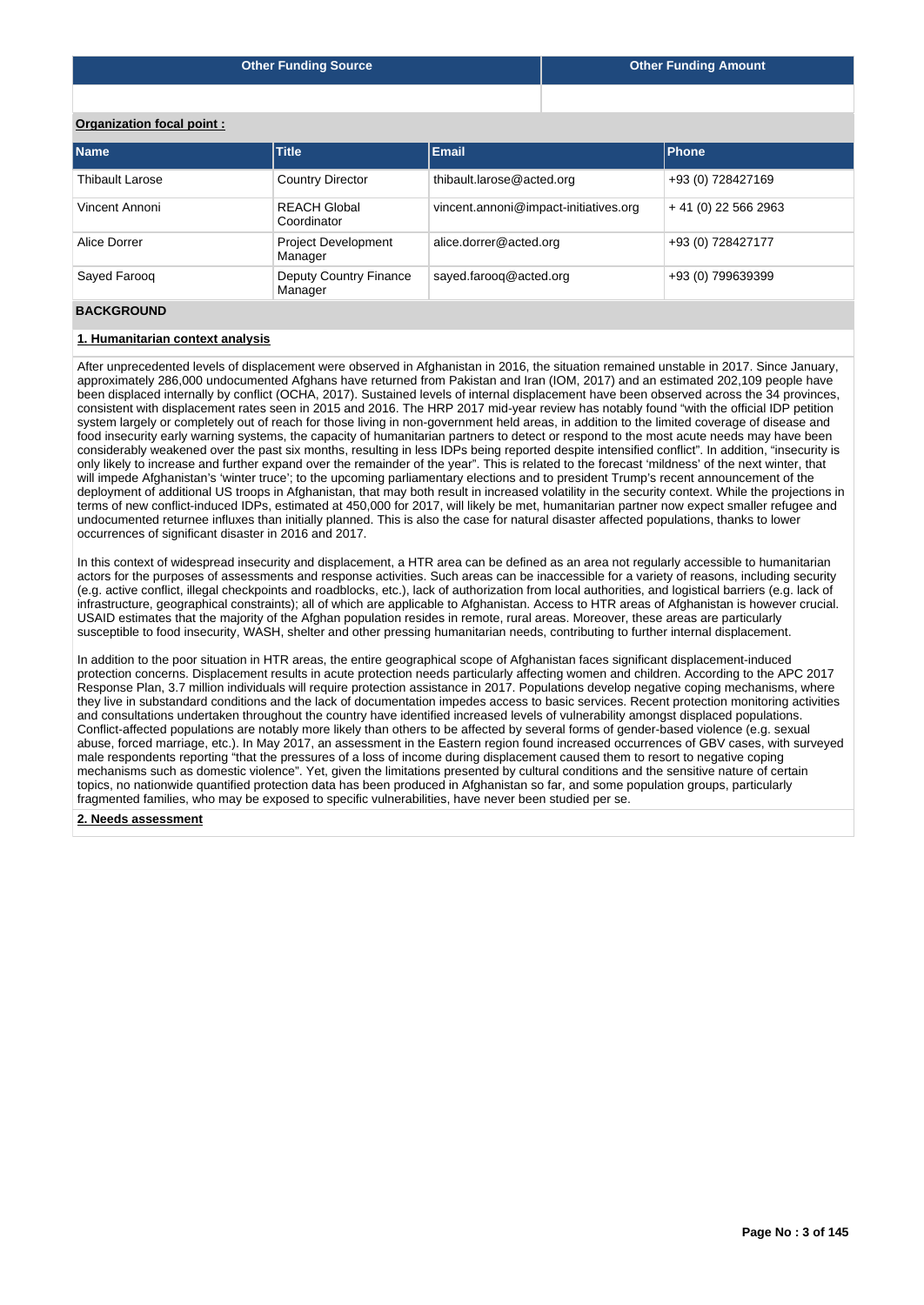To date, the 2017 HRP has received only 36% of its financial requirements (that were revised downwards as part of the mid-year review). This is symptomatic of a general trend in the humanitarian sector in Afghanistan, and highlights a need for an efficient allocation of limited humanitarian resources. The HNO and HRP for 2017 have identified a need to rely on an evidence-based prioritization of humanitarian resource allocation. To this end, the 2017 HRP notably highlighted that "further efforts are required to improve inter-sectoral needs assessment and availability of comparable data, to optimize data collection efforts and lay a foundation for more evidence-based decision making".

Information gaps affect multiple Clusters, as well as their members' ability to design and implement needs-based programming across Afghanistan. This is particularly the case in HTR districts where humanitarian partners have low access, and at times limited networks, to collect accurate information on ongoing crises. Due to limitations associated with HTR areas, conventional face-to-face data collection techniques are not possible in these locations, generating a lack of reliable data, and therefore reducing the adequacy of on-the-ground response.

Besides protection interventions, the APC has recognized the needs to channel efforts into "assessments and research of protection needs in the country (…) to inform the humanitarian and development nexus". The lack of comprehensive assessment of protection needs and vulnerabilities of displaced population exemplifies a clear research gap, particularly given sustained levels of conflict-induced displacement, and the iterative nature of protection issues, whereby unaddressed concerns can perpetuate. Amongst protection recommendations of the mid-year review, it has been highlighted that protection monitoring targets were increased, particularly in order to improve outreach to conflict-induced IDPs. REACH believes that significant contributions to protection planning can be made by producing a single, nationwide assessment focusing on these and other relevant protection needs and vulnerabilities.

Furthermore, amongst Afghanistan's vulnerable populations, fragmented families remain an under-researched sub-category of displacement. A separated family refers to a household in which one or more members have departed from their home, residing in a separate location. The remaining household, particularly those in which a female household lead remains, may present a unique set of cultural, financial and educational vulnerabilities as well as broader humanitarian needs. The current lack of information regarding these families results in the omission of these groups' specific features in humanitarian planning. REACH therefore proposes to conduct an initial, qualitative FFA to identify and comprehend the nature and dynamics of such families. The FFA will significantly contribute to the provision of a voice to vulnerable women.

The Gender, Protection and Access analysis of the HRP mid-year review has found a lack of gender and protection focus in assessments conducted by humanitarian partners, as attested by a low engagement of female enumerators, and a low capacity to conduct gender analyses. This is notably due to the fact that, as stated in the HRP, "men continue to dominate as both assessment respondents and recipients of aid, and do not accurately report and recognize the needs of women, children and other vulnerable household members". This situation creates significant information gaps regarding the specific needs of most vulnerable segments of the population, including women and children. A strong focus on gender and age considerations, as well as on vulnerable population segments is needed to grasp the specific needs of these groups, thus avoiding incomplete or harmful programming. This imperative will be mainstreamed across all three proposed assessments.

# **3. Description Of Beneficiaries**

The proposed action will directly benefit the members of the APC, FSAC, WASH and ESNFI clusters, as well as the wider humanitarian and development community in Afghanistan. The direct beneficiaries of this action will include an estimated total of 48 UN agencies, national and international NGOs who will benefit from the results of the assessments and analysis conducted by REACH (based on the number of partners currently included in the HRP 2017 first quarterly report). This includes the 16 partners in the ESNFI Cluster, the 18 partners in the FSAC, the 13 partners in the WASH cluster, and the 20 members of the APC. Several partners participate in more than one cluster, which is why the total number of beneficiary organizations is lower than the sum of APC, ESNFI, WASH and FSAC cluster members. However, both the HTRA and the two Protection assessments (PADP and FFA) will likely collect information relevant to Clusters not directly involved in the coordination of the assessments, as well as early recovery and development programming, and may therefore benefit additional humanitarian and development partner organizations across the country, in addition to provincial and national authorities.

For the HTRA, cluster partners will be involved in preliminary discussions regarding tool design, analysis and the factsheet template. REACH will engage with the FSAC through questions related to markets (access to market, prices, availability of goods, survival minimum expenditure basket, etc.); the WASH cluster through questions related to the most commonly used water sources; the ESNFI cluster through questions revolving around the market, as well as shelter/infrastructure damage; and the APC through questions on arrivals, departures and points of origin, etc. REACH will also engage the Cash and Vouchers Working Group and the Humanitarian Access Group.

The PADP will provide complementarity to most assessments that target displaced populations. Specifically, there will be active collaboration with IOM in aligning indicators with their upcoming cross-border needs assessment. There will also be complementarity with the Joint IDPs' Profiling Service (JIPS)'s IDP protection study and Samuel Hall's Challenges of IDP Protection Assessment. Cluster partners, particularly the APC, GBV and Child Protection sub-clusters will contribute to tool design and analysis, with inputs from UN Women.

REACH will coordinate with local Cluster partners interested to take part in field work for all three proposed assessments. These partners may be involved in data collection, particularly in these unstable areas where they may enjoy high access. This will be done either by embedding staff in partners' teams, or providing support from the capital or provincial level, as detailed in the Security and Access sections. When possible, mobile data collection will be used, allowing REACH to monitor proper random sampling and conduct geo-spatial analysis. All enumerators will be provided with a training prior to the start of field work, that will notably focus on protection sensitivity.

As mentioned above, this project will also indirectly benefit these populations living in the 45 HTR districts and the most vulnerable amongst them, as well as other displaced populations targeted as part of the nationwide PADP and FFA. A clear research gap is presented by the lack of nationwide, quantifiable data on protection concerns and vulnerabilities in Afghanistan. Particular cultural limitations prevent widespread data collection on particular topics becoming the norm in this context. Information products derived from this project will readily serve as basis for the design of well-informed, gender-sensitive interventions and policy.

#### **4. Grant Request Justification**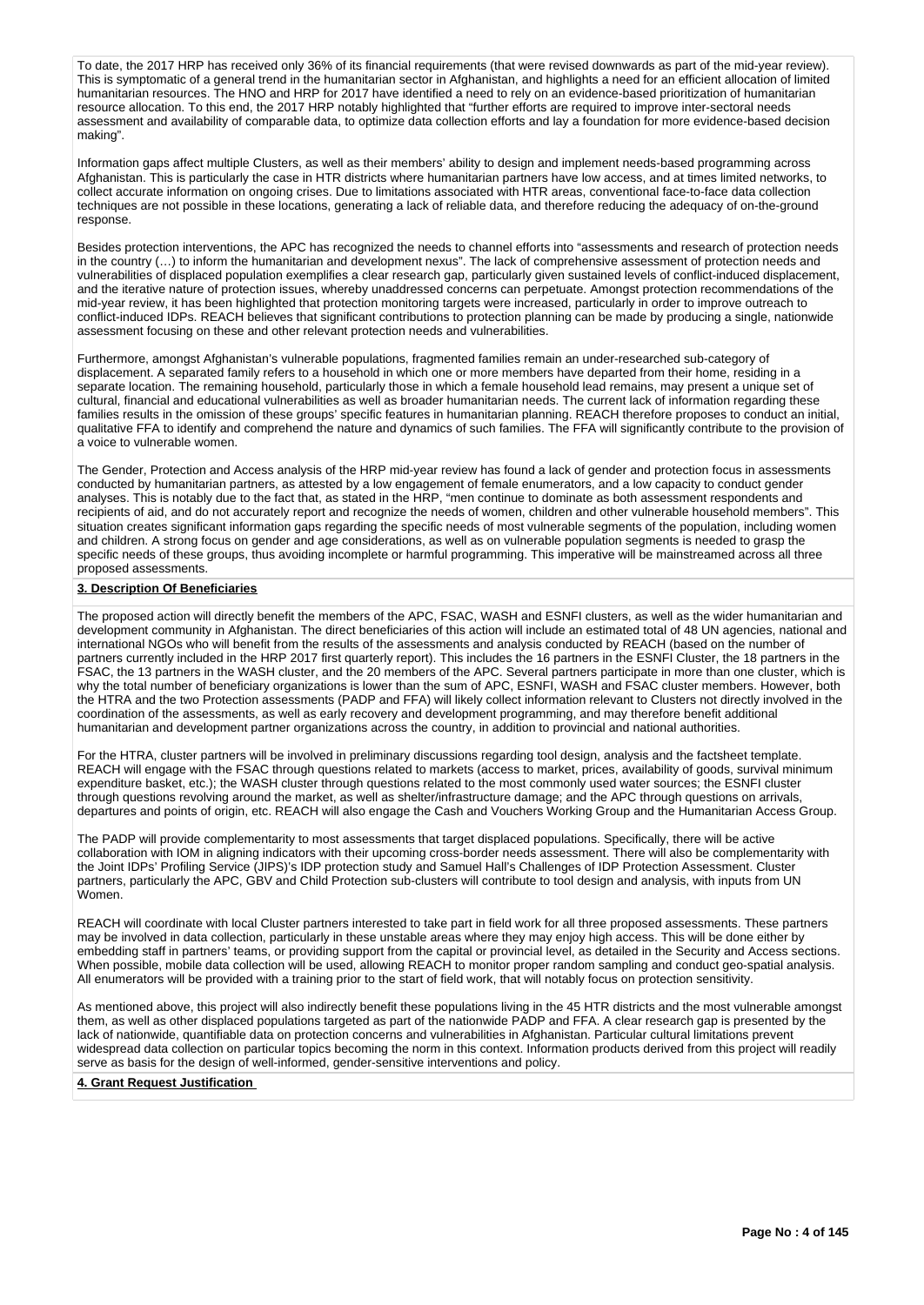REACH is a joint initiative of IMPACT Initiatives, ACTED and UNOSAT. Its mandate is to facilitate the development of information products that enhance the humanitarian community's decision-making and planning capacity. REACH supports humanitarian coordination through non-proprietary information shared across organisations, and has significant experience implementing large-scale, multi-sector surveys. With ACTED's support, REACH started operating in Afghanistan in August 2016. Since then, REACH has made significant contributions to the humanitarian community through mapping and assessment endeavours.

REACH has conducted sectoral assessments. With funding from the Global Food Security Cluster, REACH has publicly released key findings of its food security assessment in Nangarhar and Kabul ISETs. REACH has published series of individual informal settlement profiles for Nangarhar province and Kabul. REACH also had a CHF-funded 'Supporting shelter/NFI needs assessments to inform humanitarian action in Afghanistan' project, that addressed information gaps identified by the ESNFI Cluster regarding the shelter and other sector needs, estimated caseloads, and coping strategies of 2014 flood-affected populations.

REACH has also implemented large-scale multi-sectoral assessments. With funding from the CHF, REACH notably completed a nationwide assessment of PIDP locations, needs and vulnerabilities. The findings of this assessment were shared with the humanitarian community and have helped to inform the CHF 2nd standard allocation for 2017. REACH's PIDP assessment report has notably given a clearer picture on PIDPs nationwide, including actual numbers lower than previously estimated and key humanitarian concerns. In addition, REACH currently implements a CHF-funded "REACH support to Cluster Assessments and Information Management in Afghanistan" project, composed by a Multi-Cluster Needs Assessment in five regions, as well as a nationwide Education in Emergencies and Child Protection in Emergencies joint needs assessment. To date, REACH has identified and profiled 623 informal settlements across the country as part of its ongoing Multi-Cluster Needs Assessment and previous endeavours. These are about to be published. The findings of these large-scale assessments will help to develop the 2018 HNO and HRP.

Information that was published by REACH in Afghanistan can readily be used by partners to develop projects in the field of humanitarian, early recovery or development programming.

In addition, REACH has become a predominant actor in the information management sector in Afghanistan, notably thanks to its role in the development of standard analysis and reporting tools that improve the efficiency of the common Household Emergency Assessment Tool (HEAT), and the forthcoming delivery of HEAT trainings to humanitarian partners across Afghanistan. In addition, REACH is now the information management lead in the ECHO-funded Emergency Response Mechanism. Besides conducting its own data collection, REACH is dedicated to working with UN agencies, Clusters and organizations to promote the use of quality data collection and analysis in programmes. REACH co-chairs the Humanitarian Coordinated Assessment Working Group (HCAWG) and as such works to ensure that humanitarian partners, OCHA, etc. collaborate towards the improvement of the HEAT data interpretation, analysis and reporting, feeding into future humanitarian assessments and programming.

Thanks to its previous and ongoing projects in Afghanistan, REACH has established field presence and networks of key informants across the country. REACH has consistently been able to access HTR areas and most vulnerable segments of the population using flexible and efficient approaches. Based on its successful experience implementing such programming in Afghanistan and abroad, REACH is particularly well positioned to undertake the assessments described below across target regions.

# **5. Complementarity**

The proposed action will complement both REACH's and other humanitarian partners' initiatives. REACH works to ensure that its projects learn from the previous research exercises in Afghanistan and abroad, ensuring comparability and increasing the efficiency of projects to reduce any overlap. The aim of all REACH projects is to provide the required information to as wide a humanitarian audience as possible, building on successes from previous exercises to ensure tailored information collection is carried out. The project will be implemented for and together with humanitarian partners, that will be involved in the project at multiple stages. REACH will therefore largely build on existing knowledge, and elaborate assessment methodologies that will address major information gaps.

By definition, research in HTR area is scarce due to the limitations highlighted above. However, the HTRA will notably build and expand on the "Humanitarian Assessment in Hard to Access Areas" report, that was published by the Norwegian Refugee Council and Assess, Transform and Reach (ATR) Consulting in August 2016. While this report provided snapshots of HTR areas in two provinces (Kunduz and Paktika), REACH's approach will provide a full geographic 'blanket' coverage of the 45 districts identified as HTR, and a continuous monitoring that will enable a tracking of key humanitarian indicators over time, and therefore the analysis of humanitarian trends in target areas. REACH will ensure that research findings practically feed into Clusters' strategies, notably through sustained collaboration with the FSAC, WASH and ESNFI Clusters, as well as UNOCHA and the HAG, that will enable the identification of key humanitarian research themes.

The continuous monitoring approach is highly relevant in the highly dynamic humanitarian environment in HTR areas, that are characterized by frequent conflict-induced population displacement phenomena, with IDPs settling in locations not accessible to humanitarian partners. REACH Afghanistan notably intends to build upon and adapt ongoing and proven methodologies used during REACH's data collection efforts in HTR areas of South Sudan, Iraq, Somalia and Syria to collect data in these 45 districts and provide humanitarian actors with a strong understanding of the context and needs in these areas. The mapping component of HTR districts will be inspired by the methodology used as part of informal settlement mapping endeavours as part of REACH's ongoing, CHF-funded, Multi-Cluster Needs Assessment, as well as previous ISET mapping exercises.

REACH's protection assessments, particularly the PADP, will complement other research carried out by humanitarian partners, such as the UNOCHA-led HEAT findings in Nangarhar (May 2016), the APC's "Protection Community Assessment in Nangarhar" (December 2016), Amnesty International's "My Children will Die this Winter" (May 2016), Relief International's "Rapid Needs Assessment of Returnees in Host Communities" (February 2017), etc. The proposed nationwide PADP will be highly complementary with the ongoing REACH-led joint needs assessment in Education in Emergencies and Child Protection in Emergencies that also focus on displaced populations (including refugees, returnees and IDPs).

As highlighted above, in Afghanistan, the issue of fragmented families has never been studied per se before. To elaborate its research approach, REACH will rely on both sustained coordination with humanitarian partners and its experience as part of the Mixed Migration Platform, a consortium of seven partners led by REACH, with funding from DfID.The "Separated families: who stays, who goes and why?" report was published in April 2017. This qualitative study focused on Syrian, Afghan and Iraqi families settling in Europe, notably examining how migration affected the everyday lives of those left behind.

#### **LOGICAL FRAMEWORK**

## **Overall project objective**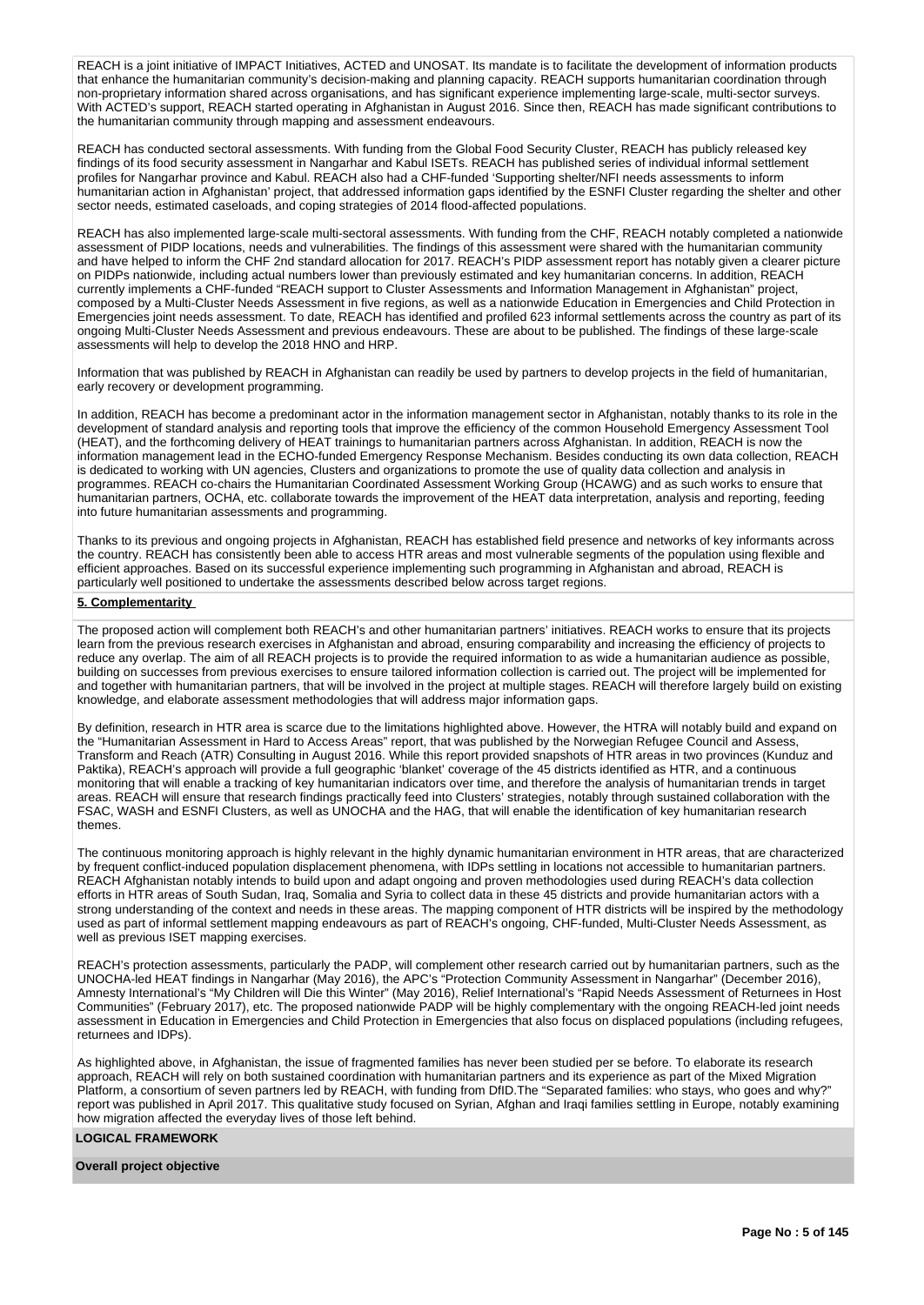The overall objective of the project is to contribute to an evidence-based allocation of limited humanitarian funds through the provision of sound, comprehensive information on the Shelter, WASH, food security and protection needs amongst displaced and other vulnerable populations.

| COORDINATION AND COMMON SERVICES                                                                                                                                                                                                                                              |                                                                                                                                                                                                     |                                 |  |  |  |  |  |  |  |  |
|-------------------------------------------------------------------------------------------------------------------------------------------------------------------------------------------------------------------------------------------------------------------------------|-----------------------------------------------------------------------------------------------------------------------------------------------------------------------------------------------------|---------------------------------|--|--|--|--|--|--|--|--|
| <b>Cluster objectives</b>                                                                                                                                                                                                                                                     | Strategic Response Plan (SRP) objectives                                                                                                                                                            | <b>Percentage of activities</b> |  |  |  |  |  |  |  |  |
| Objective 1: Enabling Action (Assessments)-<br>Strengthen humanitarian actor's response<br>through the coordinated multi-sector<br>assessments to inform humanitarian<br>programing, strategic decision-making and<br>improve understanding of critical<br>humanitarian needs | SO1: Immediate humanitarian needs of<br>shock affected populations are met -<br>including conflict and natural disaster<br>affected and IDPs, refugees and returning<br>Afghans from armed conflict | 100 <sup>1</sup>                |  |  |  |  |  |  |  |  |

**Contribution to Cluster/Sector Objectives :** As stated above, all three assessments will contribute to the Coordination and Common Services Objective 1.

The HTRA will also respond to FSAC Objective 3, "Strengthen emergency preparedness and response capabilities of partners through development of contingency plans, timely coordinated food security assessments and capacity development especially in hard to reach areas"; to WASH Objective 3: "Ensure timely and adequate assessment of WASH needs of the affected population", and to ESNFI Objective 1: "Coordinated and timely ES-NFI response to families affected and displaced by natural disaster and armed conflict".

This assessment will complement and expand current food security, shelter and WASH findings (including from REACH's MCNA in informal settlements), and inform further food security humanitarian programming, as well as potential longer-term recovery and development programming. The HTRA will designed in light of the lack of information in the 45 HTR districts that were prioritized in the CHF 2nd standard allocation strategy, and will provide information on entire districts, including in areas not usually accessible to humanitarian partners. To do so, REACH will use a strategic mapping and regular monitoring approach that will enable the identification of humanitarian trends, particularly in the food security, WASH and shelter sectors.

The two proposed protection assessments (PADP and FFA) will contribute to the Protection Cluster's objective 2: "Evolving protection concerns, needs and violations are monitored, analysed, and responded to, upholding fundamental rights and restoring the dignity and wellbeing of vulnerable sock-affected populations". As part of the Humanitarian Response Plan for 2017, the Protection Cluster targets 2.6 million individuals, largely composed by returnee and conflict-displaced populations, and has identified the need for coordinated monitoring and analysis of affected populations to inform "preventive, responsive and remedial interventions". The PADP and the FFA will respond to the imperative identified by the APC to conduct assessments that can feed into protection programming across Afghanistan, particularly in light of the current humanitarian context that is characterized by sustained levels of displacement that generate and exacerbate specific protection-related needs. While the quantitative PADP will identify both vulnerabilities and needs of displaced populations (IDPs, prolonged IDPs, returnees, refugees, and etc.), directly feeding into humanitarian programming, the initial, qualitative FFA will inform decision makers and external stakeholders, to encourage relevant actors to understand the situation faced by these under-studied population groups, inform proposals and advocacy documents and increase awareness of these vulnerable populations.

#### **Outcome 1**

Information gaps are addressed in at least 30 out of 45 districts identified as 'hard to reach', aiding operational partners and strategy development.

# **Output 1.1**

# **Description**

For each targeted district, a mapping of Basic Services Units (BSUs) will be completed and a network of key informants will be established, providing a framework for regular humanitarian monitoring.

# **Assumptions & Risks**

REACH/ACTED have considered a number of risks as part of the elaboration of this proposal, particularly related to do-not-harm approach in assessments as well as security and access constraints associated with HTR areas and related counter-measures, of which more is said in the Security and Access sections below. REACH assumes that security conditions will allow for primary data collection in target districts. For this first Output 1, REACH also assumes that partners will share any available secondary data in due course.

#### **Indicators**

|                 |                                                                |                                                                                                                                                                                                                             | End cycle beneficiaries |              |                   | End<br>cycle |               |
|-----------------|----------------------------------------------------------------|-----------------------------------------------------------------------------------------------------------------------------------------------------------------------------------------------------------------------------|-------------------------|--------------|-------------------|--------------|---------------|
| Code            | <b>Cluster</b>                                                 | <b>Indicator</b>                                                                                                                                                                                                            | <b>Men</b>              | <b>Women</b> | <b>Boys</b> Girls |              | <b>Target</b> |
| Indicator 1.1.1 | <b>COORDINATION AND</b><br><b>COMMON SERVICES</b>              | SA2 - Enabling Action (Assessments) - Number of<br>cluster led sector specific needs assessments<br>designed and implemented to enhance<br>humanitarian needs analysis and inform strategic<br>targeting and prioritisation |                         |              |                   |              |               |
|                 | <b>Means of Verification:</b> Research ToRs, assessment report |                                                                                                                                                                                                                             |                         |              |                   |              |               |
| Indicator 1.1.2 | COORDINATION AND<br><b>COMMON SERVICES</b>                     | Number of HTR district maps produced                                                                                                                                                                                        |                         |              |                   |              | 30            |
|                 | <b>Means of Verification:</b> Published maps (minimum)         |                                                                                                                                                                                                                             |                         |              |                   |              |               |
|                 |                                                                |                                                                                                                                                                                                                             |                         |              |                   |              |               |

# **Activities**

#### **Activity 1.1.1**

**Standard Activity : SA2- Enabling Action (Assessments) - Sector specific needs assessments that address current humanitarian data gaps and inform strategic cluster programming approaches. Priority will be given to proposals for humanitarian assessments covering a wide range of actors and their information needs across sectors as well as within the 45 hard to reach districts identified by the ICCT;**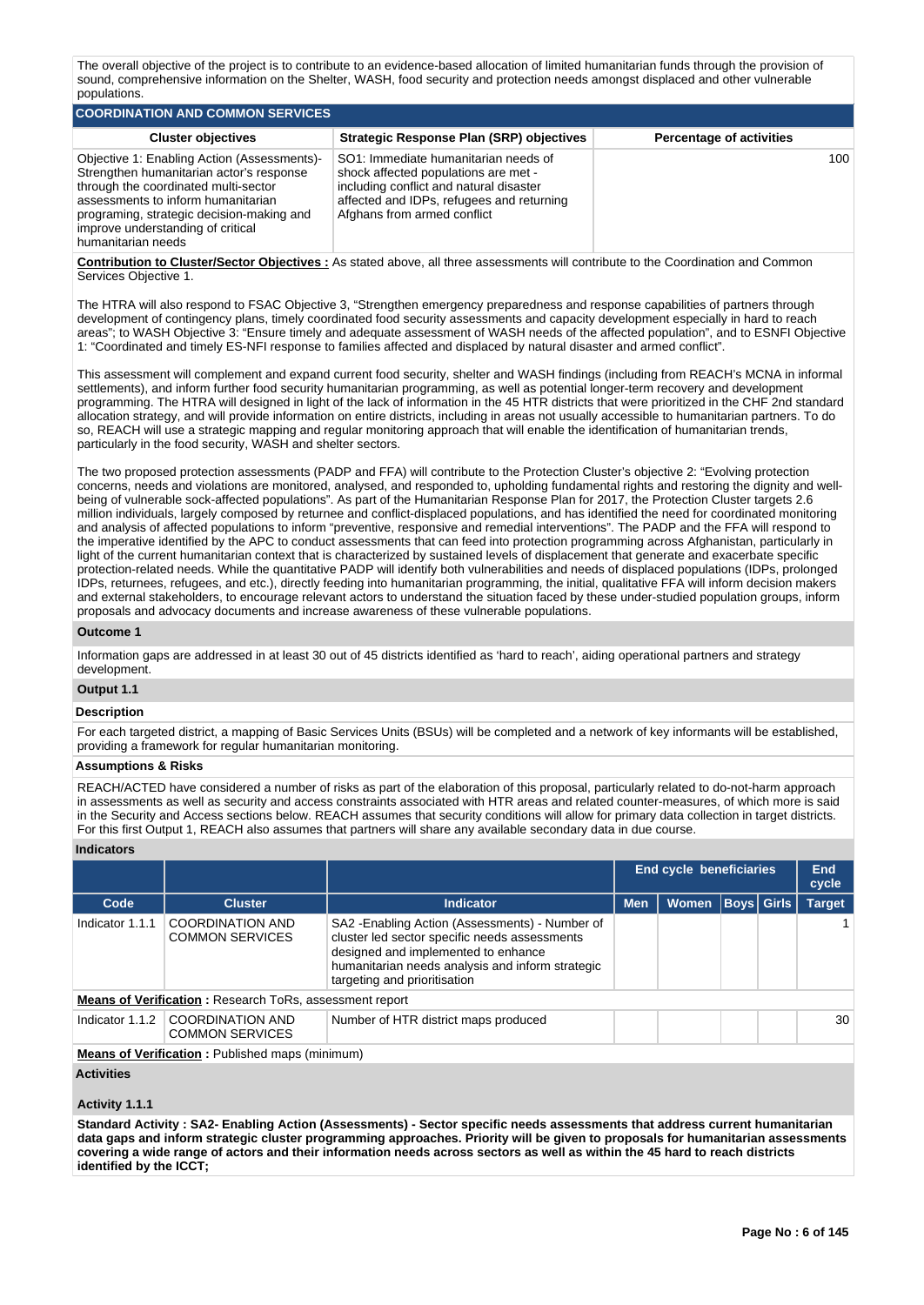# SECONDARY DATA REVIEW ON 45 HTR DISTRICTS

A secondary data review of vulnerabilities within all 45 Afghanistan's HTR districts, as identified in the CHF 2nd standard allocation, will be conducted to understand the key previous studies and datasets available. This endeavour will serve to identify a tentative baseline (if possible), including key information gaps, as well as to streamline this assessment to previous lessons learned. REACH will engage key aid actors (UN agencies, international and national NGOs) and other aid stakeholders (GoA and relevant local authorities), including the Clusters, ICCT, and the Assessment Working Group, both at the capital and provincial level to source available materials. The findings from this initial secondary data review will inform the development of the final endorsed methodology, including specific security and "do not harm" mitigation measures for each targeted district. In addition, crucially, REACH will collect information on local markets across the 45 identified HTR areas, as a pre-requisite for the mapping exercise to be undertaken in the following Activity.

These districts will include: "Almar, Bilchiragh, Gurziwan and Pashtunkot (Faryab); Giro, Muqur, Waghaz, Wali Muhammadi Shahid (Ghazni); Garmser, Lashkar Gah, Nad Ali, Naw Zad, Reg, Sangin (Helmand); Arghistan, Ghorak, Khakrez, Maywand, Nesh, Shah Wali Kot, Zhari (Kandahar); Barkunar, Dara-I-Pech, Ghaziabad, Khas Kunar, Marawara, Shaygal wa shital, Wata Pur (Kunar); Chahardara, Dashti Archi, Imam Sahib, Khanabad, Qalay-I-Zal (Kunduz); Chaparhar, Khogayani, Surkhrod (Nangarhar) ; Urgun (Paktika); Khoja Ghar (Takhar); Chora, Dihrawud, Khas Uruzgan, Shahidi Hassas, Tirinkot (Uruzgan); and Daychopan, Shahjoy (Zabul).

In parallel, through engagement with local partners, organisations operating in or around the HTR districts, and through existing Community Development Council (CDC) networks, REACH will identify key informants profiles that will be required by the assessment. At second stage, key informants for each district will be identified according to the endorsed methodology as well as to the risk/do-not-harm analysis undertaken during the secondary data review. The identification of Key informants will be done through local connections of NGOs on the ground, notably in CDCs, and through people displaced from their area of origin with contract in their area of origin. Key informants will include a wide variety of people best informed about the situation of each district and BSU on the ground, including CDC members, village elders, teachers, community workers, etc. As much as possible, REACH will seek to engage female key informants in order to propose specific gender analysis in the different assessments.

#### **Activity 1.1.2**

**Standard Activity : SA2- Enabling Action (Assessments) - Sector specific needs assessments that address current humanitarian data gaps and inform strategic cluster programming approaches. Priority will be given to proposals for humanitarian assessments covering a wide range of actors and their information needs across sectors as well as within the 45 hard to reach districts identified by the ICCT;**

# MAPPING OF BSUS IN AT LEAST 30 OUT OF 45 HARD TO REACH DISTRICTS

Within each target district, REACH will identify market BSUs. For the purposes of this assessment, a BSU will be defined as a discrete geographic area showing common demographic and socio-economic features, between the village and district levels, structured around a common market place. Through previous mapping exercises in Afghanistan, REACH has found that areas that rely on a common market also share key social and economic resources and infrastructure, and show coherent demographic and livelihood features.

REACH will identify and triangulate key market places in each district through available resources (e.g. Immap's Afghanistan Spatial Data Center), through information provided by NGO partners operating in the area, and, if necessary, through information provided by key informants. In addition to this, through interviews with key informants who hold knowledge of target areas, REACH will conduct a mapping of BSUs. The villages served by major markets will be linked to the corresponding market. On this basis, REACH will then delineate the contours of each BSU. This allows a more granular understanding of districts. By dividing into BSUs, findings can be reported at this subdistrict level.

Following this delineation, REACH will produce district maps showing all identified BSUs and their market place, as well as village names, roads and key infrastructure elements, as well as geographic features (river networks, mountains and hill slopes). At least 30 individual district maps will be produced. The creation of these maps will allow operational partners to better plan interventions by identifying the markets and the areas that they serve. BSUs will then serve as data unit for district situation and needs analysis.

#### **Output 1.2**

# **Description**

Regular district factsheets/overview and an assessment report are produced, showing BSU level findings of key humanitarian concerns, including displacement trends, price and multi-cluster needs and vulnerabilities (in particular ESNFI, WASH and FSAC).

# **Assumptions & Risks**

REACH/ACTED have considered a number of risks as part of the elaboration of this proposal, including security constraints associated with the monitoring of each BSU in the HTR districts, and related counter-measures, of which more is said in the Security and Access sections below.

# **Indicators**

|                 |                                                                                                                                                                      |                                                                                                                                                                                                                             | <b>End cycle beneficiaries</b> |              |                   |  | End<br>cycle  |  |  |
|-----------------|----------------------------------------------------------------------------------------------------------------------------------------------------------------------|-----------------------------------------------------------------------------------------------------------------------------------------------------------------------------------------------------------------------------|--------------------------------|--------------|-------------------|--|---------------|--|--|
| Code            | <b>Cluster</b>                                                                                                                                                       | <b>Indicator</b>                                                                                                                                                                                                            | <b>Men</b>                     | <b>Women</b> | <b>Boys</b> Girls |  | <b>Target</b> |  |  |
| Indicator 1.2.1 | <b>COORDINATION AND</b><br><b>COMMON SERVICES</b>                                                                                                                    | SA2 - Enabling Action (Assessments) - Number of<br>cluster led sector specific needs assessments<br>designed and implemented to enhance<br>humanitarian needs analysis and inform strategic<br>targeting and prioritisation |                                |              |                   |  |               |  |  |
|                 | <b>Means of Verification: Research ToRs, assessment report</b>                                                                                                       |                                                                                                                                                                                                                             |                                |              |                   |  |               |  |  |
|                 | Indicator 1.2.2 COORDINATION AND<br><b>COMMON SERVICES</b>                                                                                                           | SA2- Enabling Action (Assessments) - Number of<br>provinces for which recent data on key<br>humanitarian indicators to inform the 2018 CHF<br>1st Standard Allocation is available                                          |                                |              |                   |  | 11            |  |  |
|                 | Means of Verification: Number of provinces in which described activities are implemented, as attested by BSU mapping, factsheets, and<br>the HTRA assessment report. |                                                                                                                                                                                                                             |                                |              |                   |  |               |  |  |
| Indicator 1.2.3 | COORDINATION AND<br><b>COMMON SERVICES</b>                                                                                                                           | Number of district factsheets/overviews produced                                                                                                                                                                            |                                |              |                   |  | 60            |  |  |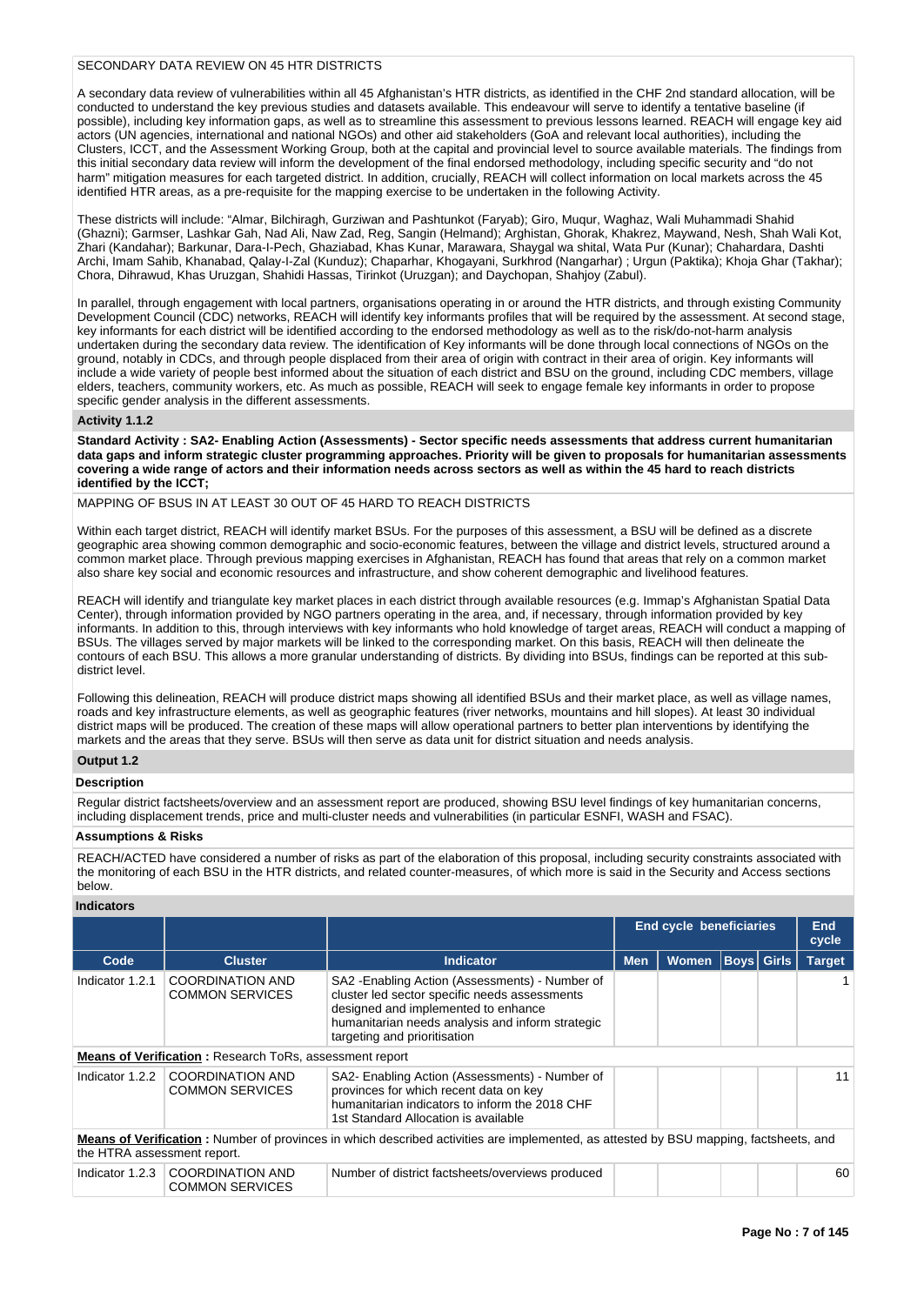|                                                                                                                                                                                                                                                                                                                                                                                                                                                                                                                                                                                                                                                                                                                                                                                                                                          | <b>Means of Verification: Produced factsheets</b>                                                                                                                                                                                                                                                                                                                                                                                         | Each targeted district will be profiled at least twice during the duration of the project: a baseline and one needs and at least one situation                                                                                                                                                                                                                                                                                                                                                                                                                                                                                                                                                                                                                                                                                                                    |  |  |  |  |              |  |
|------------------------------------------------------------------------------------------------------------------------------------------------------------------------------------------------------------------------------------------------------------------------------------------------------------------------------------------------------------------------------------------------------------------------------------------------------------------------------------------------------------------------------------------------------------------------------------------------------------------------------------------------------------------------------------------------------------------------------------------------------------------------------------------------------------------------------------------|-------------------------------------------------------------------------------------------------------------------------------------------------------------------------------------------------------------------------------------------------------------------------------------------------------------------------------------------------------------------------------------------------------------------------------------------|-------------------------------------------------------------------------------------------------------------------------------------------------------------------------------------------------------------------------------------------------------------------------------------------------------------------------------------------------------------------------------------------------------------------------------------------------------------------------------------------------------------------------------------------------------------------------------------------------------------------------------------------------------------------------------------------------------------------------------------------------------------------------------------------------------------------------------------------------------------------|--|--|--|--|--------------|--|
| Indicator $1.2.4$                                                                                                                                                                                                                                                                                                                                                                                                                                                                                                                                                                                                                                                                                                                                                                                                                        | <b>COORDINATION AND</b>                                                                                                                                                                                                                                                                                                                                                                                                                   | update. In addition, ad-hoc rapid assessment factsheet may be produced, if relevant.<br>Number of clean datasets produced                                                                                                                                                                                                                                                                                                                                                                                                                                                                                                                                                                                                                                                                                                                                         |  |  |  |  | $\mathbf{1}$ |  |
|                                                                                                                                                                                                                                                                                                                                                                                                                                                                                                                                                                                                                                                                                                                                                                                                                                          | <b>COMMON SERVICES</b>                                                                                                                                                                                                                                                                                                                                                                                                                    |                                                                                                                                                                                                                                                                                                                                                                                                                                                                                                                                                                                                                                                                                                                                                                                                                                                                   |  |  |  |  |              |  |
|                                                                                                                                                                                                                                                                                                                                                                                                                                                                                                                                                                                                                                                                                                                                                                                                                                          | <b>Means of Verification: Published dataset</b>                                                                                                                                                                                                                                                                                                                                                                                           |                                                                                                                                                                                                                                                                                                                                                                                                                                                                                                                                                                                                                                                                                                                                                                                                                                                                   |  |  |  |  |              |  |
| Indicator $1.2.5$                                                                                                                                                                                                                                                                                                                                                                                                                                                                                                                                                                                                                                                                                                                                                                                                                        | <b>COORDINATION AND</b><br><b>COMMON SERVICES</b>                                                                                                                                                                                                                                                                                                                                                                                         | Number of HTRA reports produced                                                                                                                                                                                                                                                                                                                                                                                                                                                                                                                                                                                                                                                                                                                                                                                                                                   |  |  |  |  | $\mathbf{1}$ |  |
|                                                                                                                                                                                                                                                                                                                                                                                                                                                                                                                                                                                                                                                                                                                                                                                                                                          | Means of Verification: Published assessment report<br>assessment reports that will be produced for the APC.                                                                                                                                                                                                                                                                                                                               | Note: there will be one HTRA report produced as part of this action, covering FSAC, WASH and ESNFI. This report is distinct from the two                                                                                                                                                                                                                                                                                                                                                                                                                                                                                                                                                                                                                                                                                                                          |  |  |  |  |              |  |
| Indicator 1.2.6                                                                                                                                                                                                                                                                                                                                                                                                                                                                                                                                                                                                                                                                                                                                                                                                                          | <b>COORDINATION AND</b><br><b>COMMON SERVICES</b>                                                                                                                                                                                                                                                                                                                                                                                         | Number of assessment ToRs published                                                                                                                                                                                                                                                                                                                                                                                                                                                                                                                                                                                                                                                                                                                                                                                                                               |  |  |  |  | $\mathbf{1}$ |  |
|                                                                                                                                                                                                                                                                                                                                                                                                                                                                                                                                                                                                                                                                                                                                                                                                                                          | <b>Means of Verification: Published research ToRs</b>                                                                                                                                                                                                                                                                                                                                                                                     |                                                                                                                                                                                                                                                                                                                                                                                                                                                                                                                                                                                                                                                                                                                                                                                                                                                                   |  |  |  |  |              |  |
| <b>Activities</b>                                                                                                                                                                                                                                                                                                                                                                                                                                                                                                                                                                                                                                                                                                                                                                                                                        |                                                                                                                                                                                                                                                                                                                                                                                                                                           |                                                                                                                                                                                                                                                                                                                                                                                                                                                                                                                                                                                                                                                                                                                                                                                                                                                                   |  |  |  |  |              |  |
| Activity 1.2.1                                                                                                                                                                                                                                                                                                                                                                                                                                                                                                                                                                                                                                                                                                                                                                                                                           |                                                                                                                                                                                                                                                                                                                                                                                                                                           |                                                                                                                                                                                                                                                                                                                                                                                                                                                                                                                                                                                                                                                                                                                                                                                                                                                                   |  |  |  |  |              |  |
| identified by the ICCT;                                                                                                                                                                                                                                                                                                                                                                                                                                                                                                                                                                                                                                                                                                                                                                                                                  |                                                                                                                                                                                                                                                                                                                                                                                                                                           | Standard Activity: SA2- Enabling Action (Assessments) - Sector specific needs assessments that address current humanitarian<br>data gaps and inform strategic cluster programming approaches. Priority will be given to proposals for humanitarian assessments<br>covering a wide range of actors and their information needs across sectors as well as within the 45 hard to reach districts                                                                                                                                                                                                                                                                                                                                                                                                                                                                     |  |  |  |  |              |  |
|                                                                                                                                                                                                                                                                                                                                                                                                                                                                                                                                                                                                                                                                                                                                                                                                                                          | TOR DEVELOPMENT AND ENDORSMENT                                                                                                                                                                                                                                                                                                                                                                                                            |                                                                                                                                                                                                                                                                                                                                                                                                                                                                                                                                                                                                                                                                                                                                                                                                                                                                   |  |  |  |  |              |  |
| the project.                                                                                                                                                                                                                                                                                                                                                                                                                                                                                                                                                                                                                                                                                                                                                                                                                             |                                                                                                                                                                                                                                                                                                                                                                                                                                           | The project will be collaborative in nature to ensure that the information provided to those that will use it (OCHA, HAG, clusters and<br>implementing partners) is appropriate and required. Through consultations with those partners, a research ToR, outlining the context,<br>methodology, limitations and analysis plan will be created. This will also include a dissemination plan for the end products. The ToRs will be<br>endorsed by OCHA, the clusters and the HAG and presented at appropriate platforms (ICCT, HCAWG, IMWG) to ensure that those not<br>directly involved in the assessment are aware of the activities to avoid duplication. A steering committee of the core members of the above<br>mentioned groups will be created, that will meet on an ad-hoc basis to discuss the methodology development, initial findings and throughout |  |  |  |  |              |  |
|                                                                                                                                                                                                                                                                                                                                                                                                                                                                                                                                                                                                                                                                                                                                                                                                                                          |                                                                                                                                                                                                                                                                                                                                                                                                                                           | The research tool will be composed by a set of basic demographic indicators, as well as humanitarian indicators that will then be used<br>throughout the project for the monthly monitoring of BSUs. The tool will notably serve to analyse displacement patterns, changes in access<br>to market and basic services, price information, and Cluster-specific variables (e.g. shortages of water, damage to shelters, destruction of<br>food stocks, etc.). Gender-specific questions will be included wherever relevant. REACH will consult with UNOCHA and seek their approval<br>for the research ToRs, inception report, questionnaire, as well as the choice of target districts.                                                                                                                                                                            |  |  |  |  |              |  |
| Activity 1.2.2                                                                                                                                                                                                                                                                                                                                                                                                                                                                                                                                                                                                                                                                                                                                                                                                                           |                                                                                                                                                                                                                                                                                                                                                                                                                                           |                                                                                                                                                                                                                                                                                                                                                                                                                                                                                                                                                                                                                                                                                                                                                                                                                                                                   |  |  |  |  |              |  |
| identified by the ICCT;                                                                                                                                                                                                                                                                                                                                                                                                                                                                                                                                                                                                                                                                                                                                                                                                                  |                                                                                                                                                                                                                                                                                                                                                                                                                                           | Standard Activity: SA2- Enabling Action (Assessments) - Sector specific needs assessments that address current humanitarian<br>data gaps and inform strategic cluster programming approaches. Priority will be given to proposals for humanitarian assessments<br>covering a wide range of actors and their information needs across sectors as well as within the 45 hard to reach districts                                                                                                                                                                                                                                                                                                                                                                                                                                                                     |  |  |  |  |              |  |
|                                                                                                                                                                                                                                                                                                                                                                                                                                                                                                                                                                                                                                                                                                                                                                                                                                          |                                                                                                                                                                                                                                                                                                                                                                                                                                           | REGULAR DATA COLLECTION OF KEY HUMANITARIAN INFORMATION                                                                                                                                                                                                                                                                                                                                                                                                                                                                                                                                                                                                                                                                                                                                                                                                           |  |  |  |  |              |  |
|                                                                                                                                                                                                                                                                                                                                                                                                                                                                                                                                                                                                                                                                                                                                                                                                                                          |                                                                                                                                                                                                                                                                                                                                                                                                                                           | Once BSU mapping is completed and key informants are identified for each of them, REACH will conduct an initial interview survey with<br>them, using the approved tool. The key informant will provide information on their area of knowledge and this will form the basis of the core<br>information required for each BSU. By using more than one key informant per BSU, REACH will ensure that triangulation of the data can<br>occur to avoid erroneous results from a single key informant. The initial survey will focus on shelter, food security and WASH community<br>coping strategies. This is will constitute, together with the secondary data review, an initial baseline of the targeted HTR districts                                                                                                                                             |  |  |  |  |              |  |
| Following this, on a regular basis, a 'top-up' survey will be conducted. This will focus on any changes in vulnerabilities, needs or coping<br>strategies have occurred through the month, using the same approved tool and focusing on recent displacement, price changes and any<br>rapid changes in shelter, food security and WASH vulnerabilities. Each question in the initial survey and the follow on regular surveys will be<br>linked to a confidence matrix. The confidence matrix will give an indication as to the reliability of the answers provided. As an example, the<br>confidence with which a teacher can provide information on educational needs is higher than an agricultural worker's. In reverse, the<br>agricultural workers response to a question on crop varieties will be higher than that of a teacher. |                                                                                                                                                                                                                                                                                                                                                                                                                                           |                                                                                                                                                                                                                                                                                                                                                                                                                                                                                                                                                                                                                                                                                                                                                                                                                                                                   |  |  |  |  |              |  |
|                                                                                                                                                                                                                                                                                                                                                                                                                                                                                                                                                                                                                                                                                                                                                                                                                                          | Based on the initial risk/do-not-harm analysis, HTR districts will be classified into "data collection tiers". To each data collection tier<br>corresponds a different risk and do-not-harm profile as well as related mitigation measures (and confidence matrix for triangulation and<br>analysis purpose). The endorsed methodology will ensure that data will enable inter-district comparison regardless of "data collection tiers". |                                                                                                                                                                                                                                                                                                                                                                                                                                                                                                                                                                                                                                                                                                                                                                                                                                                                   |  |  |  |  |              |  |
| methodology                                                                                                                                                                                                                                                                                                                                                                                                                                                                                                                                                                                                                                                                                                                                                                                                                              | Data collection tiers may include:<br>1. KI face-to-face interviews within BSUs and district territory<br>2. Remote KI interviews using phone/internet communication means<br>5. Possible combinations of the above data collection approaches.                                                                                                                                                                                           | 3. KI face-to-face outside BSUs and/or district territory (e.g. district/province capital), following REACH Area of Origin/Knowledge<br>4. FGDs with population recently displaced from targeted HTR BSUs/districts, following REACH Area of Origin/Knowledge methodology                                                                                                                                                                                                                                                                                                                                                                                                                                                                                                                                                                                         |  |  |  |  |              |  |
| Activity 1.2.3                                                                                                                                                                                                                                                                                                                                                                                                                                                                                                                                                                                                                                                                                                                                                                                                                           |                                                                                                                                                                                                                                                                                                                                                                                                                                           |                                                                                                                                                                                                                                                                                                                                                                                                                                                                                                                                                                                                                                                                                                                                                                                                                                                                   |  |  |  |  |              |  |
|                                                                                                                                                                                                                                                                                                                                                                                                                                                                                                                                                                                                                                                                                                                                                                                                                                          |                                                                                                                                                                                                                                                                                                                                                                                                                                           | Standard Activity: SA2- Enabling Action (Assessments) - Sector specific needs assessments that address current humanitarian<br>data gans and inform strategic cluster programming approaches. Priority will be given to proposals for humanitarian assessments                                                                                                                                                                                                                                                                                                                                                                                                                                                                                                                                                                                                    |  |  |  |  |              |  |

**data gaps and inform strategic cluster programming approaches. Priority will be given to proposals for humanitarian assessments covering a wide range of actors and their information needs across sectors as well as within the 45 hard to reach districts identified by the ICCT;**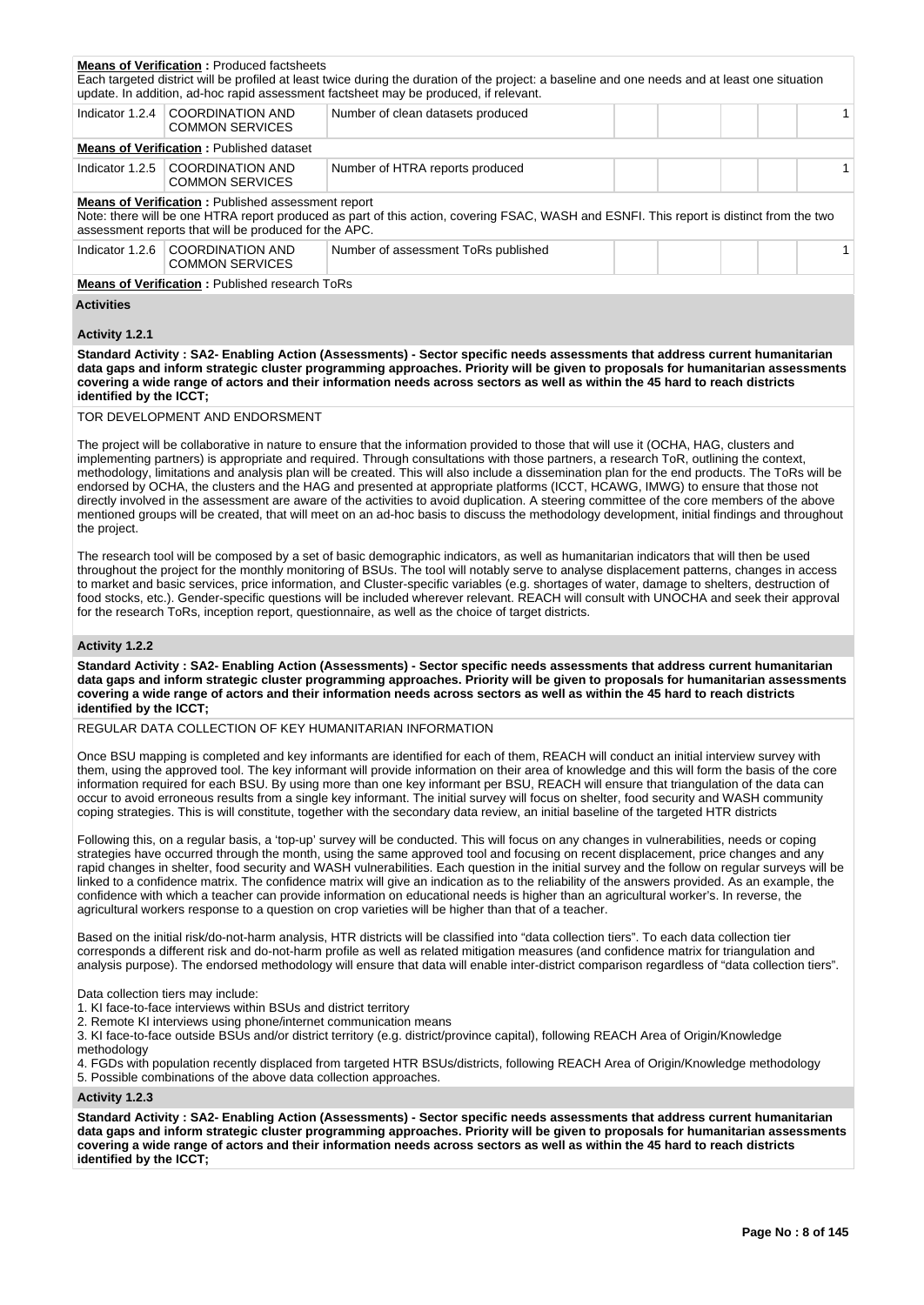# CREATION AND DISSEMINATION OF DISTRICT AND BSU FACTSHEETS

On a regular basis, the information provided by the key informants (following triangulation to remove any inconsistencies) will be presented in an individual factsheet, one per each district. Initial factsheet drafts will be presented to organizations involved in the development of the methodology (OCHA, HAG and clusters). As part of the HTRA, REACH will produce factsheets at both district and BSU levels, which is a unit below the district level and above the village level. Producing factsheets at the village level would likely be too restrictive with a risk of not yielding statistically significant data. The BSU level study will allow REACH to strike a balance between these two levels

The production of these factsheets will be time-consuming and complex due to the nature of the districts. Therefore, REACH proposes to roll out data collection across the targeted districts, increasing the number of districts per month, starting with an initial batch of 10 districts, increasing by 10 each month, until at least 30 are mapped and have key informant networks in place. If possible, based on security conditions and available resources, REACH will extend the coverage to all 45 districts.

REACH will therefore produce:

- at least 30 baseline district factsheets by the end of the third month

- at least 30 districts update factsheets by the end of the project

It is not possible at the moment to evaluate the number of BSU factsheets to be produced, because this will depend on the mapping of BSU that will be performed as part of the above activity.

As part of the ToR development a clear dissemination plan will be created that will highlight the appropriate (due to the sensitive nature of the data) platforms at which to present the monthly findings, as well as a list of contacts that will receive the factsheet. The mailing list held by OCHA may be used to further disseminate these products.

#### **Activity 1.2.4**

**Standard Activity : SA2- Enabling Action (Assessments) - Sector specific needs assessments that address current humanitarian data gaps and inform strategic cluster programming approaches. Priority will be given to proposals for humanitarian assessments covering a wide range of actors and their information needs across sectors as well as within the 45 hard to reach districts identified by the ICCT;**

CONSOLIDATION AND DISSEMINATION OF AN ASSESSMENT REPORT

Prior to drafting the HTRA report, an overview of key assessment findings and a clean assessment dataset will be shared with the steering committee.

A report, covering the context, methodology and longitudinal findings of the HTRA will be produced. This will provide a snapshot of the complete findings recorded during the first six months of the action (including changes and trends observed over the course of the action, highlighting districts showing highest vulnerabilities per type), as well as recommendations for appropriate interventions, the key characteristics of the district and BSUs identified within the districts. A final round of presentations will be held in the seventh month of the project.

In coordination with UNOCHA and the relevant Clusters, wherever possible and based on the findings of the assessments, REACH will develop advocacy papers that can be used as part of advocacy endeavours directed towards the government and international donors, supporting the prioritization of aid in line with assessment results.

# **Outcome 2**

An increased knowledge base of protection-related vulnerabilities and needs of displaced populations across Afghanistan is available to the humanitarian community.

# **Output 2.1**

# **Description**

A large-scale quantitative assessment of displaced populations is conducted and a report on their protection vulnerabilities and needs is disseminated to the humanitarian community

# **Assumptions & Risks**

REACH/ACTED have considered a number of risks as part of the elaboration of this PADP, particularly pertaining to security, access, and cultural constraints (and related gender and protection considerations), and a set of related counter-measures, of which more is said in the Security, Access, and Accountability to Affected Populations, Gender and Protection sections below. REACH assumes that security conditions will allow for primary data collection in target areas. REACH also assumes that partners will share any available secondary data in due course that will enable the refining of research ToRs.

# **Indicators**

|                 |                                                                   |                                                                                                                                                                                                                             | <b>End cycle beneficiaries</b> |              |                   |  | End<br>cycle  |
|-----------------|-------------------------------------------------------------------|-----------------------------------------------------------------------------------------------------------------------------------------------------------------------------------------------------------------------------|--------------------------------|--------------|-------------------|--|---------------|
| Code            | <b>Cluster</b>                                                    | <b>Indicator</b>                                                                                                                                                                                                            | <b>Men</b>                     | <b>Women</b> | <b>Boys Girls</b> |  | <b>Target</b> |
| Indicator 2.1.1 | <b>COORDINATION AND</b><br><b>COMMON SERVICES</b>                 | SA2 - Enabling Action (Assessments) - Number of<br>cluster led sector specific needs assessments<br>designed and implemented to enhance<br>humanitarian needs analysis and inform strategic<br>targeting and prioritisation |                                |              |                   |  |               |
|                 | <b>Means of Verification: Research ToRs and assessment report</b> |                                                                                                                                                                                                                             |                                |              |                   |  |               |
| Indicator 2.1.2 | <b>COORDINATION AND</b><br><b>COMMON SERVICES</b>                 | SA2- Enabling Action (Assessments) - Number of<br>provinces for which recent data on key<br>humanitarian indicators to inform the 2018 CHF<br>1st Standard Allocation is available                                          |                                |              |                   |  | 34            |
|                 | <b>Means of Verification: Assessment report</b>                   |                                                                                                                                                                                                                             |                                |              |                   |  |               |
| Indicator 2.1.3 | COORDINATION AND<br><b>COMMON SERVICES</b>                        | Number of PADP ToRs produced                                                                                                                                                                                                |                                |              |                   |  |               |
|                 | <b>Means of Verification: Published ToRs.</b>                     |                                                                                                                                                                                                                             |                                |              |                   |  |               |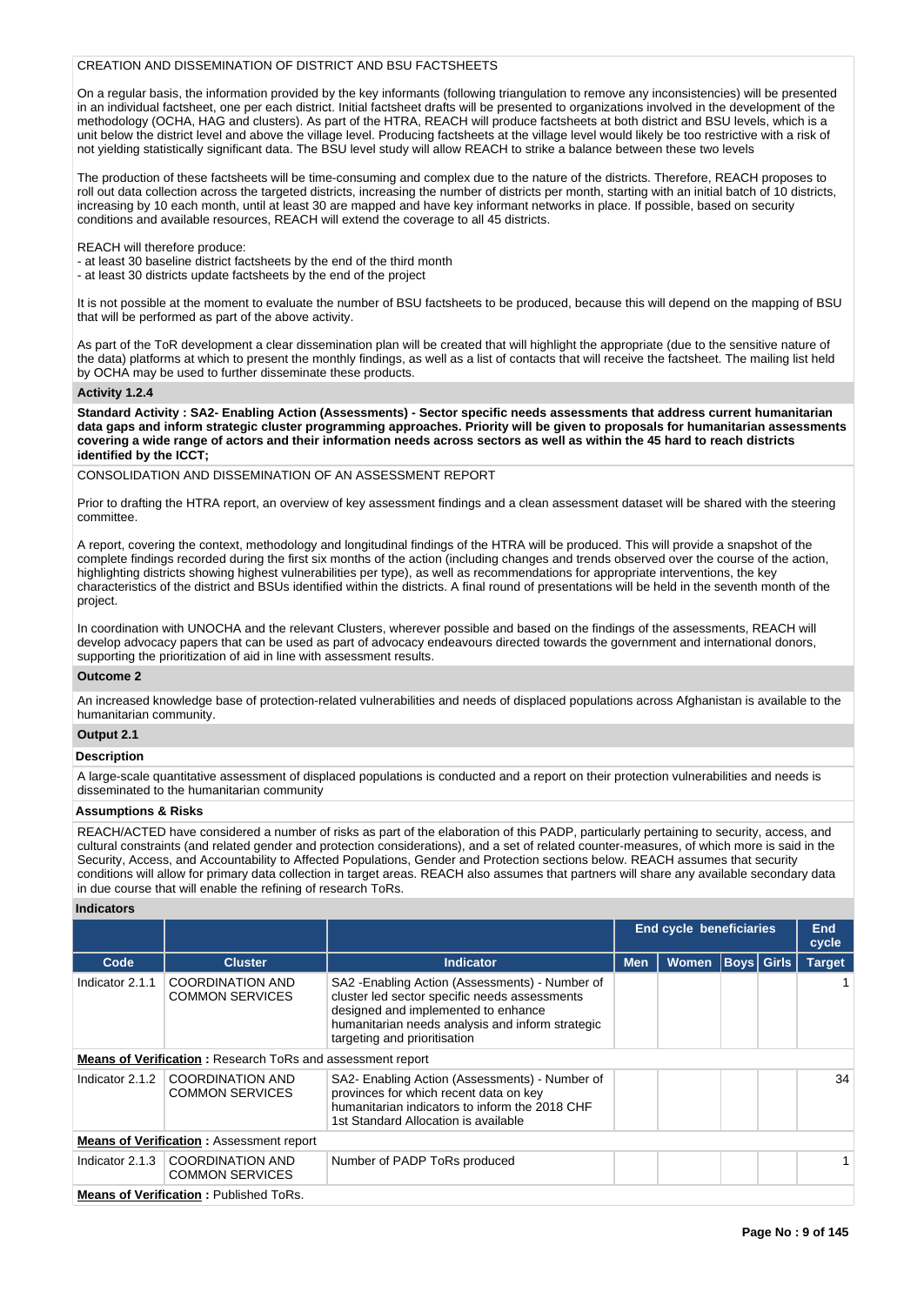| Indicator $2.1.4$                               | COORDINATION AND<br><b>COMMON SERVICES</b>                          | Number of clean datasets published |  |  |  |  |  |  |
|-------------------------------------------------|---------------------------------------------------------------------|------------------------------------|--|--|--|--|--|--|
| <b>Means of Verification: Published dataset</b> |                                                                     |                                    |  |  |  |  |  |  |
|                                                 | Indicator $2.1.5$ $\mid$ COORDINATION AND<br><b>COMMON SERVICES</b> | Number of PADP reports produced    |  |  |  |  |  |  |

**Means of Verification : Published assessment report.** 

Note: this report is distinct from the FFA report, and from the HTRA report that is to be produced for the WASH, FSAC and ESNFI Clusters.

# **Activities**

# **Activity 2.1.1**

**Standard Activity : SA2- Enabling Action (Assessments) - Sector specific needs assessments that address current humanitarian data gaps and inform strategic cluster programming approaches. Priority will be given to proposals for humanitarian assessments covering a wide range of actors and their information needs across sectors as well as within the 45 hard to reach districts identified by the ICCT;**

SECONDARY DATA REVIEW

In the early stages of the project, an extensive secondary data review of Protection vulnerabilities within Afghanistan will be conducted to understand the key previous studies and datasets available, particularly regarding displaced populations. This approach will serve to streamline this assessment into previous work, and to outline the primary protection concerns and key gaps in existing data to avoid repetition of research and highlight main areas of use and feasibility of the study.

For the purposes of this review, REACH will engage key aid actors (UN agencies, international and national NGOs), particularly those reporting to the APC, and other aid stakeholders. These will include the Government of Afghanistan and relevant local authorities, as well as the other clusters, the ICCT, and the Assessment Working Group, both at the capital and regional levels.

#### **Activity 2.1.2**

**Standard Activity : SA2- Enabling Action (Assessments) - Sector specific needs assessments that address current humanitarian data gaps and inform strategic cluster programming approaches. Priority will be given to proposals for humanitarian assessments covering a wide range of actors and their information needs across sectors as well as within the 45 hard to reach districts identified by the ICCT;**

TERMS OF REFERENCE AND TOOL DEVELOPMENT FOR THE PADP HOUSEHOLD-LEVEL SURVEY

Research ToRs will be produced in close collaboration with the APC and UNOCHA, aimed at addressing the key needs of the Cluster and other partners whilst considering the limitations of data collection in Afghanistan. These ToRs will include the thematic scope and broad research questions of the project, as well as its methodology and the dissemination plan. The ToRs will be reviewed by the GiHA task force and the GBV working group prior to their endorsement. The ToRs will then be publicly released and presented at appropriate platforms (HCAWG, IMWG etc).

The displaced population (all IDPs groups, returnees and refugees) household-level survey proposed under this outcome will focus primarily on Protection needs. The survey may also seek to collect information on other related critical needs, such as livelihoods, food security, shelter, WASH, health, etc. REACH will particularly seek to identify needs and vulnerabilities associated with age, disabilities, etc., in line with recommendations from the APC and the Gender in Humanitarian Action working group. The assessment may notably examine access to basic / protection services (including possible discriminations), employment patterns, livelihood coping strategies, prevalence of child labour and underage marriage, as well as any other area that may be identified as relevant by the APC and relevant partners.

A set of indicators followed by a closed-question questionnaire will be developed in close coordination with the APC and other partners to provide maximum relevant data on protection needs and vulnerabilities of different displaced population groups. REACH will consult with UNOCHA and seek their approval for the research ToRs, inception report, questionnaire, as well as the choice of target assessment areas.

#### **Activity 2.1.3**

**Standard Activity : SA2- Enabling Action (Assessments) - Sector specific needs assessments that address current humanitarian data gaps and inform strategic cluster programming approaches. Priority will be given to proposals for humanitarian assessments covering a wide range of actors and their information needs across sectors as well as within the 45 hard to reach districts identified by the ICCT;**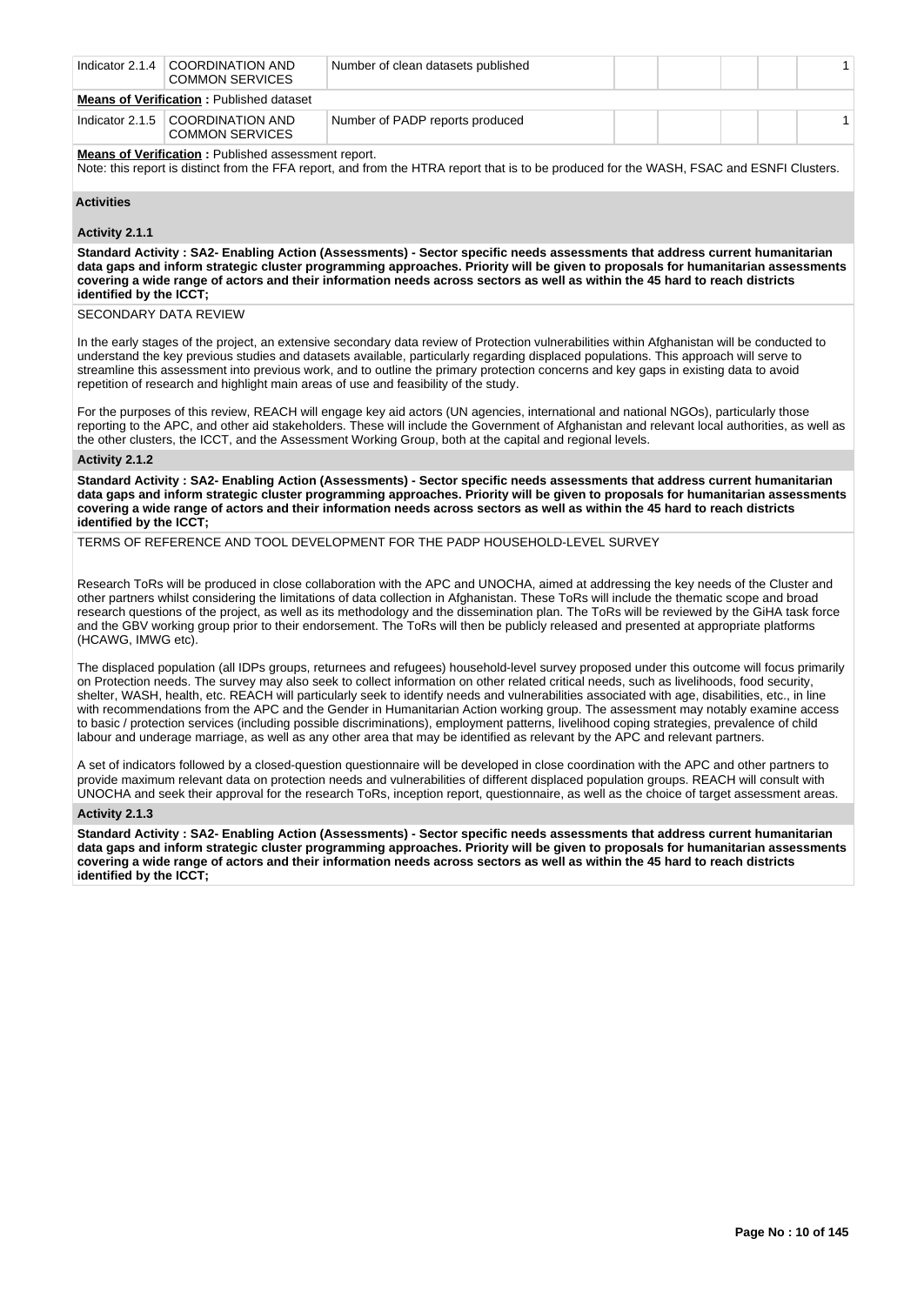# QUANTITATIVE SURVEY OF DISPLACED HOUSEHOLDS

In order to capture full nationwide data on displaced population protection concerns, a quantitative household-level survey assessment will be implemented. These household surveys will be collected in a way that allows for comparison of final results between the five regions of Afghanistan (Central, Southern, Eastern, Northern, and Western), providing a nationwide coverage.

REACH will aim to interview approximately 1,694 displaced households per region. An estimated total of 9,625 interviews will be conducted. Randomized cluster sampling will be used to select areas targeted for the assessment in each region. The exact target number of households will be determined by the total number of populations on each area, and may be adjusted depending on local access conditions. REACH will aim to reach a proportion of female headed households amongst respondents equivalent to the proportion of female-headed households among displaced population groups. REACH's sampling strategy will enable to make comparisons between regions including comparisons of displacement groups (different types of IDPs, returnees, refugees), and to allow comparisons between male and femaleheaded households at the national level. This approach will facilitative sufficient disaggregation during analysis to highlight key population groups of particular vulnerability, helping to inform the APC of the characteristics of potential target communities and beneficiaries. With the objective of enabling the generalization of findings, REACH will use a 95% level of confidence and a 5% margin of error at the regional level.

As much as possible, REACH will use both male and female enumerators to ensure that sex-disaggregated data is collected and that women's specific needs and vulnerabilities are identified. Data collection will be conducted using Kobo toolbox, with data collected on smartphones; beneficial for enumerators' safety, efficient data collection and timely data analysis. All enumerators will be fully trained in the tool and its delivery prior to their deployment in the field. If data collection cannot be performed due to access issues, local organizations will be approached to help in data collection.

Regular progress updates on data collection will be provided to the donor and the ICCT. Where relevant, sensitive protection information will be passed to the APC, in order to support interventions and planning. If agencies request the raw data containing household identifiers, then the sensitive name/contact details will be removed and replaced with a unique key so that the identifier information can be restored at a later date, based on the respect of protection standards.

## **Activity 2.1.4**

**Standard Activity : SA2- Enabling Action (Assessments) - Sector specific needs assessments that address current humanitarian data gaps and inform strategic cluster programming approaches. Priority will be given to proposals for humanitarian assessments covering a wide range of actors and their information needs across sectors as well as within the 45 hard to reach districts identified by the ICCT;**

COMPILATION AND DISSEMINATION OF AN ASSESSMENT REPORT

REACH will take charge of data entry (where necessary), data cleaning, and data analysis. The quantitative analysis will be inclusive of all relevant disaggregation. This will outline key differences between displaced population groups, helping targeted assistance by the APC and other relevant partners. A clean dataset will be publicly released. This dataset, along with preliminary findings of data analysis will be presented during a workshop with all relevant partners. Feedback from this workshop will help guide the creation of the report, and its recommendations for further programming.

As such, the main report will be drafted to encompass the research questions outlined in the endorsed and published ToRs. The report draft will be shared with the APC and once reviewed and endorsed, released publicly. A dissemination plan, as developed in the ToRs, will be followed, presenting the report and the results at appropriate platforms (ICCT, HCAWG, IMWG, HCT).

In coordination with UNOCHA, the APC and its sub-clusters, wherever possible and based on the findings of the assessments, REACH will develop advocacy papers that can be used as part of advocacy endeavours directed towards the government and international donors, supporting the prioritization of aid in line with assessment results.

#### **Outcome 3**

An increased knowledge base of fragmented families in Afghanistan is available for humanitarian actors

#### **Output 3.1**

#### **Description**

A qualitative survey and report is produced, profiling vulnerable compared to non-vulnerable fragmented families in Afghanistan.

#### **Assumptions & Risks**

REACH/ACTED have considered a number of risks as part of the elaboration of this FFA, particularly pertaining to cultural constraints and protection considerations. A set of related adaptive measures, of which more is said in the Security, Access, Accountability to Affected Populations and Gender sections below, will be used to ensure the success of this qualitative assessment. REACH assumes that security conditions will allow for primary data collection in target locations.

# **Indicators**

|                                              |                                                                |                                                                                                                                                                                                                             | <b>End cycle beneficiaries</b> |              |  | <b>End</b><br>cycle |               |
|----------------------------------------------|----------------------------------------------------------------|-----------------------------------------------------------------------------------------------------------------------------------------------------------------------------------------------------------------------------|--------------------------------|--------------|--|---------------------|---------------|
| Code                                         | <b>Cluster</b>                                                 | Indicator                                                                                                                                                                                                                   | <b>Men</b>                     | <b>Women</b> |  | <b>Boys</b> Girls   | <b>Target</b> |
| Indicator 3.1.1                              | <b>COORDINATION AND</b><br><b>COMMON SERVICES</b>              | SA2 - Enabling Action (Assessments) - Number of<br>cluster led sector specific needs assessments<br>designed and implemented to enhance<br>humanitarian needs analysis and inform strategic<br>targeting and prioritisation |                                |              |  |                     |               |
|                                              | <b>Means of Verification:</b> Research ToRs, assessment report |                                                                                                                                                                                                                             |                                |              |  |                     |               |
| Indicator 3.1.2                              | <b>COORDINATION AND</b><br><b>COMMON SERVICES</b>              | Number of Fragmented Families assessment<br>ToRs developed and Cluster-endorsed                                                                                                                                             |                                |              |  |                     |               |
| <b>Means of Verification: Published ToRs</b> |                                                                |                                                                                                                                                                                                                             |                                |              |  |                     |               |
| Indicator 3.1.3                              | <b>COORDINATION AND</b><br><b>COMMON SERVICES</b>              | Number of Fragmented Families assessment<br>reports produced                                                                                                                                                                |                                |              |  |                     |               |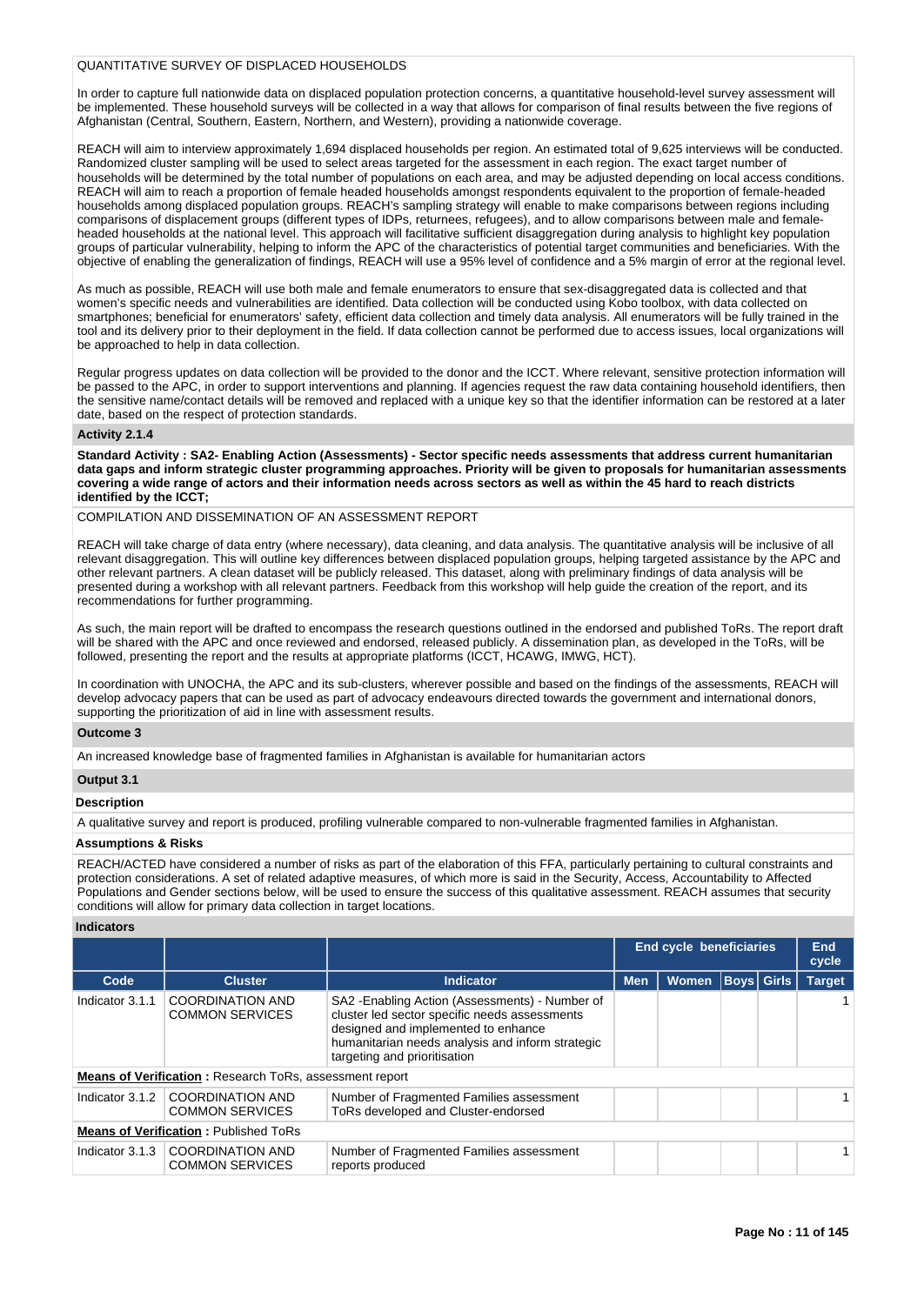#### **Means of Verification :** Published assessment report

Note: this report is distinct from the PADP report, and from the HTRA report that is to be produced for the WASH, FSAC and ESNFI Clusters.

# **Activities**

#### **Activity 3.1.1**

**Standard Activity : SA2- Enabling Action (Assessments) - Sector specific needs assessments that address current humanitarian data gaps and inform strategic cluster programming approaches. Priority will be given to proposals for humanitarian assessments covering a wide range of actors and their information needs across sectors as well as within the 45 hard to reach districts identified by the ICCT;**

#### SECONDARY DATA REVIEW

In the early stages of the project, REACH will conduct a secondary data review. As mentioned above, the issue of fragmented families and their specific vulnerabilities has never been studied per se in Afghanistan, and REACH therefore expects that limited sources will be available and / or directly relevant to the proposed assessment. REACH will therefore rely on a review of existing academic literature, as well as of similar assessments that may have been conducted in other countries. In particular, REACH will closely analyse the approach and methodology of the above mentioned 'Mixed Migrations Platform' study in which it took part, as it will provide indications regarding 'left behind' households.

This initial secondary data review of separated families will be used to shape the broader understanding of priority research areas in this field. Discussions with relevant partners in collaboration with this secondary data review and research questions of the project will then be used to shape the indicators and consequential questionnaire produced for this assessment.

#### **Activity 3.1.2**

**Standard Activity : SA2- Enabling Action (Assessments) - Sector specific needs assessments that address current humanitarian data gaps and inform strategic cluster programming approaches. Priority will be given to proposals for humanitarian assessments covering a wide range of actors and their information needs across sectors as well as within the 45 hard to reach districts identified by the ICCT;**

#### TERMS OF REFERENCE AND TOOL DEVELOPMENT FOR HOUSEHOLD-LEVEL SURVEY

Based on the findings of the secondary data review, REACH will design a household-level tool in close collaboration with the APC and other interested parties, that will serve as basis for the household-level survey to be launched in Kabul (Central region), Mazar-i-Sharif (Northern region), Kandahar (Southern region), Herat (Western region) and Jalalabad (Eastern region).

As per its standard practices, REACH will liaise with the above mentioned actors on the data collection tools and analysis framework to strengthen assessment ownership from key stakeholders, and consider gender and protection imperatives to develop methodologies appropriate for the target population. The assessment will notably examine reasons for separation, length of this separation, physical distance between the household and its head (and associated modes of transport and costs), family composition, displacement patterns, and a socio-economic profile.

The research ToRs will include the indicators to be used, the assessment methodology and the dissemination plan, and will be reviewed by the Gender in Humanitarian Action working group. The ToRs will be endorsed by the APC and UNOCHA. REACH will consult with UNOCHA and seek their approval for the research ToRs, inception report, questionnaire, as well as the confirmation of target assessment locations. These will then be presented to the ICCT and the Assessment Working Group. These ToRs will then be publicly released and presented at appropriate platforms (HCAWG, IMWG, etc.).

# **Activity 3.1.3**

**Standard Activity : SA2- Enabling Action (Assessments) - Sector specific needs assessments that address current humanitarian data gaps and inform strategic cluster programming approaches. Priority will be given to proposals for humanitarian assessments covering a wide range of actors and their information needs across sectors as well as within the 45 hard to reach districts identified by the ICCT;**

## QUALITATIVE SURVEY OF FRAGMENTED FAMILIES

A qualitative assessment will be undertaken, with two primary objectives. Firstly, the study will identify the dominant demographic characteristics of vulnerable fragmented families, leading to the defining of vulnerable and non-vulnerable categorized family groups. Secondly, the assessment will seek to recognize and outline the primary needs and vulnerabilities of each of these groups.

The proposed research methodology consists of Key Informant Interviews (KIIs). Each Key Informant will be a representative of the family left behind. Ideally, this respondent would be the wife of a separated male household head, although flexibility in this will accommodate cultural concerns and other limitations, likely resulting in many boys of the household acting as lead discussant. Participants will be sought by exploring urban communication networks, ultimately snowballing outwards to include a variety of perspectives. These perspectives will include varied typologies, displacement groups and socio-economic backgrounds. The broad scope of eligibility criteria will reduce purposive sampling bias, and facilitate reliable comparisons between vulnerable and non-vulnerable fragmented families, allowing for the needs of vulnerable families to be clearly defined.

The survey will consist of semi-structured interviews, targeting an estimated 70 households (approximately 14 per target location / region). Whenever possible, random sampling will be used to select the households to be interviewed. The target number of households may be adjusted depending on local access conditions. REACH will only target single-family households.

As much as possible, REACH will use female enumerators to ensure that the specific views of women are captured. REACH will also seek to identify needs and vulnerabilities associated with age, disabilities, etc., in line with recommendations from the Protection cluster and the Gender in Humanitarian Action task force. All enumerators will be fully trained in the tool and its delivery prior to their deployment in the field, particularly on how to conduct semi-structured, qualitative interviews.

Regular progress updates on data collection will be provided to the donor, the APC and the ICCT. Where relevant, sensitive protection information will be passed to the APC, in order to support interventions and planning. Should agencies request the raw data containing household identifiers, then the sensitive name/contact details will be removed and replaced with a unique key so that the identifier information can be restored at a later date, based on the respect of protection standards.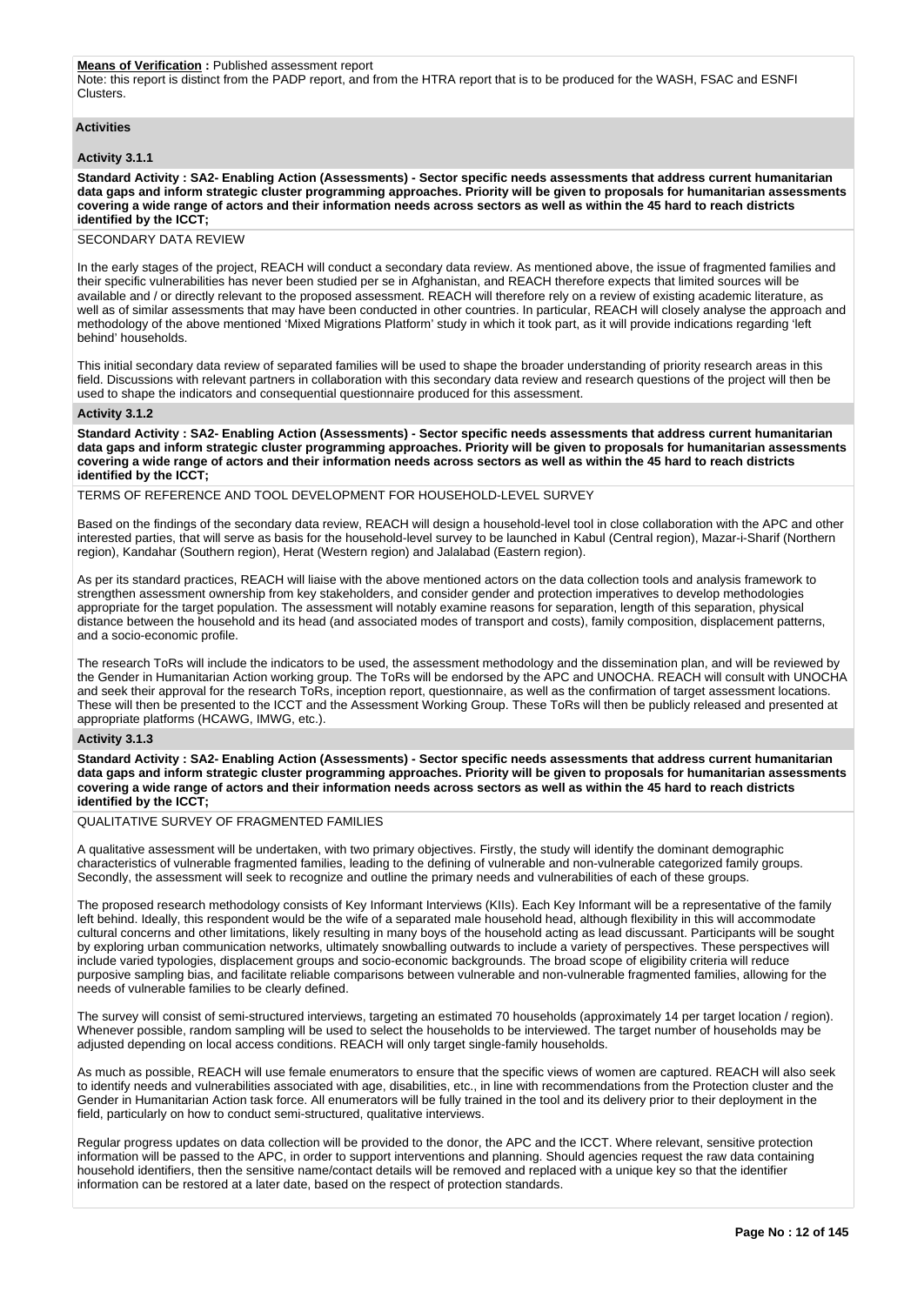## **Activity 3.1.4**

**Standard Activity : SA2- Enabling Action (Assessments) - Sector specific needs assessments that address current humanitarian data gaps and inform strategic cluster programming approaches. Priority will be given to proposals for humanitarian assessments covering a wide range of actors and their information needs across sectors as well as within the 45 hard to reach districts identified by the ICCT;**

# COMPILATION AND DISSEMINATION OF AN ASSESSMENT REPORT

Following data collection, a qualitative analysis of the gathered data will take place. To ensure that the APC and interested parties are involved throughout the project, an initial preliminary findings workshop will take place. This workshop will discuss the broad thematic areas identified through both analytical framework and emergent theme analysis. Feedback from this workshop will help guide the creation of the report, and the recommendations contained within.

Following the workshop, a report will be drafted covering the key research questions developed in the ToRs. The report draft will be shared with the APC and once reviewed and endorsed, released publicly. The dissemination plan developed in the ToRs will be followed, presenting the report and the results at appropriate platforms (ICCT, HCAWG, IMWG, HCT). Ultimately, the report and associated discussions will enable the humanitarian community to refine their understanding of fragmented families, and of those amongst them who show humanitarian vulnerabilities.

In coordination with UNOCHA, the APC and its sub-clusters, wherever possible and based on the findings of the assessments, REACH will develop advocacy papers that can be used as part of advocacy endeavours directed towards the government and international donors, supporting the prioritization of aid in line with assessment results..

## **Additional Targets :**

# **M & R**

# **Monitoring & Reporting plan**

Daily monitoring of the proposed HTRA, PADP and FFA will be overseen by REACH's Assessment Officers in Kabul. These Officers will take a leading role in the implementation of the project, including with regards to coordination with humanitarian partners in Kabul (e.g. APC, WASH, FSAC, ESNFI Clusters, UNOCHA, ICCT, etc.), and will supervise both secondary and primary data collection. Field teams will report to the Assessment Officer on a daily basis to ensure that data collection progress can be tracked and that any challenges can be quickly identified and addressed. Furthermore, reviews of collected data and guidance to the enumerators on a daily basis will be done to identify any necessary adjustment and ensure the quality of data collected. REACH will closely coordinate with ACTED's Country Coordination and Finance, Logistics, Administration, Transparency and Security ('FLATS') and Project Development departments at capital level, as well as their focal points in the field (in those target areas where ACTED has a field presence) as needed. As prime recipient of the grant, and in constant coordination with IMPACT Initiatives, ACTED will submit interim and final reports to UNOCHA, and will promptly communicate with UNOCHA regarding any challenge that may require significant adjustments or prevent targets to be reached within the set timeline.

The usual monitoring, evaluation, and reporting mechanisms of humanitarian assistance projects cannot readily be applied to this action. REACH uses a global monitoring and evaluation approach in all of its projects, with monitoring and evaluation activities occurring throughout the project cycle, including a monitoring of project implementation, engagement with external actors, information products and outputs, and their impact.

As per its monitoring framework, REACH will draw from a variety of methodologies to monitor the project. First, user monitoring through a quantitative methodology will identify the number of users accessing informational products. Second, reference monitoring will measure the number of documents in which REACH outputs are used as secondary data, or the number of references within a given document, and will identify instances when REACH's products support decision-making. Third, usage monitoring and evaluation will assess how REACH products are used and how programme activities are perceived at the strategic, planning, and operational levels. Finally, engagement monitoring will measure engagement with external stakeholders, by, for example, tracking the provision of resources, and partners' engagement in assessments and the development of ToRs and tools. Impact is determined based on how often humanitarian stakeholders access and use REACH's information products. Thanks to sustained coordination endeavours at all stages of the project cycle with Clusters and other aid actors, feedback on the entire data collection and tool development process will measure the utility of resulting tools.

Monitoring and evaluation activities for each milestone along the assessment cycle will be regularly tracked and reported by REACH's Senior Advisor, using IMPACT's monitoring tracking tool, that includes an indicator list for each monitoring and evaluation activity. Monitoring and evaluation data will be stored in project files, and will be shared through reports with IMPACT HQ in Geneva for review. IMPACT HQ will review country monitoring reports to ensure that these activities are conducted correctly, and that challenges, negative feedback, and positive feedback are included in follow-ups. Upon completion of each of these milestones, all relevant data and information for reporting against approved project indicators will be collected and shared with ACTED's Project Development department for reporting purposes.

## **Workplan**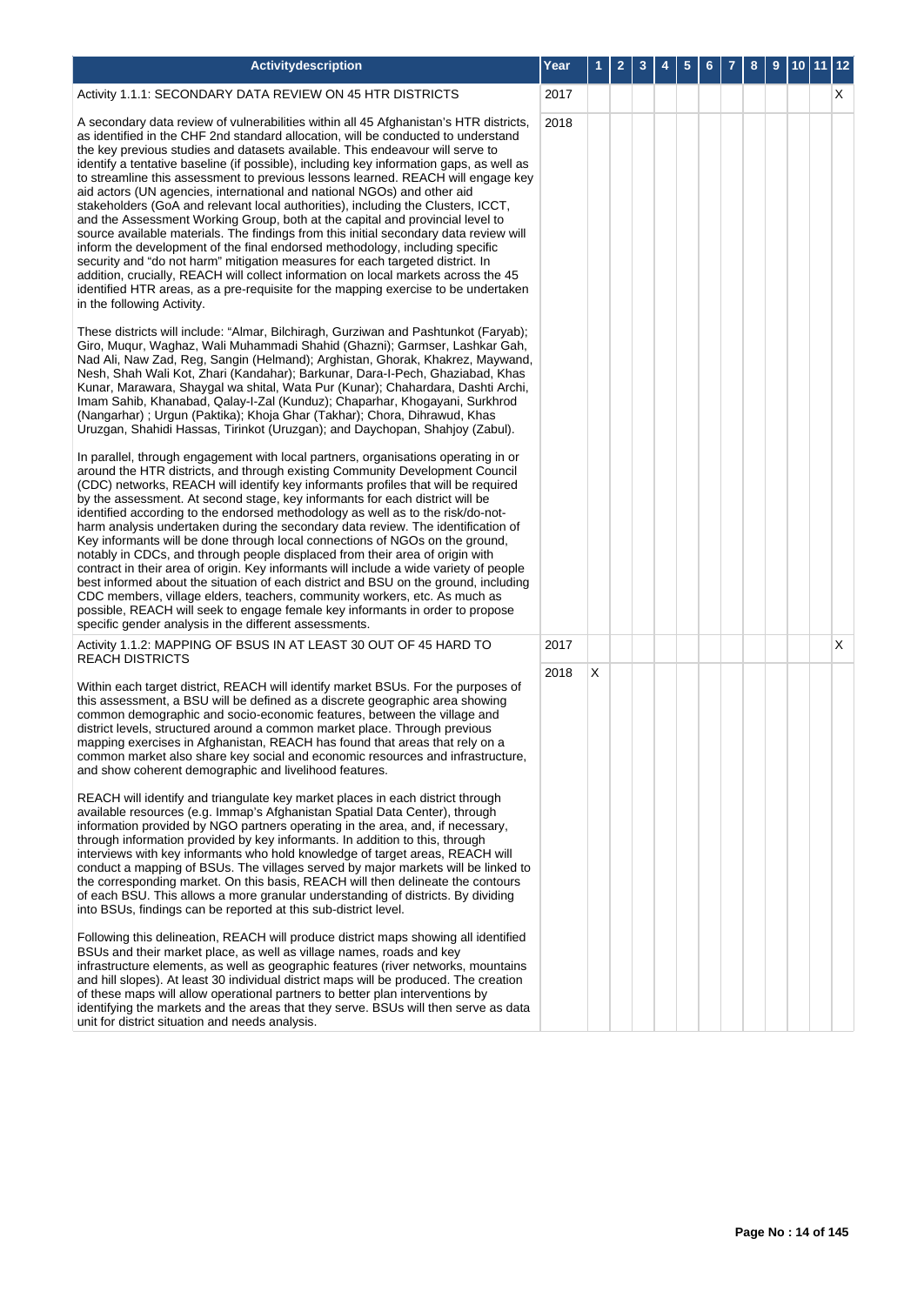| Activity 1.2.1: TOR DEVELOPMENT AND ENDORSMENT                                                                                                                                                                                                                                                                                                                                                                                                                                                                                                                                                                                                                                                                                                                                                                                                                                                | 2017 |    |              |              |   |  |  |  | X |
|-----------------------------------------------------------------------------------------------------------------------------------------------------------------------------------------------------------------------------------------------------------------------------------------------------------------------------------------------------------------------------------------------------------------------------------------------------------------------------------------------------------------------------------------------------------------------------------------------------------------------------------------------------------------------------------------------------------------------------------------------------------------------------------------------------------------------------------------------------------------------------------------------|------|----|--------------|--------------|---|--|--|--|---|
| The project will be collaborative in nature to ensure that the information provided to<br>those that will use it (OCHA, HAG, clusters and implementing partners) is<br>appropriate and required. Through consultations with those partners, a research<br>ToR, outlining the context, methodology, limitations and analysis plan will be<br>created. This will also include a dissemination plan for the end products. The ToRs<br>will be endorsed by OCHA, the clusters and the HAG and presented at appropriate<br>platforms (ICCT, HCAWG, IMWG) to ensure that those not directly involved in the<br>assessment are aware of the activities to avoid duplication. A steering committee<br>of the core members of the above mentioned groups will be created, that will meet<br>on an ad-hoc basis to discuss the methodology development, initial findings and<br>throughout the project. | 2018 | X  |              |              |   |  |  |  |   |
| The research tool will be composed by a set of basic demographic indicators, as<br>well as humanitarian indicators that will then be used throughout the project for the<br>monthly monitoring of BSUs. The tool will notably serve to analyse displacement<br>patterns, changes in access to market and basic services, price information, and<br>Cluster-specific variables (e.g. shortages of water, damage to shelters, destruction<br>of food stocks, etc.). Gender-specific questions will be included wherever relevant.<br>REACH will consult with UNOCHA and seek their approval for the research ToRs,<br>inception report, questionnaire, as well as the choice of target districts.                                                                                                                                                                                               |      |    |              |              |   |  |  |  |   |
| Activity 1.2.2: REGULAR DATA COLLECTION OF KEY HUMANITARIAN<br><b>INFORMATION</b>                                                                                                                                                                                                                                                                                                                                                                                                                                                                                                                                                                                                                                                                                                                                                                                                             | 2017 |    |              |              |   |  |  |  |   |
| Once BSU mapping is completed and key informants are identified for each of<br>them, REACH will conduct an initial interview survey with them, using the approved<br>tool. The key informant will provide information on their area of knowledge and this<br>will form the basis of the core information required for each BSU. By using more<br>than one key informant per BSU, REACH will ensure that triangulation of the data<br>can occur to avoid erroneous results from a single key informant. The initial survey<br>will focus on shelter, food security and WASH community coping strategies. This is<br>will constitute, together with the secondary data review, an initial baseline of the<br>targeted HTR districts                                                                                                                                                             | 2018 | X. | $\mathsf{X}$ | $\mathsf{X}$ | X |  |  |  |   |
| Following this, on a regular basis, a 'top-up' survey will be conducted. This will<br>focus on any changes in vulnerabilities, needs or coping strategies have occurred<br>through the month, using the same approved tool and focusing on recent<br>displacement, price changes and any rapid changes in shelter, food security and<br>WASH vulnerabilities. Each question in the initial survey and the follow on regular<br>surveys will be linked to a confidence matrix. The confidence matrix will give an<br>indication as to the reliability of the answers provided. As an example, the<br>confidence with which a teacher can provide information on educational needs is<br>higher than an agricultural worker's. In reverse, the agricultural workers response<br>to a question on crop varieties will be higher than that of a teacher.                                          |      |    |              |              |   |  |  |  |   |
| Based on the initial risk/do-not-harm analysis, HTR districts will be classified into<br>"data collection tiers". To each data collection tier corresponds a different risk and<br>do-not-harm profile as well as related mitigation measures (and confidence matrix<br>for triangulation and analysis purpose). The endorsed methodology will ensure that<br>data will enable inter-district comparison regardless of "data collection tiers".                                                                                                                                                                                                                                                                                                                                                                                                                                               |      |    |              |              |   |  |  |  |   |
| Data collection tiers may include:<br>1. KI face-to-face interviews within BSUs and district territory<br>2. Remote KI interviews using phone/internet communication means<br>3. KI face-to-face outside BSUs and/or district territory (e.g. district/province<br>capital), following REACH Area of Origin/Knowledge methodology<br>4. FGDs with population recently displaced from targeted HTR BSUs/districts,<br>following REACH Area of Origin/Knowledge methodology<br>5. Possible combinations of the above data collection approaches.                                                                                                                                                                                                                                                                                                                                                |      |    |              |              |   |  |  |  |   |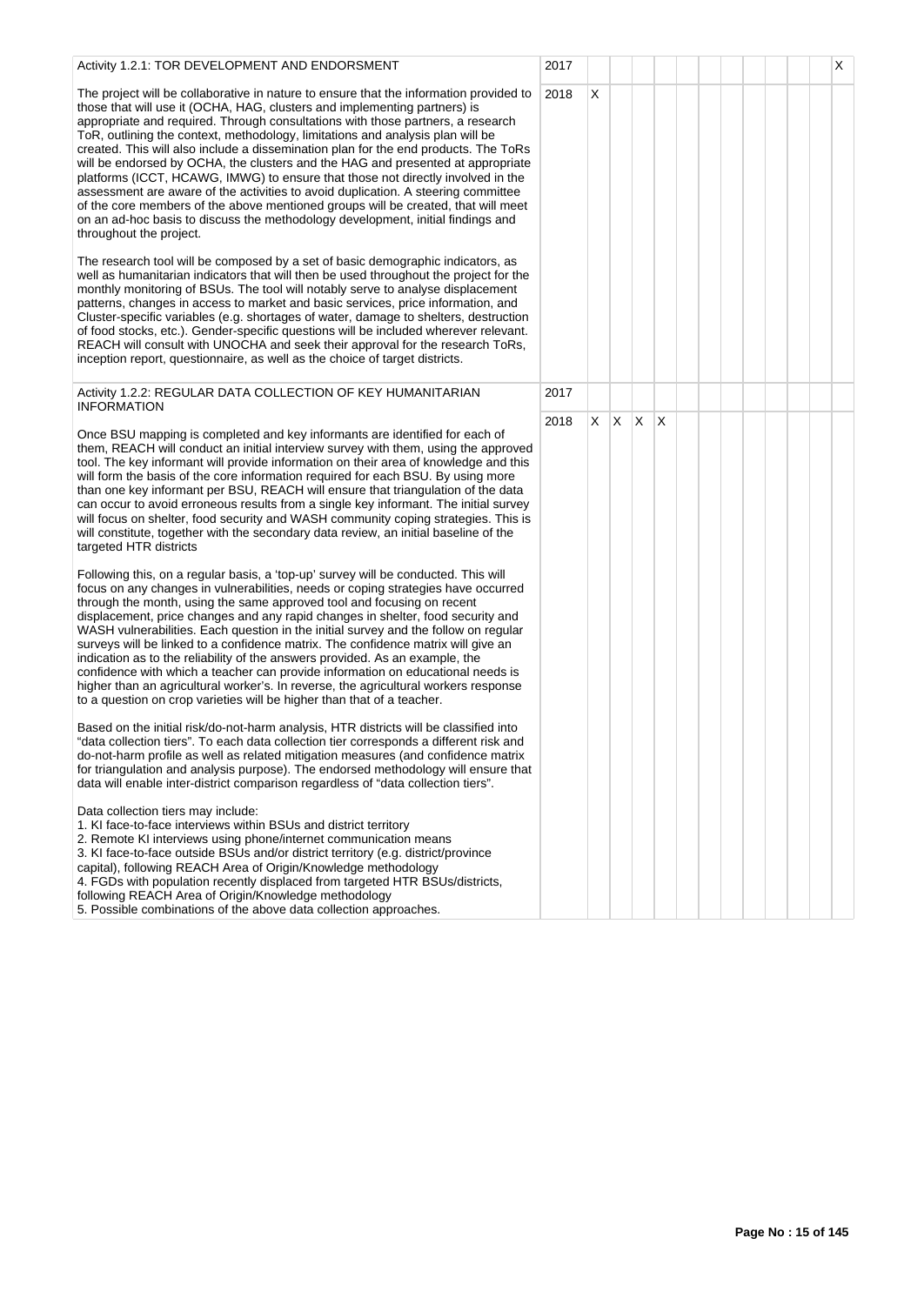| Activity 1.2.3: CREATION AND DISSEMINATION OF DISTRICT AND BSU<br>FACTSHEETS                                                                                                                                                                                                                                                                                                                                                                                                                                                                                                                                                                                                                                                                   | 2017 |   |    |              |   | $\mathsf{X}$ |          |  |  | Х |
|------------------------------------------------------------------------------------------------------------------------------------------------------------------------------------------------------------------------------------------------------------------------------------------------------------------------------------------------------------------------------------------------------------------------------------------------------------------------------------------------------------------------------------------------------------------------------------------------------------------------------------------------------------------------------------------------------------------------------------------------|------|---|----|--------------|---|--------------|----------|--|--|---|
| On a regular basis, the information provided by the key informants (following<br>triangulation to remove any inconsistencies) will be presented in an individual<br>factsheet, one per each district. Initial factsheet drafts will be presented to<br>organizations involved in the development of the methodology (OCHA, HAG and<br>clusters). As part of the HTRA, REACH will produce factsheets at both district and<br>BSU levels, which is a unit below the district level and above the village level.<br>Producing factsheets at the village level would likely be too restrictive with a risk of<br>not yielding statistically significant data. The BSU level study will allow REACH to<br>strike a balance between these two levels | 2018 |   | X. | $\mathsf{X}$ | X |              | $\times$ |  |  |   |
| The production of these factsheets will be time-consuming and complex due to the<br>nature of the districts. Therefore, REACH proposes to roll out data collection<br>across the targeted districts, increasing the number of districts per month, starting<br>with an initial batch of 10 districts, increasing by 10 each month, until at least 30<br>are mapped and have key informant networks in place. If possible, based on<br>security conditions and available resources, REACH will extend the coverage to all<br>45 districts.                                                                                                                                                                                                      |      |   |    |              |   |              |          |  |  |   |
| REACH will therefore produce:<br>- at least 30 baseline district factsheets by the end of the third month<br>- at least 30 districts update factsheets by the end of the project                                                                                                                                                                                                                                                                                                                                                                                                                                                                                                                                                               |      |   |    |              |   |              |          |  |  |   |
| It is not possible at the moment to evaluate the number of BSU factsheets to be<br>produced, because this will depend on the mapping of BSU that will be performed<br>as part of the above activity.                                                                                                                                                                                                                                                                                                                                                                                                                                                                                                                                           |      |   |    |              |   |              |          |  |  |   |
| As part of the ToR development a clear dissemination plan will be created that will<br>highlight the appropriate (due to the sensitive nature of the data) platforms at which<br>to present the monthly findings, as well as a list of contacts that will receive the<br>factsheet. The mailing list held by OCHA may be used to further disseminate these<br>products.                                                                                                                                                                                                                                                                                                                                                                        |      |   |    |              |   |              |          |  |  |   |
| Activity 1.2.4: CONSOLIDATION AND DISSEMINATION OF AN ASSESSMENT<br><b>REPORT</b>                                                                                                                                                                                                                                                                                                                                                                                                                                                                                                                                                                                                                                                              | 2017 |   |    |              |   |              |          |  |  |   |
| Prior to drafting the HTRA report, an overview of key assessment findings and a<br>clean assessment dataset will be shared with the steering committee.                                                                                                                                                                                                                                                                                                                                                                                                                                                                                                                                                                                        | 2018 |   |    |              |   | X.           | $\times$ |  |  |   |
| A report, covering the context, methodology and longitudinal findings of the HTRA<br>will be produced. This will provide a snapshot of the complete findings recorded<br>during the first six months of the action (including changes and trends observed<br>over the course of the action, highlighting districts showing highest vulnerabilities<br>per type), as well as recommendations for appropriate interventions, the key<br>characteristics of the district and BSUs identified within the districts. A final round<br>of presentations will be held in the seventh month of the project.                                                                                                                                            |      |   |    |              |   |              |          |  |  |   |
| In coordination with UNOCHA and the relevant Clusters, wherever possible and<br>based on the findings of the assessments, REACH will develop advocacy papers<br>that can be used as part of advocacy endeavours directed towards the government<br>and international donors, supporting the prioritization of aid in line with assessment<br>results.                                                                                                                                                                                                                                                                                                                                                                                          |      |   |    |              |   |              |          |  |  |   |
| Activity 2.1.1: SECONDARY DATA REVIEW                                                                                                                                                                                                                                                                                                                                                                                                                                                                                                                                                                                                                                                                                                          | 2017 |   |    |              |   |              |          |  |  | X |
| In the early stages of the project, an extensive secondary data review of Protection<br>vulnerabilities within Afghanistan will be conducted to understand the key previous<br>studies and datasets available, particularly regarding displaced populations. This<br>approach will serve to streamline this assessment into previous work, and to<br>outline the primary protection concerns and key gaps in existing data to avoid<br>repetition of research and highlight main areas of use and feasibility of the study.                                                                                                                                                                                                                    | 2018 | X |    |              |   |              |          |  |  |   |
| For the purposes of this review, REACH will engage key aid actors (UN agencies,<br>international and national NGOs), particularly those reporting to the APC, and other<br>aid stakeholders. These will include the Government of Afghanistan and relevant<br>local authorities, as well as the other clusters, the ICCT, and the Assessment<br>Working Group, both at the capital and regional levels.                                                                                                                                                                                                                                                                                                                                        |      |   |    |              |   |              |          |  |  |   |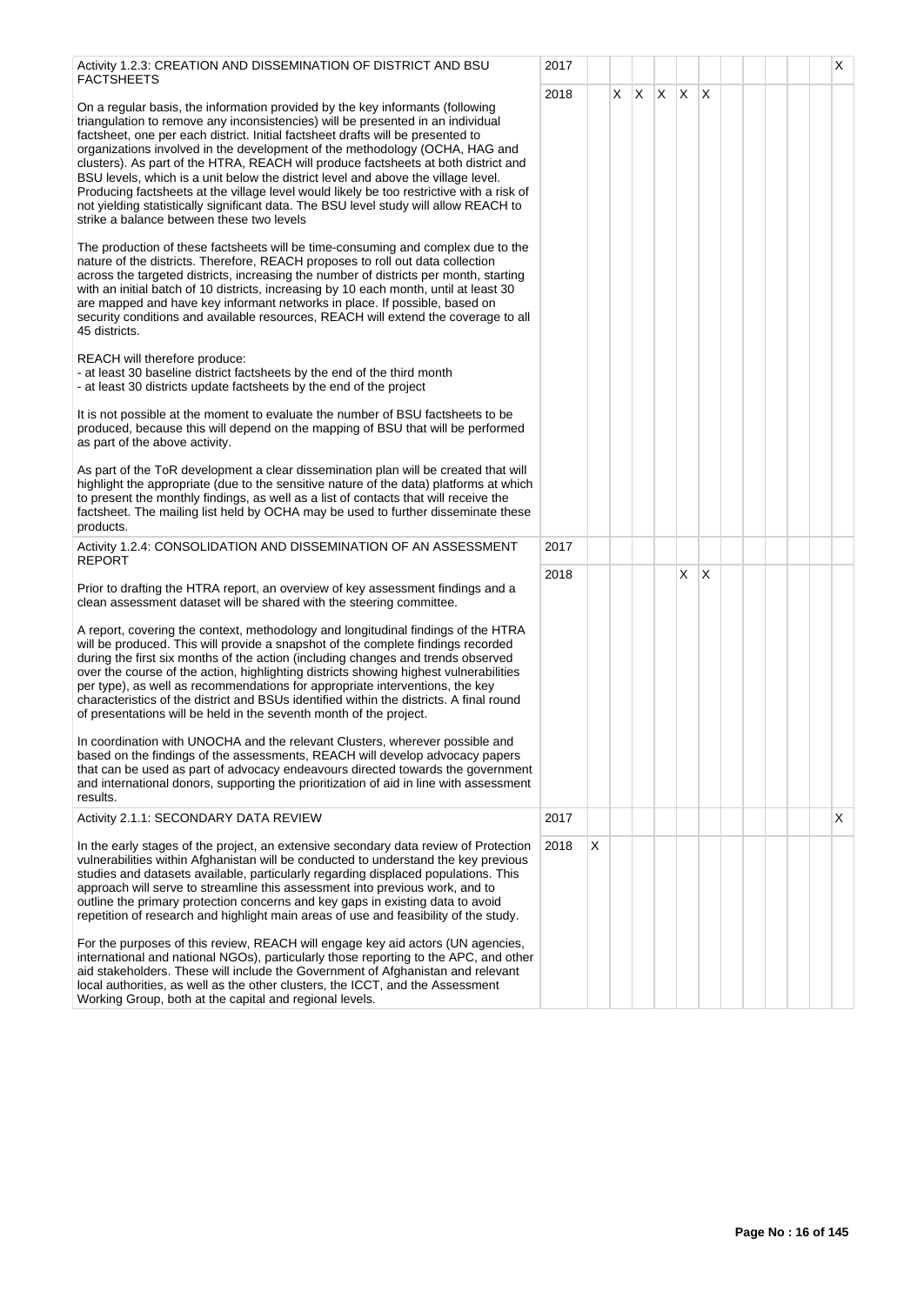| Activity 2.1.2: TERMS OF REFERENCE AND TOOL DEVELOPMENT FOR THE<br>PADP HOUSEHOLD-LEVEL SURVEY                                                                                                                                                                                                                                                                                                                                                                                                                                                                                                                                                                                                                                                                                                                                                                                                                                                                                                                                                                                                                                                                                                                                                                                                                                                                                                                                                                                                                                                                                                                                                                                                                                   | 2017 |    |              |                         |  |  |  |  |
|----------------------------------------------------------------------------------------------------------------------------------------------------------------------------------------------------------------------------------------------------------------------------------------------------------------------------------------------------------------------------------------------------------------------------------------------------------------------------------------------------------------------------------------------------------------------------------------------------------------------------------------------------------------------------------------------------------------------------------------------------------------------------------------------------------------------------------------------------------------------------------------------------------------------------------------------------------------------------------------------------------------------------------------------------------------------------------------------------------------------------------------------------------------------------------------------------------------------------------------------------------------------------------------------------------------------------------------------------------------------------------------------------------------------------------------------------------------------------------------------------------------------------------------------------------------------------------------------------------------------------------------------------------------------------------------------------------------------------------|------|----|--------------|-------------------------|--|--|--|--|
|                                                                                                                                                                                                                                                                                                                                                                                                                                                                                                                                                                                                                                                                                                                                                                                                                                                                                                                                                                                                                                                                                                                                                                                                                                                                                                                                                                                                                                                                                                                                                                                                                                                                                                                                  | 2018 | X. | $\mathsf{X}$ |                         |  |  |  |  |
| Research ToRs will be produced in close collaboration with the APC and<br>UNOCHA, aimed at addressing the key needs of the Cluster and other partners<br>whilst considering the limitations of data collection in Afghanistan. These ToRs will<br>include the thematic scope and broad research questions of the project, as well as<br>its methodology and the dissemination plan. The ToRs will be reviewed by the<br>GiHA task force and the GBV working group prior to their endorsement. The ToRs<br>will then be publicly released and presented at appropriate platforms (HCAWG,<br>IMWG etc).                                                                                                                                                                                                                                                                                                                                                                                                                                                                                                                                                                                                                                                                                                                                                                                                                                                                                                                                                                                                                                                                                                                            |      |    |              |                         |  |  |  |  |
| The displaced population (all IDPs groups, returnees and refugees) household-<br>level survey proposed under this outcome will focus primarily on Protection needs.<br>The survey may also seek to collect information on other related critical needs,<br>such as livelihoods, food security, shelter, WASH, health, etc. REACH will<br>particularly seek to identify needs and vulnerabilities associated with age,<br>disabilities, etc., in line with recommendations from the APC and the Gender in<br>Humanitarian Action working group. The assessment may notably examine access<br>to basic / protection services (including possible discriminations), employment<br>patterns, livelihood coping strategies, prevalence of child labour and underage<br>marriage, as well as any other area that may be identified as relevant by the APC<br>and relevant partners.                                                                                                                                                                                                                                                                                                                                                                                                                                                                                                                                                                                                                                                                                                                                                                                                                                                    |      |    |              |                         |  |  |  |  |
| A set of indicators followed by a closed-question questionnaire will be developed in<br>close coordination with the APC and other partners to provide maximum relevant<br>data on protection needs and vulnerabilities of different displaced population<br>groups. REACH will consult with UNOCHA and seek their approval for the research<br>ToRs, inception report, questionnaire, as well as the choice of target assessment<br>areas.                                                                                                                                                                                                                                                                                                                                                                                                                                                                                                                                                                                                                                                                                                                                                                                                                                                                                                                                                                                                                                                                                                                                                                                                                                                                                       |      |    |              |                         |  |  |  |  |
| Activity 2.1.3: QUANTITATIVE SURVEY OF DISPLACED HOUSEHOLDS                                                                                                                                                                                                                                                                                                                                                                                                                                                                                                                                                                                                                                                                                                                                                                                                                                                                                                                                                                                                                                                                                                                                                                                                                                                                                                                                                                                                                                                                                                                                                                                                                                                                      | 2017 |    |              |                         |  |  |  |  |
| In order to capture full nationwide data on displaced population protection<br>concerns, a quantitative household-level survey assessment will be implemented.<br>These household surveys will be collected in a way that allows for comparison of<br>final results between the five regions of Afghanistan (Central, Southern, Eastern,<br>Northern, and Western), providing a nationwide coverage.<br>REACH will aim to interview approximately 1,694 displaced households per region.<br>An estimated total of 9,625 interviews will be conducted. Randomized cluster<br>sampling will be used to select areas targeted for the assessment in each region.<br>The exact target number of households will be determined by the total number of<br>populations on each area, and may be adjusted depending on local access<br>conditions. REACH will aim to reach a proportion of female headed households<br>amongst respondents equivalent to the proportion of female-headed households<br>among displaced population groups. REACH's sampling strategy will enable to<br>make comparisons between regions including comparisons of displacement<br>groups (different types of IDPs, returnees, refugees), and to allow comparisons<br>between male and female-headed households at the national level. This approach<br>will facilitative sufficient disaggregation during analysis to highlight key population<br>groups of particular vulnerability, helping to inform the APC of the characteristics of<br>potential target communities and beneficiaries. With the objective of enabling the<br>generalization of findings, REACH will use a 95% level of confidence and a 5%<br>margin of error at the regional level. | 2018 |    | $X \mid X$   | $\mathsf{I} \mathsf{X}$ |  |  |  |  |
| As much as possible, REACH will use both male and female enumerators to<br>ensure that sex-disaggregated data is collected and that women's specific needs<br>and vulnerabilities are identified. Data collection will be conducted using Kobo<br>toolbox, with data collected on smartphones; beneficial for enumerators' safety,<br>efficient data collection and timely data analysis. All enumerators will be fully<br>trained in the tool and its delivery prior to their deployment in the field. If data<br>collection cannot be performed due to access issues, local organizations will be<br>approached to help in data collection.                                                                                                                                                                                                                                                                                                                                                                                                                                                                                                                                                                                                                                                                                                                                                                                                                                                                                                                                                                                                                                                                                    |      |    |              |                         |  |  |  |  |
| Regular progress updates on data collection will be provided to the donor and the<br>ICCT. Where relevant, sensitive protection information will be passed to the APC,<br>in order to support interventions and planning. If agencies request the raw data<br>containing household identifiers, then the sensitive name/contact details will be<br>removed and replaced with a unique key so that the identifier information can be<br>restored at a later date, based on the respect of protection standards.                                                                                                                                                                                                                                                                                                                                                                                                                                                                                                                                                                                                                                                                                                                                                                                                                                                                                                                                                                                                                                                                                                                                                                                                                   |      |    |              |                         |  |  |  |  |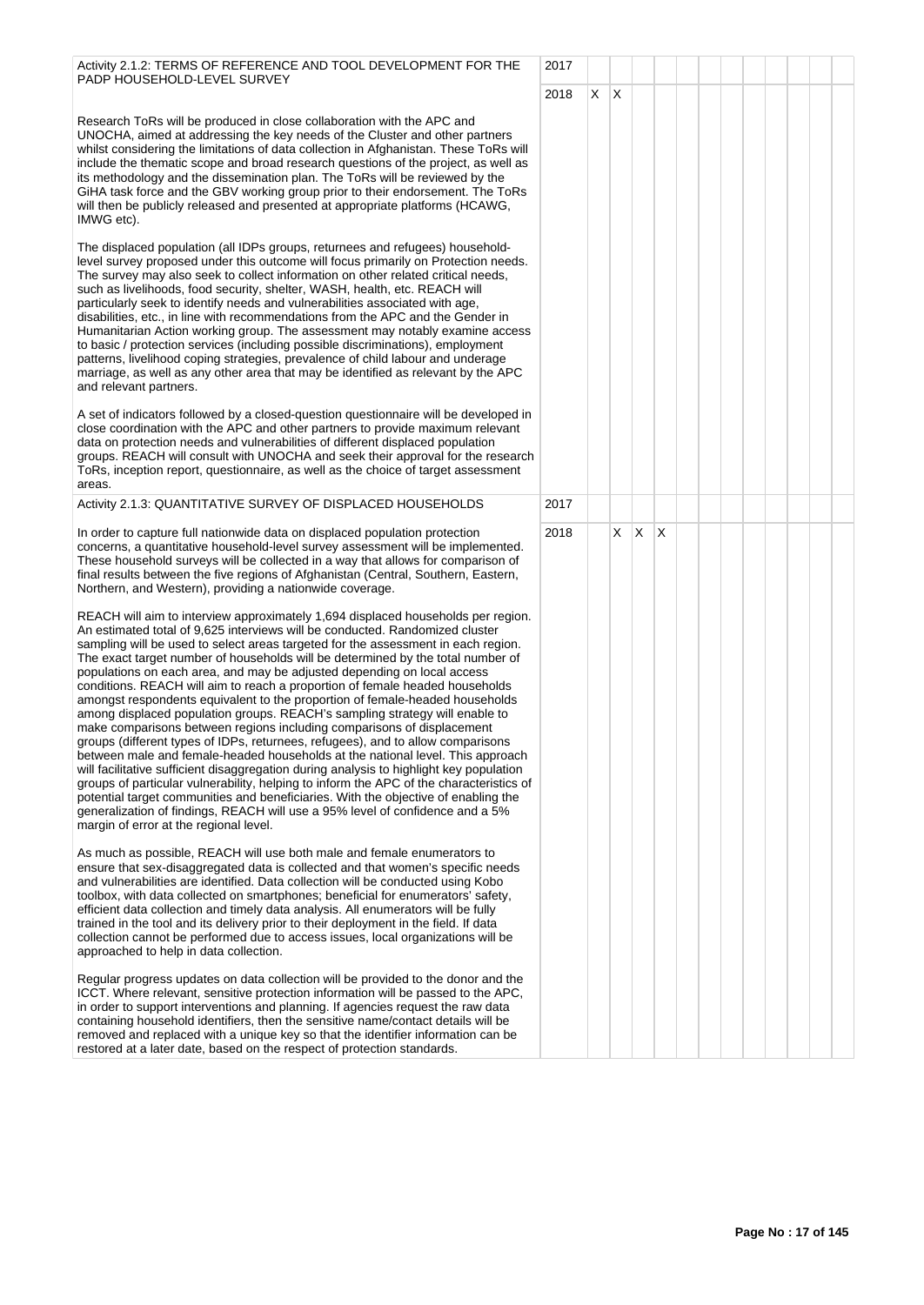| Activity 2.1.4: COMPILATION AND DISSEMINATION OF AN ASSESSMENT<br><b>REPORT</b>                                                                                                                                                                                                                                                                                                                                                                                                                                                                                                                                                                                                                                                                             | 2017 |    |   |   |    |     |  |  |   |
|-------------------------------------------------------------------------------------------------------------------------------------------------------------------------------------------------------------------------------------------------------------------------------------------------------------------------------------------------------------------------------------------------------------------------------------------------------------------------------------------------------------------------------------------------------------------------------------------------------------------------------------------------------------------------------------------------------------------------------------------------------------|------|----|---|---|----|-----|--|--|---|
| REACH will take charge of data entry (where necessary), data cleaning, and data<br>analysis. The quantitative analysis will be inclusive of all relevant disaggregation.<br>This will outline key differences between displaced population groups, helping<br>targeted assistance by the APC and other relevant partners. A clean dataset will be<br>publicly released. This dataset, along with preliminary findings of data analysis will<br>be presented during a workshop with all relevant partners. Feedback from this<br>workshop will help guide the creation of the report, and its recommendations for<br>further programming.                                                                                                                    | 2018 |    |   | X | X. | ΙX. |  |  |   |
| As such, the main report will be drafted to encompass the research questions<br>outlined in the endorsed and published ToRs. The report draft will be shared with<br>the APC and once reviewed and endorsed, released publicly. A dissemination<br>plan, as developed in the ToRs, will be followed, presenting the report and the<br>results at appropriate platforms (ICCT, HCAWG, IMWG, HCT).                                                                                                                                                                                                                                                                                                                                                            |      |    |   |   |    |     |  |  |   |
| In coordination with UNOCHA, the APC and its sub-clusters, wherever possible<br>and based on the findings of the assessments, REACH will develop advocacy<br>papers that can be used as part of advocacy endeavours directed towards the<br>government and international donors, supporting the prioritization of aid in line with<br>assessment results.                                                                                                                                                                                                                                                                                                                                                                                                   |      |    |   |   |    |     |  |  |   |
| Activity 3.1.1: SECONDARY DATA REVIEW                                                                                                                                                                                                                                                                                                                                                                                                                                                                                                                                                                                                                                                                                                                       | 2017 |    |   |   |    |     |  |  | X |
| In the early stages of the project, REACH will conduct a secondary data review. As<br>mentioned above, the issue of fragmented families and their specific vulnerabilities<br>has never been studied per se in Afghanistan, and REACH therefore expects that<br>limited sources will be available and / or directly relevant to the proposed<br>assessment. REACH will therefore rely on a review of existing academic literature,<br>as well as of similar assessments that may have been conducted in other<br>countries. In particular, REACH will closely analyse the approach and methodology<br>of the above mentioned 'Mixed Migrations Platform' study in which it took part, as it<br>will provide indications regarding 'left behind' households. | 2018 | X  |   |   |    |     |  |  |   |
| This initial secondary data review of separated families will be used to shape the<br>broader understanding of priority research areas in this field. Discussions with<br>relevant partners in collaboration with this secondary data review and research<br>questions of the project will then be used to shape the indicators and<br>consequential questionnaire produced for this assessment.                                                                                                                                                                                                                                                                                                                                                            |      |    |   |   |    |     |  |  |   |
| Activity 3.1.2: TERMS OF REFERENCE AND TOOL DEVELOPMENT FOR<br>HOUSEHOLD-LEVEL SURVEY                                                                                                                                                                                                                                                                                                                                                                                                                                                                                                                                                                                                                                                                       | 2017 |    |   |   |    |     |  |  |   |
| Based on the findings of the secondary data review, REACH will design a<br>household-level tool in close collaboration with the APC and other interested<br>parties, that will serve as basis for the household-level survey to be launched in<br>Kabul (Central region), Mazar-i-Sharif (Northern region), Kandahar (Southern<br>region), Herat (Western region) and Jalalabad (Eastern region).                                                                                                                                                                                                                                                                                                                                                           | 2018 | X. | X |   |    |     |  |  |   |
| As per its standard practices, REACH will liaise with the above mentioned actors<br>on the data collection tools and analysis framework to strengthen assessment<br>ownership from key stakeholders, and consider gender and protection imperatives<br>to develop methodologies appropriate for the target population. The assessment<br>will notably examine reasons for separation, length of this separation, physical<br>distance between the household and its head (and associated modes of transport<br>and costs), family composition, displacement patterns, and a socio-economic<br>profile.                                                                                                                                                      |      |    |   |   |    |     |  |  |   |
| The research ToRs will include the indicators to be used, the assessment<br>methodology and the dissemination plan, and will be reviewed by the Gender in<br>Humanitarian Action working group. The ToRs will be endorsed by the APC and<br>UNOCHA. REACH will consult with UNOCHA and seek their approval for the<br>research ToRs, inception report, questionnaire, as well as the confirmation of<br>target assessment locations. These will then be presented to the ICCT and the<br>Assessment Working Group. These ToRs will then be publicly released and<br>presented at appropriate platforms (HCAWG, IMWG, etc.).                                                                                                                                 |      |    |   |   |    |     |  |  |   |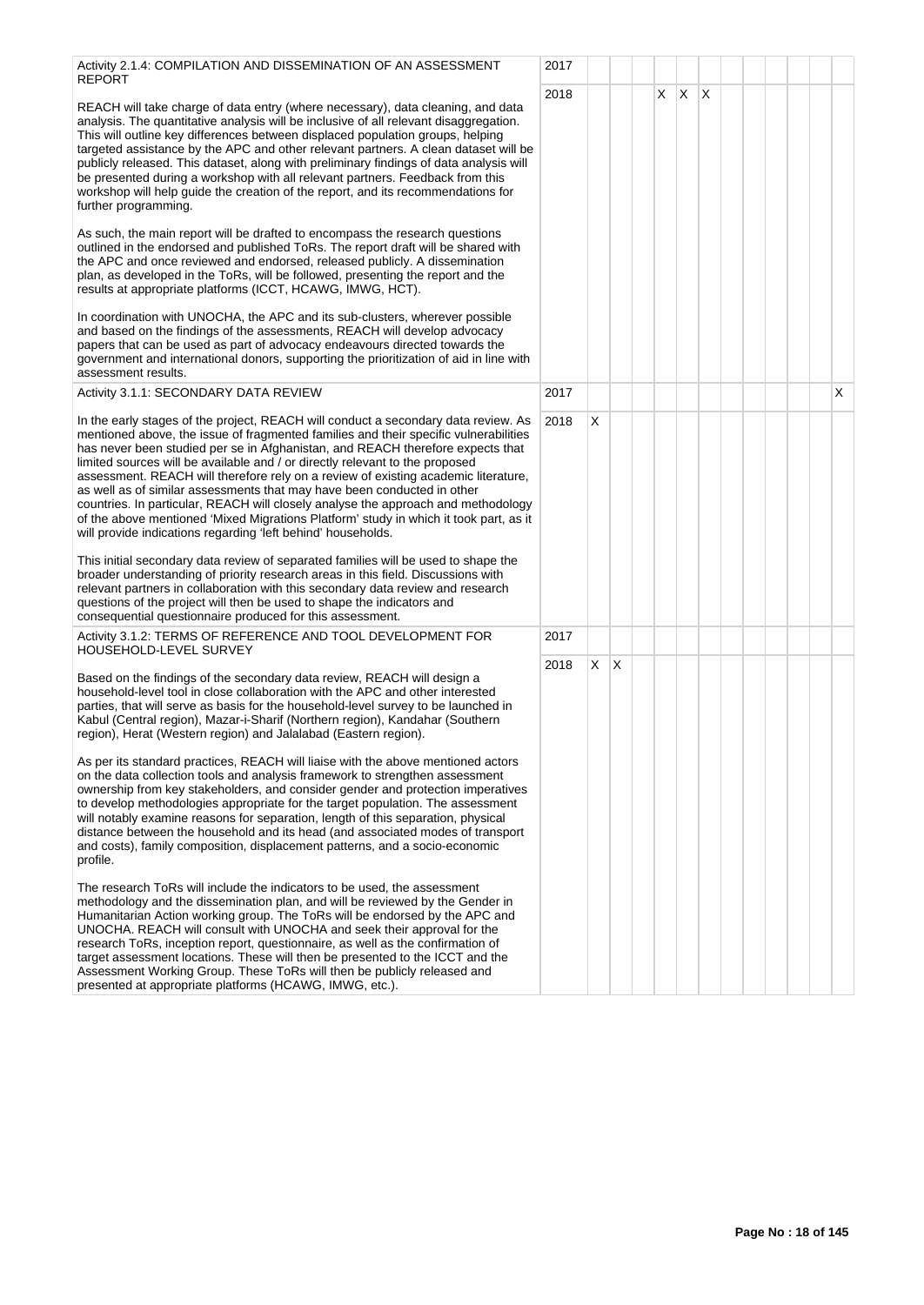| Activity 3.1.3: QUALITATIVE SURVEY OF FRAGMENTED FAMILIES                                                                                                                                                                                                                                                                                                                                                                                                                                                                                                                                                                                                                                                                                                                                                                                                                                                                               | 2017 |    |    |              |    |              |   |  |  |  |
|-----------------------------------------------------------------------------------------------------------------------------------------------------------------------------------------------------------------------------------------------------------------------------------------------------------------------------------------------------------------------------------------------------------------------------------------------------------------------------------------------------------------------------------------------------------------------------------------------------------------------------------------------------------------------------------------------------------------------------------------------------------------------------------------------------------------------------------------------------------------------------------------------------------------------------------------|------|----|----|--------------|----|--------------|---|--|--|--|
| A qualitative assessment will be undertaken, with two primary objectives. Firstly,<br>the study will identify the dominant demographic characteristics of vulnerable<br>fragmented families, leading to the defining of vulnerable and non-vulnerable<br>categorized family groups. Secondly, the assessment will seek to recognize and<br>outline the primary needs and vulnerabilities of each of these groups.<br>The proposed research methodology consists of Key Informant Interviews (KIIs).<br>Each Key Informant will be a representative of the family left behind. Ideally, this<br>respondent would be the wife of a separated male household head, although<br>flexibility in this will accommodate cultural concerns and other limitations, likely<br>resulting in many boys of the household acting as lead discussant. Participants will<br>be sought by exploring urban communication networks, ultimately snowballing | 2018 | X. | X. | $\mathsf{X}$ |    |              |   |  |  |  |
| outwards to include a variety of perspectives. These perspectives will include<br>varied typologies, displacement groups and socio-economic backgrounds. The<br>broad scope of eligibility criteria will reduce purposive sampling bias, and facilitate<br>reliable comparisons between vulnerable and non-vulnerable fragmented families,<br>allowing for the needs of vulnerable families to be clearly defined.                                                                                                                                                                                                                                                                                                                                                                                                                                                                                                                      |      |    |    |              |    |              |   |  |  |  |
| The survey will consist of semi-structured interviews, targeting an estimated 70<br>households (approximately 14 per target location / region). Whenever possible,<br>random sampling will be used to select the households to be interviewed. The<br>target number of households may be adjusted depending on local access<br>conditions. REACH will only target single-family households.                                                                                                                                                                                                                                                                                                                                                                                                                                                                                                                                             |      |    |    |              |    |              |   |  |  |  |
| As much as possible, REACH will use female enumerators to ensure that the<br>specific views of women are captured. REACH will also seek to identify needs and<br>vulnerabilities associated with age, disabilities, etc., in line with recommendations<br>from the Protection cluster and the Gender in Humanitarian Action task force. All<br>enumerators will be fully trained in the tool and its delivery prior to their deployment<br>in the field, particularly on how to conduct semi-structured, qualitative interviews.                                                                                                                                                                                                                                                                                                                                                                                                        |      |    |    |              |    |              |   |  |  |  |
| Regular progress updates on data collection will be provided to the donor, the APC<br>and the ICCT. Where relevant, sensitive protection information will be passed to<br>the APC, in order to support interventions and planning. Should agencies request<br>the raw data containing household identifiers, then the sensitive name/contact<br>details will be removed and replaced with a unique key so that the identifier<br>information can be restored at a later date, based on the respect of protection<br>standards.                                                                                                                                                                                                                                                                                                                                                                                                          |      |    |    |              |    |              |   |  |  |  |
| Activity 3.1.4: COMPILATION AND DISSEMINATION OF AN ASSESSMENT<br><b>REPORT</b>                                                                                                                                                                                                                                                                                                                                                                                                                                                                                                                                                                                                                                                                                                                                                                                                                                                         | 2017 |    |    |              |    |              |   |  |  |  |
| Following data collection, a qualitative analysis of the gathered data will take place.<br>To ensure that the APC and interested parties are involved throughout the project,<br>an initial preliminary findings workshop will take place. This workshop will discuss<br>the broad thematic areas identified through both analytical framework and<br>emergent theme analysis. Feedback from this workshop will help guide the<br>creation of the report, and the recommendations contained within.                                                                                                                                                                                                                                                                                                                                                                                                                                     | 2018 |    |    |              | X. | $\mathsf{X}$ | X |  |  |  |
| Following the workshop, a report will be drafted covering the key research<br>questions developed in the ToRs. The report draft will be shared with the APC and<br>once reviewed and endorsed, released publicly. The dissemination plan developed<br>in the ToRs will be followed, presenting the report and the results at appropriate<br>platforms (ICCT, HCAWG, IMWG, HCT). Ultimately, the report and associated<br>discussions will enable the humanitarian community to refine their understanding<br>of fragmented families, and of those amongst them who show humanitarian<br>vulnerabilities.                                                                                                                                                                                                                                                                                                                                |      |    |    |              |    |              |   |  |  |  |
| In coordination with UNOCHA, the APC and its sub-clusters, wherever possible<br>and based on the findings of the assessments, REACH will develop advocacy<br>papers that can be used as part of advocacy endeavours directed towards the<br>government and international donors, supporting the prioritization of aid in line with<br>assessment results                                                                                                                                                                                                                                                                                                                                                                                                                                                                                                                                                                                |      |    |    |              |    |              |   |  |  |  |
| <b>OTHER INFO</b>                                                                                                                                                                                                                                                                                                                                                                                                                                                                                                                                                                                                                                                                                                                                                                                                                                                                                                                       |      |    |    |              |    |              |   |  |  |  |
| <b>Accountability to Affected Populations</b>                                                                                                                                                                                                                                                                                                                                                                                                                                                                                                                                                                                                                                                                                                                                                                                                                                                                                           |      |    |    |              |    |              |   |  |  |  |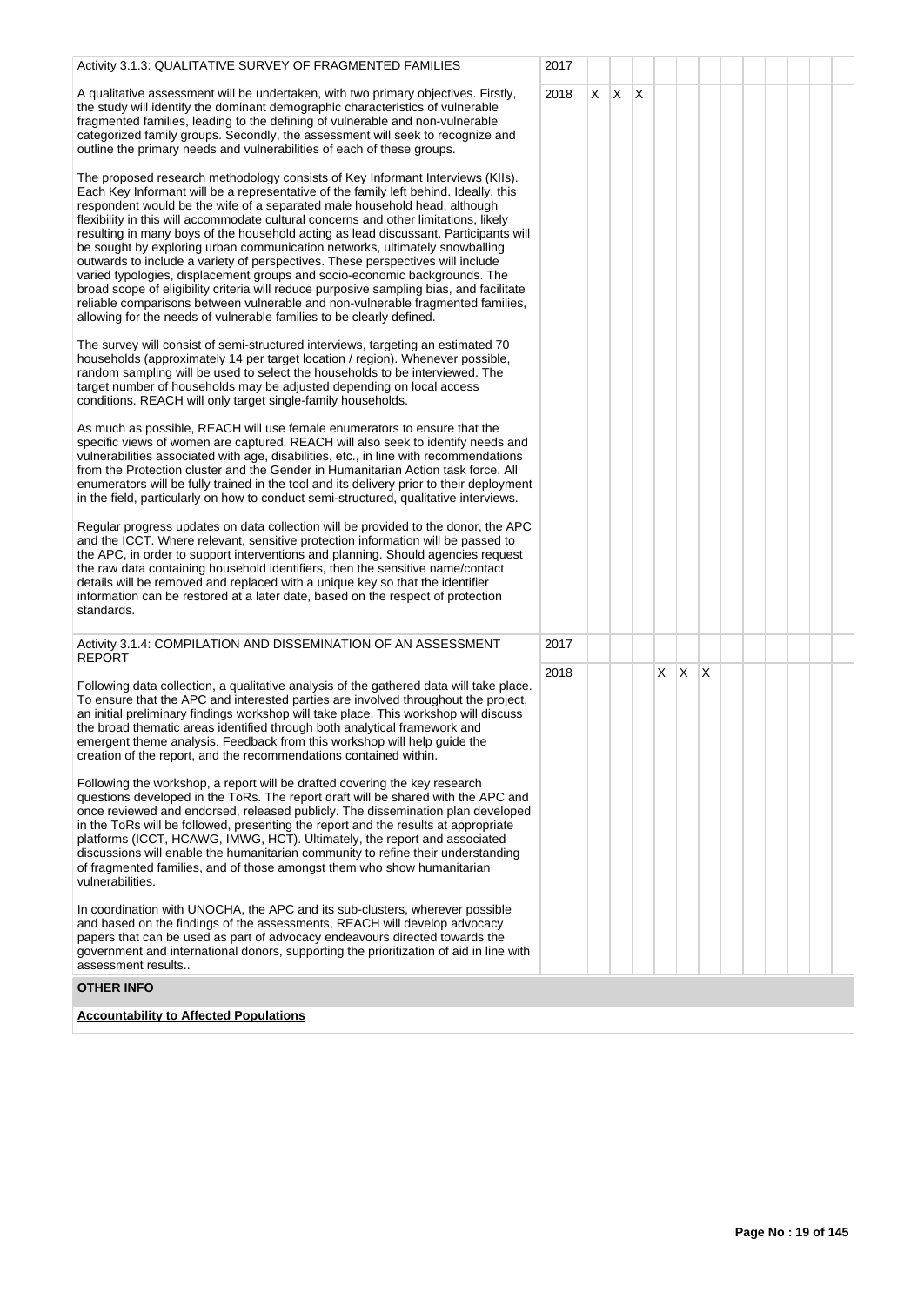Accountability to Affected Populations (AAP) is thoroughly considered as part of all REACH programming. REACH will first demonstrate AAP towards the project's beneficiaries, composed by aid actors directly involved in or indirectly benefitting from the HTRA, PADP and FFA. In the project design phase, REACH has carefully considered the priorities of humanitarian sector, as set out in the HRP for 2017 and the CHF 2nd standard allocation strategy, and has directly engaged FSAC, WASH, ESNFI and APC Clusters to identify the information gaps that the action intends to address. REACH has also closely coordinated with UNOCHA to discuss the scope of proposed assessments. During the implementation of the three proposed assessments, all activities will involve UNOCHA and the Clusters in research design (methodology and tools) and analysis, so as to ensure a participatory analysis process that will benefit the wider humanitarian sector, feeding into concrete humanitarian decision-making and planning. Implementing activities with the support, input, and buy-in of legitimate coordination platforms will ensure that all aid actors are actively engaged and will have the opportunity to participate in the process, and to provide feedback in decision making sessions.

Also focusing on accountability towards indirect beneficiaries (i.e. residents of HTR districts; displaced populations targeted by the PADP; and fragmented families), REACH will ensure that the principles of Do No Harm and ethical research are applied to all field data collection exercises, as detailed in the Protection and Gender sections below. REACH will notably inform targeted communities of the purpose of each data collection activity, and targeted communities will have the opportunity to interact with the REACH teams before and throughout data collection in order to maximise local acceptance of the assessments. All assessment tools will be piloted, and feedback from communities will be incorporated into the final assessment products. REACH's approach to AAP notably improves REACH's and its partners' understanding of the needs and vulnerabilities of target populations, which will directly improve project outcomes and contribute to the development of efficient and appropriate programming.

Finally, in order to improve accountability to beneficiaries and transparency, as well as to enhance ongoing and future programming through additional feedback, REACH will use ACTED's Complaints Response Mechanism (CRM) hotline that is operated by a full-time, dedicated female staff. This CRM will advertised by REACH as part of this project. This hotline will be available for surveyed households taking part in the PADP and key informants taking part in the HTRA and FFA, as well as any other individual, to submit complaints, suggestions or comments regarding REACH's interventions. At the start of assessments, enumerators will explain this complaints process, and distribute flyers with written and pictorial instructions which were developed in order to make the CRM accessible to illiterate persons. Posters advertising this CRM hotline will be displayed throughout assessment locations.

# **Implementation Plan**

IMPACT Initiatives is the lead-organisation in the REACH Initiative, and hosts the REACH Global team in its Geneva HQ. IMPACT is in charge of HR management of REACH staff, as well as of strategic and programmatic oversight, and external relations at the global level, and HR management of REACH international staff. IMPACT and ACTED coordinate on field implementation on a daily basis. In all REACH field operations, ACTED provides operational material support to REACH in the form of office space and cars, and technical support from Coordination, FLATS and Project Development departments.

As part of the proposed assessments, REACH's project team will benefit from the regular support of an international Assessment Officer, an international Programme Officer and an international GIS specialist, all based in Geneva. The project team will be led by three expatriate Assessment Officers in-country (one per assessment), and supported by an expatriate GIS / Database Officer. 8 Field Officers will be responsible for the development and implementation of proposed assessments, for overseeing data collection and analysis, and other assessment-related tasks. 3 Assessment Liaison Officers will be responsible to communicate with field teams on a regular basis about the project, as well as with relevant local actors and government ministries. The implementation of the action will require 69 enumerators (15 for the hard to reach assessment; 46 for the displaced populations' protection assessment; and 8 for the 'fragmented families' assessment).

As part of the HTRA, REACH's enumerators will establish ties with community leaders such as CDC members in each assessed BSU. These will be established through a preliminary phone call meant to present the project and gauge the community leader's understanding of the context and humanitarian situation faced by residents of the BSU. KIIs will be conducted with community leaders demonstrating the most knowledge of these issues. These KIIs will take place on a monthly basis to enable a regular upgrading of the factsheets. Multiple KIIs per BSU will take place to enable a triangulation of information. Questionnaires will be kept short to mitigate the burden on interviewees and prevent survey fatigue. These will mostly be administered over the phone, with enumerators calling from their base, thus limiting their exposure in dangerous areas.

Throughout the three assessments, REACH will adhere to the highest level of representativeness that is possible to achieve given available resources, time, and access constraints. In ideal circumstances, where the assessment objective is to identify prevalence, REACH assessments generate findings that are generalizable with a specified level of precision. When primary data collection proves to be infeasible due to security, REACH will work with partners already in the field to collect data, either by embedding staff in partners' teams, or providing support from the capital or provincial level, as detailed in the Security and Access sections. When possible, mobile data collection will be used, including the geo-localisation of data points, allowing REACH to monitor proper random sampling and conduct geo-spatial analysis.

To ensure coordination with humanitarian stakeholders, REACH will attend relevant Cluster and working group meetings. REACH will coordinate closely with partners – particularly APC, FSAC, ESNFI and WASH Cluster members, and will promote inter-agency cooperation through coordination platforms, including the HCAWG and the ICCT. This engagement of Clusters will be essential as part of the design of research ToRs, of the analysis of findings, and of the dissemination of research outputs (datasets, factsheets, maps, reports). These approaches will ensure a transfer of knowledge to sectors and members, as well as the establishment of processes and best practices to be considered as part of future coordination endeavours.

#### **Coordination with other Organizations in project area**

| Name of the organization        | Areas/activities of collaboration and rationale                                                                                                                                                                                                                                                                                                                                                                          |
|---------------------------------|--------------------------------------------------------------------------------------------------------------------------------------------------------------------------------------------------------------------------------------------------------------------------------------------------------------------------------------------------------------------------------------------------------------------------|
| Inter-Cluster Coordination Team | REACH will regularly coordinate with and report to the Inter-Cluster<br>Coordination Team. REACH will also contribute to the ICCT's inter-<br>sectoral analysis workshop, that is scheduled to take place during<br>the third quarter of 2017, to analyse sectoral needs identified by its<br>ongoing assessments and partners' assessments through the prism<br>of relevant characteristics (e.g. displacement status). |
| <b>FSAC/WASH/ESNFI Clusters</b> | Coordination with the FSAC, WASH and ESNFI Clusters will be<br>essential as part of the HTRA, and will notably require the<br>establishment of an assessment steering committee. The Clusters<br>will be leveraged for secondary data collection, and will actively<br>participate in the elaboration of research ToRs and in the review and<br>analysis of findings.                                                    |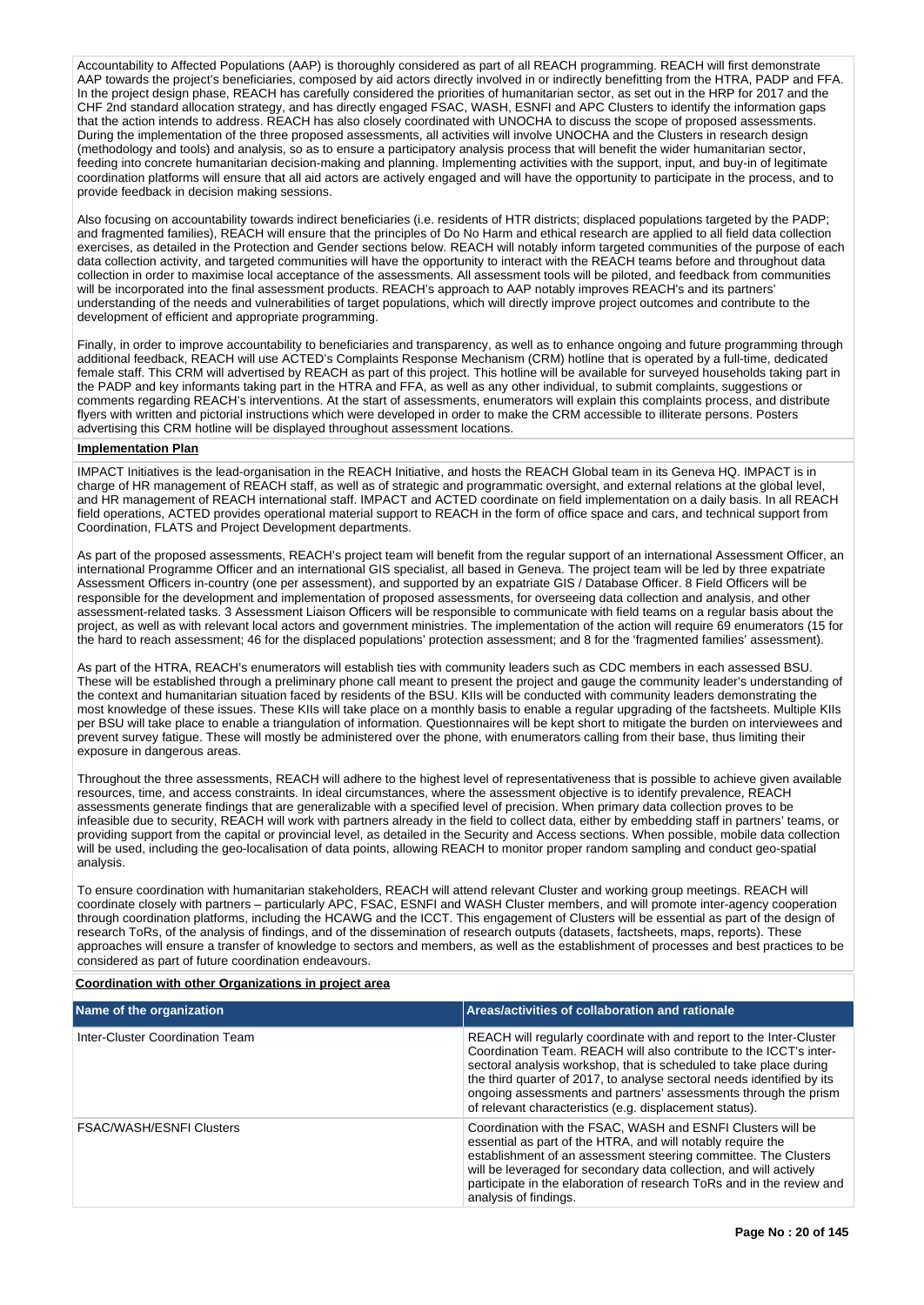| Gender in Humanitarian Action task force | The GiHA will review each of the research tools (for HTRA, PADP<br>and FFA) prior to their endorsement by the relevant Clusters and<br>OCHA, ensuring the adequate representation of gender<br>considerations. REACH will contribute to the GiHA task force's<br>endeavours to develop a checklist for the monitoring of gender<br>specific outcomes of humanitarian interventions, as planned in the<br>HRP mid-year review                                                                                             |
|------------------------------------------|--------------------------------------------------------------------------------------------------------------------------------------------------------------------------------------------------------------------------------------------------------------------------------------------------------------------------------------------------------------------------------------------------------------------------------------------------------------------------------------------------------------------------|
| Humanitarian Access Group                | REACH will regularly coordinate with the Humanitarian Access<br>Group, particularly as part of the HTRA, providing up to date,<br>periodically refreshed information on at least 30 of the 45 districts<br>identified as HTR by the CHF 2nd standard allocation strategy.                                                                                                                                                                                                                                                |
| <b>UNOCHA and HCAWG</b>                  | UNOCHA coordinates humanitarian activities with multiple partners--<br>including INGOs and NGOs, and the Clusters. REACH will work<br>closely with UNOCHA and the HCAWG in all phases of this project,<br>including assessments, the development of methodologies and tools,<br>and the dissemination of results. REACH will consult with UNOCHA<br>and seek their approval for the research ToRs, inception report,<br>questionnaire, as well as the choice of target districts/locations for all<br>three assessments. |
| APC, GBV and CPIE working groups         | Collaboration with the APC will be the crucial for the implementation<br>of the PADP and FFA. REACH will closely coordinate with the<br>Cluster to collect any available secondary data, validate the ToRs,<br>tool and indicators, support data collection and review assessment<br>findings. The GBV and CPiE working groups will also be involved in<br>the PADP and FFA assessment, particularly as part of the<br>development of the research tool and ToRs.                                                        |
| <b>Environment Marker Of The Project</b> |                                                                                                                                                                                                                                                                                                                                                                                                                                                                                                                          |

# **Environment Marker Of The Project**

A: Neutral Impact on environment with No mitigation

#### **Gender Marker Of The Project**

1-The project is designed to contribute in some limited way to gender equality

# **Justify Chosen Gender Marker Code**

REACH recognizes that the needs of vulnerable households, including households residing in HTR areas, displaced households, and fragmented families, are gender-specific. For example, female household members tend to be more exposed to negative coping mechanisms and abuse (e.g. child marriage, prostitution, GBV). This is particularly the case in displacement contexts, and the PADP will seek to identify gender-specific protection needs. The FFA particularly relates to the issue of men being required to provide for their entire family, which often forces men to migrate in search of job opportunities, leaving displaced women and children behind, without their regular socio-economic networks. Close cooperation with the APC and the GiHA task force will be sought throughout the project, including as part of the design of research ToRs.

REACH will strongly focus on gender and protection considerations as part of the assessments, notably through the use of gender-specific indicators and a gender-disaggregation of collected data by sex, age, and other vulnerabilities (e.g. disability or minority status). This will allow for in-depth gender analysis and facilitate the identification of the needs of most vulnerable groups. In order to ensure the representation of women-specific needs in the HTRA, REACH will seek to reach as many female KIs as possible across its target BSUs, as well as questions specifically related to specific women's (including young girls, elderly women, widows, heads of female-headed households) vulnerabilities and needs in each BSU. The assessment tools will be designed in consultation with the Protection cluster and the GiHA in order to ensure this gender representativeness. During the PADP, the specific needs of women, men, girls and boys will be explored, to identify, for example, whether the privacy and safety of women and girls is facilitated at household and community levels. When data is collected through key informants as part of the HTRA and FFA, respondents will be profiled according to their sex, age, population group, and livelihood. The overall objective is to disaggregate perceived needs and circumstances, enabling a robust gender analysis. These steps will ensure that actions informed by these assessments can tailor interventions to the needs of girls, boys, women and men.

REACH teams strive to comprise of an equal number of male and female respondents. Enumerators will include equal numbers of women and men to the extent possible, to ensure that data collection is culturally and gender sensitive. They will be trained to seek out female participants through culturally sensitive best practices. Female staff will be assigned as focal points for female participants, and male staff will be assigned as focal points for male participants, enabling close communication while respecting cultural norms. Assessment teams will approach participant households as mixed-sex pairs, for the safety of teams and to respect these norms. Female enumerators will be prioritized for the PADP and FFA.

REACH has worked to better incorporate gender issues into all of its projects. A memo was presented to UNOCHA explaining the need for more 'gendered data' given the dearth of information to guide gender focused policies; the cultural difficulties within the Afghan context of collecting this data and in formulating a reliable methodology for approaching female-headed households; and the frequent inability of 'female heads of households' to provide accurate information. This included suggestions for improvements.

Regarding the environmental marker code, it should be noted that due to the nature of the intervention, the project is not expected to have an impact on the environment.

**Protection Mainstreaming**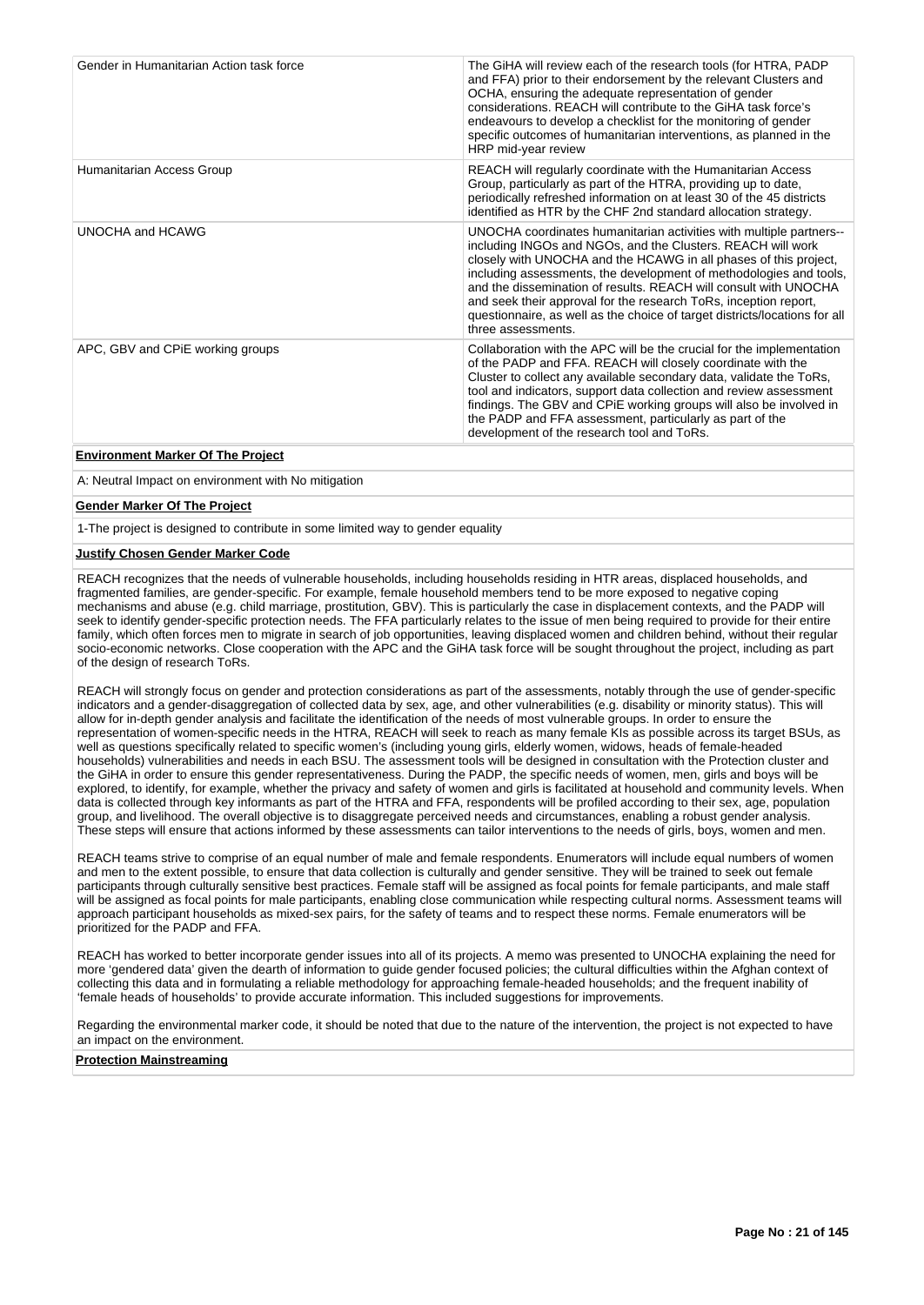Protection principles are mainstreamed into all phases of REACH's methodology and activities. REACH will work closely with relevant clusters and the GiHA to ensure that assessment methodologies, indicators and analysis are sensitive to gender concerns and wider protection issues. All questionnaires and assessments will be designed in coordination and collaboration with relevant cluster leads, including FSAC, WASH, ESNFI and APC, in close coordination with UNOCHA. Data collected will be disaggregated by age and gender, with the ability to identify vulnerable households.

All field staff will conduct assessments in a culturally-sensitive manner by liaising with community leaders and elders, and respecting local social, political, and economic dynamics while maintaining principles of neutrality and independence so as to secure local acceptance of the intervention. The aim of this engagement is to ensure that assessments are understood and accepted by targeted communities, and that staff are kept safe. REACH will stress the importance of community engagement before and after assessment exercises.

In accordance with its Code of Ethics and Conduct, REACH will introduce the survey to each targeted respondent, explaining REACH's mandate, the purpose of the survey, and clarifying that participation in the survey will not result in any form of assistance. REACH ensures that every person from whom data is gathered consents freely to participle, and that they are also able to withdraw freely and to ask for the destruction of all or part of the data that they have contributed. Throughout the training of enumerators, it will be emphasized that participants are not obliged to provide information that they feel may pose a risk to their well-being or to their safety. Through daily feedback from field teams, such instances are reported to inform continuous improvements to training. During all assessments, female enumerators will consult with women separately, and REACH will endeavour to reach vulnerable populations, including the elderly, female-headed households, and disabled populations. Field assessments will abide by the principle of Do No Harm.

Sensitive protection information will be passed to the APC, in order to support interventions and planning. REACH collects personally identifiable data only for specific purposes. Personal identifiable information will not be publicly disseminated so as to minimize protection concerns for the assessed population. All data will be aggregated to a location, and no household-specific identifiers will be publicly visible from the reports and maps. Should agencies request the raw data containing household identifiers, REACH will remove sensitive details and replace them with a unique key so that the identifier information can be re-connected at a later date, based on protection standards. If there is a further request for the names, then REACH will liaise with UNOCHA to examine whether the requesting agency can receive the identifier data or not, and if so, under which conditions. REACH will include a request for consent within assessments to share personally identifiable information collected, which might only occur for REACH's internal data management purposes (i.e. avoiding duplicates); with the donor or partner organisations where a data-sharing agreement exists, and only for humanitarian purposes; with partner organisations or agencies where specific and urgent need occurs, for example urgent medical needs; and with the assessed party of the information if requested. REACH will also work with relevant agencies and local networks in protection and health to ensure the referral of urgent cases. REACH will liaise with service providers and protection actors to refer cases of harm, abuse or exploitation, but will not proceed with further investigation or assistance.

# **Country Specific Information**

#### **Safety and Security**

s mentioned above, the security context remains tense across most provinces of Afghanistan, with increasing control or influence of AOGs over the Afghan territory. Attacks and armed clashes are commonplace, and particularly target the Afghan National Security Forces and government officials. While the winter season usually comes with a "winter truce", this is not expected to be the case in 2017/2018, due to forecast mild seasonal conditions that will not deter armed clashes. The security situation is particularly problematic in HTR areas, that will be targeted as part of REACH's HTRA.

Given the volatile security environment of districts that will be targeted as part of this project, ACTED and REACH will continuously work towards maintaining local acceptance and engaging local interlocutors and powerbrokers, and will make sure that some prior coordination with the local government and stakeholders is undertaken in each target area. The purpose, aim and the methodology of the project will be thoroughly explained in order not to raise doubts or suspicions. As such, HTR districts will likely prove to be challenging in terms of access. The use of key informants will reduce access and security constraints associated with the assessment. Besides, REACH has an active presence across the territory and has become with local stakeholders, local culture and the security situation. In those areas where REACH's presence is less developed, REACH will leverage humanitarian partners' networks (e.g. ACTED's networks in Northern Afghanistan) for the purposes of all three assessments. Therefore, while security will continue to pose a challenge and will require daily counter-measures, the vested interest of the communities and authorities will assure minimal disturbance to the assessments, and ACTED and REACH assume no critical erosion of security situation that would pose a direct threat to staff and surveyed households.

REACH's operations will be undertaken in accordance with ACTED Afghanistan's Country Security Plan, that distinguishes several security phases that are designed to assist country and area staff in implementing countermeasures to respond to changes in the level of threat. ACTED has Minimum Operational Security Standards for each phase, and area-specific Security Action Plans and Contingency Plans in its provinces of intervention (notably those with HTR districts). The risks inherent to REACH's operations will be assessed on a daily basis. ACTED receives live updates from the International NGO Safety Organisation (INSO). Security updates are discussed at base-level during Weekly Meetings, after which coordinators submit Weekly Security Reports. This system allows fast and effective action to adapt to a change in the level of risk, and the implementation of SOPs. ACTED's Security department (in each area where ACTED is present) will monitor and log all movements and submit detailed information to ACTED's Country Security team in Kabul on a daily basis. Finally, all REACH national and international staff receive a security briefing prior to their deployment in the field. Staff members will dress appropriately and avoid wearing jewelry and displaying items that might attract unwanted attention from AOGs or robbers. International staff movement will likely be restricted in certain target areas, and not allowed in HTR areas.

#### **Access**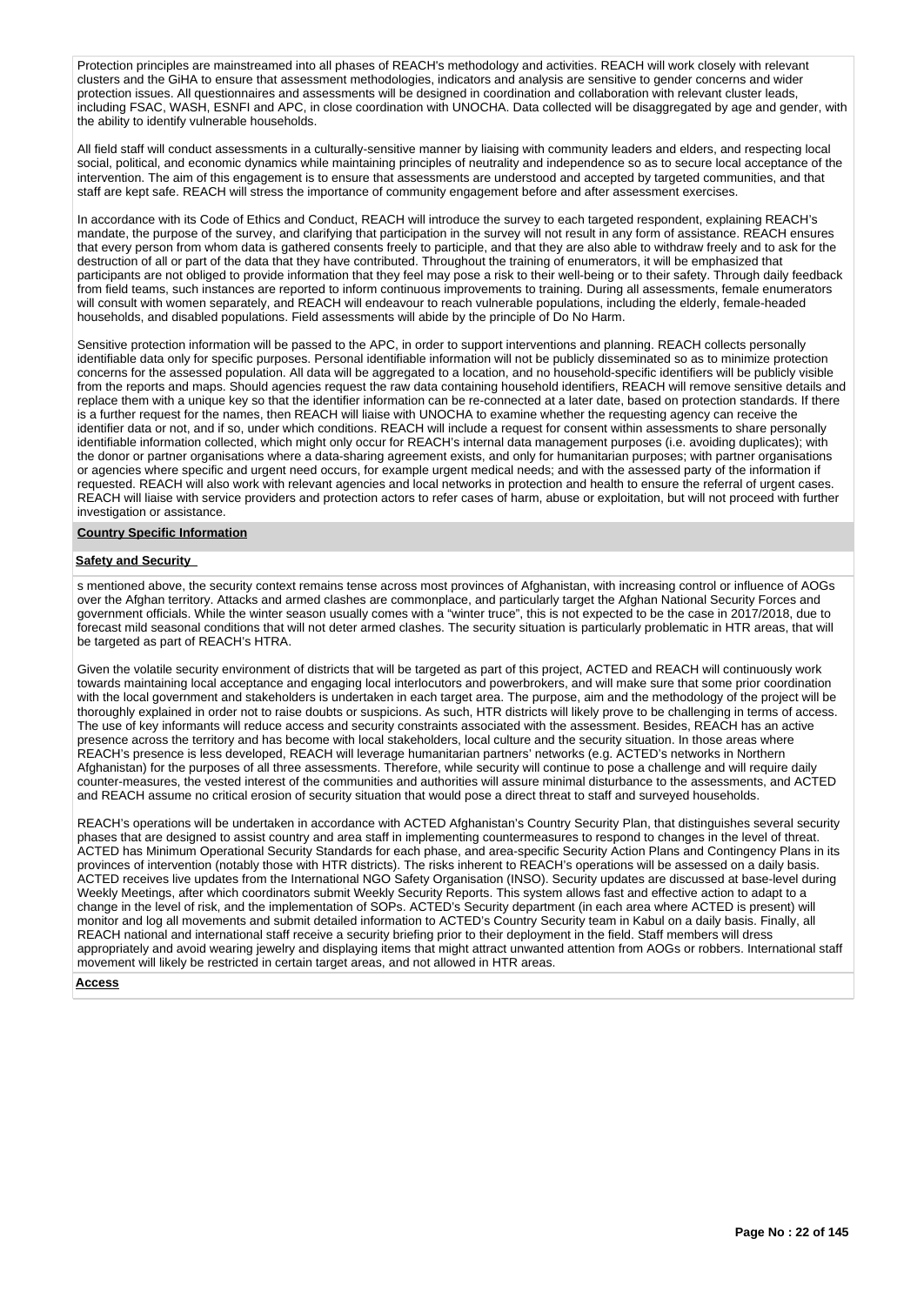Access considerations form one of the cornerstones of REACH's assessment design. Constraints will likely exist in some areas where REACH is to conduct its PADP, FFA, and especially HTRA. REACH will be subject to ACTED's security procedures and will coordinate closely with ACTED's Security department in Kabul and their focal points in the field.

A significant part of HTR districts are either heavily contested or controlled by AOGs. As part of the secondary data review, REACH will undertake a comprehensive review of each district using open source information in consultation with UNOCHA and the Clusters to determine the degree of government control of each district. This will enable REACH to have a clear understanding of which districts are controlled, partly controlled or outside of government control. This analysis will serve to finalize the HTRA and PADP sampling strategy. The methodology used for the HTRA will allow REACH to circumvent access constraints. REACH's enumerators will establish ties with community leaders such as CDC members in each assessed BSU through a preliminary phone call. KIIs will be conducted on a monthly basis. These will mostly be performed over the phone, with enumerators calling from their base, limiting their exposure in unstable areas. As part of the PADP, and in cases in which phone interviews may be found not to be appropriate as part of the HTRA, REACH will coordinate with local Cluster partners interested to take part in data collection in the field, particularly in these unstable areas where they may enjoy high access. Access to target areas for both national and international staff will typically be assessed on a case by case basis. For all decisions concerning staff travels, ACTED's Security department will take into account recent intelligence, conflict, and threat levels for each specific area, including for roads that must be used to reach this area. National staff generally have access to most target areas, although it is more constrained in HTR areas. The movement of international staff is more limited and dependent on circumstances. When security and community acceptance permits, REACH international staff will accompany local enumerators during data collection to ensure all standards are met and assessments are carried out properly. When conditions do not permit international staff to visit the field, all data collection activities will be reviewed by both international and local staff at the provincial or capital level.

REACH will follow strict security protocols in all target areas, even outside of HTR districts. For provinces and communities where ACTED does not currently have a presence and where REACH has limited access, REACH will work directly with the Clusters and through partner organizations who are known and accepted in each area to gather data and conduct assessments. In particular, REACH will work with partners of the Citizens' Charter programme implementing partners (including ACTED) in each area who have close contact with and are accepted by local CDCs. REACH staff will be directly embedded with teams from these partner organizations, ensuring that the safety and acceptance of these actors are extended to REACH staff. To further ensure the safety and security of REACH staff, ACTED's Security department will liaise directly with counterparts in partner organizations to review and approve their security SOPs, evaluate local risks and mitigation measures, before any embedding of REACH staff is approved.

As stated above, if direct data collection by REACH field teams is not feasible, REACH will work with partners already in the field. Should field data collection not be possible with any partner, REACH will conduct remote data collection, or KIIs with community leaders. REACH's approach will leverage networks of key informants on the ground, as was done as part REACH's nationwide assessment of PIDPs and mapping of ISETs.

# **BUDGET**

| <b>Code</b> | <b>Budget Line Description</b>                                                                                                                                                                                                                                                                                                                                                                                                                                                                                                                                                                                                                                                               |   | $D / S$ Quantity | <b>Unit</b><br>cost    | <b>Duration</b><br>Recurran charged | $\frac{9}{6}$<br>to CHF | <b>Total Cost</b> |
|-------------|----------------------------------------------------------------------------------------------------------------------------------------------------------------------------------------------------------------------------------------------------------------------------------------------------------------------------------------------------------------------------------------------------------------------------------------------------------------------------------------------------------------------------------------------------------------------------------------------------------------------------------------------------------------------------------------------|---|------------------|------------------------|-------------------------------------|-------------------------|-------------------|
|             |                                                                                                                                                                                                                                                                                                                                                                                                                                                                                                                                                                                                                                                                                              |   |                  |                        | ce                                  |                         |                   |
|             | 1. Staff and Other Personnel Costs                                                                                                                                                                                                                                                                                                                                                                                                                                                                                                                                                                                                                                                           |   |                  |                        |                                     |                         |                   |
| 1.1         | IMPACT - Assessment specialist (International)                                                                                                                                                                                                                                                                                                                                                                                                                                                                                                                                                                                                                                               | D |                  | 2 8,000<br>.00         | 6                                   | 30.00                   | 28,800.00         |
|             | "IMPACT's Geneva-based Assessment Specialist, dedicated to technical support, is in charge of the validation at global level<br>reviewing and ensuring all inputs for assessments (methodology, research design, programmatic approach) and outputs<br>(factsheets, reports, summaries) adhere to REACH's global quality standards. If needed, s/he will provide surge capacity.<br>2 persons x 8,000 USD per month x 6 months x $30\% = 28,800$ USD"                                                                                                                                                                                                                                        |   |                  |                        |                                     |                         |                   |
| 1.2         | IMPACT - Program Officer (International)                                                                                                                                                                                                                                                                                                                                                                                                                                                                                                                                                                                                                                                     | D |                  | $1 \, 5,000$<br>.00    | 6                                   | 30.00                   | 9,000.00          |
|             | provide technical backstopping in terms of technical knowledge as part of the tool design, data analysis and report drafting<br>stages. S/he will proceed with analysis and verification of research products to ensure that quality standards are met. S/he will<br>also ensure that key humanitarian standards in terms of assessment and data management are implemented, and will share best<br>practices and guidelines with and from Global Clusters and other relevant stakeholders.<br>1 person x 5,000 USD per month x 6 months x $30\% = 9,000$ USD"                                                                                                                               |   |                  |                        |                                     |                         |                   |
| 1.3         | IMPACT - GIS Specialist (International)                                                                                                                                                                                                                                                                                                                                                                                                                                                                                                                                                                                                                                                      | D |                  | 1 6,000<br>.00.        | 6                                   | 30.00                   | 10,800.00         |
|             | "IMPACT's Geneva-based GIS Specialist is dedicated to the provision of Information Management and GIS support. S/he will<br>provide technical backstopping in terms of technical knowledge both at the design and analysis/drafting stage. S/he will proceed<br>with analysis and products verification to ensure that quality standards are met. She will also ensure that key humanitarian<br>standards in terms of mapping and data management are implemented as well as sharing best practices and guidelines from<br>Global Clusters and other relevant stakeholders. If needed, s/he will provide surge capacity.<br>1 person x 6,000 USD per month x 6 months x $30\% = 10,800$ USD" |   |                  |                        |                                     |                         |                   |
| 1.4         | IMPACT - Program Assistant (Assistant national)                                                                                                                                                                                                                                                                                                                                                                                                                                                                                                                                                                                                                                              | D |                  | $1 \mid 1,300$<br>.00. | 6                                   | 30.00                   | 2,340.00          |
|             | "IMPACT's Geneva-based Program Assistant is dedicated to technical assessments and reviews. IMPACT Program Assistant will<br>provide technical backstopping in terms of technical knowledge as part of the tool design, data analysis and report drafting<br>stages. S/he will proceed with analysis and verification of research products to ensure that quality standards are met. S/he will<br>also ensure that key humanitarian standards in terms of assessment and data management are implemented, and will share best<br>practices and guidelines with and from Global Clusters and other relevant stakeholders.<br>1 person x 1,300 USD per month x 6 months x $30\% = 2,340$ USD"  |   |                  |                        |                                     |                         |                   |
| 1.5         | IMPACT - Database Assistant (Assistant national)                                                                                                                                                                                                                                                                                                                                                                                                                                                                                                                                                                                                                                             | D |                  | $1 \mid 1,300$<br>.00. | 6                                   | 30.00                   | 2,340.00          |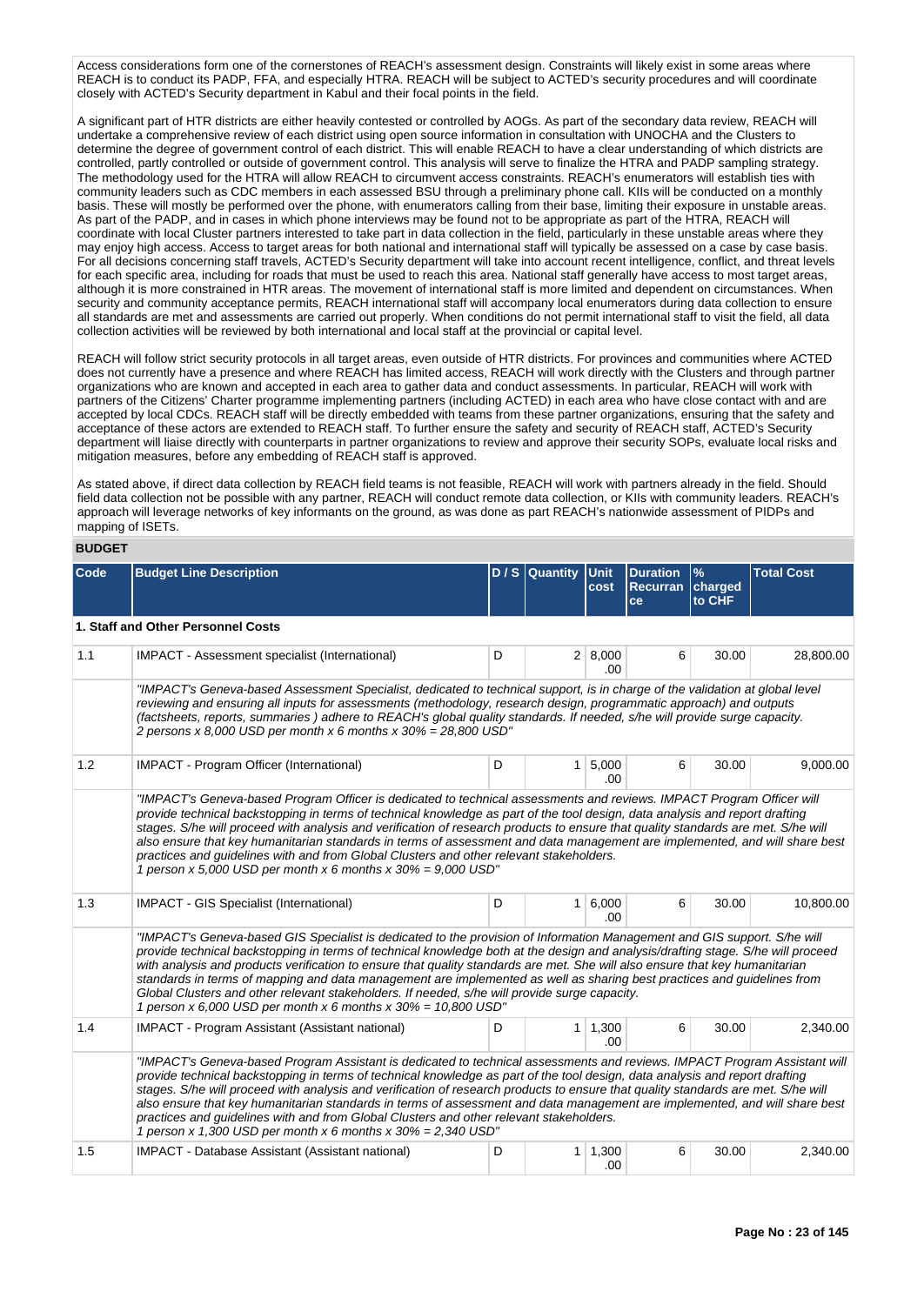|      | IMPACT's Geneva-based Database Assistant is dedicated to the review of the data bases that will be generated following the<br>data collection exercises proposed as part of this project. He will provide technical backstopping in terms of data cleaning,<br>supporting and reviewing the work performed by our field teams, as part of REACH global quality checks and validation<br>processes.<br>1 person x 1,300 USD per month x 6 months x $30\% = 2,340$ USD                                                                                                                                                                                                                                                                                                                                                                                |   |                |                       |   |        |           |
|------|-----------------------------------------------------------------------------------------------------------------------------------------------------------------------------------------------------------------------------------------------------------------------------------------------------------------------------------------------------------------------------------------------------------------------------------------------------------------------------------------------------------------------------------------------------------------------------------------------------------------------------------------------------------------------------------------------------------------------------------------------------------------------------------------------------------------------------------------------------|---|----------------|-----------------------|---|--------|-----------|
| 1.6  | REACH - Senior Advisor (International)                                                                                                                                                                                                                                                                                                                                                                                                                                                                                                                                                                                                                                                                                                                                                                                                              | D |                | $1 \mid 7,500$<br>.00 | 7 | 85.00  | 44,625.00 |
|      | "REACH's Senior Advisor in Afghanistan is a senior staff member who works as a country focal point for REACH. He closely<br>works with ACTED's Afganistan Coordination team (mainly the Country Director and the Country Security Manager) regarding the<br>day-to-day project implemantation, and also with ACTED and IMPACT's HQ Directors in order to propose/develop new products<br>adapted to the needs of different stakeholders. He will supervise all programme activities, manage REACH staff on this project,<br>and coordinate with key external stakeholders about the project. The unit cost includes base salary as per IMPACT's pay scale<br>and benefits paid in country (per diem, food allowance, R&R).<br>1 person x 7,500 USD per month including salary and benefits (per diem + insurance + ) x 7 months x 85% = 44,625 USD" |   |                |                       |   |        |           |
| 1.7  | REACH - Assessment Officers (International)                                                                                                                                                                                                                                                                                                                                                                                                                                                                                                                                                                                                                                                                                                                                                                                                         | D |                | 3   4,500<br>.00      | 6 | 100.00 | 81,000.00 |
|      | "The Assessment Officers are 3 junior international staff members who will supervise assessment activities, manage REACH<br>staff for data collection and will be in charge of preliminary analysis as well as assisting with the drafting of information products.<br>The division of the assessments and associated tasks will be split between the three Officers.<br>3 persons x 4,500 USD per month including salary and benefits (per diem + insurance + ) x 6 months x 100% = 81,000 USD"                                                                                                                                                                                                                                                                                                                                                    |   |                |                       |   |        |           |
| 1.8  | REACH - GIS/DB Officer (International)                                                                                                                                                                                                                                                                                                                                                                                                                                                                                                                                                                                                                                                                                                                                                                                                              | D | 1 <sup>1</sup> | 4,500<br>.00          | 6 | 100.00 | 27,000.00 |
|      | "REACH's international GIS/DB Officer in Afghanistan is responsible for creating maps and other project outputs based on data<br>collected in assessments. The Officer will support the development and maintenance of a database for the consolidation of<br>assessment data for this project. The unit cost includes base salary as per ACTED's pay scale as well as all applicable benefits<br>in line with ACTED's HR Manual.<br>1 person x 4,500 USD per month including salary and benefits (per diem + insurance + ) x 6 months x 100% = 27,000 USD"                                                                                                                                                                                                                                                                                         |   |                |                       |   |        |           |
| 1.9  | <b>REACH - Operation Manager (National)</b>                                                                                                                                                                                                                                                                                                                                                                                                                                                                                                                                                                                                                                                                                                                                                                                                         | D |                | $1 \mid 2,000$<br>.00 | 6 | 100.00 | 12,000.00 |
|      | "REACH's Operation Manager is responsible for managing the assessment in coordination with ACTED support departments<br>(especilly the Security Department), and partners at Capital and Field level. The unit cost includes base salary as per ACTED's<br>pay scale as well as all applicable benefits in line with ACTED's HR Manual.<br>1 person x 2,000 USD per month x 6 months x $100\% = 12,000$ USD"                                                                                                                                                                                                                                                                                                                                                                                                                                        |   |                |                       |   |        |           |
| 1.10 | REACH - GIS Officer (National)                                                                                                                                                                                                                                                                                                                                                                                                                                                                                                                                                                                                                                                                                                                                                                                                                      | D |                | $1 \mid 1,000$<br>.00 | 6 | 100.00 | 6,000.00  |
|      | "REACH's national GIS Officer is responsible for creating maps and other project outputs based on data collected in<br>assessments. The Officer will support the development and maintenance of a database for the consolidation of assessment data<br>for this project. The unit cost includes base salary as per ACTED's pay scale as well as all applicable benefits in line with<br>ACTED's HR Manual.<br>1 person x 1,000 USD per month x 6 months x $100\% = 6,000$ USD"                                                                                                                                                                                                                                                                                                                                                                      |   |                |                       |   |        |           |
| 1.11 | REACH - DB Officer (National)                                                                                                                                                                                                                                                                                                                                                                                                                                                                                                                                                                                                                                                                                                                                                                                                                       | D | 1 <sup>1</sup> | 800.0<br>0            | 6 | 100.00 | 4,800.00  |
|      | "REACH's national DB Officer is responsible for creating and maintaining any project-related databases (for HTRA, PADP and<br>FFA) for the consolidation of assessment-related and GIS data. The unit cost includes base salary as per ACTED's pay scale as<br>well as all applicable benefits in line with ACTED's HR Manual.<br>1 person x 800 USD per month x 6 months x $100\% = 4,800 \text{ USD}$ "                                                                                                                                                                                                                                                                                                                                                                                                                                           |   |                |                       |   |        |           |
| 1.12 | REACH - Assessment Specialists/Field Officer (National)                                                                                                                                                                                                                                                                                                                                                                                                                                                                                                                                                                                                                                                                                                                                                                                             | D |                | 8 700.0<br>n          | 6 | 100.00 | 33,600.00 |
|      | "Eight REACH Assessment specialist/Field Coordinators will be responsible for the development and implementation of project<br>assessments (HTRA, PADP and FFA), for overseeing data collection and analysis, and any other assessment-related tasks for<br>this project.<br>The unit cost includes base salary as per ACTED's pay scale as well as all applicable benefits in line with ACTED's HR Manual.<br>8 persons x 700 USD per month each x 6 months each x 100% = 33,600 USD"                                                                                                                                                                                                                                                                                                                                                              |   |                |                       |   |        |           |
| 1.13 | REACH - Assesment Liaison Officer (National)                                                                                                                                                                                                                                                                                                                                                                                                                                                                                                                                                                                                                                                                                                                                                                                                        | D | 3 <sup>1</sup> | 700.0                 | 6 | 100.00 | 12,600.00 |
|      | "REACH's Assessment Liaison Officers will communicate with field teams on a regular basis about the project, in addition to<br>relevant local actors and government ministries. The Officer will also be responsible for communication related to the project. The<br>unit cost includes base salary as per ACTED's pay scale as well as all applicable benefits in line with ACTED's HR Manual.<br>3 persons x 700 USD per month each x 6 months each x 100% = 12,600 USD"                                                                                                                                                                                                                                                                                                                                                                         |   |                |                       |   |        |           |
| 1.14 | <b>ACTED - Country Director (International)</b>                                                                                                                                                                                                                                                                                                                                                                                                                                                                                                                                                                                                                                                                                                                                                                                                     | S |                | $1 \mid 9,500$<br>.00 | 6 | 17.00  | 9,690.00  |
|      | "ACTED employs international staff managers based in Kabul. The Country Director will be in charge of the overall supervision of<br>the project as well as internal coordination with the Senior Advisor. S/he will be liaising with OCHA on all issues that may arise<br>during project implementation and most importantly will play the role in the advocacy at the highest coordination bodies and<br>agencies at the national and international levels.<br>1 person x 9,500 USD per month including salary and benefits (per diem + insurance + ) x 6 months x 17% = 9,690 USD"                                                                                                                                                                                                                                                                |   |                |                       |   |        |           |
| 1.15 | ACTED - Country Logistic Manager (International)                                                                                                                                                                                                                                                                                                                                                                                                                                                                                                                                                                                                                                                                                                                                                                                                    | S | 1 <sup>1</sup> | 6,500<br>.00          | 6 | 17.00  | 6,630.00  |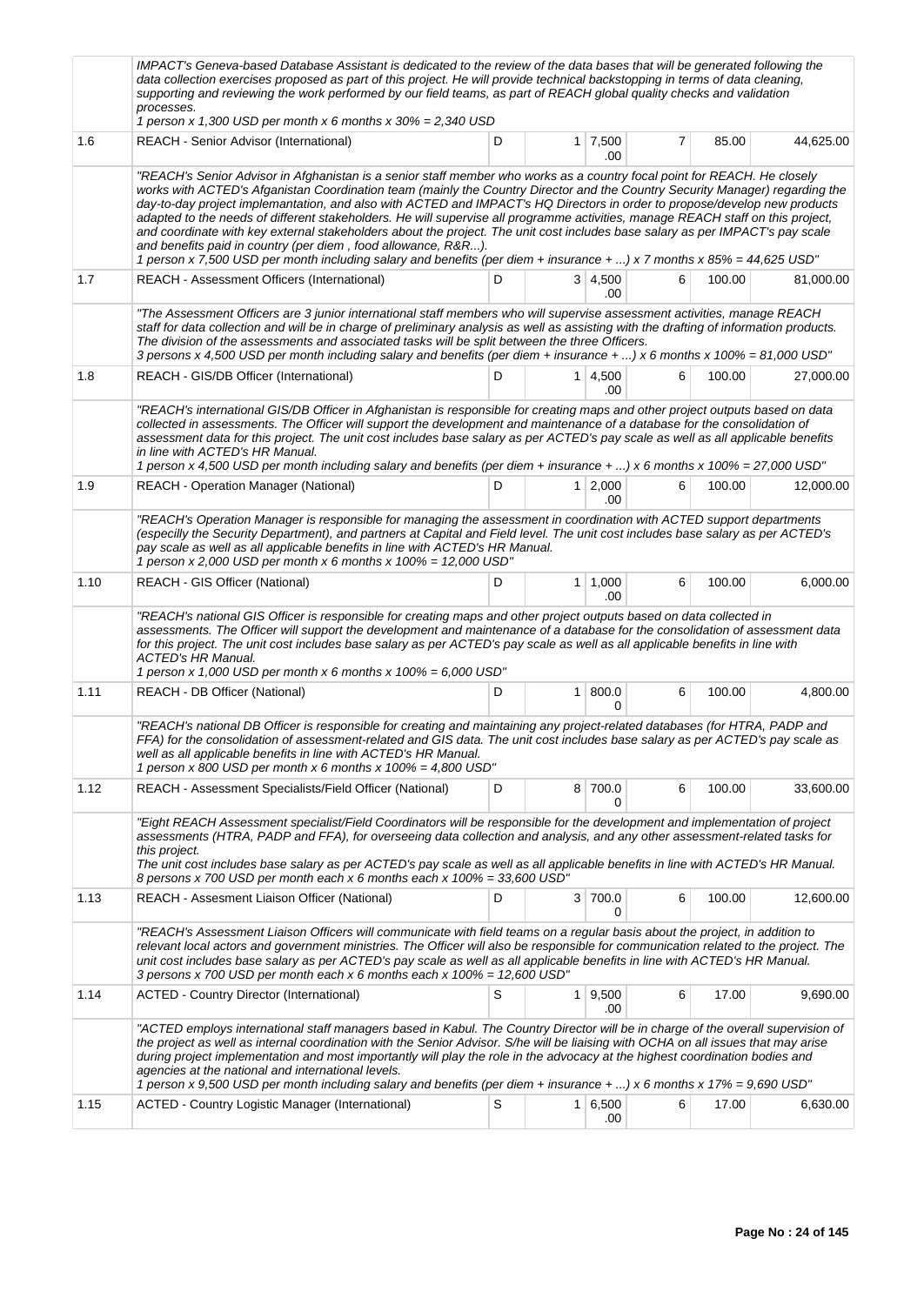|              | ACTED employs international staff managers based in Kabul or Mazar-i-Sharif. The Country Logistics Manager is responsible."<br>for logistical oversight of ACTED Afghanistan and well as REACH, and ensures logistical and purchase management,<br>compliance, and transparency. The unit cost includes base salary as per ACTED's pay scale as well as all applicable benefits in<br>line with ACTED's HR Manual.<br>1 person*6 months*6,500 USD per month including salary and benefits (per diem + insurance + ) x 6 months x 17% = 6,630<br>USD"                                                                                                                                                                                                                                                                                                          |    |   |                         |   |        |            |
|--------------|---------------------------------------------------------------------------------------------------------------------------------------------------------------------------------------------------------------------------------------------------------------------------------------------------------------------------------------------------------------------------------------------------------------------------------------------------------------------------------------------------------------------------------------------------------------------------------------------------------------------------------------------------------------------------------------------------------------------------------------------------------------------------------------------------------------------------------------------------------------|----|---|-------------------------|---|--------|------------|
| 1.16         | ACTED - Project Development Manager (International)                                                                                                                                                                                                                                                                                                                                                                                                                                                                                                                                                                                                                                                                                                                                                                                                           | S  |   | $1 \, 6,500$<br>.00     | 6 | 17.00  | 6,630.00   |
|              | "ACTED employs international staff managers based in Kabul. The employee will supervise all reporting activities, including<br>liaison and reports to/with OCHA. S/he will participate to coordination and Cluster meetings in Kabul. The unit cost includes base<br>salary as per ACTED's pay scale as well as all applicable benefits in line with ACTED's HR Manual.<br>1 person*6 months*6,500 USD per month including salary and benefits (per diem + insurance + ) x 6 months x 17% = 6,630<br>USD"                                                                                                                                                                                                                                                                                                                                                     |    |   |                         |   |        |            |
| 1.17         | ACTED - Country Finance Manager (International)                                                                                                                                                                                                                                                                                                                                                                                                                                                                                                                                                                                                                                                                                                                                                                                                               | S  | 1 | 6,500<br>.00            | 6 | 17.00  | 6,630.00   |
|              | "ACTED employs international staff managers based in Kabul or Mazar-i-Sharif. The Country Finance Manager is responsible for<br>Financial oversight of ACTED Afghanistan and REACH in Afghanistan, and ensures financial and HR management, compliance,<br>and transparency. The unit cost includes base salary as per ACTED's pay scale as well as all applicable benefits in line with<br><b>ACTED's HR Manual.</b><br>1 person*6 months*6,500 USD per month including salary and benefits (per diem + insurance + ) x 6 months x 17% = 6,630<br>USD"                                                                                                                                                                                                                                                                                                       |    |   |                         |   |        |            |
| 1.18         | ACTED - National backstopping in country (Admin, Audit,<br>HR) - Managers                                                                                                                                                                                                                                                                                                                                                                                                                                                                                                                                                                                                                                                                                                                                                                                     | S  |   | 8 2,108<br>.00          | 6 | 17.00  | 17,201.28  |
|              | "ACTED employs support staff managers based in Kabul and at field level, including in the finance, logistics, human resources,<br>audit and security departments, to ensure that project procurement and administration is properly maintained, respecting donor<br>compliancy and internal procedures. They are responsible for Kabul and all the field offices. The unit cost includes base salary as<br>per ACTED's pay scale as well as all applicable benefits in line with ACTED's HR Manual.<br>8 persons*6 months*2,108 USD (average of monthly costs for the pre-identified staff members) x 6 months x 17% = 17,201 USD"                                                                                                                                                                                                                            |    |   |                         |   |        |            |
| 1.19         | ACTED - National backstopping in country (Admin, Audit,<br>HR) - Officers                                                                                                                                                                                                                                                                                                                                                                                                                                                                                                                                                                                                                                                                                                                                                                                     | S  |   | $10 \mid 1,508$<br>.00. | 6 | 17.00  | 15,381.60  |
|              | "ACTED employs support staff officers based in Kabul and at field level, including finance, logistics, human resources, audit, and<br>security, to ensure project procurement and administration is properly maintain, respecting donors compliancy, and internal<br>procedures. They are responsible for Kabul office and also all the field offices. The unit cost includes base salary as per ACTED's<br>pay scale as well as all applicable benefits in line with ACTED's HR Manual.<br>10 persons*6 months*1,508 USD (average of monthly costs for the pre-identified staff members) x 6 months x 17% = 15,382<br>USD"                                                                                                                                                                                                                                   |    |   |                         |   |        |            |
| 1.20         | ACTED - National support staffs put at REACH's disposition<br>(Guards, Drivers, Cook and Cleaner)                                                                                                                                                                                                                                                                                                                                                                                                                                                                                                                                                                                                                                                                                                                                                             | S  |   | 29 414.0<br>0           | 6 | 17.00  | 12,246.12  |
|              | "ACTED employs national staff such as drivers, guards, cooks and cleaners for its premises in Kabul and at field level. The unit<br>cost includes base salary as per ACTED's pay scale as well as all applicable benefits in line with ACTED's HR Manual.<br>29 persons*6 months*414 USD (average of monthly costs for the pre-identified staff members) x 6 months x 17% = 12,246 USD"                                                                                                                                                                                                                                                                                                                                                                                                                                                                       |    |   |                         |   |        |            |
|              | <b>Section Total</b>                                                                                                                                                                                                                                                                                                                                                                                                                                                                                                                                                                                                                                                                                                                                                                                                                                          |    |   |                         |   |        | 349,314.00 |
|              | 2. Supplies, Commodities, Materials                                                                                                                                                                                                                                                                                                                                                                                                                                                                                                                                                                                                                                                                                                                                                                                                                           |    |   |                         |   |        |            |
| 2.1          | <b>REACH Training Materials and Venues</b>                                                                                                                                                                                                                                                                                                                                                                                                                                                                                                                                                                                                                                                                                                                                                                                                                    | D  |   | $3 \mid 1,950$<br>.00   | 1 | 100.00 | 5,850.00   |
|              | "REACH will conduct trainings for project staff and stakeholders throughout the project. Costs include training materials<br>(handouts, diagrams, etc.) and the cost of renting a venue for the training session.REACH's Assessment Officers and GIS officer<br>will facilitate a data collection training exercise for each of the assessments. During these trainings, the methodology and the<br>tools will be introduced to ToTs and enumerators. The aim of these trainings is to ensure that data collection processes are<br>understood and respected as well as that the questionnaires are consistently implemented by the enumerators. Where relevant,<br>a training will be implemented in Kabul and then roll out sessions will be implemented at province level.<br>3 trainings (1 per assessment) x 1,950 USD per training x 100% = 5,850 USD " |    |   |                         |   |        |            |
| 2.2          | <b>REACH Printing of Reports</b>                                                                                                                                                                                                                                                                                                                                                                                                                                                                                                                                                                                                                                                                                                                                                                                                                              | D  |   | 3 500.0<br>0            | 1 | 100.00 | 1,500.00   |
|              | "REACH will print analysis reports as part of the project activities to publish and disseminate findings. The unit cost is the<br>standard price for high quality prinitng, design features, and matte finish.<br>3 reports x 500 USD per report x $100\% = 1,500$ USD."                                                                                                                                                                                                                                                                                                                                                                                                                                                                                                                                                                                      |    |   |                         |   |        |            |
| 2.3          | <b>REACH Phone credit - HTRA assessment</b>                                                                                                                                                                                                                                                                                                                                                                                                                                                                                                                                                                                                                                                                                                                                                                                                                   | D  |   | 15 20.00                | 6 | 100.00 | 1,800.00   |
|              | "REACH will provide 20 USD per month per enumerator under the HTRA assessment.<br>15 enumerators x 20 USD per month x 6 months of assessment x $100\% = 1,800$ USD."                                                                                                                                                                                                                                                                                                                                                                                                                                                                                                                                                                                                                                                                                          |    |   |                         |   |        |            |
|              | <b>Section Total</b>                                                                                                                                                                                                                                                                                                                                                                                                                                                                                                                                                                                                                                                                                                                                                                                                                                          |    |   |                         |   |        | 9,150.00   |
| 3. Equipment |                                                                                                                                                                                                                                                                                                                                                                                                                                                                                                                                                                                                                                                                                                                                                                                                                                                               |    |   |                         |   |        |            |
| NA           | NA                                                                                                                                                                                                                                                                                                                                                                                                                                                                                                                                                                                                                                                                                                                                                                                                                                                            | ΝA | 0 | 0.00                    | 0 | 0      | 0.00       |
|              | ΝA                                                                                                                                                                                                                                                                                                                                                                                                                                                                                                                                                                                                                                                                                                                                                                                                                                                            |    |   |                         |   |        |            |
|              | <b>Section Total</b>                                                                                                                                                                                                                                                                                                                                                                                                                                                                                                                                                                                                                                                                                                                                                                                                                                          |    |   |                         |   |        | 0.00       |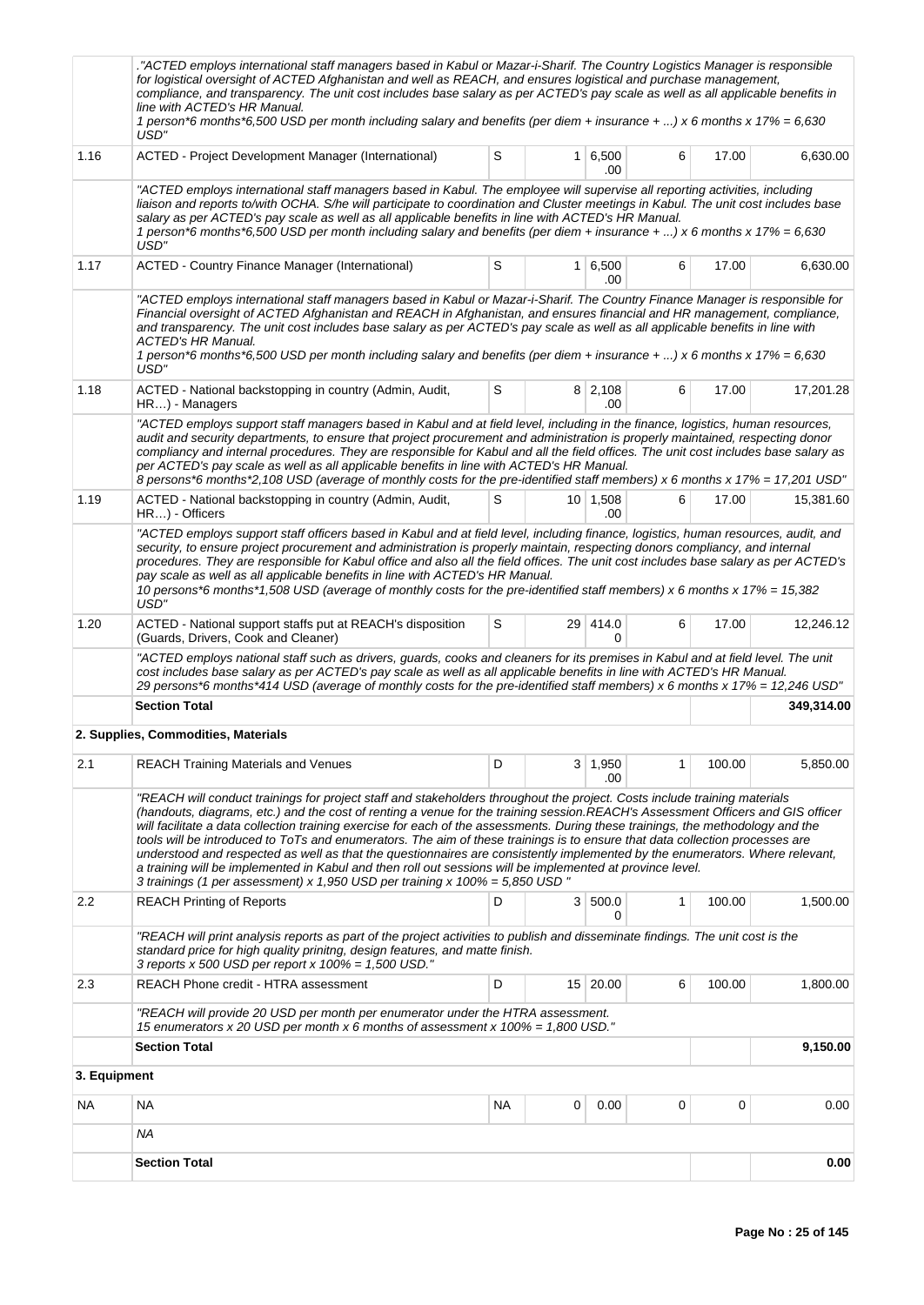|           | 4. Contractual Services                                                                                                                                                                                                                                                                                                                                                                                                                                                                                                                                                                                                                                                                                                                                                                                                                                                                                                                                                                                                                                                                                                                                                |           |   |                       |              |        |            |
|-----------|------------------------------------------------------------------------------------------------------------------------------------------------------------------------------------------------------------------------------------------------------------------------------------------------------------------------------------------------------------------------------------------------------------------------------------------------------------------------------------------------------------------------------------------------------------------------------------------------------------------------------------------------------------------------------------------------------------------------------------------------------------------------------------------------------------------------------------------------------------------------------------------------------------------------------------------------------------------------------------------------------------------------------------------------------------------------------------------------------------------------------------------------------------------------|-----------|---|-----------------------|--------------|--------|------------|
| 4.1       | <b>REACH Enumerators for Data Collection - HTRA</b>                                                                                                                                                                                                                                                                                                                                                                                                                                                                                                                                                                                                                                                                                                                                                                                                                                                                                                                                                                                                                                                                                                                    | D         |   | 15 25.00              | 132          | 100.00 | 49,500.00  |
|           | "REACH Enumerators will be responsible for data collection that will mostly be conducted through phone conversations on a<br>rolling basis. Enumerators will conduct assessments, and transfer the data to Kabul. The unit cost includes base salary and<br>transport allowance.<br>Team sizes and logistical needs are calculated by:<br>1. The number of targeted districts (45 HTR districts identified by OCHA).<br>2. The anticipated ease (or lack of) that the teams will have in liaising with key informants on a monthly basis.<br>3. The anticipated sample size of the assessment.<br>4. The methodology of the assessment (i.e the length of the questionnaire, additional data collection exercises such as BSU<br>mapping).<br>The team sizes and logistical needs are created in consultation with REACH's network of Senior Field Officers and on past<br>experience of assessments in Afghanistan.<br>15 persons x 25 USD per person per day (25 USD as salary) x 132 days (6 months x 22 open days per month as this is a long-<br>term assessment) $x$ 100% = 49,500 USD"                                                                          |           |   |                       |              |        |            |
| 4.2       | <b>REACH Enumerators for Data Collection - PADP</b>                                                                                                                                                                                                                                                                                                                                                                                                                                                                                                                                                                                                                                                                                                                                                                                                                                                                                                                                                                                                                                                                                                                    | D         |   | 46 32.00              | 31           | 100.00 | 45,632.00  |
|           | "REACH Enumerators will be responsible for data collection in the field, either on smartphones/tablets or through paper<br>assessments for the PADP assessment. Enumerators will visit households in several provinces, conduct assessments, and<br>transfer the data to Kabul. The unit cost includes base salary and transport allowance.<br>Team sizes and logistical needs are calculated by:<br>1. The number of targeted provinces that the assessment will cover (all or nearl all 34 provinces of Afghanistan).<br>2. The anticipated ease (or lack of) that the teams will have in travel to different areas of each province.<br>3. The anticipated sample size of the assessment (approx. 9,625).<br>4. The methodology of the assessment (i.e the length of the questionnaire).<br>The team sizes and logistical needs are created in consultation with REACH's network of Senior Field Officers and on past<br>experience of assessments in Afghanistan.<br>46 persons x 32 USD per person per day (25 USD as salary + 7 USD as transport allowance) x 31 days (1 month x 31 calendar<br>days as this is a short-term assessment) x $100\% = 45,632$ USD" |           |   |                       |              |        |            |
| 4.3       | <b>REACH Enumerators for Data Collection - FFA</b>                                                                                                                                                                                                                                                                                                                                                                                                                                                                                                                                                                                                                                                                                                                                                                                                                                                                                                                                                                                                                                                                                                                     | D         |   | 8 32.00               | 31           | 100.00 | 7,936.00   |
| 4.4       | salary and transport allowance.<br>Team sizes and logistical needs are calculated by:<br>1. The number of targeted provinces each project will cover.<br>2. The anticipated ease (or lack of) that the teams will have in travel to different areas of each province.<br>3. The anticipated sample size of the assessment (approx. 14 per target location).<br>4. The methodology of the assessment (i.e the length of the qualitative questionnaire).<br>The team sizes and logistical needs are created in consultation with REACH's network of Senior Field Officers and on past<br>experience of assessments in Afghanistan.<br>8 persons x 32 USD per person per day (25 USD as salary + 7 USD as transport allowance) x 31 days (1 month x 31 calendar<br>days as this is a short-term assessment) $x$ 100% = 7,936 USD"<br>ACTED/REACH - Armored Car rental                                                                                                                                                                                                                                                                                                     | S         |   | 2 4,600               | 6            | 17.00  | 9.384.00   |
|           | "Due to recent changes in ACTED's security policy in Afghanistan, common rental cars are replaced by armored vehicles.<br>ACTED is renting 2 armored cars, that are put at REACH's disposal in Kabul city.                                                                                                                                                                                                                                                                                                                                                                                                                                                                                                                                                                                                                                                                                                                                                                                                                                                                                                                                                             |           |   | .00                   |              |        |            |
|           | 2 cars x 4,600 USD per month x 6 months x $17\% = 9,384$ USD"<br><b>Section Total</b>                                                                                                                                                                                                                                                                                                                                                                                                                                                                                                                                                                                                                                                                                                                                                                                                                                                                                                                                                                                                                                                                                  |           |   |                       |              |        | 112,452.00 |
| 5. Travel |                                                                                                                                                                                                                                                                                                                                                                                                                                                                                                                                                                                                                                                                                                                                                                                                                                                                                                                                                                                                                                                                                                                                                                        |           |   |                       |              |        |            |
| 5.1       | <b>REACH International flights</b>                                                                                                                                                                                                                                                                                                                                                                                                                                                                                                                                                                                                                                                                                                                                                                                                                                                                                                                                                                                                                                                                                                                                     | S         |   | $5 \mid 1,800$<br>.00 | $\mathbf{1}$ | 100.00 | 9,000.00   |
|           | "REACH will fly expatriate staffs from/to Kabul. One flight will be provided under this action for each REACH expatriate.<br>5 expatriates x 1,800 USD per flight x 1 international flights (Round trips) x 100% = 9,000 USD"                                                                                                                                                                                                                                                                                                                                                                                                                                                                                                                                                                                                                                                                                                                                                                                                                                                                                                                                          |           |   |                       |              |        |            |
| 5.2       | <b>IMPACT</b> International flights                                                                                                                                                                                                                                                                                                                                                                                                                                                                                                                                                                                                                                                                                                                                                                                                                                                                                                                                                                                                                                                                                                                                    | S         |   | 3   1,800<br>.00      | 1            | 100.00 | 5,400.00   |
|           | "IMPACT will fly expatriate staffs from/to Kabul. One flight per each IMPACT expatriate.<br>3 expatriates x 1,800 USD per flight x 1 international flights (Round trips) x 100% = 5,400 USD"                                                                                                                                                                                                                                                                                                                                                                                                                                                                                                                                                                                                                                                                                                                                                                                                                                                                                                                                                                           |           |   |                       |              |        |            |
| 5.3       | REACH/ACTED Domestic flight                                                                                                                                                                                                                                                                                                                                                                                                                                                                                                                                                                                                                                                                                                                                                                                                                                                                                                                                                                                                                                                                                                                                            | D         |   | $4$ 221.0<br>0        | 6            | 100.00 | 5,304.00   |
|           | "REACH's staff will move between the capital and field to supervise field-level data collection and assessments. Security issues<br>preclude transportation by road in certain areas. 1 flight per field base (Herat, Kandahar, Nangahar, Balkh) per month is budgeted<br>during the 6-months presence of the program team.<br>4 domestic flights x 221 USD per flight x 6 months x 100% = 5;304 USD"                                                                                                                                                                                                                                                                                                                                                                                                                                                                                                                                                                                                                                                                                                                                                                  |           |   |                       |              |        |            |
|           | <b>Section Total</b>                                                                                                                                                                                                                                                                                                                                                                                                                                                                                                                                                                                                                                                                                                                                                                                                                                                                                                                                                                                                                                                                                                                                                   |           |   |                       |              |        | 19,704.00  |
|           | 6. Transfers and Grants to Counterparts                                                                                                                                                                                                                                                                                                                                                                                                                                                                                                                                                                                                                                                                                                                                                                                                                                                                                                                                                                                                                                                                                                                                |           |   |                       |              |        |            |
| NA        | NA                                                                                                                                                                                                                                                                                                                                                                                                                                                                                                                                                                                                                                                                                                                                                                                                                                                                                                                                                                                                                                                                                                                                                                     | <b>NA</b> | 0 | 0.00                  | 0            | 0      | 0.00       |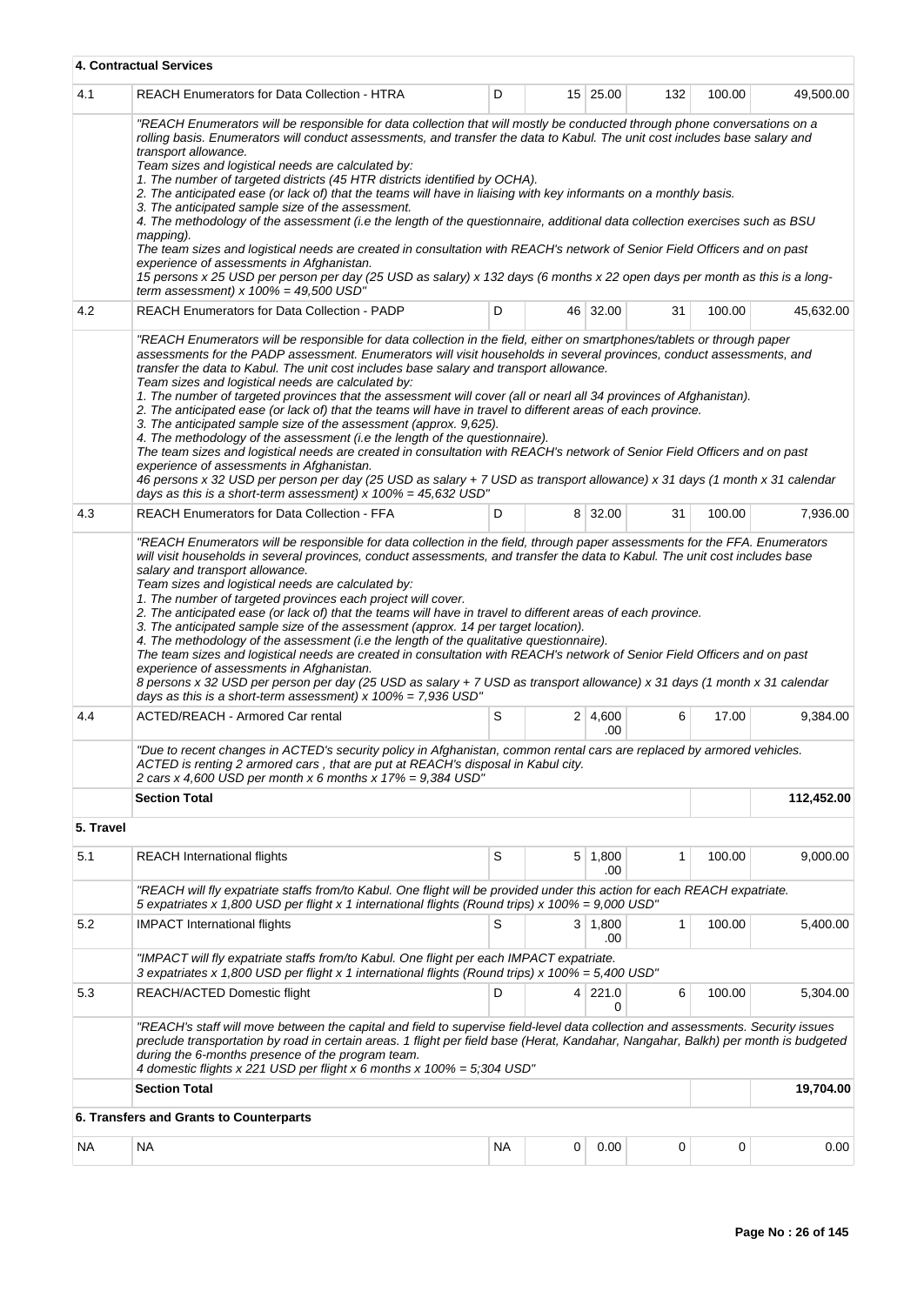|                          | ΝA                                                                                                                                                                                                                                                                                                             |                                                                            |                                                               |   |                |                       |              |                      |            |  |  |
|--------------------------|----------------------------------------------------------------------------------------------------------------------------------------------------------------------------------------------------------------------------------------------------------------------------------------------------------------|----------------------------------------------------------------------------|---------------------------------------------------------------|---|----------------|-----------------------|--------------|----------------------|------------|--|--|
|                          | <b>Section Total</b>                                                                                                                                                                                                                                                                                           |                                                                            |                                                               |   |                |                       |              |                      | 0.00       |  |  |
|                          | 7. General Operating and Other Direct Costs                                                                                                                                                                                                                                                                    |                                                                            |                                                               |   |                |                       |              |                      |            |  |  |
| 7.1                      | ACTED - REACH Office cost (rent, maintenance, and utilities)                                                                                                                                                                                                                                                   |                                                                            |                                                               | S |                | $1 \mid 2,500$<br>.00 | 6            | 66.66                | 9,999.00   |  |  |
|                          | "ACTED's compound in Kabul includes a separate office building that will be used for this REACH project. Rent, maintenance,<br>and utilities must be paid for on a monthly basis.<br>1 premise x 2,500 USD per month x 6 months x $67\% = 9,999$ USD"                                                          |                                                                            |                                                               |   |                |                       |              |                      |            |  |  |
| 7.2                      | ACTED - Guest House cost for housing REACH staffs (rent)                                                                                                                                                                                                                                                       |                                                                            |                                                               | S | 1 <sup>1</sup> | 11,50<br>0.00         | 6            | 20.00                | 13,800.00  |  |  |
|                          | "ACTED's compound in Kabul includes separate guesthouse facilities specifically for REACH staff working on this project. The<br>rent must be paid on a monthly basis.<br>1 guesthouse x 11,500 USD per month x 6 months x $20\% = 13,800$ USD"                                                                 |                                                                            |                                                               |   |                |                       |              |                      |            |  |  |
| 7.3                      | ACTED - Guest House cost for housing REACH staffs<br>(maintenance, and utilities)                                                                                                                                                                                                                              |                                                                            |                                                               | S |                | $1 \mid 2,375$<br>.00 | 6            | 20.00                | 2,850.00   |  |  |
|                          | "ACTED's compound in Kabul includes separate guesthouse facilities specifically for REACH staff on this project. The<br>maintenance and utilities costs must be paid on a monthly basis.<br>1 guesthouse x 2,375 USD per month x 6 months x 20% = 2,850 USD"                                                   |                                                                            |                                                               |   |                |                       |              |                      |            |  |  |
| 7.4                      | ACTED - Field offices put at REACH - disposition (rent,<br>maintenance, and utilities)                                                                                                                                                                                                                         |                                                                            |                                                               | S |                | 2 2,000<br>.00        | 6            | 20.00                | 4,800.00   |  |  |
|                          | "ACTED's field offices will be made available for REACH use during this project. The rent, maintenance, and utilities will be paid<br>on a monthly basis.<br>2 field offices (Jalalabad and Mazar) x 2,000 USD per month x 6 months x 20% = 4,800 USD"                                                         |                                                                            |                                                               |   |                |                       |              |                      |            |  |  |
| 7.5                      | REACH - Field office costs (rent, maintenance, and utilities)                                                                                                                                                                                                                                                  |                                                                            |                                                               | S |                | 2 512.0<br>0          | 6            | 100.00               | 6,144.00   |  |  |
|                          | "REACH will rent two offices in the field for this project and to provide a base for field staff.<br>2 field offices (Herat and Kandahar) x 512 USD per month x 6 months x 100% = 6,144 USD"                                                                                                                   |                                                                            |                                                               |   |                |                       |              |                      |            |  |  |
| 7.6                      | REACH Legal & Financial Services (visa, registration, bank<br>charges)                                                                                                                                                                                                                                         |                                                                            |                                                               | S |                | 1 755.8<br>1          | $\mathbf{1}$ | 100.00               | 755.81     |  |  |
|                          | "REACH will cover administrative costs associated with staff during the project. These costs include visas for international staff,<br>registration in country for international staff, and bank charges for money transfers to pay salaries.<br>1 set of charges x 755.81 USD x 1 month x 100 % = 755.81 USD" |                                                                            |                                                               |   |                |                       |              |                      |            |  |  |
| 7.7                      | REACH - Office supplies purchase (toner )                                                                                                                                                                                                                                                                      |                                                                            |                                                               | S | 1              | 200.0<br>0            | 6            | 100.00               | 1,200.00   |  |  |
|                          | "Office consumables and stationery will be needed as part of various tasks associated with the assessment in ACTED's Kabul<br>office.<br>1 office x 200 USD per month x 6 months x $100\% = 1,200$ USD"                                                                                                        |                                                                            |                                                               |   |                |                       |              |                      |            |  |  |
| 7.8                      | and 3G)                                                                                                                                                                                                                                                                                                        | REACH/ACTED - Communication costs (internet, telephone                     |                                                               |   | 1              | 515.0<br>0            | 6            | 100.00               | 3.090.00   |  |  |
|                          | "REACH will provide staff with internet, a phone, and 3G service for this project.<br>1 office x 515 USD per month x 6 months x $100\% = 3,090$ USD"                                                                                                                                                           |                                                                            |                                                               |   |                |                       |              |                      |            |  |  |
| 7.9                      | Staff (or food purchase)                                                                                                                                                                                                                                                                                       | REACH/ACTED - Subsistance Allowance for REACH National                     |                                                               |   |                | 84 50.00              | $\mathbf{1}$ | 100.00               | 4,200.00   |  |  |
|                          | "REACH/ACTED will provide an allowance (50 USD per month) or will purchase food for the same amount, in order to cover food<br>cost of national staff.<br>84 months budgeted in Chapter ""Staff and Other Personnel Costs"" x 50 USD = 4,200 USD"                                                              |                                                                            |                                                               |   |                |                       |              |                      |            |  |  |
|                          | <b>Section Total</b>                                                                                                                                                                                                                                                                                           |                                                                            |                                                               |   |                |                       |              |                      | 46,838.81  |  |  |
| <b>SubTotal</b>          |                                                                                                                                                                                                                                                                                                                |                                                                            |                                                               |   | 274.00         |                       |              |                      | 537,458.81 |  |  |
| Direct                   |                                                                                                                                                                                                                                                                                                                |                                                                            |                                                               |   |                |                       |              |                      | 396,627.00 |  |  |
| Support                  |                                                                                                                                                                                                                                                                                                                |                                                                            |                                                               |   |                |                       |              |                      | 140,831.81 |  |  |
| <b>PSC Cost</b>          |                                                                                                                                                                                                                                                                                                                |                                                                            |                                                               |   |                |                       |              |                      |            |  |  |
| <b>PSC Cost Percent</b>  |                                                                                                                                                                                                                                                                                                                |                                                                            |                                                               |   |                |                       |              |                      | 7.00       |  |  |
| <b>PSC Amount</b>        |                                                                                                                                                                                                                                                                                                                |                                                                            |                                                               |   |                |                       |              |                      | 37,622.12  |  |  |
| <b>Total Cost</b>        |                                                                                                                                                                                                                                                                                                                |                                                                            |                                                               |   |                |                       |              |                      | 575,080.93 |  |  |
| <b>Project Locations</b> |                                                                                                                                                                                                                                                                                                                |                                                                            |                                                               |   |                |                       |              |                      |            |  |  |
|                          | <b>Location</b>                                                                                                                                                                                                                                                                                                | <b>Estimated</b><br>percentage<br>of budget<br>for each<br><b>location</b> | <b>Estimated number of beneficiaries</b><br>for each location |   |                |                       |              | <b>Activity Name</b> |            |  |  |

Т.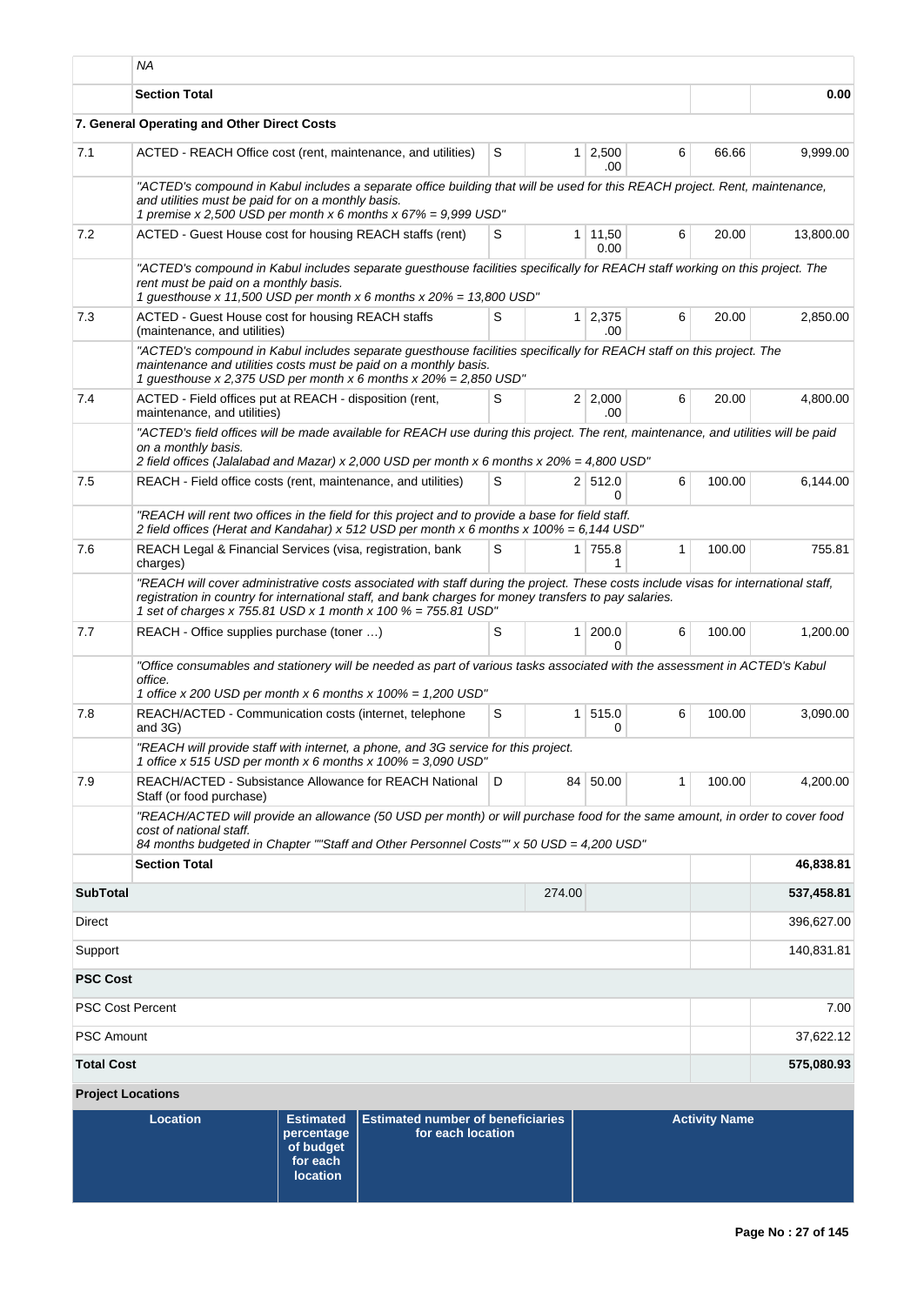|       |   | <b>Men</b> | <b>Women</b> | Boys | Girls | <b>Total</b> |                                                                                                                                                                                                                                                                                                                                                                                                                                                                                                                                                                                                                                                                                                                                                                                                                                                                                                   |
|-------|---|------------|--------------|------|-------|--------------|---------------------------------------------------------------------------------------------------------------------------------------------------------------------------------------------------------------------------------------------------------------------------------------------------------------------------------------------------------------------------------------------------------------------------------------------------------------------------------------------------------------------------------------------------------------------------------------------------------------------------------------------------------------------------------------------------------------------------------------------------------------------------------------------------------------------------------------------------------------------------------------------------|
| Kabul | 2 |            | 1            |      |       |              | 1 Activity 2.1.1 : SECONDARY DATA REVIEW                                                                                                                                                                                                                                                                                                                                                                                                                                                                                                                                                                                                                                                                                                                                                                                                                                                          |
|       |   |            |              |      |       |              | In the early stages of the project, an extensive<br>secondary data review of Protection<br>vulnerabilities within Afghanistan will be<br>conducted to understand the key previous<br>studies and datasets available, particularly<br>regarding displaced populations. This approach<br>will serve to streamline this assessment into<br>previous work, and to outline the primary<br>protection concerns and key gaps in existing<br>data to avoid repetition of research and highlight<br>main areas of use and feasibility of the study.                                                                                                                                                                                                                                                                                                                                                        |
|       |   |            |              |      |       |              | For the purposes of this review, REACH will<br>engage key aid actors (UN agencies,<br>international and national NGOs), particularly<br>those reporting to the APC, and other aid<br>stakeholders. These will include the Government<br>of Afghanistan and relevant local authorities, as<br>well as the other clusters, the ICCT, and the<br>Assessment Working Group, both at the capital<br>and regional levels.<br>Activity 2.1.2 : TERMS OF REFERENCE AND<br>TOOL DEVELOPMENT FOR THE PADP<br>HOUSEHOLD-LEVEL SURVEY                                                                                                                                                                                                                                                                                                                                                                         |
|       |   |            |              |      |       |              | Research ToRs will be produced in close<br>collaboration with the APC and UNOCHA, aimed<br>at addressing the key needs of the Cluster and<br>other partners whilst considering the limitations<br>of data collection in Afghanistan. These ToRs will<br>include the thematic scope and broad research<br>questions of the project, as well as its<br>methodology and the dissemination plan. The<br>ToRs will be reviewed by the GiHA task force<br>and the GBV working group prior to their<br>endorsement. The ToRs will then be publicly<br>released and presented at appropriate platforms<br>(HCAWG, IMWG etc).                                                                                                                                                                                                                                                                              |
|       |   |            |              |      |       |              | The displaced population (all IDPs groups,<br>returnees and refugees) household-level survey<br>proposed under this outcome will focus primarily<br>on Protection needs. The survey may also seek<br>to collect information on other related critical<br>needs, such as livelihoods, food security, shelter,<br>WASH, health, etc. REACH will particularly seek<br>to identify needs and vulnerabilities associated<br>with age, disabilities, etc., in line with<br>recommendations from the APC and the Gender<br>in Humanitarian Action working group. The<br>assessment may notably examine access to<br>basic / protection services (including possible<br>discriminations), employment patterns, livelihood<br>coping strategies, prevalence of child labour and<br>underage marriage, as well as any other area<br>that may be identified as relevant by the APC<br>and relevant partners. |
|       |   |            |              |      |       |              | A set of indicators followed by a closed-question<br>questionnaire will be developed in close<br>coordination with the APC and other partners to<br>provide maximum relevant data on protection<br>needs and vulnerabilities of different displaced<br>population groups. REACH will consult with<br>UNOCHA and seek their approval for the<br>research ToRs, inception report, questionnaire,<br>as well as the choice of target assessment areas.                                                                                                                                                                                                                                                                                                                                                                                                                                               |
|       |   |            |              |      |       |              | Activity 2.1.3 : QUANTITATIVE SURVEY OF<br><b>DISPLACED HOUSEHOLDS</b>                                                                                                                                                                                                                                                                                                                                                                                                                                                                                                                                                                                                                                                                                                                                                                                                                            |
|       |   |            |              |      |       |              | In order to capture full nationwide data on<br>displaced population protection concerns, a<br>quantitative household-level survey assessment<br>will be implemented. These household surveys<br>will be collected in a way that allows for<br>comparison of final results between the five<br>regions of Afghanistan (Central, Southern,                                                                                                                                                                                                                                                                                                                                                                                                                                                                                                                                                          |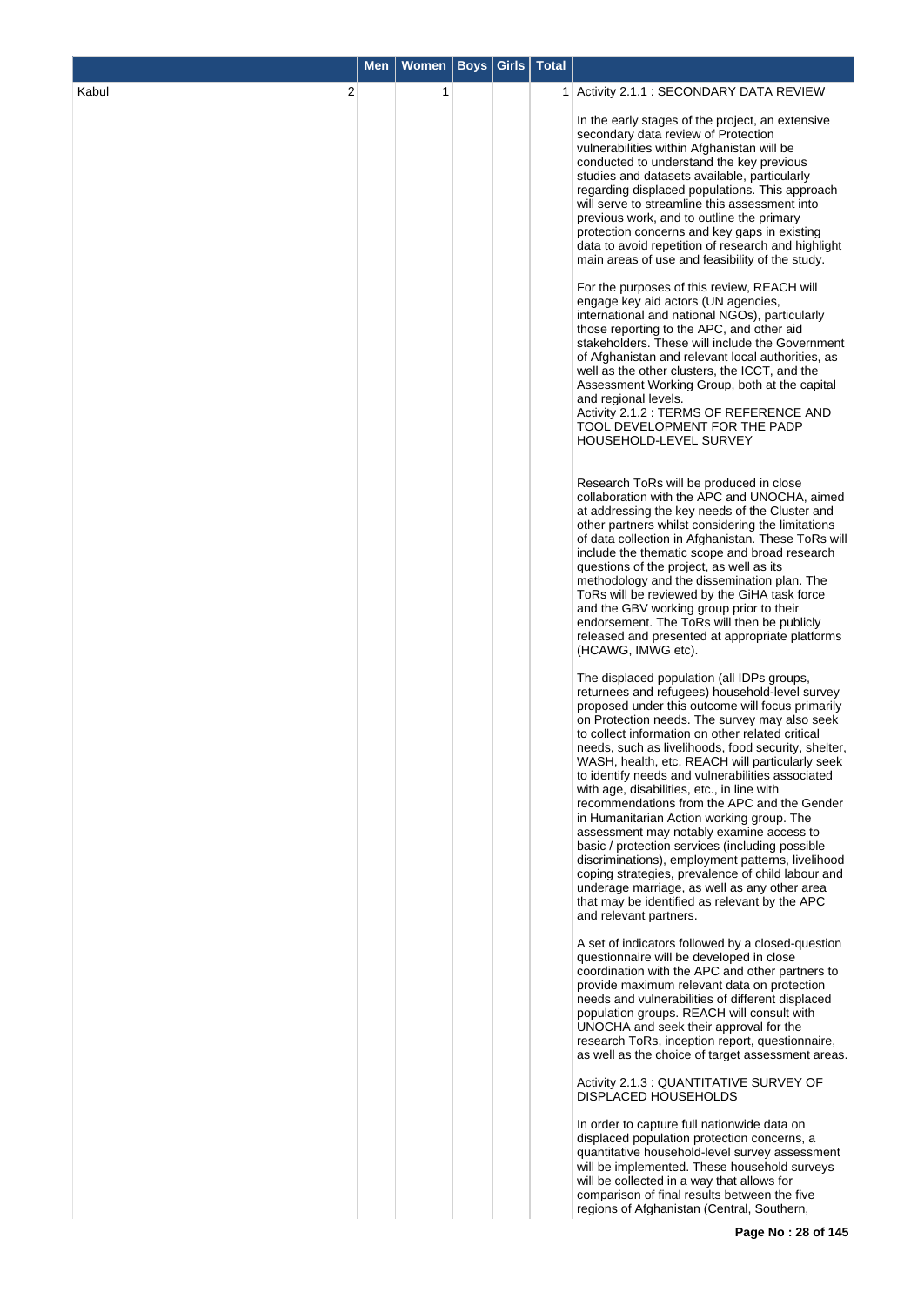Eastern, Northern, and Western), providing a nationwide coverage.

REACH will aim to interview approximately 1,694 displaced households per region. An estimated total of 9,625 interviews will be conducted. Randomized cluster sampling will be used to select areas targeted for the assessment in each region. The exact target number of households will be determined by the total number of populations on each area, and may be adjusted depending on local access conditions. REACH will aim to reach a proportion of female headed households amongst respondents equivalent to the proportion of female-headed households among displaced population groups. REACH's sampling strategy will enable to make comparisons between regions including comparisons of displacement groups (different types of IDPs, returnees, refugees), and to allow comparisons between male and female-headed households at the national level. This approach will facilitative sufficient disaggregation during analysis to highlight key population groups of particular vulnerability, helping to inform the APC of the characteristics of potential target communities and beneficiaries. With the objective of enabling the generalization of findings, REACH will use a 95% level of confidence and a 5% margin of error at the regional level.

As much as possible, REACH will use both male and female enumerators to ensure that sexdisaggregated data is collected and that women's specific needs and vulnerabilities are identified. Data collection will be conducted using Kobo toolbox, with data collected on smartphones; beneficial for enumerators' safety, efficient data collection and timely data analysis. All enumerators will be fully trained in the tool and its delivery prior to their deployment in the field. If data collection cannot be performed due to access issues, local organizations will be approached to help in data collection.

Regular progress updates on data collection will be provided to the donor and the ICCT. Where relevant, sensitive protection information will be passed to the APC, in order to support interventions and planning. If agencies request the raw data containing household identifiers, then the sensitive name/contact details will be removed and replaced with a unique key so that the identifier information can be restored at a later date, based on the respect of protection standards.

Activity 2.1.4 : COMPILATION AND DISSEMINATION OF AN ASSESSMENT REPORT

REACH will take charge of data entry (where necessary), data cleaning, and data analysis. The quantitative analysis will be inclusive of all relevant disaggregation. This will outline key differences between displaced population groups, helping targeted assistance by the APC and other relevant partners. A clean dataset will be publicly released. This dataset, along with preliminary findings of data analysis will be presented during a workshop with all relevant partners. Feedback from this workshop will help guide the creation of the report, and its recommendations for further programming.

As such, the main report will be drafted to encompass the research questions outlined in the endorsed and published ToRs. The report draft will be shared with the APC and once reviewed and endorsed, released publicly. A dissemination plan, as developed in the ToRs, will be followed, presenting the report and the results at appropriate platforms (ICCT, HCAWG,

**Page No : 29 of 145**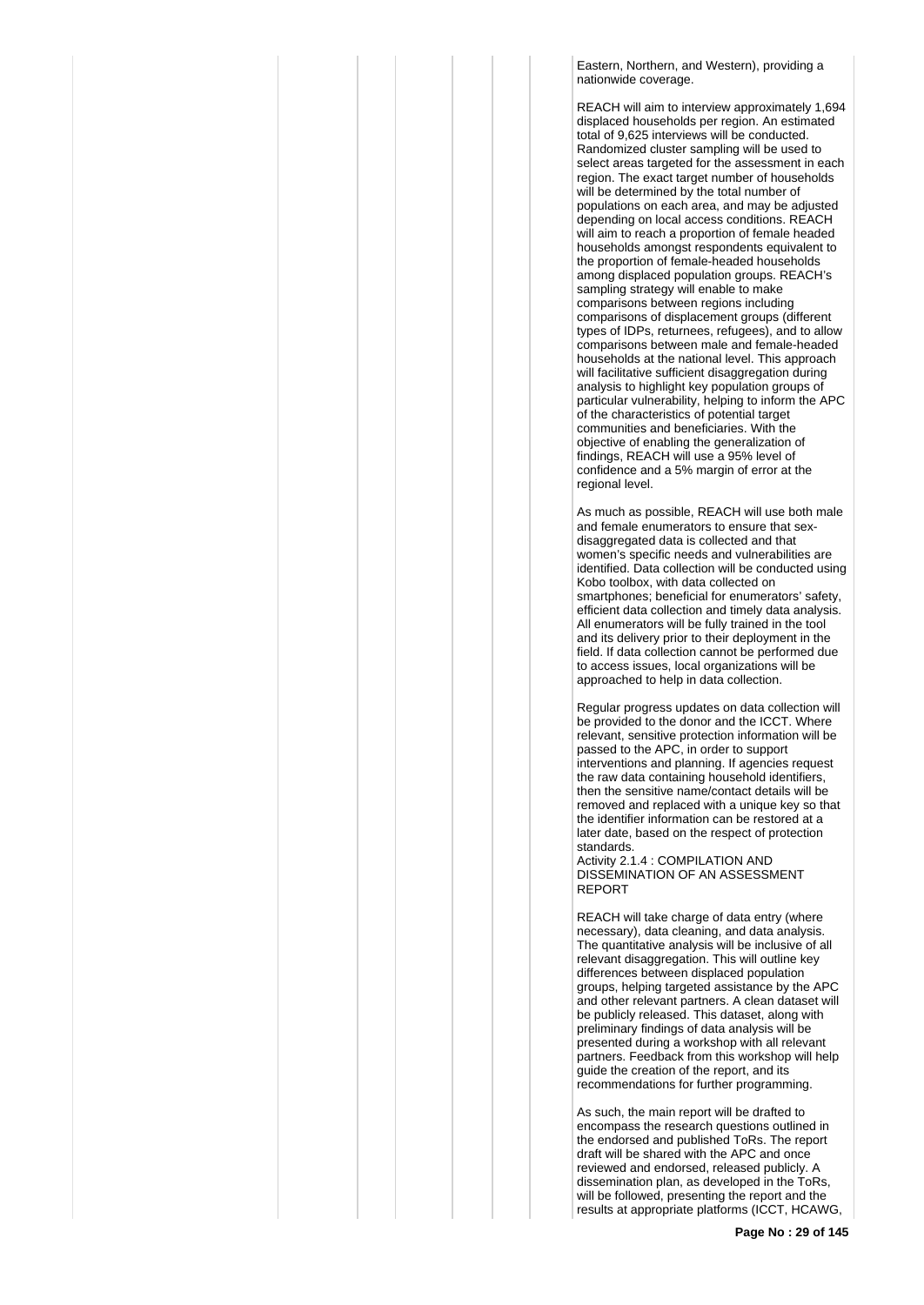# IMWG, HCT).

In coordination with UNOCHA, the APC and its sub-clusters, wherever possible and based on the findings of the assessments, REACH will develop advocacy papers that can be used as part of advocacy endeavours directed towards the government and international donors, supporting the prioritization of aid in line with assessment results. Activity 3.1.1 : SECONDARY DATA REVIEW

In the early stages of the project, REACH will conduct a secondary data review. As mentioned above, the issue of fragmented families and their specific vulnerabilities has never been studied per se in Afghanistan, and REACH therefore expects that limited sources will be available and / or directly relevant to the proposed assessment. REACH will therefore rely on a review of existing academic literature, as well as of similar assessments that may have been conducted in other countries. In particular, REACH will closely analyse the approach and methodology of the above mentioned 'Mixed Migrations Platform' study in which it took part, as it will provide indications regarding 'left behind' households.

This initial secondary data review of separated families will be used to shape the broader understanding of priority research areas in this field. Discussions with relevant partners in collaboration with this secondary data review and research questions of the project will then be used to shape the indicators and consequential questionnaire produced for this assessment. Activity 3.1.2 : TERMS OF REFERENCE AND TOOL DEVELOPMENT FOR HOUSEHOLD-LEVEL SURVEY

Based on the findings of the secondary data review, REACH will design a household-level tool in close collaboration with the APC and other interested parties, that will serve as basis for the household-level survey to be launched in Kabul (Central region), Mazar-i-Sharif (Northern region), Kandahar (Southern region), Herat (Western region) and Jalalabad (Eastern region).

As per its standard practices, REACH will liaise with the above mentioned actors on the data collection tools and analysis framework to strengthen assessment ownership from key stakeholders, and consider gender and protection imperatives to develop methodologies appropriate for the target population. The assessment will notably examine reasons for separation, length of this separation, physical distance between the household and its head (and associated modes of transport and costs), family composition, displacement patterns, and a socio-economic profile.

The research ToRs will include the indicators to be used, the assessment methodology and the dissemination plan, and will be reviewed by the Gender in Humanitarian Action working group. The ToRs will be endorsed by the APC and UNOCHA. REACH will consult with UNOCHA and seek their approval for the research ToRs, inception report, questionnaire, as well as the confirmation of target assessment locations. These will then be presented to the ICCT and the Assessment Working Group. These ToRs will then be publicly released and presented at appropriate platforms (HCAWG, IMWG, etc.). Activity 3.1.3 : QUALITATIVE SURVEY OF FRAGMENTED FAMILIES

A qualitative assessment will be undertaken, with two primary objectives. Firstly, the study will identify the dominant demographic characteristics of vulnerable fragmented families,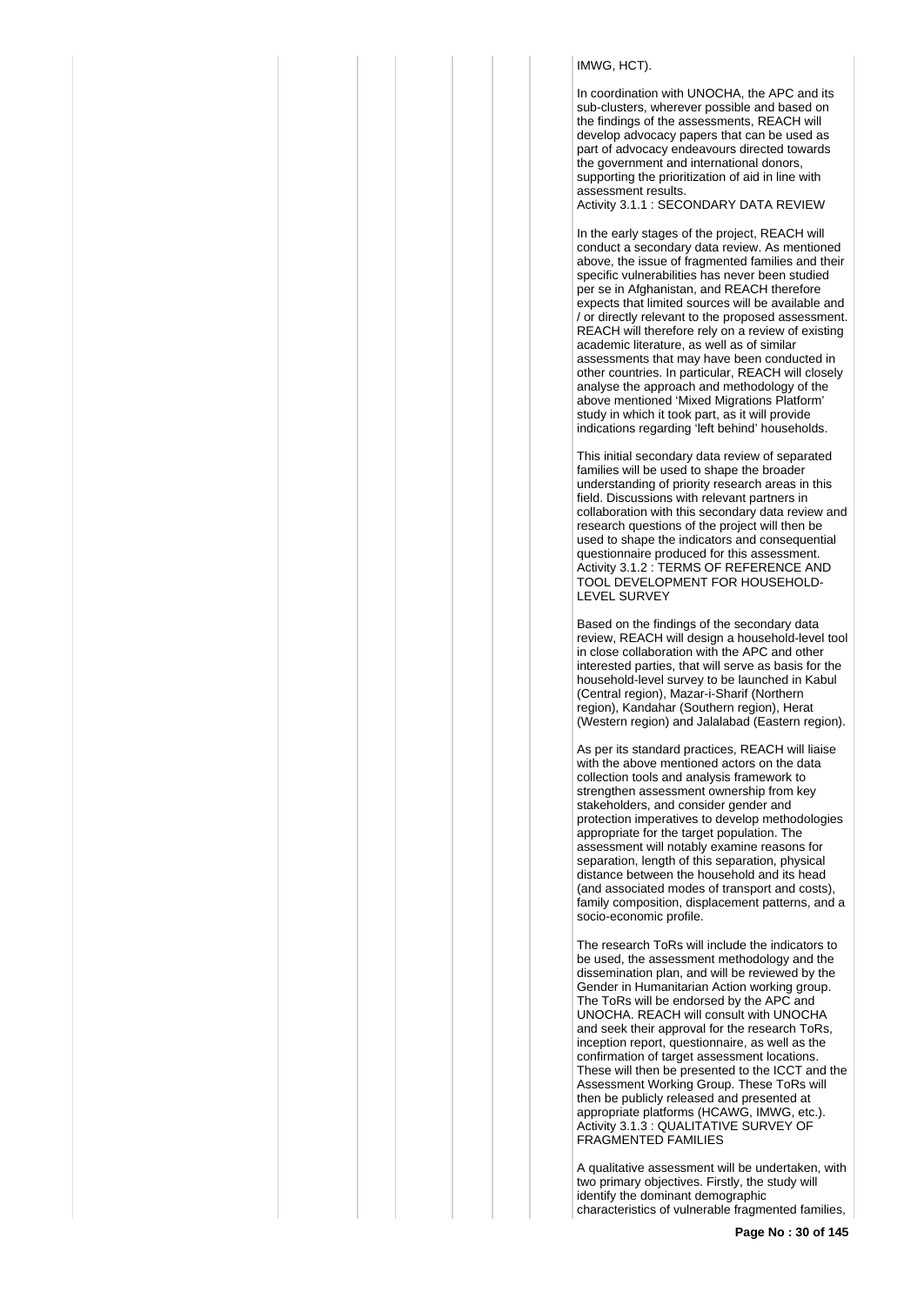leading to the defining of vulnerable and nonvulnerable categorized family groups. Secondly, the assessment will seek to recognize and outline the primary needs and vulnerabilities of each of these groups.

The proposed research methodology consists of Key Informant Interviews (KIIs). Each Key Informant will be a representative of the family left behind. Ideally, this respondent would be the wife of a separated male household head, although flexibility in this will accommodate cultural concerns and other limitations, likely resulting in many boys of the household acting as lead discussant. Participants will be sought by exploring urban communication networks, ultimately snowballing outwards to include a variety of perspectives. These perspectives will include varied typologies, displacement groups and socio-economic backgrounds. The broad scope of eligibility criteria will reduce purposive sampling bias, and facilitate reliable comparisons between vulnerable and non-vulnerable fragmented families, allowing for the needs of vulnerable families to be clearly defined.

The survey will consist of semi-structured interviews, targeting an estimated 70 households (approximately 14 per target location / region). Whenever possible, random sampling will be used to select the households to be interviewed. The target number of households may be adjusted depending on local access conditions. REACH will only target single-family households.

As much as possible, REACH will use female enumerators to ensure that the specific views of women are captured. REACH will also seek to identify needs and vulnerabilities associated with age, disabilities, etc., in line with recommendations from the Protection cluster and the Gender in Humanitarian Action task force. All enumerators will be fully trained in the tool and its delivery prior to their deployment in the field, particularly on how to conduct semi-structured, qualitative interviews.

Regular progress updates on data collection will be provided to the donor, the APC and the ICCT. Where relevant, sensitive protection information will be passed to the APC, in order to support interventions and planning. Should agencies request the raw data containing household identifiers, then the sensitive name/contact details will be removed and replaced with a unique key so that the identifier information can be restored at a later date, based on the respect of protection standards.

Activity 3.1.4 : COMPILATION AND DISSEMINATION OF AN ASSESSMENT REPORT

Following data collection, a qualitative analysis of the gathered data will take place. To ensure that the APC and interested parties are involved throughout the project, an initial preliminary findings workshop will take place. This workshop will discuss the broad thematic areas identified through both analytical framework and emergent theme analysis. Feedback from this workshop will help guide the creation of the report, and the recommendations contained within.

Following the workshop, a report will be drafted covering the key research questions developed in the ToRs. The report draft will be shared with the APC and once reviewed and endorsed, released publicly. The dissemination plan developed in the ToRs will be followed, presenting the report and the results at appropriate platforms (ICCT, HCAWG, IMWG, HCT). Ultimately, the report and associated

**Page No : 31 of 145**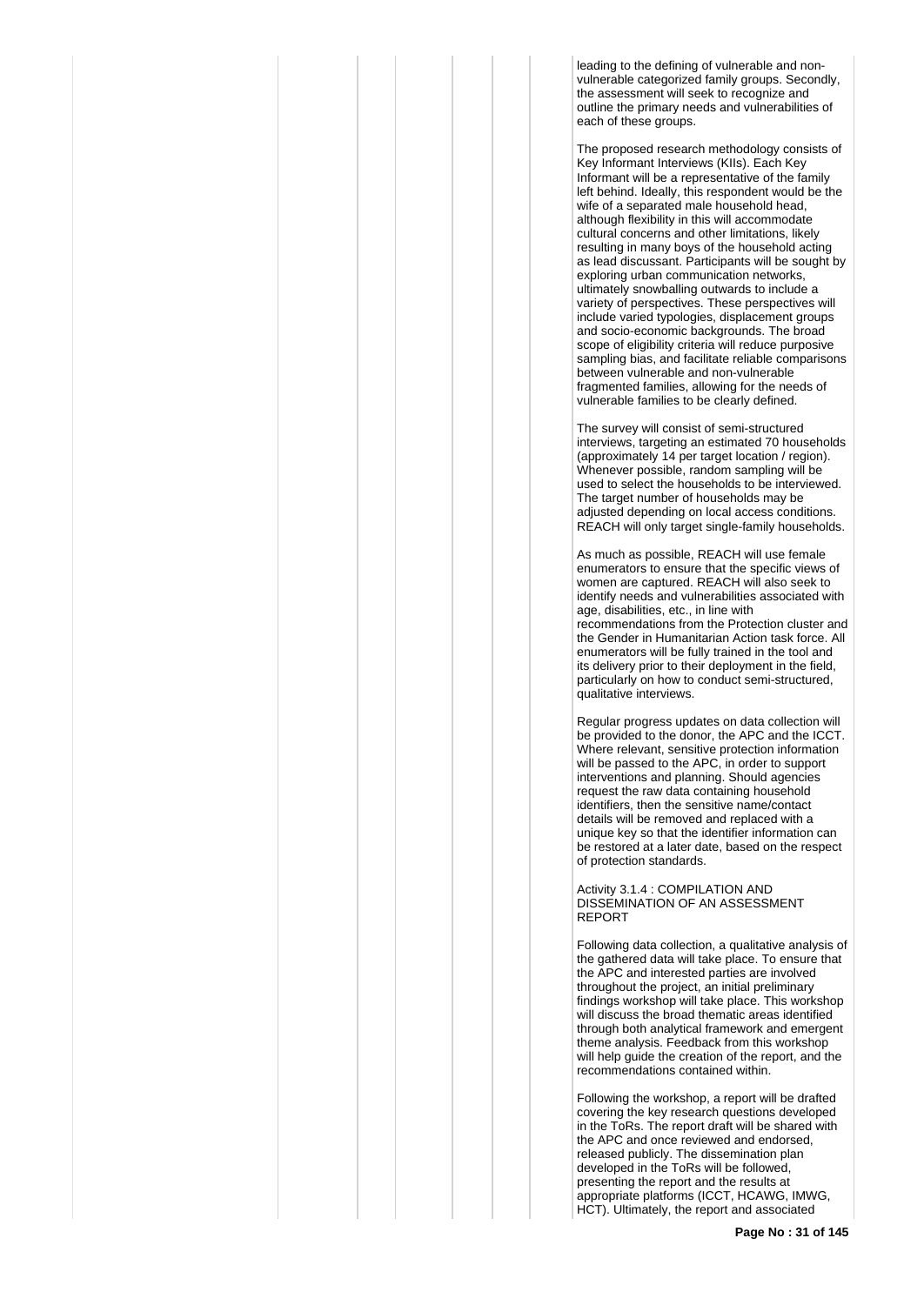|        |                |             |  | discussions will enable the humanitarian<br>community to refine their understanding of<br>fragmented families, and of those amongst them<br>who show humanitarian vulnerabilities.<br>In coordination with UNOCHA, the APC and its<br>sub-clusters, wherever possible and based on<br>the findings of the assessments, REACH will<br>develop advocacy papers that can be used as<br>part of advocacy endeavours directed towards<br>the government and international donors,<br>supporting the prioritization of aid in line with<br>assessment results                                                                                                                                                                                                                                                                                                                                                                                                                                                                                                                                                                                                                                                                                                                                                                                                                                                                                                                                                                                                                                                                                                                                                                                                                                                                                                                                                                                                                                                                                                                                                                                                                                                                                                                                                                                                                                                                                                                                                                                                                                                                                                                                                                                                                                                                                                                                                                                               |
|--------|----------------|-------------|--|-------------------------------------------------------------------------------------------------------------------------------------------------------------------------------------------------------------------------------------------------------------------------------------------------------------------------------------------------------------------------------------------------------------------------------------------------------------------------------------------------------------------------------------------------------------------------------------------------------------------------------------------------------------------------------------------------------------------------------------------------------------------------------------------------------------------------------------------------------------------------------------------------------------------------------------------------------------------------------------------------------------------------------------------------------------------------------------------------------------------------------------------------------------------------------------------------------------------------------------------------------------------------------------------------------------------------------------------------------------------------------------------------------------------------------------------------------------------------------------------------------------------------------------------------------------------------------------------------------------------------------------------------------------------------------------------------------------------------------------------------------------------------------------------------------------------------------------------------------------------------------------------------------------------------------------------------------------------------------------------------------------------------------------------------------------------------------------------------------------------------------------------------------------------------------------------------------------------------------------------------------------------------------------------------------------------------------------------------------------------------------------------------------------------------------------------------------------------------------------------------------------------------------------------------------------------------------------------------------------------------------------------------------------------------------------------------------------------------------------------------------------------------------------------------------------------------------------------------------------------------------------------------------------------------------------------------------|
| Kapisa | $\overline{2}$ | $\mathbf 1$ |  | 1 Activity 2.1.1 : SECONDARY DATA REVIEW<br>In the early stages of the project, an extensive<br>secondary data review of Protection<br>vulnerabilities within Afghanistan will be<br>conducted to understand the key previous<br>studies and datasets available, particularly<br>regarding displaced populations. This approach<br>will serve to streamline this assessment into<br>previous work, and to outline the primary<br>protection concerns and key gaps in existing<br>data to avoid repetition of research and highlight<br>main areas of use and feasibility of the study.<br>For the purposes of this review, REACH will<br>engage key aid actors (UN agencies,<br>international and national NGOs), particularly<br>those reporting to the APC, and other aid<br>stakeholders. These will include the Government<br>of Afghanistan and relevant local authorities, as<br>well as the other clusters, the ICCT, and the<br>Assessment Working Group, both at the capital<br>and regional levels.<br>Activity 2.1.2 : TERMS OF REFERENCE AND<br>TOOL DEVELOPMENT FOR THE PADP<br>HOUSEHOLD-LEVEL SURVEY<br>Research ToRs will be produced in close<br>collaboration with the APC and UNOCHA, aimed<br>at addressing the key needs of the Cluster and<br>other partners whilst considering the limitations<br>of data collection in Afghanistan. These ToRs will<br>include the thematic scope and broad research<br>questions of the project, as well as its<br>methodology and the dissemination plan. The<br>ToRs will be reviewed by the GiHA task force<br>and the GBV working group prior to their<br>endorsement. The ToRs will then be publicly<br>released and presented at appropriate platforms<br>(HCAWG, IMWG etc).<br>The displaced population (all IDPs groups,<br>returnees and refugees) household-level survey<br>proposed under this outcome will focus primarily<br>on Protection needs. The survey may also seek<br>to collect information on other related critical<br>needs, such as livelihoods, food security, shelter,<br>WASH, health, etc. REACH will particularly seek<br>to identify needs and vulnerabilities associated<br>with age, disabilities, etc., in line with<br>recommendations from the APC and the Gender<br>in Humanitarian Action working group. The<br>assessment may notably examine access to<br>basic / protection services (including possible<br>discriminations), employment patterns, livelihood<br>coping strategies, prevalence of child labour and<br>underage marriage, as well as any other area<br>that may be identified as relevant by the APC<br>and relevant partners.<br>A set of indicators followed by a closed-question<br>questionnaire will be developed in close<br>coordination with the APC and other partners to<br>provide maximum relevant data on protection<br>needs and vulnerabilities of different displaced<br>population groups. REACH will consult with |
|        |                |             |  | UNOCHA and seek their approval for the<br>research ToRs, inception report, questionnaire,                                                                                                                                                                                                                                                                                                                                                                                                                                                                                                                                                                                                                                                                                                                                                                                                                                                                                                                                                                                                                                                                                                                                                                                                                                                                                                                                                                                                                                                                                                                                                                                                                                                                                                                                                                                                                                                                                                                                                                                                                                                                                                                                                                                                                                                                                                                                                                                                                                                                                                                                                                                                                                                                                                                                                                                                                                                             |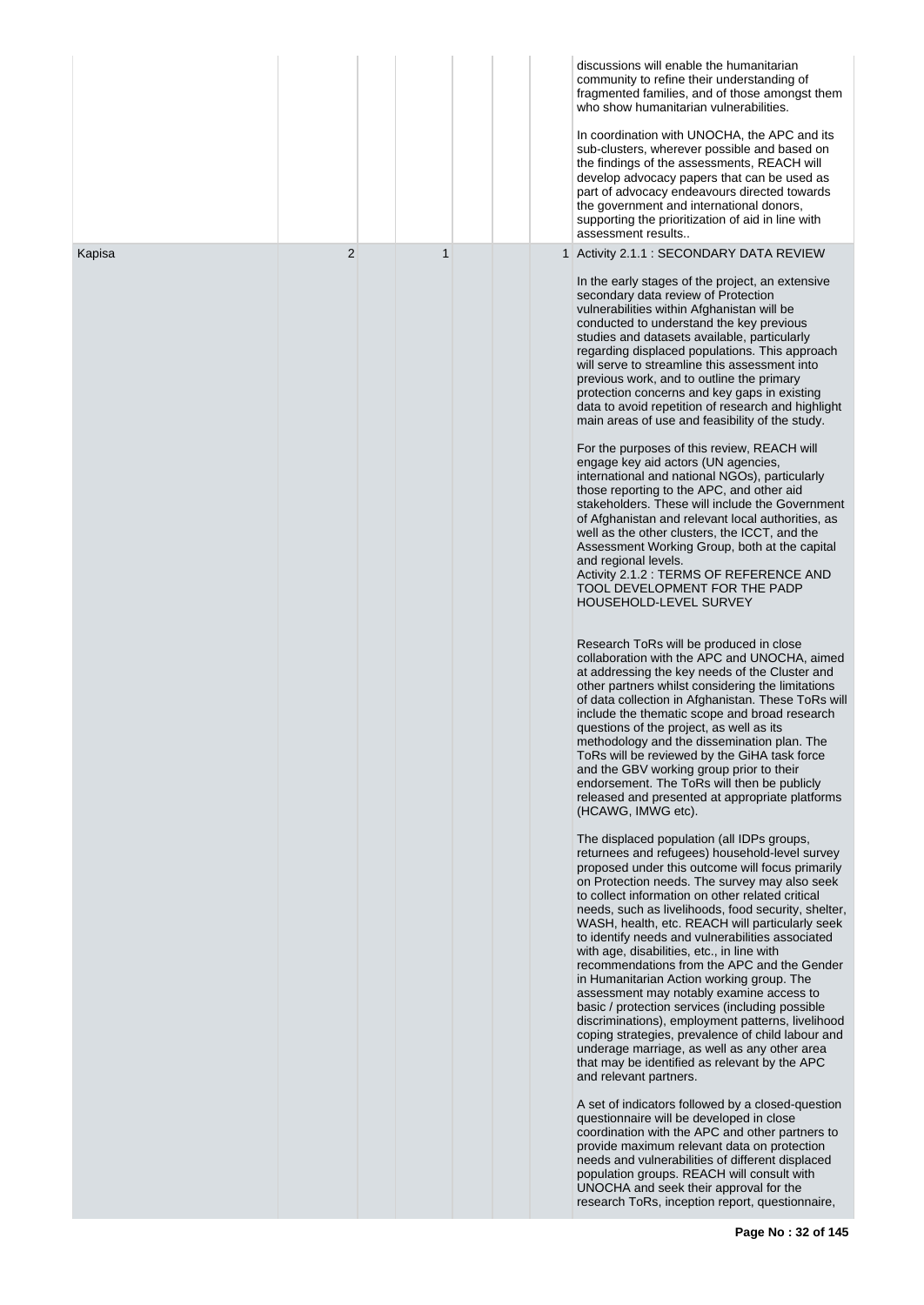as well as the choice of target assessment areas.

Activity 2.1.3 : QUANTITATIVE SURVEY OF DISPLACED HOUSEHOLDS

In order to capture full nationwide data on displaced population protection concerns, a quantitative household-level survey assessment will be implemented. These household surveys will be collected in a way that allows for comparison of final results between the five regions of Afghanistan (Central, Southern, Eastern, Northern, and Western), providing a nationwide coverage.

REACH will aim to interview approximately 1,694 displaced households per region. An estimated total of 9,625 interviews will be conducted. Randomized cluster sampling will be used to select areas targeted for the assessment in each region. The exact target number of households will be determined by the total number of populations on each area, and may be adjusted depending on local access conditions. REACH will aim to reach a proportion of female headed households amongst respondents equivalent to the proportion of female-headed households among displaced population groups. REACH's sampling strategy will enable to make comparisons between regions including comparisons of displacement groups (different types of IDPs, returnees, refugees), and to allow comparisons between male and female-headed households at the national level. This approach will facilitative sufficient disaggregation during analysis to highlight key population groups of particular vulnerability, helping to inform the APC of the characteristics of potential target communities and beneficiaries. With the objective of enabling the generalization of findings, REACH will use a 95% level of confidence and a 5% margin of error at the regional level.

As much as possible, REACH will use both male and female enumerators to ensure that sexdisaggregated data is collected and that women's specific needs and vulnerabilities are identified. Data collection will be conducted using Kobo toolbox, with data collected on smartphones; beneficial for enumerators' safety, efficient data collection and timely data analysis. All enumerators will be fully trained in the tool and its delivery prior to their deployment in the field. If data collection cannot be performed due to access issues, local organizations will be approached to help in data collection.

Regular progress updates on data collection will be provided to the donor and the ICCT. Where relevant, sensitive protection information will be passed to the APC, in order to support interventions and planning. If agencies request the raw data containing household identifiers, then the sensitive name/contact details will be removed and replaced with a unique key so that the identifier information can be restored at a later date, based on the respect of protection standards.

Activity 2.1.4 : COMPILATION AND DISSEMINATION OF AN ASSESSMENT REPORT

REACH will take charge of data entry (where necessary), data cleaning, and data analysis. The quantitative analysis will be inclusive of all relevant disaggregation. This will outline key differences between displaced population groups, helping targeted assistance by the APC and other relevant partners. A clean dataset will be publicly released. This dataset, along with preliminary findings of data analysis will be presented during a workshop with all relevant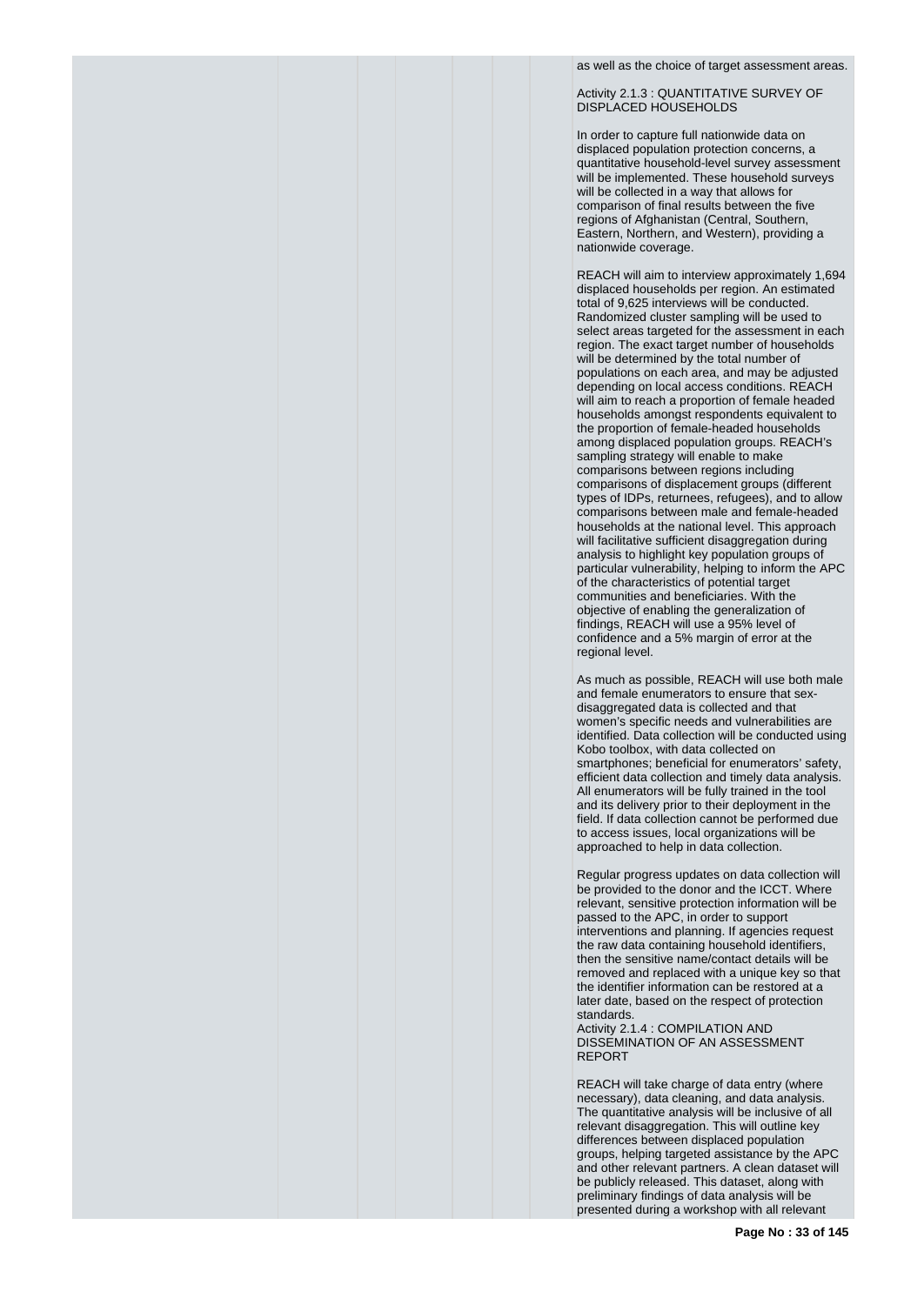|        |   |  |   |   | partners. Feedback from this workshop will help<br>guide the creation of the report, and its<br>recommendations for further programming.<br>As such, the main report will be drafted to<br>encompass the research questions outlined in<br>the endorsed and published ToRs. The report<br>draft will be shared with the APC and once<br>reviewed and endorsed, released publicly. A<br>dissemination plan, as developed in the ToRs,<br>will be followed, presenting the report and the<br>results at appropriate platforms (ICCT, HCAWG,<br>IMWG, HCT).<br>In coordination with UNOCHA, the APC and its<br>sub-clusters, wherever possible and based on<br>the findings of the assessments, REACH will<br>develop advocacy papers that can be used as<br>part of advocacy endeavours directed towards<br>the government and international donors,<br>supporting the prioritization of aid in line with<br>assessment results.                                                                                                                                                                                                                                                                                                                                                                                                                                                                                                                                                                                                                                                                                                                                                                                                                                                                                                                                                                                                                                                                                                                                                                                                                                                                                                                                                                                                                                                                                                                                                                                                                                                                                                                 |
|--------|---|--|---|---|------------------------------------------------------------------------------------------------------------------------------------------------------------------------------------------------------------------------------------------------------------------------------------------------------------------------------------------------------------------------------------------------------------------------------------------------------------------------------------------------------------------------------------------------------------------------------------------------------------------------------------------------------------------------------------------------------------------------------------------------------------------------------------------------------------------------------------------------------------------------------------------------------------------------------------------------------------------------------------------------------------------------------------------------------------------------------------------------------------------------------------------------------------------------------------------------------------------------------------------------------------------------------------------------------------------------------------------------------------------------------------------------------------------------------------------------------------------------------------------------------------------------------------------------------------------------------------------------------------------------------------------------------------------------------------------------------------------------------------------------------------------------------------------------------------------------------------------------------------------------------------------------------------------------------------------------------------------------------------------------------------------------------------------------------------------------------------------------------------------------------------------------------------------------------------------------------------------------------------------------------------------------------------------------------------------------------------------------------------------------------------------------------------------------------------------------------------------------------------------------------------------------------------------------------------------------------------------------------------------------------------------------|
| Parwan | 2 |  | 1 | 1 | Activity 2.1.1 : SECONDARY DATA REVIEW<br>In the early stages of the project, an extensive<br>secondary data review of Protection<br>vulnerabilities within Afghanistan will be<br>conducted to understand the key previous<br>studies and datasets available, particularly<br>regarding displaced populations. This approach<br>will serve to streamline this assessment into<br>previous work, and to outline the primary<br>protection concerns and key gaps in existing<br>data to avoid repetition of research and highlight<br>main areas of use and feasibility of the study.<br>For the purposes of this review, REACH will<br>engage key aid actors (UN agencies,<br>international and national NGOs), particularly<br>those reporting to the APC, and other aid<br>stakeholders. These will include the Government<br>of Afghanistan and relevant local authorities, as<br>well as the other clusters, the ICCT, and the<br>Assessment Working Group, both at the capital<br>and regional levels.<br>Activity 2.1.2 : TERMS OF REFERENCE AND<br>TOOL DEVELOPMENT FOR THE PADP<br>HOUSEHOLD-LEVEL SURVEY<br>Research ToRs will be produced in close<br>collaboration with the APC and UNOCHA, aimed<br>at addressing the key needs of the Cluster and<br>other partners whilst considering the limitations<br>of data collection in Afghanistan. These ToRs will<br>include the thematic scope and broad research<br>questions of the project, as well as its<br>methodology and the dissemination plan. The<br>ToRs will be reviewed by the GiHA task force<br>and the GBV working group prior to their<br>endorsement. The ToRs will then be publicly<br>released and presented at appropriate platforms<br>(HCAWG, IMWG etc).<br>The displaced population (all IDPs groups,<br>returnees and refugees) household-level survey<br>proposed under this outcome will focus primarily<br>on Protection needs. The survey may also seek<br>to collect information on other related critical<br>needs, such as livelihoods, food security, shelter,<br>WASH, health, etc. REACH will particularly seek<br>to identify needs and vulnerabilities associated<br>with age, disabilities, etc., in line with<br>recommendations from the APC and the Gender<br>in Humanitarian Action working group. The<br>assessment may notably examine access to<br>basic / protection services (including possible<br>discriminations), employment patterns, livelihood<br>coping strategies, prevalence of child labour and<br>underage marriage, as well as any other area<br>that may be identified as relevant by the APC<br>and relevant partners. |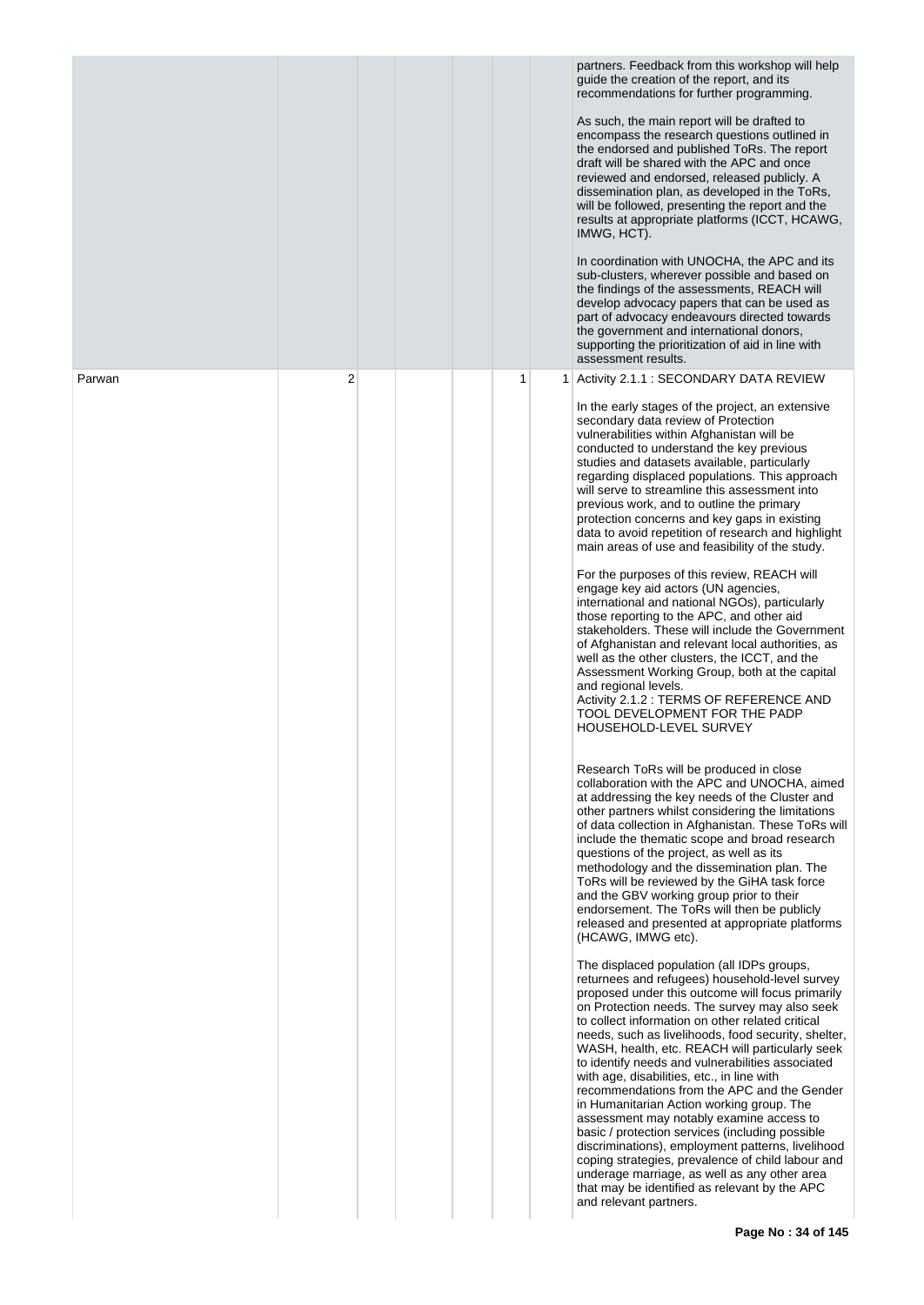A set of indicators followed by a closed-question questionnaire will be developed in close coordination with the APC and other partners to provide maximum relevant data on protection needs and vulnerabilities of different displaced population groups. REACH will consult with UNOCHA and seek their approval for the research ToRs, inception report, questionnaire, as well as the choice of target assessment areas.

Activity 2.1.3 : QUANTITATIVE SURVEY OF DISPLACED HOUSEHOLDS

In order to capture full nationwide data on displaced population protection concerns, a quantitative household-level survey assessment will be implemented. These household surveys will be collected in a way that allows for comparison of final results between the five regions of Afghanistan (Central, Southern, Eastern, Northern, and Western), providing a nationwide coverage.

REACH will aim to interview approximately 1,694 displaced households per region. An estimated total of 9,625 interviews will be conducted. Randomized cluster sampling will be used to select areas targeted for the assessment in each region. The exact target number of households will be determined by the total number of populations on each area, and may be adjusted depending on local access conditions. REACH will aim to reach a proportion of female headed households amongst respondents equivalent to the proportion of female-headed households among displaced population groups. REACH's sampling strategy will enable to make comparisons between regions including comparisons of displacement groups (different types of IDPs, returnees, refugees), and to allow comparisons between male and female-headed households at the national level. This approach will facilitative sufficient disaggregation during analysis to highlight key population groups of particular vulnerability, helping to inform the APC of the characteristics of potential target communities and beneficiaries. With the objective of enabling the generalization of findings, REACH will use a 95% level of confidence and a 5% margin of error at the regional level.

As much as possible, REACH will use both male and female enumerators to ensure that sexdisaggregated data is collected and that women's specific needs and vulnerabilities are identified. Data collection will be conducted using Kobo toolbox, with data collected on smartphones; beneficial for enumerators' safety, efficient data collection and timely data analysis. All enumerators will be fully trained in the tool and its delivery prior to their deployment in the field. If data collection cannot be performed due to access issues, local organizations will be approached to help in data collection.

Regular progress updates on data collection will be provided to the donor and the ICCT. Where relevant, sensitive protection information will be passed to the APC, in order to support interventions and planning. If agencies request the raw data containing household identifiers, then the sensitive name/contact details will be removed and replaced with a unique key so that the identifier information can be restored at a later date, based on the respect of protection standards.

Activity 2.1.4 : COMPILATION AND DISSEMINATION OF AN ASSESSMENT REPORT

REACH will take charge of data entry (where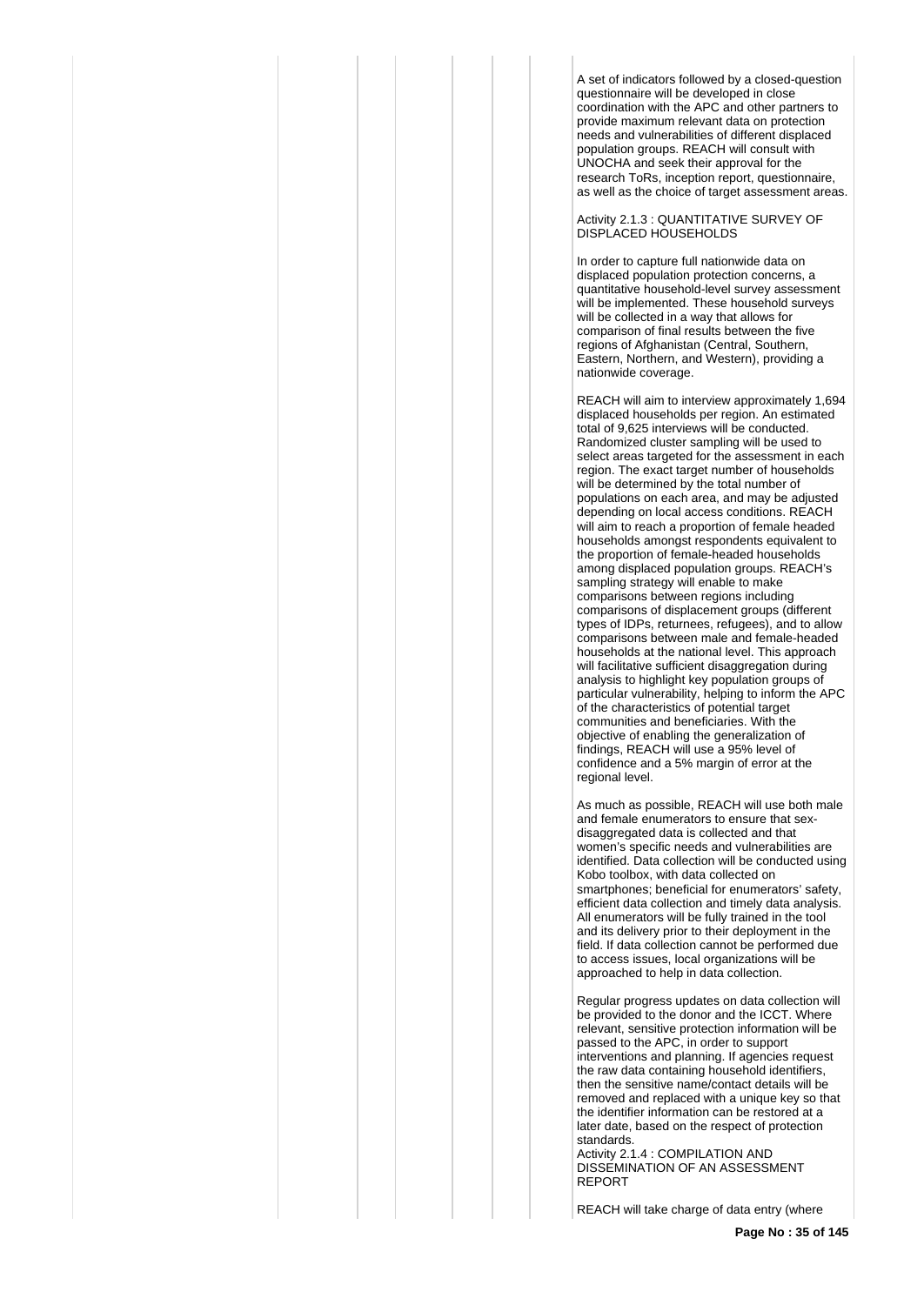|        |                |   | necessary), data cleaning, and data analysis.<br>The quantitative analysis will be inclusive of all<br>relevant disaggregation. This will outline key<br>differences between displaced population<br>groups, helping targeted assistance by the APC<br>and other relevant partners. A clean dataset will<br>be publicly released. This dataset, along with<br>preliminary findings of data analysis will be<br>presented during a workshop with all relevant<br>partners. Feedback from this workshop will help<br>guide the creation of the report, and its<br>recommendations for further programming.<br>As such, the main report will be drafted to<br>encompass the research questions outlined in<br>the endorsed and published ToRs. The report<br>draft will be shared with the APC and once<br>reviewed and endorsed, released publicly. A<br>dissemination plan, as developed in the ToRs,<br>will be followed, presenting the report and the<br>results at appropriate platforms (ICCT, HCAWG,<br>IMWG, HCT).<br>In coordination with UNOCHA, the APC and its<br>sub-clusters, wherever possible and based on<br>the findings of the assessments, REACH will<br>develop advocacy papers that can be used as<br>part of advocacy endeavours directed towards<br>the government and international donors,<br>supporting the prioritization of aid in line with<br>assessment results.                                                                                                                                                                                                                                                                                                                                                                                                                                                                                                                                                                                                                                                                                                                                                                                                                   |
|--------|----------------|---|------------------------------------------------------------------------------------------------------------------------------------------------------------------------------------------------------------------------------------------------------------------------------------------------------------------------------------------------------------------------------------------------------------------------------------------------------------------------------------------------------------------------------------------------------------------------------------------------------------------------------------------------------------------------------------------------------------------------------------------------------------------------------------------------------------------------------------------------------------------------------------------------------------------------------------------------------------------------------------------------------------------------------------------------------------------------------------------------------------------------------------------------------------------------------------------------------------------------------------------------------------------------------------------------------------------------------------------------------------------------------------------------------------------------------------------------------------------------------------------------------------------------------------------------------------------------------------------------------------------------------------------------------------------------------------------------------------------------------------------------------------------------------------------------------------------------------------------------------------------------------------------------------------------------------------------------------------------------------------------------------------------------------------------------------------------------------------------------------------------------------------------------------------------------------------------------------------------|
| Wardak | $\overline{2}$ | 1 | 1 Activity 2.1.1 : SECONDARY DATA REVIEW<br>In the early stages of the project, an extensive<br>secondary data review of Protection<br>vulnerabilities within Afghanistan will be<br>conducted to understand the key previous<br>studies and datasets available, particularly<br>regarding displaced populations. This approach<br>will serve to streamline this assessment into<br>previous work, and to outline the primary<br>protection concerns and key gaps in existing<br>data to avoid repetition of research and highlight<br>main areas of use and feasibility of the study.<br>For the purposes of this review, REACH will<br>engage key aid actors (UN agencies,<br>international and national NGOs), particularly<br>those reporting to the APC, and other aid<br>stakeholders. These will include the Government<br>of Afghanistan and relevant local authorities, as<br>well as the other clusters, the ICCT, and the<br>Assessment Working Group, both at the capital<br>and regional levels.<br>Activity 2.1.2 : TERMS OF REFERENCE AND<br>TOOL DEVELOPMENT FOR THE PADP<br>HOUSEHOLD-LEVEL SURVEY<br>Research ToRs will be produced in close<br>collaboration with the APC and UNOCHA, aimed<br>at addressing the key needs of the Cluster and<br>other partners whilst considering the limitations<br>of data collection in Afghanistan. These ToRs will<br>include the thematic scope and broad research<br>questions of the project, as well as its<br>methodology and the dissemination plan. The<br>ToRs will be reviewed by the GiHA task force<br>and the GBV working group prior to their<br>endorsement. The ToRs will then be publicly<br>released and presented at appropriate platforms<br>(HCAWG, IMWG etc).<br>The displaced population (all IDPs groups,<br>returnees and refugees) household-level survey<br>proposed under this outcome will focus primarily<br>on Protection needs. The survey may also seek<br>to collect information on other related critical<br>needs, such as livelihoods, food security, shelter,<br>WASH, health, etc. REACH will particularly seek<br>to identify needs and vulnerabilities associated<br>with age, disabilities, etc., in line with |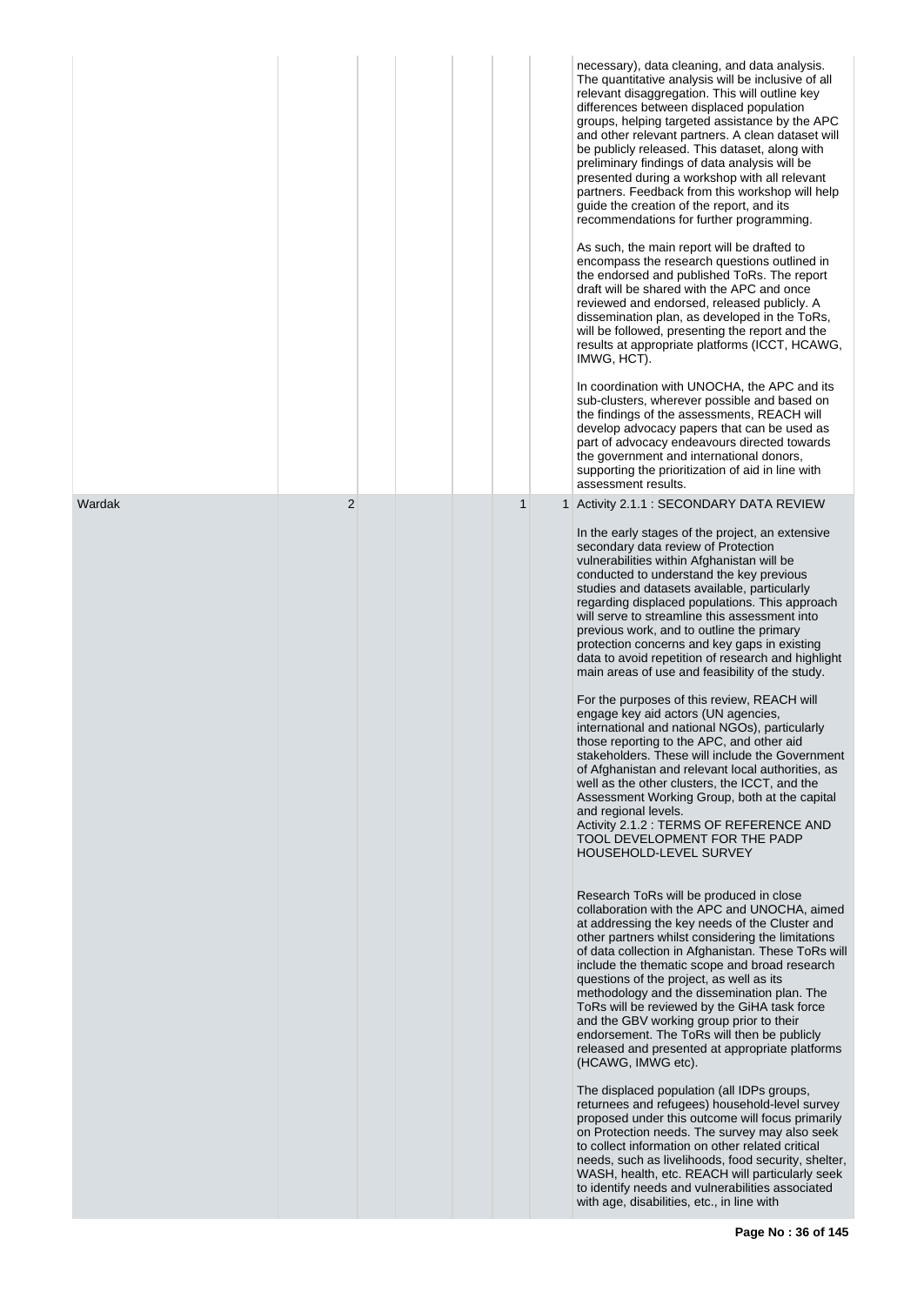recommendations from the APC and the Gender in Humanitarian Action working group. The assessment may notably examine access to basic / protection services (including possible discriminations), employment patterns, livelihood coping strategies, prevalence of child labour and underage marriage, as well as any other area that may be identified as relevant by the APC and relevant partners.

A set of indicators followed by a closed-question questionnaire will be developed in close coordination with the APC and other partners to provide maximum relevant data on protection needs and vulnerabilities of different displaced population groups. REACH will consult with UNOCHA and seek their approval for the research ToRs, inception report, questionnaire, as well as the choice of target assessment areas.

# Activity 2.1.3 : QUANTITATIVE SURVEY OF DISPLACED HOUSEHOLDS

In order to capture full nationwide data on displaced population protection concerns, a quantitative household-level survey assessment will be implemented. These household surveys will be collected in a way that allows for comparison of final results between the five regions of Afghanistan (Central, Southern, Eastern, Northern, and Western), providing a nationwide coverage.

REACH will aim to interview approximately 1,694 displaced households per region. An estimated total of 9,625 interviews will be conducted. Randomized cluster sampling will be used to select areas targeted for the assessment in each region. The exact target number of households will be determined by the total number of populations on each area, and may be adjusted depending on local access conditions. REACH will aim to reach a proportion of female headed households amongst respondents equivalent to the proportion of female-headed households among displaced population groups. REACH's sampling strategy will enable to make comparisons between regions including comparisons of displacement groups (different types of IDPs, returnees, refugees), and to allow comparisons between male and female-headed households at the national level. This approach will facilitative sufficient disaggregation during analysis to highlight key population groups of particular vulnerability, helping to inform the APC of the characteristics of potential target communities and beneficiaries. With the objective of enabling the generalization of findings, REACH will use a 95% level of confidence and a 5% margin of error at the regional level.

As much as possible, REACH will use both male and female enumerators to ensure that sexdisaggregated data is collected and that women's specific needs and vulnerabilities are identified. Data collection will be conducted using Kobo toolbox, with data collected on smartphones; beneficial for enumerators' safety. efficient data collection and timely data analysis. All enumerators will be fully trained in the tool and its delivery prior to their deployment in the field. If data collection cannot be performed due to access issues, local organizations will be approached to help in data collection.

Regular progress updates on data collection will be provided to the donor and the ICCT. Where relevant, sensitive protection information will be passed to the APC, in order to support interventions and planning. If agencies request the raw data containing household identifiers, then the sensitive name/contact details will be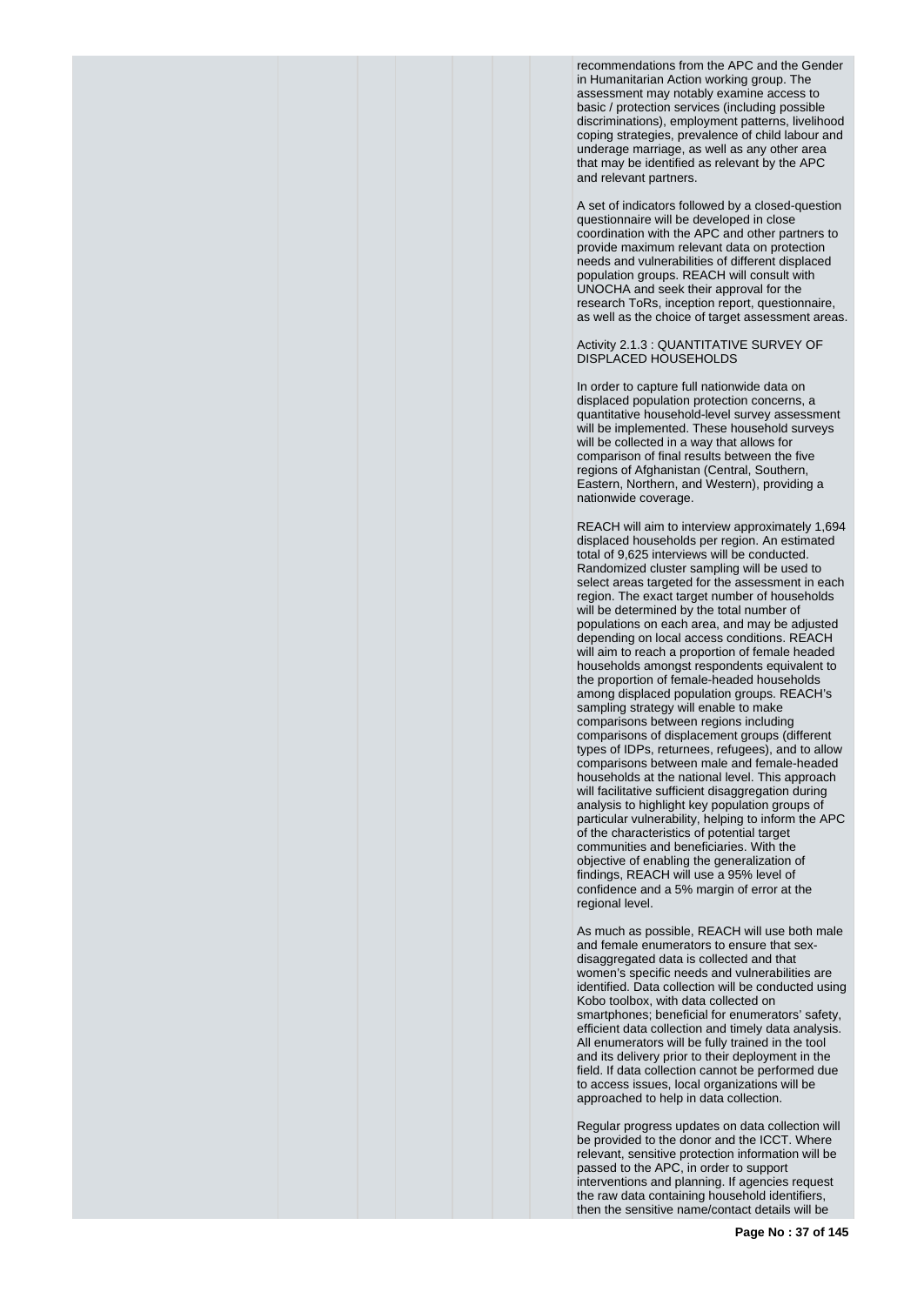|       |                |   |  | removed and replaced with a unique key so that<br>the identifier information can be restored at a<br>later date, based on the respect of protection<br>standards.<br>Activity 2.1.4 : COMPILATION AND<br>DISSEMINATION OF AN ASSESSMENT<br><b>REPORT</b><br>REACH will take charge of data entry (where<br>necessary), data cleaning, and data analysis.<br>The quantitative analysis will be inclusive of all<br>relevant disaggregation. This will outline key<br>differences between displaced population<br>groups, helping targeted assistance by the APC<br>and other relevant partners. A clean dataset will<br>be publicly released. This dataset, along with<br>preliminary findings of data analysis will be<br>presented during a workshop with all relevant<br>partners. Feedback from this workshop will help<br>guide the creation of the report, and its<br>recommendations for further programming.<br>As such, the main report will be drafted to<br>encompass the research questions outlined in<br>the endorsed and published ToRs. The report<br>draft will be shared with the APC and once<br>reviewed and endorsed, released publicly. A<br>dissemination plan, as developed in the ToRs,<br>will be followed, presenting the report and the<br>results at appropriate platforms (ICCT, HCAWG,<br>IMWG, HCT).<br>In coordination with UNOCHA, the APC and its<br>sub-clusters, wherever possible and based on<br>the findings of the assessments, REACH will<br>develop advocacy papers that can be used as<br>part of advocacy endeavours directed towards<br>the government and international donors,<br>supporting the prioritization of aid in line with<br>assessment results.                                   |
|-------|----------------|---|--|---------------------------------------------------------------------------------------------------------------------------------------------------------------------------------------------------------------------------------------------------------------------------------------------------------------------------------------------------------------------------------------------------------------------------------------------------------------------------------------------------------------------------------------------------------------------------------------------------------------------------------------------------------------------------------------------------------------------------------------------------------------------------------------------------------------------------------------------------------------------------------------------------------------------------------------------------------------------------------------------------------------------------------------------------------------------------------------------------------------------------------------------------------------------------------------------------------------------------------------------------------------------------------------------------------------------------------------------------------------------------------------------------------------------------------------------------------------------------------------------------------------------------------------------------------------------------------------------------------------------------------------------------------------------------------------------------------------------------------------------|
| Logar | $\overline{2}$ | 1 |  | 1 Activity 2.1.1 : SECONDARY DATA REVIEW<br>In the early stages of the project, an extensive<br>secondary data review of Protection<br>vulnerabilities within Afghanistan will be<br>conducted to understand the key previous<br>studies and datasets available, particularly<br>regarding displaced populations. This approach<br>will serve to streamline this assessment into<br>previous work, and to outline the primary<br>protection concerns and key gaps in existing<br>data to avoid repetition of research and highlight<br>main areas of use and feasibility of the study.<br>For the purposes of this review, REACH will<br>engage key aid actors (UN agencies,<br>international and national NGOs), particularly<br>those reporting to the APC, and other aid<br>stakeholders. These will include the Government<br>of Afghanistan and relevant local authorities, as<br>well as the other clusters, the ICCT, and the<br>Assessment Working Group, both at the capital<br>and regional levels.<br>Activity 2.1.2 : TERMS OF REFERENCE AND<br>TOOL DEVELOPMENT FOR THE PADP<br>HOUSEHOLD-LEVEL SURVEY<br>Research ToRs will be produced in close<br>collaboration with the APC and UNOCHA, aimed<br>at addressing the key needs of the Cluster and<br>other partners whilst considering the limitations<br>of data collection in Afghanistan. These ToRs will<br>include the thematic scope and broad research<br>questions of the project, as well as its<br>methodology and the dissemination plan. The<br>ToRs will be reviewed by the GiHA task force<br>and the GBV working group prior to their<br>endorsement. The ToRs will then be publicly<br>released and presented at appropriate platforms<br>(HCAWG, IMWG etc). |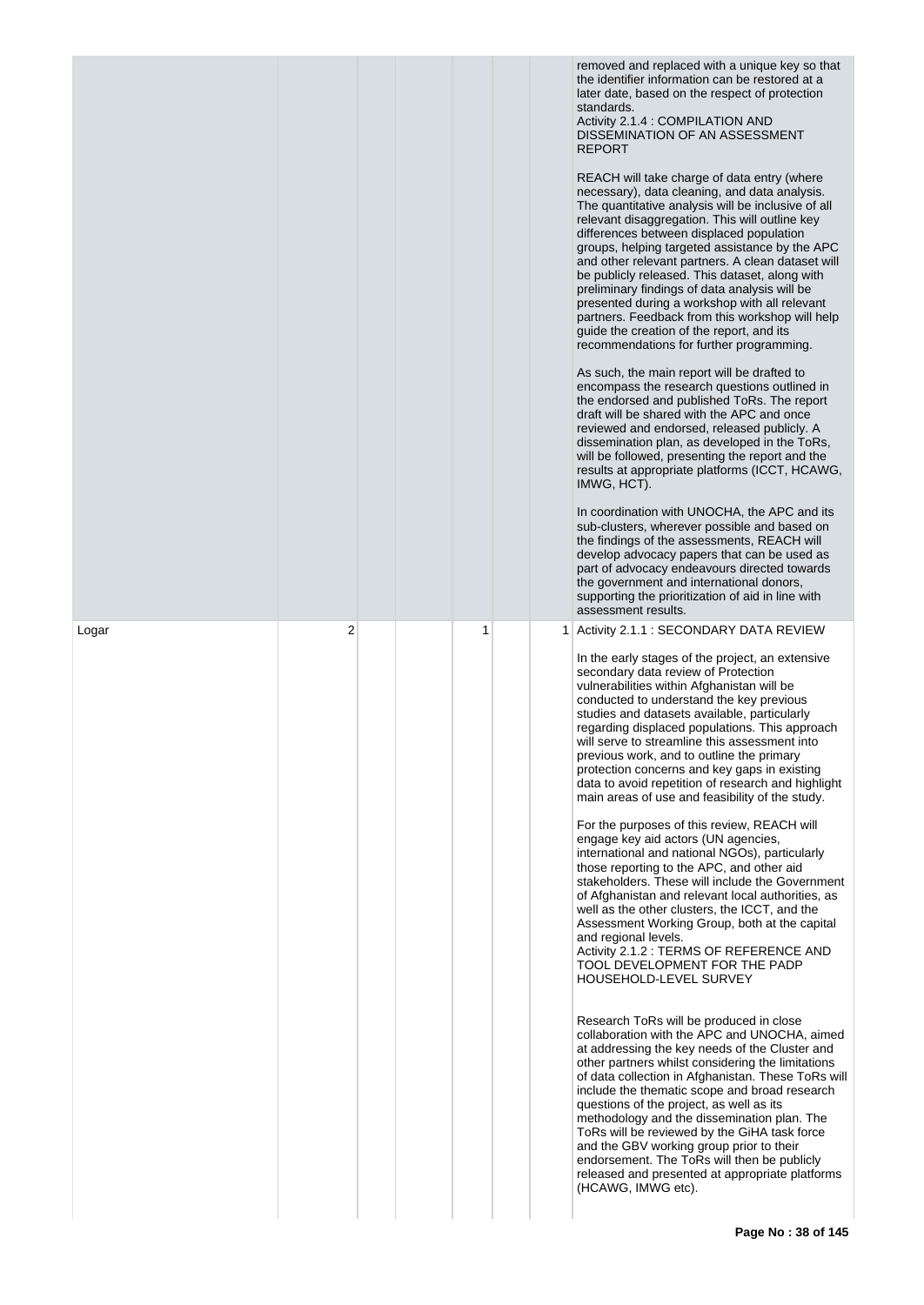The displaced population (all IDPs groups, returnees and refugees) household-level survey proposed under this outcome will focus primarily on Protection needs. The survey may also seek to collect information on other related critical needs, such as livelihoods, food security, shelter, WASH, health, etc. REACH will particularly seek to identify needs and vulnerabilities associated with age, disabilities, etc., in line with recommendations from the APC and the Gender in Humanitarian Action working group. The assessment may notably examine access to basic / protection services (including possible discriminations), employment patterns, livelihood coping strategies, prevalence of child labour and underage marriage, as well as any other area that may be identified as relevant by the APC and relevant partners.

A set of indicators followed by a closed-question questionnaire will be developed in close coordination with the APC and other partners to provide maximum relevant data on protection needs and vulnerabilities of different displaced population groups. REACH will consult with UNOCHA and seek their approval for the research ToRs, inception report, questionnaire, as well as the choice of target assessment areas.

#### Activity 2.1.3 : QUANTITATIVE SURVEY OF DISPLACED HOUSEHOLDS

In order to capture full nationwide data on displaced population protection concerns, a quantitative household-level survey assessment will be implemented. These household surveys will be collected in a way that allows for comparison of final results between the five regions of Afghanistan (Central, Southern, Eastern, Northern, and Western), providing a nationwide coverage.

REACH will aim to interview approximately 1,694 displaced households per region. An estimated total of 9,625 interviews will be conducted. Randomized cluster sampling will be used to select areas targeted for the assessment in each region. The exact target number of households will be determined by the total number of populations on each area, and may be adjusted depending on local access conditions. REACH will aim to reach a proportion of female headed households amongst respondents equivalent to the proportion of female-headed households among displaced population groups. REACH's sampling strategy will enable to make comparisons between regions including comparisons of displacement groups (different types of IDPs, returnees, refugees), and to allow comparisons between male and female-headed households at the national level. This approach will facilitative sufficient disaggregation during analysis to highlight key population groups of particular vulnerability, helping to inform the APC of the characteristics of potential target communities and beneficiaries. With the objective of enabling the generalization of findings, REACH will use a 95% level of confidence and a 5% margin of error at the regional level.

As much as possible, REACH will use both male and female enumerators to ensure that sexdisaggregated data is collected and that women's specific needs and vulnerabilities are identified. Data collection will be conducted using Kobo toolbox, with data collected on smartphones; beneficial for enumerators' safety, efficient data collection and timely data analysis. All enumerators will be fully trained in the tool and its delivery prior to their deployment in the field. If data collection cannot be performed due to access issues, local organizations will be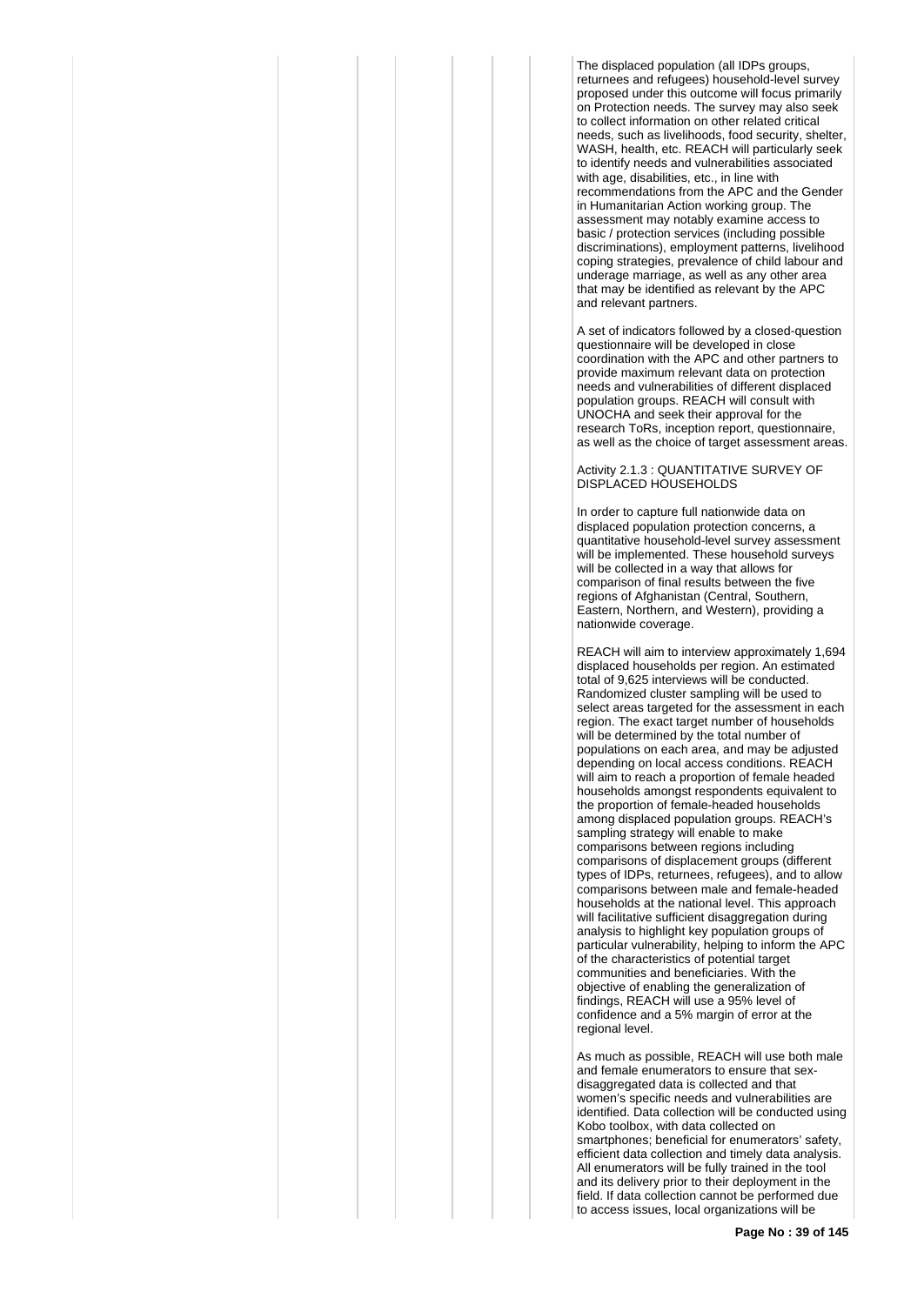|           |   |  |                |  | approached to help in data collection.                                                                                                                                                                                                                                                                                                                                                                                                                                                                                                                                                                                                                                                                                                                                                                                                                                                                                                                                                                                                                                                                                                                                                                                                            |
|-----------|---|--|----------------|--|---------------------------------------------------------------------------------------------------------------------------------------------------------------------------------------------------------------------------------------------------------------------------------------------------------------------------------------------------------------------------------------------------------------------------------------------------------------------------------------------------------------------------------------------------------------------------------------------------------------------------------------------------------------------------------------------------------------------------------------------------------------------------------------------------------------------------------------------------------------------------------------------------------------------------------------------------------------------------------------------------------------------------------------------------------------------------------------------------------------------------------------------------------------------------------------------------------------------------------------------------|
|           |   |  |                |  | Regular progress updates on data collection will<br>be provided to the donor and the ICCT. Where<br>relevant, sensitive protection information will be<br>passed to the APC, in order to support<br>interventions and planning. If agencies request<br>the raw data containing household identifiers,<br>then the sensitive name/contact details will be<br>removed and replaced with a unique key so that<br>the identifier information can be restored at a<br>later date, based on the respect of protection<br>standards.<br>Activity 2.1.4 : COMPILATION AND<br>DISSEMINATION OF AN ASSESSMENT<br><b>REPORT</b>                                                                                                                                                                                                                                                                                                                                                                                                                                                                                                                                                                                                                              |
|           |   |  |                |  | REACH will take charge of data entry (where<br>necessary), data cleaning, and data analysis.<br>The quantitative analysis will be inclusive of all<br>relevant disaggregation. This will outline key<br>differences between displaced population<br>groups, helping targeted assistance by the APC<br>and other relevant partners. A clean dataset will<br>be publicly released. This dataset, along with<br>preliminary findings of data analysis will be<br>presented during a workshop with all relevant<br>partners. Feedback from this workshop will help<br>quide the creation of the report, and its<br>recommendations for further programming.                                                                                                                                                                                                                                                                                                                                                                                                                                                                                                                                                                                           |
|           |   |  |                |  | As such, the main report will be drafted to<br>encompass the research questions outlined in<br>the endorsed and published ToRs. The report<br>draft will be shared with the APC and once<br>reviewed and endorsed, released publicly. A<br>dissemination plan, as developed in the ToRs,<br>will be followed, presenting the report and the<br>results at appropriate platforms (ICCT, HCAWG,<br>IMWG, HCT).                                                                                                                                                                                                                                                                                                                                                                                                                                                                                                                                                                                                                                                                                                                                                                                                                                      |
|           |   |  |                |  | In coordination with UNOCHA, the APC and its<br>sub-clusters, wherever possible and based on<br>the findings of the assessments, REACH will<br>develop advocacy papers that can be used as<br>part of advocacy endeavours directed towards<br>the government and international donors,<br>supporting the prioritization of aid in line with<br>assessment results.                                                                                                                                                                                                                                                                                                                                                                                                                                                                                                                                                                                                                                                                                                                                                                                                                                                                                |
| Nangarhar | 4 |  | $\overline{2}$ |  | 2 Activity 1.1.1 : SECONDARY DATA REVIEW ON<br>45 HTR DISTRICTS                                                                                                                                                                                                                                                                                                                                                                                                                                                                                                                                                                                                                                                                                                                                                                                                                                                                                                                                                                                                                                                                                                                                                                                   |
|           |   |  |                |  | A secondary data review of vulnerabilities within<br>all 45 Afghanistan's HTR districts, as identified in<br>the CHF 2nd standard allocation, will be<br>conducted to understand the key previous<br>studies and datasets available. This endeavour<br>will serve to identify a tentative baseline (if<br>possible), including key information gaps, as well<br>as to streamline this assessment to previous<br>lessons learned. REACH will engage key aid<br>actors (UN agencies, international and national<br>NGOs) and other aid stakeholders (GoA and<br>relevant local authorities), including the Clusters,<br>ICCT, and the Assessment Working Group, both<br>at the capital and provincial level to source<br>available materials. The findings from this initial<br>secondary data review will inform the<br>development of the final endorsed methodology,<br>including specific security and "do not harm"<br>mitigation measures for each targeted district. In<br>addition, crucially, REACH will collect information<br>on local markets across the 45 identified HTR<br>areas, as a pre-requisite for the mapping<br>exercise to be undertaken in the following<br>Activity.<br>These districts will include: "Almar, Bilchiragh, |
|           |   |  |                |  | Gurziwan and Pashtunkot (Faryab); Giro, Mugur,<br>Waghaz, Wali Muhammadi Shahid (Ghazni);<br>Garmser, Lashkar Gah, Nad Ali, Naw Zad, Reg,<br>Sangin (Helmand); Arghistan, Ghorak, Khakrez,                                                                                                                                                                                                                                                                                                                                                                                                                                                                                                                                                                                                                                                                                                                                                                                                                                                                                                                                                                                                                                                        |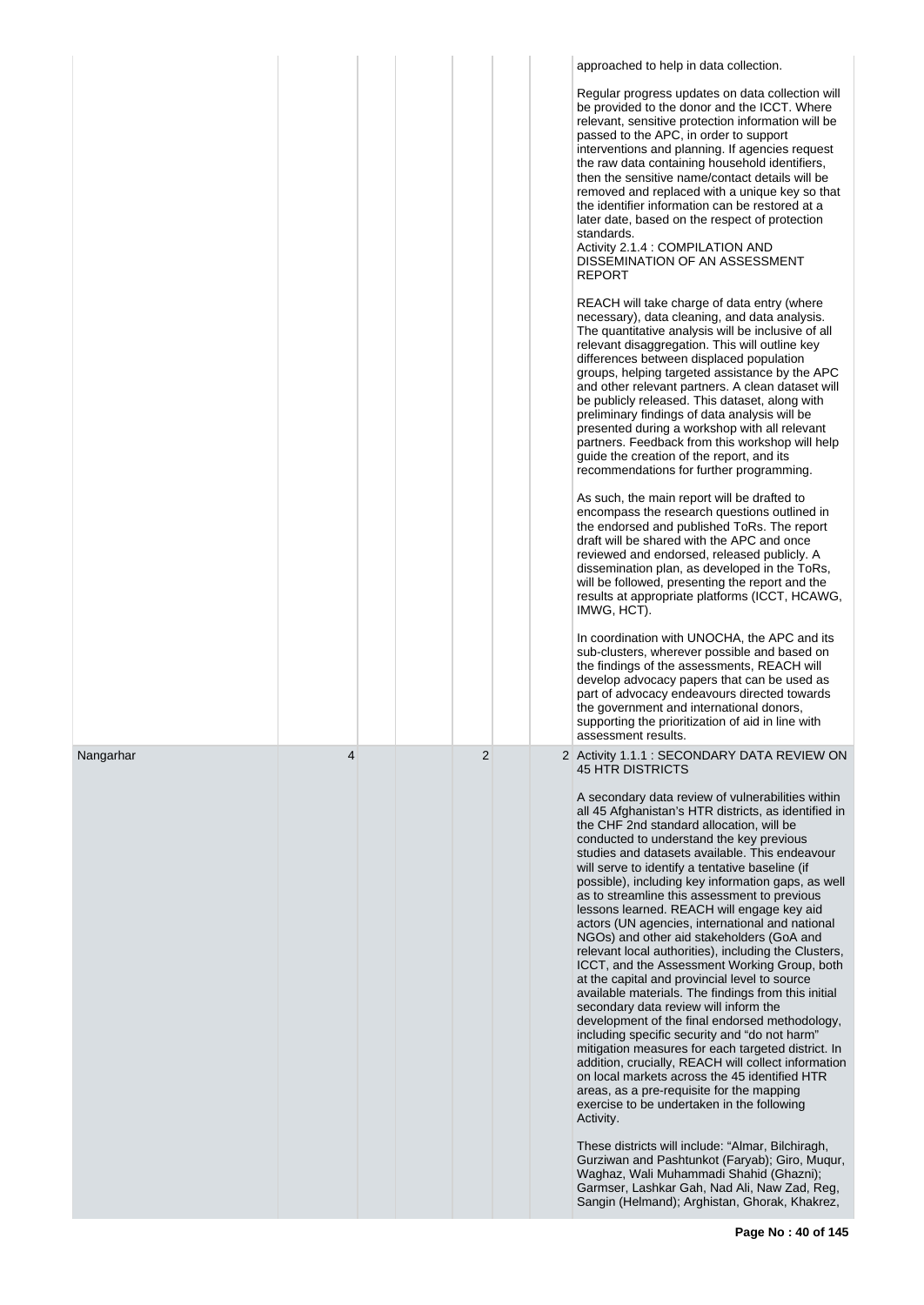Maywand, Nesh, Shah Wali Kot, Zhari (Kandahar); Barkunar, Dara-I-Pech, Ghaziabad, Khas Kunar, Marawara, Shaygal wa shital, Wata Pur (Kunar); Chahardara, Dashti Archi, Imam Sahib, Khanabad, Qalay-I-Zal (Kunduz); Chaparhar, Khogayani, Surkhrod (Nangarhar) ; Urgun (Paktika); Khoja Ghar (Takhar); Chora, Dihrawud, Khas Uruzgan, Shahidi Hassas, Tirinkot (Uruzgan); and Daychopan, Shahjoy (Zabul).

In parallel, through engagement with local partners, organisations operating in or around the HTR districts, and through existing Community Development Council (CDC) networks, REACH will identify key informants profiles that will be required by the assessment. At second stage, key informants for each district will be identified according to the endorsed methodology as well as to the risk/do-not-harm analysis undertaken during the secondary data review. The identification of Key informants will be done through local connections of NGOs on the ground, notably in CDCs, and through people displaced from their area of origin with contract in their area of origin. Key informants will include a wide variety of people best informed about the situation of each district and BSU on the ground, including CDC members, village elders, teachers, community workers, etc. As much as possible, REACH will seek to engage female key informants in order to propose specific gender analysis in the different assessments. Activity 1.1.2 : MAPPING OF BSUS IN AT LEAST 30 OUT OF 45 HARD TO REACH DISTRICTS

Within each target district, REACH will identify market BSUs. For the purposes of this assessment, a BSU will be defined as a discrete geographic area showing common demographic and socio-economic features, between the village and district levels, structured around a common market place. Through previous mapping exercises in Afghanistan, REACH has found that areas that rely on a common market also share key social and economic resources and infrastructure, and show coherent demographic and livelihood features.

REACH will identify and triangulate key market places in each district through available resources (e.g. Immap's Afghanistan Spatial Data Center), through information provided by NGO partners operating in the area, and, if necessary, through information provided by key informants. In addition to this, through interviews with key informants who hold knowledge of target areas, REACH will conduct a mapping of BSUs. The villages served by major markets will be linked to the corresponding market. On this basis, REACH will then delineate the contours of each BSU. This allows a more granular understanding of districts. By dividing into BSUs, findings can be reported at this sub-district level.

Following this delineation, REACH will produce district maps showing all identified BSUs and their market place, as well as village names, roads and key infrastructure elements, as well as geographic features (river networks, mountains and hill slopes). At least 30 individual district maps will be produced. The creation of these maps will allow operational partners to better plan interventions by identifying the markets and the areas that they serve. BSUs will then serve as data unit for district situation and needs analysis.

Activity 1.2.1 : TOR DEVELOPMENT AND ENDORSMENT

The project will be collaborative in nature to ensure that the information provided to those that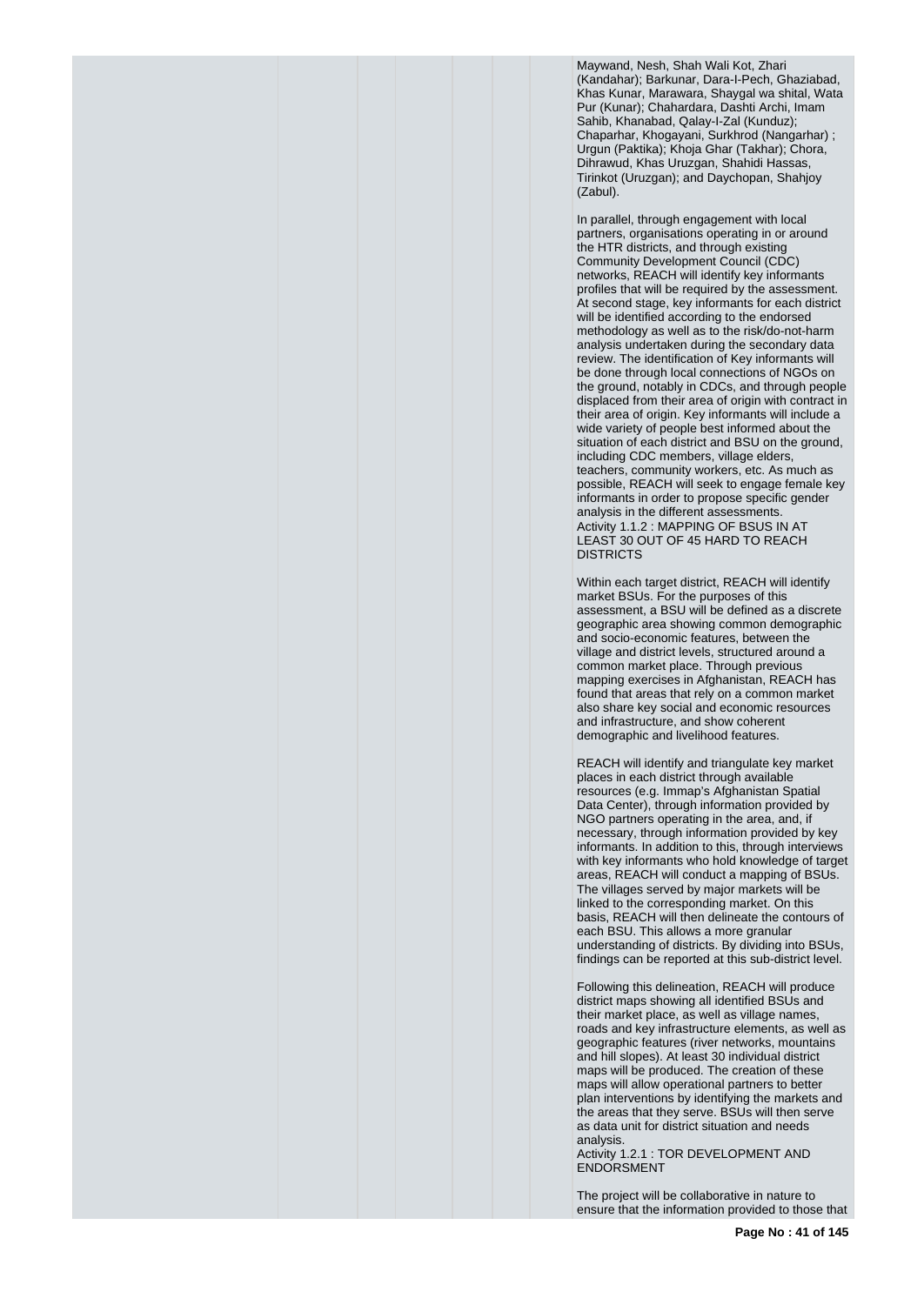will use it (OCHA, HAG, clusters and implementing partners) is appropriate and required. Through consultations with those partners, a research ToR, outlining the context, methodology, limitations and analysis plan will be created. This will also include a dissemination plan for the end products. The ToRs will be endorsed by OCHA, the clusters and the HAG and presented at appropriate platforms (ICCT, HCAWG, IMWG) to ensure that those not directly involved in the assessment are aware of the activities to avoid duplication. A steering committee of the core members of the above mentioned groups will be created, that will meet on an ad-hoc basis to discuss the methodology development, initial findings and throughout the project.

The research tool will be composed by a set of basic demographic indicators, as well as humanitarian indicators that will then be used throughout the project for the monthly monitoring of BSUs. The tool will notably serve to analyse displacement patterns, changes in access to market and basic services, price information, and Cluster-specific variables (e.g. shortages of water, damage to shelters, destruction of food stocks, etc.). Gender-specific questions will be included wherever relevant. REACH will consult with UNOCHA and seek their approval for the research ToRs, inception report, questionnaire, as well as the choice of target districts.

Activity 1.2.2 : REGULAR DATA COLLECTION OF KEY HUMANITARIAN INFORMATION

Once BSU mapping is completed and key informants are identified for each of them, REACH will conduct an initial interview survey with them, using the approved tool. The key informant will provide information on their area of knowledge and this will form the basis of the core information required for each BSU. By using more than one key informant per BSU, REACH will ensure that triangulation of the data can occur to avoid erroneous results from a single key informant. The initial survey will focus on shelter, food security and WASH community coping strategies. This is will constitute, together with the secondary data review, an initial baseline of the targeted HTR districts

Following this, on a regular basis, a 'top-up' survey will be conducted. This will focus on any changes in vulnerabilities, needs or coping strategies have occurred through the month, using the same approved tool and focusing on recent displacement, price changes and any rapid changes in shelter, food security and WASH vulnerabilities. Each question in the initial survey and the follow on regular surveys will be linked to a confidence matrix. The confidence matrix will give an indication as to the reliability of the answers provided. As an example, the confidence with which a teacher can provide information on educational needs is higher than an agricultural worker's. In reverse, the agricultural workers response to a question on crop varieties will be higher than that of a teacher.

Based on the initial risk/do-not-harm analysis, HTR districts will be classified into "data collection tiers". To each data collection tier corresponds a different risk and do-not-harm profile as well as related mitigation measures (and confidence matrix for triangulation and analysis purpose). The endorsed methodology will ensure that data will enable inter-district comparison regardless of "data collection tiers".

Data collection tiers may include: 1. KI face-to-face interviews within BSUs and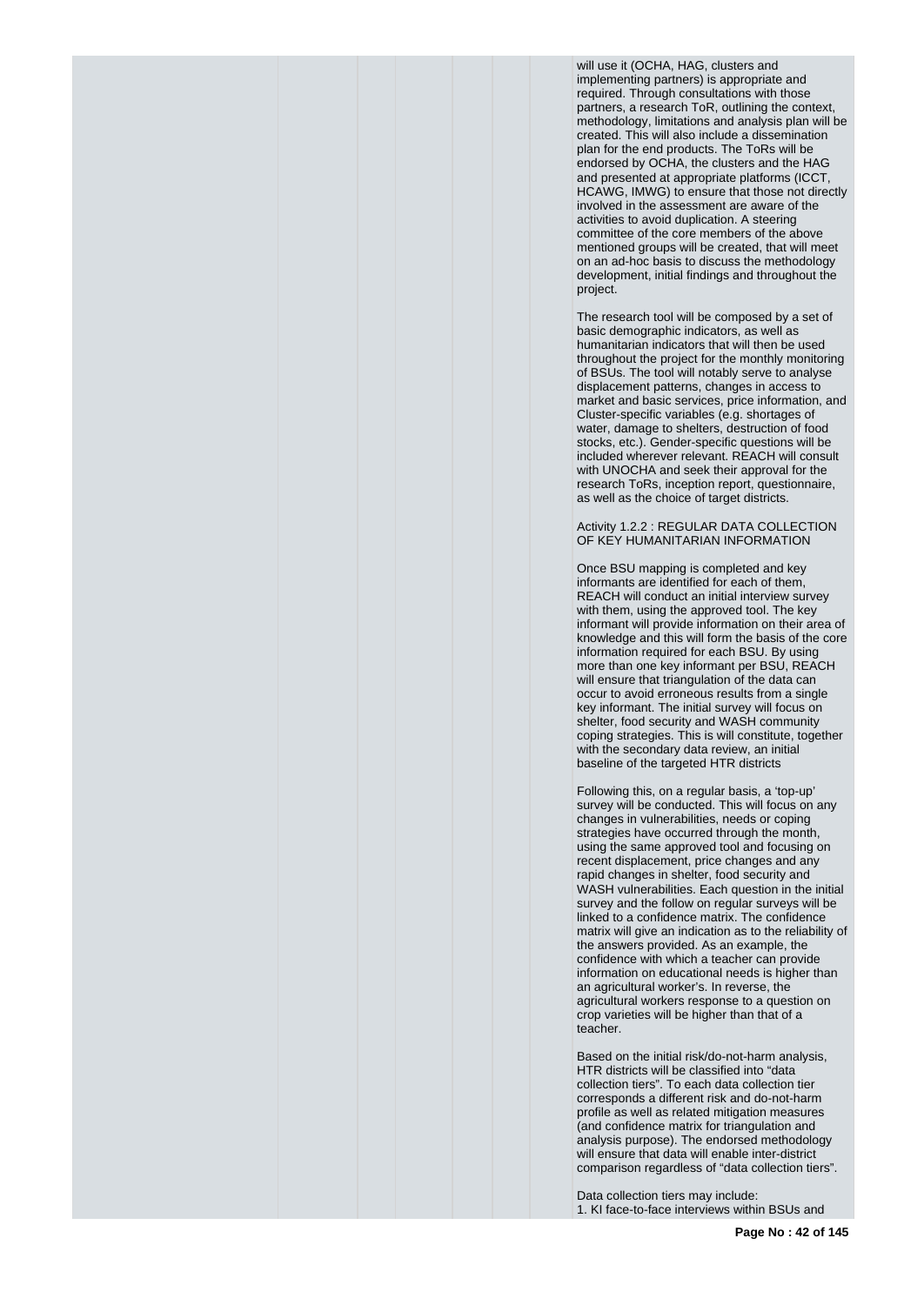district territory 2. Remote KI interviews using phone/internet communication means 3. KI face-to-face outside BSUs and/or district territory (e.g. district/province capital), following REACH Area of Origin/Knowledge methodology 4. FGDs with population recently displaced from targeted HTR BSUs/districts, following REACH Area of Origin/Knowledge methodology 5. Possible combinations of the above data collection approaches. Activity 1.2.3 : CREATION AND

DISSEMINATION OF DISTRICT AND BSU FACTSHEETS

On a regular basis, the information provided by the key informants (following triangulation to remove any inconsistencies) will be presented in an individual factsheet, one per each district. Initial factsheet drafts will be presented to organizations involved in the development of the methodology (OCHA, HAG and clusters). As part of the HTRA, REACH will produce factsheets at both district and BSU levels, which is a unit below the district level and above the village level. Producing factsheets at the village level would likely be too restrictive with a risk of not yielding statistically significant data. The BSU level study will allow REACH to strike a balance between these two levels

The production of these factsheets will be timeconsuming and complex due to the nature of the districts. Therefore, REACH proposes to roll out data collection across the targeted districts, increasing the number of districts per month, starting with an initial batch of 10 districts, increasing by 10 each month, until at least 30 are mapped and have key informant networks in place. If possible, based on security conditions and available resources, REACH will extend the coverage to all 45 districts.

REACH will therefore produce: - at least 30 baseline district factsheets by the end of the third month - at least 30 districts update factsheets by the end of the project

It is not possible at the moment to evaluate the number of BSU factsheets to be produced, because this will depend on the mapping of BSU that will be performed as part of the above activity.

As part of the ToR development a clear dissemination plan will be created that will highlight the appropriate (due to the sensitive nature of the data) platforms at which to present the monthly findings, as well as a list of contacts that will receive the factsheet. The mailing list held by OCHA may be used to further disseminate these products. Activity 1.2.4 : CONSOLIDATION AND DISSEMINATION OF AN ASSESSMENT REPORT

Prior to drafting the HTRA report, an overview of key assessment findings and a clean assessment dataset will be shared with the steering committee.

A report, covering the context, methodology and longitudinal findings of the HTRA will be produced. This will provide a snapshot of the complete findings recorded during the first six months of the action (including changes and trends observed over the course of the action, highlighting districts showing highest vulnerabilities per type), as well as recommendations for appropriate interventions, the key characteristics of the district and BSUs identified within the districts. A final round of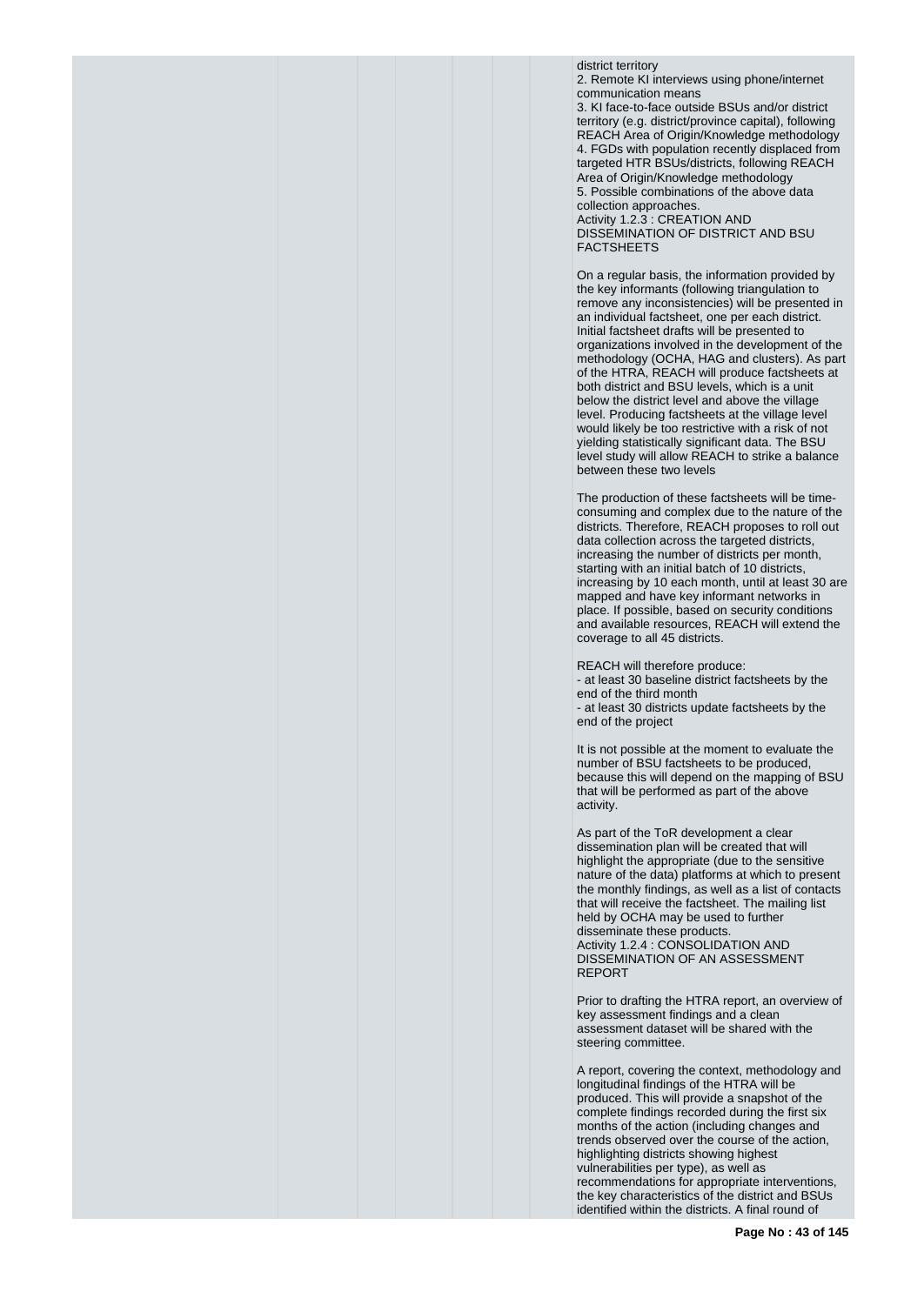presentations will be held in the seventh month of the project.

In coordination with UNOCHA and the relevant Clusters, wherever possible and based on the findings of the assessments, REACH will develop advocacy papers that can be used as part of advocacy endeavours directed towards the government and international donors, supporting the prioritization of aid in line with assessment results.

Activity 2.1.1 : SECONDARY DATA REVIEW

In the early stages of the project, an extensive secondary data review of Protection vulnerabilities within Afghanistan will be conducted to understand the key previous studies and datasets available, particularly regarding displaced populations. This approach will serve to streamline this assessment into previous work, and to outline the primary protection concerns and key gaps in existing data to avoid repetition of research and highlight main areas of use and feasibility of the study.

For the purposes of this review, REACH will engage key aid actors (UN agencies, international and national NGOs), particularly those reporting to the APC, and other aid stakeholders. These will include the Government of Afghanistan and relevant local authorities, as well as the other clusters, the ICCT, and the Assessment Working Group, both at the capital and regional levels.

Activity 2.1.2 : TERMS OF REFERENCE AND TOOL DEVELOPMENT FOR THE PADP HOUSEHOLD-LEVEL SURVEY

Research ToRs will be produced in close collaboration with the APC and UNOCHA, aimed at addressing the key needs of the Cluster and other partners whilst considering the limitations of data collection in Afghanistan. These ToRs will include the thematic scope and broad research questions of the project, as well as its methodology and the dissemination plan. The ToRs will be reviewed by the GiHA task force and the GBV working group prior to their endorsement. The ToRs will then be publicly released and presented at appropriate platforms (HCAWG, IMWG etc).

The displaced population (all IDPs groups, returnees and refugees) household-level survey proposed under this outcome will focus primarily on Protection needs. The survey may also seek to collect information on other related critical needs, such as livelihoods, food security, shelter, WASH, health, etc. REACH will particularly seek to identify needs and vulnerabilities associated with age, disabilities, etc., in line with recommendations from the APC and the Gender in Humanitarian Action working group. The assessment may notably examine access to basic / protection services (including possible discriminations), employment patterns, livelihood coping strategies, prevalence of child labour and underage marriage, as well as any other area that may be identified as relevant by the APC and relevant partners.

A set of indicators followed by a closed-question questionnaire will be developed in close coordination with the APC and other partners to provide maximum relevant data on protection needs and vulnerabilities of different displaced population groups. REACH will consult with UNOCHA and seek their approval for the research ToRs, inception report, questionnaire, as well as the choice of target assessment areas.

Activity 2.1.3 : QUANTITATIVE SURVEY OF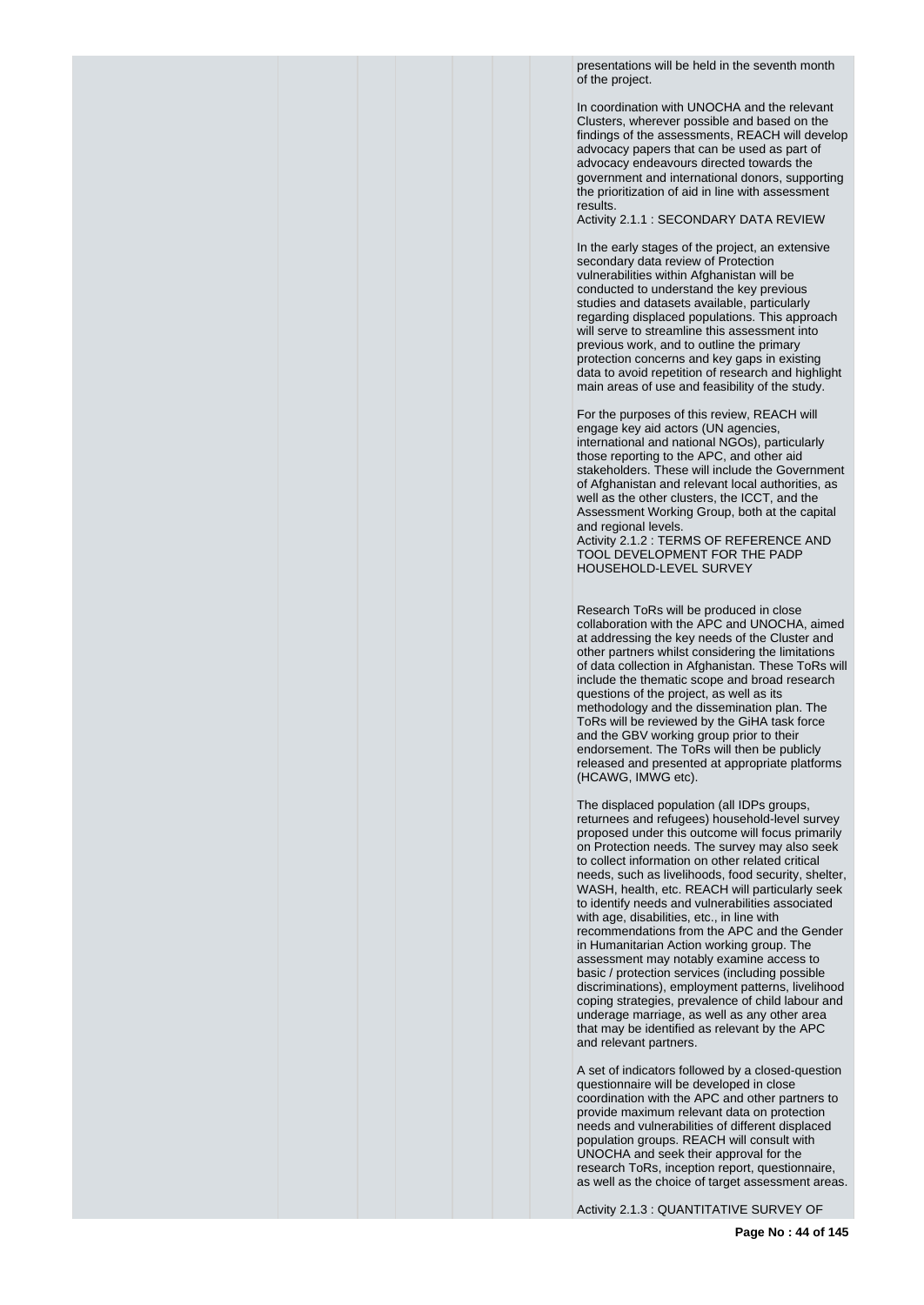# DISPLACED HOUSEHOLDS

In order to capture full nationwide data on displaced population protection concerns, a quantitative household-level survey assessment will be implemented. These household surveys will be collected in a way that allows for comparison of final results between the five regions of Afghanistan (Central, Southern, Eastern, Northern, and Western), providing a nationwide coverage.

REACH will aim to interview approximately 1,694 displaced households per region. An estimated total of 9,625 interviews will be conducted. Randomized cluster sampling will be used to select areas targeted for the assessment in each region. The exact target number of households will be determined by the total number of populations on each area, and may be adjusted depending on local access conditions. REACH will aim to reach a proportion of female headed households amongst respondents equivalent to the proportion of female-headed households among displaced population groups. REACH's sampling strategy will enable to make comparisons between regions including comparisons of displacement groups (different types of IDPs, returnees, refugees), and to allow comparisons between male and female-headed households at the national level. This approach will facilitative sufficient disaggregation during analysis to highlight key population groups of particular vulnerability, helping to inform the APC of the characteristics of potential target communities and beneficiaries. With the objective of enabling the generalization of findings, REACH will use a 95% level of confidence and a 5% margin of error at the regional level.

As much as possible, REACH will use both male and female enumerators to ensure that sexdisaggregated data is collected and that women's specific needs and vulnerabilities are identified. Data collection will be conducted using Kobo toolbox, with data collected on smartphones; beneficial for enumerators' safety, efficient data collection and timely data analysis. All enumerators will be fully trained in the tool and its delivery prior to their deployment in the field. If data collection cannot be performed due to access issues, local organizations will be approached to help in data collection.

Regular progress updates on data collection will be provided to the donor and the ICCT. Where relevant, sensitive protection information will be passed to the APC, in order to support interventions and planning. If agencies request the raw data containing household identifiers, then the sensitive name/contact details will be removed and replaced with a unique key so that the identifier information can be restored at a later date, based on the respect of protection standards.

Activity 2.1.4 : COMPILATION AND DISSEMINATION OF AN ASSESSMENT REPORT

REACH will take charge of data entry (where necessary), data cleaning, and data analysis. The quantitative analysis will be inclusive of all relevant disaggregation. This will outline key differences between displaced population groups, helping targeted assistance by the APC and other relevant partners. A clean dataset will be publicly released. This dataset, along with preliminary findings of data analysis will be presented during a workshop with all relevant partners. Feedback from this workshop will help guide the creation of the report, and its recommendations for further programming.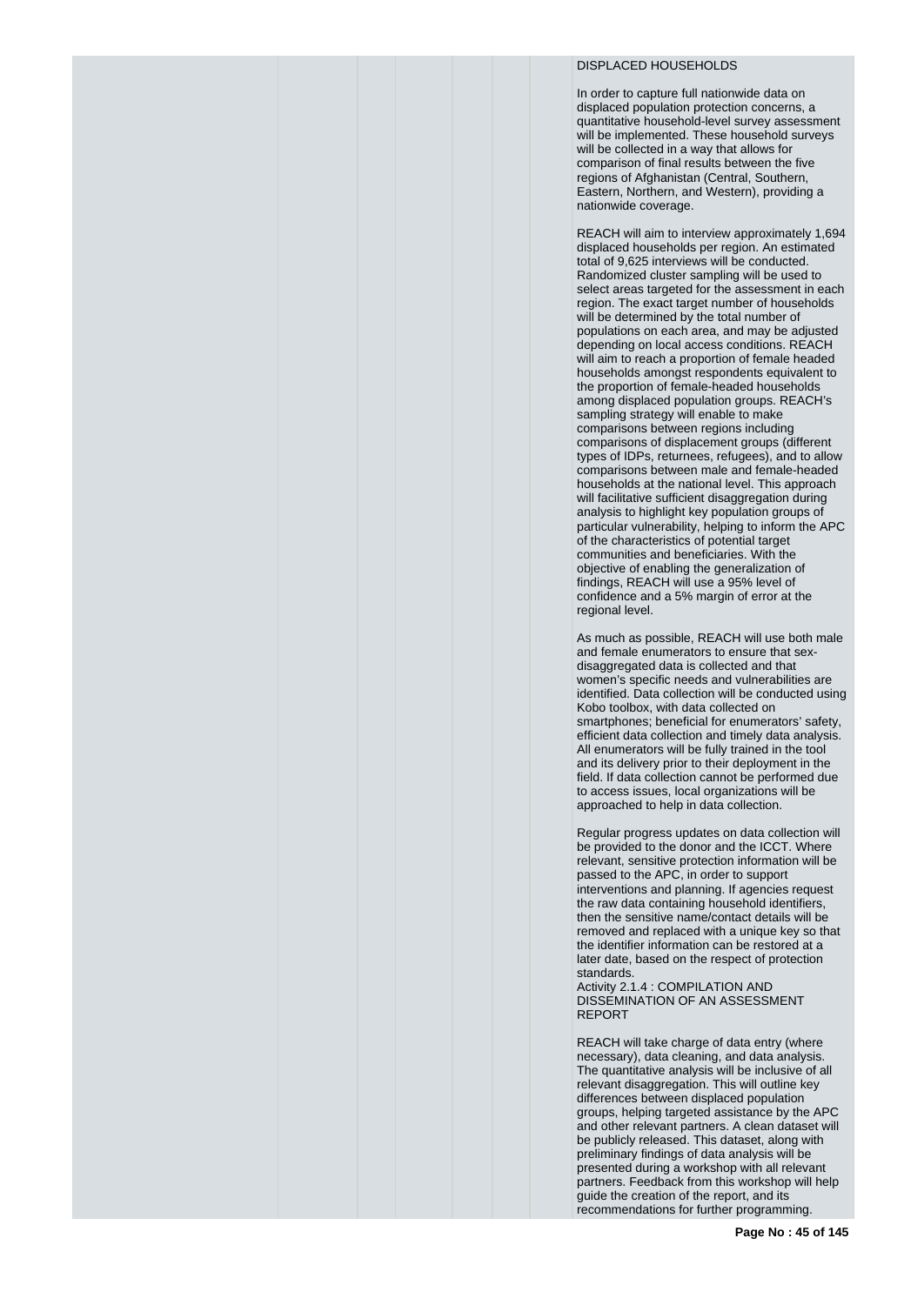As such, the main report will be drafted to encompass the research questions outlined in the endorsed and published ToRs. The report draft will be shared with the APC and once reviewed and endorsed, released publicly. A dissemination plan, as developed in the ToRs. will be followed, presenting the report and the results at appropriate platforms (ICCT, HCAWG, IMWG, HCT).

In coordination with UNOCHA, the APC and its sub-clusters, wherever possible and based on the findings of the assessments, REACH will develop advocacy papers that can be used as part of advocacy endeavours directed towards the government and international donors, supporting the prioritization of aid in line with assessment results. Activity 3.1.1 : SECONDARY DATA REVIEW

In the early stages of the project, REACH will conduct a secondary data review. As mentioned above, the issue of fragmented families and their specific vulnerabilities has never been studied per se in Afghanistan, and REACH therefore expects that limited sources will be available and / or directly relevant to the proposed assessment. REACH will therefore rely on a review of existing academic literature, as well as of similar assessments that may have been conducted in other countries. In particular, REACH will closely analyse the approach and methodology of the above mentioned 'Mixed Migrations Platform' study in which it took part, as it will provide indications regarding 'left behind' households.

This initial secondary data review of separated families will be used to shape the broader understanding of priority research areas in this field. Discussions with relevant partners in collaboration with this secondary data review and research questions of the project will then be used to shape the indicators and consequential questionnaire produced for this assessment. Activity 3.1.2 : TERMS OF REFERENCE AND TOOL DEVELOPMENT FOR HOUSEHOLD-LEVEL SURVEY

Based on the findings of the secondary data review, REACH will design a household-level tool in close collaboration with the APC and other interested parties, that will serve as basis for the household-level survey to be launched in Kabul (Central region), Mazar-i-Sharif (Northern region), Kandahar (Southern region), Herat (Western region) and Jalalabad (Eastern region).

As per its standard practices, REACH will liaise with the above mentioned actors on the data collection tools and analysis framework to strengthen assessment ownership from key stakeholders, and consider gender and protection imperatives to develop methodologies appropriate for the target population. The assessment will notably examine reasons for separation, length of this separation, physical distance between the household and its head (and associated modes of transport and costs), family composition, displacement patterns, and a socio-economic profile.

The research ToRs will include the indicators to be used, the assessment methodology and the dissemination plan, and will be reviewed by the Gender in Humanitarian Action working group. The ToRs will be endorsed by the APC and UNOCHA. REACH will consult with UNOCHA and seek their approval for the research ToRs, inception report, questionnaire, as well as the confirmation of target assessment locations. These will then be presented to the ICCT and the Assessment Working Group. These ToRs will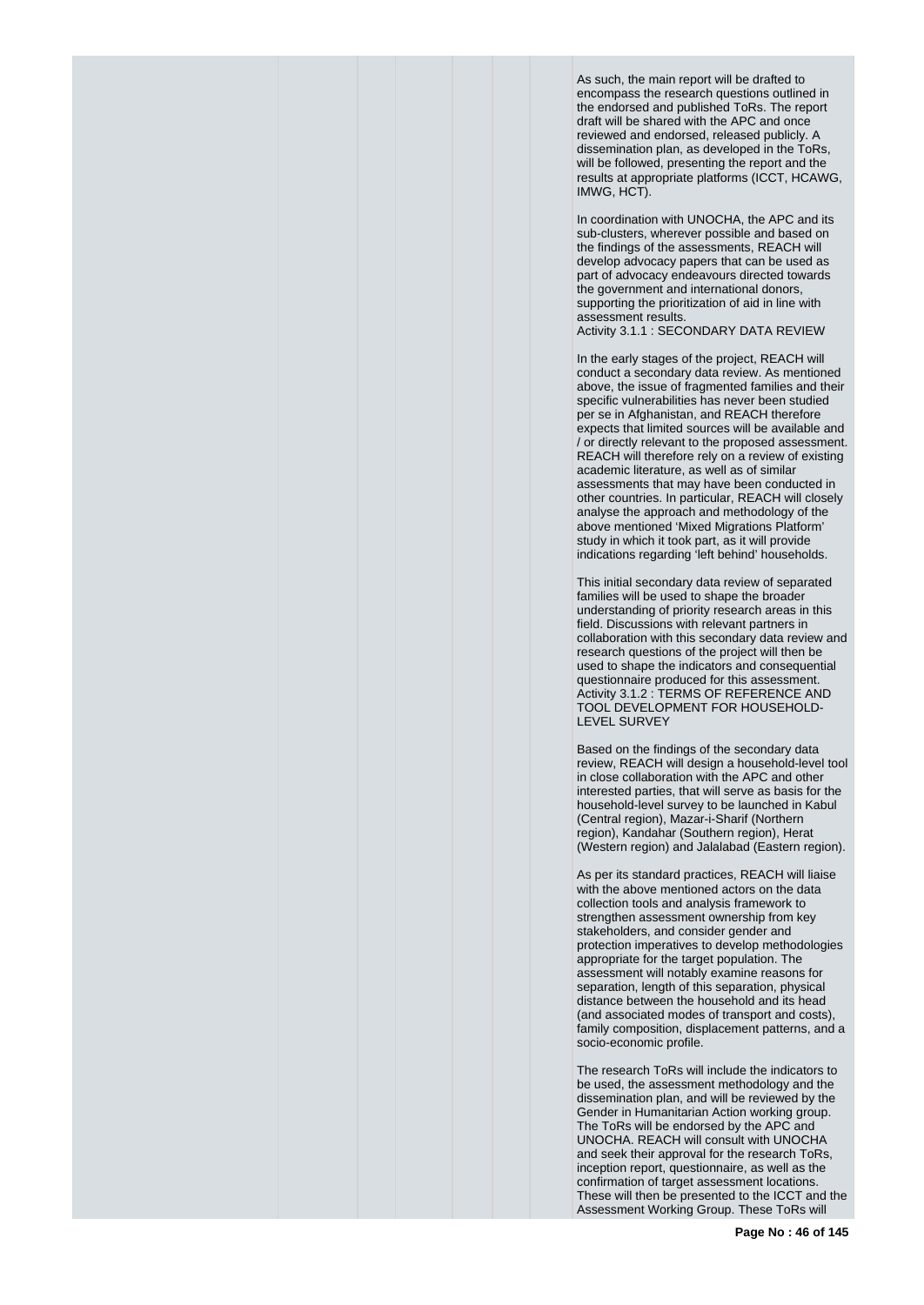then be publicly released and presented at appropriate platforms (HCAWG, IMWG, etc.). Activity 3.1.3 : QUALITATIVE SURVEY OF FRAGMENTED FAMILIES

A qualitative assessment will be undertaken, with two primary objectives. Firstly, the study will identify the dominant demographic characteristics of vulnerable fragmented families, leading to the defining of vulnerable and nonvulnerable categorized family groups. Secondly, the assessment will seek to recognize and outline the primary needs and vulnerabilities of each of these groups.

The proposed research methodology consists of Key Informant Interviews (KIIs). Each Key Informant will be a representative of the family left behind. Ideally, this respondent would be the wife of a separated male household head, although flexibility in this will accommodate cultural concerns and other limitations, likely resulting in many boys of the household acting as lead discussant. Participants will be sought by exploring urban communication networks, ultimately snowballing outwards to include a variety of perspectives. These perspectives will include varied typologies, displacement groups and socio-economic backgrounds. The broad scope of eligibility criteria will reduce purposive sampling bias, and facilitate reliable comparisons between vulnerable and non-vulnerable fragmented families, allowing for the needs of vulnerable families to be clearly defined.

The survey will consist of semi-structured interviews, targeting an estimated 70 households (approximately 14 per target location / region). Whenever possible, random sampling will be used to select the households to be interviewed. The target number of households may be adjusted depending on local access conditions. REACH will only target single-family households.

As much as possible, REACH will use female enumerators to ensure that the specific views of women are captured. REACH will also seek to identify needs and vulnerabilities associated with age, disabilities, etc., in line with recommendations from the Protection cluster and the Gender in Humanitarian Action task force. All enumerators will be fully trained in the tool and its delivery prior to their deployment in the field, particularly on how to conduct semi-structured, qualitative interviews.

Regular progress updates on data collection will be provided to the donor, the APC and the ICCT. Where relevant, sensitive protection information will be passed to the APC, in order to support interventions and planning. Should agencies request the raw data containing household identifiers, then the sensitive name/contact details will be removed and replaced with a unique key so that the identifier information can be restored at a later date, based on the respect of protection standards.

Activity 3.1.4 : COMPILATION AND DISSEMINATION OF AN ASSESSMENT REPORT

Following data collection, a qualitative analysis of the gathered data will take place. To ensure that the APC and interested parties are involved throughout the project, an initial preliminary findings workshop will take place. This workshop will discuss the broad thematic areas identified through both analytical framework and emergent theme analysis. Feedback from this workshop will help guide the creation of the report, and the recommendations contained within.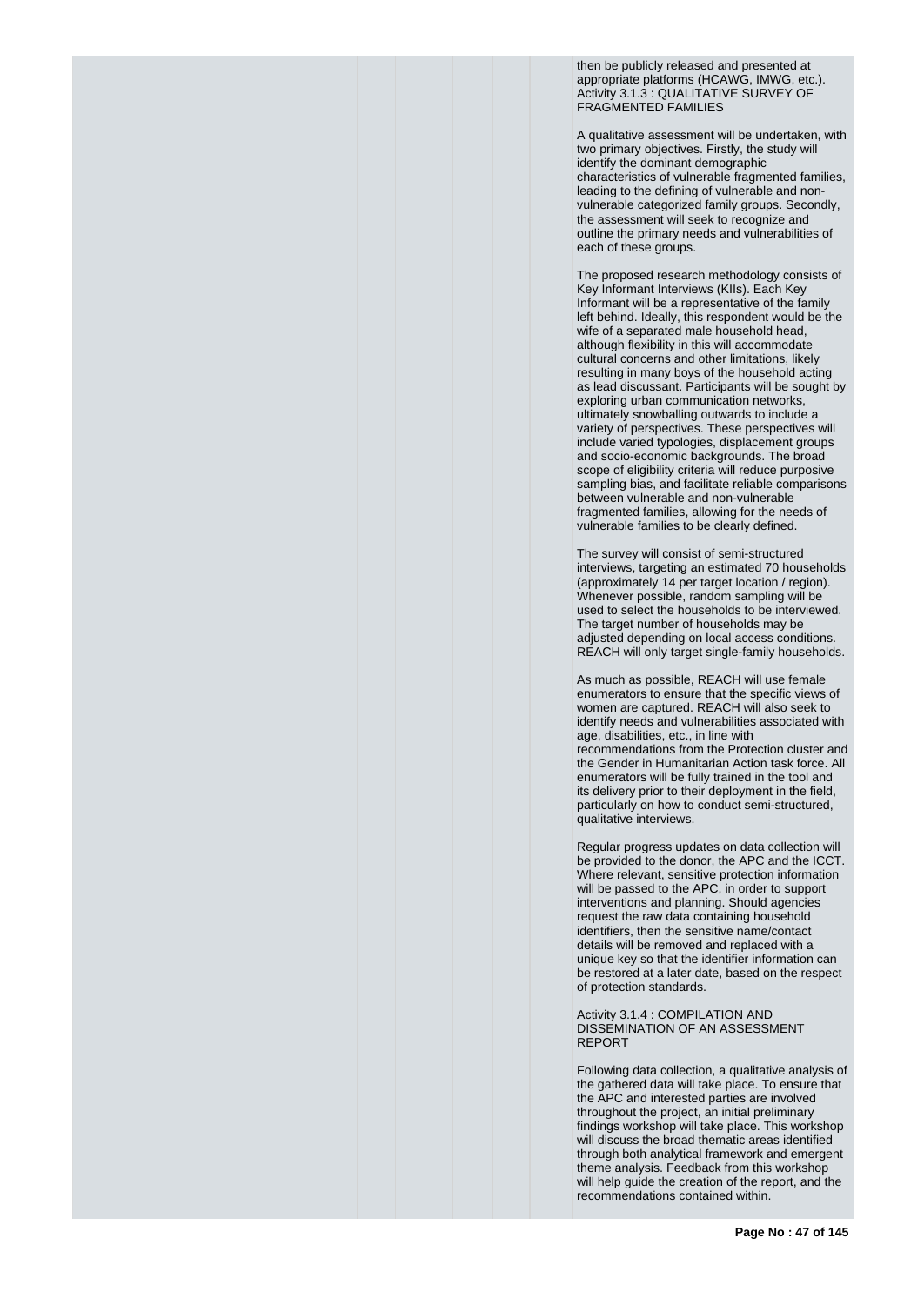|         |   |   |   | Following the workshop, a report will be drafted<br>covering the key research questions developed<br>in the ToRs. The report draft will be shared with<br>the APC and once reviewed and endorsed,<br>released publicly. The dissemination plan<br>developed in the ToRs will be followed,<br>presenting the report and the results at<br>appropriate platforms (ICCT, HCAWG, IMWG,<br>HCT). Ultimately, the report and associated<br>discussions will enable the humanitarian<br>community to refine their understanding of<br>fragmented families, and of those amongst them<br>who show humanitarian vulnerabilities.<br>In coordination with UNOCHA, the APC and its<br>sub-clusters, wherever possible and based on<br>the findings of the assessments, REACH will<br>develop advocacy papers that can be used as<br>part of advocacy endeavours directed towards<br>the government and international donors,<br>supporting the prioritization of aid in line with<br>assessment results                                                                                                                                                                                                                                                                                                                                                                                                                                                                                                                                                                                                                                                                                                                                                                                                                                                                                                                                                                                                                                                                                                                                                                                                                                                                                                                                                                                                                                                                                                                                                                                                                                                   |
|---------|---|---|---|------------------------------------------------------------------------------------------------------------------------------------------------------------------------------------------------------------------------------------------------------------------------------------------------------------------------------------------------------------------------------------------------------------------------------------------------------------------------------------------------------------------------------------------------------------------------------------------------------------------------------------------------------------------------------------------------------------------------------------------------------------------------------------------------------------------------------------------------------------------------------------------------------------------------------------------------------------------------------------------------------------------------------------------------------------------------------------------------------------------------------------------------------------------------------------------------------------------------------------------------------------------------------------------------------------------------------------------------------------------------------------------------------------------------------------------------------------------------------------------------------------------------------------------------------------------------------------------------------------------------------------------------------------------------------------------------------------------------------------------------------------------------------------------------------------------------------------------------------------------------------------------------------------------------------------------------------------------------------------------------------------------------------------------------------------------------------------------------------------------------------------------------------------------------------------------------------------------------------------------------------------------------------------------------------------------------------------------------------------------------------------------------------------------------------------------------------------------------------------------------------------------------------------------------------------------------------------------------------------------------------------------------|
| Laghman | 2 | 1 | 1 | Activity 2.1.1 : SECONDARY DATA REVIEW<br>In the early stages of the project, an extensive<br>secondary data review of Protection<br>vulnerabilities within Afghanistan will be<br>conducted to understand the key previous<br>studies and datasets available, particularly<br>regarding displaced populations. This approach<br>will serve to streamline this assessment into<br>previous work, and to outline the primary<br>protection concerns and key gaps in existing<br>data to avoid repetition of research and highlight<br>main areas of use and feasibility of the study.<br>For the purposes of this review, REACH will<br>engage key aid actors (UN agencies,<br>international and national NGOs), particularly<br>those reporting to the APC, and other aid<br>stakeholders. These will include the Government<br>of Afghanistan and relevant local authorities, as<br>well as the other clusters, the ICCT, and the<br>Assessment Working Group, both at the capital<br>and regional levels.<br>Activity 2.1.2 : TERMS OF REFERENCE AND<br>TOOL DEVELOPMENT FOR THE PADP<br>HOUSEHOLD-LEVEL SURVEY<br>Research ToRs will be produced in close<br>collaboration with the APC and UNOCHA, aimed<br>at addressing the key needs of the Cluster and<br>other partners whilst considering the limitations<br>of data collection in Afghanistan. These ToRs will<br>include the thematic scope and broad research<br>questions of the project, as well as its<br>methodology and the dissemination plan. The<br>ToRs will be reviewed by the GiHA task force<br>and the GBV working group prior to their<br>endorsement. The ToRs will then be publicly<br>released and presented at appropriate platforms<br>(HCAWG, IMWG etc).<br>The displaced population (all IDPs groups,<br>returnees and refugees) household-level survey<br>proposed under this outcome will focus primarily<br>on Protection needs. The survey may also seek<br>to collect information on other related critical<br>needs, such as livelihoods, food security, shelter,<br>WASH, health, etc. REACH will particularly seek<br>to identify needs and vulnerabilities associated<br>with age, disabilities, etc., in line with<br>recommendations from the APC and the Gender<br>in Humanitarian Action working group. The<br>assessment may notably examine access to<br>basic / protection services (including possible<br>discriminations), employment patterns, livelihood<br>coping strategies, prevalence of child labour and<br>underage marriage, as well as any other area<br>that may be identified as relevant by the APC<br>and relevant partners. |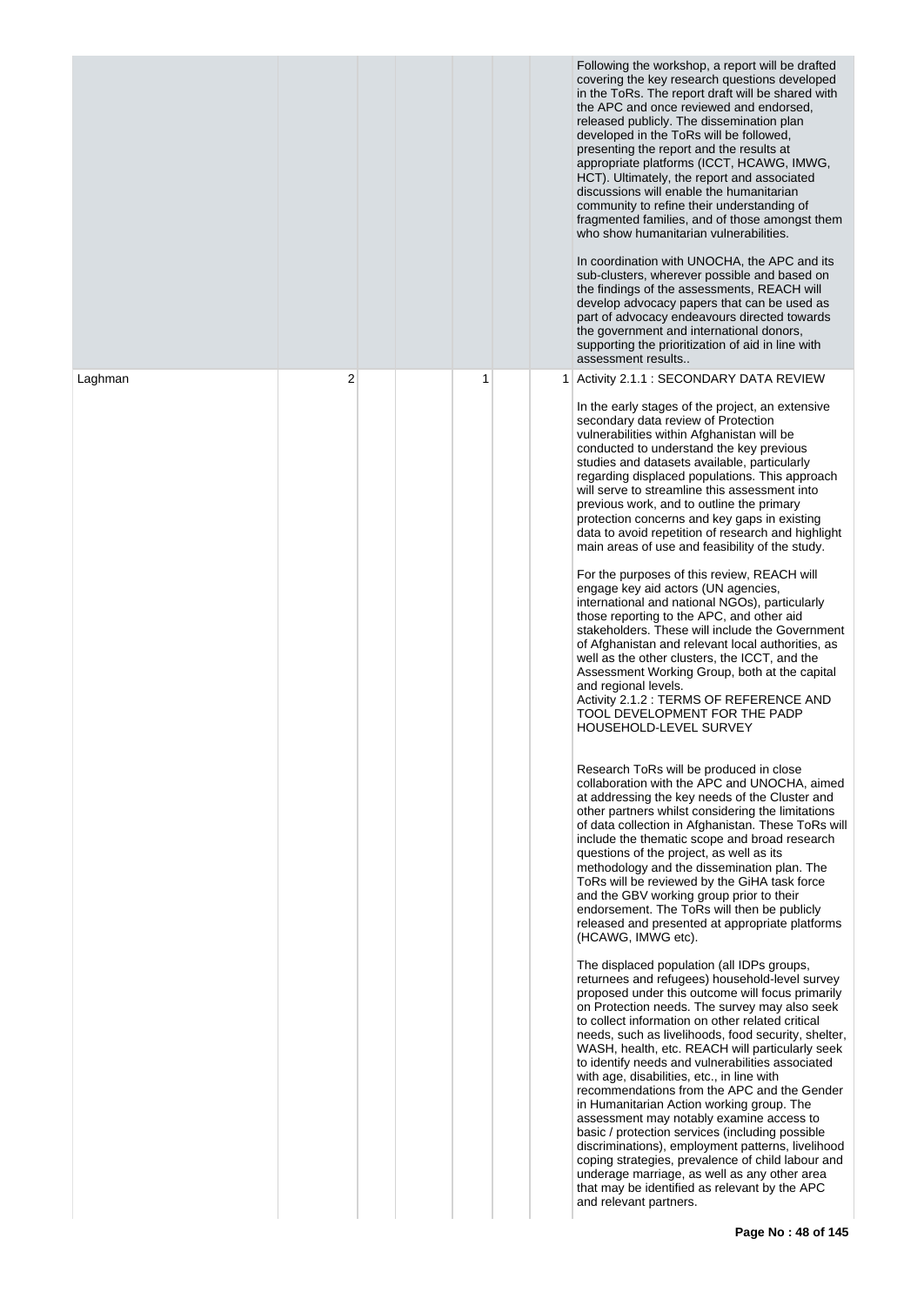A set of indicators followed by a closed-question questionnaire will be developed in close coordination with the APC and other partners to provide maximum relevant data on protection needs and vulnerabilities of different displaced population groups. REACH will consult with UNOCHA and seek their approval for the research ToRs, inception report, questionnaire, as well as the choice of target assessment areas.

Activity 2.1.3 : QUANTITATIVE SURVEY OF DISPLACED HOUSEHOLDS

In order to capture full nationwide data on displaced population protection concerns, a quantitative household-level survey assessment will be implemented. These household surveys will be collected in a way that allows for comparison of final results between the five regions of Afghanistan (Central, Southern, Eastern, Northern, and Western), providing a nationwide coverage.

REACH will aim to interview approximately 1,694 displaced households per region. An estimated total of 9,625 interviews will be conducted. Randomized cluster sampling will be used to select areas targeted for the assessment in each region. The exact target number of households will be determined by the total number of populations on each area, and may be adjusted depending on local access conditions. REACH will aim to reach a proportion of female headed households amongst respondents equivalent to the proportion of female-headed households among displaced population groups. REACH's sampling strategy will enable to make comparisons between regions including comparisons of displacement groups (different types of IDPs, returnees, refugees), and to allow comparisons between male and female-headed households at the national level. This approach will facilitative sufficient disaggregation during analysis to highlight key population groups of particular vulnerability, helping to inform the APC of the characteristics of potential target communities and beneficiaries. With the objective of enabling the generalization of findings, REACH will use a 95% level of confidence and a 5% margin of error at the regional level.

As much as possible, REACH will use both male and female enumerators to ensure that sexdisaggregated data is collected and that women's specific needs and vulnerabilities are identified. Data collection will be conducted using Kobo toolbox, with data collected on smartphones; beneficial for enumerators' safety, efficient data collection and timely data analysis. All enumerators will be fully trained in the tool and its delivery prior to their deployment in the field. If data collection cannot be performed due to access issues, local organizations will be approached to help in data collection.

Regular progress updates on data collection will be provided to the donor and the ICCT. Where relevant, sensitive protection information will be passed to the APC, in order to support interventions and planning. If agencies request the raw data containing household identifiers, then the sensitive name/contact details will be removed and replaced with a unique key so that the identifier information can be restored at a later date, based on the respect of protection standards.

Activity 2.1.4 : COMPILATION AND DISSEMINATION OF AN ASSESSMENT REPORT

REACH will take charge of data entry (where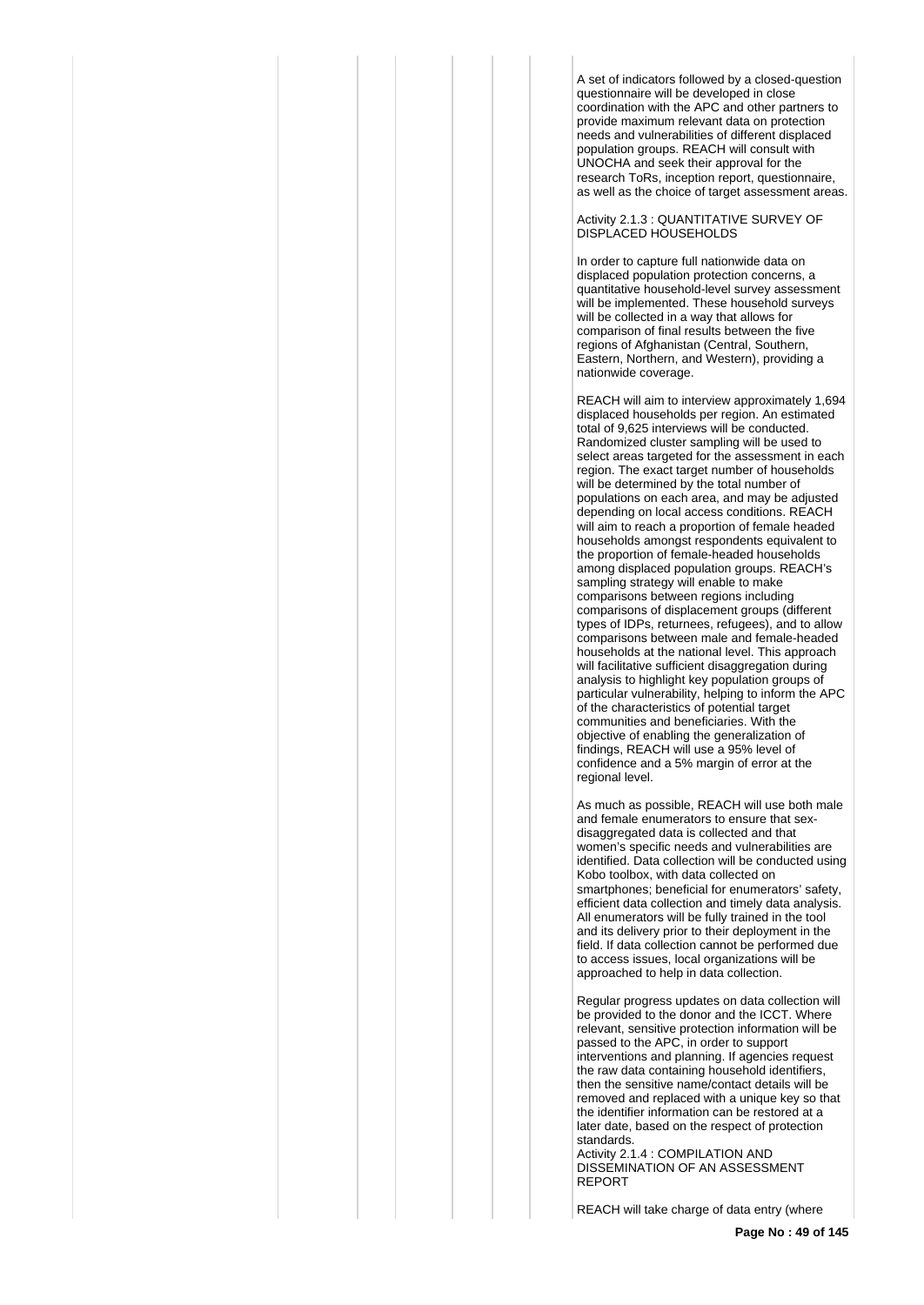|          |                |  |              | necessary), data cleaning, and data analysis.<br>The quantitative analysis will be inclusive of all<br>relevant disaggregation. This will outline key<br>differences between displaced population<br>groups, helping targeted assistance by the APC<br>and other relevant partners. A clean dataset will<br>be publicly released. This dataset, along with<br>preliminary findings of data analysis will be<br>presented during a workshop with all relevant<br>partners. Feedback from this workshop will help<br>guide the creation of the report, and its<br>recommendations for further programming.<br>As such, the main report will be drafted to<br>encompass the research questions outlined in<br>the endorsed and published ToRs. The report<br>draft will be shared with the APC and once<br>reviewed and endorsed, released publicly. A<br>dissemination plan, as developed in the ToRs,<br>will be followed, presenting the report and the<br>results at appropriate platforms (ICCT, HCAWG,<br>IMWG, HCT).<br>In coordination with UNOCHA, the APC and its<br>sub-clusters, wherever possible and based on<br>the findings of the assessments, REACH will<br>develop advocacy papers that can be used as<br>part of advocacy endeavours directed towards<br>the government and international donors,<br>supporting the prioritization of aid in line with<br>assessment results.                                                                                                                                                                                                                                                                                                                                                                                                                                                                                                                                                                                                                                                                                                                                                                                                                   |
|----------|----------------|--|--------------|------------------------------------------------------------------------------------------------------------------------------------------------------------------------------------------------------------------------------------------------------------------------------------------------------------------------------------------------------------------------------------------------------------------------------------------------------------------------------------------------------------------------------------------------------------------------------------------------------------------------------------------------------------------------------------------------------------------------------------------------------------------------------------------------------------------------------------------------------------------------------------------------------------------------------------------------------------------------------------------------------------------------------------------------------------------------------------------------------------------------------------------------------------------------------------------------------------------------------------------------------------------------------------------------------------------------------------------------------------------------------------------------------------------------------------------------------------------------------------------------------------------------------------------------------------------------------------------------------------------------------------------------------------------------------------------------------------------------------------------------------------------------------------------------------------------------------------------------------------------------------------------------------------------------------------------------------------------------------------------------------------------------------------------------------------------------------------------------------------------------------------------------------------------------------------------------------------------|
| Panjsher | $\overline{2}$ |  | $\mathbf{1}$ | 1 Activity 2.1.1 : SECONDARY DATA REVIEW<br>In the early stages of the project, an extensive<br>secondary data review of Protection<br>vulnerabilities within Afghanistan will be<br>conducted to understand the key previous<br>studies and datasets available, particularly<br>regarding displaced populations. This approach<br>will serve to streamline this assessment into<br>previous work, and to outline the primary<br>protection concerns and key gaps in existing<br>data to avoid repetition of research and highlight<br>main areas of use and feasibility of the study.<br>For the purposes of this review, REACH will<br>engage key aid actors (UN agencies,<br>international and national NGOs), particularly<br>those reporting to the APC, and other aid<br>stakeholders. These will include the Government<br>of Afghanistan and relevant local authorities, as<br>well as the other clusters, the ICCT, and the<br>Assessment Working Group, both at the capital<br>and regional levels.<br>Activity 2.1.2 : TERMS OF REFERENCE AND<br>TOOL DEVELOPMENT FOR THE PADP<br>HOUSEHOLD-LEVEL SURVEY<br>Research ToRs will be produced in close<br>collaboration with the APC and UNOCHA, aimed<br>at addressing the key needs of the Cluster and<br>other partners whilst considering the limitations<br>of data collection in Afghanistan. These ToRs will<br>include the thematic scope and broad research<br>questions of the project, as well as its<br>methodology and the dissemination plan. The<br>ToRs will be reviewed by the GiHA task force<br>and the GBV working group prior to their<br>endorsement. The ToRs will then be publicly<br>released and presented at appropriate platforms<br>(HCAWG, IMWG etc).<br>The displaced population (all IDPs groups,<br>returnees and refugees) household-level survey<br>proposed under this outcome will focus primarily<br>on Protection needs. The survey may also seek<br>to collect information on other related critical<br>needs, such as livelihoods, food security, shelter,<br>WASH, health, etc. REACH will particularly seek<br>to identify needs and vulnerabilities associated<br>with age, disabilities, etc., in line with |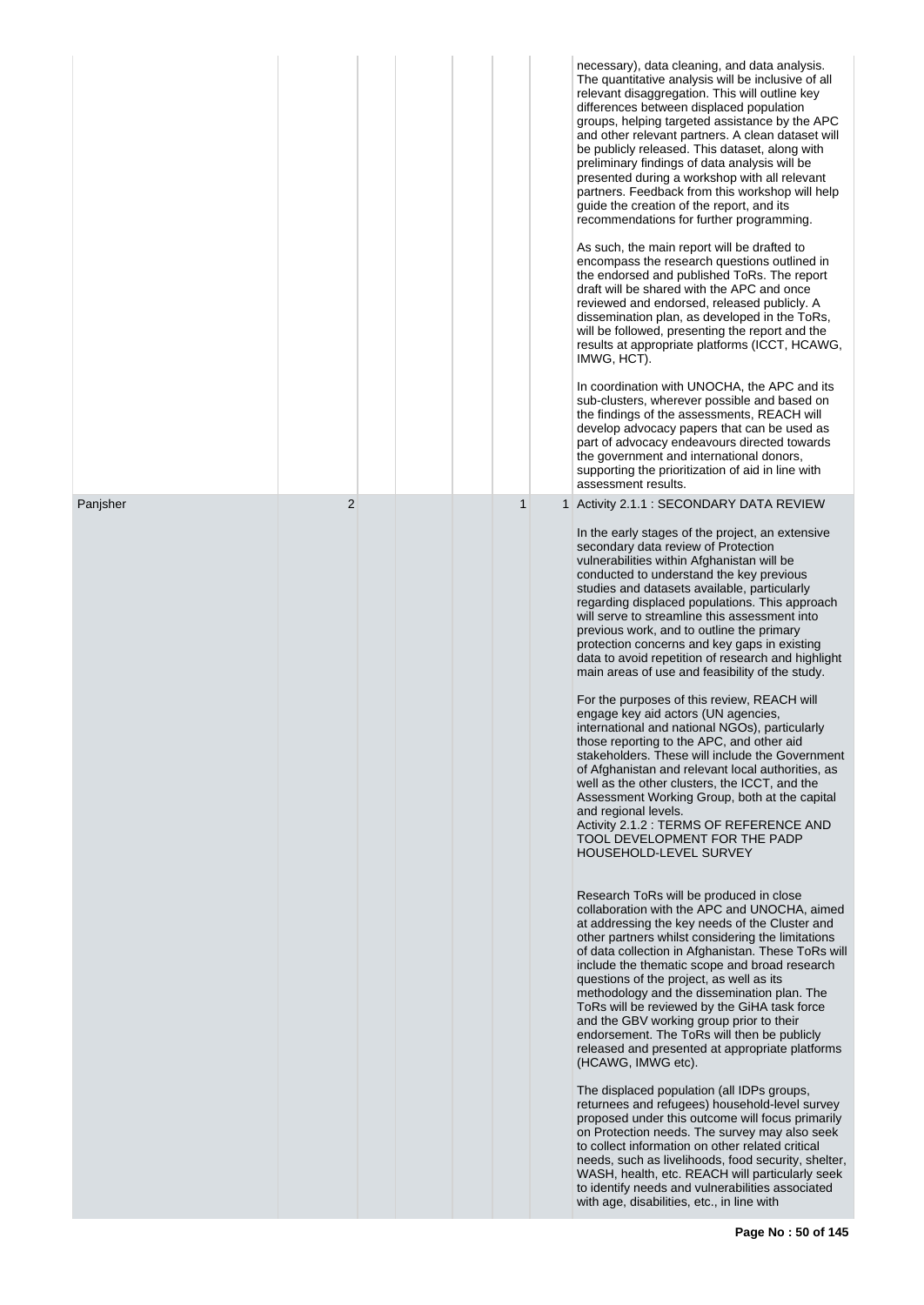recommendations from the APC and the Gender in Humanitarian Action working group. The assessment may notably examine access to basic / protection services (including possible discriminations), employment patterns, livelihood coping strategies, prevalence of child labour and underage marriage, as well as any other area that may be identified as relevant by the APC and relevant partners.

A set of indicators followed by a closed-question questionnaire will be developed in close coordination with the APC and other partners to provide maximum relevant data on protection needs and vulnerabilities of different displaced population groups. REACH will consult with UNOCHA and seek their approval for the research ToRs, inception report, questionnaire, as well as the choice of target assessment areas.

# Activity 2.1.3 : QUANTITATIVE SURVEY OF DISPLACED HOUSEHOLDS

In order to capture full nationwide data on displaced population protection concerns, a quantitative household-level survey assessment will be implemented. These household surveys will be collected in a way that allows for comparison of final results between the five regions of Afghanistan (Central, Southern, Eastern, Northern, and Western), providing a nationwide coverage.

REACH will aim to interview approximately 1,694 displaced households per region. An estimated total of 9,625 interviews will be conducted. Randomized cluster sampling will be used to select areas targeted for the assessment in each region. The exact target number of households will be determined by the total number of populations on each area, and may be adjusted depending on local access conditions. REACH will aim to reach a proportion of female headed households amongst respondents equivalent to the proportion of female-headed households among displaced population groups. REACH's sampling strategy will enable to make comparisons between regions including comparisons of displacement groups (different types of IDPs, returnees, refugees), and to allow comparisons between male and female-headed households at the national level. This approach will facilitative sufficient disaggregation during analysis to highlight key population groups of particular vulnerability, helping to inform the APC of the characteristics of potential target communities and beneficiaries. With the objective of enabling the generalization of findings, REACH will use a 95% level of confidence and a 5% margin of error at the regional level.

As much as possible, REACH will use both male and female enumerators to ensure that sexdisaggregated data is collected and that women's specific needs and vulnerabilities are identified. Data collection will be conducted using Kobo toolbox, with data collected on smartphones; beneficial for enumerators' safety. efficient data collection and timely data analysis. All enumerators will be fully trained in the tool and its delivery prior to their deployment in the field. If data collection cannot be performed due to access issues, local organizations will be approached to help in data collection.

Regular progress updates on data collection will be provided to the donor and the ICCT. Where relevant, sensitive protection information will be passed to the APC, in order to support interventions and planning. If agencies request the raw data containing household identifiers, then the sensitive name/contact details will be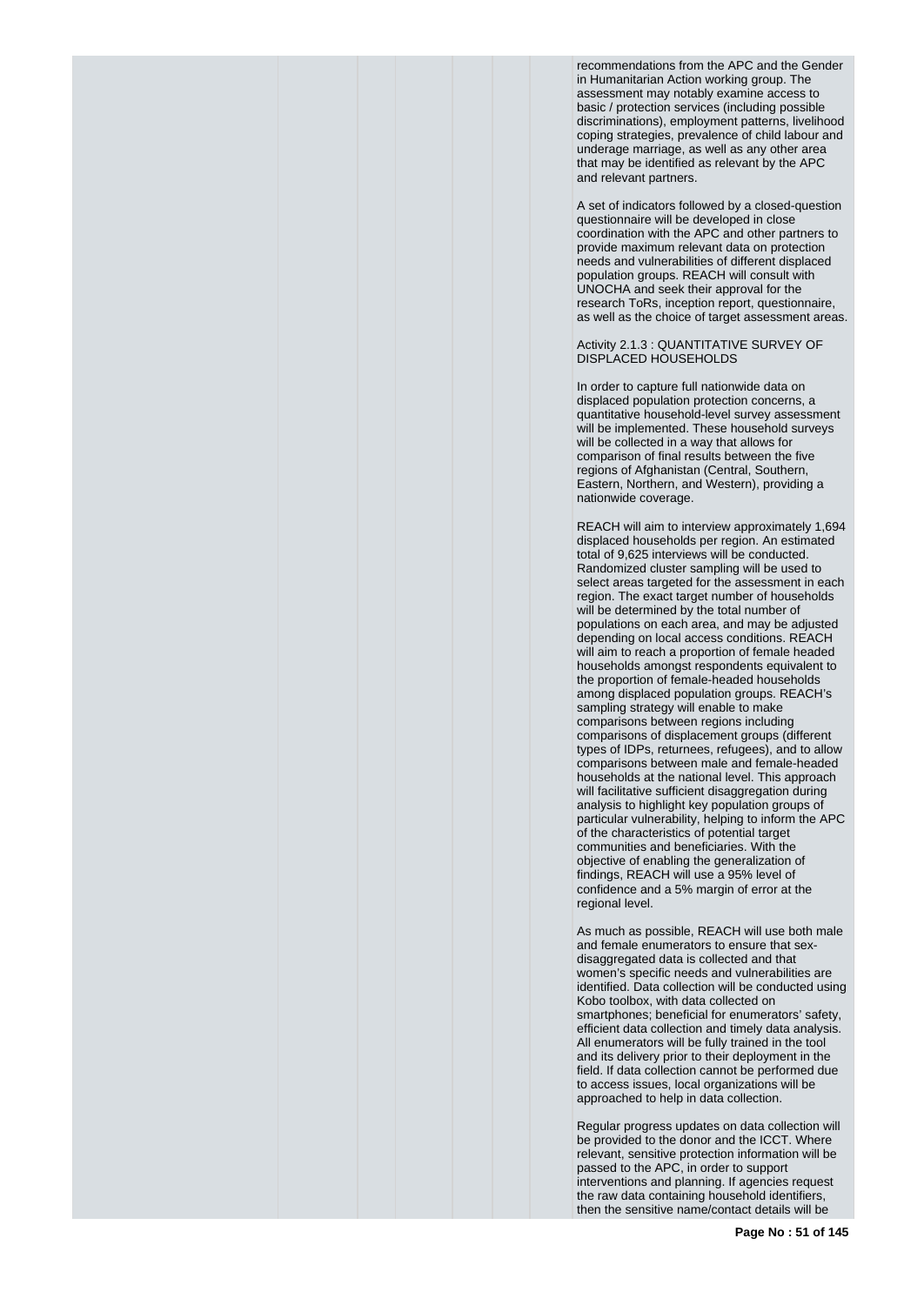|         |   |   |                | removed and replaced with a unique key so that<br>the identifier information can be restored at a<br>later date, based on the respect of protection<br>standards.<br>Activity 2.1.4 : COMPILATION AND<br>DISSEMINATION OF AN ASSESSMENT<br><b>REPORT</b><br>REACH will take charge of data entry (where<br>necessary), data cleaning, and data analysis.<br>The quantitative analysis will be inclusive of all<br>relevant disaggregation. This will outline key<br>differences between displaced population<br>groups, helping targeted assistance by the APC<br>and other relevant partners. A clean dataset will<br>be publicly released. This dataset, along with<br>preliminary findings of data analysis will be<br>presented during a workshop with all relevant<br>partners. Feedback from this workshop will help<br>guide the creation of the report, and its<br>recommendations for further programming.<br>As such, the main report will be drafted to<br>encompass the research questions outlined in<br>the endorsed and published ToRs. The report<br>draft will be shared with the APC and once<br>reviewed and endorsed, released publicly. A<br>dissemination plan, as developed in the ToRs,<br>will be followed, presenting the report and the<br>results at appropriate platforms (ICCT, HCAWG,<br>IMWG, HCT).<br>In coordination with UNOCHA, the APC and its<br>sub-clusters, wherever possible and based on<br>the findings of the assessments, REACH will<br>develop advocacy papers that can be used as<br>part of advocacy endeavours directed towards<br>the government and international donors,<br>supporting the prioritization of aid in line with<br>assessment results.                                |
|---------|---|---|----------------|------------------------------------------------------------------------------------------------------------------------------------------------------------------------------------------------------------------------------------------------------------------------------------------------------------------------------------------------------------------------------------------------------------------------------------------------------------------------------------------------------------------------------------------------------------------------------------------------------------------------------------------------------------------------------------------------------------------------------------------------------------------------------------------------------------------------------------------------------------------------------------------------------------------------------------------------------------------------------------------------------------------------------------------------------------------------------------------------------------------------------------------------------------------------------------------------------------------------------------------------------------------------------------------------------------------------------------------------------------------------------------------------------------------------------------------------------------------------------------------------------------------------------------------------------------------------------------------------------------------------------------------------------------------------------------------------------------------------------------------|
| Baghlan | 2 | 1 | 1 <sup>1</sup> | Activity 2.1.1: SECONDARY DATA REVIEW<br>In the early stages of the project, an extensive<br>secondary data review of Protection<br>vulnerabilities within Afghanistan will be<br>conducted to understand the key previous<br>studies and datasets available, particularly<br>regarding displaced populations. This approach<br>will serve to streamline this assessment into<br>previous work, and to outline the primary<br>protection concerns and key gaps in existing<br>data to avoid repetition of research and highlight<br>main areas of use and feasibility of the study.<br>For the purposes of this review, REACH will<br>engage key aid actors (UN agencies,<br>international and national NGOs), particularly<br>those reporting to the APC, and other aid<br>stakeholders. These will include the Government<br>of Afghanistan and relevant local authorities, as<br>well as the other clusters, the ICCT, and the<br>Assessment Working Group, both at the capital<br>and regional levels.<br>Activity 2.1.2 : TERMS OF REFERENCE AND<br>TOOL DEVELOPMENT FOR THE PADP<br>HOUSEHOLD-LEVEL SURVEY<br>Research ToRs will be produced in close<br>collaboration with the APC and UNOCHA, aimed<br>at addressing the key needs of the Cluster and<br>other partners whilst considering the limitations<br>of data collection in Afghanistan. These ToRs will<br>include the thematic scope and broad research<br>questions of the project, as well as its<br>methodology and the dissemination plan. The<br>ToRs will be reviewed by the GiHA task force<br>and the GBV working group prior to their<br>endorsement. The ToRs will then be publicly<br>released and presented at appropriate platforms<br>(HCAWG, IMWG etc). |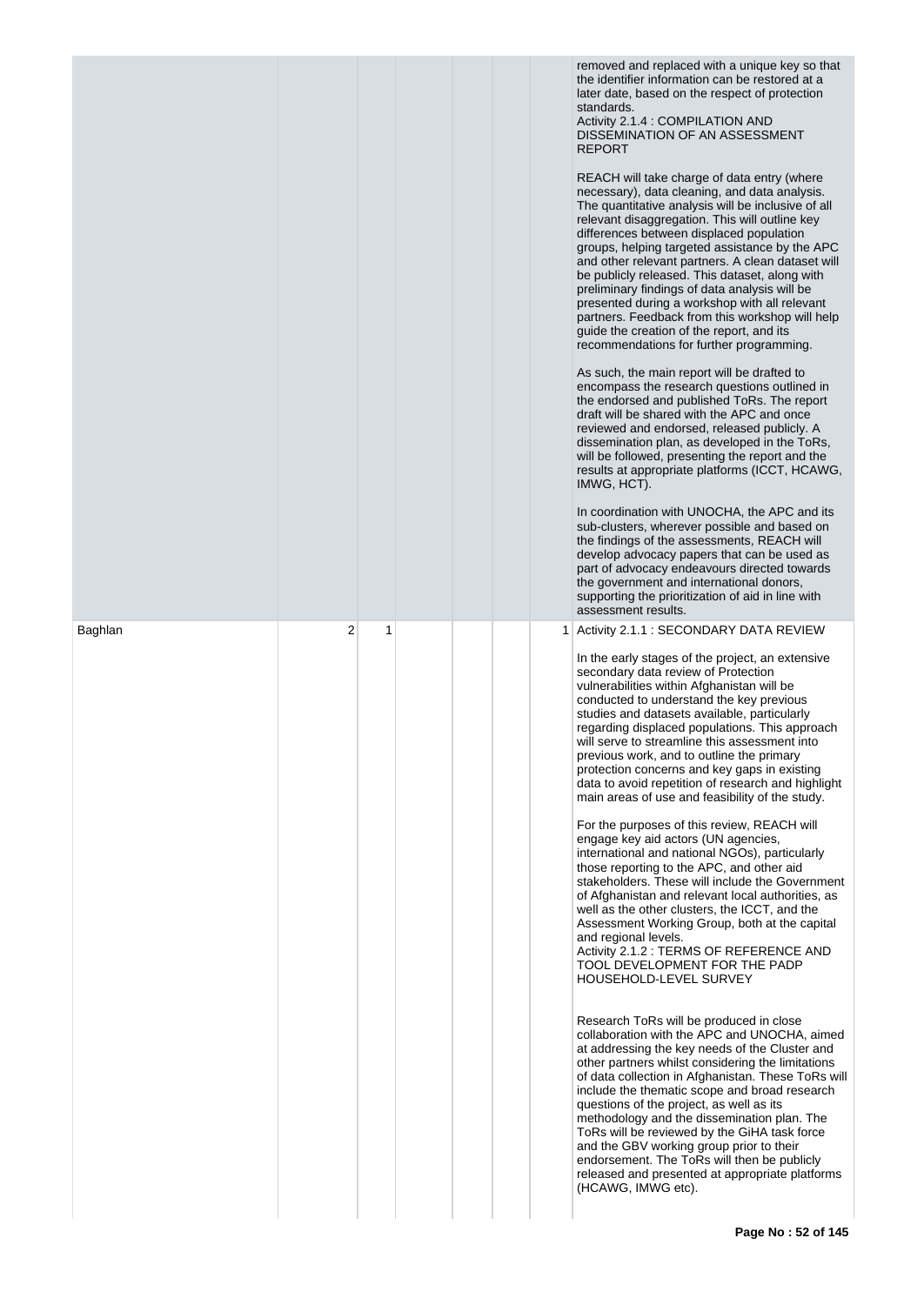The displaced population (all IDPs groups, returnees and refugees) household-level survey proposed under this outcome will focus primarily on Protection needs. The survey may also seek to collect information on other related critical needs, such as livelihoods, food security, shelter, WASH, health, etc. REACH will particularly seek to identify needs and vulnerabilities associated with age, disabilities, etc., in line with recommendations from the APC and the Gender in Humanitarian Action working group. The assessment may notably examine access to basic / protection services (including possible discriminations), employment patterns, livelihood coping strategies, prevalence of child labour and underage marriage, as well as any other area that may be identified as relevant by the APC and relevant partners.

A set of indicators followed by a closed-question questionnaire will be developed in close coordination with the APC and other partners to provide maximum relevant data on protection needs and vulnerabilities of different displaced population groups. REACH will consult with UNOCHA and seek their approval for the research ToRs, inception report, questionnaire, as well as the choice of target assessment areas.

#### Activity 2.1.3 : QUANTITATIVE SURVEY OF DISPLACED HOUSEHOLDS

In order to capture full nationwide data on displaced population protection concerns, a quantitative household-level survey assessment will be implemented. These household surveys will be collected in a way that allows for comparison of final results between the five regions of Afghanistan (Central, Southern, Eastern, Northern, and Western), providing a nationwide coverage.

REACH will aim to interview approximately 1,694 displaced households per region. An estimated total of 9,625 interviews will be conducted. Randomized cluster sampling will be used to select areas targeted for the assessment in each region. The exact target number of households will be determined by the total number of populations on each area, and may be adjusted depending on local access conditions. REACH will aim to reach a proportion of female headed households amongst respondents equivalent to the proportion of female-headed households among displaced population groups. REACH's sampling strategy will enable to make comparisons between regions including comparisons of displacement groups (different types of IDPs, returnees, refugees), and to allow comparisons between male and female-headed households at the national level. This approach will facilitative sufficient disaggregation during analysis to highlight key population groups of particular vulnerability, helping to inform the APC of the characteristics of potential target communities and beneficiaries. With the objective of enabling the generalization of findings, REACH will use a 95% level of confidence and a 5% margin of error at the regional level.

As much as possible, REACH will use both male and female enumerators to ensure that sexdisaggregated data is collected and that women's specific needs and vulnerabilities are identified. Data collection will be conducted using Kobo toolbox, with data collected on smartphones; beneficial for enumerators' safety, efficient data collection and timely data analysis. All enumerators will be fully trained in the tool and its delivery prior to their deployment in the field. If data collection cannot be performed due to access issues, local organizations will be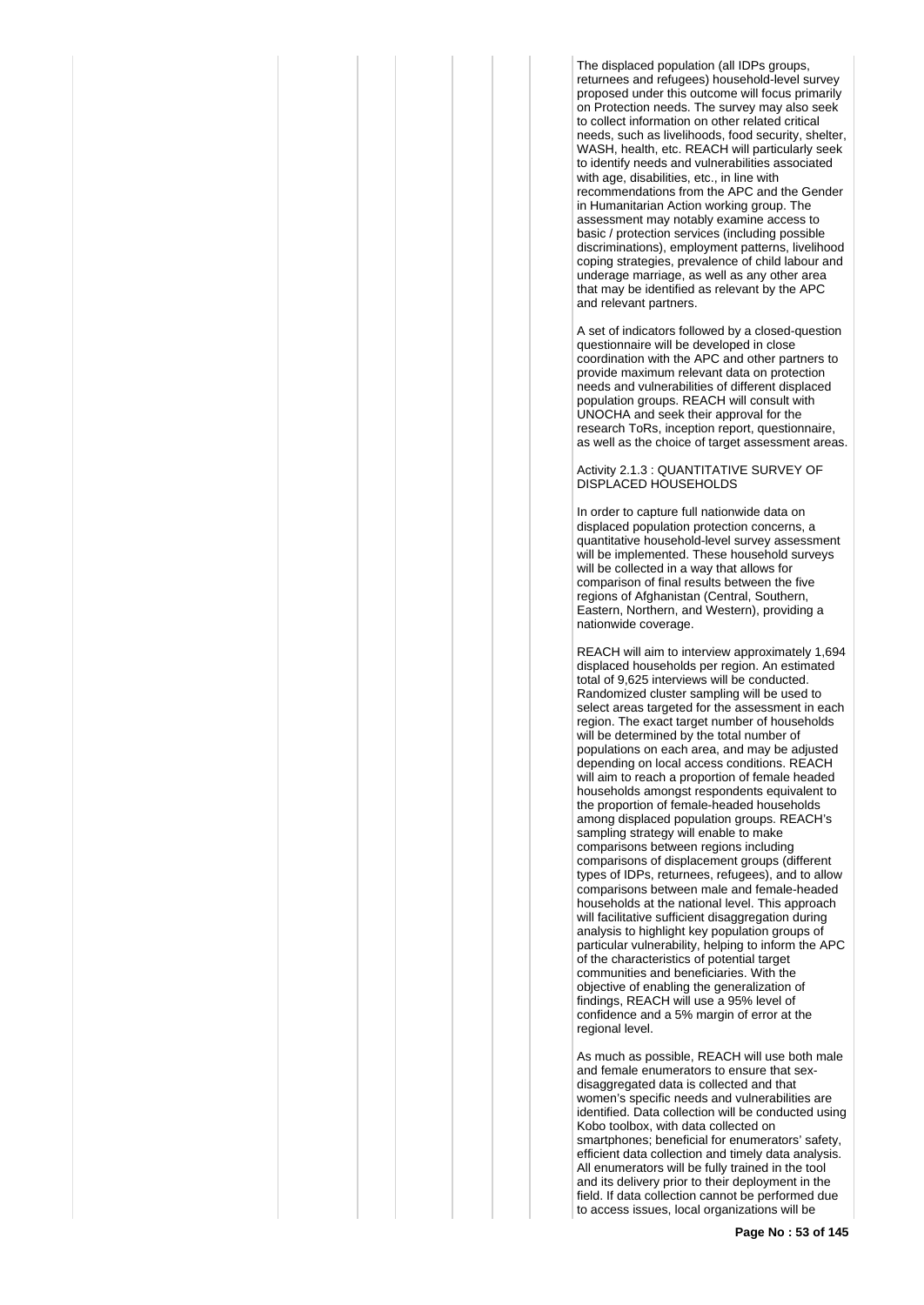|        |   |  | approached to help in data collection.                                                                                                                                                                                                                                                                                                                                                                                                                                                                                                                                                                                                                                                                                         |
|--------|---|--|--------------------------------------------------------------------------------------------------------------------------------------------------------------------------------------------------------------------------------------------------------------------------------------------------------------------------------------------------------------------------------------------------------------------------------------------------------------------------------------------------------------------------------------------------------------------------------------------------------------------------------------------------------------------------------------------------------------------------------|
|        |   |  | Regular progress updates on data collection will<br>be provided to the donor and the ICCT. Where<br>relevant, sensitive protection information will be<br>passed to the APC, in order to support<br>interventions and planning. If agencies request<br>the raw data containing household identifiers,<br>then the sensitive name/contact details will be<br>removed and replaced with a unique key so that<br>the identifier information can be restored at a<br>later date, based on the respect of protection<br>standards.<br>Activity 2.1.4 : COMPILATION AND<br>DISSEMINATION OF AN ASSESSMENT<br>REPORT                                                                                                                  |
|        |   |  | REACH will take charge of data entry (where<br>necessary), data cleaning, and data analysis.<br>The quantitative analysis will be inclusive of all<br>relevant disaggregation. This will outline key<br>differences between displaced population<br>groups, helping targeted assistance by the APC<br>and other relevant partners. A clean dataset will<br>be publicly released. This dataset, along with<br>preliminary findings of data analysis will be<br>presented during a workshop with all relevant<br>partners. Feedback from this workshop will help<br>guide the creation of the report, and its<br>recommendations for further programming.                                                                        |
|        |   |  | As such, the main report will be drafted to<br>encompass the research questions outlined in<br>the endorsed and published ToRs. The report<br>draft will be shared with the APC and once<br>reviewed and endorsed, released publicly. A<br>dissemination plan, as developed in the ToRs,<br>will be followed, presenting the report and the<br>results at appropriate platforms (ICCT, HCAWG,<br>IMWG, HCT).                                                                                                                                                                                                                                                                                                                   |
|        |   |  | In coordination with UNOCHA, the APC and its<br>sub-clusters, wherever possible and based on<br>the findings of the assessments, REACH will<br>develop advocacy papers that can be used as<br>part of advocacy endeavours directed towards<br>the government and international donors,<br>supporting the prioritization of aid in line with<br>assessment results.                                                                                                                                                                                                                                                                                                                                                             |
| Bamyan | 2 |  | 1 Activity 2.1.1 : SECONDARY DATA REVIEW<br>In the early stages of the project, an extensive<br>secondary data review of Protection<br>vulnerabilities within Afghanistan will be<br>conducted to understand the key previous<br>studies and datasets available, particularly<br>regarding displaced populations. This approach<br>will serve to streamline this assessment into<br>previous work, and to outline the primary<br>protection concerns and key gaps in existing<br>data to avoid repetition of research and highlight<br>main areas of use and feasibility of the study.<br>For the purposes of this review, REACH will<br>engage key aid actors (UN agencies,<br>international and national NGOs), particularly |
|        |   |  | those reporting to the APC, and other aid<br>stakeholders. These will include the Government<br>of Afghanistan and relevant local authorities, as<br>well as the other clusters, the ICCT, and the<br>Assessment Working Group, both at the capital<br>and regional levels.<br>Activity 2.1.2 : TERMS OF REFERENCE AND<br>TOOL DEVELOPMENT FOR THE PADP<br>HOUSEHOLD-LEVEL SURVEY                                                                                                                                                                                                                                                                                                                                              |
|        |   |  | Research ToRs will be produced in close<br>collaboration with the APC and UNOCHA, aimed<br>at addressing the key needs of the Cluster and<br>other partners whilst considering the limitations<br>of data collection in Afghanistan. These ToRs will                                                                                                                                                                                                                                                                                                                                                                                                                                                                           |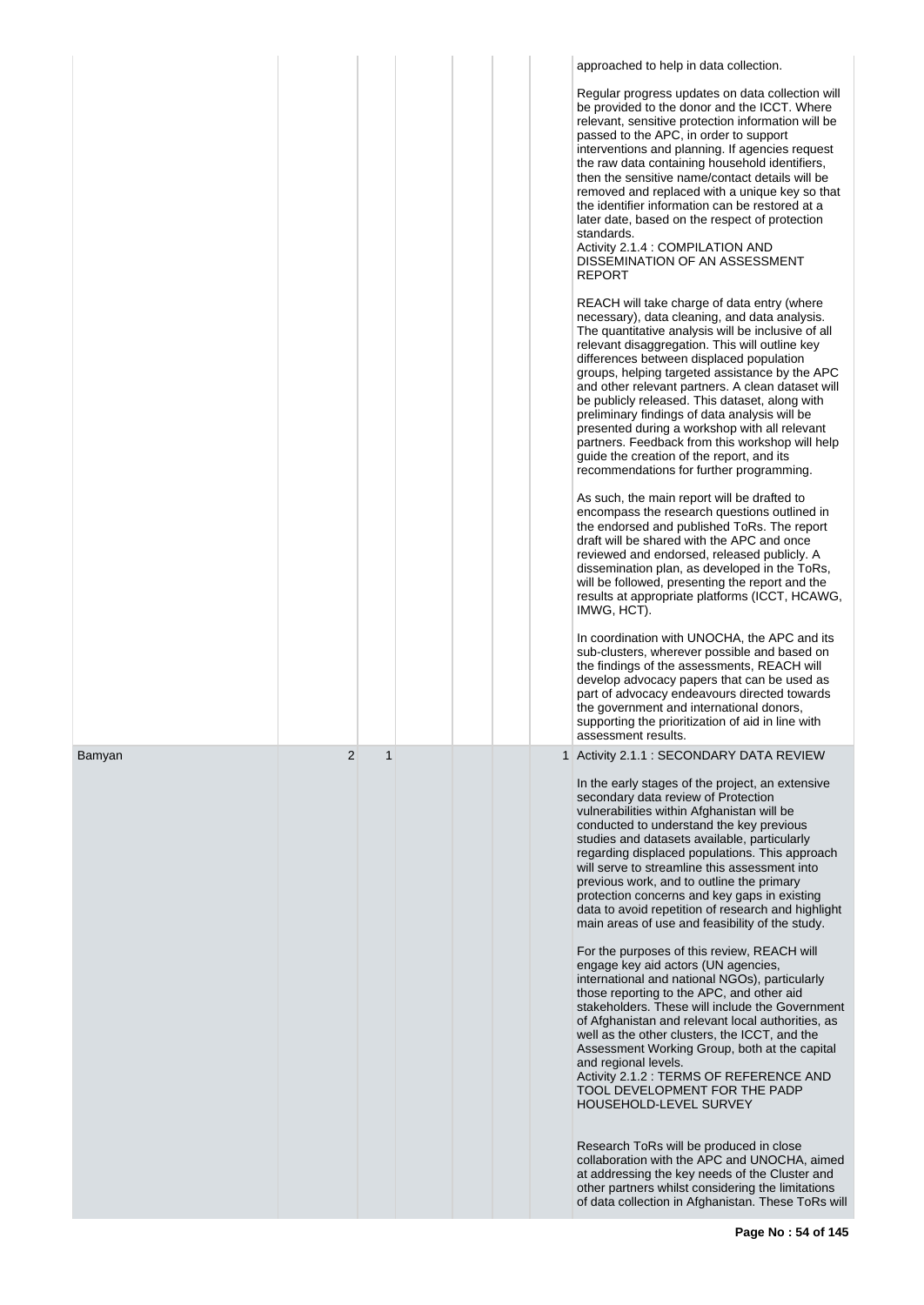include the thematic scope and broad research questions of the project, as well as its methodology and the dissemination plan. The ToRs will be reviewed by the GiHA task force and the GBV working group prior to their endorsement. The ToRs will then be publicly released and presented at appropriate platforms (HCAWG, IMWG etc).

The displaced population (all IDPs groups, returnees and refugees) household-level survey proposed under this outcome will focus primarily on Protection needs. The survey may also seek to collect information on other related critical needs, such as livelihoods, food security, shelter, WASH, health, etc. REACH will particularly seek to identify needs and vulnerabilities associated with age, disabilities, etc., in line with recommendations from the APC and the Gender in Humanitarian Action working group. The assessment may notably examine access to basic / protection services (including possible discriminations), employment patterns, livelihood coping strategies, prevalence of child labour and underage marriage, as well as any other area that may be identified as relevant by the APC and relevant partners.

A set of indicators followed by a closed-question questionnaire will be developed in close coordination with the APC and other partners to provide maximum relevant data on protection needs and vulnerabilities of different displaced population groups. REACH will consult with UNOCHA and seek their approval for the research ToRs, inception report, questionnaire, as well as the choice of target assessment areas.

Activity 2.1.3 : QUANTITATIVE SURVEY OF DISPLACED HOUSEHOLDS

In order to capture full nationwide data on displaced population protection concerns, a quantitative household-level survey assessment will be implemented. These household surveys will be collected in a way that allows for comparison of final results between the five regions of Afghanistan (Central, Southern, Eastern, Northern, and Western), providing a nationwide coverage.

REACH will aim to interview approximately 1,694 displaced households per region. An estimated total of 9,625 interviews will be conducted. Randomized cluster sampling will be used to select areas targeted for the assessment in each region. The exact target number of households will be determined by the total number of populations on each area, and may be adjusted depending on local access conditions. REACH will aim to reach a proportion of female headed households amongst respondents equivalent to the proportion of female-headed households among displaced population groups. REACH's sampling strategy will enable to make comparisons between regions including comparisons of displacement groups (different types of IDPs, returnees, refugees), and to allow comparisons between male and female-headed households at the national level. This approach will facilitative sufficient disaggregation during analysis to highlight key population groups of particular vulnerability, helping to inform the APC of the characteristics of potential target communities and beneficiaries. With the objective of enabling the generalization of findings, REACH will use a 95% level of confidence and a 5% margin of error at the regional level.

As much as possible, REACH will use both male and female enumerators to ensure that sexdisaggregated data is collected and that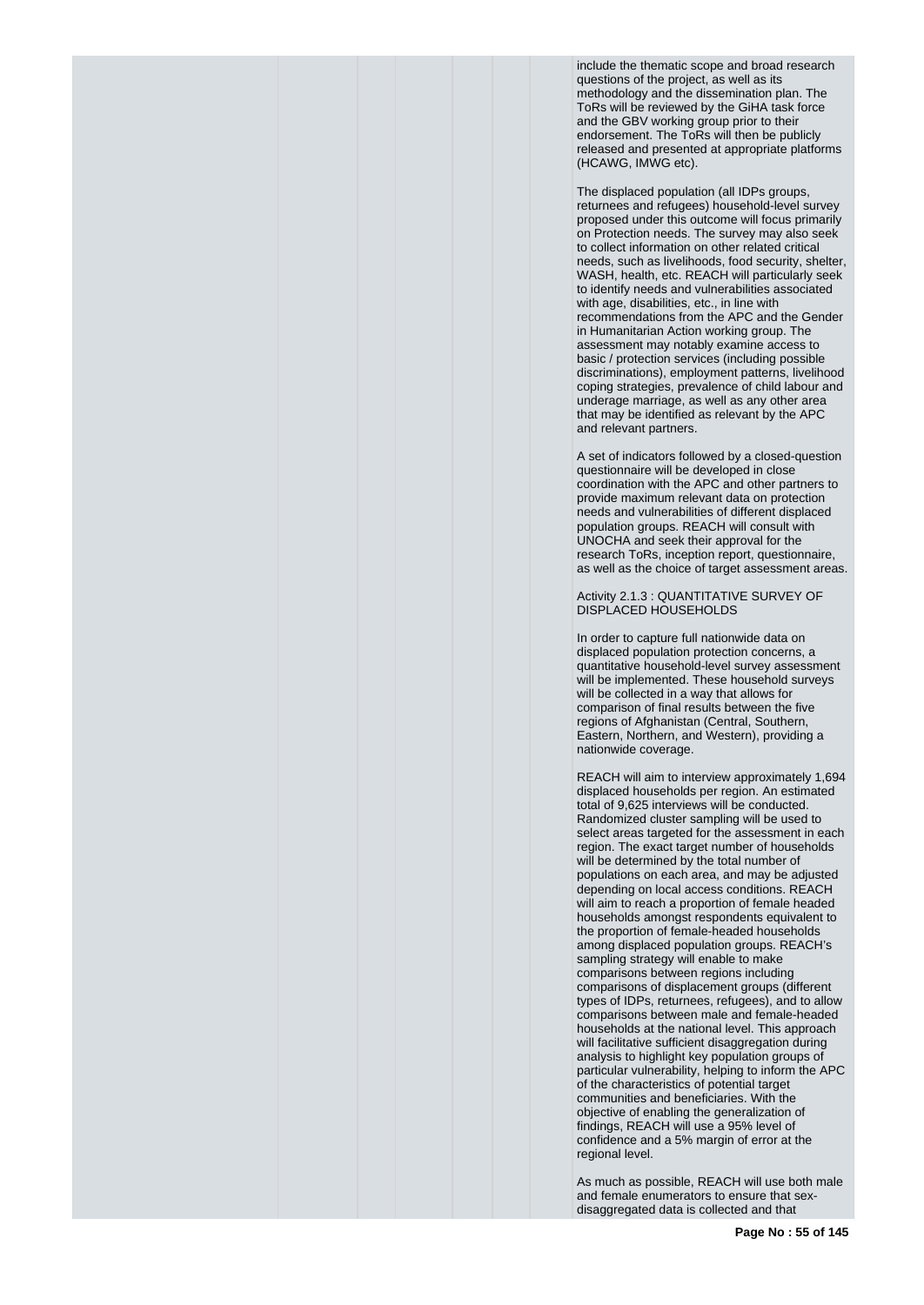|        |   |   |   |  | women's specific needs and vulnerabilities are<br>identified. Data collection will be conducted using<br>Kobo toolbox, with data collected on<br>smartphones; beneficial for enumerators' safety,<br>efficient data collection and timely data analysis.<br>All enumerators will be fully trained in the tool<br>and its delivery prior to their deployment in the<br>field. If data collection cannot be performed due<br>to access issues, local organizations will be<br>approached to help in data collection.<br>Regular progress updates on data collection will<br>be provided to the donor and the ICCT. Where<br>relevant, sensitive protection information will be<br>passed to the APC, in order to support<br>interventions and planning. If agencies request<br>the raw data containing household identifiers,<br>then the sensitive name/contact details will be<br>removed and replaced with a unique key so that<br>the identifier information can be restored at a<br>later date, based on the respect of protection<br>standards.<br>Activity 2.1.4 : COMPILATION AND<br>DISSEMINATION OF AN ASSESSMENT<br><b>REPORT</b><br>REACH will take charge of data entry (where<br>necessary), data cleaning, and data analysis.<br>The quantitative analysis will be inclusive of all<br>relevant disaggregation. This will outline key<br>differences between displaced population<br>groups, helping targeted assistance by the APC<br>and other relevant partners. A clean dataset will<br>be publicly released. This dataset, along with<br>preliminary findings of data analysis will be<br>presented during a workshop with all relevant<br>partners. Feedback from this workshop will help<br>guide the creation of the report, and its<br>recommendations for further programming.<br>As such, the main report will be drafted to<br>encompass the research questions outlined in<br>the endorsed and published ToRs. The report<br>draft will be shared with the APC and once<br>reviewed and endorsed, released publicly. A<br>dissemination plan, as developed in the ToRs,<br>will be followed, presenting the report and the<br>results at appropriate platforms (ICCT, HCAWG,<br>IMWG, HCT).<br>In coordination with UNOCHA, the APC and its<br>sub-clusters, wherever possible and based on<br>the findings of the assessments, REACH will<br>develop advocacy papers that can be used as<br>part of advocacy endeavours directed towards<br>the government and international donors, |
|--------|---|---|---|--|-----------------------------------------------------------------------------------------------------------------------------------------------------------------------------------------------------------------------------------------------------------------------------------------------------------------------------------------------------------------------------------------------------------------------------------------------------------------------------------------------------------------------------------------------------------------------------------------------------------------------------------------------------------------------------------------------------------------------------------------------------------------------------------------------------------------------------------------------------------------------------------------------------------------------------------------------------------------------------------------------------------------------------------------------------------------------------------------------------------------------------------------------------------------------------------------------------------------------------------------------------------------------------------------------------------------------------------------------------------------------------------------------------------------------------------------------------------------------------------------------------------------------------------------------------------------------------------------------------------------------------------------------------------------------------------------------------------------------------------------------------------------------------------------------------------------------------------------------------------------------------------------------------------------------------------------------------------------------------------------------------------------------------------------------------------------------------------------------------------------------------------------------------------------------------------------------------------------------------------------------------------------------------------------------------------------------------------------------------------------------------------------------------------------------------------------------------------------------------------------------------------------|
| Ghazni | 5 | 1 | 1 |  | supporting the prioritization of aid in line with<br>assessment results.<br>2 Activity 1.1.1 : SECONDARY DATA REVIEW ON<br><b>45 HTR DISTRICTS</b>                                                                                                                                                                                                                                                                                                                                                                                                                                                                                                                                                                                                                                                                                                                                                                                                                                                                                                                                                                                                                                                                                                                                                                                                                                                                                                                                                                                                                                                                                                                                                                                                                                                                                                                                                                                                                                                                                                                                                                                                                                                                                                                                                                                                                                                                                                                                                              |
|        |   |   |   |  | A secondary data review of vulnerabilities within<br>all 45 Afghanistan's HTR districts, as identified in<br>the CHF 2nd standard allocation, will be<br>conducted to understand the key previous<br>studies and datasets available. This endeavour<br>will serve to identify a tentative baseline (if<br>possible), including key information gaps, as well<br>as to streamline this assessment to previous<br>lessons learned. REACH will engage key aid<br>actors (UN agencies, international and national<br>NGOs) and other aid stakeholders (GoA and<br>relevant local authorities), including the Clusters,<br>ICCT, and the Assessment Working Group, both<br>at the capital and provincial level to source<br>available materials. The findings from this initial<br>secondary data review will inform the<br>development of the final endorsed methodology,<br>including specific security and "do not harm"<br>mitigation measures for each targeted district. In<br>addition, crucially, REACH will collect information<br>on local markets across the 45 identified HTR                                                                                                                                                                                                                                                                                                                                                                                                                                                                                                                                                                                                                                                                                                                                                                                                                                                                                                                                                                                                                                                                                                                                                                                                                                                                                                                                                                                                                            |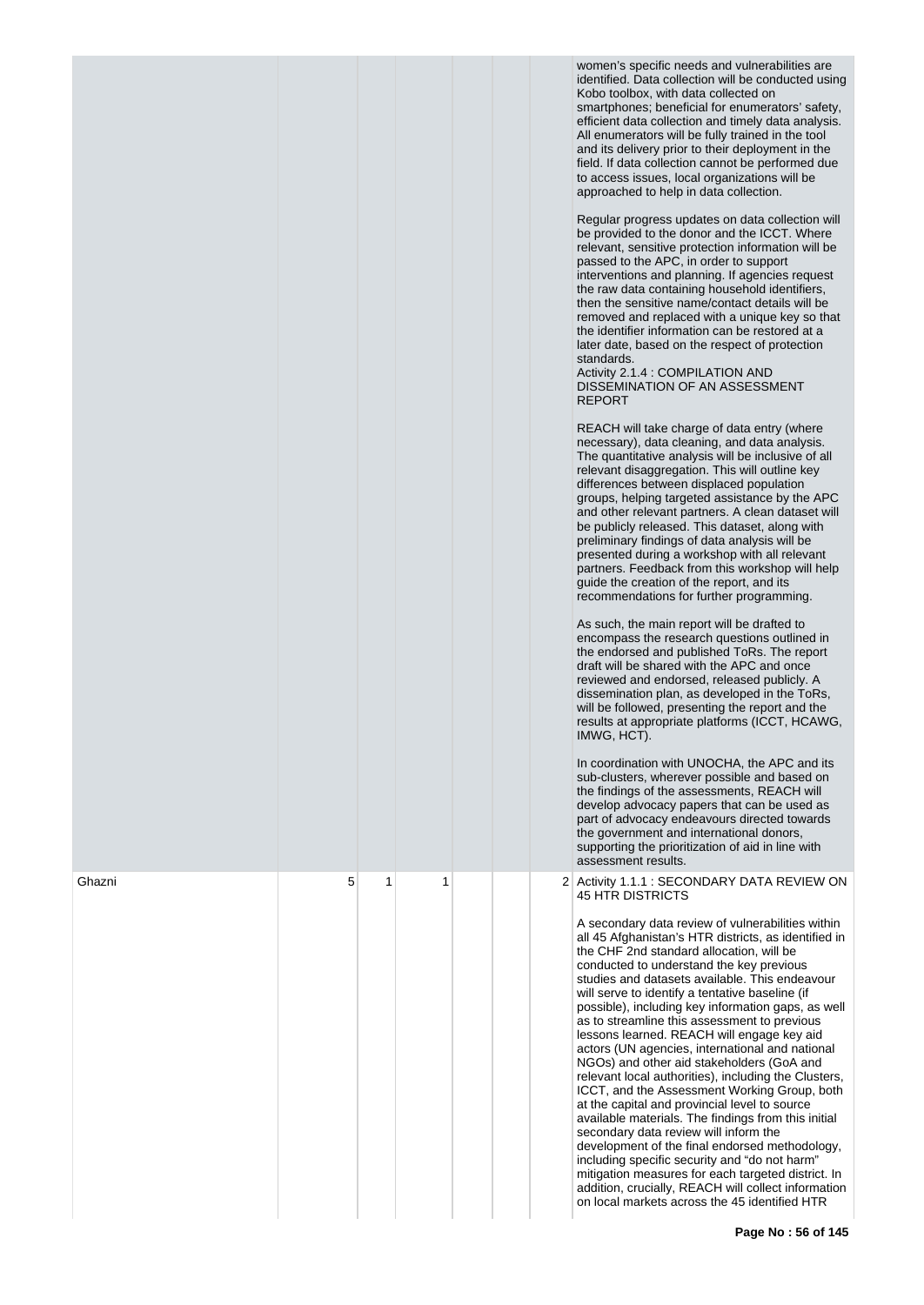areas, as a pre-requisite for the mapping exercise to be undertaken in the following **Activity** 

These districts will include: "Almar, Bilchiragh, Gurziwan and Pashtunkot (Faryab); Giro, Muqur, Waghaz, Wali Muhammadi Shahid (Ghazni); Garmser, Lashkar Gah, Nad Ali, Naw Zad, Reg, Sangin (Helmand); Arghistan, Ghorak, Khakrez, Maywand, Nesh, Shah Wali Kot, Zhari (Kandahar); Barkunar, Dara-I-Pech, Ghaziabad, Khas Kunar, Marawara, Shaygal wa shital, Wata Pur (Kunar); Chahardara, Dashti Archi, Imam Sahib, Khanabad, Qalay-I-Zal (Kunduz); Chaparhar, Khogayani, Surkhrod (Nangarhar) ; Urgun (Paktika); Khoja Ghar (Takhar); Chora, Dihrawud, Khas Uruzgan, Shahidi Hassas, Tirinkot (Uruzgan); and Daychopan, Shahjoy (Zabul).

In parallel, through engagement with local partners, organisations operating in or around the HTR districts, and through existing Community Development Council (CDC) networks, REACH will identify key informants profiles that will be required by the assessment. At second stage, key informants for each district will be identified according to the endorsed methodology as well as to the risk/do-not-harm analysis undertaken during the secondary data review. The identification of Key informants will be done through local connections of NGOs on the ground, notably in CDCs, and through people displaced from their area of origin with contract in their area of origin. Key informants will include a wide variety of people best informed about the situation of each district and BSU on the ground, including CDC members, village elders, teachers, community workers, etc. As much as possible, REACH will seek to engage female key informants in order to propose specific gender analysis in the different assessments. Activity 1.1.2 : MAPPING OF BSUS IN AT LEAST 30 OUT OF 45 HARD TO REACH DISTRICTS

Within each target district, REACH will identify market BSUs. For the purposes of this assessment, a BSU will be defined as a discrete geographic area showing common demographic and socio-economic features, between the village and district levels, structured around a common market place. Through previous mapping exercises in Afghanistan, REACH has found that areas that rely on a common market also share key social and economic resources and infrastructure, and show coherent demographic and livelihood features.

REACH will identify and triangulate key market places in each district through available resources (e.g. Immap's Afghanistan Spatial Data Center), through information provided by NGO partners operating in the area, and, if necessary, through information provided by key informants. In addition to this, through interviews with key informants who hold knowledge of target areas, REACH will conduct a mapping of BSUs. The villages served by major markets will be linked to the corresponding market. On this basis, REACH will then delineate the contours of each BSU. This allows a more granular understanding of districts. By dividing into BSUs, findings can be reported at this sub-district level.

Following this delineation, REACH will produce district maps showing all identified BSUs and their market place, as well as village names, roads and key infrastructure elements, as well as geographic features (river networks, mountains and hill slopes). At least 30 individual district maps will be produced. The creation of these maps will allow operational partners to better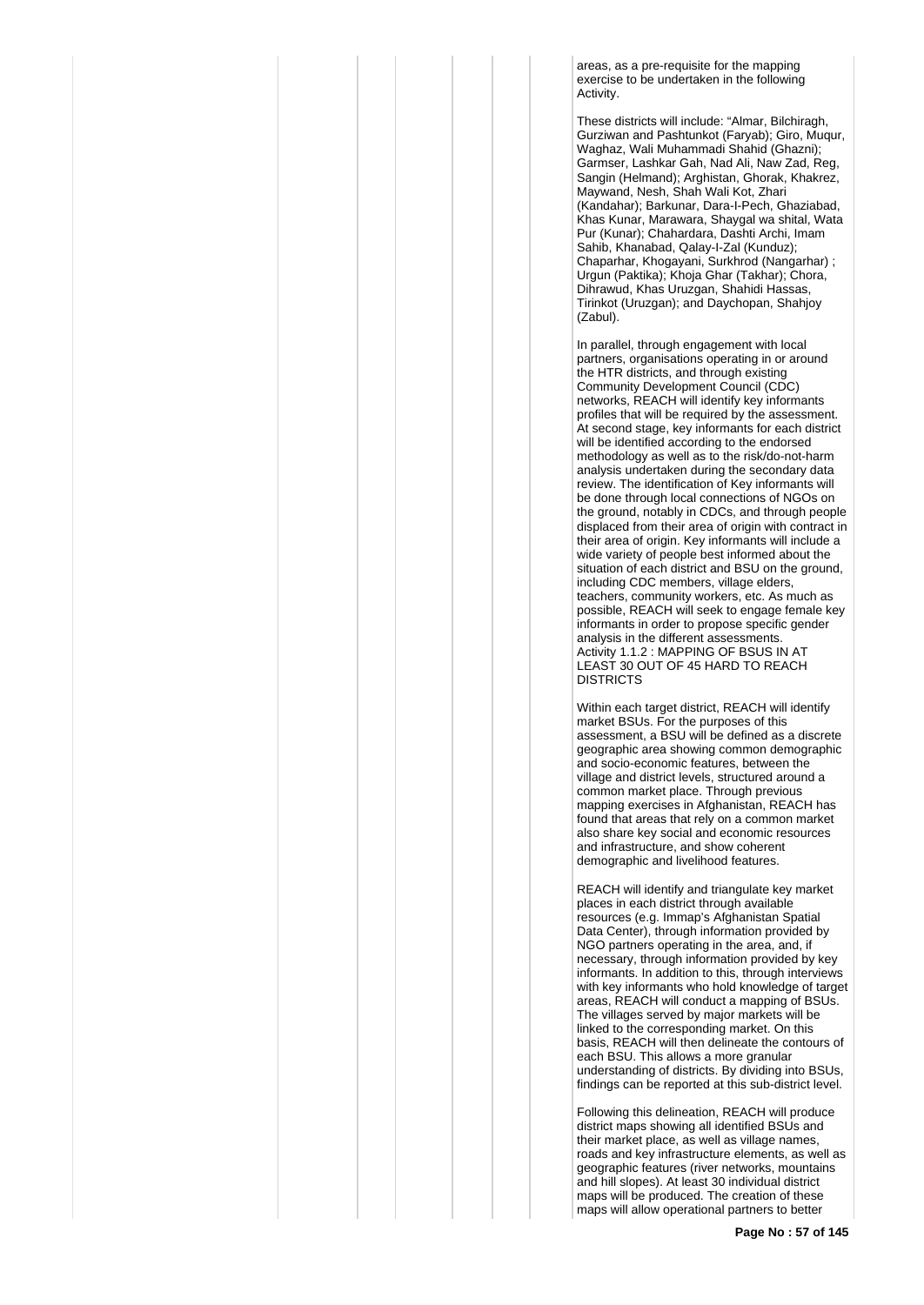plan interventions by identifying the markets and the areas that they serve. BSUs will then serve as data unit for district situation and needs analysis.

Activity 1.2.1 : TOR DEVELOPMENT AND **ENDORSMENT** 

The project will be collaborative in nature to ensure that the information provided to those that will use it (OCHA, HAG, clusters and implementing partners) is appropriate and required. Through consultations with those partners, a research ToR, outlining the context, methodology, limitations and analysis plan will be created. This will also include a dissemination plan for the end products. The ToRs will be endorsed by OCHA, the clusters and the HAG and presented at appropriate platforms (ICCT, HCAWG, IMWG) to ensure that those not directly involved in the assessment are aware of the activities to avoid duplication. A steering committee of the core members of the above mentioned groups will be created, that will meet on an ad-hoc basis to discuss the methodology development, initial findings and throughout the project.

The research tool will be composed by a set of basic demographic indicators, as well as humanitarian indicators that will then be used throughout the project for the monthly monitoring of BSUs. The tool will notably serve to analyse displacement patterns, changes in access to market and basic services, price information, and Cluster-specific variables (e.g. shortages of water, damage to shelters, destruction of food stocks, etc.). Gender-specific questions will be included wherever relevant. REACH will consult with UNOCHA and seek their approval for the research ToRs, inception report, questionnaire, as well as the choice of target districts.

Activity 1.2.2 : REGULAR DATA COLLECTION OF KEY HUMANITARIAN INFORMATION

Once BSU mapping is completed and key informants are identified for each of them, REACH will conduct an initial interview survey with them, using the approved tool. The key informant will provide information on their area of knowledge and this will form the basis of the core information required for each BSU. By using more than one key informant per BSU, REACH will ensure that triangulation of the data can occur to avoid erroneous results from a single key informant. The initial survey will focus on shelter, food security and WASH community coping strategies. This is will constitute, together with the secondary data review, an initial baseline of the targeted HTR districts

Following this, on a regular basis, a 'top-up' survey will be conducted. This will focus on any changes in vulnerabilities, needs or coping strategies have occurred through the month, using the same approved tool and focusing on recent displacement, price changes and any rapid changes in shelter, food security and WASH vulnerabilities. Fach question in the initial survey and the follow on regular surveys will be linked to a confidence matrix. The confidence matrix will give an indication as to the reliability of the answers provided. As an example, the confidence with which a teacher can provide information on educational needs is higher than an agricultural worker's. In reverse, the agricultural workers response to a question on crop varieties will be higher than that of a teacher.

Based on the initial risk/do-not-harm analysis, HTR districts will be classified into "data collection tiers". To each data collection tier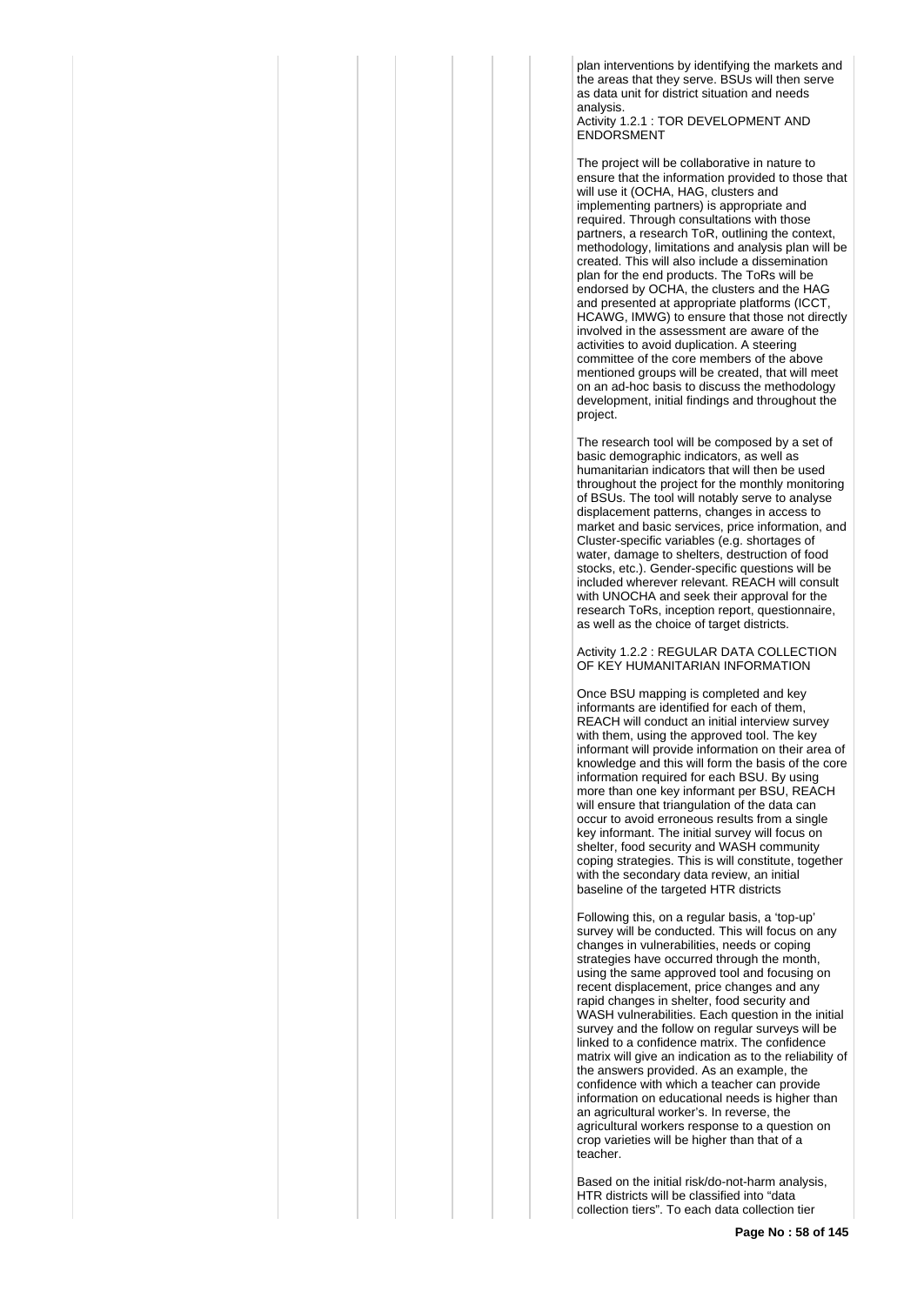corresponds a different risk and do-not-harm profile as well as related mitigation measures (and confidence matrix for triangulation and analysis purpose). The endorsed methodology will ensure that data will enable inter-district comparison regardless of "data collection tiers".

Data collection tiers may include: 1. KI face-to-face interviews within BSUs and district territory

2. Remote KI interviews using phone/internet communication means

3. KI face-to-face outside BSUs and/or district territory (e.g. district/province capital), following REACH Area of Origin/Knowledge methodology 4. FGDs with population recently displaced from targeted HTR BSUs/districts, following REACH Area of Origin/Knowledge methodology 5. Possible combinations of the above data collection approaches. Activity 1.2.3 : CREATION AND DISSEMINATION OF DISTRICT AND BSU FACTSHEETS

On a regular basis, the information provided by the key informants (following triangulation to remove any inconsistencies) will be presented in an individual factsheet, one per each district. Initial factsheet drafts will be presented to organizations involved in the development of the methodology (OCHA, HAG and clusters). As part of the HTRA, REACH will produce factsheets at both district and BSU levels, which is a unit below the district level and above the village level. Producing factsheets at the village level would likely be too restrictive with a risk of not yielding statistically significant data. The BSU level study will allow REACH to strike a balance between these two levels

The production of these factsheets will be timeconsuming and complex due to the nature of the districts. Therefore, REACH proposes to roll out data collection across the targeted districts, increasing the number of districts per month, starting with an initial batch of 10 districts, increasing by 10 each month, until at least 30 are mapped and have key informant networks in place. If possible, based on security conditions and available resources, REACH will extend the coverage to all 45 districts.

REACH will therefore produce: - at least 30 baseline district factsheets by the end of the third month - at least 30 districts update factsheets by the end of the project

It is not possible at the moment to evaluate the number of BSU factsheets to be produced, because this will depend on the mapping of BSU that will be performed as part of the above activity.

As part of the ToR development a clear dissemination plan will be created that will highlight the appropriate (due to the sensitive nature of the data) platforms at which to present the monthly findings, as well as a list of contacts that will receive the factsheet. The mailing list held by OCHA may be used to further disseminate these products. Activity 1.2.4 : CONSOLIDATION AND DISSEMINATION OF AN ASSESSMENT REPORT

Prior to drafting the HTRA report, an overview of key assessment findings and a clean assessment dataset will be shared with the steering committee.

A report, covering the context, methodology and longitudinal findings of the HTRA will be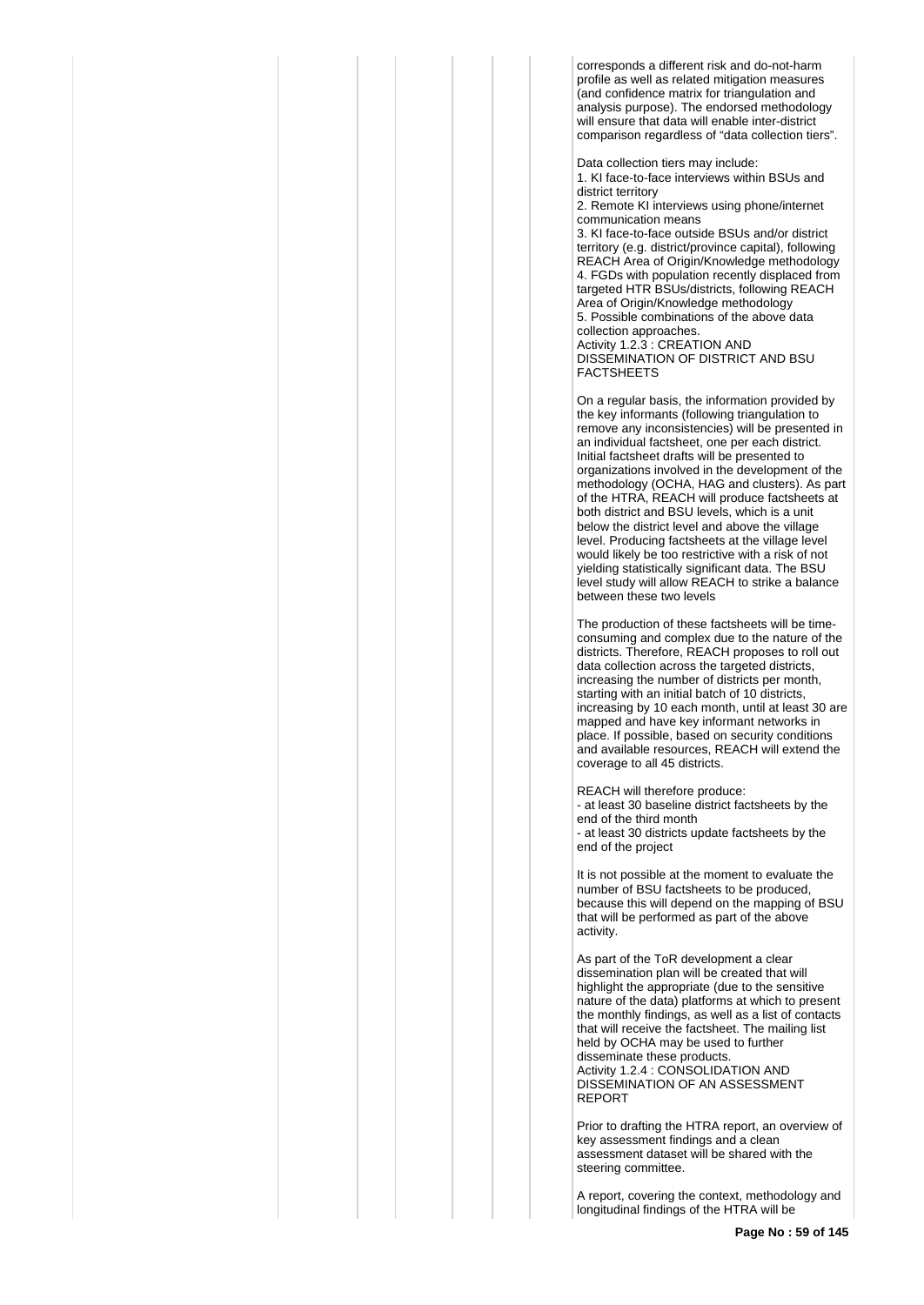produced. This will provide a snapshot of the complete findings recorded during the first six months of the action (including changes and trends observed over the course of the action, highlighting districts showing highest vulnerabilities per type), as well as recommendations for appropriate interventions, the key characteristics of the district and BSUs identified within the districts. A final round of presentations will be held in the seventh month of the project.

In coordination with UNOCHA and the relevant Clusters, wherever possible and based on the findings of the assessments, REACH will develop advocacy papers that can be used as part of advocacy endeavours directed towards the government and international donors, supporting the prioritization of aid in line with assessment results.

Activity 2.1.1 : SECONDARY DATA REVIEW

In the early stages of the project, an extensive secondary data review of Protection vulnerabilities within Afghanistan will be conducted to understand the key previous studies and datasets available, particularly regarding displaced populations. This approach will serve to streamline this assessment into previous work, and to outline the primary protection concerns and key gaps in existing data to avoid repetition of research and highlight main areas of use and feasibility of the study.

For the purposes of this review, REACH will engage key aid actors (UN agencies, international and national NGOs), particularly those reporting to the APC, and other aid stakeholders. These will include the Government of Afghanistan and relevant local authorities, as well as the other clusters, the ICCT, and the Assessment Working Group, both at the capital and regional levels. Activity 2.1.2 : TERMS OF REFERENCE AND

TOOL DEVELOPMENT FOR THE PADP HOUSEHOLD-LEVEL SURVEY

Research ToRs will be produced in close collaboration with the APC and UNOCHA, aimed at addressing the key needs of the Cluster and other partners whilst considering the limitations of data collection in Afghanistan. These ToRs will include the thematic scope and broad research questions of the project, as well as its methodology and the dissemination plan. The ToRs will be reviewed by the GiHA task force and the GBV working group prior to their endorsement. The ToRs will then be publicly released and presented at appropriate platforms (HCAWG, IMWG etc).

The displaced population (all IDPs groups, returnees and refugees) household-level survey proposed under this outcome will focus primarily on Protection needs. The survey may also seek to collect information on other related critical needs, such as livelihoods, food security, shelter, WASH, health, etc. REACH will particularly seek to identify needs and vulnerabilities associated with age, disabilities, etc., in line with recommendations from the APC and the Gender in Humanitarian Action working group. The assessment may notably examine access to basic / protection services (including possible discriminations), employment patterns, livelihood coping strategies, prevalence of child labour and underage marriage, as well as any other area that may be identified as relevant by the APC and relevant partners.

A set of indicators followed by a closed-question questionnaire will be developed in close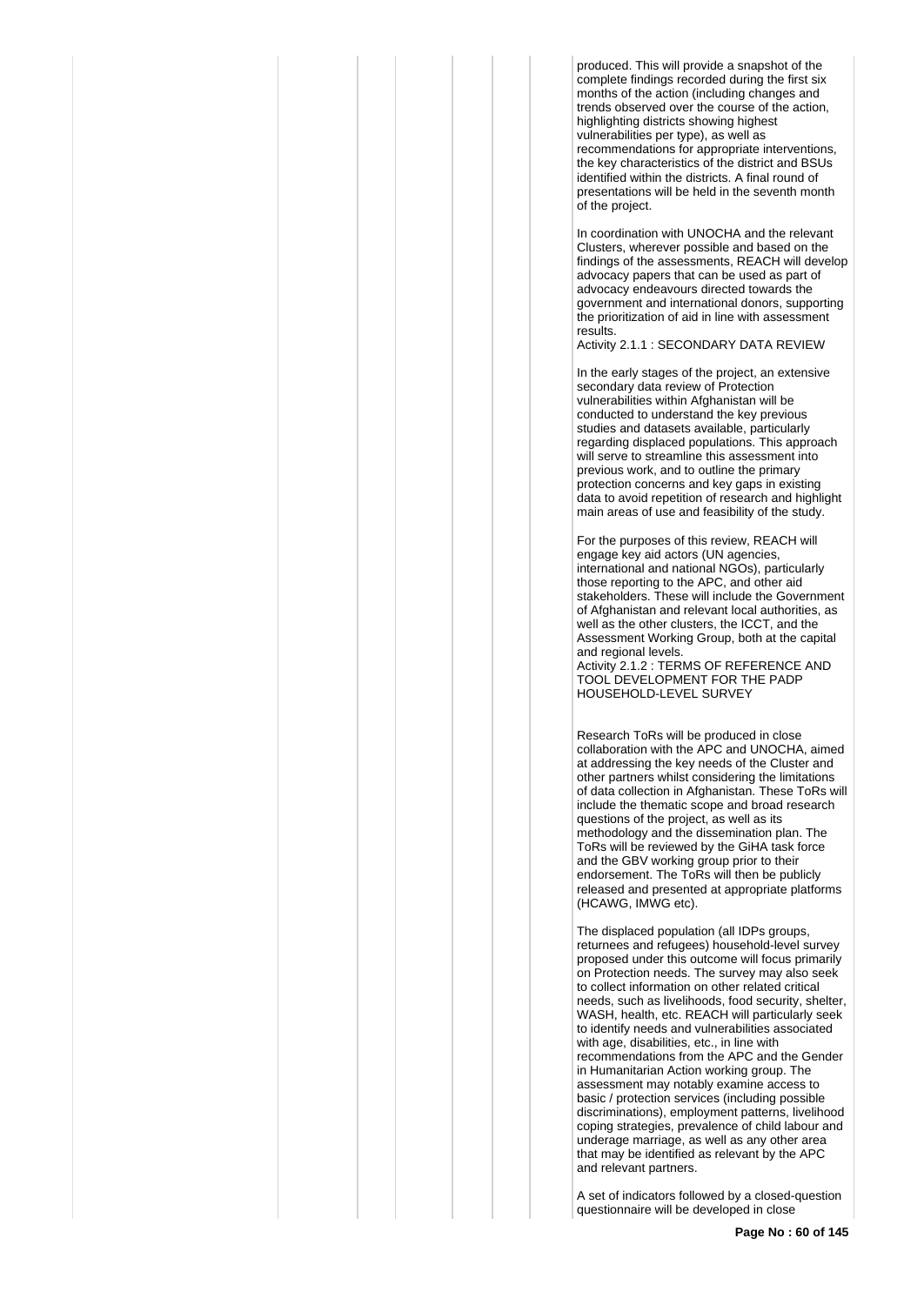coordination with the APC and other partners to provide maximum relevant data on protection needs and vulnerabilities of different displaced population groups. REACH will consult with UNOCHA and seek their approval for the research ToRs, inception report, questionnaire, as well as the choice of target assessment areas.

Activity 2.1.3 : QUANTITATIVE SURVEY OF DISPLACED HOUSEHOLDS

In order to capture full nationwide data on displaced population protection concerns, a quantitative household-level survey assessment will be implemented. These household surveys will be collected in a way that allows for comparison of final results between the five regions of Afghanistan (Central, Southern, Eastern, Northern, and Western), providing a nationwide coverage.

REACH will aim to interview approximately 1,694 displaced households per region. An estimated total of 9,625 interviews will be conducted. Randomized cluster sampling will be used to select areas targeted for the assessment in each region. The exact target number of households will be determined by the total number of populations on each area, and may be adjusted depending on local access conditions. REACH will aim to reach a proportion of female headed households amongst respondents equivalent to the proportion of female-headed households among displaced population groups. REACH's sampling strategy will enable to make comparisons between regions including comparisons of displacement groups (different types of IDPs, returnees, refugees), and to allow comparisons between male and female-headed households at the national level. This approach will facilitative sufficient disaggregation during analysis to highlight key population groups of particular vulnerability, helping to inform the APC of the characteristics of potential target communities and beneficiaries. With the objective of enabling the generalization of findings, REACH will use a 95% level of confidence and a 5% margin of error at the regional level.

As much as possible, REACH will use both male and female enumerators to ensure that sexdisaggregated data is collected and that women's specific needs and vulnerabilities are identified. Data collection will be conducted using Kobo toolbox, with data collected on smartphones; beneficial for enumerators' safety, efficient data collection and timely data analysis. All enumerators will be fully trained in the tool and its delivery prior to their deployment in the field. If data collection cannot be performed due to access issues, local organizations will be approached to help in data collection.

Regular progress updates on data collection will be provided to the donor and the ICCT. Where relevant, sensitive protection information will be passed to the APC, in order to support interventions and planning. If agencies request the raw data containing household identifiers, then the sensitive name/contact details will be removed and replaced with a unique key so that the identifier information can be restored at a later date, based on the respect of protection standards.

Activity 2.1.4 : COMPILATION AND DISSEMINATION OF AN ASSESSMENT REPORT

REACH will take charge of data entry (where necessary), data cleaning, and data analysis. The quantitative analysis will be inclusive of all relevant disaggregation. This will outline key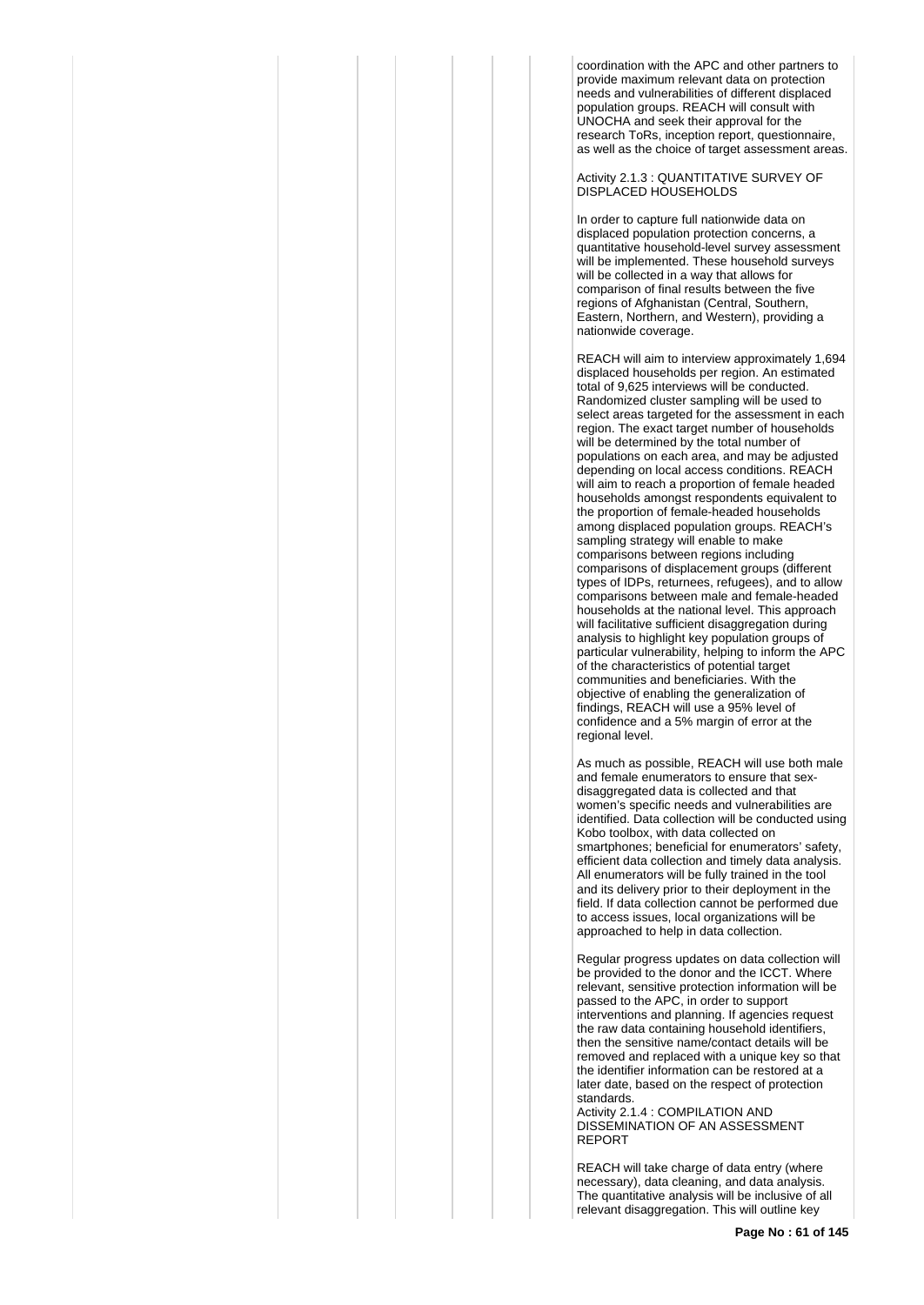|        |                |              | differences between displaced population<br>groups, helping targeted assistance by the APC<br>and other relevant partners. A clean dataset will<br>be publicly released. This dataset, along with<br>preliminary findings of data analysis will be<br>presented during a workshop with all relevant<br>partners. Feedback from this workshop will help<br>guide the creation of the report, and its<br>recommendations for further programming.<br>As such, the main report will be drafted to<br>encompass the research questions outlined in<br>the endorsed and published ToRs. The report<br>draft will be shared with the APC and once<br>reviewed and endorsed, released publicly. A<br>dissemination plan, as developed in the ToRs,<br>will be followed, presenting the report and the<br>results at appropriate platforms (ICCT, HCAWG,<br>IMWG, HCT).<br>In coordination with UNOCHA, the APC and its<br>sub-clusters, wherever possible and based on<br>the findings of the assessments, REACH will<br>develop advocacy papers that can be used as<br>part of advocacy endeavours directed towards<br>the government and international donors,<br>supporting the prioritization of aid in line with<br>assessment results.                                                                                                                                                                                                                                                                                                                                                                                                                                                                                                                                                                                                                                                                                                                                                                                                                                                                                                                                                                                                                                                                                                                    |
|--------|----------------|--------------|----------------------------------------------------------------------------------------------------------------------------------------------------------------------------------------------------------------------------------------------------------------------------------------------------------------------------------------------------------------------------------------------------------------------------------------------------------------------------------------------------------------------------------------------------------------------------------------------------------------------------------------------------------------------------------------------------------------------------------------------------------------------------------------------------------------------------------------------------------------------------------------------------------------------------------------------------------------------------------------------------------------------------------------------------------------------------------------------------------------------------------------------------------------------------------------------------------------------------------------------------------------------------------------------------------------------------------------------------------------------------------------------------------------------------------------------------------------------------------------------------------------------------------------------------------------------------------------------------------------------------------------------------------------------------------------------------------------------------------------------------------------------------------------------------------------------------------------------------------------------------------------------------------------------------------------------------------------------------------------------------------------------------------------------------------------------------------------------------------------------------------------------------------------------------------------------------------------------------------------------------------------------------------------------------------------------------------------------------------|
| Paktya | $\overline{2}$ | $\mathbf{1}$ | 1 Activity 2.1.1 : SECONDARY DATA REVIEW<br>In the early stages of the project, an extensive<br>secondary data review of Protection<br>vulnerabilities within Afghanistan will be<br>conducted to understand the key previous<br>studies and datasets available, particularly<br>regarding displaced populations. This approach<br>will serve to streamline this assessment into<br>previous work, and to outline the primary<br>protection concerns and key gaps in existing<br>data to avoid repetition of research and highlight<br>main areas of use and feasibility of the study.<br>For the purposes of this review, REACH will<br>engage key aid actors (UN agencies,<br>international and national NGOs), particularly<br>those reporting to the APC, and other aid<br>stakeholders. These will include the Government<br>of Afghanistan and relevant local authorities, as<br>well as the other clusters, the ICCT, and the<br>Assessment Working Group, both at the capital<br>and regional levels.<br>Activity 2.1.2 : TERMS OF REFERENCE AND<br>TOOL DEVELOPMENT FOR THE PADP<br>HOUSEHOLD-LEVEL SURVEY<br>Research ToRs will be produced in close<br>collaboration with the APC and UNOCHA, aimed<br>at addressing the key needs of the Cluster and<br>other partners whilst considering the limitations<br>of data collection in Afghanistan. These ToRs will<br>include the thematic scope and broad research<br>questions of the project, as well as its<br>methodology and the dissemination plan. The<br>ToRs will be reviewed by the GiHA task force<br>and the GBV working group prior to their<br>endorsement. The ToRs will then be publicly<br>released and presented at appropriate platforms<br>(HCAWG, IMWG etc).<br>The displaced population (all IDPs groups,<br>returnees and refugees) household-level survey<br>proposed under this outcome will focus primarily<br>on Protection needs. The survey may also seek<br>to collect information on other related critical<br>needs, such as livelihoods, food security, shelter,<br>WASH, health, etc. REACH will particularly seek<br>to identify needs and vulnerabilities associated<br>with age, disabilities, etc., in line with<br>recommendations from the APC and the Gender<br>in Humanitarian Action working group. The<br>assessment may notably examine access to |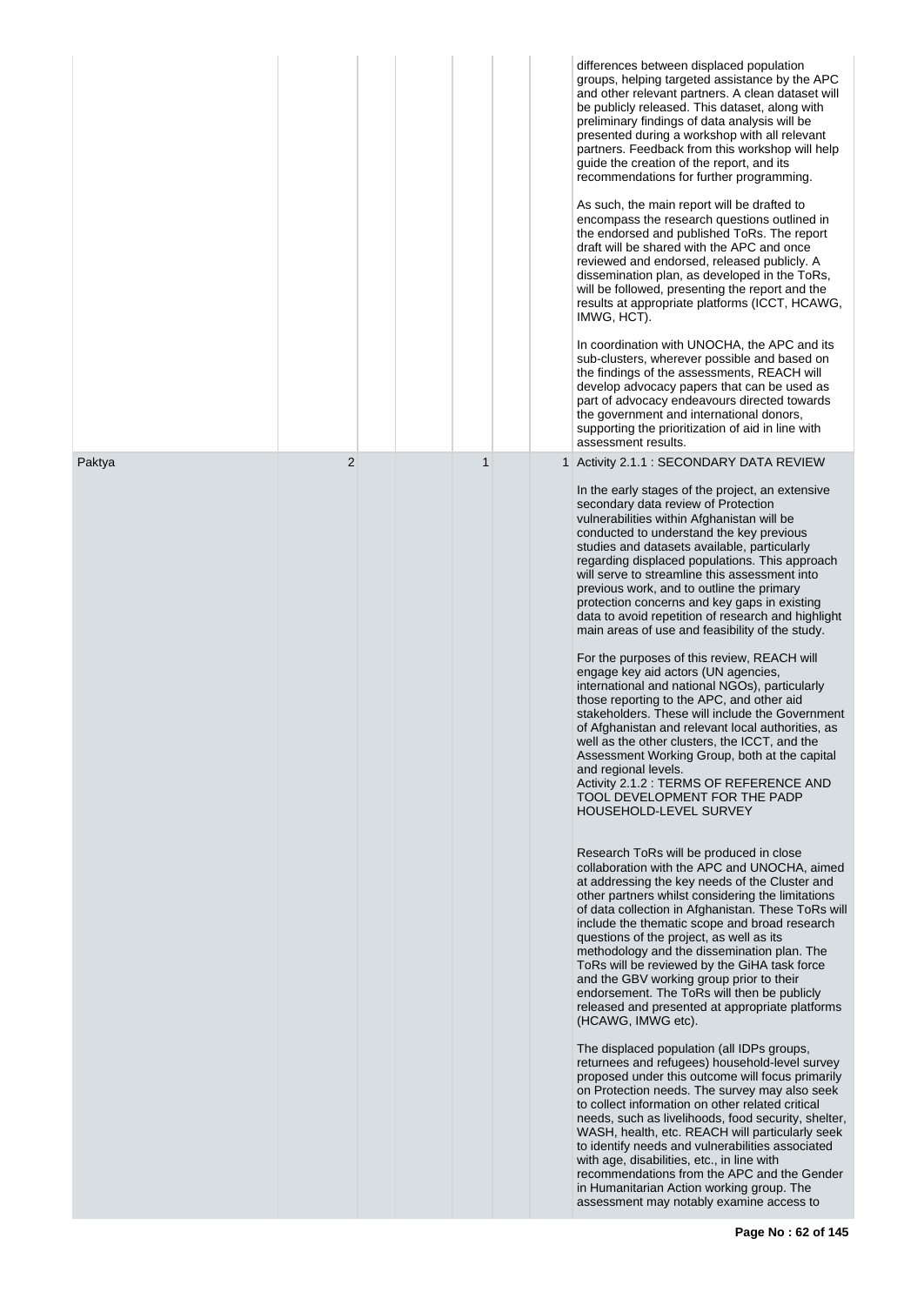basic / protection services (including possible discriminations), employment patterns, livelihood coping strategies, prevalence of child labour and underage marriage, as well as any other area that may be identified as relevant by the APC and relevant partners.

A set of indicators followed by a closed-question questionnaire will be developed in close coordination with the APC and other partners to provide maximum relevant data on protection needs and vulnerabilities of different displaced population groups. REACH will consult with UNOCHA and seek their approval for the research ToRs, inception report, questionnaire, as well as the choice of target assessment areas.

Activity 2.1.3 : QUANTITATIVE SURVEY OF DISPLACED HOUSEHOLDS

In order to capture full nationwide data on displaced population protection concerns, a quantitative household-level survey assessment will be implemented. These household surveys will be collected in a way that allows for comparison of final results between the five regions of Afghanistan (Central, Southern, Eastern, Northern, and Western), providing a nationwide coverage.

REACH will aim to interview approximately 1,694 displaced households per region. An estimated total of 9,625 interviews will be conducted. Randomized cluster sampling will be used to select areas targeted for the assessment in each region. The exact target number of households will be determined by the total number of populations on each area, and may be adjusted depending on local access conditions. REACH will aim to reach a proportion of female headed households amongst respondents equivalent to the proportion of female-headed households among displaced population groups. REACH's sampling strategy will enable to make comparisons between regions including comparisons of displacement groups (different types of IDPs, returnees, refugees), and to allow comparisons between male and female-headed households at the national level. This approach will facilitative sufficient disaggregation during analysis to highlight key population groups of particular vulnerability, helping to inform the APC of the characteristics of potential target communities and beneficiaries. With the objective of enabling the generalization of findings, REACH will use a 95% level of confidence and a 5% margin of error at the regional level.

As much as possible, REACH will use both male and female enumerators to ensure that sexdisaggregated data is collected and that women's specific needs and vulnerabilities are identified. Data collection will be conducted using Kobo toolbox, with data collected on smartphones; beneficial for enumerators' safety, efficient data collection and timely data analysis. All enumerators will be fully trained in the tool and its delivery prior to their deployment in the field. If data collection cannot be performed due to access issues, local organizations will be approached to help in data collection.

Regular progress updates on data collection will be provided to the donor and the ICCT. Where relevant, sensitive protection information will be passed to the APC, in order to support interventions and planning. If agencies request the raw data containing household identifiers, then the sensitive name/contact details will be removed and replaced with a unique key so that the identifier information can be restored at a later date, based on the respect of protection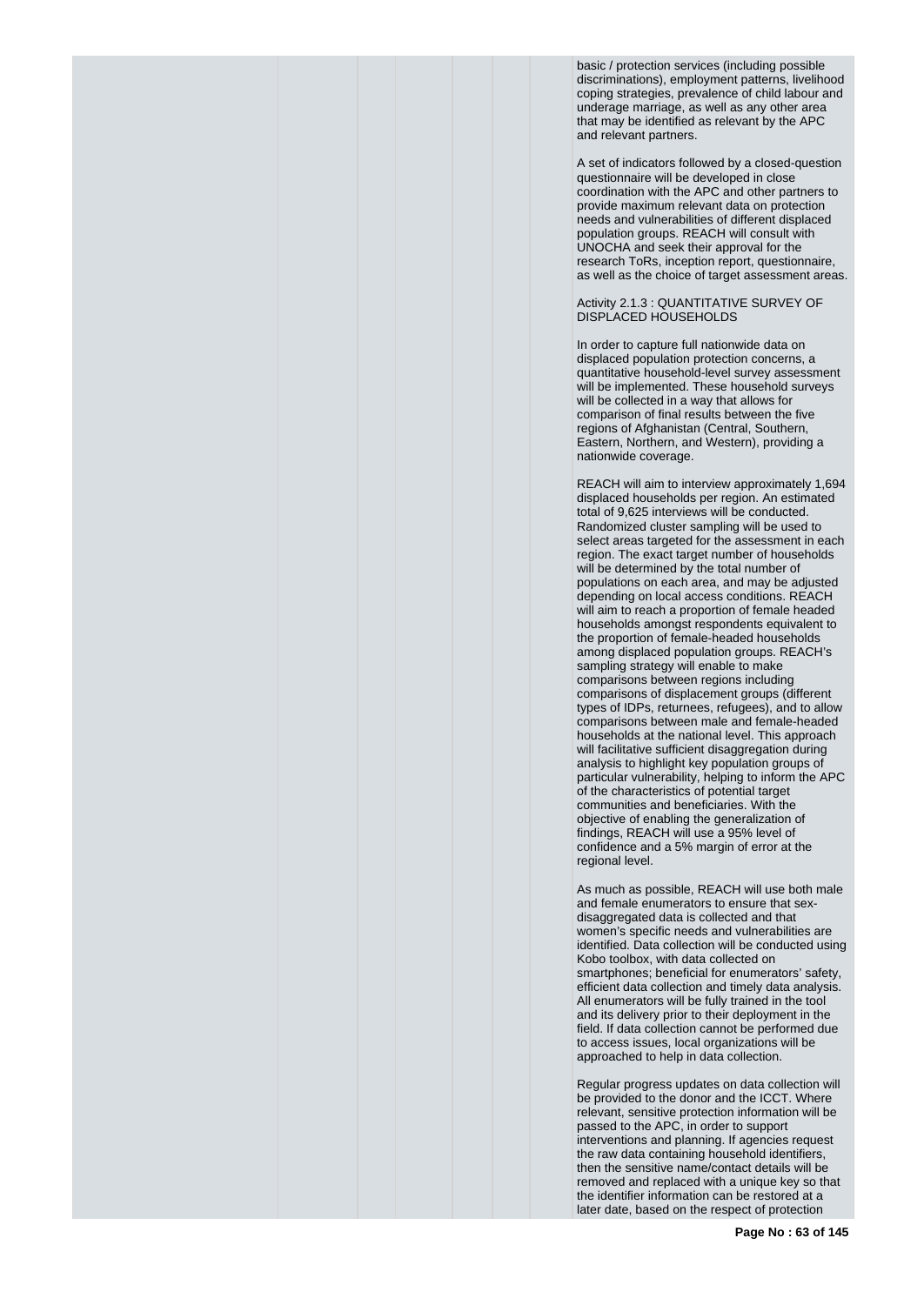|       |   |   |   |  | standards.<br>Activity 2.1.4 : COMPILATION AND<br>DISSEMINATION OF AN ASSESSMENT<br><b>REPORT</b><br>REACH will take charge of data entry (where<br>necessary), data cleaning, and data analysis.<br>The quantitative analysis will be inclusive of all<br>relevant disaggregation. This will outline key<br>differences between displaced population<br>groups, helping targeted assistance by the APC<br>and other relevant partners. A clean dataset will<br>be publicly released. This dataset, along with<br>preliminary findings of data analysis will be<br>presented during a workshop with all relevant<br>partners. Feedback from this workshop will help<br>guide the creation of the report, and its<br>recommendations for further programming.<br>As such, the main report will be drafted to<br>encompass the research questions outlined in<br>the endorsed and published ToRs. The report<br>draft will be shared with the APC and once<br>reviewed and endorsed, released publicly. A<br>dissemination plan, as developed in the ToRs,<br>will be followed, presenting the report and the<br>results at appropriate platforms (ICCT, HCAWG,<br>IMWG, HCT).<br>In coordination with UNOCHA, the APC and its<br>sub-clusters, wherever possible and based on<br>the findings of the assessments, REACH will<br>develop advocacy papers that can be used as<br>part of advocacy endeavours directed towards<br>the government and international donors,<br>supporting the prioritization of aid in line with<br>assessment results. |
|-------|---|---|---|--|----------------------------------------------------------------------------------------------------------------------------------------------------------------------------------------------------------------------------------------------------------------------------------------------------------------------------------------------------------------------------------------------------------------------------------------------------------------------------------------------------------------------------------------------------------------------------------------------------------------------------------------------------------------------------------------------------------------------------------------------------------------------------------------------------------------------------------------------------------------------------------------------------------------------------------------------------------------------------------------------------------------------------------------------------------------------------------------------------------------------------------------------------------------------------------------------------------------------------------------------------------------------------------------------------------------------------------------------------------------------------------------------------------------------------------------------------------------------------------------------------------------------------------------------------|
| Kunar | 5 | 1 | 1 |  | 2 Activity 1.1.1 : SECONDARY DATA REVIEW ON<br><b>45 HTR DISTRICTS</b><br>A secondary data review of vulnerabilities within<br>all 45 Afghanistan's HTR districts, as identified in<br>the CHF 2nd standard allocation, will be                                                                                                                                                                                                                                                                                                                                                                                                                                                                                                                                                                                                                                                                                                                                                                                                                                                                                                                                                                                                                                                                                                                                                                                                                                                                                                                    |
|       |   |   |   |  | conducted to understand the key previous<br>studies and datasets available. This endeavour<br>will serve to identify a tentative baseline (if<br>possible), including key information gaps, as well<br>as to streamline this assessment to previous<br>lessons learned. REACH will engage key aid<br>actors (UN agencies, international and national<br>NGOs) and other aid stakeholders (GoA and<br>relevant local authorities), including the Clusters,<br>ICCT, and the Assessment Working Group, both<br>at the capital and provincial level to source<br>available materials. The findings from this initial<br>secondary data review will inform the<br>development of the final endorsed methodology,<br>including specific security and "do not harm"<br>mitigation measures for each targeted district. In<br>addition, crucially, REACH will collect information<br>on local markets across the 45 identified HTR<br>areas, as a pre-requisite for the mapping<br>exercise to be undertaken in the following<br>Activity.                                                                                                                                                                                                                                                                                                                                                                                                                                                                                                                |
|       |   |   |   |  | These districts will include: "Almar, Bilchiragh,<br>Gurziwan and Pashtunkot (Faryab); Giro, Mugur,<br>Waghaz, Wali Muhammadi Shahid (Ghazni);<br>Garmser, Lashkar Gah, Nad Ali, Naw Zad, Reg,<br>Sangin (Helmand); Arghistan, Ghorak, Khakrez,<br>Maywand, Nesh, Shah Wali Kot, Zhari<br>(Kandahar); Barkunar, Dara-I-Pech, Ghaziabad,<br>Khas Kunar, Marawara, Shaygal wa shital, Wata<br>Pur (Kunar); Chahardara, Dashti Archi, Imam<br>Sahib, Khanabad, Qalay-I-Zal (Kunduz);<br>Chaparhar, Khogayani, Surkhrod (Nangarhar);<br>Urgun (Paktika); Khoja Ghar (Takhar); Chora,<br>Dihrawud, Khas Uruzgan, Shahidi Hassas,<br>Tirinkot (Uruzgan); and Daychopan, Shahjoy<br>(Zabul).<br>In parallel, through engagement with local                                                                                                                                                                                                                                                                                                                                                                                                                                                                                                                                                                                                                                                                                                                                                                                                                |
|       |   |   |   |  |                                                                                                                                                                                                                                                                                                                                                                                                                                                                                                                                                                                                                                                                                                                                                                                                                                                                                                                                                                                                                                                                                                                                                                                                                                                                                                                                                                                                                                                                                                                                                    |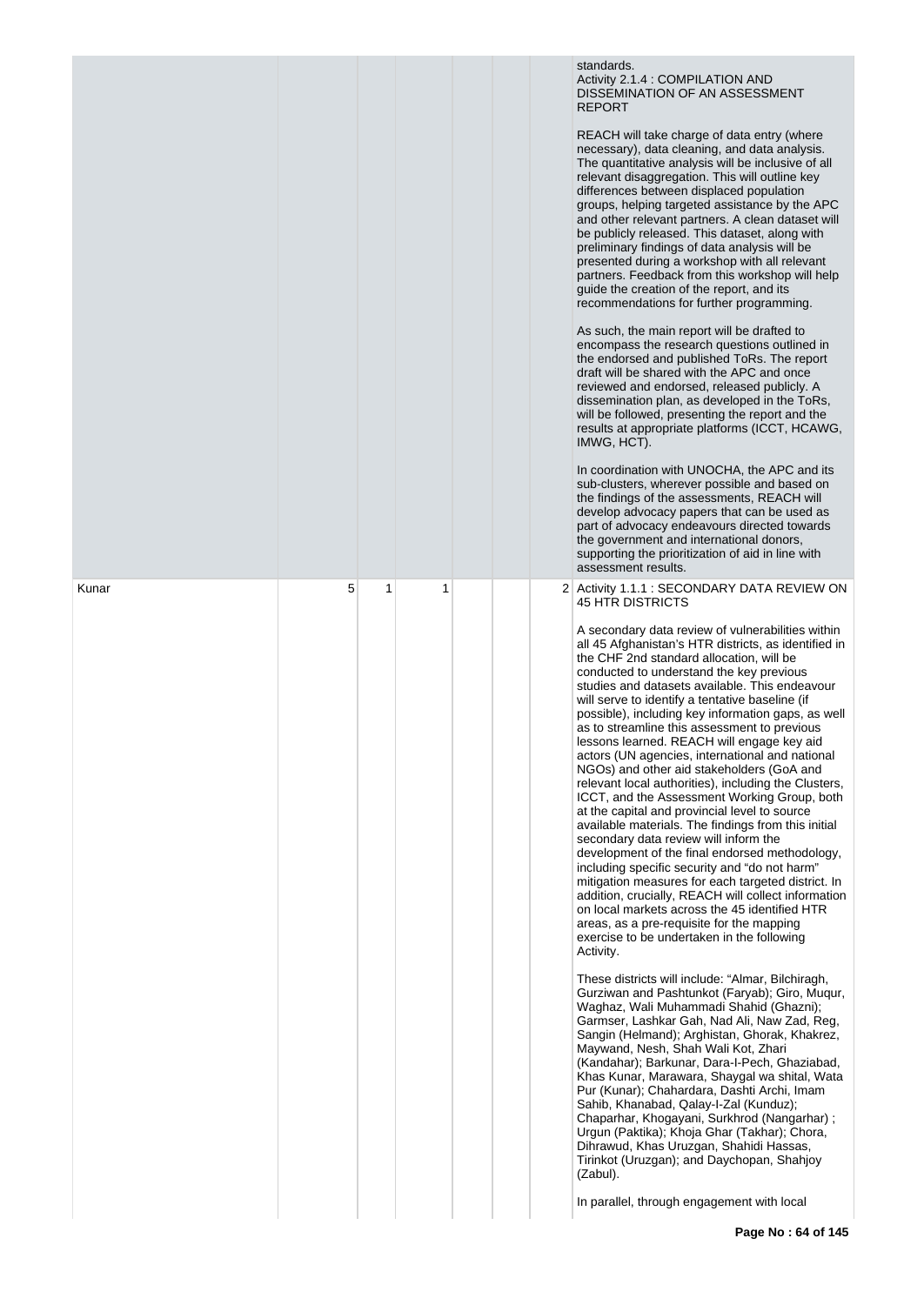partners, organisations operating in or around the HTR districts, and through existing Community Development Council (CDC) networks, REACH will identify key informants profiles that will be required by the assessment. At second stage, key informants for each district will be identified according to the endorsed methodology as well as to the risk/do-not-harm analysis undertaken during the secondary data review. The identification of Key informants will be done through local connections of NGOs on the ground, notably in CDCs, and through people displaced from their area of origin with contract in their area of origin. Key informants will include a wide variety of people best informed about the situation of each district and BSU on the ground, including CDC members, village elders, teachers, community workers, etc. As much as possible, REACH will seek to engage female key informants in order to propose specific gender analysis in the different assessments. Activity 1.1.2 : MAPPING OF BSUS IN AT LEAST 30 OUT OF 45 HARD TO REACH **DISTRICTS** 

Within each target district, REACH will identify market BSUs. For the purposes of this assessment, a BSU will be defined as a discrete geographic area showing common demographic and socio-economic features, between the village and district levels, structured around a common market place. Through previous mapping exercises in Afghanistan, REACH has found that areas that rely on a common market also share key social and economic resources and infrastructure, and show coherent demographic and livelihood features.

REACH will identify and triangulate key market places in each district through available resources (e.g. Immap's Afghanistan Spatial Data Center), through information provided by NGO partners operating in the area, and, if necessary, through information provided by key informants. In addition to this, through interviews with key informants who hold knowledge of target areas, REACH will conduct a mapping of BSUs. The villages served by major markets will be linked to the corresponding market. On this basis, REACH will then delineate the contours of each BSU. This allows a more granular understanding of districts. By dividing into BSUs, findings can be reported at this sub-district level.

Following this delineation, REACH will produce district maps showing all identified BSUs and their market place, as well as village names, roads and key infrastructure elements, as well as geographic features (river networks, mountains and hill slopes). At least 30 individual district maps will be produced. The creation of these maps will allow operational partners to better plan interventions by identifying the markets and the areas that they serve. BSUs will then serve as data unit for district situation and needs analysis.

Activity 1.2.1 : TOR DEVELOPMENT AND ENDORSMENT

The project will be collaborative in nature to ensure that the information provided to those that will use it (OCHA, HAG, clusters and implementing partners) is appropriate and required. Through consultations with those partners, a research ToR, outlining the context, methodology, limitations and analysis plan will be created. This will also include a dissemination plan for the end products. The ToRs will be endorsed by OCHA, the clusters and the HAG and presented at appropriate platforms (ICCT, HCAWG, IMWG) to ensure that those not directly involved in the assessment are aware of the activities to avoid duplication. A steering

**Page No : 65 of 145**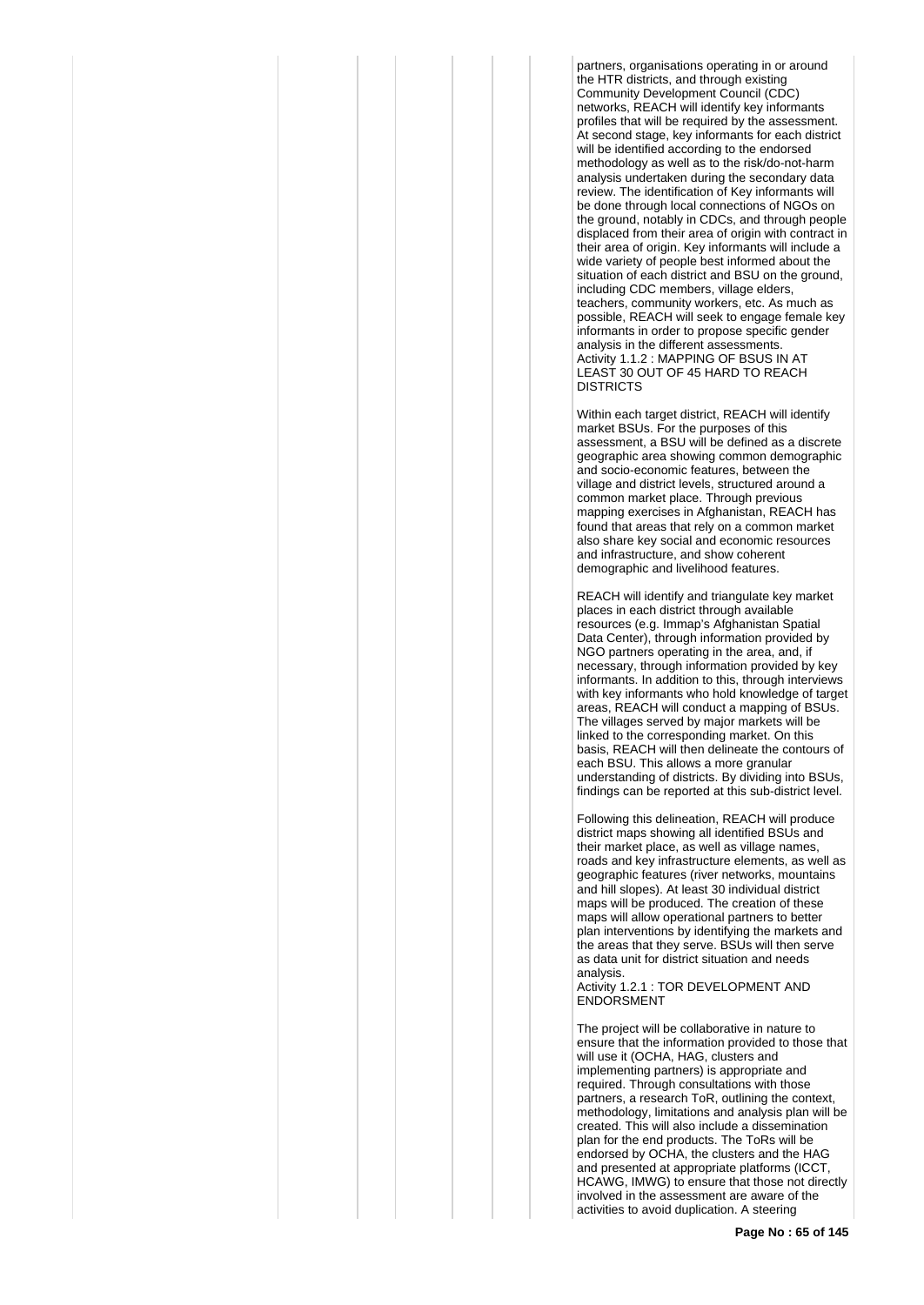committee of the core members of the above mentioned groups will be created, that will meet on an ad-hoc basis to discuss the methodology development, initial findings and throughout the project.

The research tool will be composed by a set of basic demographic indicators, as well as humanitarian indicators that will then be used throughout the project for the monthly monitoring of BSUs. The tool will notably serve to analyse displacement patterns, changes in access to market and basic services, price information, and Cluster-specific variables (e.g. shortages of water, damage to shelters, destruction of food stocks, etc.). Gender-specific questions will be included wherever relevant. REACH will consult with UNOCHA and seek their approval for the research ToRs, inception report, questionnaire, as well as the choice of target districts.

Activity 1.2.2 : REGULAR DATA COLLECTION OF KEY HUMANITARIAN INFORMATION

Once BSU mapping is completed and key informants are identified for each of them, REACH will conduct an initial interview survey with them, using the approved tool. The key informant will provide information on their area of knowledge and this will form the basis of the core information required for each BSU. By using more than one key informant per BSU, REACH will ensure that triangulation of the data can occur to avoid erroneous results from a single key informant. The initial survey will focus on shelter, food security and WASH community coping strategies. This is will constitute, together with the secondary data review, an initial baseline of the targeted HTR districts

Following this, on a regular basis, a 'top-up' survey will be conducted. This will focus on any changes in vulnerabilities, needs or coping strategies have occurred through the month, using the same approved tool and focusing on recent displacement, price changes and any rapid changes in shelter, food security and WASH vulnerabilities. Each question in the initial survey and the follow on regular surveys will be linked to a confidence matrix. The confidence matrix will give an indication as to the reliability of the answers provided. As an example, the confidence with which a teacher can provide information on educational needs is higher than an agricultural worker's. In reverse, the agricultural workers response to a question on crop varieties will be higher than that of a teacher.

Based on the initial risk/do-not-harm analysis, HTR districts will be classified into "data collection tiers". To each data collection tier corresponds a different risk and do-not-harm profile as well as related mitigation measures (and confidence matrix for triangulation and analysis purpose). The endorsed methodology will ensure that data will enable inter-district comparison regardless of "data collection tiers".

Data collection tiers may include: 1. KI face-to-face interviews within BSUs and district territory 2. Remote KI interviews using phone/internet communication means 3. KI face-to-face outside BSUs and/or district territory (e.g. district/province capital), following REACH Area of Origin/Knowledge methodology 4. FGDs with population recently displaced from targeted HTR BSUs/districts, following REACH Area of Origin/Knowledge methodology 5. Possible combinations of the above data collection approaches.

Activity 1.2.3 : CREATION AND

**Page No : 66 of 145**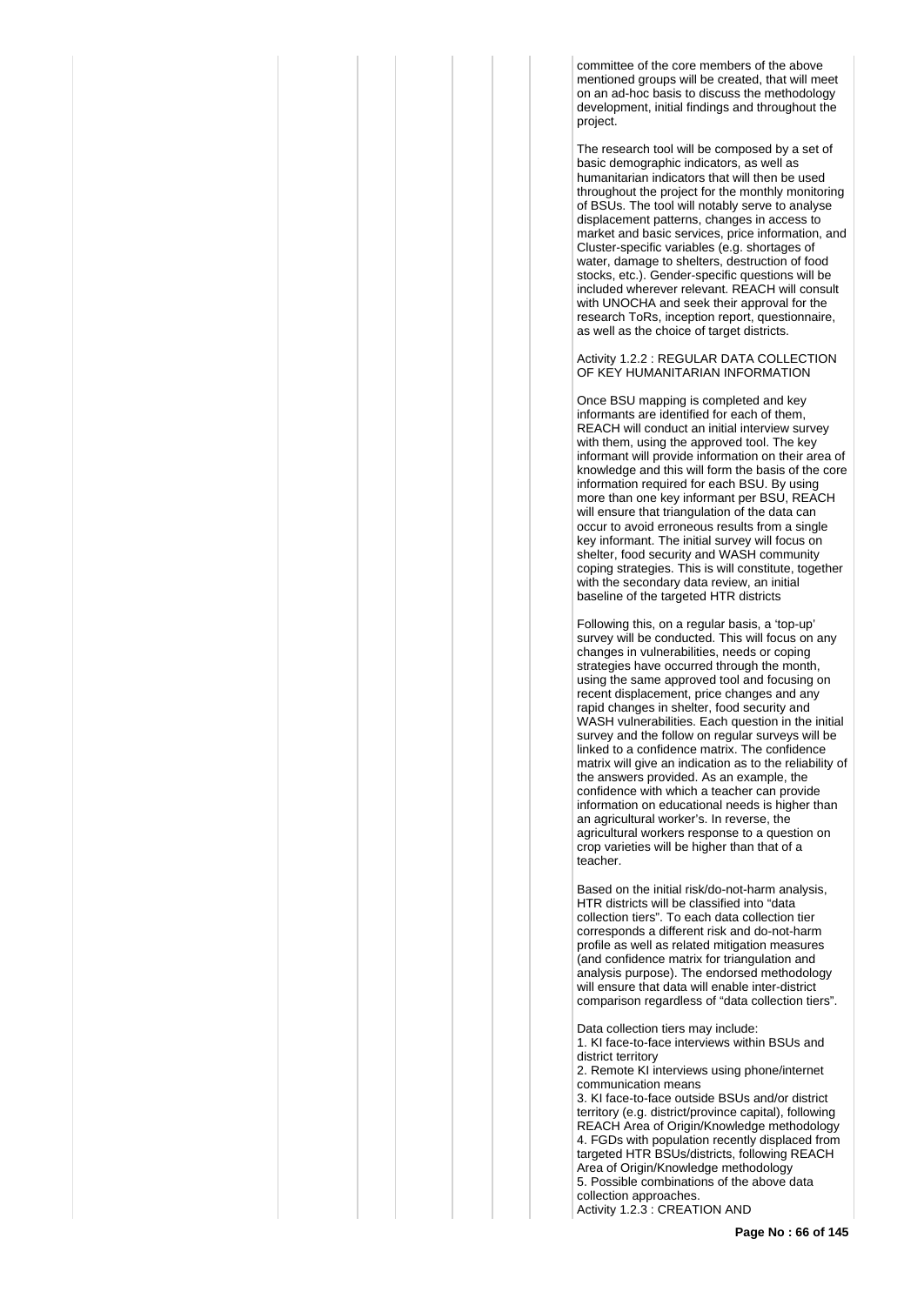#### DISSEMINATION OF DISTRICT AND BSU **FACTSHEETS**

On a regular basis, the information provided by the key informants (following triangulation to remove any inconsistencies) will be presented in an individual factsheet, one per each district. Initial factsheet drafts will be presented to organizations involved in the development of the methodology (OCHA, HAG and clusters). As part of the HTRA, REACH will produce factsheets at both district and BSU levels, which is a unit below the district level and above the village level. Producing factsheets at the village level would likely be too restrictive with a risk of not yielding statistically significant data. The BSU level study will allow REACH to strike a balance between these two levels

The production of these factsheets will be timeconsuming and complex due to the nature of the districts. Therefore, REACH proposes to roll out data collection across the targeted districts, increasing the number of districts per month, starting with an initial batch of 10 districts, increasing by 10 each month, until at least 30 are mapped and have key informant networks in place. If possible, based on security conditions and available resources, REACH will extend the coverage to all 45 districts.

REACH will therefore produce: - at least 30 baseline district factsheets by the end of the third month - at least 30 districts update factsheets by the end of the project

It is not possible at the moment to evaluate the number of BSU factsheets to be produced, because this will depend on the mapping of BSU that will be performed as part of the above activity.

As part of the ToR development a clear dissemination plan will be created that will highlight the appropriate (due to the sensitive nature of the data) platforms at which to present the monthly findings, as well as a list of contacts that will receive the factsheet. The mailing list held by OCHA may be used to further disseminate these products. Activity 1.2.4 : CONSOLIDATION AND DISSEMINATION OF AN ASSESSMENT REPORT

Prior to drafting the HTRA report, an overview of key assessment findings and a clean assessment dataset will be shared with the steering committee.

A report, covering the context, methodology and longitudinal findings of the HTRA will be produced. This will provide a snapshot of the complete findings recorded during the first six months of the action (including changes and trends observed over the course of the action, highlighting districts showing highest vulnerabilities per type), as well as recommendations for appropriate interventions, the key characteristics of the district and BSUs identified within the districts. A final round of presentations will be held in the seventh month of the project.

In coordination with UNOCHA and the relevant Clusters, wherever possible and based on the findings of the assessments, REACH will develop advocacy papers that can be used as part of advocacy endeavours directed towards the government and international donors, supporting the prioritization of aid in line with assessment results.

Activity 2.1.1 : SECONDARY DATA REVIEW

**Page No : 67 of 145**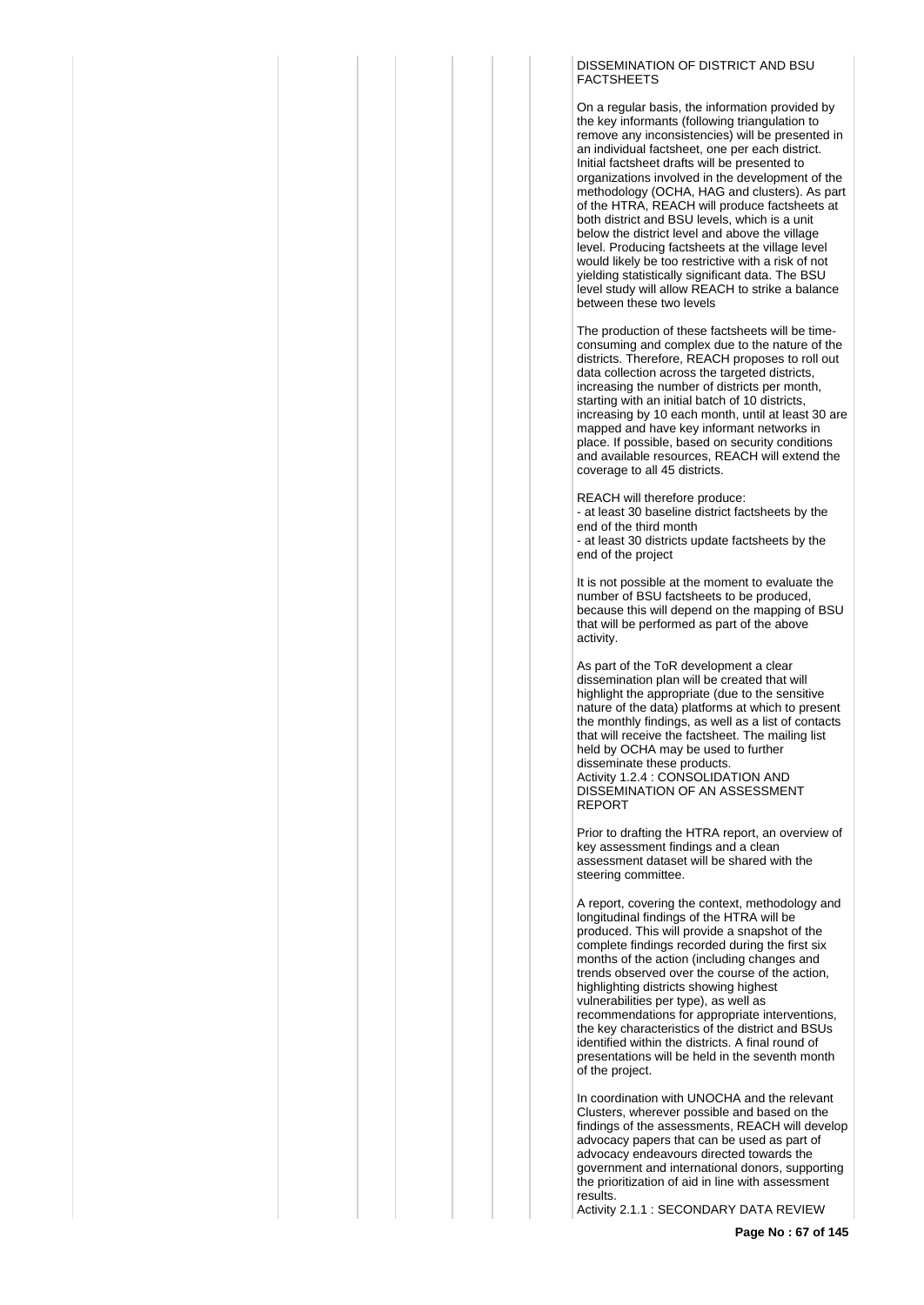In the early stages of the project, an extensive secondary data review of Protection vulnerabilities within Afghanistan will be conducted to understand the key previous studies and datasets available, particularly regarding displaced populations. This approach will serve to streamline this assessment into previous work, and to outline the primary protection concerns and key gaps in existing data to avoid repetition of research and highlight main areas of use and feasibility of the study.

For the purposes of this review, REACH will engage key aid actors (UN agencies, international and national NGOs), particularly those reporting to the APC, and other aid stakeholders. These will include the Government of Afghanistan and relevant local authorities, as well as the other clusters, the ICCT, and the Assessment Working Group, both at the capital and regional levels.

Activity 2.1.2 : TERMS OF REFERENCE AND TOOL DEVELOPMENT FOR THE PADP HOUSEHOLD-LEVEL SURVEY

Research ToRs will be produced in close collaboration with the APC and UNOCHA, aimed at addressing the key needs of the Cluster and other partners whilst considering the limitations of data collection in Afghanistan. These ToRs will include the thematic scope and broad research questions of the project, as well as its methodology and the dissemination plan. The ToRs will be reviewed by the GiHA task force and the GBV working group prior to their endorsement. The ToRs will then be publicly released and presented at appropriate platforms (HCAWG, IMWG etc).

The displaced population (all IDPs groups, returnees and refugees) household-level survey proposed under this outcome will focus primarily on Protection needs. The survey may also seek to collect information on other related critical needs, such as livelihoods, food security, shelter, WASH, health, etc. REACH will particularly seek to identify needs and vulnerabilities associated with age, disabilities, etc., in line with recommendations from the APC and the Gender in Humanitarian Action working group. The assessment may notably examine access to basic / protection services (including possible discriminations), employment patterns, livelihood coping strategies, prevalence of child labour and underage marriage, as well as any other area that may be identified as relevant by the APC and relevant partners.

A set of indicators followed by a closed-question questionnaire will be developed in close coordination with the APC and other partners to provide maximum relevant data on protection needs and vulnerabilities of different displaced population groups. REACH will consult with UNOCHA and seek their approval for the research ToRs, inception report, questionnaire, as well as the choice of target assessment areas.

Activity 2.1.3 : QUANTITATIVE SURVEY OF DISPLACED HOUSEHOLDS

In order to capture full nationwide data on displaced population protection concerns, a quantitative household-level survey assessment will be implemented. These household surveys will be collected in a way that allows for comparison of final results between the five regions of Afghanistan (Central, Southern, Eastern, Northern, and Western), providing a nationwide coverage.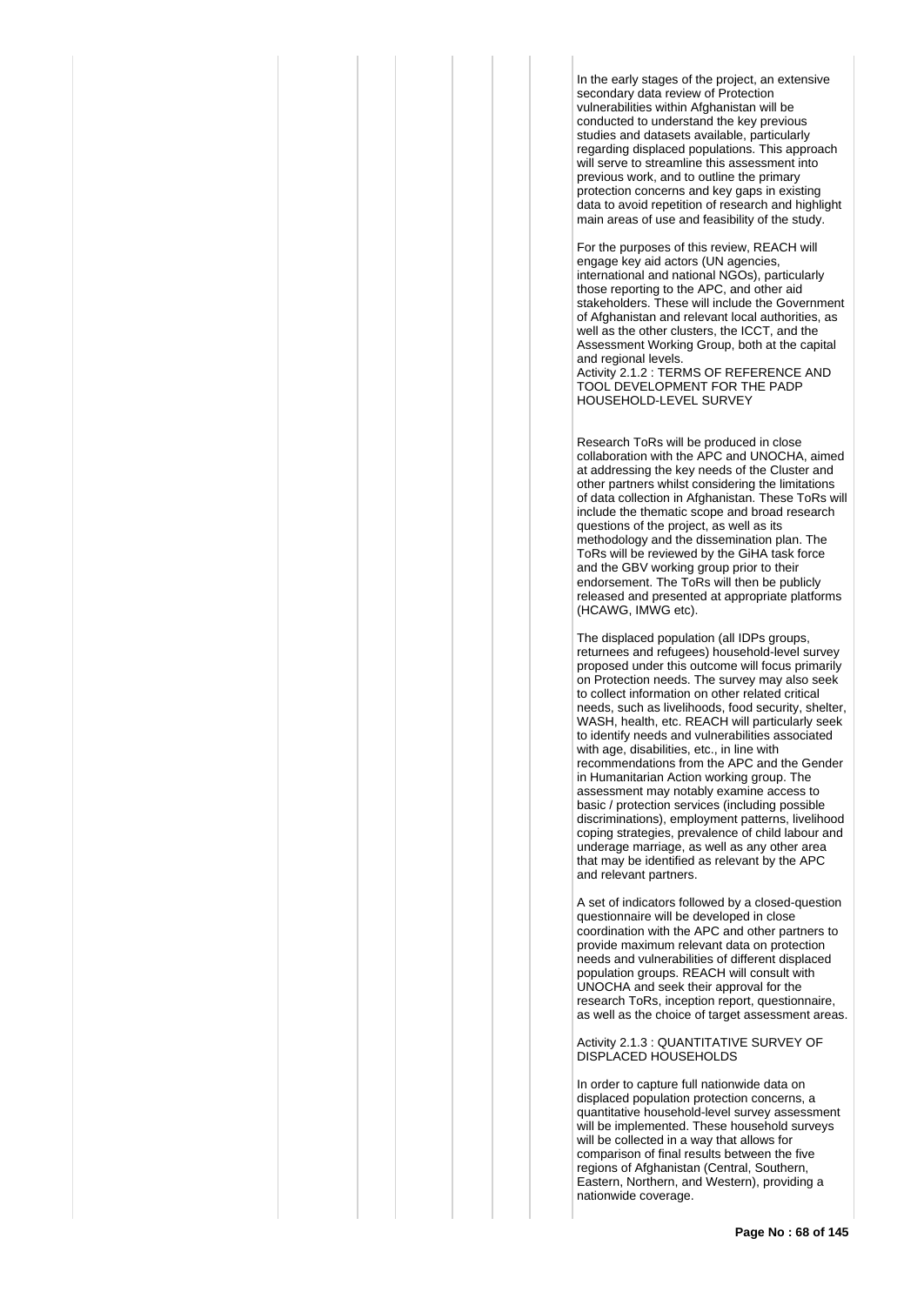REACH will aim to interview approximately 1,694 displaced households per region. An estimated total of 9,625 interviews will be conducted. Randomized cluster sampling will be used to select areas targeted for the assessment in each region. The exact target number of households will be determined by the total number of populations on each area, and may be adjusted depending on local access conditions. REACH will aim to reach a proportion of female headed households amongst respondents equivalent to the proportion of female-headed households among displaced population groups. REACH's sampling strategy will enable to make comparisons between regions including comparisons of displacement groups (different types of IDPs, returnees, refugees), and to allow comparisons between male and female-headed households at the national level. This approach will facilitative sufficient disaggregation during analysis to highlight key population groups of particular vulnerability, helping to inform the APC of the characteristics of potential target communities and beneficiaries. With the objective of enabling the generalization of findings, REACH will use a 95% level of confidence and a 5% margin of error at the regional level.

As much as possible, REACH will use both male and female enumerators to ensure that sexdisaggregated data is collected and that women's specific needs and vulnerabilities are identified. Data collection will be conducted using Kobo toolbox, with data collected on smartphones; beneficial for enumerators' safety, efficient data collection and timely data analysis. All enumerators will be fully trained in the tool and its delivery prior to their deployment in the field. If data collection cannot be performed due to access issues, local organizations will be approached to help in data collection.

Regular progress updates on data collection will be provided to the donor and the ICCT. Where relevant, sensitive protection information will be passed to the APC, in order to support interventions and planning. If agencies request the raw data containing household identifiers, then the sensitive name/contact details will be removed and replaced with a unique key so that the identifier information can be restored at a later date, based on the respect of protection standards.

Activity 2.1.4 : COMPILATION AND DISSEMINATION OF AN ASSESSMENT REPORT

REACH will take charge of data entry (where necessary), data cleaning, and data analysis. The quantitative analysis will be inclusive of all relevant disaggregation. This will outline key differences between displaced population groups, helping targeted assistance by the APC and other relevant partners. A clean dataset will be publicly released. This dataset, along with preliminary findings of data analysis will be presented during a workshop with all relevant partners. Feedback from this workshop will help guide the creation of the report, and its recommendations for further programming.

As such, the main report will be drafted to encompass the research questions outlined in the endorsed and published ToRs. The report draft will be shared with the APC and once reviewed and endorsed, released publicly. A dissemination plan, as developed in the ToRs, will be followed, presenting the report and the results at appropriate platforms (ICCT, HCAWG, IMWG, HCT).

In coordination with UNOCHA, the APC and its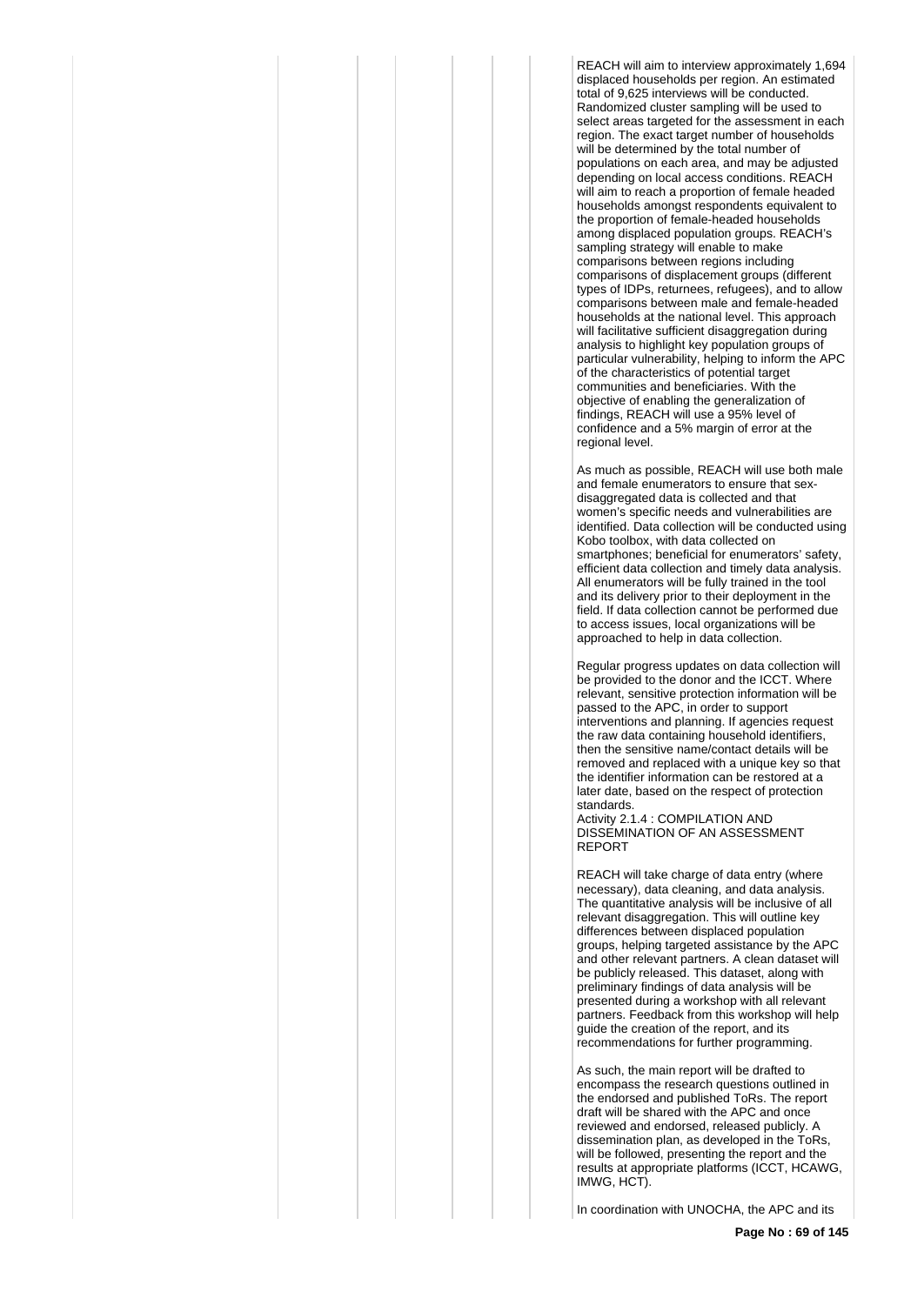|          |   |             | sub-clusters, wherever possible and based on<br>the findings of the assessments, REACH will<br>develop advocacy papers that can be used as<br>part of advocacy endeavours directed towards<br>the government and international donors,<br>supporting the prioritization of aid in line with<br>assessment results.                                                                                                                                                                                                                                                                                                                                                                                                                                                                                                                                                                                                                                                                                                                                                                                                  |
|----------|---|-------------|---------------------------------------------------------------------------------------------------------------------------------------------------------------------------------------------------------------------------------------------------------------------------------------------------------------------------------------------------------------------------------------------------------------------------------------------------------------------------------------------------------------------------------------------------------------------------------------------------------------------------------------------------------------------------------------------------------------------------------------------------------------------------------------------------------------------------------------------------------------------------------------------------------------------------------------------------------------------------------------------------------------------------------------------------------------------------------------------------------------------|
| Nuristan | 2 | $\mathbf 1$ | 1 Activity 2.1.1 : SECONDARY DATA REVIEW<br>In the early stages of the project, an extensive<br>secondary data review of Protection<br>vulnerabilities within Afghanistan will be<br>conducted to understand the key previous<br>studies and datasets available, particularly<br>regarding displaced populations. This approach<br>will serve to streamline this assessment into<br>previous work, and to outline the primary<br>protection concerns and key gaps in existing<br>data to avoid repetition of research and highlight<br>main areas of use and feasibility of the study.<br>For the purposes of this review, REACH will<br>engage key aid actors (UN agencies,<br>international and national NGOs), particularly<br>those reporting to the APC, and other aid<br>stakeholders. These will include the Government<br>of Afghanistan and relevant local authorities, as<br>well as the other clusters, the ICCT, and the<br>Assessment Working Group, both at the capital<br>and regional levels.<br>Activity 2.1.2 : TERMS OF REFERENCE AND<br>TOOL DEVELOPMENT FOR THE PADP<br>HOUSEHOLD-LEVEL SURVEY |
|          |   |             | Research ToRs will be produced in close<br>collaboration with the APC and UNOCHA, aimed<br>at addressing the key needs of the Cluster and<br>other partners whilst considering the limitations<br>of data collection in Afghanistan. These ToRs will<br>include the thematic scope and broad research<br>questions of the project, as well as its<br>methodology and the dissemination plan. The<br>ToRs will be reviewed by the GiHA task force<br>and the GBV working group prior to their<br>endorsement. The ToRs will then be publicly<br>released and presented at appropriate platforms<br>(HCAWG, IMWG etc).                                                                                                                                                                                                                                                                                                                                                                                                                                                                                                |
|          |   |             | The displaced population (all IDPs groups,<br>returnees and refugees) household-level survey<br>proposed under this outcome will focus primarily<br>on Protection needs. The survey may also seek<br>to collect information on other related critical<br>needs, such as livelihoods, food security, shelter,<br>WASH, health, etc. REACH will particularly seek<br>to identify needs and vulnerabilities associated<br>with age, disabilities, etc., in line with<br>recommendations from the APC and the Gender<br>in Humanitarian Action working group. The<br>assessment may notably examine access to<br>basic / protection services (including possible<br>discriminations), employment patterns, livelihood<br>coping strategies, prevalence of child labour and<br>underage marriage, as well as any other area<br>that may be identified as relevant by the APC<br>and relevant partners.                                                                                                                                                                                                                   |
|          |   |             | A set of indicators followed by a closed-question<br>questionnaire will be developed in close<br>coordination with the APC and other partners to<br>provide maximum relevant data on protection<br>needs and vulnerabilities of different displaced<br>population groups. REACH will consult with<br>UNOCHA and seek their approval for the<br>research ToRs, inception report, questionnaire,<br>as well as the choice of target assessment areas.<br>Activity 2.1.3 : QUANTITATIVE SURVEY OF<br><b>DISPLACED HOUSEHOLDS</b>                                                                                                                                                                                                                                                                                                                                                                                                                                                                                                                                                                                       |
|          |   |             | In order to capture full nationwide data on                                                                                                                                                                                                                                                                                                                                                                                                                                                                                                                                                                                                                                                                                                                                                                                                                                                                                                                                                                                                                                                                         |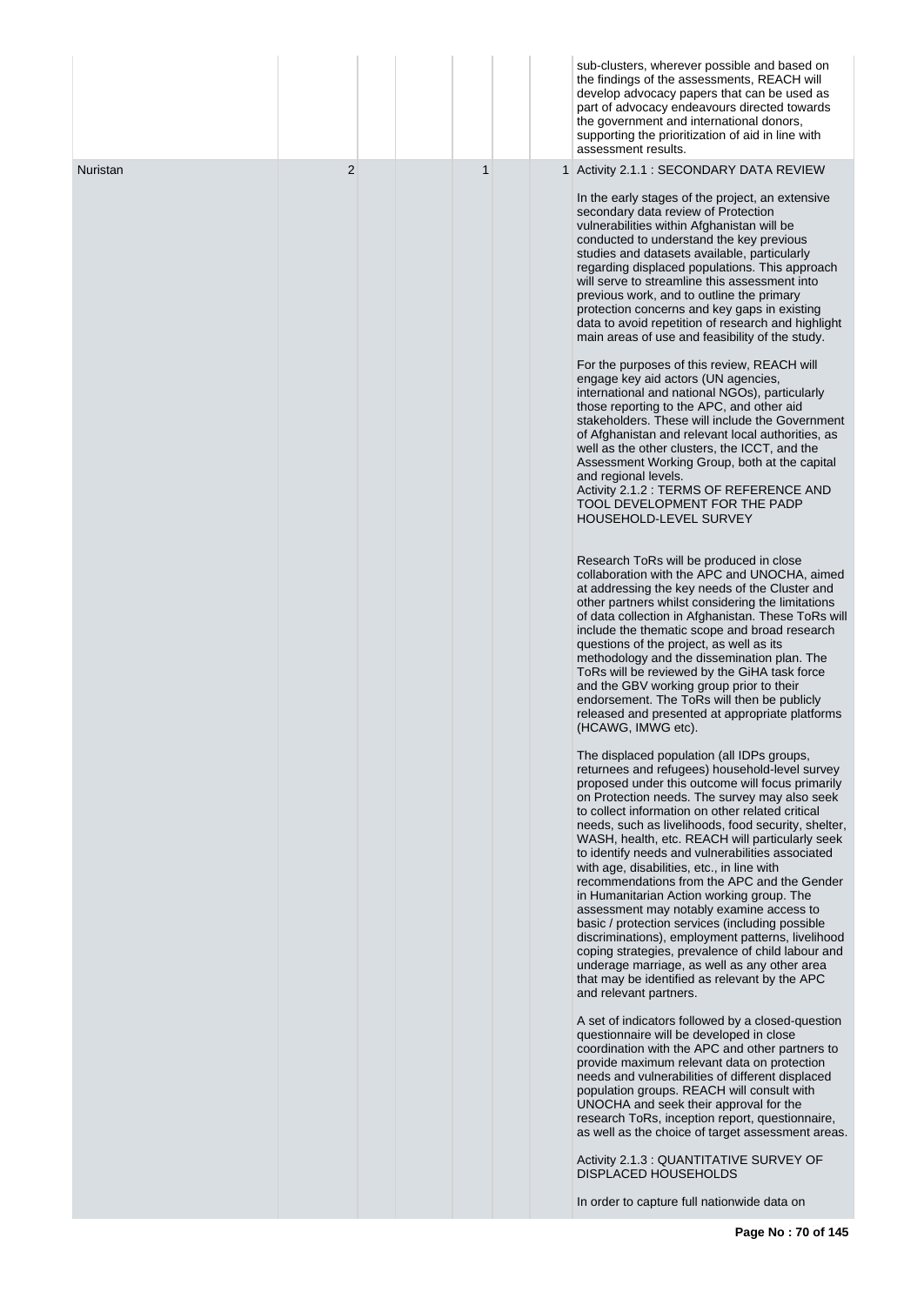displaced population protection concerns, a quantitative household-level survey assessment will be implemented. These household surveys will be collected in a way that allows for comparison of final results between the five regions of Afghanistan (Central, Southern, Eastern, Northern, and Western), providing a nationwide coverage.

REACH will aim to interview approximately 1,694 displaced households per region. An estimated total of 9,625 interviews will be conducted. Randomized cluster sampling will be used to select areas targeted for the assessment in each region. The exact target number of households will be determined by the total number of populations on each area, and may be adjusted depending on local access conditions. REACH will aim to reach a proportion of female headed households amongst respondents equivalent to the proportion of female-headed households among displaced population groups. REACH's sampling strategy will enable to make comparisons between regions including comparisons of displacement groups (different types of IDPs, returnees, refugees), and to allow comparisons between male and female-headed households at the national level. This approach will facilitative sufficient disaggregation during analysis to highlight key population groups of particular vulnerability, helping to inform the APC of the characteristics of potential target communities and beneficiaries. With the objective of enabling the generalization of findings, REACH will use a 95% level of confidence and a 5% margin of error at the regional level.

As much as possible, REACH will use both male and female enumerators to ensure that sexdisaggregated data is collected and that women's specific needs and vulnerabilities are identified. Data collection will be conducted using Kobo toolbox, with data collected on smartphones; beneficial for enumerators' safety, efficient data collection and timely data analysis. All enumerators will be fully trained in the tool and its delivery prior to their deployment in the field. If data collection cannot be performed due to access issues, local organizations will be approached to help in data collection.

Regular progress updates on data collection will be provided to the donor and the ICCT. Where relevant, sensitive protection information will be passed to the APC, in order to support interventions and planning. If agencies request the raw data containing household identifiers, then the sensitive name/contact details will be removed and replaced with a unique key so that the identifier information can be restored at a later date, based on the respect of protection standards.

Activity 2.1.4 : COMPILATION AND DISSEMINATION OF AN ASSESSMENT REPORT

REACH will take charge of data entry (where necessary), data cleaning, and data analysis. The quantitative analysis will be inclusive of all relevant disaggregation. This will outline key differences between displaced population groups, helping targeted assistance by the APC and other relevant partners. A clean dataset will be publicly released. This dataset, along with preliminary findings of data analysis will be presented during a workshop with all relevant partners. Feedback from this workshop will help guide the creation of the report, and its recommendations for further programming.

As such, the main report will be drafted to encompass the research questions outlined in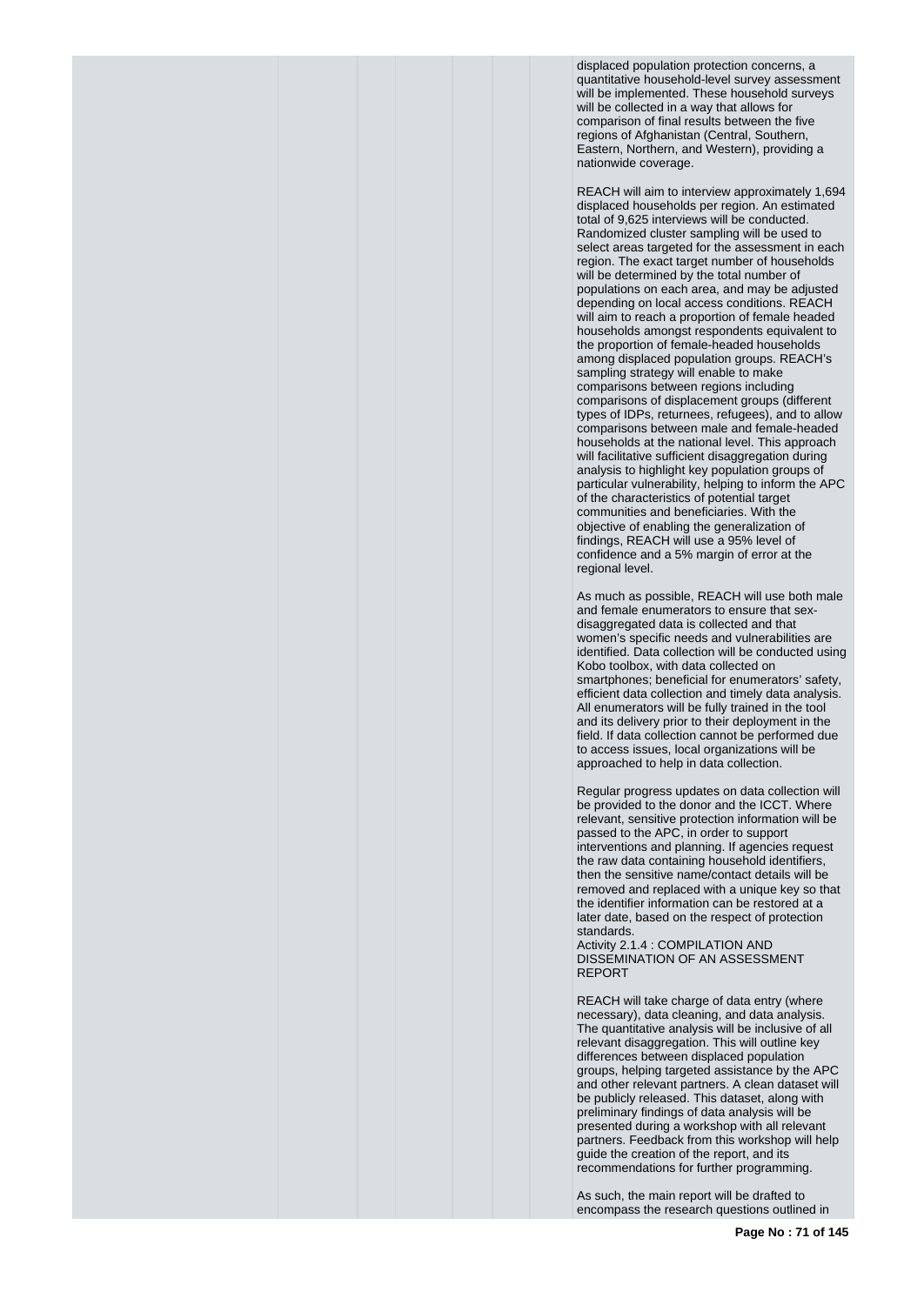|            |   |   |  | the endorsed and published ToRs. The report<br>draft will be shared with the APC and once<br>reviewed and endorsed, released publicly. A<br>dissemination plan, as developed in the ToRs,<br>will be followed, presenting the report and the<br>results at appropriate platforms (ICCT, HCAWG,<br>IMWG, HCT).<br>In coordination with UNOCHA, the APC and its<br>sub-clusters, wherever possible and based on<br>the findings of the assessments, REACH will<br>develop advocacy papers that can be used as<br>part of advocacy endeavours directed towards<br>the government and international donors,<br>supporting the prioritization of aid in line with<br>assessment results.                                                                                                                                                                                                               |
|------------|---|---|--|---------------------------------------------------------------------------------------------------------------------------------------------------------------------------------------------------------------------------------------------------------------------------------------------------------------------------------------------------------------------------------------------------------------------------------------------------------------------------------------------------------------------------------------------------------------------------------------------------------------------------------------------------------------------------------------------------------------------------------------------------------------------------------------------------------------------------------------------------------------------------------------------------|
| Badakhshan | 2 | 1 |  | Activity 2.1.1 : SECONDARY DATA REVIEW                                                                                                                                                                                                                                                                                                                                                                                                                                                                                                                                                                                                                                                                                                                                                                                                                                                            |
|            |   |   |  | In the early stages of the project, an extensive<br>secondary data review of Protection<br>vulnerabilities within Afghanistan will be<br>conducted to understand the key previous<br>studies and datasets available, particularly<br>regarding displaced populations. This approach<br>will serve to streamline this assessment into<br>previous work, and to outline the primary<br>protection concerns and key gaps in existing<br>data to avoid repetition of research and highlight<br>main areas of use and feasibility of the study.                                                                                                                                                                                                                                                                                                                                                        |
|            |   |   |  | For the purposes of this review, REACH will<br>engage key aid actors (UN agencies,<br>international and national NGOs), particularly<br>those reporting to the APC, and other aid<br>stakeholders. These will include the Government<br>of Afghanistan and relevant local authorities, as<br>well as the other clusters, the ICCT, and the<br>Assessment Working Group, both at the capital<br>and regional levels.<br>Activity 2.1.2 : TERMS OF REFERENCE AND<br>TOOL DEVELOPMENT FOR THE PADP<br>HOUSEHOLD-LEVEL SURVEY                                                                                                                                                                                                                                                                                                                                                                         |
|            |   |   |  | Research ToRs will be produced in close<br>collaboration with the APC and UNOCHA, aimed<br>at addressing the key needs of the Cluster and<br>other partners whilst considering the limitations<br>of data collection in Afghanistan. These ToRs will<br>include the thematic scope and broad research<br>questions of the project, as well as its<br>methodology and the dissemination plan. The<br>ToRs will be reviewed by the GiHA task force<br>and the GBV working group prior to their<br>endorsement. The ToRs will then be publicly<br>released and presented at appropriate platforms<br>(HCAWG, IMWG etc).                                                                                                                                                                                                                                                                              |
|            |   |   |  | The displaced population (all IDPs groups,<br>returnees and refugees) household-level survey<br>proposed under this outcome will focus primarily<br>on Protection needs. The survey may also seek<br>to collect information on other related critical<br>needs, such as livelihoods, food security, shelter,<br>WASH, health, etc. REACH will particularly seek<br>to identify needs and vulnerabilities associated<br>with age, disabilities, etc., in line with<br>recommendations from the APC and the Gender<br>in Humanitarian Action working group. The<br>assessment may notably examine access to<br>basic / protection services (including possible<br>discriminations), employment patterns, livelihood<br>coping strategies, prevalence of child labour and<br>underage marriage, as well as any other area<br>that may be identified as relevant by the APC<br>and relevant partners. |
|            |   |   |  | A set of indicators followed by a closed-question<br>questionnaire will be developed in close<br>coordination with the APC and other partners to<br>provide maximum relevant data on protection<br>needs and vulnerabilities of different displaced                                                                                                                                                                                                                                                                                                                                                                                                                                                                                                                                                                                                                                               |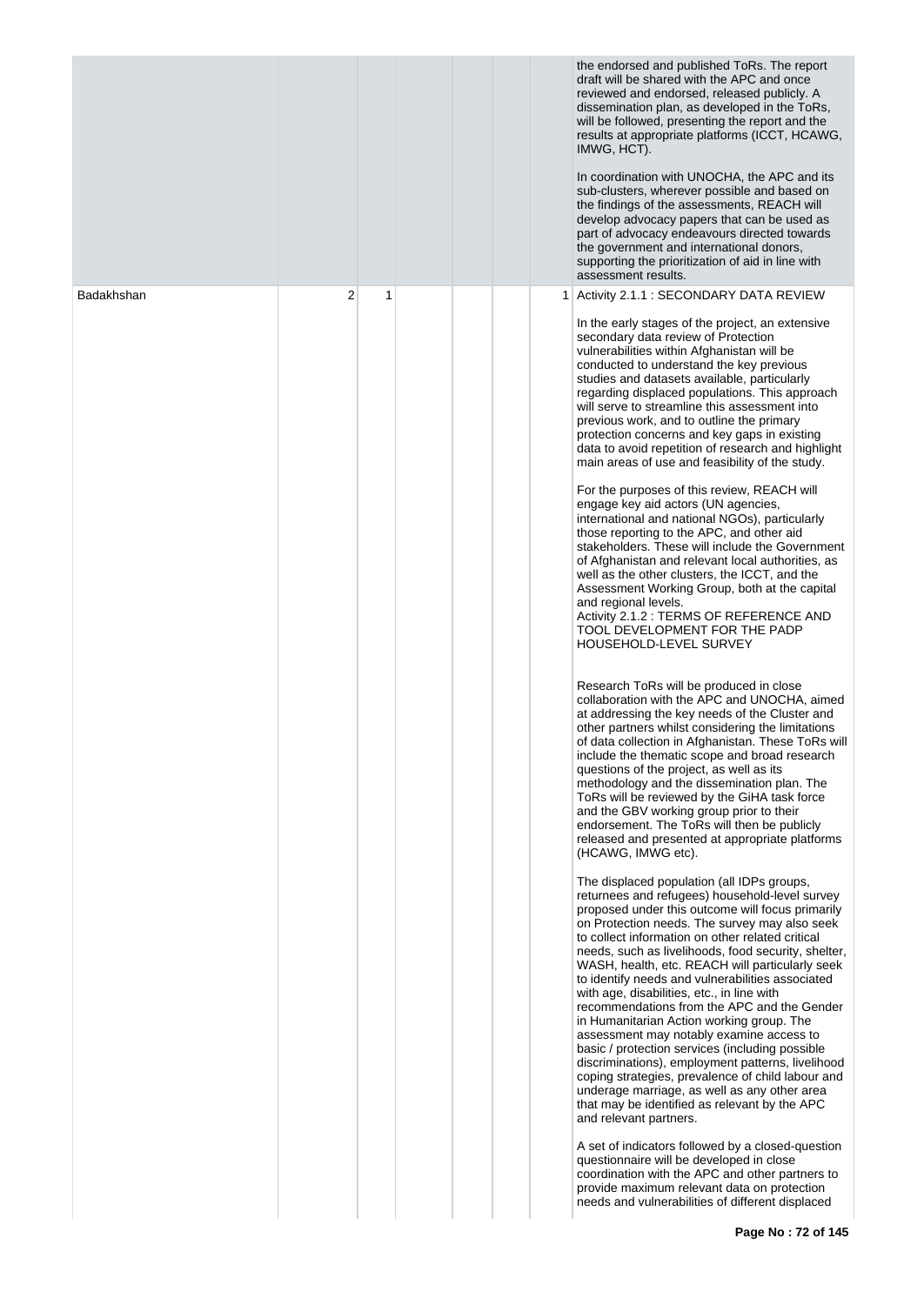population groups. REACH will consult with UNOCHA and seek their approval for the research ToRs, inception report, questionnaire, as well as the choice of target assessment areas.

Activity 2.1.3 : QUANTITATIVE SURVEY OF DISPLACED HOUSEHOLDS

In order to capture full nationwide data on displaced population protection concerns, a quantitative household-level survey assessment will be implemented. These household surveys will be collected in a way that allows for comparison of final results between the five regions of Afghanistan (Central, Southern, Eastern, Northern, and Western), providing a nationwide coverage.

REACH will aim to interview approximately 1,694 displaced households per region. An estimated total of 9,625 interviews will be conducted. Randomized cluster sampling will be used to select areas targeted for the assessment in each region. The exact target number of households will be determined by the total number of populations on each area, and may be adjusted depending on local access conditions. REACH will aim to reach a proportion of female headed households amongst respondents equivalent to the proportion of female-headed households among displaced population groups. REACH's sampling strategy will enable to make comparisons between regions including comparisons of displacement groups (different types of IDPs, returnees, refugees), and to allow comparisons between male and female-headed households at the national level. This approach will facilitative sufficient disaggregation during analysis to highlight key population groups of particular vulnerability, helping to inform the APC of the characteristics of potential target communities and beneficiaries. With the objective of enabling the generalization of findings, REACH will use a 95% level of confidence and a 5% margin of error at the regional level.

As much as possible, REACH will use both male and female enumerators to ensure that sexdisaggregated data is collected and that women's specific needs and vulnerabilities are identified. Data collection will be conducted using Kobo toolbox, with data collected on smartphones; beneficial for enumerators' safety, efficient data collection and timely data analysis. All enumerators will be fully trained in the tool and its delivery prior to their deployment in the field. If data collection cannot be performed due to access issues, local organizations will be approached to help in data collection.

Regular progress updates on data collection will be provided to the donor and the ICCT. Where relevant, sensitive protection information will be passed to the APC, in order to support interventions and planning. If agencies request the raw data containing household identifiers, then the sensitive name/contact details will be removed and replaced with a unique key so that the identifier information can be restored at a later date, based on the respect of protection standards.

Activity 2.1.4 : COMPILATION AND DISSEMINATION OF AN ASSESSMENT REPORT

REACH will take charge of data entry (where necessary), data cleaning, and data analysis. The quantitative analysis will be inclusive of all relevant disaggregation. This will outline key differences between displaced population groups, helping targeted assistance by the APC and other relevant partners. A clean dataset will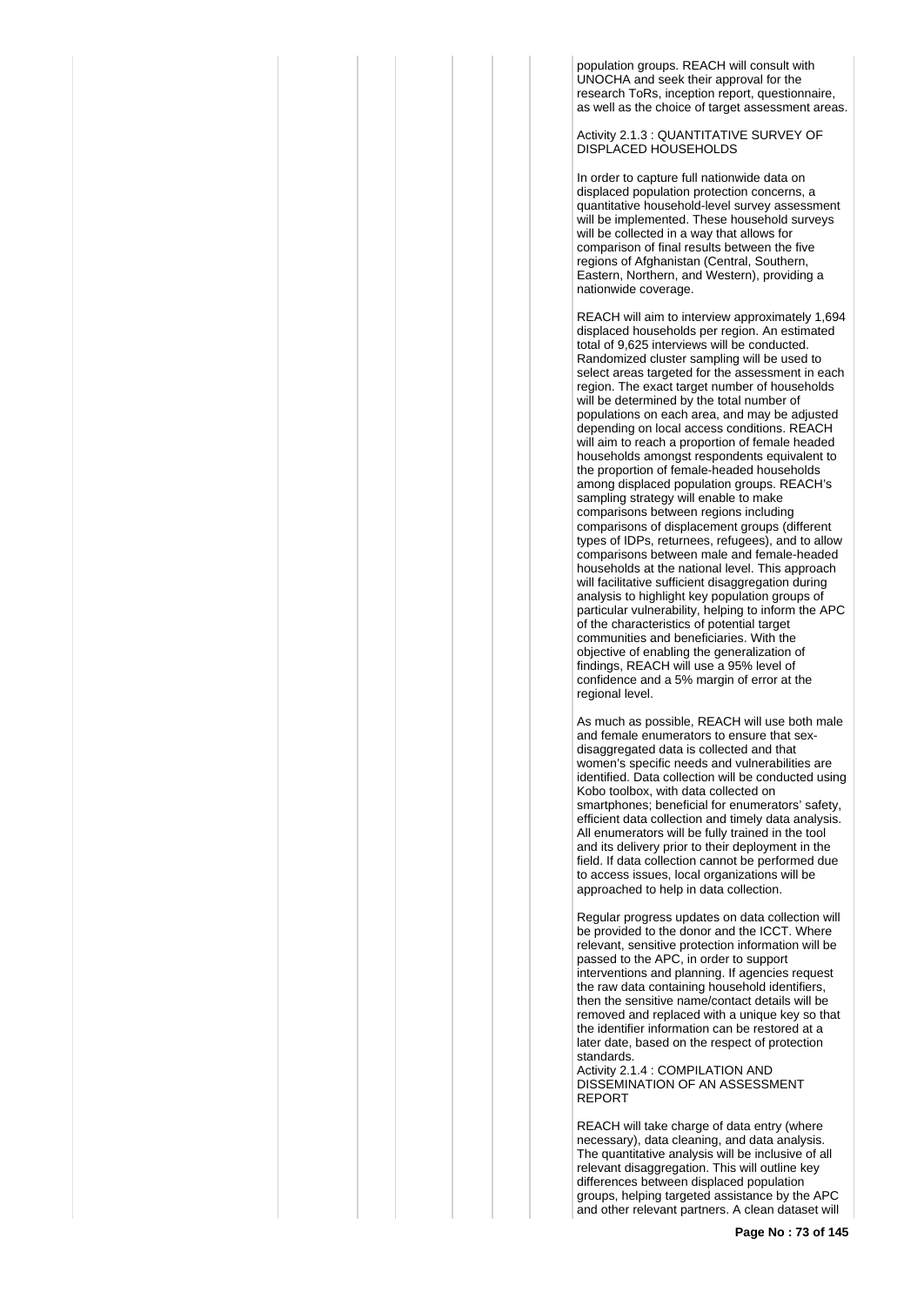|        |   |  |   | be publicly released. This dataset, along with<br>preliminary findings of data analysis will be<br>presented during a workshop with all relevant<br>partners. Feedback from this workshop will help<br>guide the creation of the report, and its<br>recommendations for further programming.<br>As such, the main report will be drafted to<br>encompass the research questions outlined in<br>the endorsed and published ToRs. The report<br>draft will be shared with the APC and once<br>reviewed and endorsed, released publicly. A<br>dissemination plan, as developed in the ToRs,<br>will be followed, presenting the report and the<br>results at appropriate platforms (ICCT, HCAWG,<br>IMWG, HCT).<br>In coordination with UNOCHA, the APC and its<br>sub-clusters, wherever possible and based on<br>the findings of the assessments, REACH will<br>develop advocacy papers that can be used as<br>part of advocacy endeavours directed towards<br>the government and international donors,<br>supporting the prioritization of aid in line with<br>assessment results.                                                                                                                                                                                                                                                                                                                                                                                                                                                                                                                                                                                                                                                                                                                                                                                                                                                                                                                                                                                                                                                                                                                                                                                                                                                                                                                                                                                                                                                                                                                                            |
|--------|---|--|---|-------------------------------------------------------------------------------------------------------------------------------------------------------------------------------------------------------------------------------------------------------------------------------------------------------------------------------------------------------------------------------------------------------------------------------------------------------------------------------------------------------------------------------------------------------------------------------------------------------------------------------------------------------------------------------------------------------------------------------------------------------------------------------------------------------------------------------------------------------------------------------------------------------------------------------------------------------------------------------------------------------------------------------------------------------------------------------------------------------------------------------------------------------------------------------------------------------------------------------------------------------------------------------------------------------------------------------------------------------------------------------------------------------------------------------------------------------------------------------------------------------------------------------------------------------------------------------------------------------------------------------------------------------------------------------------------------------------------------------------------------------------------------------------------------------------------------------------------------------------------------------------------------------------------------------------------------------------------------------------------------------------------------------------------------------------------------------------------------------------------------------------------------------------------------------------------------------------------------------------------------------------------------------------------------------------------------------------------------------------------------------------------------------------------------------------------------------------------------------------------------------------------------------------------------------------------------------------------------------------------------------|
| Takhar | 5 |  | 3 | 3 Activity 1.1.1 : SECONDARY DATA REVIEW ON<br><b>45 HTR DISTRICTS</b><br>A secondary data review of vulnerabilities within<br>all 45 Afghanistan's HTR districts, as identified in<br>the CHF 2nd standard allocation, will be<br>conducted to understand the key previous<br>studies and datasets available. This endeavour<br>will serve to identify a tentative baseline (if<br>possible), including key information gaps, as well<br>as to streamline this assessment to previous<br>lessons learned. REACH will engage key aid<br>actors (UN agencies, international and national<br>NGOs) and other aid stakeholders (GoA and<br>relevant local authorities), including the Clusters,<br>ICCT, and the Assessment Working Group, both<br>at the capital and provincial level to source<br>available materials. The findings from this initial<br>secondary data review will inform the<br>development of the final endorsed methodology,<br>including specific security and "do not harm"<br>mitigation measures for each targeted district. In<br>addition, crucially, REACH will collect information<br>on local markets across the 45 identified HTR<br>areas, as a pre-requisite for the mapping<br>exercise to be undertaken in the following<br>Activity.<br>These districts will include: "Almar, Bilchiragh,<br>Gurziwan and Pashtunkot (Faryab); Giro, Mugur,<br>Waghaz, Wali Muhammadi Shahid (Ghazni);<br>Garmser, Lashkar Gah, Nad Ali, Naw Zad, Reg,<br>Sangin (Helmand); Arghistan, Ghorak, Khakrez,<br>Maywand, Nesh, Shah Wali Kot, Zhari<br>(Kandahar); Barkunar, Dara-I-Pech, Ghaziabad,<br>Khas Kunar, Marawara, Shaygal wa shital, Wata<br>Pur (Kunar); Chahardara, Dashti Archi, Imam<br>Sahib, Khanabad, Qalay-I-Zal (Kunduz);<br>Chaparhar, Khogayani, Surkhrod (Nangarhar);<br>Urgun (Paktika); Khoja Ghar (Takhar); Chora,<br>Dihrawud, Khas Uruzgan, Shahidi Hassas,<br>Tirinkot (Uruzgan); and Daychopan, Shahjoy<br>(Zabul).<br>In parallel, through engagement with local<br>partners, organisations operating in or around<br>the HTR districts, and through existing<br><b>Community Development Council (CDC)</b><br>networks, REACH will identify key informants<br>profiles that will be required by the assessment.<br>At second stage, key informants for each district<br>will be identified according to the endorsed<br>methodology as well as to the risk/do-not-harm<br>analysis undertaken during the secondary data<br>review. The identification of Key informants will<br>be done through local connections of NGOs on<br>the ground, notably in CDCs, and through people |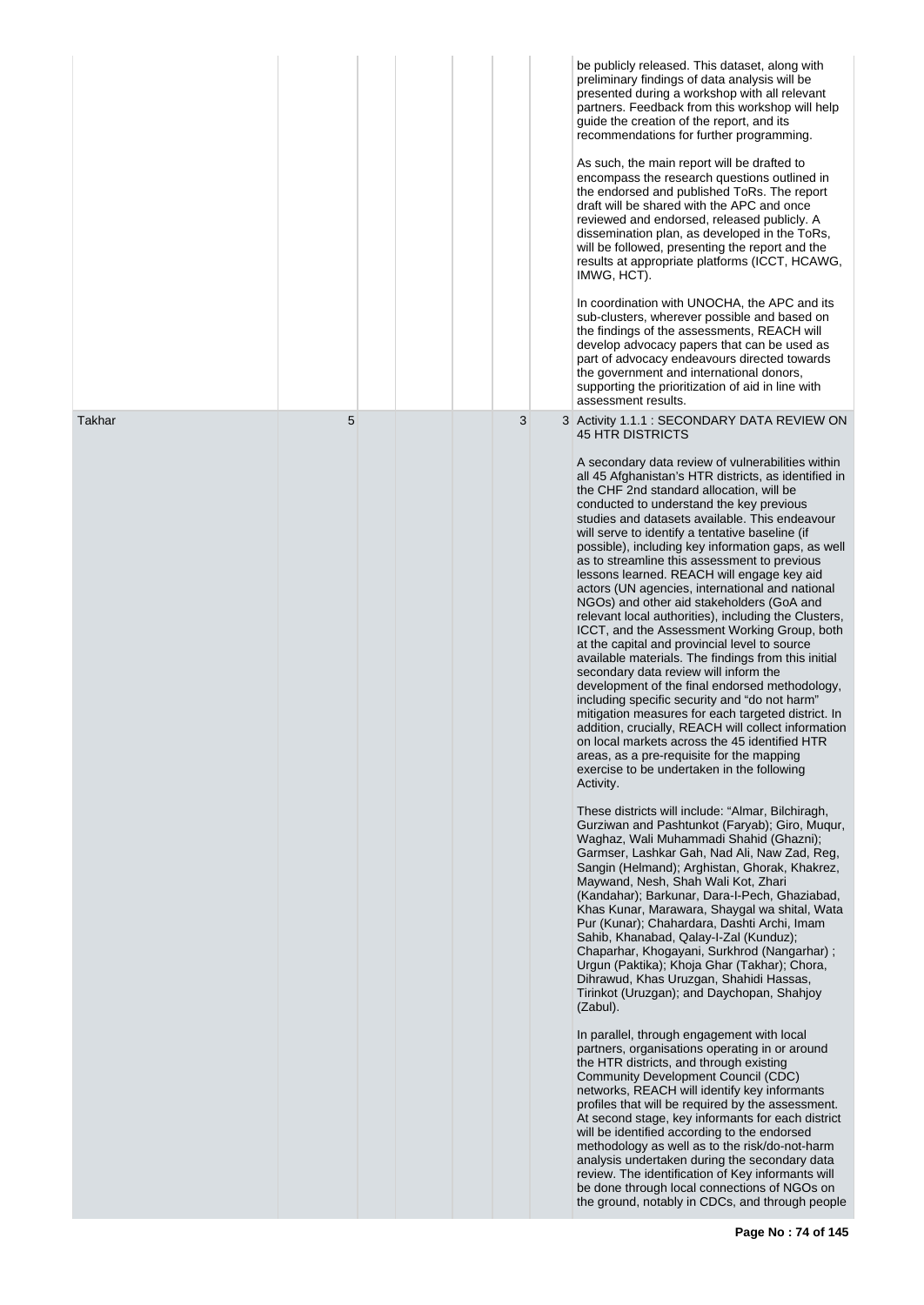displaced from their area of origin with contract in their area of origin. Key informants will include a wide variety of people best informed about the situation of each district and BSU on the ground, including CDC members, village elders, teachers, community workers, etc. As much as possible, REACH will seek to engage female key informants in order to propose specific gender analysis in the different assessments. Activity 1.1.2 : MAPPING OF BSUS IN AT LEAST 30 OUT OF 45 HARD TO REACH **DISTRICTS** 

Within each target district, REACH will identify market BSUs. For the purposes of this assessment, a BSU will be defined as a discrete geographic area showing common demographic and socio-economic features, between the village and district levels, structured around a common market place. Through previous mapping exercises in Afghanistan, REACH has found that areas that rely on a common market also share key social and economic resources and infrastructure, and show coherent demographic and livelihood features.

REACH will identify and triangulate key market places in each district through available resources (e.g. Immap's Afghanistan Spatial Data Center), through information provided by NGO partners operating in the area, and, if necessary, through information provided by key informants. In addition to this, through interviews with key informants who hold knowledge of target areas, REACH will conduct a mapping of BSUs. The villages served by major markets will be linked to the corresponding market. On this basis, REACH will then delineate the contours of each BSU. This allows a more granular understanding of districts. By dividing into BSUs, findings can be reported at this sub-district level.

Following this delineation, REACH will produce district maps showing all identified BSUs and their market place, as well as village names, roads and key infrastructure elements, as well as geographic features (river networks, mountains and hill slopes). At least 30 individual district maps will be produced. The creation of these maps will allow operational partners to better plan interventions by identifying the markets and the areas that they serve. BSUs will then serve as data unit for district situation and needs analysis.

Activity 1.2.1 : TOR DEVELOPMENT AND ENDORSMENT

The project will be collaborative in nature to ensure that the information provided to those that will use it (OCHA, HAG, clusters and implementing partners) is appropriate and required. Through consultations with those partners, a research ToR, outlining the context, methodology, limitations and analysis plan will be created. This will also include a dissemination plan for the end products. The ToRs will be endorsed by OCHA, the clusters and the HAG and presented at appropriate platforms (ICCT, HCAWG, IMWG) to ensure that those not directly involved in the assessment are aware of the activities to avoid duplication. A steering committee of the core members of the above mentioned groups will be created, that will meet on an ad-hoc basis to discuss the methodology development, initial findings and throughout the project.

The research tool will be composed by a set of basic demographic indicators, as well as humanitarian indicators that will then be used throughout the project for the monthly monitoring of BSUs. The tool will notably serve to analyse displacement patterns, changes in access to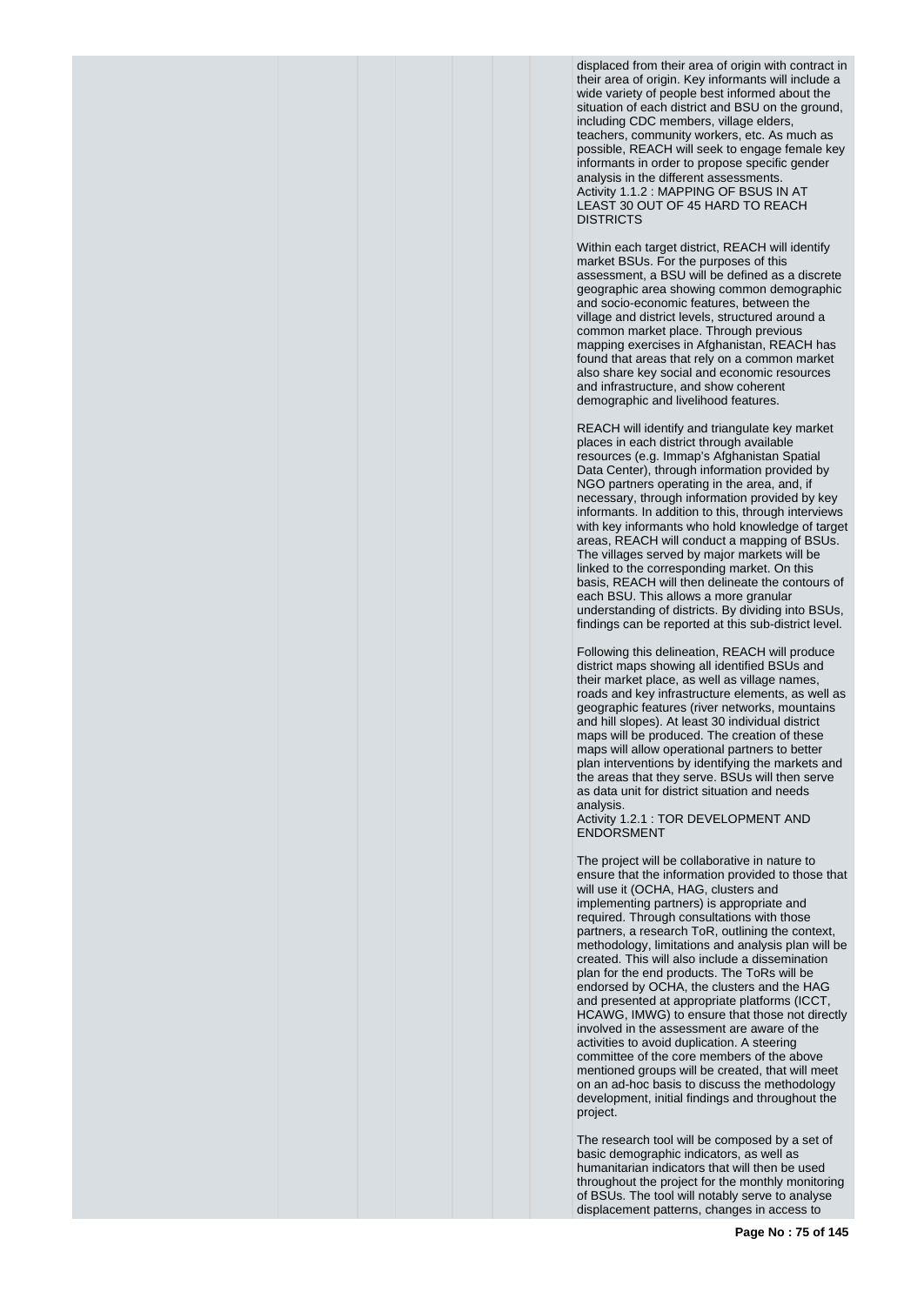market and basic services, price information, and Cluster-specific variables (e.g. shortages of water, damage to shelters, destruction of food stocks, etc.). Gender-specific questions will be included wherever relevant. REACH will consult with UNOCHA and seek their approval for the research ToRs, inception report, questionnaire, as well as the choice of target districts.

Activity 1.2.2 : REGULAR DATA COLLECTION OF KEY HUMANITARIAN INFORMATION

Once BSU mapping is completed and key informants are identified for each of them, REACH will conduct an initial interview survey with them, using the approved tool. The key informant will provide information on their area of knowledge and this will form the basis of the core information required for each BSU. By using more than one key informant per BSU, REACH will ensure that triangulation of the data can occur to avoid erroneous results from a single key informant. The initial survey will focus on shelter, food security and WASH community coping strategies. This is will constitute, together with the secondary data review, an initial baseline of the targeted HTR districts

Following this, on a regular basis, a 'top-up' survey will be conducted. This will focus on any changes in vulnerabilities, needs or coping strategies have occurred through the month, using the same approved tool and focusing on recent displacement, price changes and any rapid changes in shelter, food security and WASH vulnerabilities. Each question in the initial survey and the follow on regular surveys will be linked to a confidence matrix. The confidence matrix will give an indication as to the reliability of the answers provided. As an example, the confidence with which a teacher can provide information on educational needs is higher than an agricultural worker's. In reverse, the agricultural workers response to a question on crop varieties will be higher than that of a teacher.

Based on the initial risk/do-not-harm analysis, HTR districts will be classified into "data collection tiers". To each data collection tier corresponds a different risk and do-not-harm profile as well as related mitigation measures (and confidence matrix for triangulation and analysis purpose). The endorsed methodology will ensure that data will enable inter-district comparison regardless of "data collection tiers".

Data collection tiers may include: 1. KI face-to-face interviews within BSUs and district territory

2. Remote KI interviews using phone/internet communication means

3. KI face-to-face outside BSUs and/or district territory (e.g. district/province capital), following REACH Area of Origin/Knowledge methodology 4. FGDs with population recently displaced from targeted HTR BSUs/districts, following REACH Area of Origin/Knowledge methodology 5. Possible combinations of the above data collection approaches. Activity 1.2.3 : CREATION AND DISSEMINATION OF DISTRICT AND BSU FACTSHEETS

On a regular basis, the information provided by the key informants (following triangulation to remove any inconsistencies) will be presented in an individual factsheet, one per each district. Initial factsheet drafts will be presented to organizations involved in the development of the methodology (OCHA, HAG and clusters). As part of the HTRA, REACH will produce factsheets at both district and BSU levels, which is a unit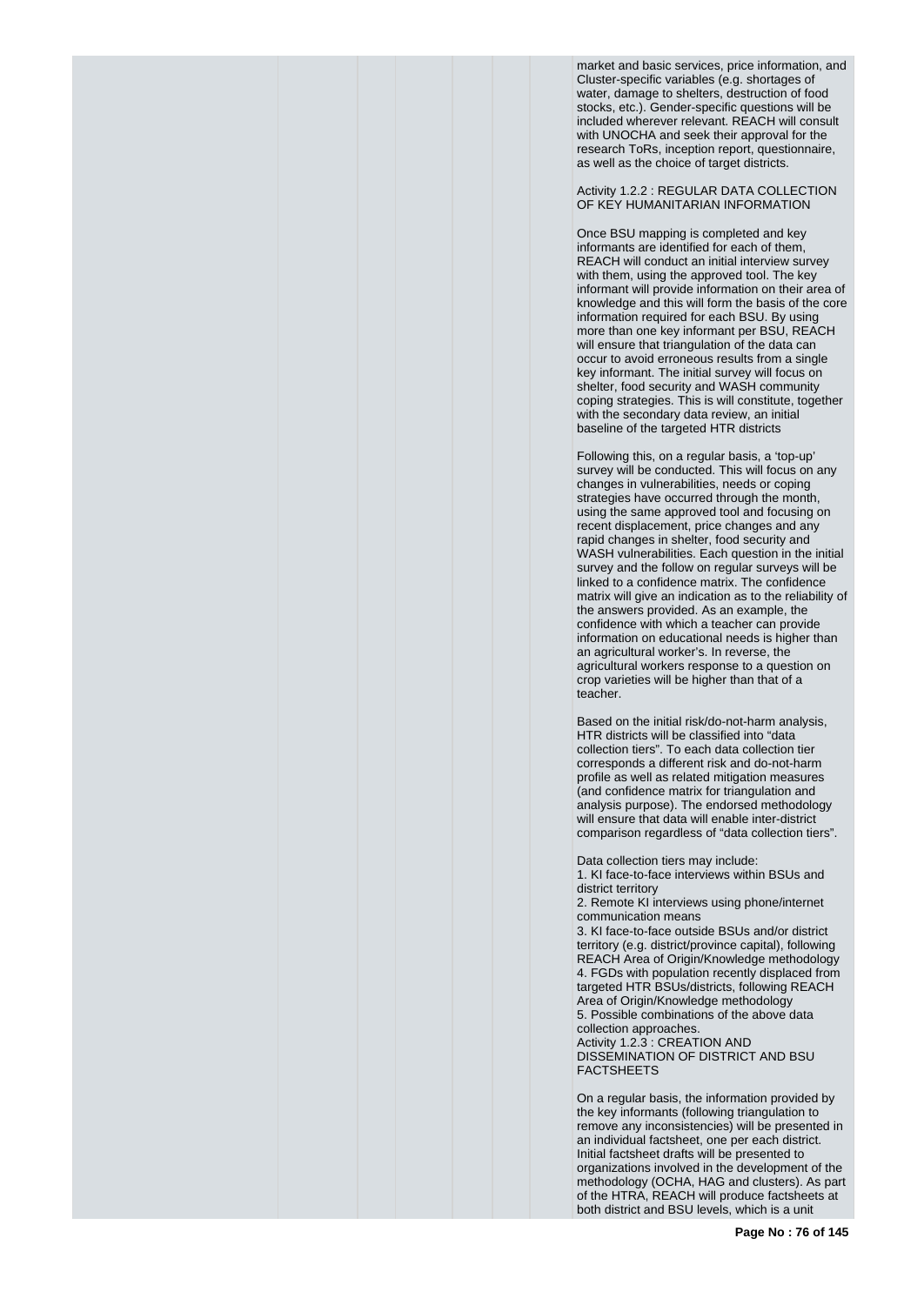below the district level and above the village level. Producing factsheets at the village level would likely be too restrictive with a risk of not yielding statistically significant data. The BSU level study will allow REACH to strike a balance between these two levels

The production of these factsheets will be timeconsuming and complex due to the nature of the districts. Therefore, REACH proposes to roll out data collection across the targeted districts, increasing the number of districts per month, starting with an initial batch of 10 districts, increasing by 10 each month, until at least 30 are mapped and have key informant networks in place. If possible, based on security conditions and available resources, REACH will extend the coverage to all 45 districts.

REACH will therefore produce:

- at least 30 baseline district factsheets by the end of the third month

- at least 30 districts update factsheets by the end of the project

It is not possible at the moment to evaluate the number of BSU factsheets to be produced, because this will depend on the mapping of BSU that will be performed as part of the above activity.

As part of the ToR development a clear dissemination plan will be created that will highlight the appropriate (due to the sensitive nature of the data) platforms at which to present the monthly findings, as well as a list of contacts that will receive the factsheet. The mailing list held by OCHA may be used to further disseminate these products. Activity 1.2.4 : CONSOLIDATION AND DISSEMINATION OF AN ASSESSMENT REPORT

Prior to drafting the HTRA report, an overview of key assessment findings and a clean assessment dataset will be shared with the steering committee.

A report, covering the context, methodology and longitudinal findings of the HTRA will be produced. This will provide a snapshot of the complete findings recorded during the first six months of the action (including changes and trends observed over the course of the action, highlighting districts showing highest vulnerabilities per type), as well as recommendations for appropriate interventions, the key characteristics of the district and BSUs identified within the districts. A final round of presentations will be held in the seventh month of the project.

In coordination with UNOCHA and the relevant Clusters, wherever possible and based on the findings of the assessments, REACH will develop advocacy papers that can be used as part of advocacy endeavours directed towards the government and international donors, supporting the prioritization of aid in line with assessment results.

Activity 2.1.1 : SECONDARY DATA REVIEW

In the early stages of the project, an extensive secondary data review of Protection vulnerabilities within Afghanistan will be conducted to understand the key previous studies and datasets available, particularly regarding displaced populations. This approach will serve to streamline this assessment into previous work, and to outline the primary protection concerns and key gaps in existing data to avoid repetition of research and highlight main areas of use and feasibility of the study.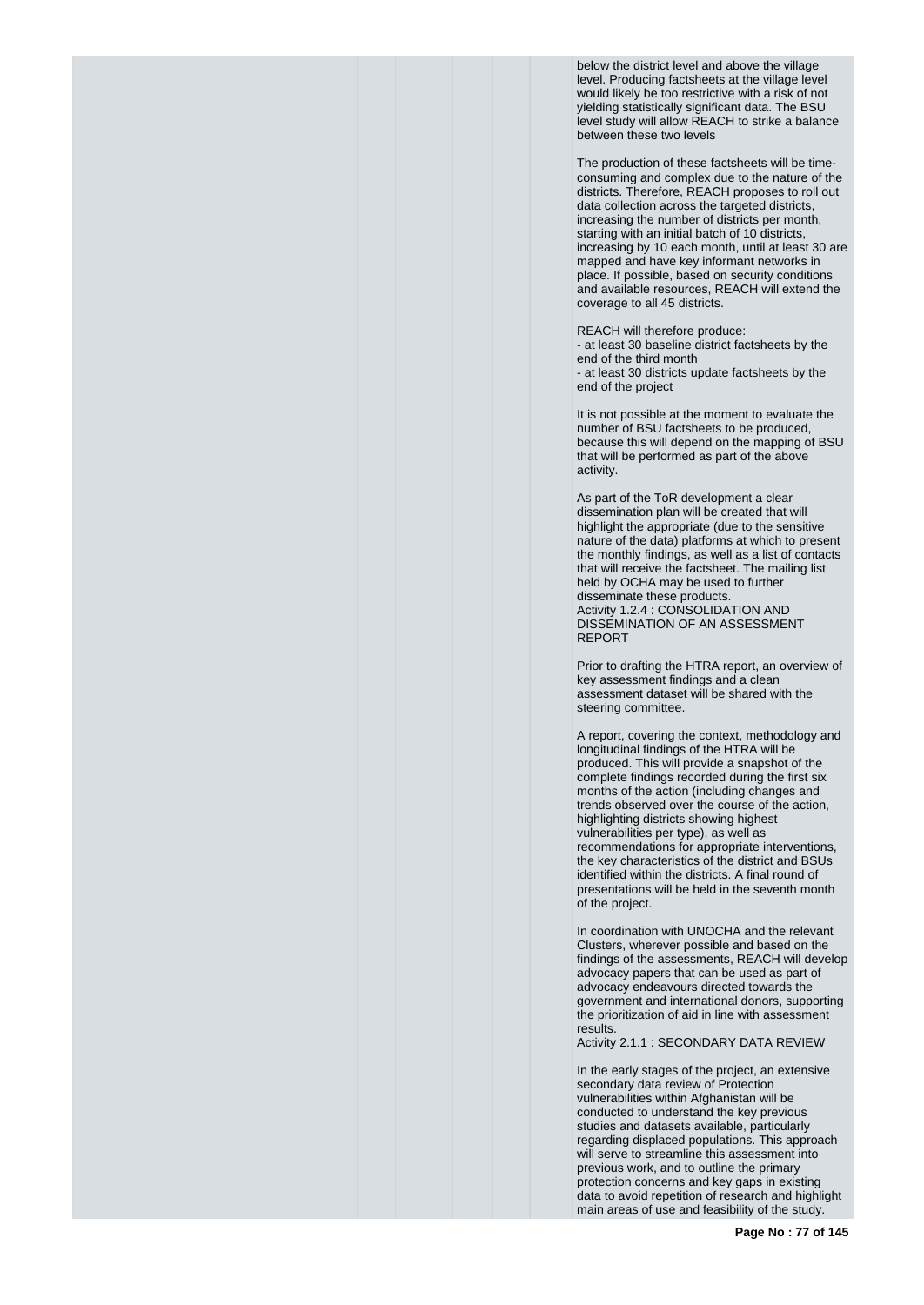For the purposes of this review, REACH will engage key aid actors (UN agencies, international and national NGOs), particularly those reporting to the APC, and other aid stakeholders. These will include the Government of Afghanistan and relevant local authorities, as well as the other clusters, the ICCT, and the Assessment Working Group, both at the capital and regional levels.

Activity 2.1.2 : TERMS OF REFERENCE AND TOOL DEVELOPMENT FOR THE PADP HOUSEHOLD-LEVEL SURVEY

Research ToRs will be produced in close collaboration with the APC and UNOCHA, aimed at addressing the key needs of the Cluster and other partners whilst considering the limitations of data collection in Afghanistan. These ToRs will include the thematic scope and broad research questions of the project, as well as its methodology and the dissemination plan. The ToRs will be reviewed by the GiHA task force and the GBV working group prior to their endorsement. The ToRs will then be publicly released and presented at appropriate platforms (HCAWG, IMWG etc).

The displaced population (all IDPs groups, returnees and refugees) household-level survey proposed under this outcome will focus primarily on Protection needs. The survey may also seek to collect information on other related critical needs, such as livelihoods, food security, shelter, WASH, health, etc. REACH will particularly seek to identify needs and vulnerabilities associated with age, disabilities, etc., in line with recommendations from the APC and the Gender in Humanitarian Action working group. The assessment may notably examine access to basic / protection services (including possible discriminations), employment patterns, livelihood coping strategies, prevalence of child labour and underage marriage, as well as any other area that may be identified as relevant by the APC and relevant partners.

A set of indicators followed by a closed-question questionnaire will be developed in close coordination with the APC and other partners to provide maximum relevant data on protection needs and vulnerabilities of different displaced population groups. REACH will consult with UNOCHA and seek their approval for the research ToRs, inception report, questionnaire, as well as the choice of target assessment areas.

Activity 2.1.3 : QUANTITATIVE SURVEY OF DISPLACED HOUSEHOLDS

In order to capture full nationwide data on displaced population protection concerns, a quantitative household-level survey assessment will be implemented. These household surveys will be collected in a way that allows for comparison of final results between the five regions of Afghanistan (Central, Southern, Eastern, Northern, and Western), providing a nationwide coverage.

REACH will aim to interview approximately 1,694 displaced households per region. An estimated total of 9,625 interviews will be conducted. Randomized cluster sampling will be used to select areas targeted for the assessment in each region. The exact target number of households will be determined by the total number of populations on each area, and may be adjusted depending on local access conditions. REACH will aim to reach a proportion of female headed households amongst respondents equivalent to the proportion of female-headed households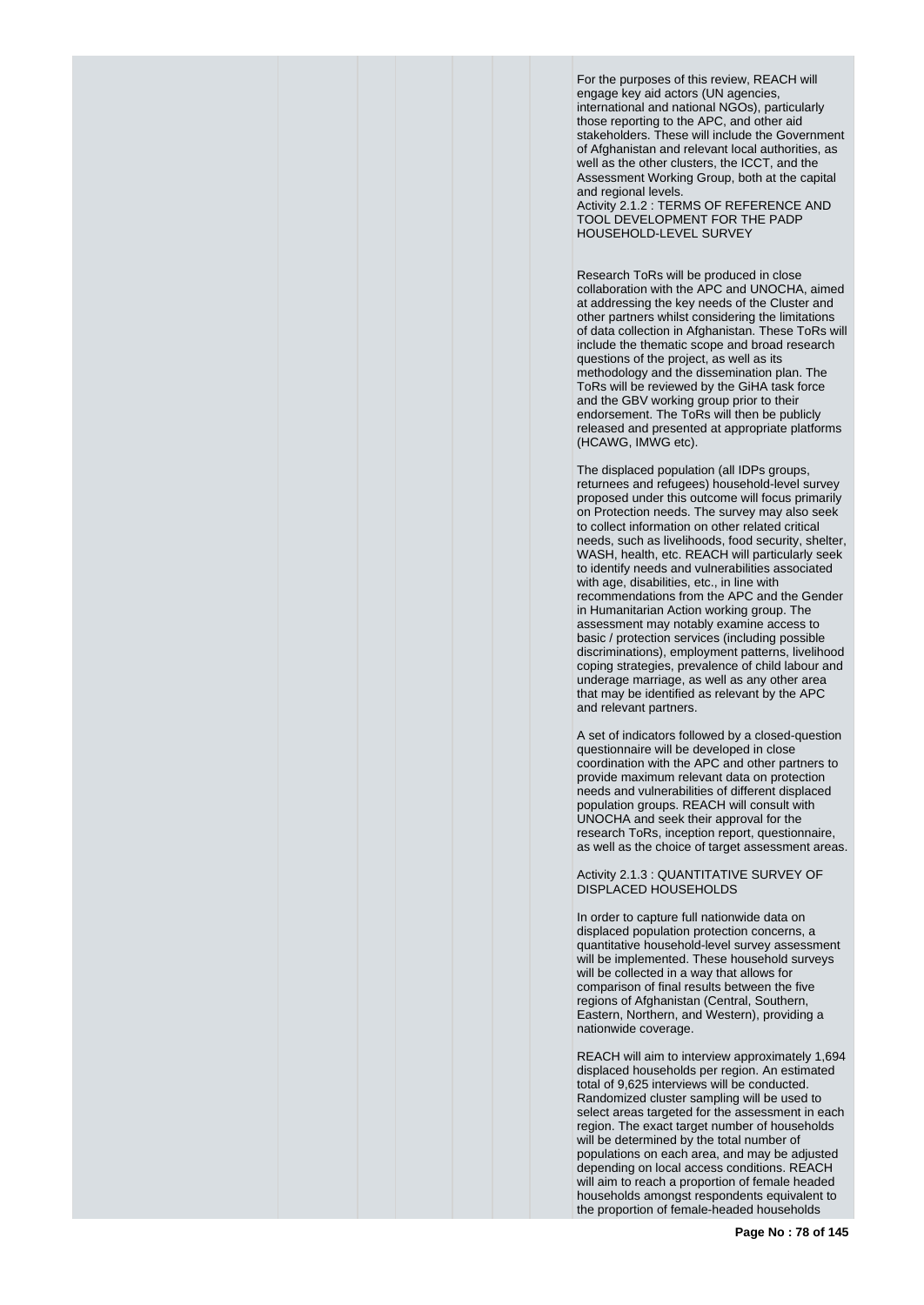among displaced population groups. REACH's sampling strategy will enable to make comparisons between regions including comparisons of displacement groups (different types of IDPs, returnees, refugees), and to allow comparisons between male and female-headed households at the national level. This approach will facilitative sufficient disaggregation during analysis to highlight key population groups of particular vulnerability, helping to inform the APC of the characteristics of potential target communities and beneficiaries. With the objective of enabling the generalization of findings, REACH will use a 95% level of confidence and a 5% margin of error at the regional level.

As much as possible, REACH will use both male and female enumerators to ensure that sexdisaggregated data is collected and that women's specific needs and vulnerabilities are identified. Data collection will be conducted using Kobo toolbox, with data collected on smartphones; beneficial for enumerators' safety, efficient data collection and timely data analysis. All enumerators will be fully trained in the tool and its delivery prior to their deployment in the field. If data collection cannot be performed due to access issues, local organizations will be approached to help in data collection.

Regular progress updates on data collection will be provided to the donor and the ICCT. Where relevant, sensitive protection information will be passed to the APC, in order to support interventions and planning. If agencies request the raw data containing household identifiers, then the sensitive name/contact details will be removed and replaced with a unique key so that the identifier information can be restored at a later date, based on the respect of protection standards.

Activity 2.1.4 : COMPILATION AND DISSEMINATION OF AN ASSESSMENT REPORT

REACH will take charge of data entry (where necessary), data cleaning, and data analysis. The quantitative analysis will be inclusive of all relevant disaggregation. This will outline key differences between displaced population groups, helping targeted assistance by the APC and other relevant partners. A clean dataset will be publicly released. This dataset, along with preliminary findings of data analysis will be presented during a workshop with all relevant partners. Feedback from this workshop will help guide the creation of the report, and its recommendations for further programming.

As such, the main report will be drafted to encompass the research questions outlined in the endorsed and published ToRs. The report draft will be shared with the APC and once reviewed and endorsed, released publicly. A dissemination plan, as developed in the ToRs, will be followed, presenting the report and the results at appropriate platforms (ICCT, HCAWG, IMWG, HCT).

In coordination with UNOCHA, the APC and its sub-clusters, wherever possible and based on the findings of the assessments, REACH will develop advocacy papers that can be used as part of advocacy endeavours directed towards the government and international donors, supporting the prioritization of aid in line with assessment results.

2 Activity 1.1.1 : SECONDARY DATA REVIEW ON 45 HTR DISTRICTS

Kunduz

5

1

1

A secondary data review of vulnerabilities within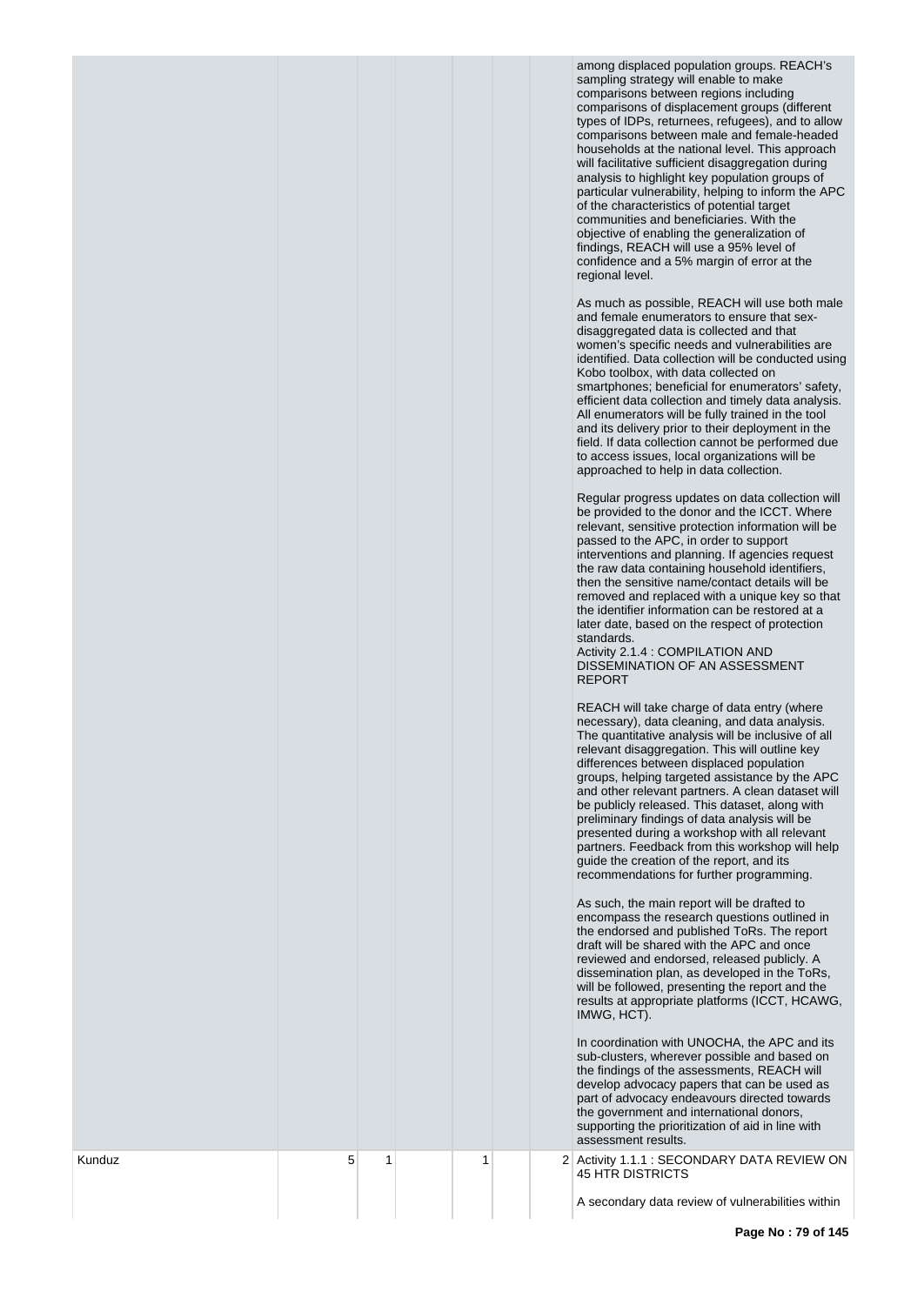all 45 Afghanistan's HTR districts, as identified in the CHF 2nd standard allocation, will be conducted to understand the key previous studies and datasets available. This endeavour will serve to identify a tentative baseline (if possible), including key information gaps, as well as to streamline this assessment to previous lessons learned. REACH will engage key aid actors (UN agencies, international and national NGOs) and other aid stakeholders (GoA and relevant local authorities), including the Clusters, ICCT, and the Assessment Working Group, both at the capital and provincial level to source available materials. The findings from this initial secondary data review will inform the development of the final endorsed methodology, including specific security and "do not harm" mitigation measures for each targeted district. In addition, crucially, REACH will collect information on local markets across the 45 identified HTR areas, as a pre-requisite for the mapping exercise to be undertaken in the following Activity.

These districts will include: "Almar, Bilchiragh, Gurziwan and Pashtunkot (Faryab); Giro, Muqur, Waghaz, Wali Muhammadi Shahid (Ghazni); Garmser, Lashkar Gah, Nad Ali, Naw Zad, Reg, Sangin (Helmand); Arghistan, Ghorak, Khakrez, Maywand, Nesh, Shah Wali Kot, Zhari (Kandahar); Barkunar, Dara-I-Pech, Ghaziabad, Khas Kunar, Marawara, Shaygal wa shital, Wata Pur (Kunar); Chahardara, Dashti Archi, Imam Sahib, Khanabad, Qalay-I-Zal (Kunduz); Chaparhar, Khogayani, Surkhrod (Nangarhar) ; Urgun (Paktika); Khoja Ghar (Takhar); Chora, Dihrawud, Khas Uruzgan, Shahidi Hassas, Tirinkot (Uruzgan); and Daychopan, Shahjoy (Zabul).

In parallel, through engagement with local partners, organisations operating in or around the HTR districts, and through existing Community Development Council (CDC) networks, REACH will identify key informants profiles that will be required by the assessment. At second stage, key informants for each district will be identified according to the endorsed methodology as well as to the risk/do-not-harm analysis undertaken during the secondary data review. The identification of Key informants will be done through local connections of NGOs on the ground, notably in CDCs, and through people displaced from their area of origin with contract in their area of origin. Key informants will include a wide variety of people best informed about the situation of each district and BSU on the ground, including CDC members, village elders, teachers, community workers, etc. As much as possible, REACH will seek to engage female key informants in order to propose specific gender analysis in the different assessments. Activity 1.1.2 : MAPPING OF BSUS IN AT LEAST 30 OUT OF 45 HARD TO REACH DISTRICTS

Within each target district, REACH will identify market BSUs. For the purposes of this assessment, a BSU will be defined as a discrete geographic area showing common demographic and socio-economic features, between the village and district levels, structured around a common market place. Through previous mapping exercises in Afghanistan, REACH has found that areas that rely on a common market also share key social and economic resources and infrastructure, and show coherent demographic and livelihood features.

REACH will identify and triangulate key market places in each district through available resources (e.g. Immap's Afghanistan Spatial Data Center), through information provided by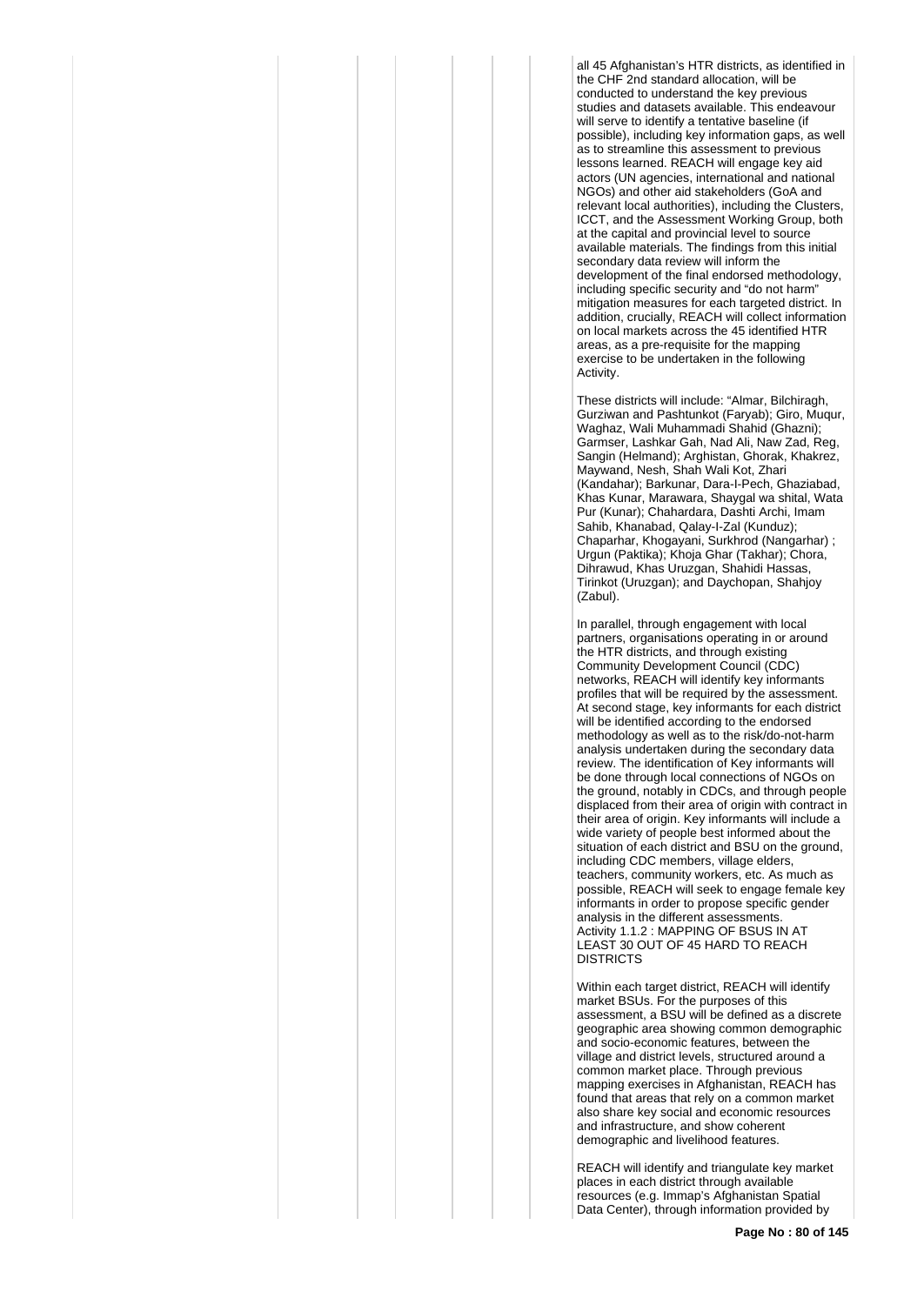NGO partners operating in the area, and, if necessary, through information provided by key informants. In addition to this, through interviews with key informants who hold knowledge of target areas, REACH will conduct a mapping of BSUs. The villages served by major markets will be linked to the corresponding market. On this basis, REACH will then delineate the contours of each BSU. This allows a more granular understanding of districts. By dividing into BSUs, findings can be reported at this sub-district level.

Following this delineation, REACH will produce district maps showing all identified BSUs and their market place, as well as village names, roads and key infrastructure elements, as well as geographic features (river networks, mountains and hill slopes). At least 30 individual district maps will be produced. The creation of these maps will allow operational partners to better plan interventions by identifying the markets and the areas that they serve. BSUs will then serve as data unit for district situation and needs analysis.

Activity 1.2.1 : TOR DEVELOPMENT AND **ENDORSMENT** 

The project will be collaborative in nature to ensure that the information provided to those that will use it (OCHA, HAG, clusters and implementing partners) is appropriate and required. Through consultations with those partners, a research ToR, outlining the context, methodology, limitations and analysis plan will be created. This will also include a dissemination plan for the end products. The ToRs will be endorsed by OCHA, the clusters and the HAG and presented at appropriate platforms (ICCT, HCAWG, IMWG) to ensure that those not directly involved in the assessment are aware of the activities to avoid duplication. A steering committee of the core members of the above mentioned groups will be created, that will meet on an ad-hoc basis to discuss the methodology development, initial findings and throughout the project.

The research tool will be composed by a set of basic demographic indicators, as well as humanitarian indicators that will then be used throughout the project for the monthly monitoring of BSUs. The tool will notably serve to analyse displacement patterns, changes in access to market and basic services, price information, and Cluster-specific variables (e.g. shortages of water, damage to shelters, destruction of food stocks, etc.). Gender-specific questions will be included wherever relevant. REACH will consult with UNOCHA and seek their approval for the research ToRs, inception report, questionnaire, as well as the choice of target districts.

Activity 1.2.2 : REGULAR DATA COLLECTION OF KEY HUMANITARIAN INFORMATION

Once BSU mapping is completed and key informants are identified for each of them, REACH will conduct an initial interview survey with them, using the approved tool. The key informant will provide information on their area of knowledge and this will form the basis of the core information required for each BSU. By using more than one key informant per BSU, REACH will ensure that triangulation of the data can occur to avoid erroneous results from a single key informant. The initial survey will focus on shelter, food security and WASH community coping strategies. This is will constitute, together with the secondary data review, an initial baseline of the targeted HTR districts

Following this, on a regular basis, a 'top-up' survey will be conducted. This will focus on any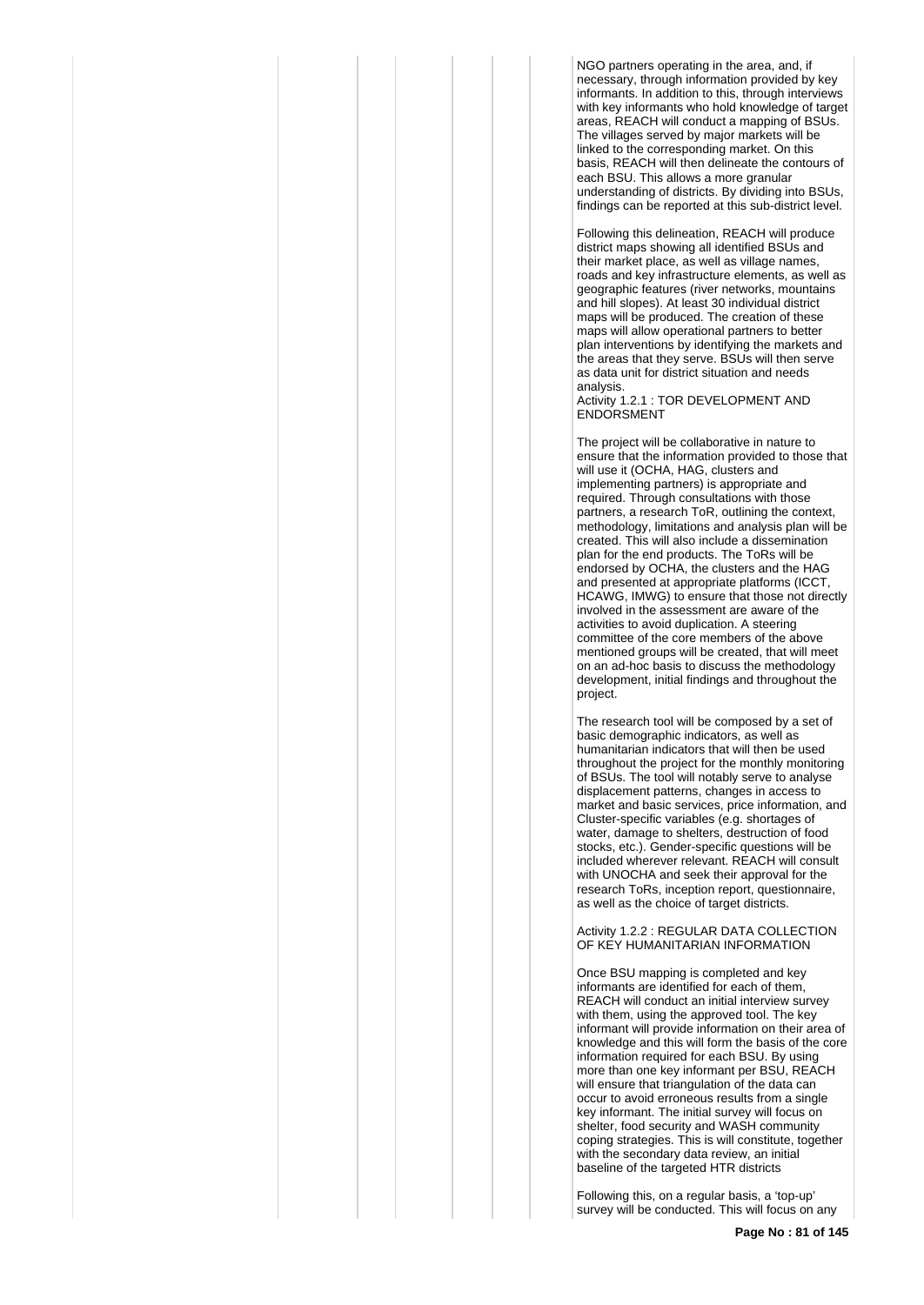changes in vulnerabilities, needs or coping strategies have occurred through the month. using the same approved tool and focusing on recent displacement, price changes and any rapid changes in shelter, food security and WASH vulnerabilities. Each question in the initial survey and the follow on regular surveys will be linked to a confidence matrix. The confidence matrix will give an indication as to the reliability of the answers provided. As an example, the confidence with which a teacher can provide information on educational needs is higher than an agricultural worker's. In reverse, the agricultural workers response to a question on crop varieties will be higher than that of a teacher.

Based on the initial risk/do-not-harm analysis, HTR districts will be classified into "data collection tiers". To each data collection tier corresponds a different risk and do-not-harm profile as well as related mitigation measures (and confidence matrix for triangulation and analysis purpose). The endorsed methodology will ensure that data will enable inter-district comparison regardless of "data collection tiers".

Data collection tiers may include: 1. KI face-to-face interviews within BSUs and district territory

2. Remote KI interviews using phone/internet communication means

3. KI face-to-face outside BSUs and/or district territory (e.g. district/province capital), following REACH Area of Origin/Knowledge methodology 4. FGDs with population recently displaced from targeted HTR BSUs/districts, following REACH Area of Origin/Knowledge methodology 5. Possible combinations of the above data collection approaches. Activity 1.2.3 : CREATION AND DISSEMINATION OF DISTRICT AND BSU FACTSHEETS

On a regular basis, the information provided by the key informants (following triangulation to remove any inconsistencies) will be presented in an individual factsheet, one per each district. Initial factsheet drafts will be presented to organizations involved in the development of the methodology (OCHA, HAG and clusters). As part of the HTRA, REACH will produce factsheets at both district and BSU levels, which is a unit below the district level and above the village level. Producing factsheets at the village level would likely be too restrictive with a risk of not yielding statistically significant data. The BSU level study will allow REACH to strike a balance between these two levels

The production of these factsheets will be timeconsuming and complex due to the nature of the districts. Therefore, REACH proposes to roll out data collection across the targeted districts, increasing the number of districts per month, starting with an initial batch of 10 districts, increasing by 10 each month, until at least 30 are mapped and have key informant networks in place. If possible, based on security conditions and available resources, REACH will extend the coverage to all 45 districts.

REACH will therefore produce: - at least 30 baseline district factsheets by the end of the third month - at least 30 districts update factsheets by the end of the project

It is not possible at the moment to evaluate the number of BSU factsheets to be produced, because this will depend on the mapping of BSU that will be performed as part of the above activity.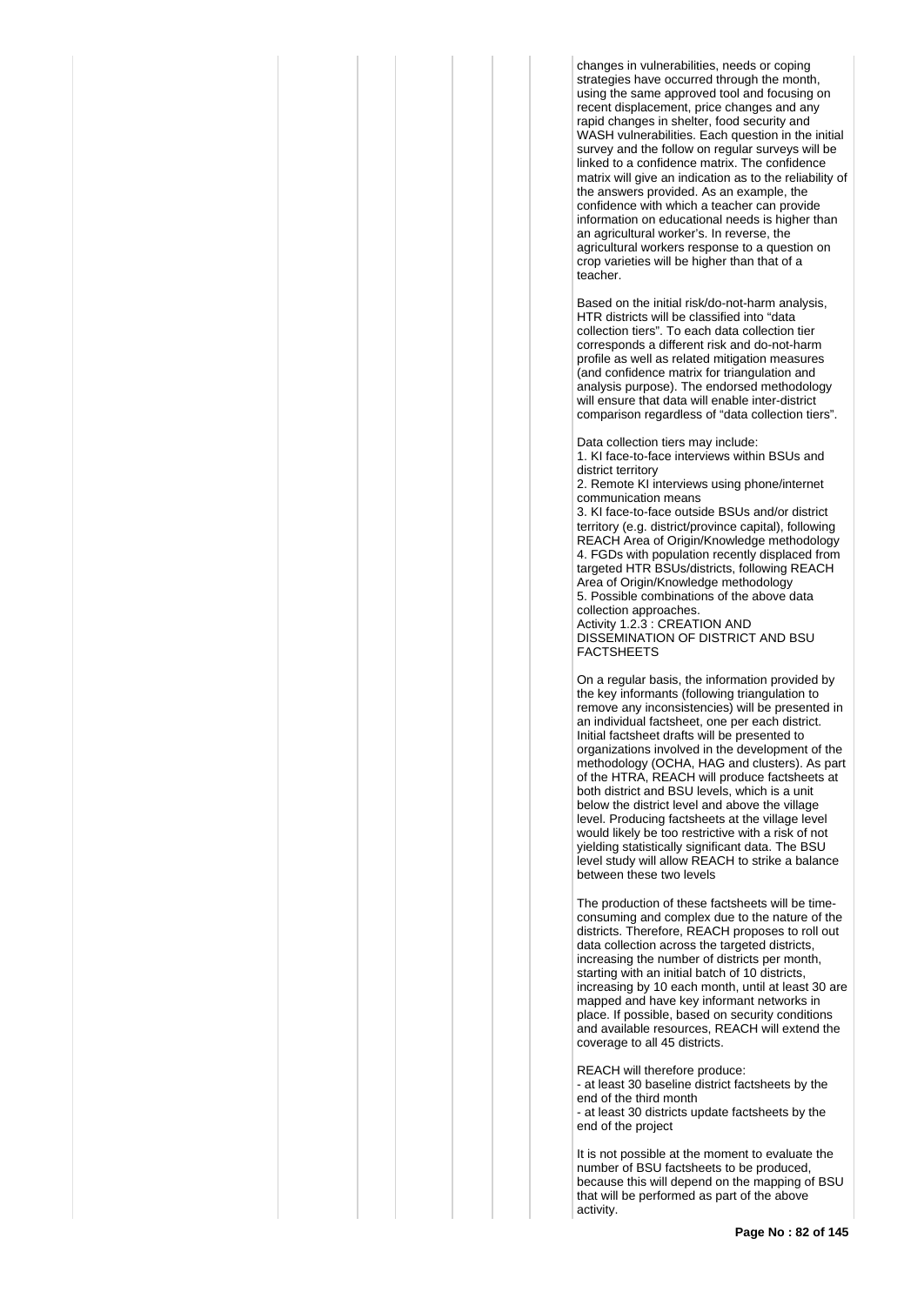As part of the ToR development a clear dissemination plan will be created that will highlight the appropriate (due to the sensitive nature of the data) platforms at which to present the monthly findings, as well as a list of contacts that will receive the factsheet. The mailing list held by OCHA may be used to further disseminate these products. Activity 1.2.4 : CONSOLIDATION AND DISSEMINATION OF AN ASSESSMENT REPORT

Prior to drafting the HTRA report, an overview of key assessment findings and a clean assessment dataset will be shared with the steering committee.

A report, covering the context, methodology and longitudinal findings of the HTRA will be produced. This will provide a snapshot of the complete findings recorded during the first six months of the action (including changes and trends observed over the course of the action, highlighting districts showing highest vulnerabilities per type), as well as recommendations for appropriate interventions, the key characteristics of the district and BSUs identified within the districts. A final round of presentations will be held in the seventh month of the project.

In coordination with UNOCHA and the relevant Clusters, wherever possible and based on the findings of the assessments, REACH will develop advocacy papers that can be used as part of advocacy endeavours directed towards the government and international donors, supporting the prioritization of aid in line with assessment results.

Activity 2.1.1 : SECONDARY DATA REVIEW

In the early stages of the project, an extensive secondary data review of Protection vulnerabilities within Afghanistan will be conducted to understand the key previous studies and datasets available, particularly regarding displaced populations. This approach will serve to streamline this assessment into previous work, and to outline the primary protection concerns and key gaps in existing data to avoid repetition of research and highlight main areas of use and feasibility of the study.

For the purposes of this review, REACH will engage key aid actors (UN agencies, international and national NGOs), particularly those reporting to the APC, and other aid stakeholders. These will include the Government of Afghanistan and relevant local authorities, as well as the other clusters, the ICCT, and the Assessment Working Group, both at the capital and regional levels.

Activity 2.1.2 : TERMS OF REFERENCE AND TOOL DEVELOPMENT FOR THE PADP HOUSEHOLD-LEVEL SURVEY

Research ToRs will be produced in close collaboration with the APC and UNOCHA, aimed at addressing the key needs of the Cluster and other partners whilst considering the limitations of data collection in Afghanistan. These ToRs will include the thematic scope and broad research questions of the project, as well as its methodology and the dissemination plan. The ToRs will be reviewed by the GiHA task force and the GBV working group prior to their endorsement. The ToRs will then be publicly released and presented at appropriate platforms (HCAWG, IMWG etc).

The displaced population (all IDPs groups,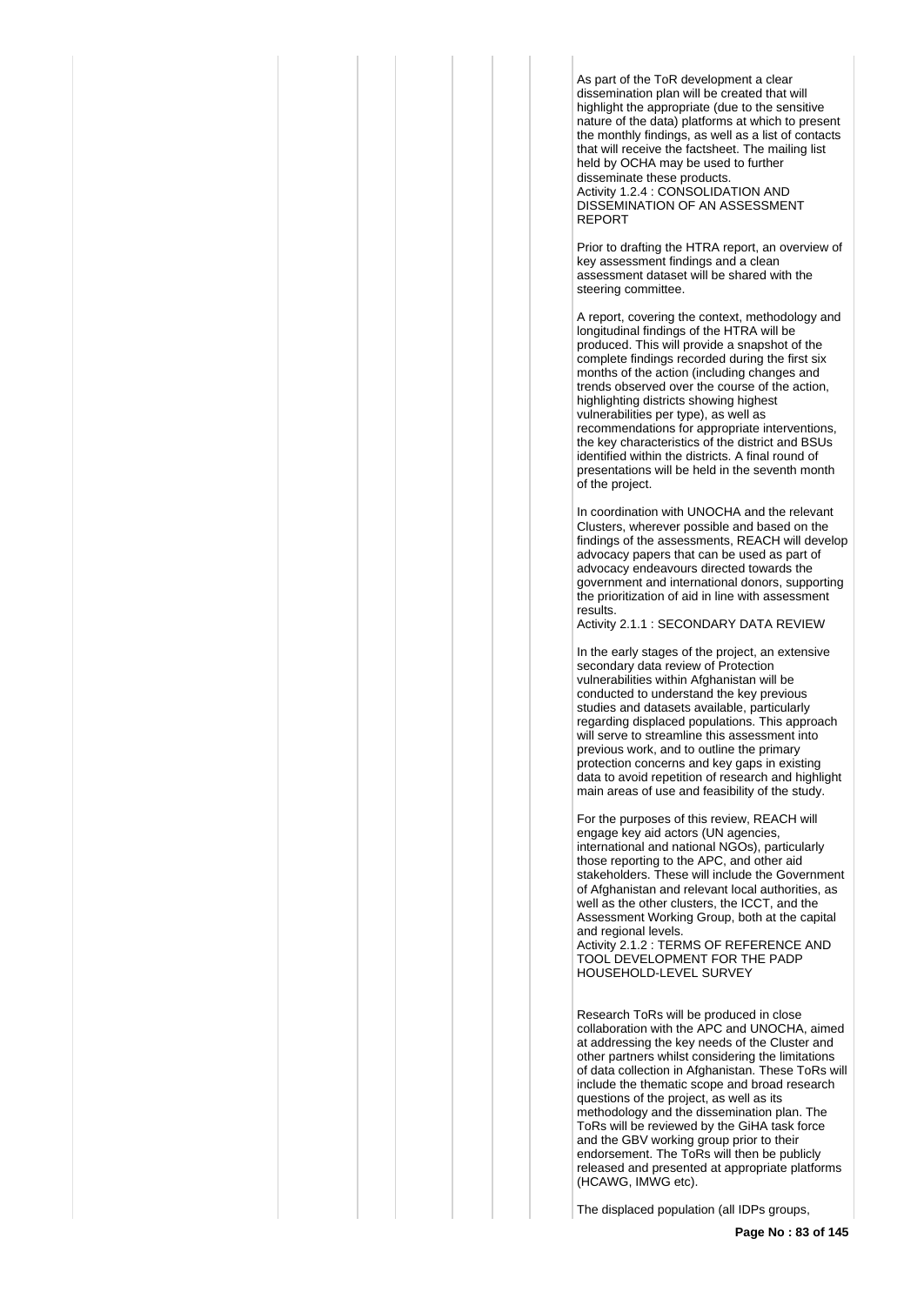returnees and refugees) household-level survey proposed under this outcome will focus primarily on Protection needs. The survey may also seek to collect information on other related critical needs, such as livelihoods, food security, shelter, WASH, health, etc. REACH will particularly seek to identify needs and vulnerabilities associated with age, disabilities, etc., in line with recommendations from the APC and the Gender in Humanitarian Action working group. The assessment may notably examine access to basic / protection services (including possible discriminations), employment patterns, livelihood coping strategies, prevalence of child labour and underage marriage, as well as any other area that may be identified as relevant by the APC and relevant partners.

A set of indicators followed by a closed-question questionnaire will be developed in close coordination with the APC and other partners to provide maximum relevant data on protection needs and vulnerabilities of different displaced population groups. REACH will consult with UNOCHA and seek their approval for the research ToRs, inception report, questionnaire, as well as the choice of target assessment areas.

## Activity 2.1.3 : QUANTITATIVE SURVEY OF DISPLACED HOUSEHOLDS

In order to capture full nationwide data on displaced population protection concerns, a quantitative household-level survey assessment will be implemented. These household surveys will be collected in a way that allows for comparison of final results between the five regions of Afghanistan (Central, Southern, Eastern, Northern, and Western), providing a nationwide coverage.

REACH will aim to interview approximately 1,694 displaced households per region. An estimated total of 9,625 interviews will be conducted. Randomized cluster sampling will be used to select areas targeted for the assessment in each region. The exact target number of households will be determined by the total number of populations on each area, and may be adjusted depending on local access conditions. REACH will aim to reach a proportion of female headed households amongst respondents equivalent to the proportion of female-headed households among displaced population groups. REACH's sampling strategy will enable to make comparisons between regions including comparisons of displacement groups (different types of IDPs, returnees, refugees), and to allow comparisons between male and female-headed households at the national level. This approach will facilitative sufficient disaggregation during analysis to highlight key population groups of particular vulnerability, helping to inform the APC of the characteristics of potential target communities and beneficiaries. With the objective of enabling the generalization of findings, REACH will use a 95% level of confidence and a 5% margin of error at the regional level.

As much as possible, REACH will use both male and female enumerators to ensure that sexdisaggregated data is collected and that women's specific needs and vulnerabilities are identified. Data collection will be conducted using Kobo toolbox, with data collected on smartphones; beneficial for enumerators' safety, efficient data collection and timely data analysis. All enumerators will be fully trained in the tool and its delivery prior to their deployment in the field. If data collection cannot be performed due to access issues, local organizations will be approached to help in data collection.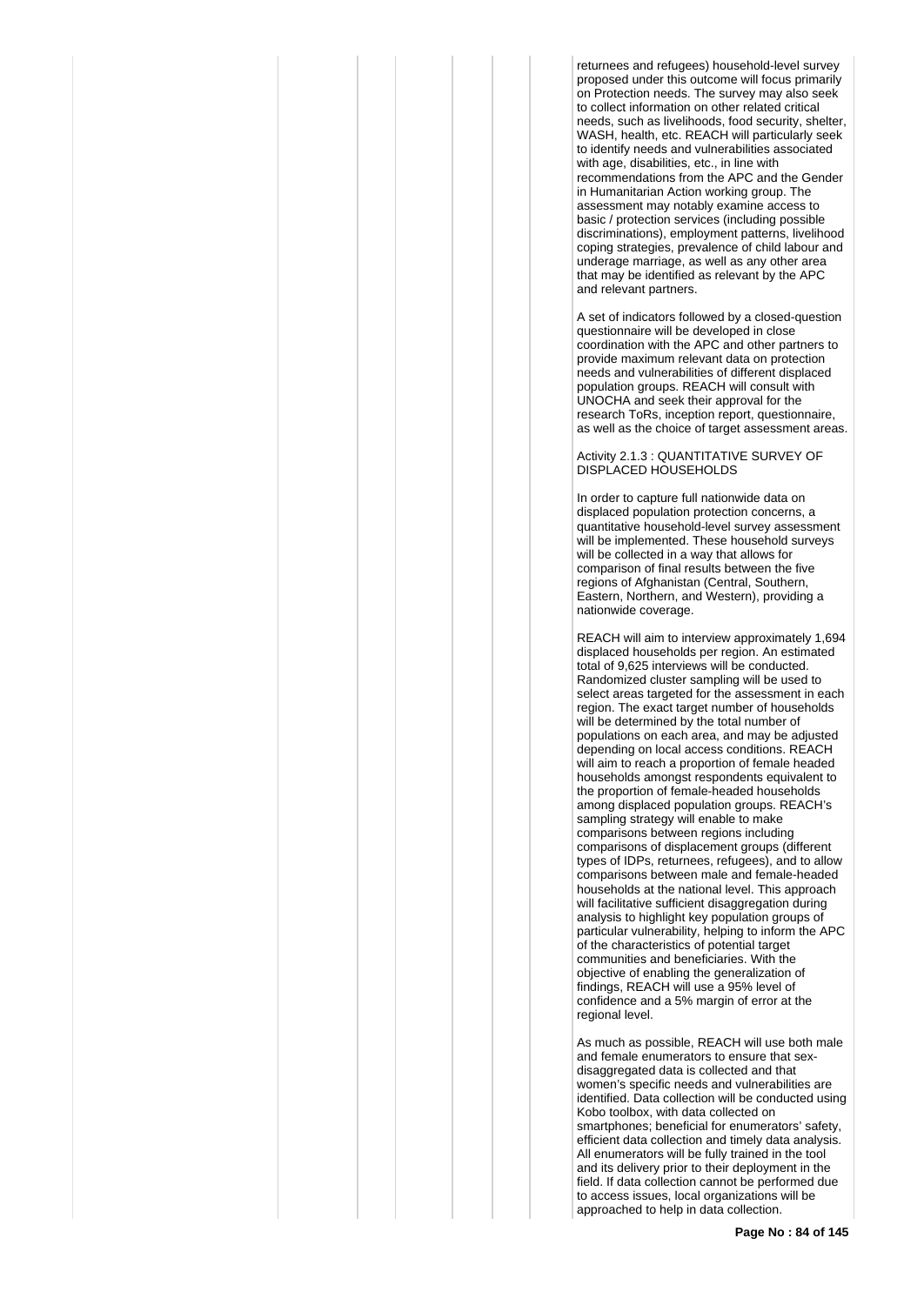|              |   |              |  |  | Regular progress updates on data collection will                                                                                                                                                                                                                                                                                                                                                                                                                                                                                                                                                                                                        |
|--------------|---|--------------|--|--|---------------------------------------------------------------------------------------------------------------------------------------------------------------------------------------------------------------------------------------------------------------------------------------------------------------------------------------------------------------------------------------------------------------------------------------------------------------------------------------------------------------------------------------------------------------------------------------------------------------------------------------------------------|
|              |   |              |  |  | be provided to the donor and the ICCT. Where<br>relevant, sensitive protection information will be<br>passed to the APC, in order to support<br>interventions and planning. If agencies request<br>the raw data containing household identifiers,<br>then the sensitive name/contact details will be<br>removed and replaced with a unique key so that<br>the identifier information can be restored at a<br>later date, based on the respect of protection<br>standards.<br>Activity 2.1.4 : COMPILATION AND<br>DISSEMINATION OF AN ASSESSMENT<br><b>REPORT</b>                                                                                        |
|              |   |              |  |  | REACH will take charge of data entry (where<br>necessary), data cleaning, and data analysis.<br>The quantitative analysis will be inclusive of all<br>relevant disaggregation. This will outline key<br>differences between displaced population<br>groups, helping targeted assistance by the APC<br>and other relevant partners. A clean dataset will<br>be publicly released. This dataset, along with<br>preliminary findings of data analysis will be<br>presented during a workshop with all relevant<br>partners. Feedback from this workshop will help<br>guide the creation of the report, and its<br>recommendations for further programming. |
|              |   |              |  |  | As such, the main report will be drafted to<br>encompass the research questions outlined in<br>the endorsed and published ToRs. The report<br>draft will be shared with the APC and once<br>reviewed and endorsed, released publicly. A<br>dissemination plan, as developed in the ToRs,<br>will be followed, presenting the report and the<br>results at appropriate platforms (ICCT, HCAWG,<br>IMWG, HCT).                                                                                                                                                                                                                                            |
|              |   |              |  |  | In coordination with UNOCHA, the APC and its<br>sub-clusters, wherever possible and based on<br>the findings of the assessments, REACH will<br>develop advocacy papers that can be used as<br>part of advocacy endeavours directed towards<br>the government and international donors,<br>supporting the prioritization of aid in line with<br>assessment results.                                                                                                                                                                                                                                                                                      |
| <b>Balkh</b> | 2 | $\mathbf{1}$ |  |  | 1 Activity 2.1.1 : SECONDARY DATA REVIEW                                                                                                                                                                                                                                                                                                                                                                                                                                                                                                                                                                                                                |
|              |   |              |  |  | In the early stages of the project, an extensive<br>secondary data review of Protection<br>vulnerabilities within Afghanistan will be<br>conducted to understand the key previous<br>studies and datasets available, particularly<br>regarding displaced populations. This approach<br>will serve to streamline this assessment into<br>previous work, and to outline the primary<br>protection concerns and key gaps in existing<br>data to avoid repetition of research and highlight<br>main areas of use and feasibility of the study.                                                                                                              |
|              |   |              |  |  | For the purposes of this review, REACH will<br>engage key aid actors (UN agencies,<br>international and national NGOs), particularly<br>those reporting to the APC, and other aid<br>stakeholders. These will include the Government<br>of Afghanistan and relevant local authorities, as<br>well as the other clusters, the ICCT, and the<br>Assessment Working Group, both at the capital<br>and regional levels.<br>Activity 2.1.2 : TERMS OF REFERENCE AND<br>TOOL DEVELOPMENT FOR THE PADP<br>HOUSEHOLD-LEVEL SURVEY                                                                                                                               |
|              |   |              |  |  | Research ToRs will be produced in close<br>collaboration with the APC and UNOCHA, aimed<br>at addressing the key needs of the Cluster and<br>other partners whilst considering the limitations<br>of data collection in Afghanistan. These ToRs will<br>include the thematic scope and broad research                                                                                                                                                                                                                                                                                                                                                   |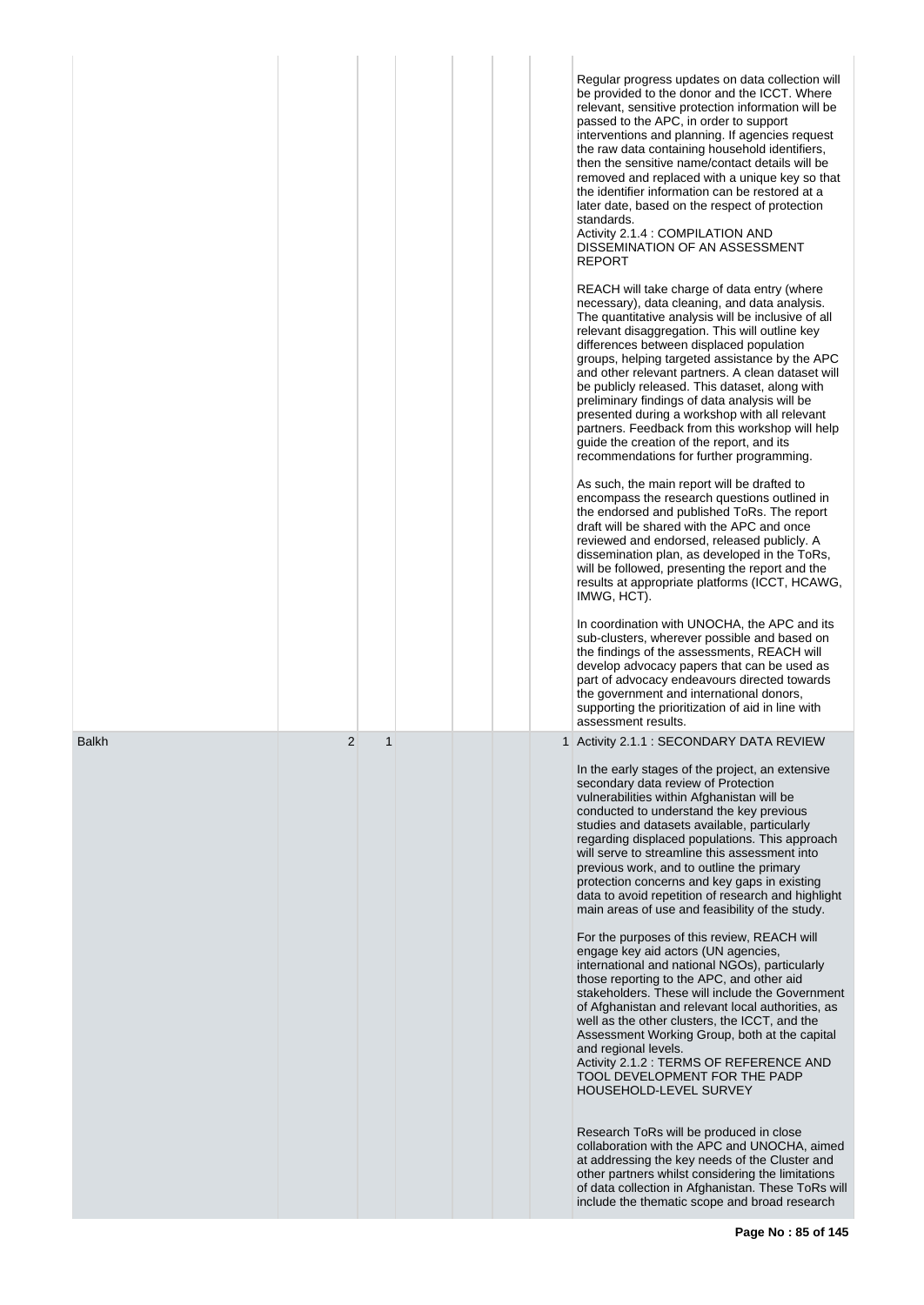questions of the project, as well as its methodology and the dissemination plan. The ToRs will be reviewed by the GiHA task force and the GBV working group prior to their endorsement. The ToRs will then be publicly released and presented at appropriate platforms (HCAWG, IMWG etc).

The displaced population (all IDPs groups, returnees and refugees) household-level survey proposed under this outcome will focus primarily on Protection needs. The survey may also seek to collect information on other related critical needs, such as livelihoods, food security, shelter, WASH, health, etc. REACH will particularly seek to identify needs and vulnerabilities associated with age, disabilities, etc., in line with recommendations from the APC and the Gender in Humanitarian Action working group. The assessment may notably examine access to basic / protection services (including possible discriminations), employment patterns, livelihood coping strategies, prevalence of child labour and underage marriage, as well as any other area that may be identified as relevant by the APC and relevant partners.

A set of indicators followed by a closed-question questionnaire will be developed in close coordination with the APC and other partners to provide maximum relevant data on protection needs and vulnerabilities of different displaced population groups. REACH will consult with UNOCHA and seek their approval for the research ToRs, inception report, questionnaire, as well as the choice of target assessment areas.

Activity 2.1.3 : QUANTITATIVE SURVEY OF DISPLACED HOUSEHOLDS

In order to capture full nationwide data on displaced population protection concerns, a quantitative household-level survey assessment will be implemented. These household surveys will be collected in a way that allows for comparison of final results between the five regions of Afghanistan (Central, Southern, Eastern, Northern, and Western), providing a nationwide coverage.

REACH will aim to interview approximately 1,694 displaced households per region. An estimated total of 9,625 interviews will be conducted. Randomized cluster sampling will be used to select areas targeted for the assessment in each region. The exact target number of households will be determined by the total number of populations on each area, and may be adjusted depending on local access conditions. REACH will aim to reach a proportion of female headed households amongst respondents equivalent to the proportion of female-headed households among displaced population groups. REACH's sampling strategy will enable to make comparisons between regions including comparisons of displacement groups (different types of IDPs, returnees, refugees), and to allow comparisons between male and female-headed households at the national level. This approach will facilitative sufficient disaggregation during analysis to highlight key population groups of particular vulnerability, helping to inform the APC of the characteristics of potential target communities and beneficiaries. With the objective of enabling the generalization of findings, REACH will use a 95% level of confidence and a 5% margin of error at the regional level.

As much as possible, REACH will use both male and female enumerators to ensure that sexdisaggregated data is collected and that women's specific needs and vulnerabilities are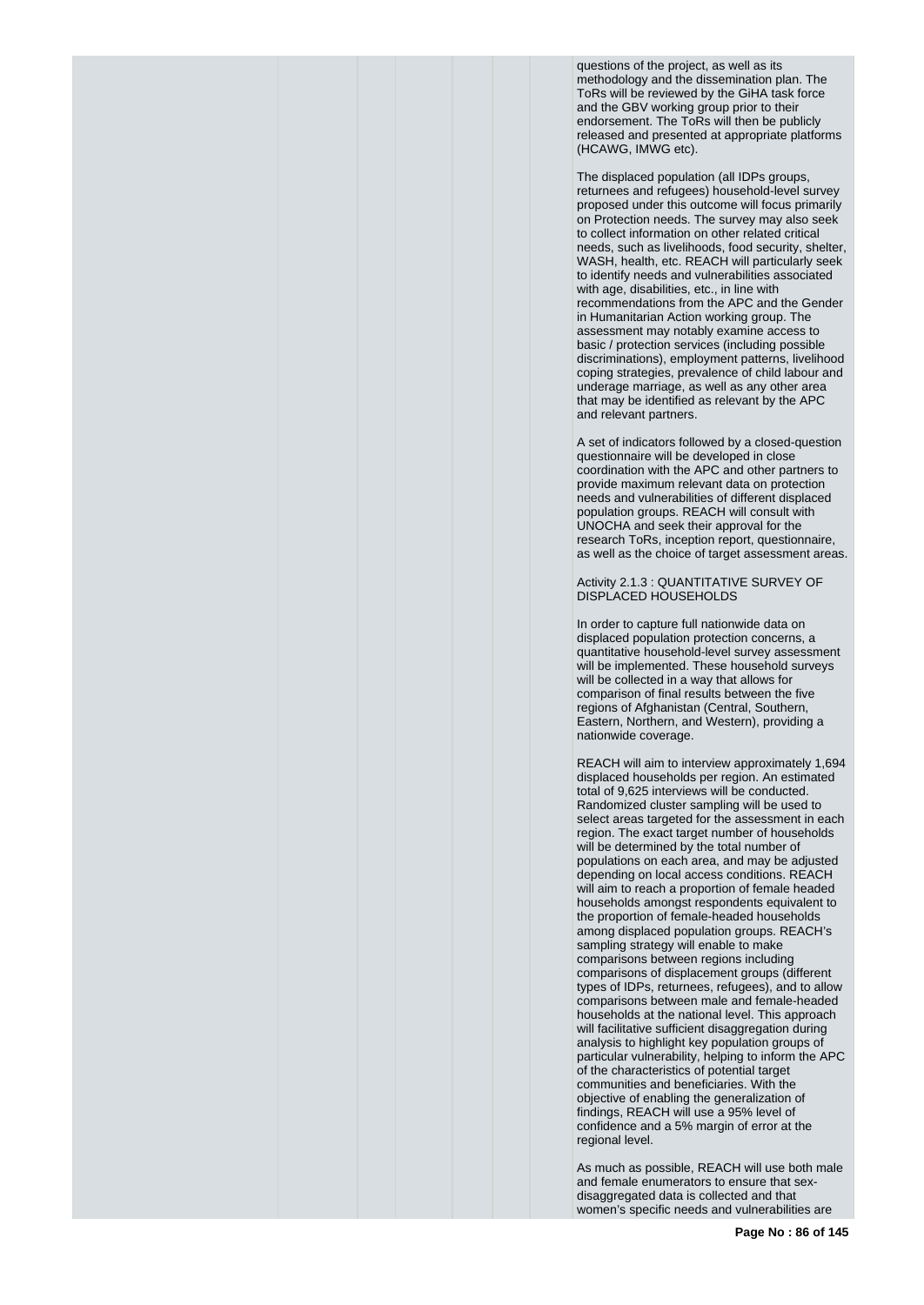identified. Data collection will be conducted using Kobo toolbox, with data collected on smartphones; beneficial for enumerators' safety, efficient data collection and timely data analysis. All enumerators will be fully trained in the tool and its delivery prior to their deployment in the field. If data collection cannot be performed due to access issues, local organizations will be approached to help in data collection.

Regular progress updates on data collection will be provided to the donor and the ICCT. Where relevant, sensitive protection information will be passed to the APC, in order to support interventions and planning. If agencies request the raw data containing household identifiers, then the sensitive name/contact details will be removed and replaced with a unique key so that the identifier information can be restored at a later date, based on the respect of protection standards.

Activity 2.1.4 : COMPILATION AND DISSEMINATION OF AN ASSESSMENT REPORT

REACH will take charge of data entry (where necessary), data cleaning, and data analysis. The quantitative analysis will be inclusive of all relevant disaggregation. This will outline key differences between displaced population groups, helping targeted assistance by the APC and other relevant partners. A clean dataset will be publicly released. This dataset, along with preliminary findings of data analysis will be presented during a workshop with all relevant partners. Feedback from this workshop will help guide the creation of the report, and its recommendations for further programming.

As such, the main report will be drafted to encompass the research questions outlined in the endorsed and published ToRs. The report draft will be shared with the APC and once reviewed and endorsed, released publicly. A dissemination plan, as developed in the ToRs, will be followed, presenting the report and the results at appropriate platforms (ICCT, HCAWG, IMWG, HCT).

In coordination with UNOCHA, the APC and its sub-clusters, wherever possible and based on the findings of the assessments, REACH will develop advocacy papers that can be used as part of advocacy endeavours directed towards the government and international donors, supporting the prioritization of aid in line with assessment results.

Activity 3.1.1 : SECONDARY DATA REVIEW

In the early stages of the project, REACH will conduct a secondary data review. As mentioned above, the issue of fragmented families and their specific vulnerabilities has never been studied per se in Afghanistan, and REACH therefore expects that limited sources will be available and / or directly relevant to the proposed assessment. REACH will therefore rely on a review of existing academic literature, as well as of similar assessments that may have been conducted in other countries. In particular, REACH will closely analyse the approach and methodology of the above mentioned 'Mixed Migrations Platform' study in which it took part, as it will provide indications regarding 'left behind' households.

This initial secondary data review of separated families will be used to shape the broader understanding of priority research areas in this field. Discussions with relevant partners in collaboration with this secondary data review and research questions of the project will then be used to shape the indicators and consequential questionnaire produced for this assessment.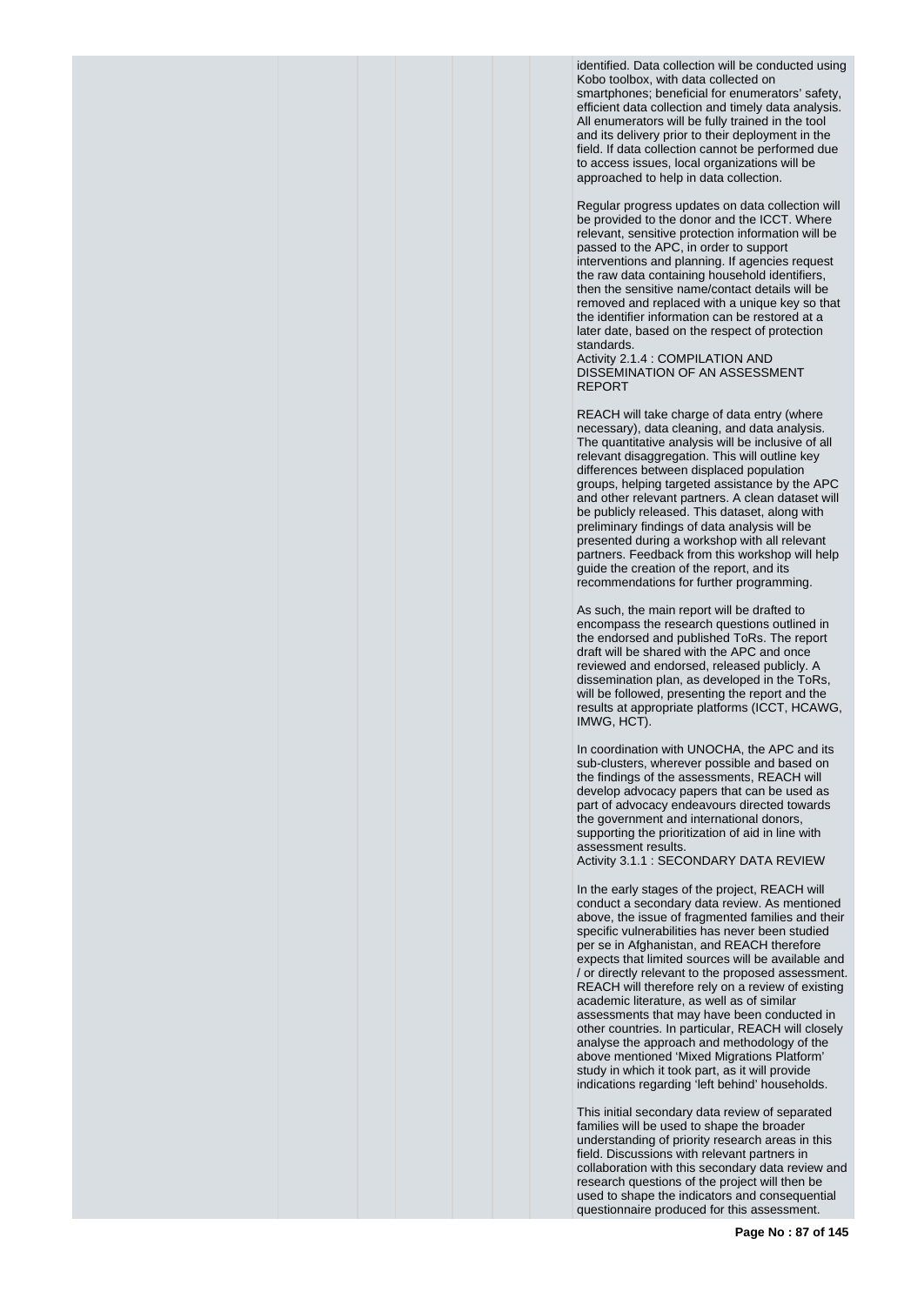Activity 3.1.2 : TERMS OF REFERENCE AND TOOL DEVELOPMENT FOR HOUSEHOLD-LEVEL SURVEY

Based on the findings of the secondary data review, REACH will design a household-level tool in close collaboration with the APC and other interested parties, that will serve as basis for the household-level survey to be launched in Kabul (Central region), Mazar-i-Sharif (Northern region), Kandahar (Southern region), Herat (Western region) and Jalalabad (Eastern region).

As per its standard practices, REACH will liaise with the above mentioned actors on the data collection tools and analysis framework to strengthen assessment ownership from key stakeholders, and consider gender and protection imperatives to develop methodologies appropriate for the target population. The assessment will notably examine reasons for separation, length of this separation, physical distance between the household and its head (and associated modes of transport and costs), family composition, displacement patterns, and a socio-economic profile.

The research ToRs will include the indicators to be used, the assessment methodology and the dissemination plan, and will be reviewed by the Gender in Humanitarian Action working group. The ToRs will be endorsed by the APC and UNOCHA. REACH will consult with UNOCHA and seek their approval for the research ToRs, inception report, questionnaire, as well as the confirmation of target assessment locations. These will then be presented to the ICCT and the Assessment Working Group. These ToRs will then be publicly released and presented at appropriate platforms (HCAWG, IMWG, etc.). Activity 3.1.3 : QUALITATIVE SURVEY OF FRAGMENTED FAMILIES

A qualitative assessment will be undertaken, with two primary objectives. Firstly, the study will identify the dominant demographic characteristics of vulnerable fragmented families, leading to the defining of vulnerable and nonvulnerable categorized family groups. Secondly, the assessment will seek to recognize and outline the primary needs and vulnerabilities of each of these groups.

The proposed research methodology consists of Key Informant Interviews (KIIs). Each Key Informant will be a representative of the family left behind. Ideally, this respondent would be the wife of a separated male household head, although flexibility in this will accommodate cultural concerns and other limitations, likely resulting in many boys of the household acting as lead discussant. Participants will be sought by exploring urban communication networks, ultimately snowballing outwards to include a variety of perspectives. These perspectives will include varied typologies, displacement groups and socio-economic backgrounds. The broad scope of eligibility criteria will reduce purposive sampling bias, and facilitate reliable comparisons between vulnerable and non-vulnerable fragmented families, allowing for the needs of vulnerable families to be clearly defined.

The survey will consist of semi-structured interviews, targeting an estimated 70 households (approximately 14 per target location / region). Whenever possible, random sampling will be used to select the households to be interviewed. The target number of households may be adjusted depending on local access conditions. REACH will only target single-family households.

As much as possible, REACH will use female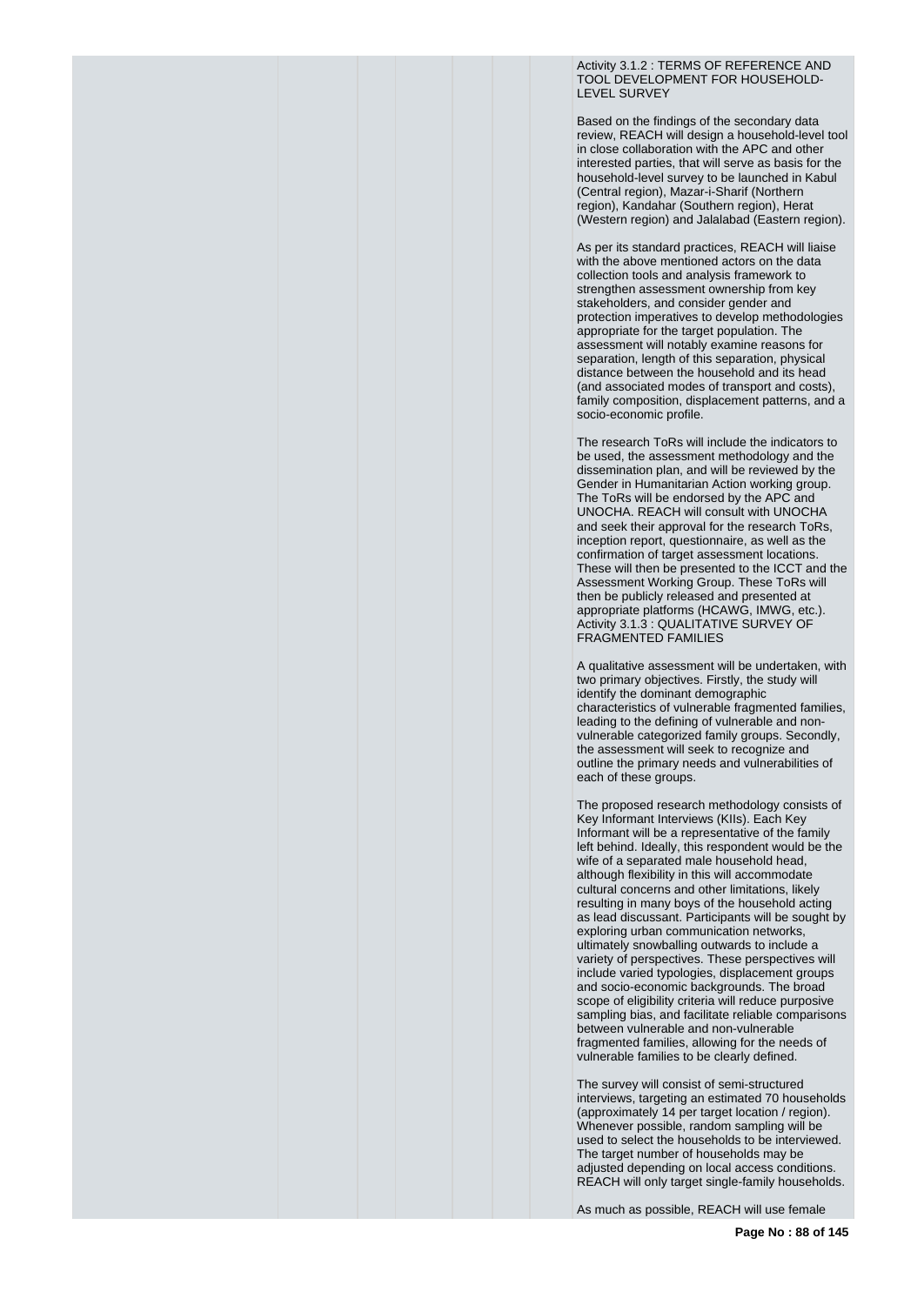|          |   |  |   | enumerators to ensure that the specific views of<br>women are captured. REACH will also seek to<br>identify needs and vulnerabilities associated with<br>age, disabilities, etc., in line with<br>recommendations from the Protection cluster and<br>the Gender in Humanitarian Action task force. All<br>enumerators will be fully trained in the tool and<br>its delivery prior to their deployment in the field,<br>particularly on how to conduct semi-structured,<br>qualitative interviews.<br>Regular progress updates on data collection will<br>be provided to the donor, the APC and the ICCT.<br>Where relevant, sensitive protection information<br>will be passed to the APC, in order to support<br>interventions and planning. Should agencies<br>request the raw data containing household<br>identifiers, then the sensitive name/contact<br>details will be removed and replaced with a<br>unique key so that the identifier information can<br>be restored at a later date, based on the respect<br>of protection standards.<br>Activity 3.1.4 : COMPILATION AND<br>DISSEMINATION OF AN ASSESSMENT<br><b>REPORT</b><br>Following data collection, a qualitative analysis of<br>the gathered data will take place. To ensure that<br>the APC and interested parties are involved<br>throughout the project, an initial preliminary<br>findings workshop will take place. This workshop<br>will discuss the broad thematic areas identified<br>through both analytical framework and emergent<br>theme analysis. Feedback from this workshop<br>will help guide the creation of the report, and the<br>recommendations contained within.<br>Following the workshop, a report will be drafted<br>covering the key research questions developed<br>in the ToRs. The report draft will be shared with<br>the APC and once reviewed and endorsed,<br>released publicly. The dissemination plan<br>developed in the ToRs will be followed,<br>presenting the report and the results at<br>appropriate platforms (ICCT, HCAWG, IMWG,<br>HCT). Ultimately, the report and associated<br>discussions will enable the humanitarian<br>community to refine their understanding of<br>fragmented families, and of those amongst them<br>who show humanitarian vulnerabilities.<br>In coordination with UNOCHA, the APC and its<br>sub-clusters, wherever possible and based on<br>the findings of the assessments, REACH will<br>develop advocacy papers that can be used as<br>part of advocacy endeavours directed towards<br>the government and international donors,<br>supporting the prioritization of aid in line with<br>assessment results |
|----------|---|--|---|-----------------------------------------------------------------------------------------------------------------------------------------------------------------------------------------------------------------------------------------------------------------------------------------------------------------------------------------------------------------------------------------------------------------------------------------------------------------------------------------------------------------------------------------------------------------------------------------------------------------------------------------------------------------------------------------------------------------------------------------------------------------------------------------------------------------------------------------------------------------------------------------------------------------------------------------------------------------------------------------------------------------------------------------------------------------------------------------------------------------------------------------------------------------------------------------------------------------------------------------------------------------------------------------------------------------------------------------------------------------------------------------------------------------------------------------------------------------------------------------------------------------------------------------------------------------------------------------------------------------------------------------------------------------------------------------------------------------------------------------------------------------------------------------------------------------------------------------------------------------------------------------------------------------------------------------------------------------------------------------------------------------------------------------------------------------------------------------------------------------------------------------------------------------------------------------------------------------------------------------------------------------------------------------------------------------------------------------------------------------------------------------------------------------------------------------------------------------------------------------------------------------------------------------------------------------------------------------------------------------------------------------------------------|
| Samangan | 2 |  | 1 | 1 Activity 2.1.1 : SECONDARY DATA REVIEW<br>In the early stages of the project, an extensive<br>secondary data review of Protection<br>vulnerabilities within Afghanistan will be<br>conducted to understand the key previous<br>studies and datasets available, particularly<br>regarding displaced populations. This approach<br>will serve to streamline this assessment into<br>previous work, and to outline the primary<br>protection concerns and key gaps in existing<br>data to avoid repetition of research and highlight<br>main areas of use and feasibility of the study.<br>For the purposes of this review, REACH will<br>engage key aid actors (UN agencies,<br>international and national NGOs), particularly<br>those reporting to the APC, and other aid<br>stakeholders. These will include the Government<br>of Afghanistan and relevant local authorities, as<br>well as the other clusters, the ICCT, and the<br>Assessment Working Group, both at the capital                                                                                                                                                                                                                                                                                                                                                                                                                                                                                                                                                                                                                                                                                                                                                                                                                                                                                                                                                                                                                                                                                                                                                                                                                                                                                                                                                                                                                                                                                                                                                                                                                                                                     |

**Page No : 89 of 145**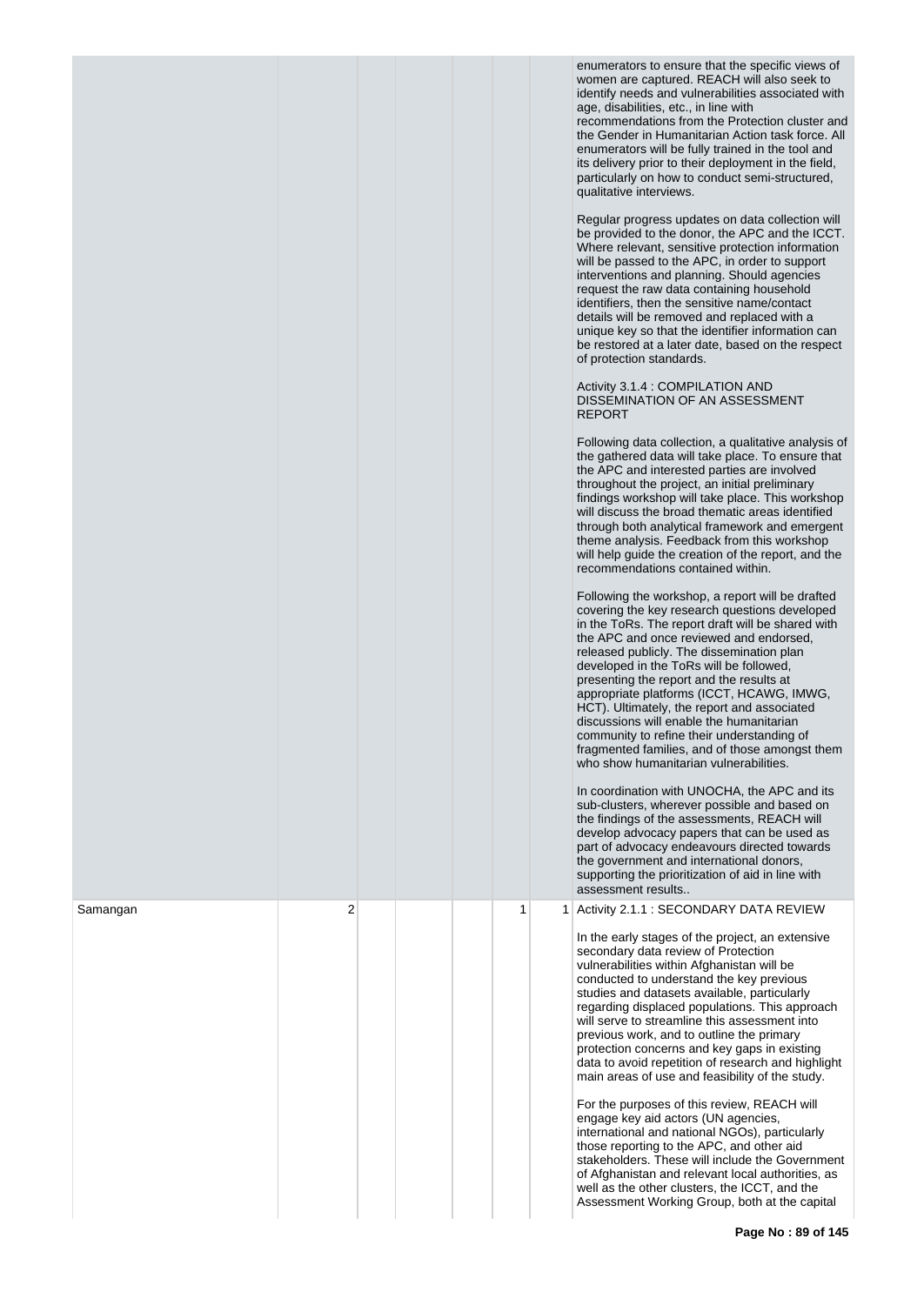and regional levels. Activity 2.1.2 : TERMS OF REFERENCE AND TOOL DEVELOPMENT FOR THE PADP HOUSEHOLD-LEVEL SURVEY

Research ToRs will be produced in close collaboration with the APC and UNOCHA, aimed at addressing the key needs of the Cluster and other partners whilst considering the limitations of data collection in Afghanistan. These ToRs will include the thematic scope and broad research questions of the project, as well as its methodology and the dissemination plan. The ToRs will be reviewed by the GiHA task force and the GBV working group prior to their endorsement. The ToRs will then be publicly released and presented at appropriate platforms (HCAWG, IMWG etc).

The displaced population (all IDPs groups, returnees and refugees) household-level survey proposed under this outcome will focus primarily on Protection needs. The survey may also seek to collect information on other related critical needs, such as livelihoods, food security, shelter, WASH, health, etc. REACH will particularly seek to identify needs and vulnerabilities associated with age, disabilities, etc., in line with recommendations from the APC and the Gender in Humanitarian Action working group. The assessment may notably examine access to basic / protection services (including possible discriminations), employment patterns, livelihood coping strategies, prevalence of child labour and underage marriage, as well as any other area that may be identified as relevant by the APC and relevant partners.

A set of indicators followed by a closed-question questionnaire will be developed in close coordination with the APC and other partners to provide maximum relevant data on protection needs and vulnerabilities of different displaced population groups. REACH will consult with UNOCHA and seek their approval for the research ToRs, inception report, questionnaire, as well as the choice of target assessment areas.

Activity 2.1.3 : QUANTITATIVE SURVEY OF DISPLACED HOUSEHOLDS

In order to capture full nationwide data on displaced population protection concerns, a quantitative household-level survey assessment will be implemented. These household surveys will be collected in a way that allows for comparison of final results between the five regions of Afghanistan (Central, Southern, Eastern, Northern, and Western), providing a nationwide coverage.

REACH will aim to interview approximately 1,694 displaced households per region. An estimated total of 9,625 interviews will be conducted. Randomized cluster sampling will be used to select areas targeted for the assessment in each region. The exact target number of households will be determined by the total number of populations on each area, and may be adjusted depending on local access conditions. REACH will aim to reach a proportion of female headed households amongst respondents equivalent to the proportion of female-headed households among displaced population groups. REACH's sampling strategy will enable to make comparisons between regions including comparisons of displacement groups (different types of IDPs, returnees, refugees), and to allow comparisons between male and female-headed households at the national level. This approach will facilitative sufficient disaggregation during analysis to highlight key population groups of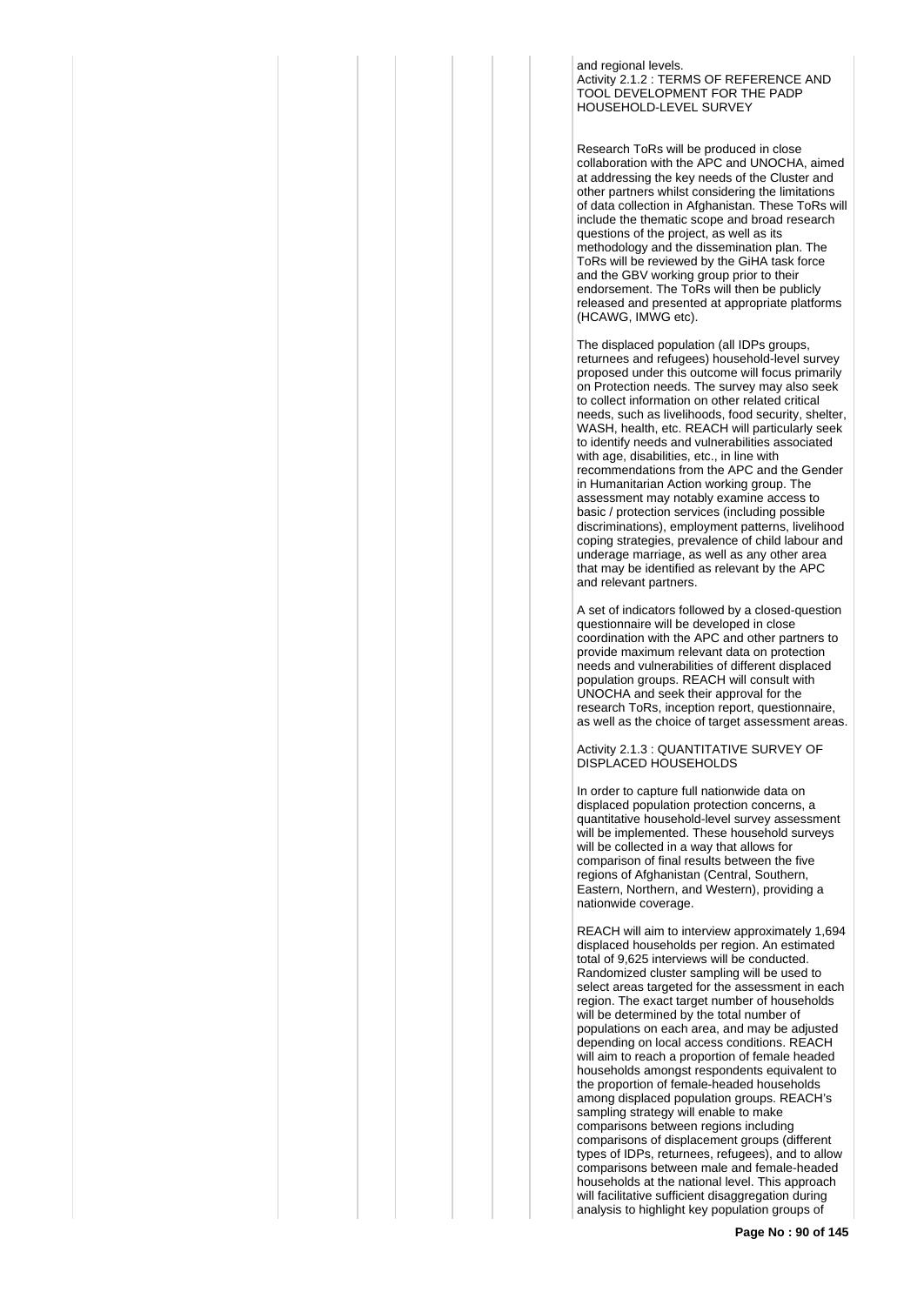| of the characteristics of potential target<br>communities and beneficiaries. With the<br>objective of enabling the generalization of<br>findings, REACH will use a 95% level of<br>confidence and a 5% margin of error at the<br>regional level.<br>and female enumerators to ensure that sex-<br>disaggregated data is collected and that<br>Kobo toolbox, with data collected on<br>All enumerators will be fully trained in the tool<br>to access issues, local organizations will be<br>approached to help in data collection.<br>passed to the APC, in order to support<br>the raw data containing household identifiers,<br>then the sensitive name/contact details will be<br>the identifier information can be restored at a<br>later date, based on the respect of protection<br>standards.<br>Activity 2.1.4 : COMPILATION AND<br>DISSEMINATION OF AN ASSESSMENT<br>REPORT<br>REACH will take charge of data entry (where<br>necessary), data cleaning, and data analysis.<br>relevant disaggregation. This will outline key<br>differences between displaced population<br>be publicly released. This dataset, along with<br>preliminary findings of data analysis will be<br>presented during a workshop with all relevant<br>guide the creation of the report, and its<br>recommendations for further programming.<br>As such, the main report will be drafted to<br>encompass the research questions outlined in<br>the endorsed and published ToRs. The report<br>draft will be shared with the APC and once<br>reviewed and endorsed, released publicly. A<br>will be followed, presenting the report and the<br>IMWG, HCT).<br>the findings of the assessments, REACH will<br>develop advocacy papers that can be used as<br>the government and international donors,<br>supporting the prioritization of aid in line with<br>assessment results.<br>$\overline{2}$<br>$\mathbf{1}$<br>Sar-e-Pul<br>1 Activity 2.1.1 : SECONDARY DATA REVIEW<br>In the early stages of the project, an extensive<br>secondary data review of Protection<br>vulnerabilities within Afghanistan will be<br>conducted to understand the key previous<br>studies and datasets available, particularly<br>will serve to streamline this assessment into<br>previous work, and to outline the primary<br>protection concerns and key gaps in existing |  |  |  |                                                                                                                                                                                                                                                                                                                                                                             |
|--------------------------------------------------------------------------------------------------------------------------------------------------------------------------------------------------------------------------------------------------------------------------------------------------------------------------------------------------------------------------------------------------------------------------------------------------------------------------------------------------------------------------------------------------------------------------------------------------------------------------------------------------------------------------------------------------------------------------------------------------------------------------------------------------------------------------------------------------------------------------------------------------------------------------------------------------------------------------------------------------------------------------------------------------------------------------------------------------------------------------------------------------------------------------------------------------------------------------------------------------------------------------------------------------------------------------------------------------------------------------------------------------------------------------------------------------------------------------------------------------------------------------------------------------------------------------------------------------------------------------------------------------------------------------------------------------------------------------------------------------------------------------------------------------------------------------------------------------------------------------------------------------------------------------------------------------------------------------------------------------------------------------------------------------------------------------------------------------------------------------------------------------------------------------------------------------------------------------------------------------------------------------------------------------------------------------------------------------|--|--|--|-----------------------------------------------------------------------------------------------------------------------------------------------------------------------------------------------------------------------------------------------------------------------------------------------------------------------------------------------------------------------------|
|                                                                                                                                                                                                                                                                                                                                                                                                                                                                                                                                                                                                                                                                                                                                                                                                                                                                                                                                                                                                                                                                                                                                                                                                                                                                                                                                                                                                                                                                                                                                                                                                                                                                                                                                                                                                                                                                                                                                                                                                                                                                                                                                                                                                                                                                                                                                                  |  |  |  | particular vulnerability, helping to inform the APC                                                                                                                                                                                                                                                                                                                         |
|                                                                                                                                                                                                                                                                                                                                                                                                                                                                                                                                                                                                                                                                                                                                                                                                                                                                                                                                                                                                                                                                                                                                                                                                                                                                                                                                                                                                                                                                                                                                                                                                                                                                                                                                                                                                                                                                                                                                                                                                                                                                                                                                                                                                                                                                                                                                                  |  |  |  | As much as possible, REACH will use both male<br>women's specific needs and vulnerabilities are<br>identified. Data collection will be conducted using<br>smartphones; beneficial for enumerators' safety,<br>efficient data collection and timely data analysis.<br>and its delivery prior to their deployment in the<br>field. If data collection cannot be performed due |
|                                                                                                                                                                                                                                                                                                                                                                                                                                                                                                                                                                                                                                                                                                                                                                                                                                                                                                                                                                                                                                                                                                                                                                                                                                                                                                                                                                                                                                                                                                                                                                                                                                                                                                                                                                                                                                                                                                                                                                                                                                                                                                                                                                                                                                                                                                                                                  |  |  |  | Regular progress updates on data collection will<br>be provided to the donor and the ICCT. Where<br>relevant, sensitive protection information will be<br>interventions and planning. If agencies request<br>removed and replaced with a unique key so that                                                                                                                 |
|                                                                                                                                                                                                                                                                                                                                                                                                                                                                                                                                                                                                                                                                                                                                                                                                                                                                                                                                                                                                                                                                                                                                                                                                                                                                                                                                                                                                                                                                                                                                                                                                                                                                                                                                                                                                                                                                                                                                                                                                                                                                                                                                                                                                                                                                                                                                                  |  |  |  | The quantitative analysis will be inclusive of all<br>groups, helping targeted assistance by the APC<br>and other relevant partners. A clean dataset will<br>partners. Feedback from this workshop will help                                                                                                                                                                |
|                                                                                                                                                                                                                                                                                                                                                                                                                                                                                                                                                                                                                                                                                                                                                                                                                                                                                                                                                                                                                                                                                                                                                                                                                                                                                                                                                                                                                                                                                                                                                                                                                                                                                                                                                                                                                                                                                                                                                                                                                                                                                                                                                                                                                                                                                                                                                  |  |  |  | dissemination plan, as developed in the ToRs,<br>results at appropriate platforms (ICCT, HCAWG,                                                                                                                                                                                                                                                                             |
|                                                                                                                                                                                                                                                                                                                                                                                                                                                                                                                                                                                                                                                                                                                                                                                                                                                                                                                                                                                                                                                                                                                                                                                                                                                                                                                                                                                                                                                                                                                                                                                                                                                                                                                                                                                                                                                                                                                                                                                                                                                                                                                                                                                                                                                                                                                                                  |  |  |  | In coordination with UNOCHA, the APC and its<br>sub-clusters, wherever possible and based on<br>part of advocacy endeavours directed towards                                                                                                                                                                                                                                |
|                                                                                                                                                                                                                                                                                                                                                                                                                                                                                                                                                                                                                                                                                                                                                                                                                                                                                                                                                                                                                                                                                                                                                                                                                                                                                                                                                                                                                                                                                                                                                                                                                                                                                                                                                                                                                                                                                                                                                                                                                                                                                                                                                                                                                                                                                                                                                  |  |  |  |                                                                                                                                                                                                                                                                                                                                                                             |
| main areas of use and feasibility of the study.                                                                                                                                                                                                                                                                                                                                                                                                                                                                                                                                                                                                                                                                                                                                                                                                                                                                                                                                                                                                                                                                                                                                                                                                                                                                                                                                                                                                                                                                                                                                                                                                                                                                                                                                                                                                                                                                                                                                                                                                                                                                                                                                                                                                                                                                                                  |  |  |  | regarding displaced populations. This approach<br>data to avoid repetition of research and highlight                                                                                                                                                                                                                                                                        |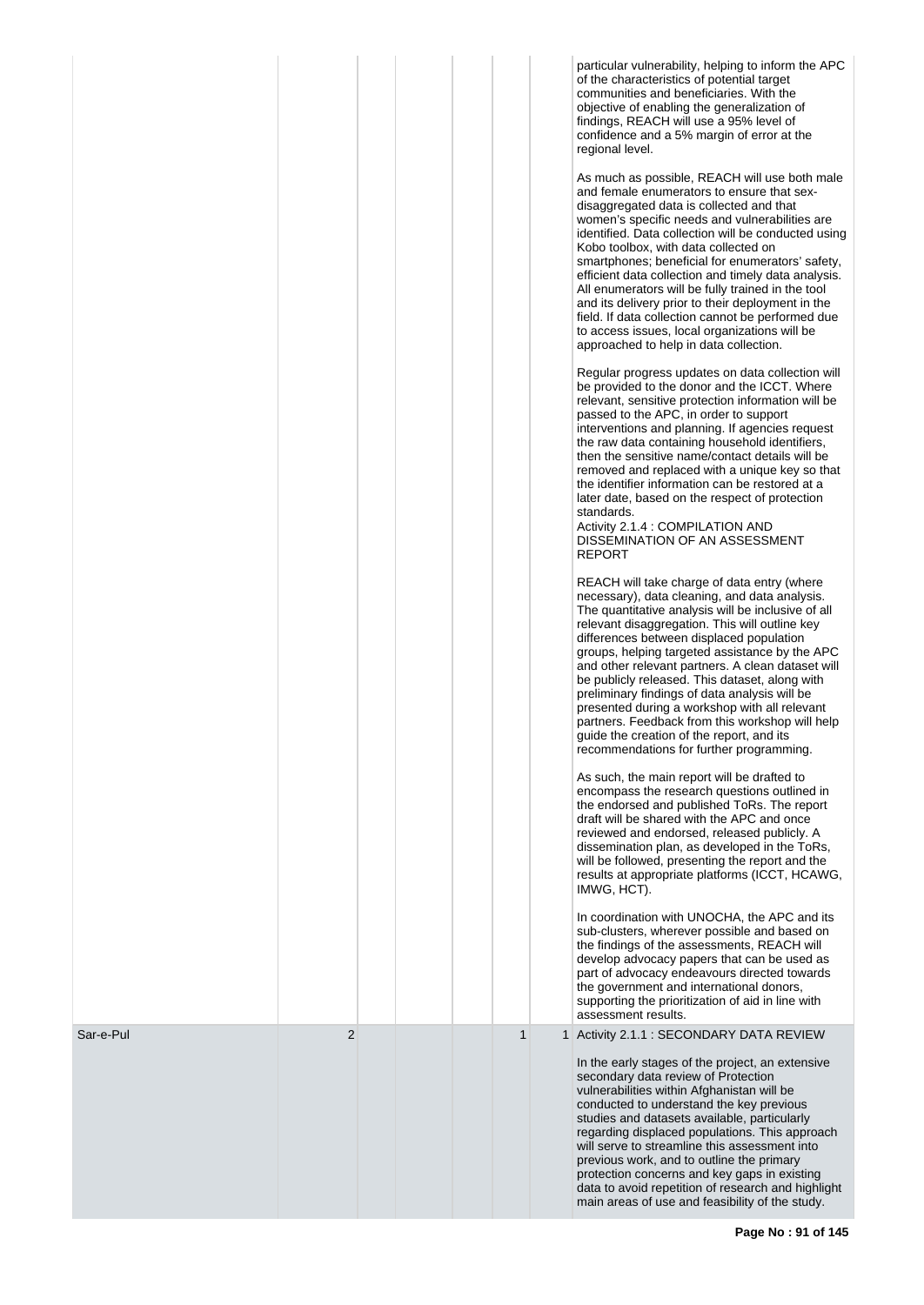For the purposes of this review, REACH will engage key aid actors (UN agencies, international and national NGOs), particularly those reporting to the APC, and other aid stakeholders. These will include the Government of Afghanistan and relevant local authorities, as well as the other clusters, the ICCT, and the Assessment Working Group, both at the capital and regional levels.

Activity 2.1.2 : TERMS OF REFERENCE AND TOOL DEVELOPMENT FOR THE PADP HOUSEHOLD-LEVEL SURVEY

Research ToRs will be produced in close collaboration with the APC and UNOCHA, aimed at addressing the key needs of the Cluster and other partners whilst considering the limitations of data collection in Afghanistan. These ToRs will include the thematic scope and broad research questions of the project, as well as its methodology and the dissemination plan. The ToRs will be reviewed by the GiHA task force and the GBV working group prior to their endorsement. The ToRs will then be publicly released and presented at appropriate platforms (HCAWG, IMWG etc).

The displaced population (all IDPs groups, returnees and refugees) household-level survey proposed under this outcome will focus primarily on Protection needs. The survey may also seek to collect information on other related critical needs, such as livelihoods, food security, shelter, WASH, health, etc. REACH will particularly seek to identify needs and vulnerabilities associated with age, disabilities, etc., in line with recommendations from the APC and the Gender in Humanitarian Action working group. The assessment may notably examine access to basic / protection services (including possible discriminations), employment patterns, livelihood coping strategies, prevalence of child labour and underage marriage, as well as any other area that may be identified as relevant by the APC and relevant partners.

A set of indicators followed by a closed-question questionnaire will be developed in close coordination with the APC and other partners to provide maximum relevant data on protection needs and vulnerabilities of different displaced population groups. REACH will consult with UNOCHA and seek their approval for the research ToRs, inception report, questionnaire, as well as the choice of target assessment areas.

Activity 2.1.3 : QUANTITATIVE SURVEY OF DISPLACED HOUSEHOLDS

In order to capture full nationwide data on displaced population protection concerns, a quantitative household-level survey assessment will be implemented. These household surveys will be collected in a way that allows for comparison of final results between the five regions of Afghanistan (Central, Southern, Eastern, Northern, and Western), providing a nationwide coverage.

REACH will aim to interview approximately 1,694 displaced households per region. An estimated total of 9,625 interviews will be conducted. Randomized cluster sampling will be used to select areas targeted for the assessment in each region. The exact target number of households will be determined by the total number of populations on each area, and may be adjusted depending on local access conditions. REACH will aim to reach a proportion of female headed households amongst respondents equivalent to the proportion of female-headed households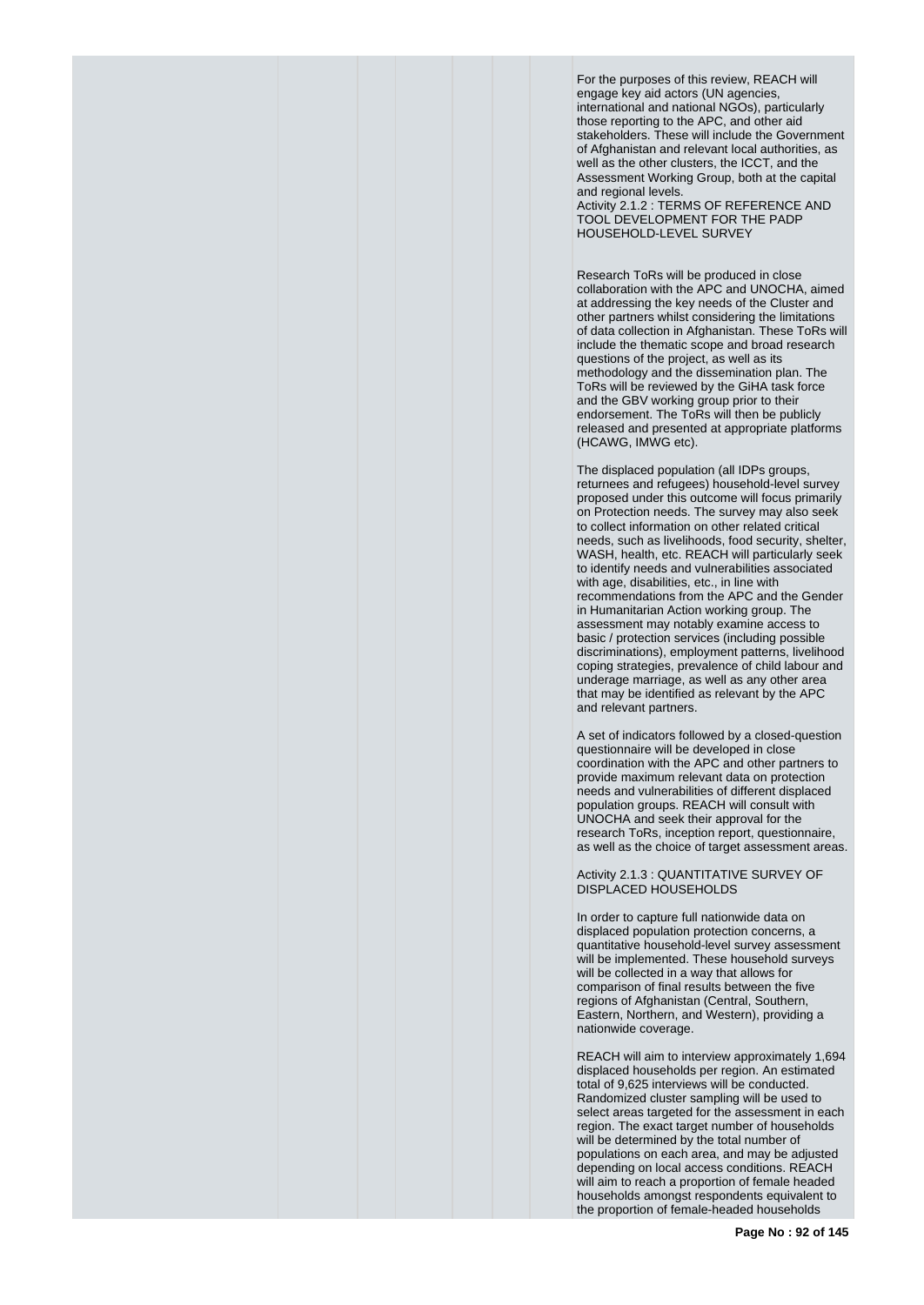among displaced population groups. REACH's sampling strategy will enable to make comparisons between regions including comparisons of displacement groups (different types of IDPs, returnees, refugees), and to allow comparisons between male and female-headed households at the national level. This approach will facilitative sufficient disaggregation during analysis to highlight key population groups of particular vulnerability, helping to inform the APC of the characteristics of potential target communities and beneficiaries. With the objective of enabling the generalization of findings, REACH will use a 95% level of confidence and a 5% margin of error at the regional level.

As much as possible, REACH will use both male and female enumerators to ensure that sexdisaggregated data is collected and that women's specific needs and vulnerabilities are identified. Data collection will be conducted using Kobo toolbox, with data collected on smartphones; beneficial for enumerators' safety, efficient data collection and timely data analysis. All enumerators will be fully trained in the tool and its delivery prior to their deployment in the field. If data collection cannot be performed due to access issues, local organizations will be approached to help in data collection.

Regular progress updates on data collection will be provided to the donor and the ICCT. Where relevant, sensitive protection information will be passed to the APC, in order to support interventions and planning. If agencies request the raw data containing household identifiers, then the sensitive name/contact details will be removed and replaced with a unique key so that the identifier information can be restored at a later date, based on the respect of protection standards.

Activity 2.1.4 : COMPILATION AND DISSEMINATION OF AN ASSESSMENT REPORT

REACH will take charge of data entry (where necessary), data cleaning, and data analysis. The quantitative analysis will be inclusive of all relevant disaggregation. This will outline key differences between displaced population groups, helping targeted assistance by the APC and other relevant partners. A clean dataset will be publicly released. This dataset, along with preliminary findings of data analysis will be presented during a workshop with all relevant partners. Feedback from this workshop will help guide the creation of the report, and its recommendations for further programming.

As such, the main report will be drafted to encompass the research questions outlined in the endorsed and published ToRs. The report draft will be shared with the APC and once reviewed and endorsed, released publicly. A dissemination plan, as developed in the ToRs, will be followed, presenting the report and the results at appropriate platforms (ICCT, HCAWG, IMWG, HCT).

In coordination with UNOCHA, the APC and its sub-clusters, wherever possible and based on the findings of the assessments, REACH will develop advocacy papers that can be used as part of advocacy endeavours directed towards the government and international donors, supporting the prioritization of aid in line with assessment results.

1 Activity 2.1.1 : SECONDARY DATA REVIEW

**Ghor** 

2

1

In the early stages of the project, an extensive secondary data review of Protection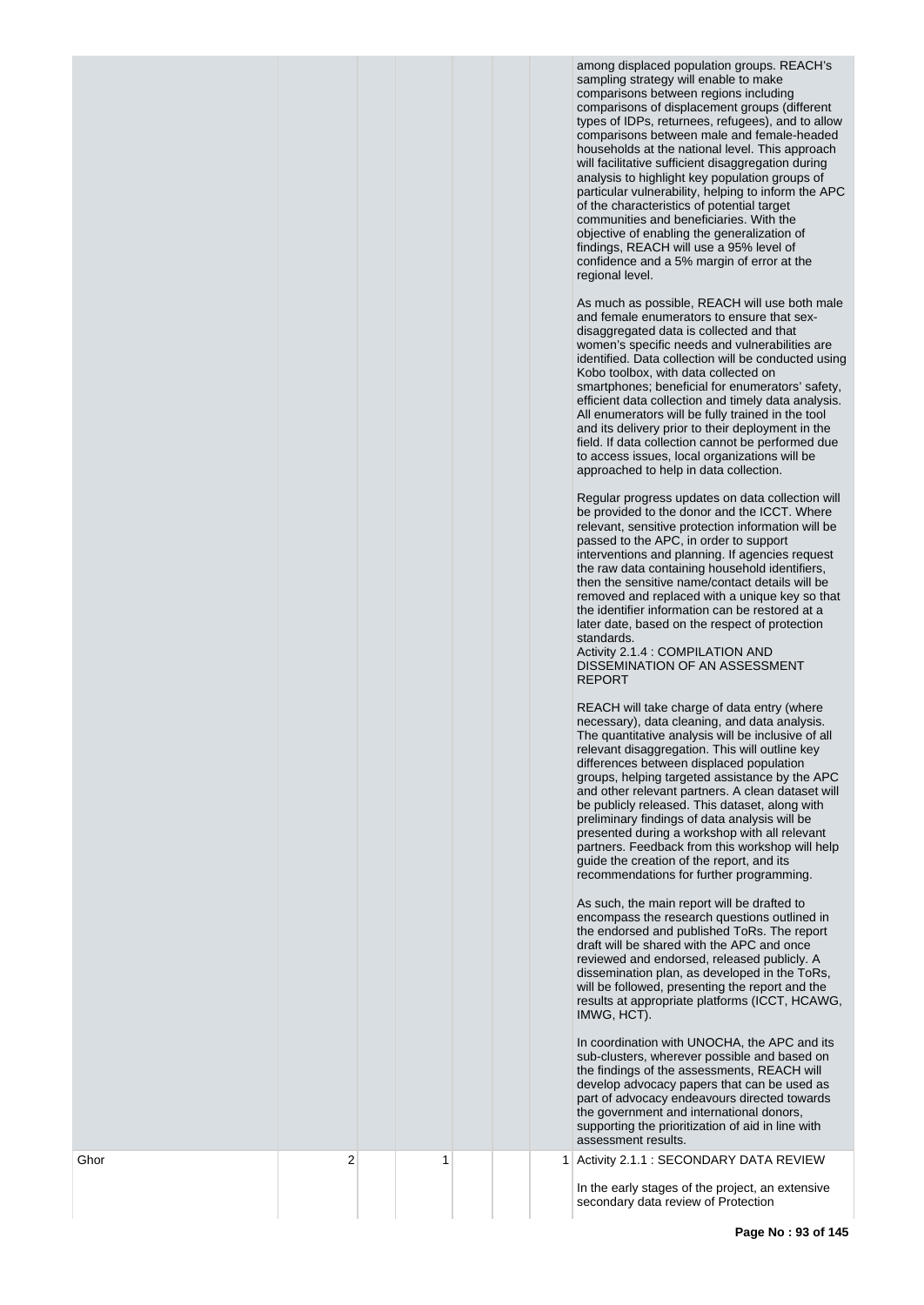vulnerabilities within Afghanistan will be conducted to understand the key previous studies and datasets available, particularly regarding displaced populations. This approach will serve to streamline this assessment into previous work, and to outline the primary protection concerns and key gaps in existing data to avoid repetition of research and highlight main areas of use and feasibility of the study.

For the purposes of this review, REACH will engage key aid actors (UN agencies, international and national NGOs), particularly those reporting to the APC, and other aid stakeholders. These will include the Government of Afghanistan and relevant local authorities, as well as the other clusters, the ICCT, and the Assessment Working Group, both at the capital and regional levels. Activity 2.1.2 : TERMS OF REFERENCE AND TOOL DEVELOPMENT FOR THE PADP HOUSEHOLD-LEVEL SURVEY

Research ToRs will be produced in close collaboration with the APC and UNOCHA, aimed at addressing the key needs of the Cluster and other partners whilst considering the limitations of data collection in Afghanistan. These ToRs will include the thematic scope and broad research questions of the project, as well as its methodology and the dissemination plan. The ToRs will be reviewed by the GiHA task force and the GBV working group prior to their endorsement. The ToRs will then be publicly released and presented at appropriate platforms (HCAWG, IMWG etc).

The displaced population (all IDPs groups, returnees and refugees) household-level survey proposed under this outcome will focus primarily on Protection needs. The survey may also seek to collect information on other related critical needs, such as livelihoods, food security, shelter, WASH, health, etc. REACH will particularly seek to identify needs and vulnerabilities associated with age, disabilities, etc., in line with recommendations from the APC and the Gender in Humanitarian Action working group. The assessment may notably examine access to basic / protection services (including possible discriminations), employment patterns, livelihood coping strategies, prevalence of child labour and underage marriage, as well as any other area that may be identified as relevant by the APC and relevant partners.

A set of indicators followed by a closed-question questionnaire will be developed in close coordination with the APC and other partners to provide maximum relevant data on protection needs and vulnerabilities of different displaced population groups. REACH will consult with UNOCHA and seek their approval for the research ToRs, inception report, questionnaire, as well as the choice of target assessment areas.

Activity 2.1.3 : QUANTITATIVE SURVEY OF DISPLACED HOUSEHOLDS

In order to capture full nationwide data on displaced population protection concerns, a quantitative household-level survey assessment will be implemented. These household surveys will be collected in a way that allows for comparison of final results between the five regions of Afghanistan (Central, Southern, Eastern, Northern, and Western), providing a nationwide coverage.

REACH will aim to interview approximately 1,694 displaced households per region. An estimated total of 9,625 interviews will be conducted.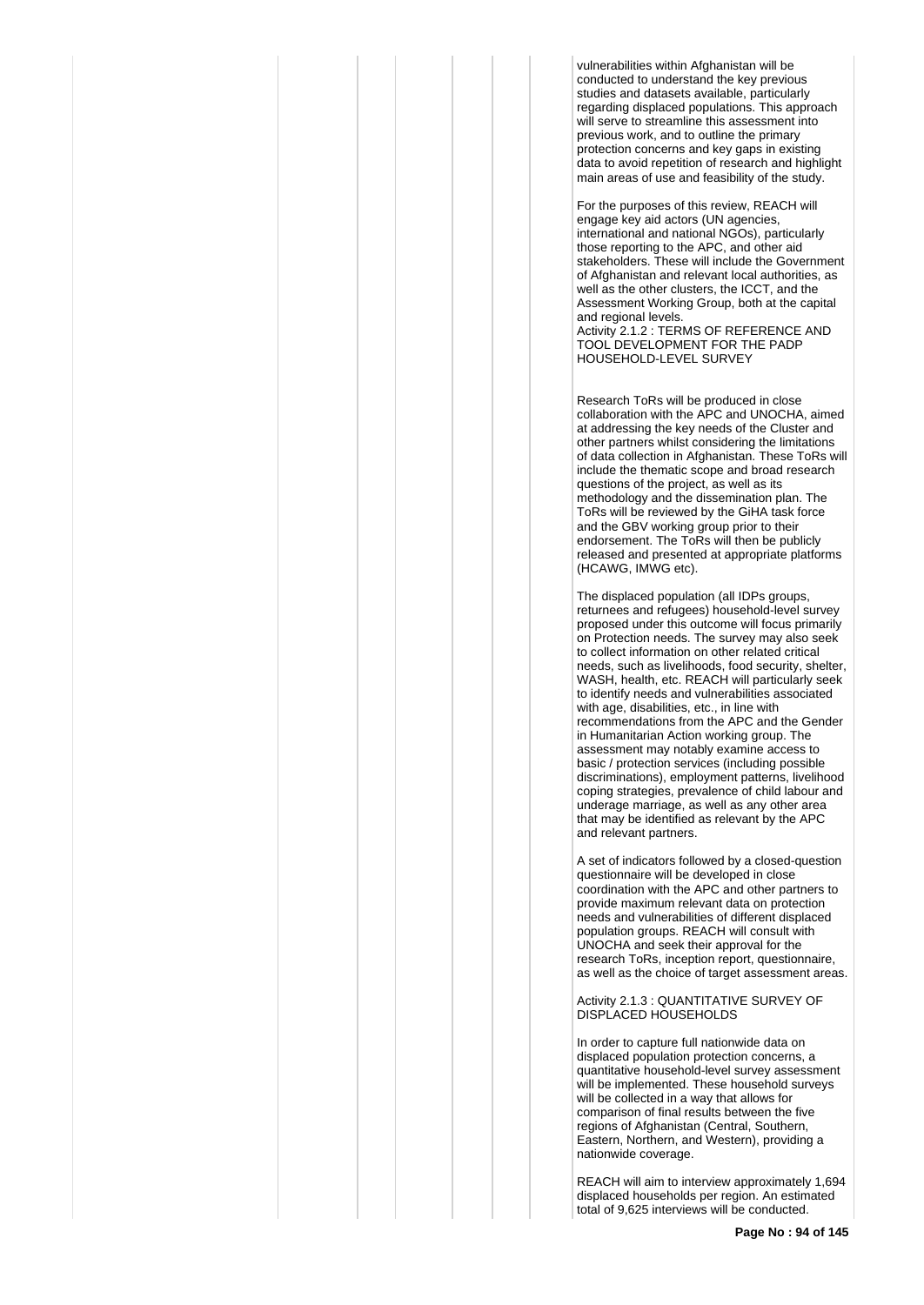Randomized cluster sampling will be used to select areas targeted for the assessment in each region. The exact target number of households will be determined by the total number of populations on each area, and may be adjusted depending on local access conditions. REACH will aim to reach a proportion of female headed households amongst respondents equivalent to the proportion of female-headed households among displaced population groups. REACH's sampling strategy will enable to make comparisons between regions including comparisons of displacement groups (different types of IDPs, returnees, refugees), and to allow comparisons between male and female-headed households at the national level. This approach will facilitative sufficient disaggregation during analysis to highlight key population groups of particular vulnerability, helping to inform the APC of the characteristics of potential target communities and beneficiaries. With the objective of enabling the generalization of findings, REACH will use a 95% level of confidence and a 5% margin of error at the regional level.

As much as possible, REACH will use both male and female enumerators to ensure that sexdisaggregated data is collected and that women's specific needs and vulnerabilities are identified. Data collection will be conducted using Kobo toolbox, with data collected on smartphones; beneficial for enumerators' safety, efficient data collection and timely data analysis. All enumerators will be fully trained in the tool and its delivery prior to their deployment in the field. If data collection cannot be performed due to access issues, local organizations will be approached to help in data collection.

Regular progress updates on data collection will be provided to the donor and the ICCT. Where relevant, sensitive protection information will be passed to the APC, in order to support interventions and planning. If agencies request the raw data containing household identifiers, then the sensitive name/contact details will be removed and replaced with a unique key so that the identifier information can be restored at a later date, based on the respect of protection standards.

Activity 2.1.4 : COMPILATION AND DISSEMINATION OF AN ASSESSMENT REPORT

REACH will take charge of data entry (where necessary), data cleaning, and data analysis. The quantitative analysis will be inclusive of all relevant disaggregation. This will outline key differences between displaced population groups, helping targeted assistance by the APC and other relevant partners. A clean dataset will be publicly released. This dataset, along with preliminary findings of data analysis will be presented during a workshop with all relevant partners. Feedback from this workshop will help guide the creation of the report, and its recommendations for further programming.

As such, the main report will be drafted to encompass the research questions outlined in the endorsed and published ToRs. The report draft will be shared with the APC and once reviewed and endorsed, released publicly. A dissemination plan, as developed in the ToRs, will be followed, presenting the report and the results at appropriate platforms (ICCT, HCAWG, IMWG, HCT).

In coordination with UNOCHA, the APC and its sub-clusters, wherever possible and based on the findings of the assessments, REACH will develop advocacy papers that can be used as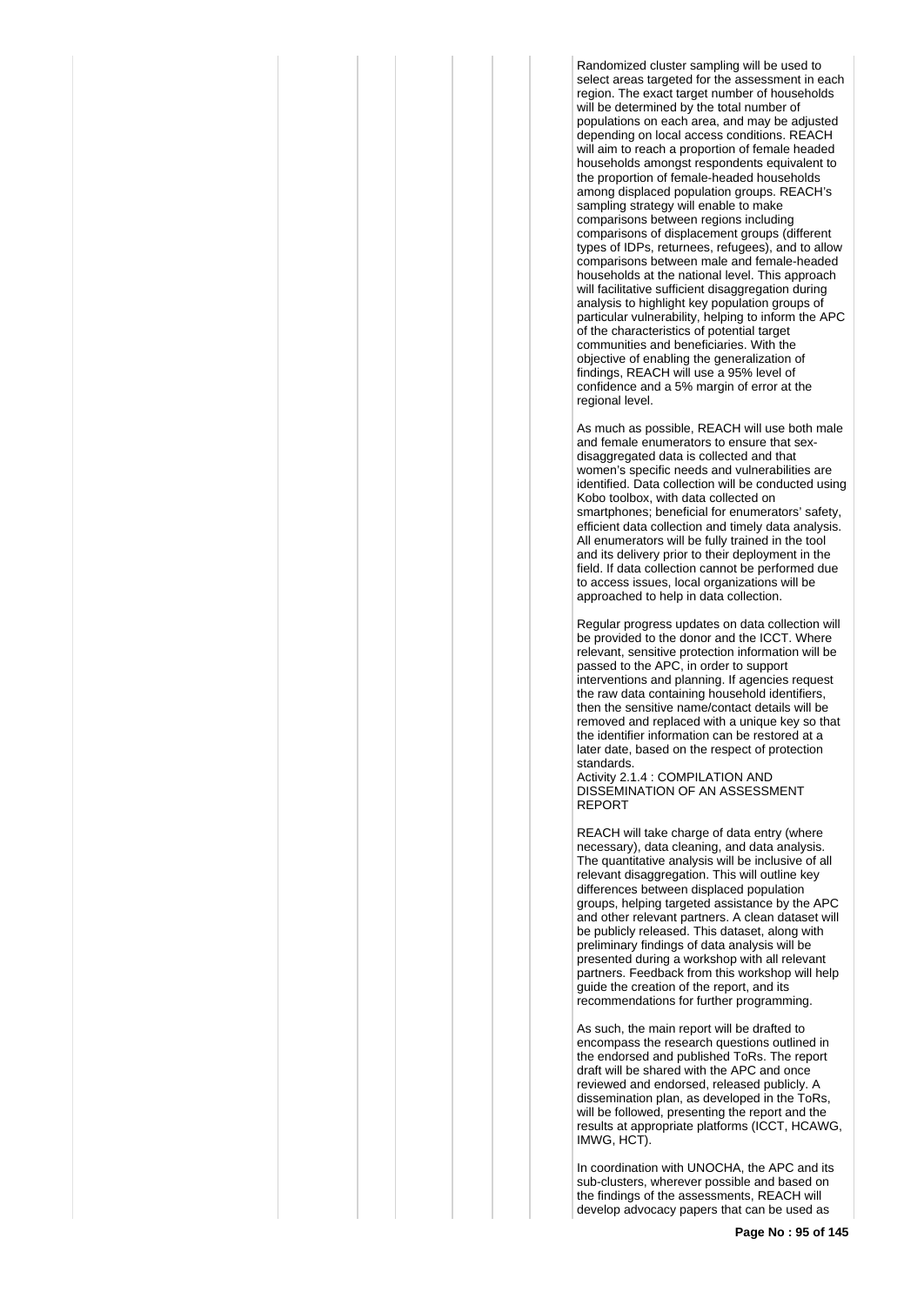|          |                     | part of advocacy endeavours directed towards<br>the government and international donors,<br>supporting the prioritization of aid in line with<br>assessment results.                                                                                                                                                                                                                                                                                                                                                                                                                                                                                                                                                                                                                                                                                                                              |
|----------|---------------------|---------------------------------------------------------------------------------------------------------------------------------------------------------------------------------------------------------------------------------------------------------------------------------------------------------------------------------------------------------------------------------------------------------------------------------------------------------------------------------------------------------------------------------------------------------------------------------------------------------------------------------------------------------------------------------------------------------------------------------------------------------------------------------------------------------------------------------------------------------------------------------------------------|
| Daykundi | $\overline{2}$<br>1 | 1 Activity 2.1.1 : SECONDARY DATA REVIEW                                                                                                                                                                                                                                                                                                                                                                                                                                                                                                                                                                                                                                                                                                                                                                                                                                                          |
|          |                     | In the early stages of the project, an extensive<br>secondary data review of Protection<br>vulnerabilities within Afghanistan will be<br>conducted to understand the key previous<br>studies and datasets available, particularly<br>regarding displaced populations. This approach<br>will serve to streamline this assessment into<br>previous work, and to outline the primary<br>protection concerns and key gaps in existing<br>data to avoid repetition of research and highlight<br>main areas of use and feasibility of the study.                                                                                                                                                                                                                                                                                                                                                        |
|          |                     | For the purposes of this review, REACH will<br>engage key aid actors (UN agencies,<br>international and national NGOs), particularly<br>those reporting to the APC, and other aid<br>stakeholders. These will include the Government<br>of Afghanistan and relevant local authorities, as<br>well as the other clusters, the ICCT, and the<br>Assessment Working Group, both at the capital<br>and regional levels.<br>Activity 2.1.2 : TERMS OF REFERENCE AND<br>TOOL DEVELOPMENT FOR THE PADP<br>HOUSEHOLD-LEVEL SURVEY                                                                                                                                                                                                                                                                                                                                                                         |
|          |                     | Research ToRs will be produced in close<br>collaboration with the APC and UNOCHA, aimed<br>at addressing the key needs of the Cluster and<br>other partners whilst considering the limitations<br>of data collection in Afghanistan. These ToRs will<br>include the thematic scope and broad research<br>questions of the project, as well as its<br>methodology and the dissemination plan. The<br>ToRs will be reviewed by the GiHA task force<br>and the GBV working group prior to their<br>endorsement. The ToRs will then be publicly<br>released and presented at appropriate platforms<br>(HCAWG, IMWG etc).                                                                                                                                                                                                                                                                              |
|          |                     | The displaced population (all IDPs groups,<br>returnees and refugees) household-level survey<br>proposed under this outcome will focus primarily<br>on Protection needs. The survey may also seek<br>to collect information on other related critical<br>needs, such as livelihoods, food security, shelter,<br>WASH, health, etc. REACH will particularly seek<br>to identify needs and vulnerabilities associated<br>with age, disabilities, etc., in line with<br>recommendations from the APC and the Gender<br>in Humanitarian Action working group. The<br>assessment may notably examine access to<br>basic / protection services (including possible<br>discriminations), employment patterns, livelihood<br>coping strategies, prevalence of child labour and<br>underage marriage, as well as any other area<br>that may be identified as relevant by the APC<br>and relevant partners. |
|          |                     | A set of indicators followed by a closed-question<br>questionnaire will be developed in close<br>coordination with the APC and other partners to<br>provide maximum relevant data on protection<br>needs and vulnerabilities of different displaced<br>population groups. REACH will consult with<br>UNOCHA and seek their approval for the<br>research ToRs, inception report, questionnaire,<br>as well as the choice of target assessment areas.                                                                                                                                                                                                                                                                                                                                                                                                                                               |
|          |                     | Activity 2.1.3 : QUANTITATIVE SURVEY OF<br><b>DISPLACED HOUSEHOLDS</b>                                                                                                                                                                                                                                                                                                                                                                                                                                                                                                                                                                                                                                                                                                                                                                                                                            |
|          |                     | In order to capture full nationwide data on<br>displaced population protection concerns, a<br>quantitative household-level survey assessment<br>will be implemented. These household surveys                                                                                                                                                                                                                                                                                                                                                                                                                                                                                                                                                                                                                                                                                                      |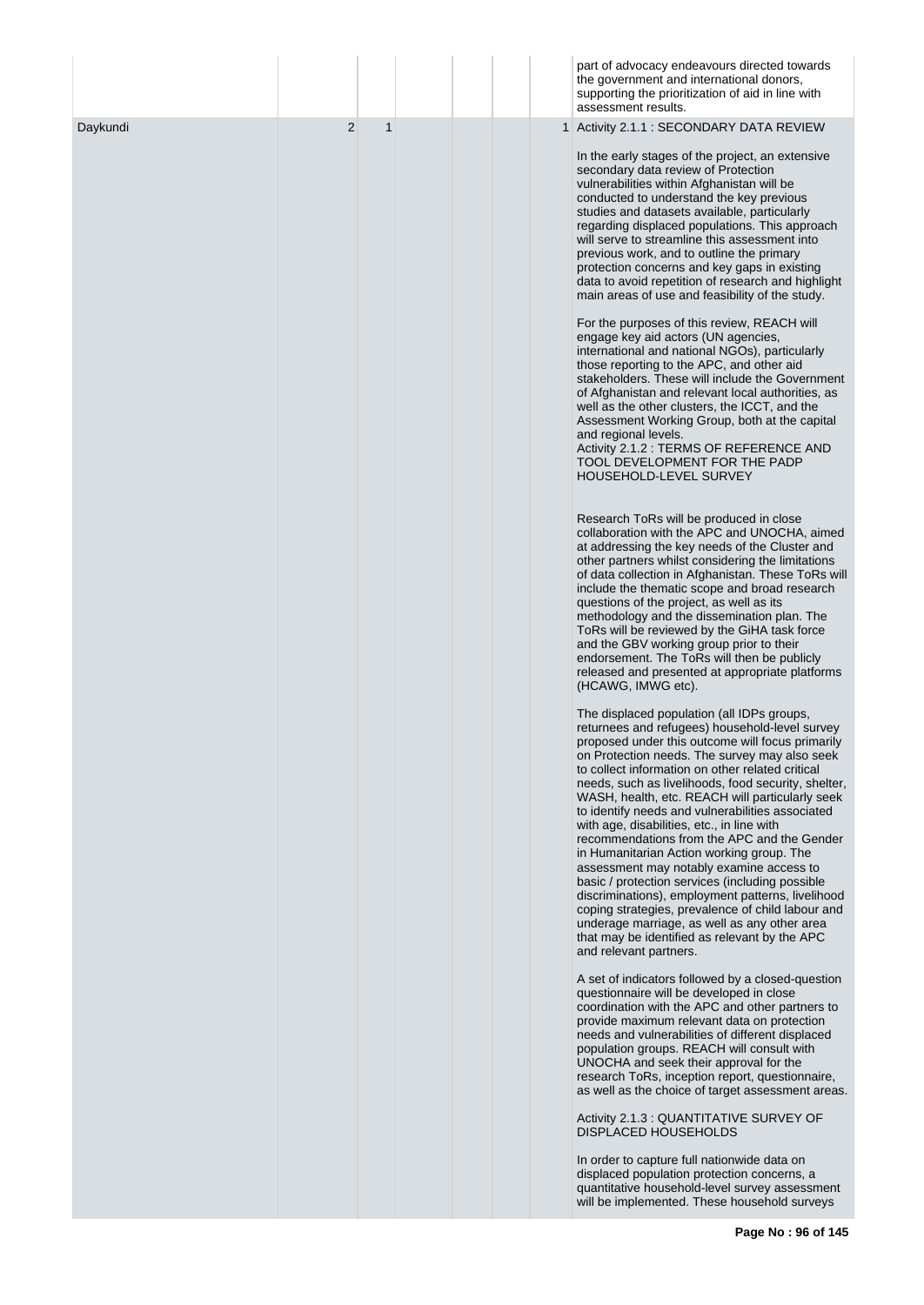will be collected in a way that allows for comparison of final results between the five regions of Afghanistan (Central, Southern, Eastern, Northern, and Western), providing a nationwide coverage.

REACH will aim to interview approximately 1,694 displaced households per region. An estimated total of 9,625 interviews will be conducted. Randomized cluster sampling will be used to select areas targeted for the assessment in each region. The exact target number of households will be determined by the total number of populations on each area, and may be adjusted depending on local access conditions. REACH will aim to reach a proportion of female headed households amongst respondents equivalent to the proportion of female-headed households among displaced population groups. REACH's sampling strategy will enable to make comparisons between regions including comparisons of displacement groups (different types of IDPs, returnees, refugees), and to allow comparisons between male and female-headed households at the national level. This approach will facilitative sufficient disaggregation during analysis to highlight key population groups of particular vulnerability, helping to inform the APC of the characteristics of potential target communities and beneficiaries. With the objective of enabling the generalization of findings, REACH will use a 95% level of confidence and a 5% margin of error at the regional level.

As much as possible, REACH will use both male and female enumerators to ensure that sexdisaggregated data is collected and that women's specific needs and vulnerabilities are identified. Data collection will be conducted using Kobo toolbox, with data collected on smartphones; beneficial for enumerators' safety, efficient data collection and timely data analysis. All enumerators will be fully trained in the tool and its delivery prior to their deployment in the field. If data collection cannot be performed due to access issues, local organizations will be approached to help in data collection.

Regular progress updates on data collection will be provided to the donor and the ICCT. Where relevant, sensitive protection information will be passed to the APC, in order to support interventions and planning. If agencies request the raw data containing household identifiers, then the sensitive name/contact details will be removed and replaced with a unique key so that the identifier information can be restored at a later date, based on the respect of protection standards.

Activity 2.1.4 : COMPILATION AND DISSEMINATION OF AN ASSESSMENT REPORT

REACH will take charge of data entry (where necessary), data cleaning, and data analysis. The quantitative analysis will be inclusive of all relevant disaggregation. This will outline key differences between displaced population groups, helping targeted assistance by the APC and other relevant partners. A clean dataset will be publicly released. This dataset, along with preliminary findings of data analysis will be presented during a workshop with all relevant partners. Feedback from this workshop will help guide the creation of the report, and its recommendations for further programming.

As such, the main report will be drafted to encompass the research questions outlined in the endorsed and published ToRs. The report draft will be shared with the APC and once reviewed and endorsed, released publicly. A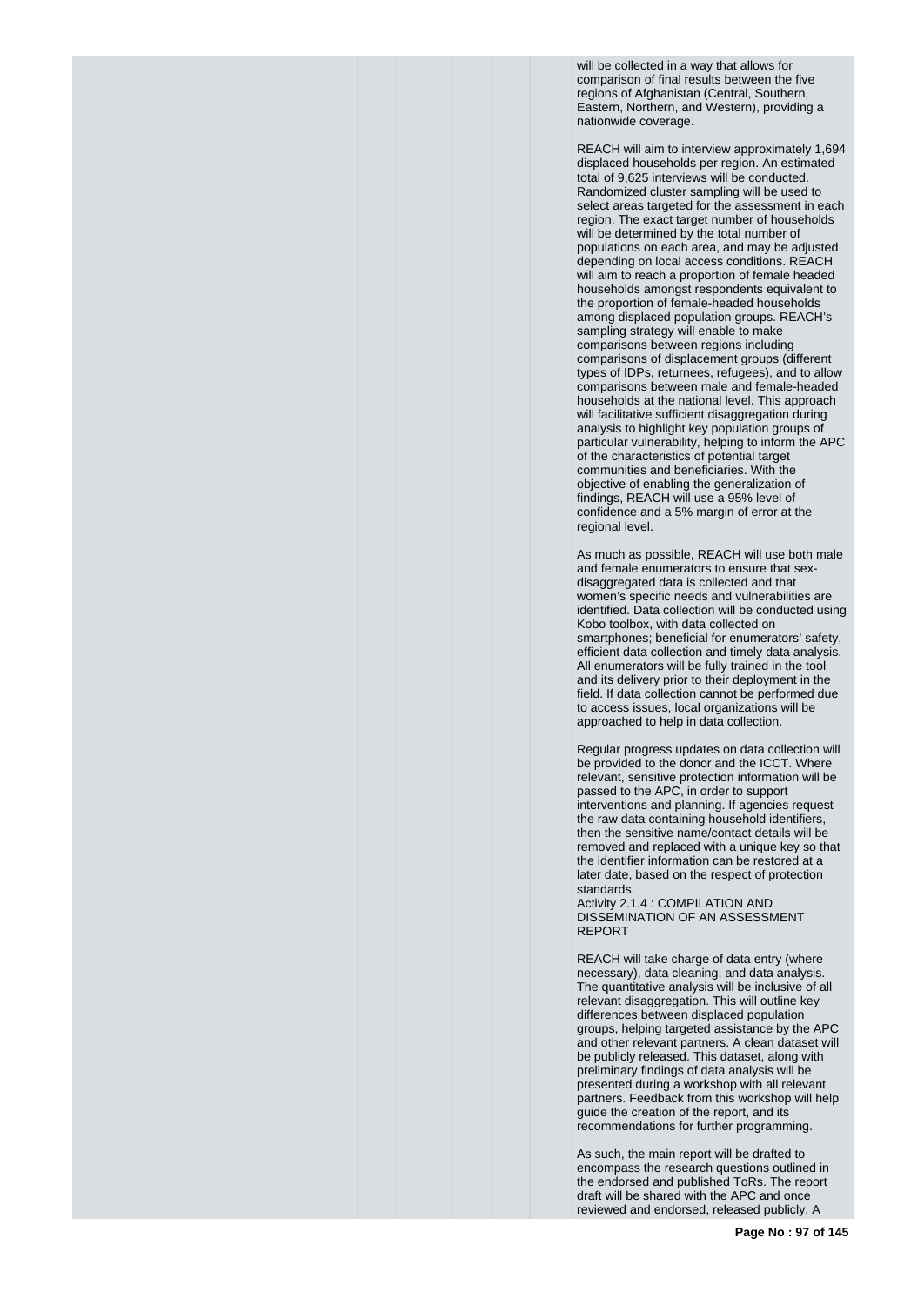|         |   |   |   | dissemination plan, as developed in the ToRs,<br>will be followed, presenting the report and the<br>results at appropriate platforms (ICCT, HCAWG,<br>IMWG, HCT).<br>In coordination with UNOCHA, the APC and its<br>sub-clusters, wherever possible and based on<br>the findings of the assessments, REACH will<br>develop advocacy papers that can be used as<br>part of advocacy endeavours directed towards<br>the government and international donors,<br>supporting the prioritization of aid in line with<br>assessment results.                                                                                                                                                                                                                                                                                                                                                                                                                                                                                                                                                                                                                                                                                                                                                                                                                                                                                                                                                                                                                                                                                                                                                                                                                                                                                                                                                                                                                                                                                                                                                                                                                                                                                                                                                                                                                                                                                                                                                                                                                                                                                                                                                                                                                                                                                                                                                                                                                                                                                                                                                                                                                                                |
|---------|---|---|---|----------------------------------------------------------------------------------------------------------------------------------------------------------------------------------------------------------------------------------------------------------------------------------------------------------------------------------------------------------------------------------------------------------------------------------------------------------------------------------------------------------------------------------------------------------------------------------------------------------------------------------------------------------------------------------------------------------------------------------------------------------------------------------------------------------------------------------------------------------------------------------------------------------------------------------------------------------------------------------------------------------------------------------------------------------------------------------------------------------------------------------------------------------------------------------------------------------------------------------------------------------------------------------------------------------------------------------------------------------------------------------------------------------------------------------------------------------------------------------------------------------------------------------------------------------------------------------------------------------------------------------------------------------------------------------------------------------------------------------------------------------------------------------------------------------------------------------------------------------------------------------------------------------------------------------------------------------------------------------------------------------------------------------------------------------------------------------------------------------------------------------------------------------------------------------------------------------------------------------------------------------------------------------------------------------------------------------------------------------------------------------------------------------------------------------------------------------------------------------------------------------------------------------------------------------------------------------------------------------------------------------------------------------------------------------------------------------------------------------------------------------------------------------------------------------------------------------------------------------------------------------------------------------------------------------------------------------------------------------------------------------------------------------------------------------------------------------------------------------------------------------------------------------------------------------------|
| Uruzgan | 5 | 1 | 1 | 2 Activity 1.1.1 : SECONDARY DATA REVIEW ON<br><b>45 HTR DISTRICTS</b><br>A secondary data review of vulnerabilities within<br>all 45 Afghanistan's HTR districts, as identified in<br>the CHF 2nd standard allocation, will be<br>conducted to understand the key previous<br>studies and datasets available. This endeavour<br>will serve to identify a tentative baseline (if<br>possible), including key information gaps, as well<br>as to streamline this assessment to previous<br>lessons learned. REACH will engage key aid<br>actors (UN agencies, international and national<br>NGOs) and other aid stakeholders (GoA and<br>relevant local authorities), including the Clusters,<br>ICCT, and the Assessment Working Group, both<br>at the capital and provincial level to source<br>available materials. The findings from this initial<br>secondary data review will inform the<br>development of the final endorsed methodology,<br>including specific security and "do not harm"<br>mitigation measures for each targeted district. In<br>addition, crucially, REACH will collect information<br>on local markets across the 45 identified HTR<br>areas, as a pre-requisite for the mapping<br>exercise to be undertaken in the following<br>Activity.<br>These districts will include: "Almar, Bilchiragh,<br>Gurziwan and Pashtunkot (Faryab); Giro, Muqur,<br>Waghaz, Wali Muhammadi Shahid (Ghazni);<br>Garmser, Lashkar Gah, Nad Ali, Naw Zad, Reg,<br>Sangin (Helmand); Arghistan, Ghorak, Khakrez,<br>Maywand, Nesh, Shah Wali Kot, Zhari<br>(Kandahar); Barkunar, Dara-I-Pech, Ghaziabad,<br>Khas Kunar, Marawara, Shaygal wa shital, Wata<br>Pur (Kunar); Chahardara, Dashti Archi, Imam<br>Sahib, Khanabad, Qalay-I-Zal (Kunduz);<br>Chaparhar, Khogayani, Surkhrod (Nangarhar);<br>Urgun (Paktika); Khoja Ghar (Takhar); Chora,<br>Dihrawud, Khas Uruzgan, Shahidi Hassas,<br>Tirinkot (Uruzgan); and Daychopan, Shahjoy<br>(Zabul).<br>In parallel, through engagement with local<br>partners, organisations operating in or around<br>the HTR districts, and through existing<br>Community Development Council (CDC)<br>networks, REACH will identify key informants<br>profiles that will be required by the assessment.<br>At second stage, key informants for each district<br>will be identified according to the endorsed<br>methodology as well as to the risk/do-not-harm<br>analysis undertaken during the secondary data<br>review. The identification of Key informants will<br>be done through local connections of NGOs on<br>the ground, notably in CDCs, and through people<br>displaced from their area of origin with contract in<br>their area of origin. Key informants will include a<br>wide variety of people best informed about the<br>situation of each district and BSU on the ground,<br>including CDC members, village elders,<br>teachers, community workers, etc. As much as<br>possible, REACH will seek to engage female key<br>informants in order to propose specific gender<br>analysis in the different assessments.<br>Activity 1.1.2 : MAPPING OF BSUS IN AT<br>LEAST 30 OUT OF 45 HARD TO REACH<br><b>DISTRICTS</b> |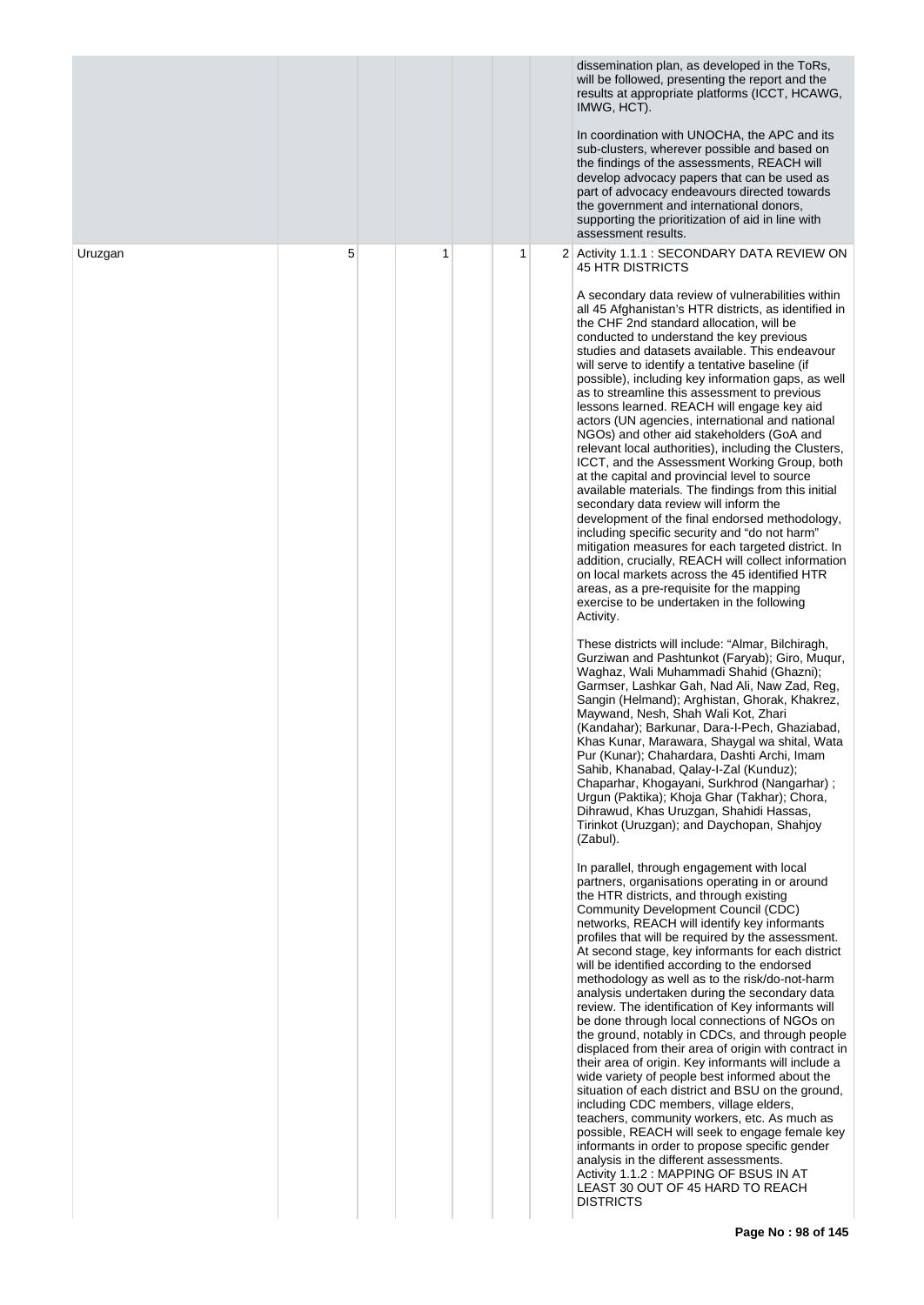Within each target district, REACH will identify market BSUs. For the purposes of this assessment, a BSU will be defined as a discrete geographic area showing common demographic and socio-economic features, between the village and district levels, structured around a common market place. Through previous mapping exercises in Afghanistan, REACH has found that areas that rely on a common market also share key social and economic resources and infrastructure, and show coherent demographic and livelihood features.

REACH will identify and triangulate key market places in each district through available resources (e.g. Immap's Afghanistan Spatial Data Center), through information provided by NGO partners operating in the area, and, if necessary, through information provided by key informants. In addition to this, through interviews with key informants who hold knowledge of target areas, REACH will conduct a mapping of BSUs. The villages served by major markets will be linked to the corresponding market. On this basis, REACH will then delineate the contours of each BSU. This allows a more granular understanding of districts. By dividing into BSUs, findings can be reported at this sub-district level.

Following this delineation, REACH will produce district maps showing all identified BSUs and their market place, as well as village names, roads and key infrastructure elements, as well as geographic features (river networks, mountains and hill slopes). At least 30 individual district maps will be produced. The creation of these maps will allow operational partners to better plan interventions by identifying the markets and the areas that they serve. BSUs will then serve as data unit for district situation and needs analysis.

Activity 1.2.1 : TOR DEVELOPMENT AND ENDORSMENT

The project will be collaborative in nature to ensure that the information provided to those that will use it (OCHA, HAG, clusters and implementing partners) is appropriate and required. Through consultations with those partners, a research ToR, outlining the context, methodology, limitations and analysis plan will be created. This will also include a dissemination plan for the end products. The ToRs will be endorsed by OCHA, the clusters and the HAG and presented at appropriate platforms (ICCT, HCAWG, IMWG) to ensure that those not directly involved in the assessment are aware of the activities to avoid duplication. A steering committee of the core members of the above mentioned groups will be created, that will meet on an ad-hoc basis to discuss the methodology development, initial findings and throughout the project.

The research tool will be composed by a set of basic demographic indicators, as well as humanitarian indicators that will then be used throughout the project for the monthly monitoring of BSUs. The tool will notably serve to analyse displacement patterns, changes in access to market and basic services, price information, and Cluster-specific variables (e.g. shortages of water, damage to shelters, destruction of food stocks, etc.). Gender-specific questions will be included wherever relevant. REACH will consult with UNOCHA and seek their approval for the research ToRs, inception report, questionnaire, as well as the choice of target districts.

Activity 1.2.2 : REGULAR DATA COLLECTION OF KEY HUMANITARIAN INFORMATION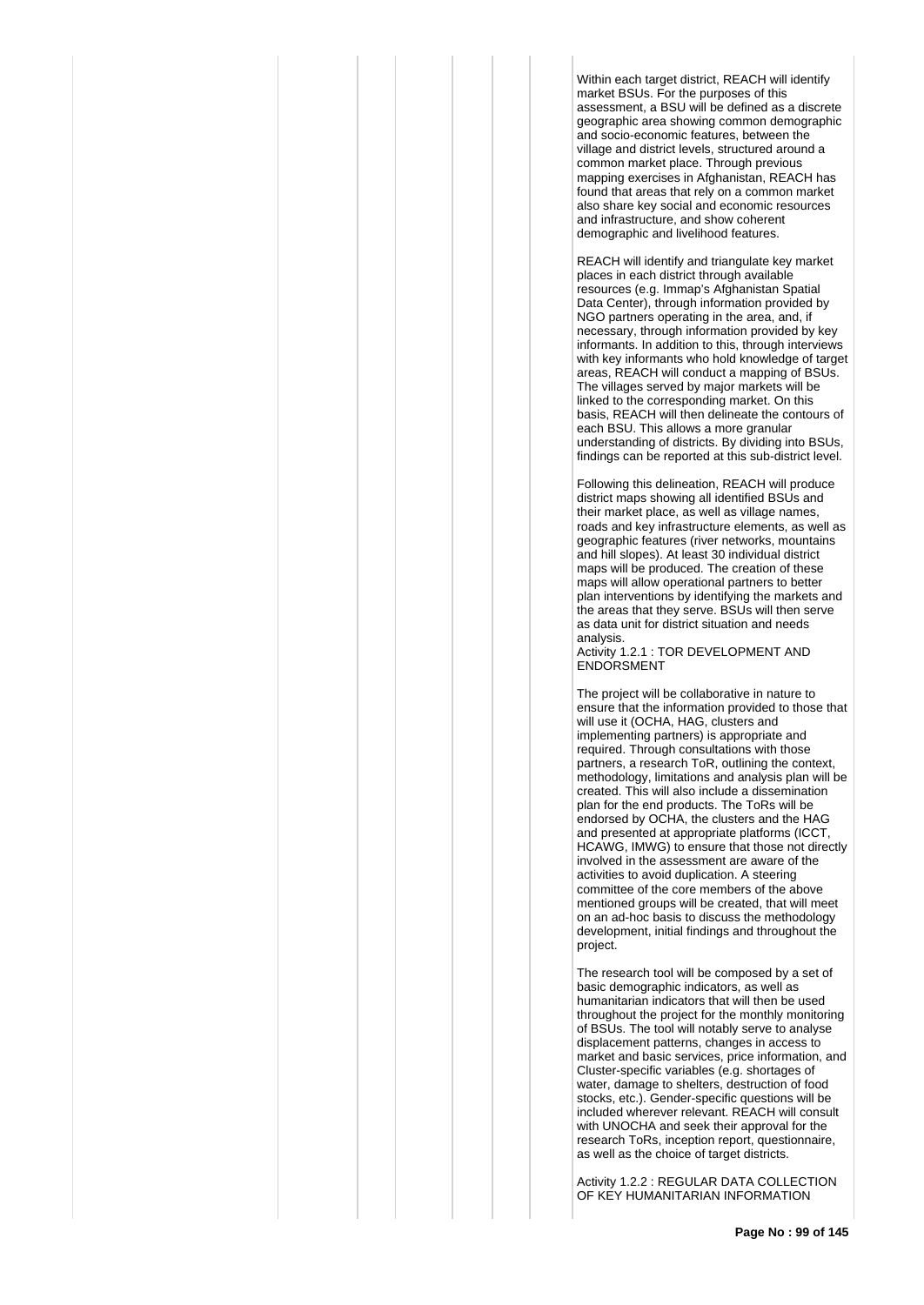Once BSU mapping is completed and key informants are identified for each of them, REACH will conduct an initial interview survey with them, using the approved tool. The key informant will provide information on their area of knowledge and this will form the basis of the core information required for each BSU. By using more than one key informant per BSU, REACH will ensure that triangulation of the data can occur to avoid erroneous results from a single key informant. The initial survey will focus on shelter, food security and WASH community coping strategies. This is will constitute, together with the secondary data review, an initial baseline of the targeted HTR districts

Following this, on a regular basis, a 'top-up' survey will be conducted. This will focus on any changes in vulnerabilities, needs or coping strategies have occurred through the month, using the same approved tool and focusing on recent displacement, price changes and any rapid changes in shelter, food security and WASH vulnerabilities. Each question in the initial survey and the follow on regular surveys will be linked to a confidence matrix. The confidence matrix will give an indication as to the reliability of the answers provided. As an example, the confidence with which a teacher can provide information on educational needs is higher than an agricultural worker's. In reverse, the agricultural workers response to a question on crop varieties will be higher than that of a teacher.

Based on the initial risk/do-not-harm analysis, HTR districts will be classified into "data collection tiers". To each data collection tier corresponds a different risk and do-not-harm profile as well as related mitigation measures (and confidence matrix for triangulation and analysis purpose). The endorsed methodology will ensure that data will enable inter-district comparison regardless of "data collection tiers".

Data collection tiers may include: 1. KI face-to-face interviews within BSUs and district territory 2. Remote KI interviews using phone/internet communication means 3. KI face-to-face outside BSUs and/or district territory (e.g. district/province capital), following REACH Area of Origin/Knowledge methodology 4. FGDs with population recently displaced from targeted HTR BSUs/districts, following REACH Area of Origin/Knowledge methodology 5. Possible combinations of the above data collection approaches.

Activity 1.2.3 : CREATION AND DISSEMINATION OF DISTRICT AND BSU FACTSHEETS

On a regular basis, the information provided by the key informants (following triangulation to remove any inconsistencies) will be presented in an individual factsheet, one per each district. Initial factsheet drafts will be presented to organizations involved in the development of the methodology (OCHA, HAG and clusters). As part of the HTRA, REACH will produce factsheets at both district and BSU levels, which is a unit below the district level and above the village level. Producing factsheets at the village level would likely be too restrictive with a risk of not yielding statistically significant data. The BSU level study will allow REACH to strike a balance between these two levels

The production of these factsheets will be timeconsuming and complex due to the nature of the districts. Therefore, REACH proposes to roll out data collection across the targeted districts, increasing the number of districts per month,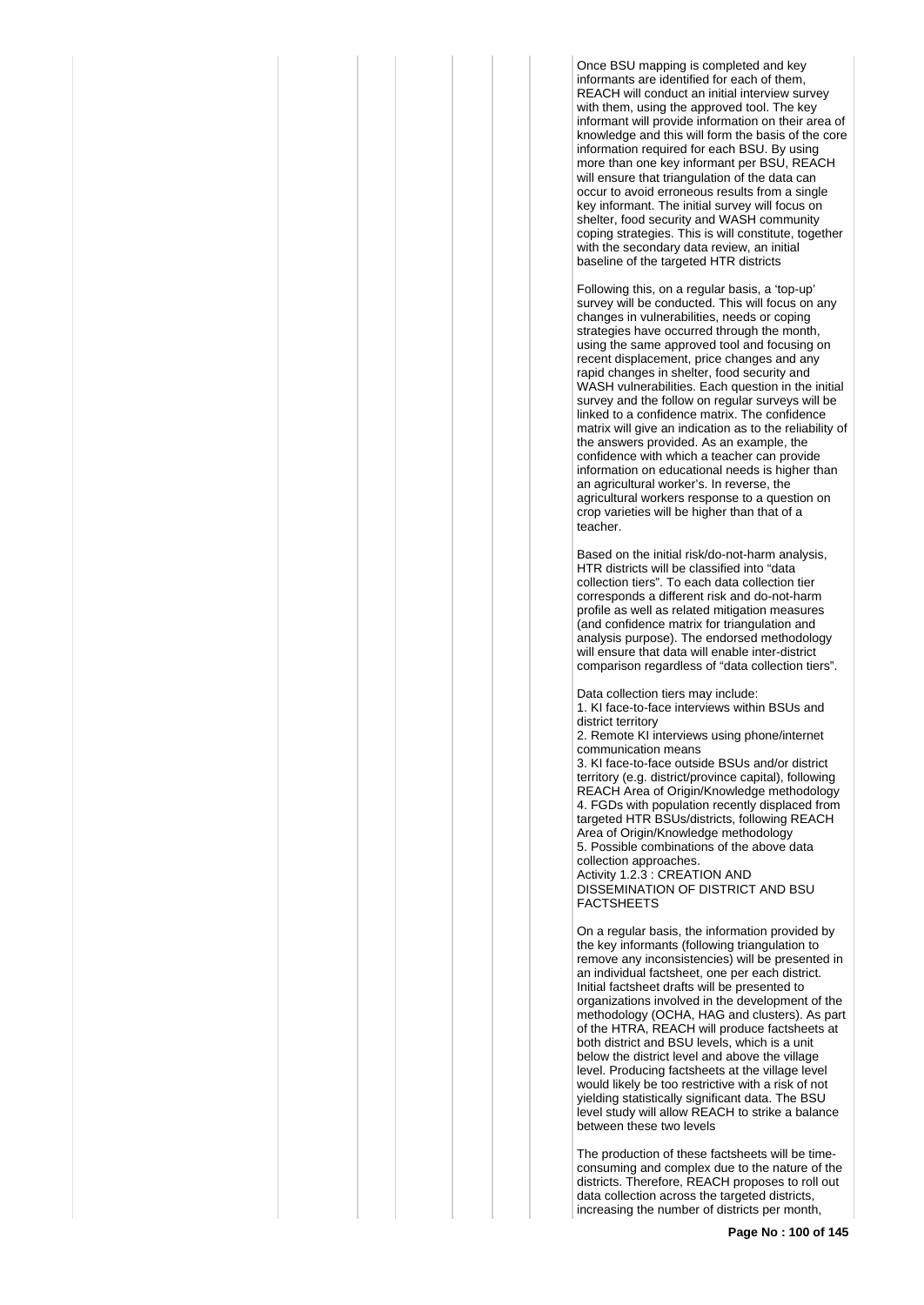starting with an initial batch of 10 districts, increasing by 10 each month, until at least 30 are mapped and have key informant networks in place. If possible, based on security conditions and available resources, REACH will extend the coverage to all 45 districts.

REACH will therefore produce: - at least 30 baseline district factsheets by the end of the third month - at least 30 districts update factsheets by the end of the project

It is not possible at the moment to evaluate the number of BSU factsheets to be produced, because this will depend on the mapping of BSU that will be performed as part of the above activity.

As part of the ToR development a clear dissemination plan will be created that will highlight the appropriate (due to the sensitive nature of the data) platforms at which to present the monthly findings, as well as a list of contacts that will receive the factsheet. The mailing list held by OCHA may be used to further disseminate these products. Activity 1.2.4 : CONSOLIDATION AND DISSEMINATION OF AN ASSESSMENT REPORT

Prior to drafting the HTRA report, an overview of key assessment findings and a clean assessment dataset will be shared with the steering committee.

A report, covering the context, methodology and longitudinal findings of the HTRA will be produced. This will provide a snapshot of the complete findings recorded during the first six months of the action (including changes and trends observed over the course of the action, highlighting districts showing highest vulnerabilities per type), as well as recommendations for appropriate interventions, the key characteristics of the district and BSUs identified within the districts. A final round of presentations will be held in the seventh month of the project.

In coordination with UNOCHA and the relevant Clusters, wherever possible and based on the findings of the assessments, REACH will develop advocacy papers that can be used as part of advocacy endeavours directed towards the government and international donors, supporting the prioritization of aid in line with assessment results.

Activity 2.1.1 : SECONDARY DATA REVIEW

In the early stages of the project, an extensive secondary data review of Protection vulnerabilities within Afghanistan will be conducted to understand the key previous studies and datasets available, particularly regarding displaced populations. This approach will serve to streamline this assessment into previous work, and to outline the primary protection concerns and key gaps in existing data to avoid repetition of research and highlight main areas of use and feasibility of the study.

For the purposes of this review, REACH will engage key aid actors (UN agencies, international and national NGOs), particularly those reporting to the APC, and other aid stakeholders. These will include the Government of Afghanistan and relevant local authorities, as well as the other clusters, the ICCT, and the Assessment Working Group, both at the capital and regional levels.

Activity 2.1.2 : TERMS OF REFERENCE AND TOOL DEVELOPMENT FOR THE PADP

**Page No : 101 of 145**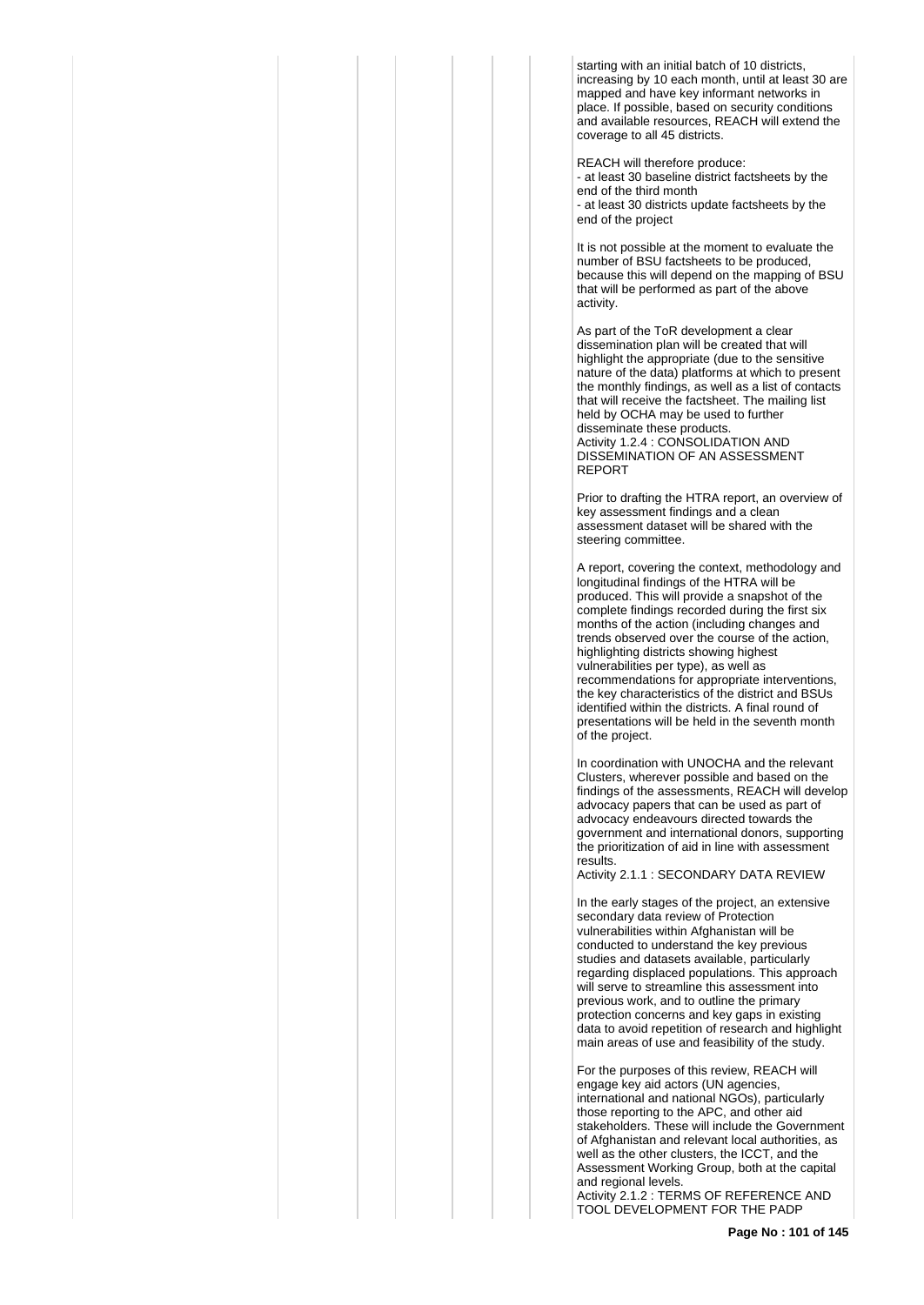## HOUSEHOLD-LEVEL SURVEY

Research ToRs will be produced in close collaboration with the APC and UNOCHA, aimed at addressing the key needs of the Cluster and other partners whilst considering the limitations of data collection in Afghanistan. These ToRs will include the thematic scope and broad research questions of the project, as well as its methodology and the dissemination plan. The ToRs will be reviewed by the GiHA task force and the GBV working group prior to their endorsement. The ToRs will then be publicly released and presented at appropriate platforms (HCAWG, IMWG etc).

The displaced population (all IDPs groups, returnees and refugees) household-level survey proposed under this outcome will focus primarily on Protection needs. The survey may also seek to collect information on other related critical needs, such as livelihoods, food security, shelter, WASH, health, etc. REACH will particularly seek to identify needs and vulnerabilities associated with age, disabilities, etc., in line with recommendations from the APC and the Gender in Humanitarian Action working group. The assessment may notably examine access to basic / protection services (including possible discriminations), employment patterns, livelihood coping strategies, prevalence of child labour and underage marriage, as well as any other area that may be identified as relevant by the APC and relevant partners.

A set of indicators followed by a closed-question questionnaire will be developed in close coordination with the APC and other partners to provide maximum relevant data on protection needs and vulnerabilities of different displaced population groups. REACH will consult with UNOCHA and seek their approval for the research ToRs, inception report, questionnaire, as well as the choice of target assessment areas.

Activity 2.1.3 : QUANTITATIVE SURVEY OF DISPLACED HOUSEHOLDS

In order to capture full nationwide data on displaced population protection concerns, a quantitative household-level survey assessment will be implemented. These household surveys will be collected in a way that allows for comparison of final results between the five regions of Afghanistan (Central, Southern, Eastern, Northern, and Western), providing a nationwide coverage.

REACH will aim to interview approximately 1,694 displaced households per region. An estimated total of 9,625 interviews will be conducted. Randomized cluster sampling will be used to select areas targeted for the assessment in each region. The exact target number of households will be determined by the total number of populations on each area, and may be adjusted depending on local access conditions. REACH will aim to reach a proportion of female headed households amongst respondents equivalent to the proportion of female-headed households among displaced population groups. REACH's sampling strategy will enable to make comparisons between regions including comparisons of displacement groups (different types of IDPs, returnees, refugees), and to allow comparisons between male and female-headed households at the national level. This approach will facilitative sufficient disaggregation during analysis to highlight key population groups of particular vulnerability, helping to inform the APC of the characteristics of potential target communities and beneficiaries. With the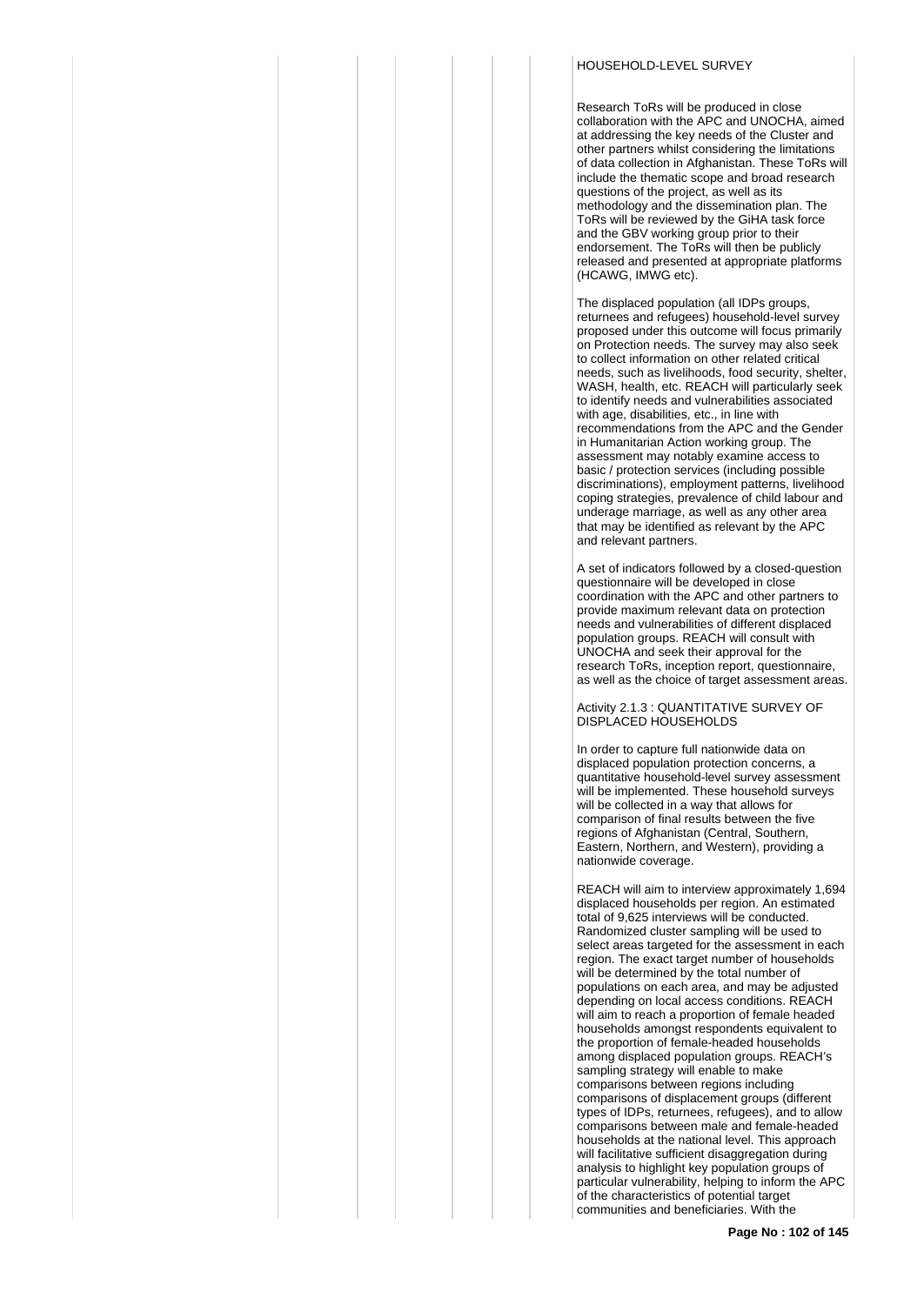|       |   |              |  |              | objective of enabling the generalization of<br>findings, REACH will use a 95% level of<br>confidence and a 5% margin of error at the<br>regional level.<br>As much as possible, REACH will use both male                                                                                                                                                                                                                                                                                                                                                                                                                                                |
|-------|---|--------------|--|--------------|---------------------------------------------------------------------------------------------------------------------------------------------------------------------------------------------------------------------------------------------------------------------------------------------------------------------------------------------------------------------------------------------------------------------------------------------------------------------------------------------------------------------------------------------------------------------------------------------------------------------------------------------------------|
|       |   |              |  |              | and female enumerators to ensure that sex-<br>disaggregated data is collected and that<br>women's specific needs and vulnerabilities are<br>identified. Data collection will be conducted using<br>Kobo toolbox, with data collected on<br>smartphones; beneficial for enumerators' safety,<br>efficient data collection and timely data analysis.<br>All enumerators will be fully trained in the tool<br>and its delivery prior to their deployment in the<br>field. If data collection cannot be performed due<br>to access issues, local organizations will be<br>approached to help in data collection.                                            |
|       |   |              |  |              | Regular progress updates on data collection will<br>be provided to the donor and the ICCT. Where<br>relevant, sensitive protection information will be<br>passed to the APC, in order to support<br>interventions and planning. If agencies request<br>the raw data containing household identifiers,<br>then the sensitive name/contact details will be<br>removed and replaced with a unique key so that<br>the identifier information can be restored at a<br>later date, based on the respect of protection<br>standards.<br>Activity 2.1.4 : COMPILATION AND<br>DISSEMINATION OF AN ASSESSMENT<br><b>REPORT</b>                                    |
|       |   |              |  |              | REACH will take charge of data entry (where<br>necessary), data cleaning, and data analysis.<br>The quantitative analysis will be inclusive of all<br>relevant disaggregation. This will outline key<br>differences between displaced population<br>groups, helping targeted assistance by the APC<br>and other relevant partners. A clean dataset will<br>be publicly released. This dataset, along with<br>preliminary findings of data analysis will be<br>presented during a workshop with all relevant<br>partners. Feedback from this workshop will help<br>guide the creation of the report, and its<br>recommendations for further programming. |
|       |   |              |  |              | As such, the main report will be drafted to<br>encompass the research questions outlined in<br>the endorsed and published ToRs. The report<br>draft will be shared with the APC and once<br>reviewed and endorsed, released publicly. A<br>dissemination plan, as developed in the ToRs,<br>will be followed, presenting the report and the<br>results at appropriate platforms (ICCT, HCAWG,<br>IMWG, HCT).                                                                                                                                                                                                                                            |
|       |   |              |  |              | In coordination with UNOCHA, the APC and its<br>sub-clusters, wherever possible and based on<br>the findings of the assessments, REACH will<br>develop advocacy papers that can be used as<br>part of advocacy endeavours directed towards<br>the government and international donors,<br>supporting the prioritization of aid in line with<br>assessment results.                                                                                                                                                                                                                                                                                      |
| Zabul | 5 | $\mathbf{1}$ |  | $\mathbf{1}$ | 2 Activity 1.1.1 : SECONDARY DATA REVIEW ON<br>45 HTR DISTRICTS                                                                                                                                                                                                                                                                                                                                                                                                                                                                                                                                                                                         |
|       |   |              |  |              | A secondary data review of vulnerabilities within<br>all 45 Afghanistan's HTR districts, as identified in<br>the CHF 2nd standard allocation, will be<br>conducted to understand the key previous<br>studies and datasets available. This endeavour<br>will serve to identify a tentative baseline (if<br>possible), including key information gaps, as well<br>as to streamline this assessment to previous<br>lessons learned. REACH will engage key aid<br>actors (UN agencies, international and national<br>NGOs) and other aid stakeholders (GoA and                                                                                              |
|       |   |              |  |              | relevant local authorities), including the Clusters,<br>ICCT, and the Assessment Working Group, both                                                                                                                                                                                                                                                                                                                                                                                                                                                                                                                                                    |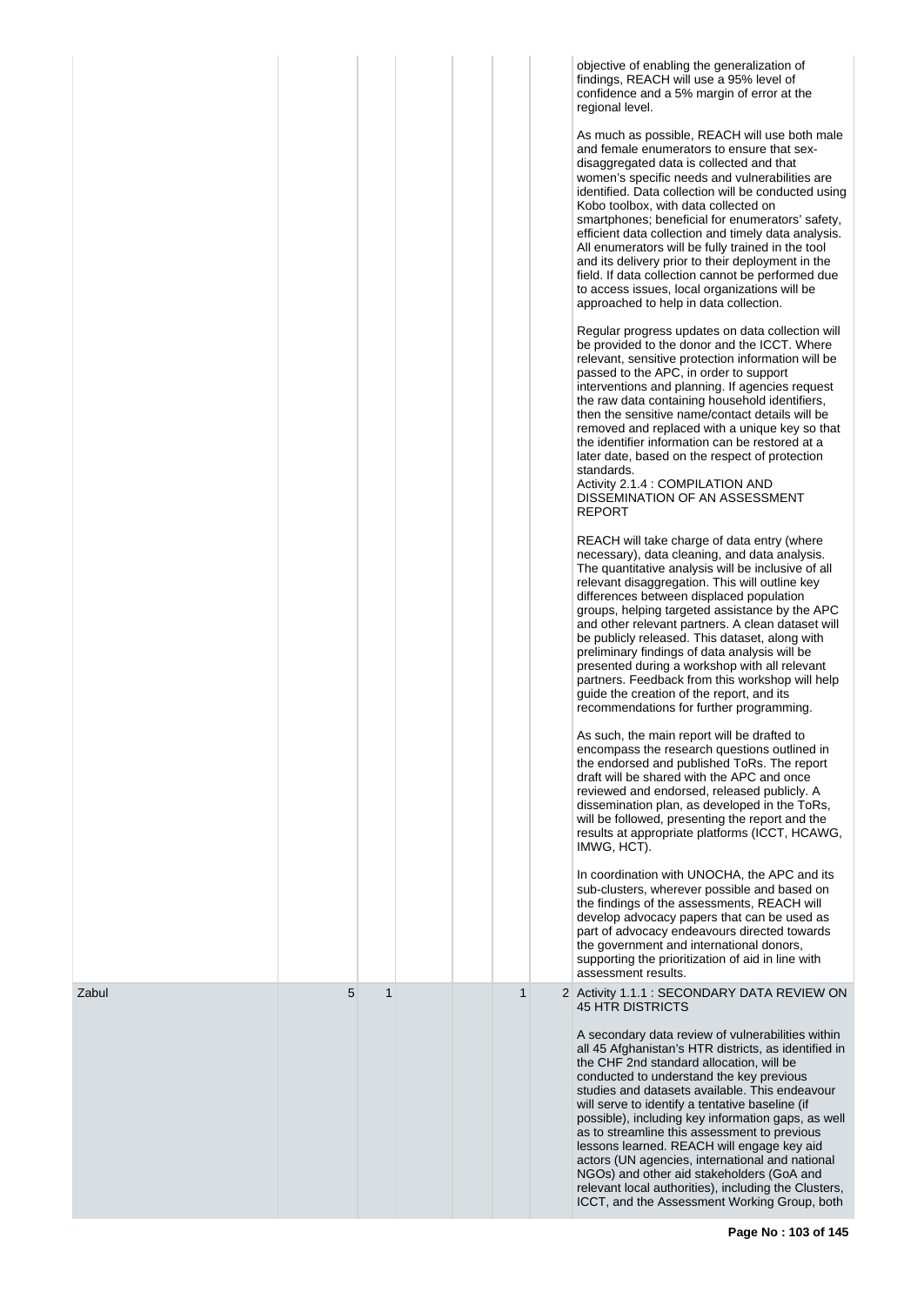at the capital and provincial level to source available materials. The findings from this initial secondary data review will inform the development of the final endorsed methodology, including specific security and "do not harm" mitigation measures for each targeted district. In addition, crucially, REACH will collect information on local markets across the 45 identified HTR areas, as a pre-requisite for the mapping exercise to be undertaken in the following Activity.

These districts will include: "Almar, Bilchiragh, Gurziwan and Pashtunkot (Faryab); Giro, Muqur, Waghaz, Wali Muhammadi Shahid (Ghazni); Garmser, Lashkar Gah, Nad Ali, Naw Zad, Reg, Sangin (Helmand); Arghistan, Ghorak, Khakrez, Maywand, Nesh, Shah Wali Kot, Zhari (Kandahar); Barkunar, Dara-I-Pech, Ghaziabad, Khas Kunar, Marawara, Shaygal wa shital, Wata Pur (Kunar); Chahardara, Dashti Archi, Imam Sahib, Khanabad, Qalay-I-Zal (Kunduz); Chaparhar, Khogayani, Surkhrod (Nangarhar) ; Urgun (Paktika); Khoja Ghar (Takhar); Chora, Dihrawud, Khas Uruzgan, Shahidi Hassas, Tirinkot (Uruzgan); and Daychopan, Shahjoy (Zabul).

In parallel, through engagement with local partners, organisations operating in or around the HTR districts, and through existing Community Development Council (CDC) networks, REACH will identify key informants profiles that will be required by the assessment. At second stage, key informants for each district will be identified according to the endorsed methodology as well as to the risk/do-not-harm analysis undertaken during the secondary data review. The identification of Key informants will be done through local connections of NGOs on the ground, notably in CDCs, and through people displaced from their area of origin with contract in their area of origin. Key informants will include a wide variety of people best informed about the situation of each district and BSU on the ground, including CDC members, village elders, teachers, community workers, etc. As much as possible, REACH will seek to engage female key informants in order to propose specific gender analysis in the different assessments. Activity 1.1.2 : MAPPING OF BSUS IN AT LEAST 30 OUT OF 45 HARD TO REACH **DISTRICTS** 

Within each target district, REACH will identify market BSUs. For the purposes of this assessment, a BSU will be defined as a discrete geographic area showing common demographic and socio-economic features, between the village and district levels, structured around a common market place. Through previous mapping exercises in Afghanistan, REACH has found that areas that rely on a common market also share key social and economic resources and infrastructure, and show coherent demographic and livelihood features.

REACH will identify and triangulate key market places in each district through available resources (e.g. Immap's Afghanistan Spatial Data Center), through information provided by NGO partners operating in the area, and, if necessary, through information provided by key informants. In addition to this, through interviews with key informants who hold knowledge of target areas, REACH will conduct a mapping of BSUs. The villages served by major markets will be linked to the corresponding market. On this basis, REACH will then delineate the contours of each BSU. This allows a more granular understanding of districts. By dividing into BSUs, findings can be reported at this sub-district level.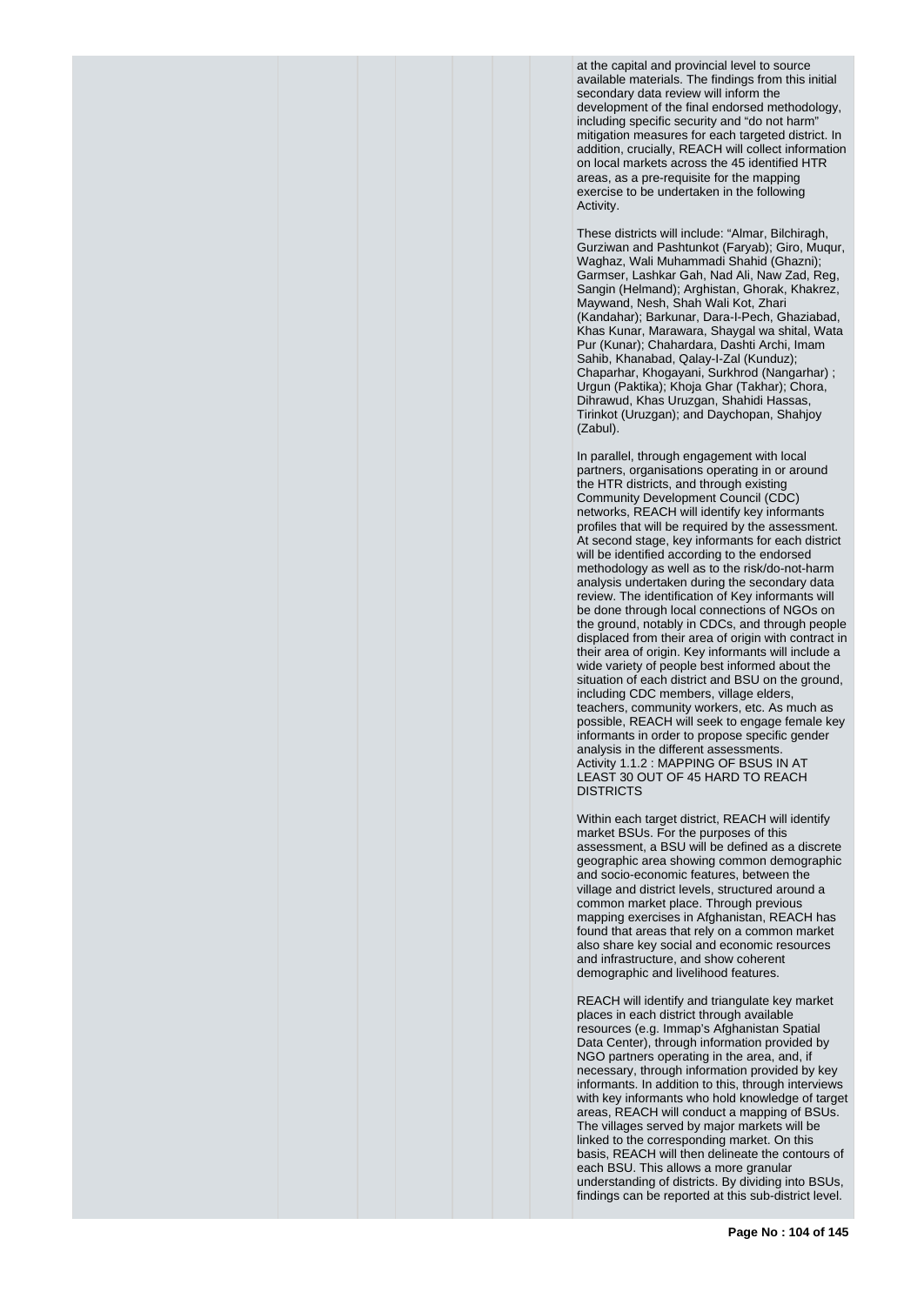Following this delineation, REACH will produce district maps showing all identified BSUs and their market place, as well as village names, roads and key infrastructure elements, as well as geographic features (river networks, mountains and hill slopes). At least 30 individual district maps will be produced. The creation of these maps will allow operational partners to better plan interventions by identifying the markets and the areas that they serve. BSUs will then serve as data unit for district situation and needs analysis.

Activity 1.2.1 : TOR DEVELOPMENT AND ENDORSMENT

The project will be collaborative in nature to ensure that the information provided to those that will use it (OCHA, HAG, clusters and implementing partners) is appropriate and required. Through consultations with those partners, a research ToR, outlining the context, methodology, limitations and analysis plan will be created. This will also include a dissemination plan for the end products. The ToRs will be endorsed by OCHA, the clusters and the HAG and presented at appropriate platforms (ICCT, HCAWG, IMWG) to ensure that those not directly involved in the assessment are aware of the activities to avoid duplication. A steering committee of the core members of the above mentioned groups will be created, that will meet on an ad-hoc basis to discuss the methodology development, initial findings and throughout the project.

The research tool will be composed by a set of basic demographic indicators, as well as humanitarian indicators that will then be used throughout the project for the monthly monitoring of BSUs. The tool will notably serve to analyse displacement patterns, changes in access to market and basic services, price information, and Cluster-specific variables (e.g. shortages of water, damage to shelters, destruction of food stocks, etc.). Gender-specific questions will be included wherever relevant. REACH will consult with UNOCHA and seek their approval for the research ToRs, inception report, questionnaire, as well as the choice of target districts.

Activity 1.2.2 : REGULAR DATA COLLECTION OF KEY HUMANITARIAN INFORMATION

Once BSU mapping is completed and key informants are identified for each of them, REACH will conduct an initial interview survey with them, using the approved tool. The key informant will provide information on their area of knowledge and this will form the basis of the core information required for each BSU. By using more than one key informant per BSU, REACH will ensure that triangulation of the data can occur to avoid erroneous results from a single key informant. The initial survey will focus on shelter, food security and WASH community coping strategies. This is will constitute, together with the secondary data review, an initial baseline of the targeted HTR districts

Following this, on a regular basis, a 'top-up' survey will be conducted. This will focus on any changes in vulnerabilities, needs or coping strategies have occurred through the month, using the same approved tool and focusing on recent displacement, price changes and any rapid changes in shelter, food security and WASH vulnerabilities. Each question in the initial survey and the follow on regular surveys will be linked to a confidence matrix. The confidence matrix will give an indication as to the reliability of the answers provided. As an example, the confidence with which a teacher can provide information on educational needs is higher than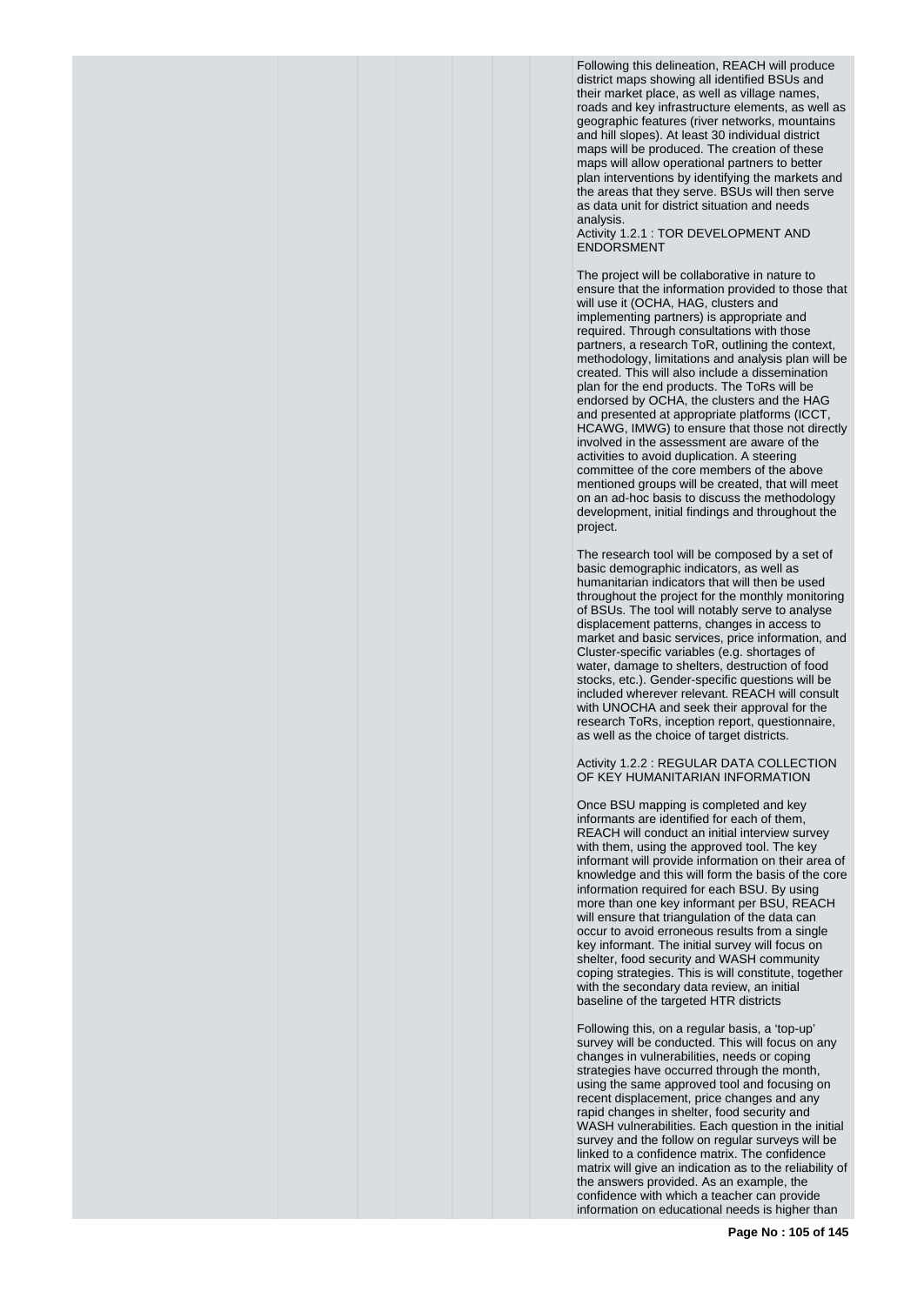an agricultural worker's. In reverse, the agricultural workers response to a question on crop varieties will be higher than that of a teacher.

Based on the initial risk/do-not-harm analysis, HTR districts will be classified into "data collection tiers". To each data collection tier corresponds a different risk and do-not-harm profile as well as related mitigation measures (and confidence matrix for triangulation and analysis purpose). The endorsed methodology will ensure that data will enable inter-district comparison regardless of "data collection tiers".

Data collection tiers may include:

1. KI face-to-face interviews within BSUs and district territory

2. Remote KI interviews using phone/internet communication means

3. KI face-to-face outside BSUs and/or district territory (e.g. district/province capital), following REACH Area of Origin/Knowledge methodology 4. FGDs with population recently displaced from targeted HTR BSUs/districts, following REACH Area of Origin/Knowledge methodology 5. Possible combinations of the above data collection approaches. Activity 1.2.3 : CREATION AND DISSEMINATION OF DISTRICT AND BSU **FACTSHEETS** 

On a regular basis, the information provided by the key informants (following triangulation to remove any inconsistencies) will be presented in an individual factsheet, one per each district. Initial factsheet drafts will be presented to organizations involved in the development of the methodology (OCHA, HAG and clusters). As part of the HTRA, REACH will produce factsheets at both district and BSU levels, which is a unit below the district level and above the village level. Producing factsheets at the village level would likely be too restrictive with a risk of not yielding statistically significant data. The BSU level study will allow REACH to strike a balance between these two levels

The production of these factsheets will be timeconsuming and complex due to the nature of the districts. Therefore, REACH proposes to roll out data collection across the targeted districts, increasing the number of districts per month, starting with an initial batch of 10 districts, increasing by 10 each month, until at least 30 are mapped and have key informant networks in place. If possible, based on security conditions and available resources, REACH will extend the coverage to all 45 districts.

REACH will therefore produce: - at least 30 baseline district factsheets by the end of the third month - at least 30 districts update factsheets by the end of the project

It is not possible at the moment to evaluate the number of BSU factsheets to be produced, because this will depend on the mapping of BSU that will be performed as part of the above activity.

As part of the ToR development a clear dissemination plan will be created that will highlight the appropriate (due to the sensitive nature of the data) platforms at which to present the monthly findings, as well as a list of contacts that will receive the factsheet. The mailing list held by OCHA may be used to further disseminate these products. Activity 1.2.4 : CONSOLIDATION AND DISSEMINATION OF AN ASSESSMENT REPORT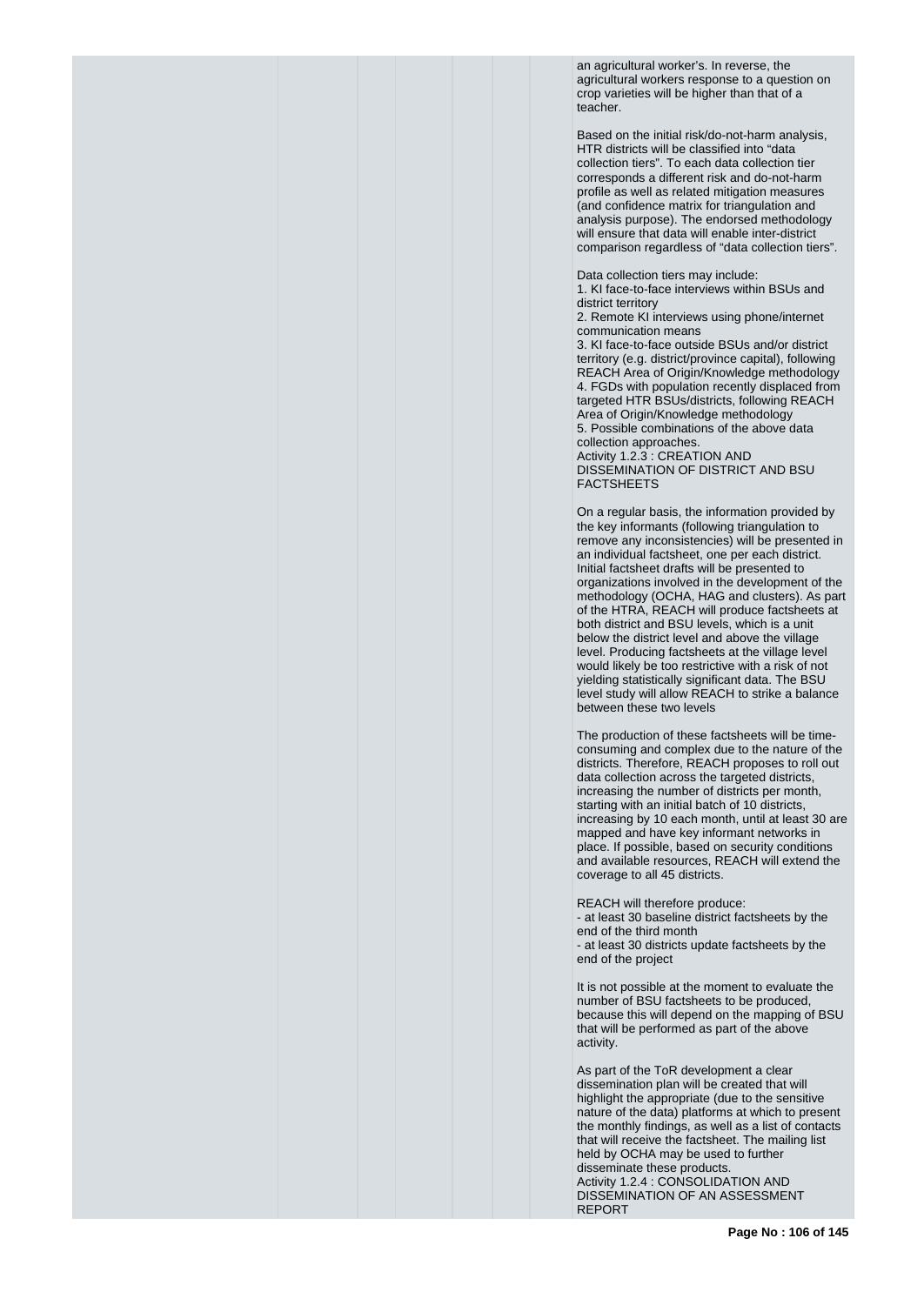Prior to drafting the HTRA report, an overview of key assessment findings and a clean assessment dataset will be shared with the steering committee.

A report, covering the context, methodology and longitudinal findings of the HTRA will be produced. This will provide a snapshot of the complete findings recorded during the first six months of the action (including changes and trends observed over the course of the action, highlighting districts showing highest vulnerabilities per type), as well as recommendations for appropriate interventions, the key characteristics of the district and BSUs identified within the districts. A final round of presentations will be held in the seventh month of the project.

In coordination with UNOCHA and the relevant Clusters, wherever possible and based on the findings of the assessments, REACH will develop advocacy papers that can be used as part of advocacy endeavours directed towards the government and international donors, supporting the prioritization of aid in line with assessment results.

Activity 2.1.1 : SECONDARY DATA REVIEW

In the early stages of the project, an extensive secondary data review of Protection vulnerabilities within Afghanistan will be conducted to understand the key previous studies and datasets available, particularly regarding displaced populations. This approach will serve to streamline this assessment into previous work, and to outline the primary protection concerns and key gaps in existing data to avoid repetition of research and highlight main areas of use and feasibility of the study.

For the purposes of this review, REACH will engage key aid actors (UN agencies, international and national NGOs), particularly those reporting to the APC, and other aid stakeholders. These will include the Government of Afghanistan and relevant local authorities, as well as the other clusters, the ICCT, and the Assessment Working Group, both at the capital and regional levels. Activity 2.1.2 : TERMS OF REFERENCE AND TOOL DEVELOPMENT FOR THE PADP HOUSEHOLD-LEVEL SURVEY

Research ToRs will be produced in close collaboration with the APC and UNOCHA, aimed at addressing the key needs of the Cluster and other partners whilst considering the limitations of data collection in Afghanistan. These ToRs will include the thematic scope and broad research questions of the project, as well as its methodology and the dissemination plan. The ToRs will be reviewed by the GiHA task force and the GBV working group prior to their endorsement. The ToRs will then be publicly released and presented at appropriate platforms (HCAWG, IMWG etc).

The displaced population (all IDPs groups, returnees and refugees) household-level survey proposed under this outcome will focus primarily on Protection needs. The survey may also seek to collect information on other related critical needs, such as livelihoods, food security, shelter, WASH, health, etc. REACH will particularly seek to identify needs and vulnerabilities associated with age, disabilities, etc., in line with recommendations from the APC and the Gender in Humanitarian Action working group. The assessment may notably examine access to basic / protection services (including possible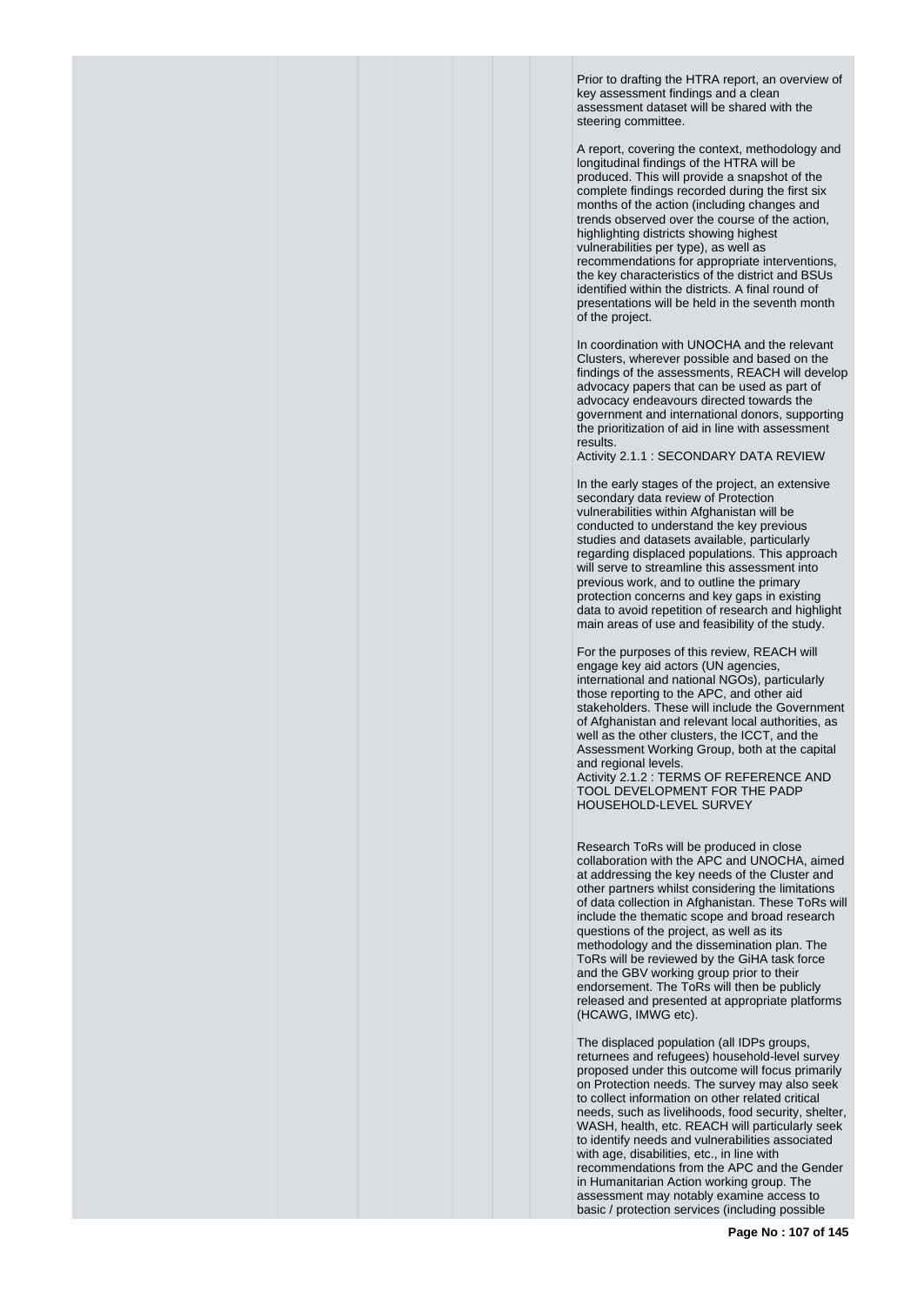discriminations), employment patterns, livelihood coping strategies, prevalence of child labour and underage marriage, as well as any other area that may be identified as relevant by the APC and relevant partners.

A set of indicators followed by a closed-question questionnaire will be developed in close coordination with the APC and other partners to provide maximum relevant data on protection needs and vulnerabilities of different displaced population groups. REACH will consult with UNOCHA and seek their approval for the research ToRs, inception report, questionnaire, as well as the choice of target assessment areas.

Activity 2.1.3 : QUANTITATIVE SURVEY OF DISPLACED HOUSEHOLDS

In order to capture full nationwide data on displaced population protection concerns, a quantitative household-level survey assessment will be implemented. These household surveys will be collected in a way that allows for comparison of final results between the five regions of Afghanistan (Central, Southern, Eastern, Northern, and Western), providing a nationwide coverage.

REACH will aim to interview approximately 1,694 displaced households per region. An estimated total of 9,625 interviews will be conducted. Randomized cluster sampling will be used to select areas targeted for the assessment in each region. The exact target number of households will be determined by the total number of populations on each area, and may be adjusted depending on local access conditions. REACH will aim to reach a proportion of female headed households amongst respondents equivalent to the proportion of female-headed households among displaced population groups. REACH's sampling strategy will enable to make comparisons between regions including comparisons of displacement groups (different types of IDPs, returnees, refugees), and to allow comparisons between male and female-headed households at the national level. This approach will facilitative sufficient disaggregation during analysis to highlight key population groups of particular vulnerability, helping to inform the APC of the characteristics of potential target communities and beneficiaries. With the objective of enabling the generalization of findings, REACH will use a 95% level of confidence and a 5% margin of error at the regional level.

As much as possible, REACH will use both male and female enumerators to ensure that sexdisaggregated data is collected and that women's specific needs and vulnerabilities are identified. Data collection will be conducted using Kobo toolbox, with data collected on smartphones; beneficial for enumerators' safety, efficient data collection and timely data analysis. All enumerators will be fully trained in the tool and its delivery prior to their deployment in the field. If data collection cannot be performed due to access issues, local organizations will be approached to help in data collection.

Regular progress updates on data collection will be provided to the donor and the ICCT. Where relevant, sensitive protection information will be passed to the APC, in order to support interventions and planning. If agencies request the raw data containing household identifiers, then the sensitive name/contact details will be removed and replaced with a unique key so that the identifier information can be restored at a later date, based on the respect of protection standards.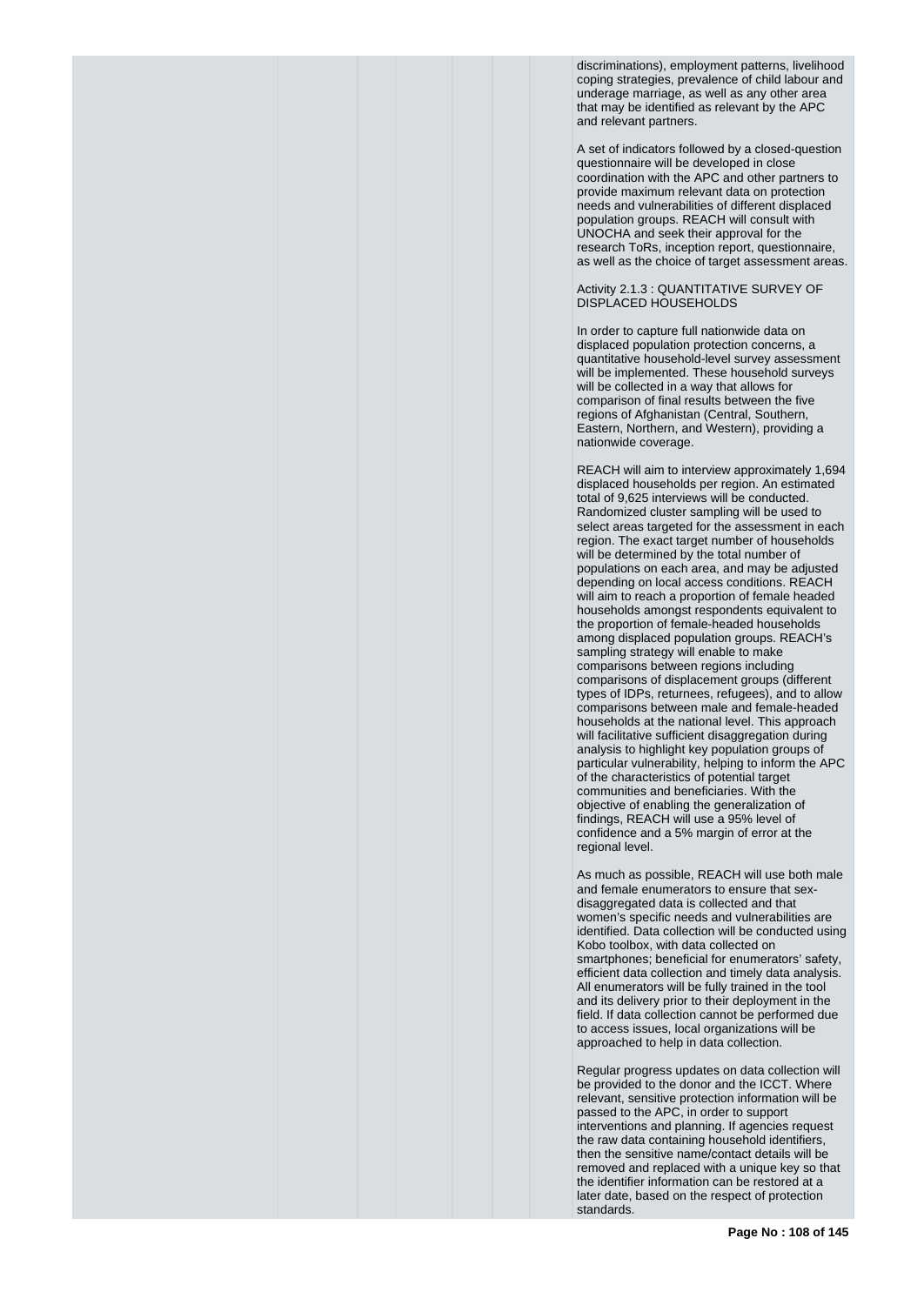|         |   |   |   |  | Activity 2.1.4 : COMPILATION AND<br>DISSEMINATION OF AN ASSESSMENT<br><b>REPORT</b><br>REACH will take charge of data entry (where<br>necessary), data cleaning, and data analysis.<br>The quantitative analysis will be inclusive of all<br>relevant disaggregation. This will outline key<br>differences between displaced population<br>groups, helping targeted assistance by the APC<br>and other relevant partners. A clean dataset will<br>be publicly released. This dataset, along with<br>preliminary findings of data analysis will be<br>presented during a workshop with all relevant<br>partners. Feedback from this workshop will help<br>guide the creation of the report, and its<br>recommendations for further programming.<br>As such, the main report will be drafted to<br>encompass the research questions outlined in<br>the endorsed and published ToRs. The report<br>draft will be shared with the APC and once<br>reviewed and endorsed, released publicly. A<br>dissemination plan, as developed in the ToRs,<br>will be followed, presenting the report and the<br>results at appropriate platforms (ICCT, HCAWG,<br>IMWG, HCT).<br>In coordination with UNOCHA, the APC and its<br>sub-clusters, wherever possible and based on<br>the findings of the assessments, REACH will<br>develop advocacy papers that can be used as<br>part of advocacy endeavours directed towards<br>the government and international donors,<br>supporting the prioritization of aid in line with<br>assessment results. |
|---------|---|---|---|--|--------------------------------------------------------------------------------------------------------------------------------------------------------------------------------------------------------------------------------------------------------------------------------------------------------------------------------------------------------------------------------------------------------------------------------------------------------------------------------------------------------------------------------------------------------------------------------------------------------------------------------------------------------------------------------------------------------------------------------------------------------------------------------------------------------------------------------------------------------------------------------------------------------------------------------------------------------------------------------------------------------------------------------------------------------------------------------------------------------------------------------------------------------------------------------------------------------------------------------------------------------------------------------------------------------------------------------------------------------------------------------------------------------------------------------------------------------------------------------------------------------------------------------------|
| Paktika | 5 | 1 | 1 |  | 2 Activity 2.1.1 : SECONDARY DATA REVIEW<br>In the early stages of the project, an extensive                                                                                                                                                                                                                                                                                                                                                                                                                                                                                                                                                                                                                                                                                                                                                                                                                                                                                                                                                                                                                                                                                                                                                                                                                                                                                                                                                                                                                                         |
|         |   |   |   |  | secondary data review of Protection<br>vulnerabilities within Afghanistan will be<br>conducted to understand the key previous<br>studies and datasets available, particularly<br>regarding displaced populations. This approach<br>will serve to streamline this assessment into<br>previous work, and to outline the primary<br>protection concerns and key gaps in existing<br>data to avoid repetition of research and highlight<br>main areas of use and feasibility of the study.                                                                                                                                                                                                                                                                                                                                                                                                                                                                                                                                                                                                                                                                                                                                                                                                                                                                                                                                                                                                                                               |
|         |   |   |   |  | For the purposes of this review, REACH will<br>engage key aid actors (UN agencies,<br>international and national NGOs), particularly<br>those reporting to the APC, and other aid<br>stakeholders. These will include the Government<br>of Afghanistan and relevant local authorities, as<br>well as the other clusters, the ICCT, and the<br>Assessment Working Group, both at the capital<br>and regional levels.<br>Activity 2.1.2 : TERMS OF REFERENCE AND<br>TOOL DEVELOPMENT FOR THE PADP<br><b>HOUSEHOLD-LEVEL SURVEY</b>                                                                                                                                                                                                                                                                                                                                                                                                                                                                                                                                                                                                                                                                                                                                                                                                                                                                                                                                                                                                     |
|         |   |   |   |  | Research ToRs will be produced in close<br>collaboration with the APC and UNOCHA, aimed<br>at addressing the key needs of the Cluster and<br>other partners whilst considering the limitations<br>of data collection in Afghanistan. These ToRs will<br>include the thematic scope and broad research<br>questions of the project, as well as its<br>methodology and the dissemination plan. The<br>ToRs will be reviewed by the GiHA task force<br>and the GBV working group prior to their<br>endorsement. The ToRs will then be publicly<br>released and presented at appropriate platforms<br>(HCAWG, IMWG etc).                                                                                                                                                                                                                                                                                                                                                                                                                                                                                                                                                                                                                                                                                                                                                                                                                                                                                                                 |
|         |   |   |   |  | The displaced population (all IDPs groups,<br>returnees and refugees) household-level survey<br>proposed under this outcome will focus primarily<br>on Protection needs. The survey may also seek                                                                                                                                                                                                                                                                                                                                                                                                                                                                                                                                                                                                                                                                                                                                                                                                                                                                                                                                                                                                                                                                                                                                                                                                                                                                                                                                    |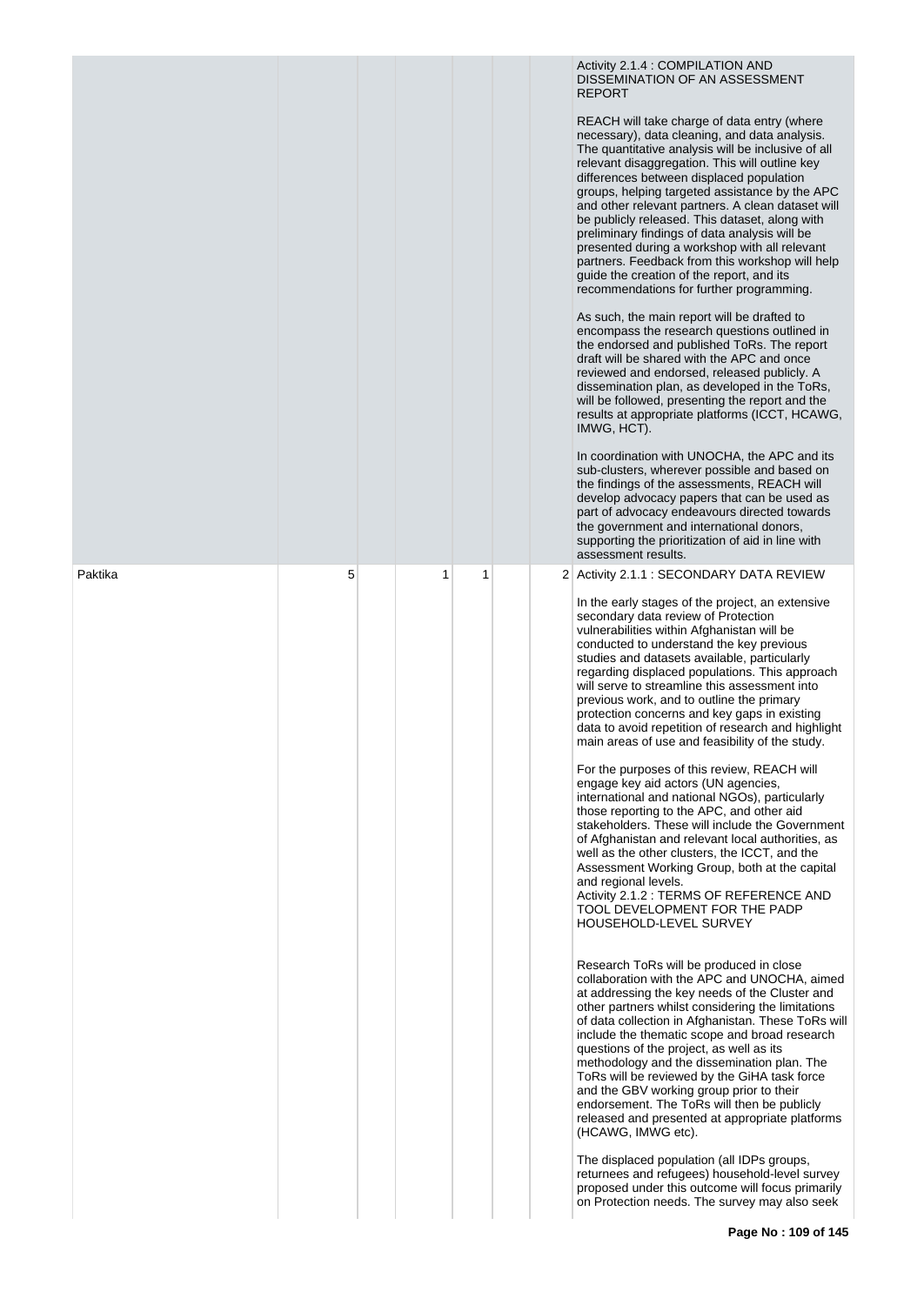to collect information on other related critical needs, such as livelihoods, food security, shelter, WASH, health, etc. REACH will particularly seek to identify needs and vulnerabilities associated with age, disabilities, etc., in line with recommendations from the APC and the Gender in Humanitarian Action working group. The assessment may notably examine access to basic / protection services (including possible discriminations), employment patterns, livelihood coping strategies, prevalence of child labour and underage marriage, as well as any other area that may be identified as relevant by the APC and relevant partners.

A set of indicators followed by a closed-question questionnaire will be developed in close coordination with the APC and other partners to provide maximum relevant data on protection needs and vulnerabilities of different displaced population groups. REACH will consult with UNOCHA and seek their approval for the research ToRs, inception report, questionnaire, as well as the choice of target assessment areas.

Activity 2.1.3 : QUANTITATIVE SURVEY OF DISPLACED HOUSEHOLDS

In order to capture full nationwide data on displaced population protection concerns, a quantitative household-level survey assessment will be implemented. These household surveys will be collected in a way that allows for comparison of final results between the five regions of Afghanistan (Central, Southern, Eastern, Northern, and Western), providing a nationwide coverage.

REACH will aim to interview approximately 1,694 displaced households per region. An estimated total of 9,625 interviews will be conducted. Randomized cluster sampling will be used to select areas targeted for the assessment in each region. The exact target number of households will be determined by the total number of populations on each area, and may be adjusted depending on local access conditions. REACH will aim to reach a proportion of female headed households amongst respondents equivalent to the proportion of female-headed households among displaced population groups. REACH's sampling strategy will enable to make comparisons between regions including comparisons of displacement groups (different types of IDPs, returnees, refugees), and to allow comparisons between male and female-headed households at the national level. This approach will facilitative sufficient disaggregation during analysis to highlight key population groups of particular vulnerability, helping to inform the APC of the characteristics of potential target communities and beneficiaries. With the objective of enabling the generalization of findings, REACH will use a 95% level of confidence and a 5% margin of error at the regional level.

As much as possible, REACH will use both male and female enumerators to ensure that sexdisaggregated data is collected and that women's specific needs and vulnerabilities are identified. Data collection will be conducted using Kobo toolbox, with data collected on smartphones; beneficial for enumerators' safety. efficient data collection and timely data analysis. All enumerators will be fully trained in the tool and its delivery prior to their deployment in the field. If data collection cannot be performed due to access issues, local organizations will be approached to help in data collection.

Regular progress updates on data collection will be provided to the donor and the ICCT. Where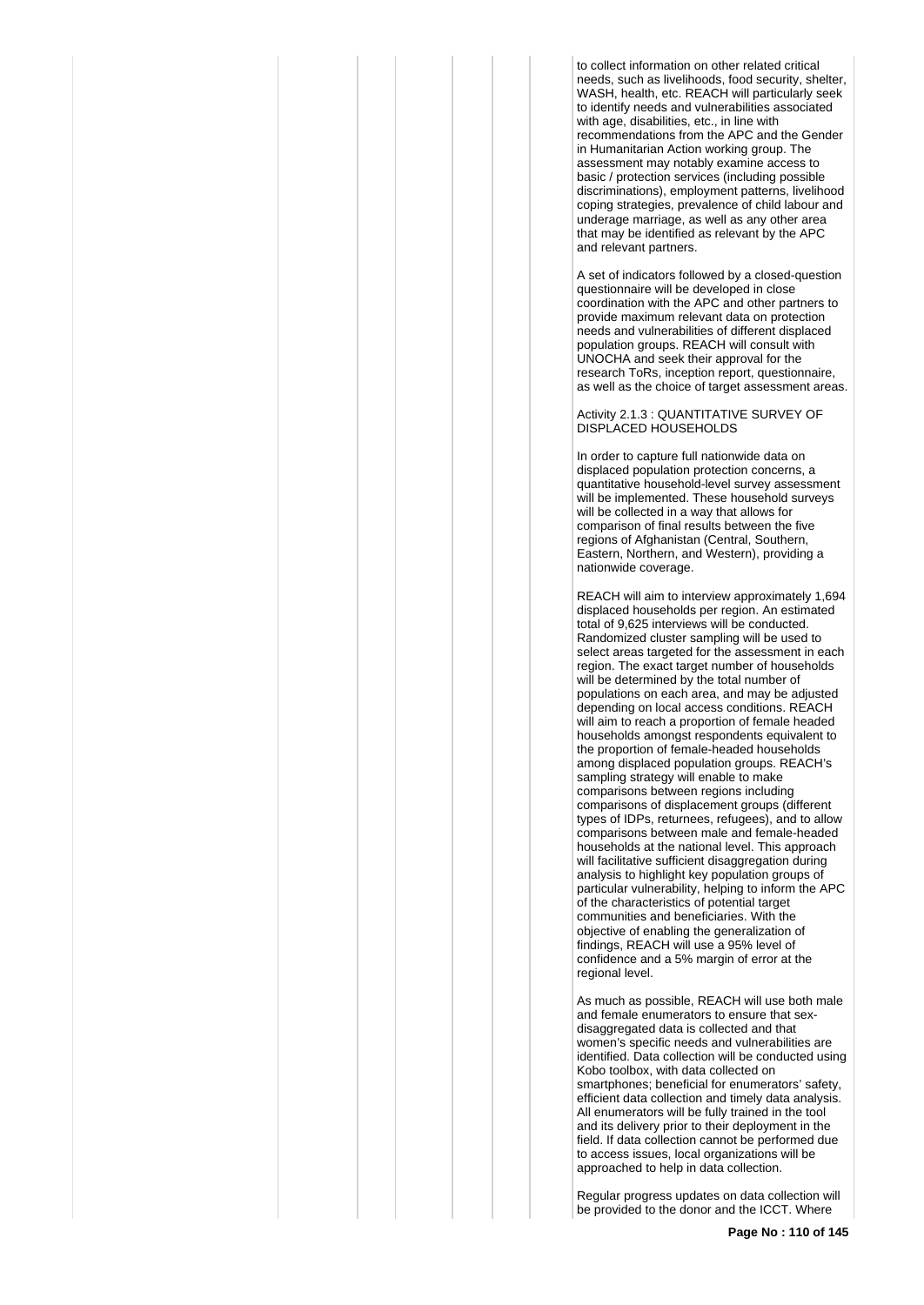|       |                |   | relevant, sensitive protection information will be<br>passed to the APC, in order to support<br>interventions and planning. If agencies request<br>the raw data containing household identifiers,<br>then the sensitive name/contact details will be<br>removed and replaced with a unique key so that<br>the identifier information can be restored at a<br>later date, based on the respect of protection<br>standards.<br>Activity 2.1.4 : COMPILATION AND<br>DISSEMINATION OF AN ASSESSMENT<br><b>REPORT</b><br>REACH will take charge of data entry (where<br>necessary), data cleaning, and data analysis.<br>The quantitative analysis will be inclusive of all<br>relevant disaggregation. This will outline key<br>differences between displaced population<br>groups, helping targeted assistance by the APC<br>and other relevant partners. A clean dataset will<br>be publicly released. This dataset, along with<br>preliminary findings of data analysis will be<br>presented during a workshop with all relevant<br>partners. Feedback from this workshop will help<br>guide the creation of the report, and its<br>recommendations for further programming.<br>As such, the main report will be drafted to<br>encompass the research questions outlined in<br>the endorsed and published ToRs. The report<br>draft will be shared with the APC and once<br>reviewed and endorsed, released publicly. A<br>dissemination plan, as developed in the ToRs,<br>will be followed, presenting the report and the<br>results at appropriate platforms (ICCT, HCAWG,<br>IMWG, HCT).<br>In coordination with UNOCHA, the APC and its<br>sub-clusters, wherever possible and based on<br>the findings of the assessments, REACH will<br>develop advocacy papers that can be used as<br>part of advocacy endeavours directed towards<br>the government and international donors,<br>supporting the prioritization of aid in line with |
|-------|----------------|---|--------------------------------------------------------------------------------------------------------------------------------------------------------------------------------------------------------------------------------------------------------------------------------------------------------------------------------------------------------------------------------------------------------------------------------------------------------------------------------------------------------------------------------------------------------------------------------------------------------------------------------------------------------------------------------------------------------------------------------------------------------------------------------------------------------------------------------------------------------------------------------------------------------------------------------------------------------------------------------------------------------------------------------------------------------------------------------------------------------------------------------------------------------------------------------------------------------------------------------------------------------------------------------------------------------------------------------------------------------------------------------------------------------------------------------------------------------------------------------------------------------------------------------------------------------------------------------------------------------------------------------------------------------------------------------------------------------------------------------------------------------------------------------------------------------------------------------------------------------------------------------------------------------------------------------------------|
| Khost | $\overline{2}$ | 1 | assessment results.<br>1 Activity 2.1.1 : SECONDARY DATA REVIEW<br>In the early stages of the project, an extensive<br>secondary data review of Protection<br>vulnerabilities within Afghanistan will be<br>conducted to understand the key previous<br>studies and datasets available, particularly<br>regarding displaced populations. This approach<br>will serve to streamline this assessment into<br>previous work, and to outline the primary<br>protection concerns and key gaps in existing<br>data to avoid repetition of research and highlight<br>main areas of use and feasibility of the study.<br>For the purposes of this review, REACH will<br>engage key aid actors (UN agencies,<br>international and national NGOs), particularly<br>those reporting to the APC, and other aid<br>stakeholders. These will include the Government<br>of Afghanistan and relevant local authorities, as<br>well as the other clusters, the ICCT, and the<br>Assessment Working Group, both at the capital<br>and regional levels.<br>Activity 2.1.2 : TERMS OF REFERENCE AND<br>TOOL DEVELOPMENT FOR THE PADP<br>HOUSEHOLD-LEVEL SURVEY<br>Research ToRs will be produced in close<br>collaboration with the APC and UNOCHA, aimed<br>at addressing the key needs of the Cluster and<br>other partners whilst considering the limitations<br>of data collection in Afghanistan. These ToRs will<br>include the thematic scope and broad research<br>questions of the project, as well as its<br>methodology and the dissemination plan. The<br>ToRs will be reviewed by the GiHA task force                                                                                                                                                                                                                                                                                                                                             |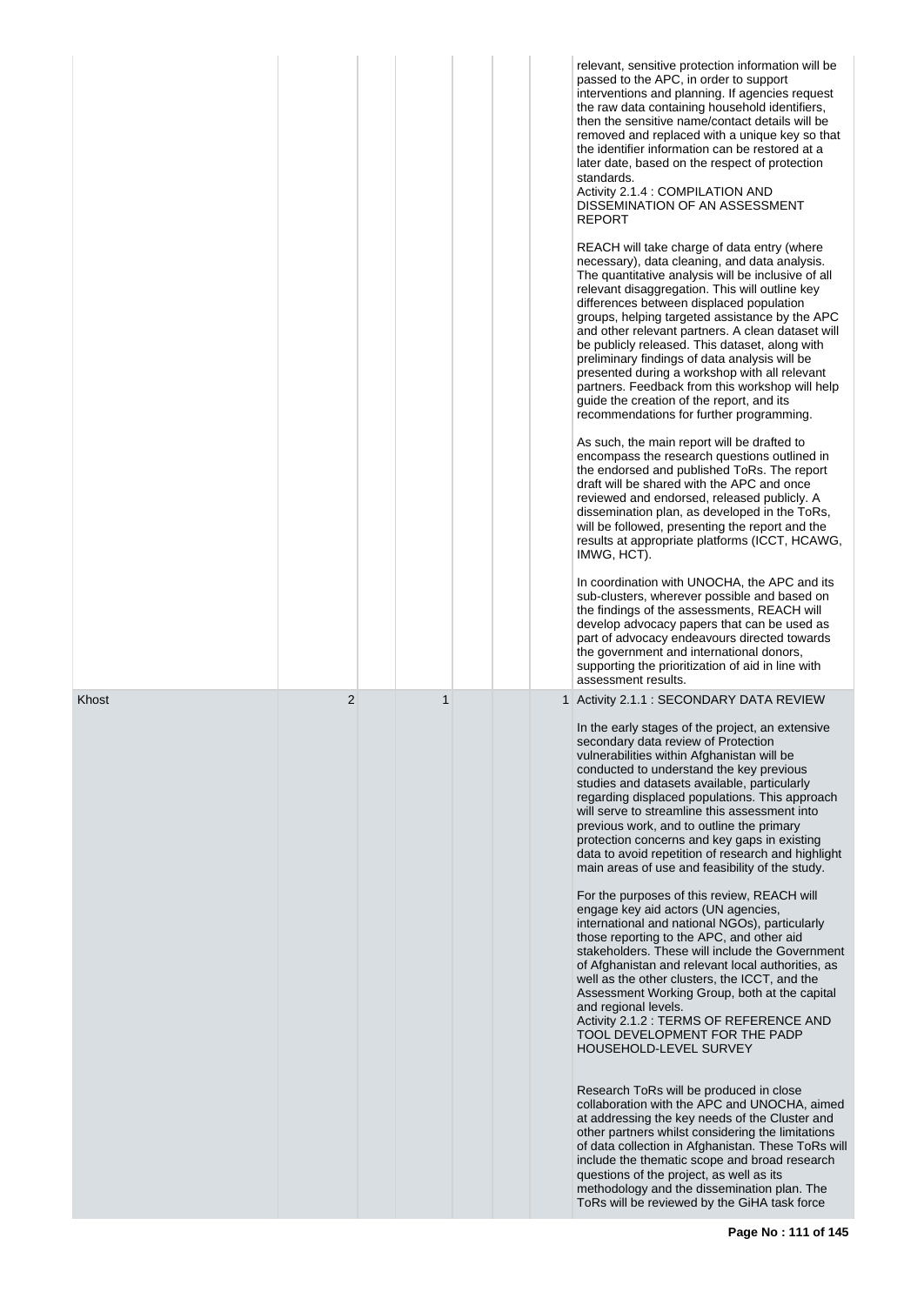and the GBV working group prior to their endorsement. The ToRs will then be publicly released and presented at appropriate platforms (HCAWG, IMWG etc).

The displaced population (all IDPs groups, returnees and refugees) household-level survey proposed under this outcome will focus primarily on Protection needs. The survey may also seek to collect information on other related critical needs, such as livelihoods, food security, shelter, WASH, health, etc. REACH will particularly seek to identify needs and vulnerabilities associated with age, disabilities, etc., in line with recommendations from the APC and the Gender in Humanitarian Action working group. The assessment may notably examine access to basic / protection services (including possible discriminations), employment patterns, livelihood coping strategies, prevalence of child labour and underage marriage, as well as any other area that may be identified as relevant by the APC and relevant partners.

A set of indicators followed by a closed-question questionnaire will be developed in close coordination with the APC and other partners to provide maximum relevant data on protection needs and vulnerabilities of different displaced population groups. REACH will consult with UNOCHA and seek their approval for the research ToRs, inception report, questionnaire, as well as the choice of target assessment areas.

Activity 2.1.3 : QUANTITATIVE SURVEY OF DISPLACED HOUSEHOLDS

In order to capture full nationwide data on displaced population protection concerns, a quantitative household-level survey assessment will be implemented. These household surveys will be collected in a way that allows for comparison of final results between the five regions of Afghanistan (Central, Southern, Eastern, Northern, and Western), providing a nationwide coverage.

REACH will aim to interview approximately 1,694 displaced households per region. An estimated total of 9,625 interviews will be conducted. Randomized cluster sampling will be used to select areas targeted for the assessment in each region. The exact target number of households will be determined by the total number of populations on each area, and may be adjusted depending on local access conditions. REACH will aim to reach a proportion of female headed households amongst respondents equivalent to the proportion of female-headed households among displaced population groups. REACH's sampling strategy will enable to make comparisons between regions including comparisons of displacement groups (different types of IDPs, returnees, refugees), and to allow comparisons between male and female-headed households at the national level. This approach will facilitative sufficient disaggregation during analysis to highlight key population groups of particular vulnerability, helping to inform the APC of the characteristics of potential target communities and beneficiaries. With the objective of enabling the generalization of findings, REACH will use a 95% level of confidence and a 5% margin of error at the regional level.

As much as possible, REACH will use both male and female enumerators to ensure that sexdisaggregated data is collected and that women's specific needs and vulnerabilities are identified. Data collection will be conducted using Kobo toolbox, with data collected on smartphones; beneficial for enumerators' safety,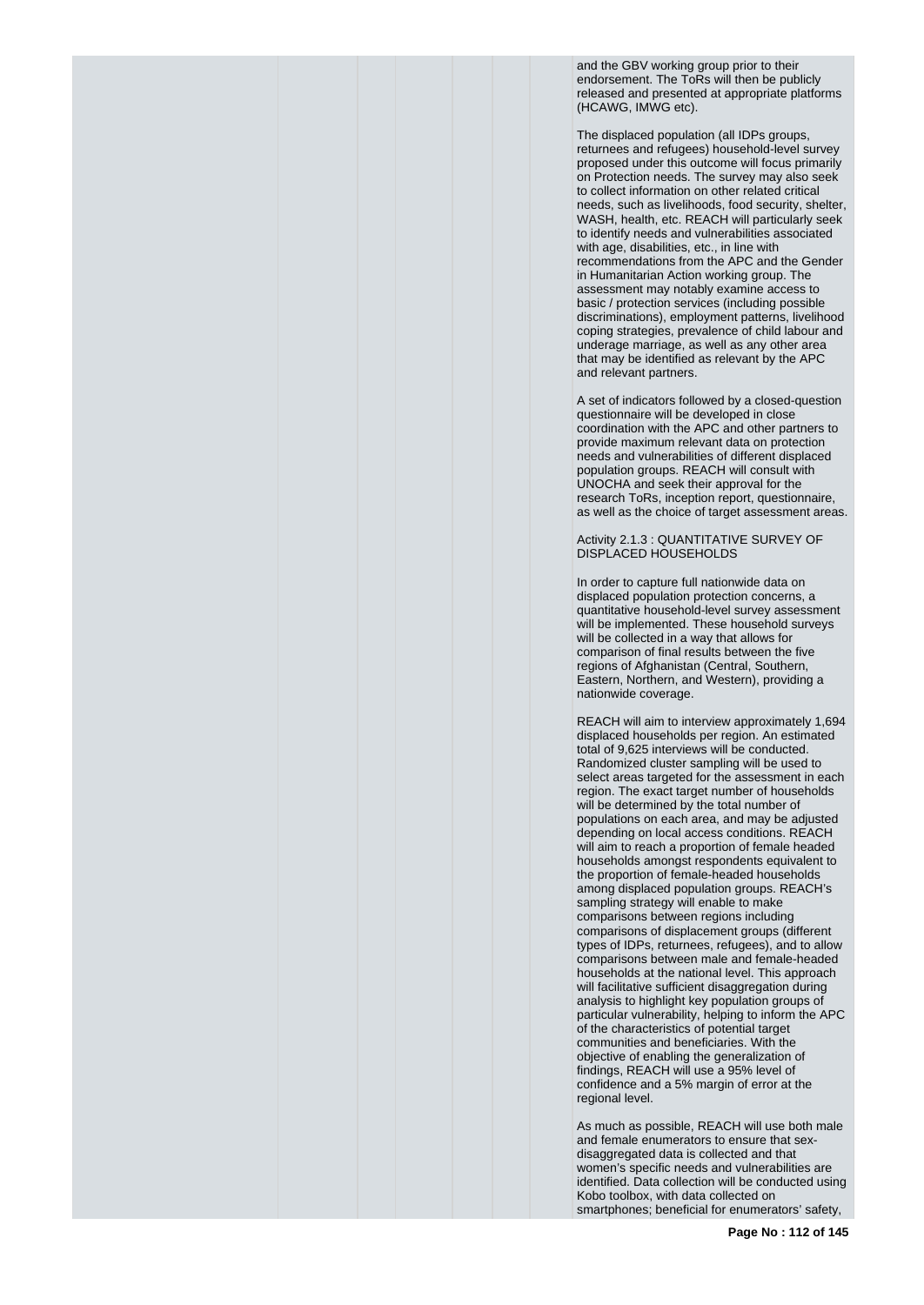|         |                |   |   | efficient data collection and timely data analysis.<br>All enumerators will be fully trained in the tool<br>and its delivery prior to their deployment in the<br>field. If data collection cannot be performed due<br>to access issues, local organizations will be<br>approached to help in data collection.<br>Regular progress updates on data collection will<br>be provided to the donor and the ICCT. Where<br>relevant, sensitive protection information will be<br>passed to the APC, in order to support<br>interventions and planning. If agencies request<br>the raw data containing household identifiers,<br>then the sensitive name/contact details will be<br>removed and replaced with a unique key so that<br>the identifier information can be restored at a<br>later date, based on the respect of protection<br>standards.<br>Activity 2.1.4 : COMPILATION AND<br>DISSEMINATION OF AN ASSESSMENT<br><b>REPORT</b><br>REACH will take charge of data entry (where<br>necessary), data cleaning, and data analysis.<br>The quantitative analysis will be inclusive of all<br>relevant disaggregation. This will outline key<br>differences between displaced population<br>groups, helping targeted assistance by the APC<br>and other relevant partners. A clean dataset will<br>be publicly released. This dataset, along with<br>preliminary findings of data analysis will be<br>presented during a workshop with all relevant<br>partners. Feedback from this workshop will help<br>guide the creation of the report, and its<br>recommendations for further programming.<br>As such, the main report will be drafted to<br>encompass the research questions outlined in<br>the endorsed and published ToRs. The report<br>draft will be shared with the APC and once<br>reviewed and endorsed, released publicly. A<br>dissemination plan, as developed in the ToRs,<br>will be followed, presenting the report and the<br>results at appropriate platforms (ICCT, HCAWG,<br>IMWG, HCT).<br>In coordination with UNOCHA, the APC and its<br>sub-clusters, wherever possible and based on<br>the findings of the assessments, REACH will<br>develop advocacy papers that can be used as<br>part of advocacy endeavours directed towards<br>the government and international donors,<br>supporting the prioritization of aid in line with<br>assessment results. |
|---------|----------------|---|---|----------------------------------------------------------------------------------------------------------------------------------------------------------------------------------------------------------------------------------------------------------------------------------------------------------------------------------------------------------------------------------------------------------------------------------------------------------------------------------------------------------------------------------------------------------------------------------------------------------------------------------------------------------------------------------------------------------------------------------------------------------------------------------------------------------------------------------------------------------------------------------------------------------------------------------------------------------------------------------------------------------------------------------------------------------------------------------------------------------------------------------------------------------------------------------------------------------------------------------------------------------------------------------------------------------------------------------------------------------------------------------------------------------------------------------------------------------------------------------------------------------------------------------------------------------------------------------------------------------------------------------------------------------------------------------------------------------------------------------------------------------------------------------------------------------------------------------------------------------------------------------------------------------------------------------------------------------------------------------------------------------------------------------------------------------------------------------------------------------------------------------------------------------------------------------------------------------------------------------------------------------------------------------------------------------------------------------------------------------------------------------------|
| Jawzjan | $\overline{2}$ | 1 | 1 | Activity 2.1.1 : SECONDARY DATA REVIEW<br>In the early stages of the project, an extensive<br>secondary data review of Protection<br>vulnerabilities within Afghanistan will be<br>conducted to understand the key previous<br>studies and datasets available, particularly<br>regarding displaced populations. This approach<br>will serve to streamline this assessment into<br>previous work, and to outline the primary<br>protection concerns and key gaps in existing<br>data to avoid repetition of research and highlight<br>main areas of use and feasibility of the study.<br>For the purposes of this review, REACH will<br>engage key aid actors (UN agencies,<br>international and national NGOs), particularly<br>those reporting to the APC, and other aid<br>stakeholders. These will include the Government<br>of Afghanistan and relevant local authorities, as<br>well as the other clusters, the ICCT, and the<br>Assessment Working Group, both at the capital<br>and regional levels.<br>Activity 2.1.2 : TERMS OF REFERENCE AND<br>TOOL DEVELOPMENT FOR THE PADP<br>HOUSEHOLD-LEVEL SURVEY                                                                                                                                                                                                                                                                                                                                                                                                                                                                                                                                                                                                                                                                                                                                                                                                                                                                                                                                                                                                                                                                                                                                                                                                                                                                      |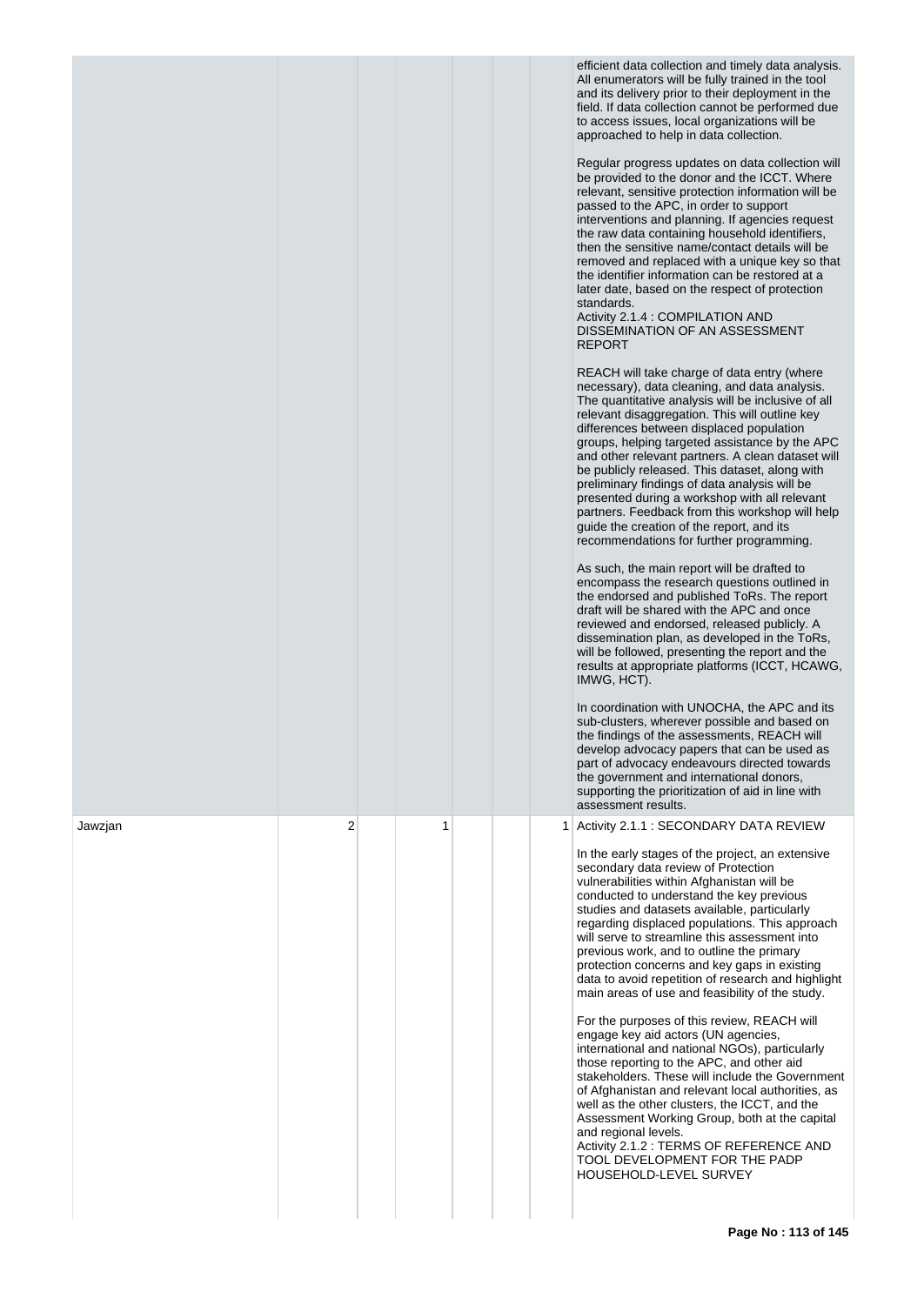Research ToRs will be produced in close collaboration with the APC and UNOCHA, aimed at addressing the key needs of the Cluster and other partners whilst considering the limitations of data collection in Afghanistan. These ToRs will include the thematic scope and broad research questions of the project, as well as its methodology and the dissemination plan. The ToRs will be reviewed by the GiHA task force and the GBV working group prior to their endorsement. The ToRs will then be publicly released and presented at appropriate platforms (HCAWG, IMWG etc).

The displaced population (all IDPs groups, returnees and refugees) household-level survey proposed under this outcome will focus primarily on Protection needs. The survey may also seek to collect information on other related critical needs, such as livelihoods, food security, shelter, WASH, health, etc. REACH will particularly seek to identify needs and vulnerabilities associated with age, disabilities, etc., in line with recommendations from the APC and the Gender in Humanitarian Action working group. The assessment may notably examine access to basic / protection services (including possible discriminations), employment patterns, livelihood coping strategies, prevalence of child labour and underage marriage, as well as any other area that may be identified as relevant by the APC and relevant partners.

A set of indicators followed by a closed-question questionnaire will be developed in close coordination with the APC and other partners to provide maximum relevant data on protection needs and vulnerabilities of different displaced population groups. REACH will consult with UNOCHA and seek their approval for the research ToRs, inception report, questionnaire, as well as the choice of target assessment areas.

Activity 2.1.3 : QUANTITATIVE SURVEY OF DISPLACED HOUSEHOLDS

In order to capture full nationwide data on displaced population protection concerns, a quantitative household-level survey assessment will be implemented. These household surveys will be collected in a way that allows for comparison of final results between the five regions of Afghanistan (Central, Southern, Eastern, Northern, and Western), providing a nationwide coverage.

REACH will aim to interview approximately 1,694 displaced households per region. An estimated total of 9,625 interviews will be conducted. Randomized cluster sampling will be used to select areas targeted for the assessment in each region. The exact target number of households will be determined by the total number of populations on each area, and may be adjusted depending on local access conditions. REACH will aim to reach a proportion of female headed households amongst respondents equivalent to the proportion of female-headed households among displaced population groups. REACH's sampling strategy will enable to make comparisons between regions including comparisons of displacement groups (different types of IDPs, returnees, refugees), and to allow comparisons between male and female-headed households at the national level. This approach will facilitative sufficient disaggregation during analysis to highlight key population groups of particular vulnerability, helping to inform the APC of the characteristics of potential target communities and beneficiaries. With the objective of enabling the generalization of findings, REACH will use a 95% level of confidence and a 5% margin of error at the

**Page No : 114 of 145**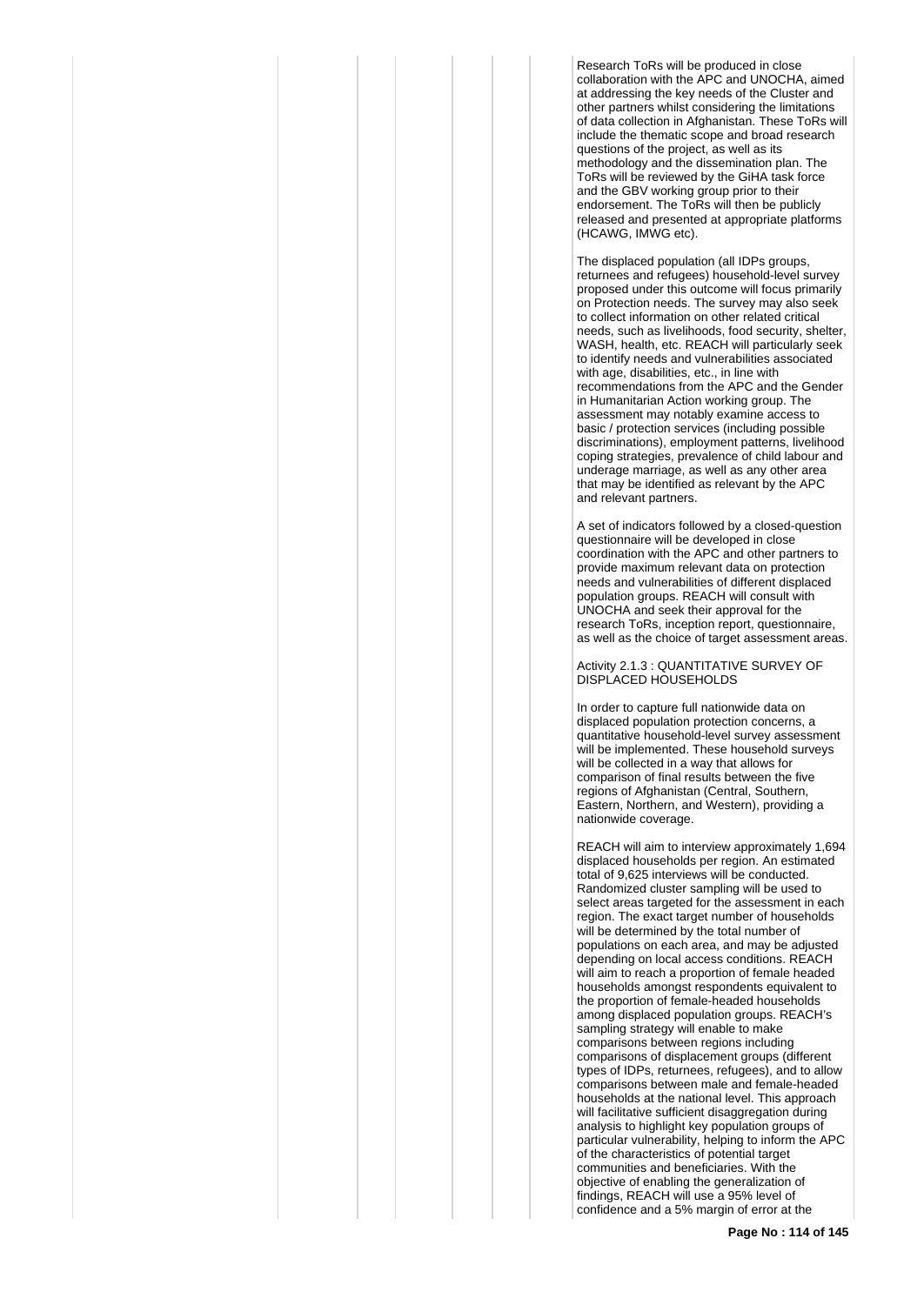|        |   |              |   |  | regional level.<br>As much as possible, REACH will use both male<br>and female enumerators to ensure that sex-<br>disaggregated data is collected and that<br>women's specific needs and vulnerabilities are<br>identified. Data collection will be conducted using<br>Kobo toolbox, with data collected on<br>smartphones; beneficial for enumerators' safety,<br>efficient data collection and timely data analysis.<br>All enumerators will be fully trained in the tool<br>and its delivery prior to their deployment in the<br>field. If data collection cannot be performed due<br>to access issues, local organizations will be<br>approached to help in data collection.<br>Regular progress updates on data collection will<br>be provided to the donor and the ICCT. Where<br>relevant, sensitive protection information will be<br>passed to the APC, in order to support<br>interventions and planning. If agencies request |
|--------|---|--------------|---|--|-----------------------------------------------------------------------------------------------------------------------------------------------------------------------------------------------------------------------------------------------------------------------------------------------------------------------------------------------------------------------------------------------------------------------------------------------------------------------------------------------------------------------------------------------------------------------------------------------------------------------------------------------------------------------------------------------------------------------------------------------------------------------------------------------------------------------------------------------------------------------------------------------------------------------------------------|
|        |   |              |   |  | the raw data containing household identifiers,<br>then the sensitive name/contact details will be<br>removed and replaced with a unique key so that<br>the identifier information can be restored at a<br>later date, based on the respect of protection<br>standards.<br>Activity 2.1.4 : COMPILATION AND<br>DISSEMINATION OF AN ASSESSMENT<br><b>REPORT</b>                                                                                                                                                                                                                                                                                                                                                                                                                                                                                                                                                                           |
|        |   |              |   |  | REACH will take charge of data entry (where<br>necessary), data cleaning, and data analysis.<br>The quantitative analysis will be inclusive of all<br>relevant disaggregation. This will outline key<br>differences between displaced population<br>groups, helping targeted assistance by the APC<br>and other relevant partners. A clean dataset will<br>be publicly released. This dataset, along with<br>preliminary findings of data analysis will be<br>presented during a workshop with all relevant<br>partners. Feedback from this workshop will help<br>guide the creation of the report, and its<br>recommendations for further programming.                                                                                                                                                                                                                                                                                 |
|        |   |              |   |  | As such, the main report will be drafted to<br>encompass the research questions outlined in<br>the endorsed and published ToRs. The report<br>draft will be shared with the APC and once<br>reviewed and endorsed, released publicly. A<br>dissemination plan, as developed in the ToRs,<br>will be followed, presenting the report and the<br>results at appropriate platforms (ICCT, HCAWG,<br>IMWG, HCT).                                                                                                                                                                                                                                                                                                                                                                                                                                                                                                                            |
|        |   |              |   |  | In coordination with UNOCHA, the APC and its<br>sub-clusters, wherever possible and based on<br>the findings of the assessments, REACH will<br>develop advocacy papers that can be used as<br>part of advocacy endeavours directed towards<br>the government and international donors,<br>supporting the prioritization of aid in line with<br>assessment results.                                                                                                                                                                                                                                                                                                                                                                                                                                                                                                                                                                      |
| Faryab | 5 | $\mathbf{1}$ | 2 |  | 3 Activity 1.1.1 : SECONDARY DATA REVIEW ON<br><b>45 HTR DISTRICTS</b><br>A secondary data review of vulnerabilities within<br>all 45 Afghanistan's HTR districts, as identified in<br>the CHF 2nd standard allocation, will be<br>conducted to understand the key previous<br>studies and datasets available. This endeavour<br>will serve to identify a tentative baseline (if<br>possible), including key information gaps, as well<br>as to streamline this assessment to previous<br>lessons learned. REACH will engage key aid<br>actors (UN agencies, international and national<br>NGOs) and other aid stakeholders (GoA and<br>relevant local authorities), including the Clusters,<br>ICCT, and the Assessment Working Group, both                                                                                                                                                                                            |
|        |   |              |   |  | at the capital and provincial level to source<br>available materials. The findings from this initial<br>secondary data review will inform the                                                                                                                                                                                                                                                                                                                                                                                                                                                                                                                                                                                                                                                                                                                                                                                           |

**Page No : 115 of 145**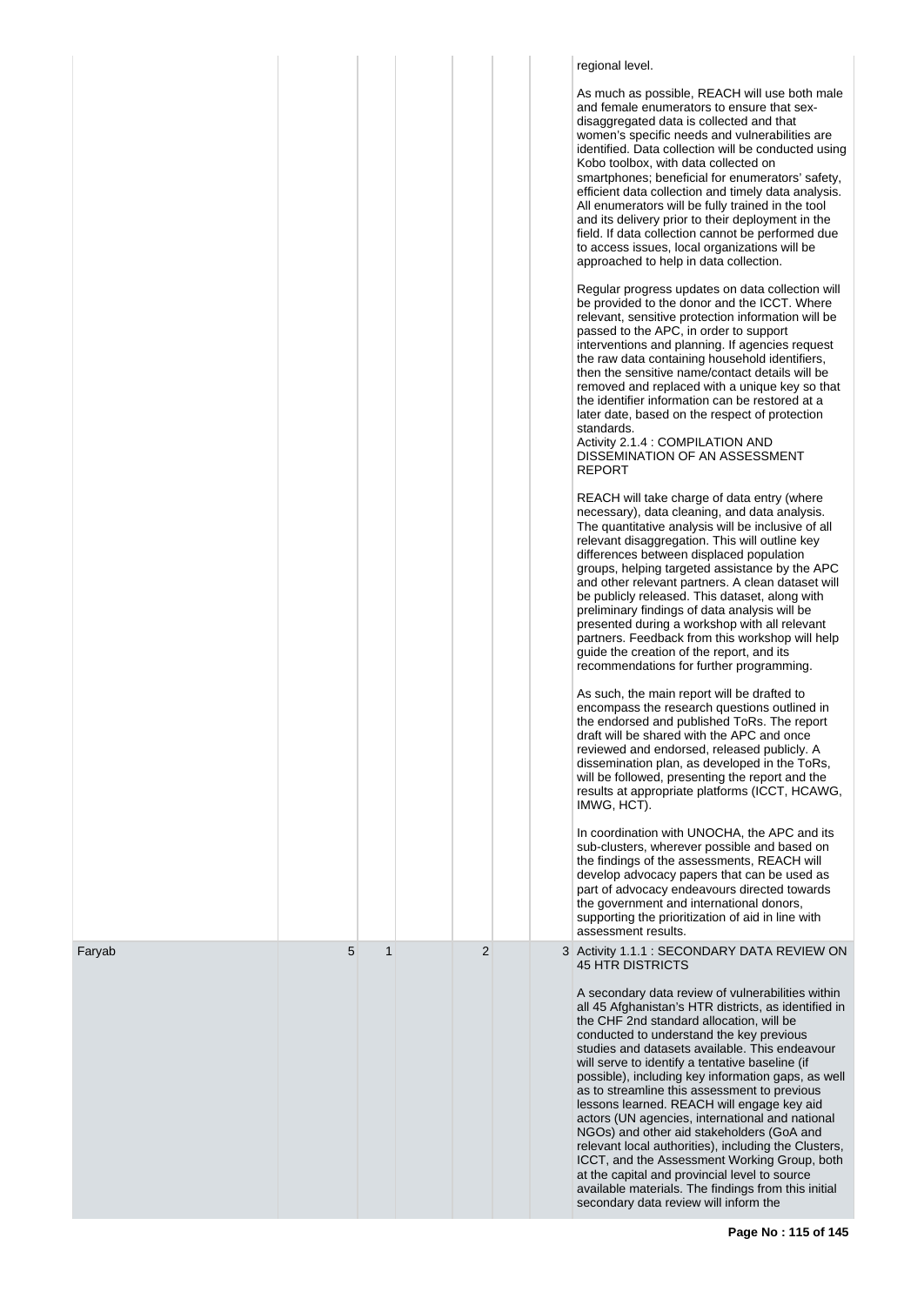development of the final endorsed methodology, including specific security and "do not harm" mitigation measures for each targeted district. In addition, crucially, REACH will collect information on local markets across the 45 identified HTR areas, as a pre-requisite for the mapping exercise to be undertaken in the following Activity.

These districts will include: "Almar, Bilchiragh, Gurziwan and Pashtunkot (Faryab); Giro, Muqur, Waghaz, Wali Muhammadi Shahid (Ghazni); Garmser, Lashkar Gah, Nad Ali, Naw Zad, Reg, Sangin (Helmand); Arghistan, Ghorak, Khakrez, Maywand, Nesh, Shah Wali Kot, Zhari (Kandahar); Barkunar, Dara-I-Pech, Ghaziabad, Khas Kunar, Marawara, Shaygal wa shital, Wata Pur (Kunar); Chahardara, Dashti Archi, Imam Sahib, Khanabad, Qalay-I-Zal (Kunduz); Chaparhar, Khogayani, Surkhrod (Nangarhar) ; Urgun (Paktika); Khoja Ghar (Takhar); Chora, Dihrawud, Khas Uruzgan, Shahidi Hassas, Tirinkot (Uruzgan); and Daychopan, Shahjoy (Zabul).

In parallel, through engagement with local partners, organisations operating in or around the HTR districts, and through existing Community Development Council (CDC) networks, REACH will identify key informants profiles that will be required by the assessment. At second stage, key informants for each district will be identified according to the endorsed methodology as well as to the risk/do-not-harm analysis undertaken during the secondary data review. The identification of Key informants will be done through local connections of NGOs on the ground, notably in CDCs, and through people displaced from their area of origin with contract in their area of origin. Key informants will include a wide variety of people best informed about the situation of each district and BSU on the ground, including CDC members, village elders, teachers, community workers, etc. As much as possible, REACH will seek to engage female key informants in order to propose specific gender analysis in the different assessments. Activity 1.1.2 : MAPPING OF BSUS IN AT LEAST 30 OUT OF 45 HARD TO REACH DISTRICTS

Within each target district, REACH will identify market BSUs. For the purposes of this assessment, a BSU will be defined as a discrete geographic area showing common demographic and socio-economic features, between the village and district levels, structured around a common market place. Through previous mapping exercises in Afghanistan, REACH has found that areas that rely on a common market also share key social and economic resources and infrastructure, and show coherent demographic and livelihood features.

REACH will identify and triangulate key market places in each district through available resources (e.g. Immap's Afghanistan Spatial Data Center), through information provided by NGO partners operating in the area, and, if necessary, through information provided by key informants. In addition to this, through interviews with key informants who hold knowledge of target areas, REACH will conduct a mapping of BSUs. The villages served by major markets will be linked to the corresponding market. On this basis, REACH will then delineate the contours of each BSU. This allows a more granular understanding of districts. By dividing into BSUs, findings can be reported at this sub-district level.

Following this delineation, REACH will produce district maps showing all identified BSUs and their market place, as well as village names,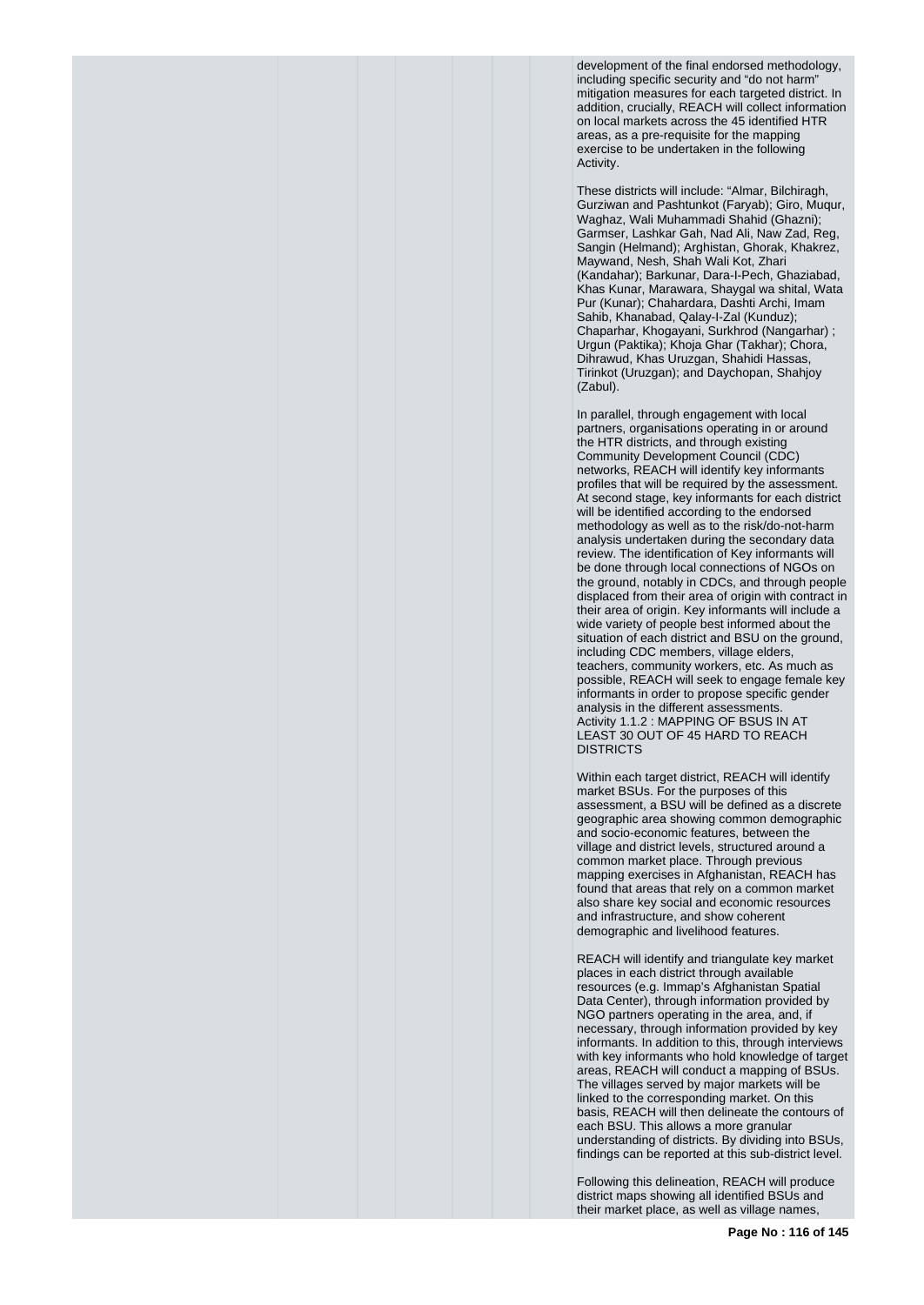roads and key infrastructure elements, as well as geographic features (river networks, mountains and hill slopes). At least 30 individual district maps will be produced. The creation of these maps will allow operational partners to better plan interventions by identifying the markets and the areas that they serve. BSUs will then serve as data unit for district situation and needs analysis.

Activity 1.2.1 : TOR DEVELOPMENT AND **ENDORSMENT** 

The project will be collaborative in nature to ensure that the information provided to those that will use it (OCHA, HAG, clusters and implementing partners) is appropriate and required. Through consultations with those partners, a research ToR, outlining the context, methodology, limitations and analysis plan will be created. This will also include a dissemination plan for the end products. The ToRs will be endorsed by OCHA, the clusters and the HAG and presented at appropriate platforms (ICCT, HCAWG, IMWG) to ensure that those not directly involved in the assessment are aware of the activities to avoid duplication. A steering committee of the core members of the above mentioned groups will be created, that will meet on an ad-hoc basis to discuss the methodology development, initial findings and throughout the project.

The research tool will be composed by a set of basic demographic indicators, as well as humanitarian indicators that will then be used throughout the project for the monthly monitoring of BSUs. The tool will notably serve to analyse displacement patterns, changes in access to market and basic services, price information, and Cluster-specific variables (e.g. shortages of water, damage to shelters, destruction of food stocks, etc.). Gender-specific questions will be included wherever relevant. REACH will consult with UNOCHA and seek their approval for the research ToRs, inception report, questionnaire, as well as the choice of target districts.

Activity 1.2.2 : REGULAR DATA COLLECTION OF KEY HUMANITARIAN INFORMATION

Once BSU mapping is completed and key informants are identified for each of them, REACH will conduct an initial interview survey with them, using the approved tool. The key informant will provide information on their area of knowledge and this will form the basis of the core information required for each BSU. By using more than one key informant per BSU, REACH will ensure that triangulation of the data can occur to avoid erroneous results from a single key informant. The initial survey will focus on shelter, food security and WASH community coping strategies. This is will constitute, together with the secondary data review, an initial baseline of the targeted HTR districts

Following this, on a regular basis, a 'top-up' survey will be conducted. This will focus on any changes in vulnerabilities, needs or coping strategies have occurred through the month, using the same approved tool and focusing on recent displacement, price changes and any rapid changes in shelter, food security and WASH vulnerabilities. Each question in the initial survey and the follow on regular surveys will be linked to a confidence matrix. The confidence matrix will give an indication as to the reliability of the answers provided. As an example, the confidence with which a teacher can provide information on educational needs is higher than an agricultural worker's. In reverse, the agricultural workers response to a question on crop varieties will be higher than that of a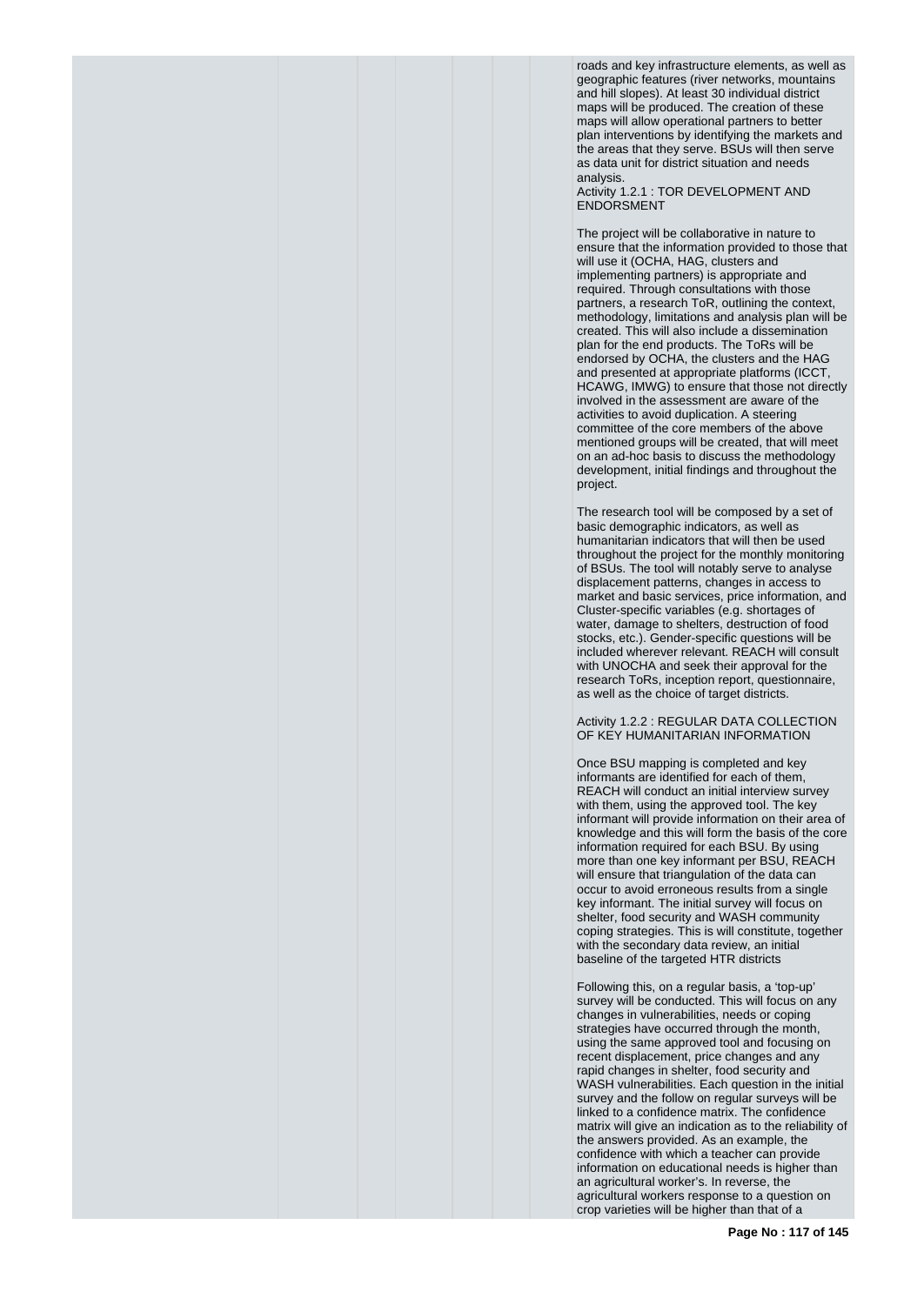## teacher.

Based on the initial risk/do-not-harm analysis, HTR districts will be classified into "data collection tiers". To each data collection tier corresponds a different risk and do-not-harm profile as well as related mitigation measures (and confidence matrix for triangulation and analysis purpose). The endorsed methodology will ensure that data will enable inter-district comparison regardless of "data collection tiers".

Data collection tiers may include:

1. KI face-to-face interviews within BSUs and district territory

2. Remote KI interviews using phone/internet communication means

3. KI face-to-face outside BSUs and/or district territory (e.g. district/province capital), following REACH Area of Origin/Knowledge methodology 4. FGDs with population recently displaced from targeted HTR BSUs/districts, following REACH Area of Origin/Knowledge methodology 5. Possible combinations of the above data collection approaches. Activity 1.2.3 : CREATION AND DISSEMINATION OF DISTRICT AND BSU

FACTSHEETS

On a regular basis, the information provided by the key informants (following triangulation to remove any inconsistencies) will be presented in an individual factsheet, one per each district. Initial factsheet drafts will be presented to organizations involved in the development of the methodology (OCHA, HAG and clusters). As part of the HTRA, REACH will produce factsheets at both district and BSU levels, which is a unit below the district level and above the village level. Producing factsheets at the village level would likely be too restrictive with a risk of not yielding statistically significant data. The BSU level study will allow REACH to strike a balance between these two levels

The production of these factsheets will be timeconsuming and complex due to the nature of the districts. Therefore, REACH proposes to roll out data collection across the targeted districts, increasing the number of districts per month, starting with an initial batch of 10 districts, increasing by 10 each month, until at least 30 are mapped and have key informant networks in place. If possible, based on security conditions and available resources, REACH will extend the coverage to all 45 districts.

REACH will therefore produce: - at least 30 baseline district factsheets by the end of the third month - at least 30 districts update factsheets by the end of the project

It is not possible at the moment to evaluate the number of BSU factsheets to be produced, because this will depend on the mapping of BSU that will be performed as part of the above activity.

As part of the ToR development a clear dissemination plan will be created that will highlight the appropriate (due to the sensitive nature of the data) platforms at which to present the monthly findings, as well as a list of contacts that will receive the factsheet. The mailing list held by OCHA may be used to further disseminate these products. Activity 1.2.4 : CONSOLIDATION AND DISSEMINATION OF AN ASSESSMENT REPORT

Prior to drafting the HTRA report, an overview of key assessment findings and a clean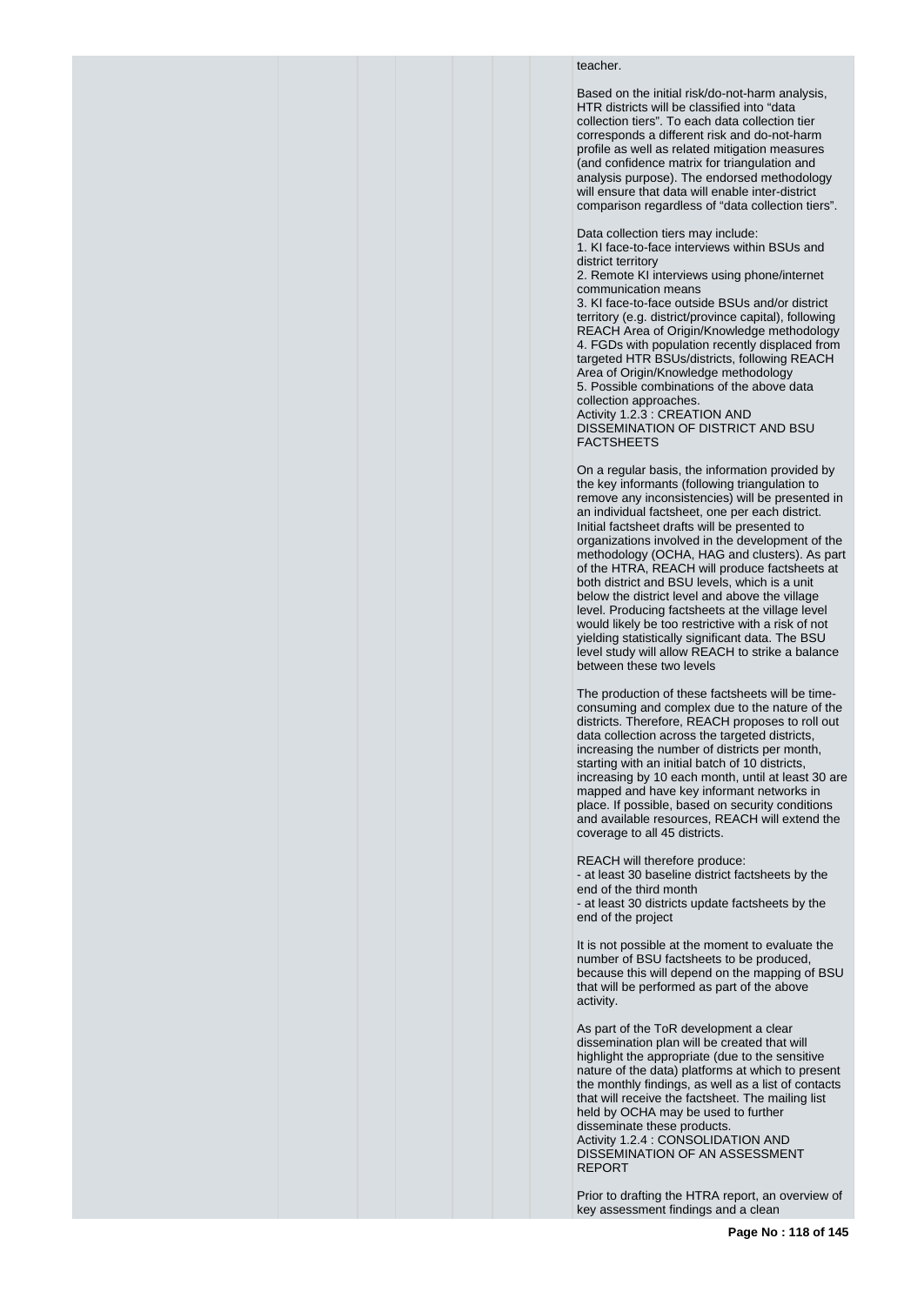assessment dataset will be shared with the steering committee.

A report, covering the context, methodology and longitudinal findings of the HTRA will be produced. This will provide a snapshot of the complete findings recorded during the first six months of the action (including changes and trends observed over the course of the action, highlighting districts showing highest vulnerabilities per type), as well as recommendations for appropriate interventions, the key characteristics of the district and BSUs identified within the districts. A final round of presentations will be held in the seventh month of the project.

In coordination with UNOCHA and the relevant Clusters, wherever possible and based on the findings of the assessments, REACH will develop advocacy papers that can be used as part of advocacy endeavours directed towards the government and international donors, supporting the prioritization of aid in line with assessment results.

Activity 2.1.1 : SECONDARY DATA REVIEW

In the early stages of the project, an extensive secondary data review of Protection vulnerabilities within Afghanistan will be conducted to understand the key previous studies and datasets available, particularly regarding displaced populations. This approach will serve to streamline this assessment into previous work, and to outline the primary protection concerns and key gaps in existing data to avoid repetition of research and highlight main areas of use and feasibility of the study.

For the purposes of this review, REACH will engage key aid actors (UN agencies, international and national NGOs), particularly those reporting to the APC, and other aid stakeholders. These will include the Government of Afghanistan and relevant local authorities, as well as the other clusters, the ICCT, and the Assessment Working Group, both at the capital and regional levels. Activity 2.1.2 : TERMS OF REFERENCE AND TOOL DEVELOPMENT FOR THE PADP HOUSEHOLD-LEVEL SURVEY

Research ToRs will be produced in close collaboration with the APC and UNOCHA, aimed at addressing the key needs of the Cluster and other partners whilst considering the limitations of data collection in Afghanistan. These ToRs will include the thematic scope and broad research questions of the project, as well as its methodology and the dissemination plan. The ToRs will be reviewed by the GiHA task force and the GBV working group prior to their endorsement. The ToRs will then be publicly released and presented at appropriate platforms (HCAWG, IMWG etc).

The displaced population (all IDPs groups, returnees and refugees) household-level survey proposed under this outcome will focus primarily on Protection needs. The survey may also seek to collect information on other related critical needs, such as livelihoods, food security, shelter, WASH, health, etc. REACH will particularly seek to identify needs and vulnerabilities associated with age, disabilities, etc., in line with recommendations from the APC and the Gender in Humanitarian Action working group. The assessment may notably examine access to basic / protection services (including possible discriminations), employment patterns, livelihood coping strategies, prevalence of child labour and underage marriage, as well as any other area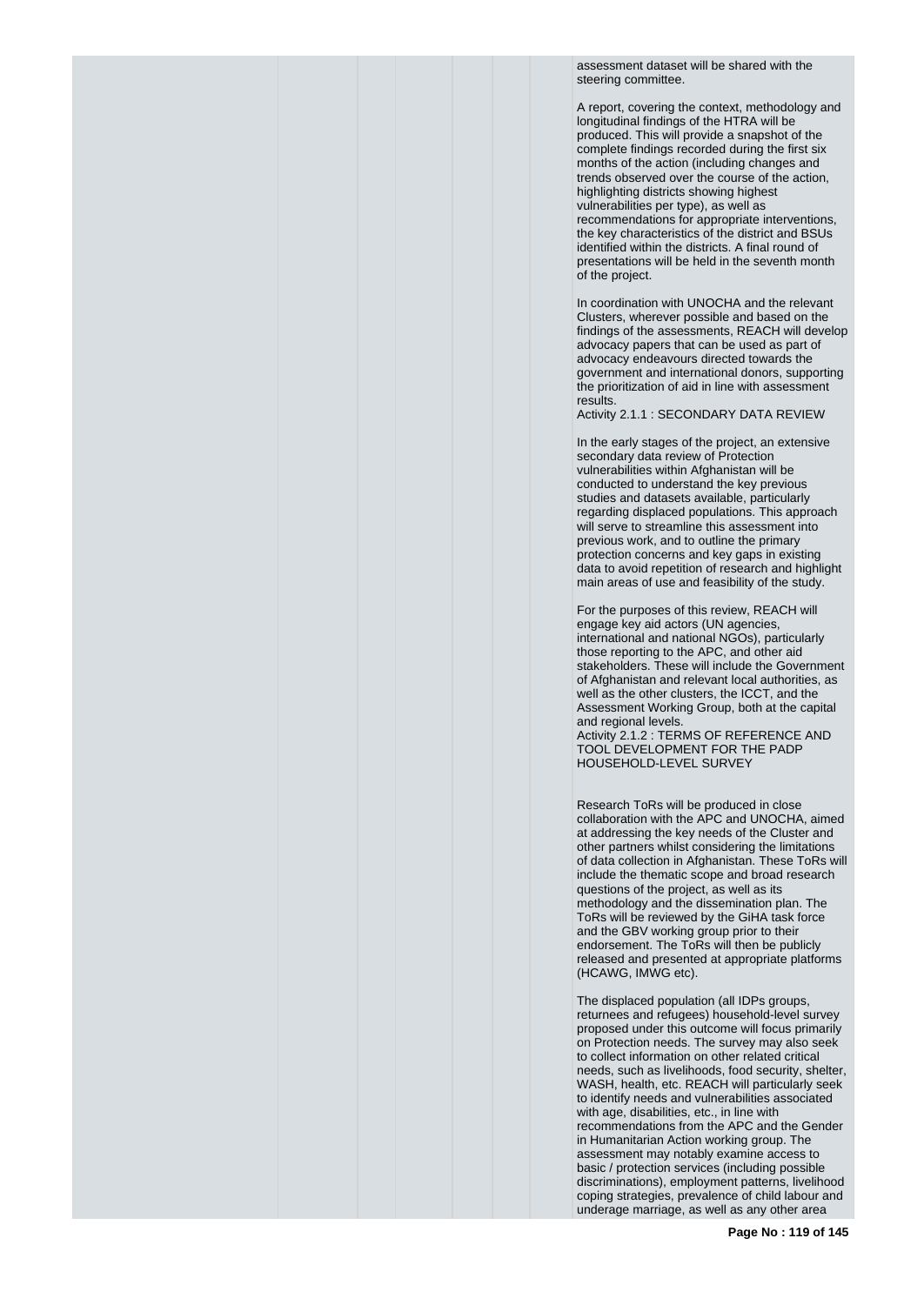that may be identified as relevant by the APC and relevant partners.

A set of indicators followed by a closed-question questionnaire will be developed in close coordination with the APC and other partners to provide maximum relevant data on protection needs and vulnerabilities of different displaced population groups. REACH will consult with UNOCHA and seek their approval for the research ToRs, inception report, questionnaire, as well as the choice of target assessment areas.

#### Activity 2.1.3 : QUANTITATIVE SURVEY OF DISPLACED HOUSEHOLDS

In order to capture full nationwide data on displaced population protection concerns, a quantitative household-level survey assessment will be implemented. These household surveys will be collected in a way that allows for comparison of final results between the five regions of Afghanistan (Central, Southern, Eastern, Northern, and Western), providing a nationwide coverage.

REACH will aim to interview approximately 1,694 displaced households per region. An estimated total of 9,625 interviews will be conducted. Randomized cluster sampling will be used to select areas targeted for the assessment in each region. The exact target number of households will be determined by the total number of populations on each area, and may be adjusted depending on local access conditions. REACH will aim to reach a proportion of female headed households amongst respondents equivalent to the proportion of female-headed households among displaced population groups. REACH's sampling strategy will enable to make comparisons between regions including comparisons of displacement groups (different types of IDPs, returnees, refugees), and to allow comparisons between male and female-headed households at the national level. This approach will facilitative sufficient disaggregation during analysis to highlight key population groups of particular vulnerability, helping to inform the APC of the characteristics of potential target communities and beneficiaries. With the objective of enabling the generalization of findings, REACH will use a 95% level of confidence and a 5% margin of error at the regional level.

As much as possible, REACH will use both male and female enumerators to ensure that sexdisaggregated data is collected and that women's specific needs and vulnerabilities are identified. Data collection will be conducted using Kobo toolbox, with data collected on smartphones; beneficial for enumerators' safety, efficient data collection and timely data analysis. All enumerators will be fully trained in the tool and its delivery prior to their deployment in the field. If data collection cannot be performed due to access issues, local organizations will be approached to help in data collection.

Regular progress updates on data collection will be provided to the donor and the ICCT. Where relevant, sensitive protection information will be passed to the APC, in order to support interventions and planning. If agencies request the raw data containing household identifiers, then the sensitive name/contact details will be removed and replaced with a unique key so that the identifier information can be restored at a later date, based on the respect of protection standards.

Activity 2.1.4 : COMPILATION AND DISSEMINATION OF AN ASSESSMENT REPORT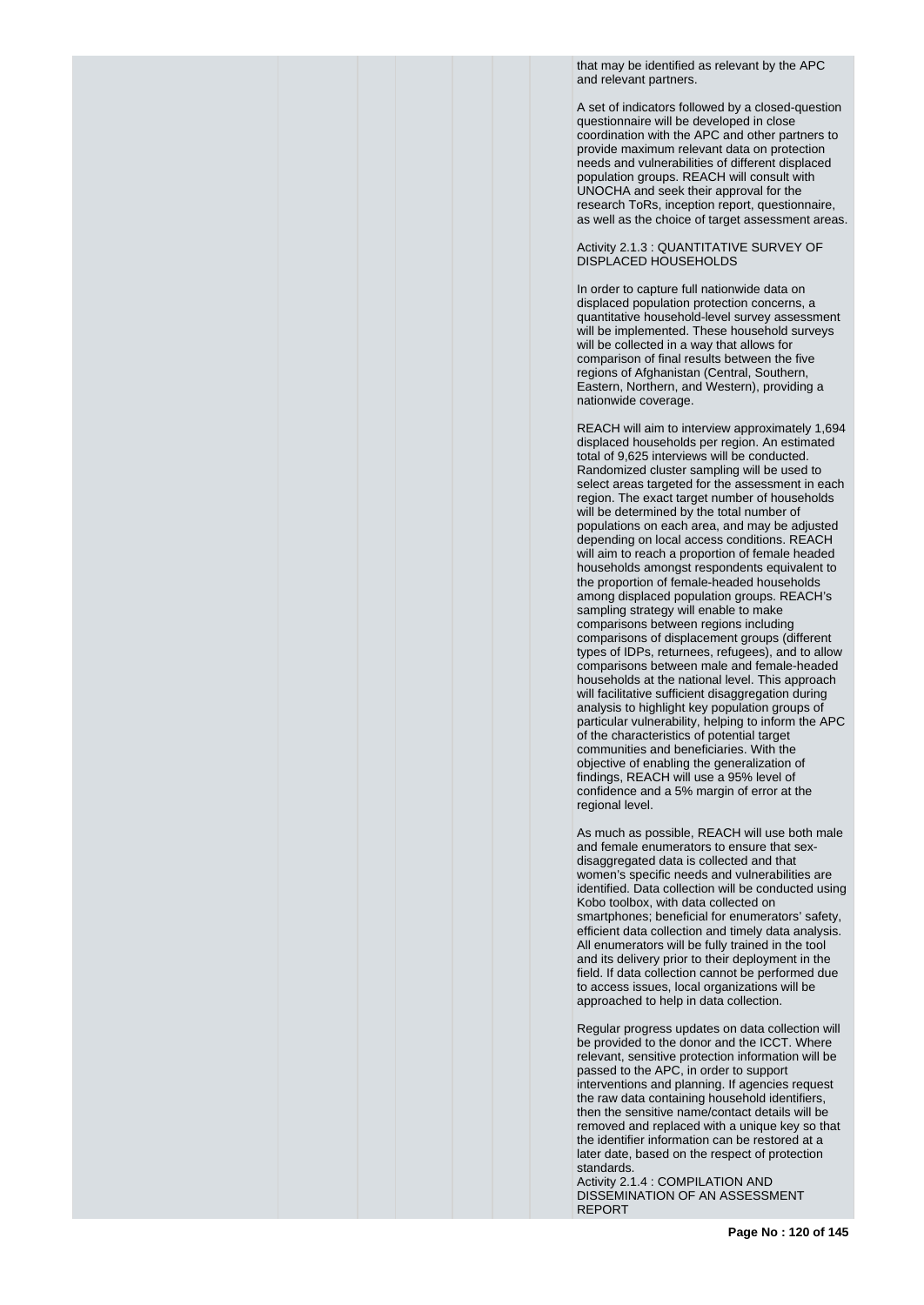|                |   |   |  |                | REACH will take charge of data entry (where<br>necessary), data cleaning, and data analysis.<br>The quantitative analysis will be inclusive of all<br>relevant disaggregation. This will outline key<br>differences between displaced population<br>groups, helping targeted assistance by the APC<br>and other relevant partners. A clean dataset will<br>be publicly released. This dataset, along with<br>preliminary findings of data analysis will be<br>presented during a workshop with all relevant<br>partners. Feedback from this workshop will help<br>guide the creation of the report, and its<br>recommendations for further programming.<br>As such, the main report will be drafted to<br>encompass the research questions outlined in<br>the endorsed and published ToRs. The report<br>draft will be shared with the APC and once<br>reviewed and endorsed, released publicly. A<br>dissemination plan, as developed in the ToRs,<br>will be followed, presenting the report and the<br>results at appropriate platforms (ICCT, HCAWG,<br>IMWG, HCT).<br>In coordination with UNOCHA, the APC and its<br>sub-clusters, wherever possible and based on<br>the findings of the assessments, REACH will<br>develop advocacy papers that can be used as<br>part of advocacy endeavours directed towards<br>the government and international donors,<br>supporting the prioritization of aid in line with<br>assessment results. |
|----------------|---|---|--|----------------|-----------------------------------------------------------------------------------------------------------------------------------------------------------------------------------------------------------------------------------------------------------------------------------------------------------------------------------------------------------------------------------------------------------------------------------------------------------------------------------------------------------------------------------------------------------------------------------------------------------------------------------------------------------------------------------------------------------------------------------------------------------------------------------------------------------------------------------------------------------------------------------------------------------------------------------------------------------------------------------------------------------------------------------------------------------------------------------------------------------------------------------------------------------------------------------------------------------------------------------------------------------------------------------------------------------------------------------------------------------------------------------------------------------------------------------------------|
| <b>Badghis</b> | 2 | 1 |  | 1 <sup>1</sup> | Activity 2.1.1 : SECONDARY DATA REVIEW<br>In the early stages of the project, an extensive<br>secondary data review of Protection                                                                                                                                                                                                                                                                                                                                                                                                                                                                                                                                                                                                                                                                                                                                                                                                                                                                                                                                                                                                                                                                                                                                                                                                                                                                                                             |
|                |   |   |  |                | vulnerabilities within Afghanistan will be<br>conducted to understand the key previous<br>studies and datasets available, particularly<br>regarding displaced populations. This approach<br>will serve to streamline this assessment into<br>previous work, and to outline the primary<br>protection concerns and key gaps in existing<br>data to avoid repetition of research and highlight<br>main areas of use and feasibility of the study.                                                                                                                                                                                                                                                                                                                                                                                                                                                                                                                                                                                                                                                                                                                                                                                                                                                                                                                                                                                               |
|                |   |   |  |                | For the purposes of this review, REACH will<br>engage key aid actors (UN agencies,<br>international and national NGOs), particularly<br>those reporting to the APC, and other aid<br>stakeholders. These will include the Government<br>of Afghanistan and relevant local authorities, as<br>well as the other clusters, the ICCT, and the<br>Assessment Working Group, both at the capital<br>and regional levels.<br>Activity 2.1.2 : TERMS OF REFERENCE AND<br>TOOL DEVELOPMENT FOR THE PADP<br>HOUSEHOLD-LEVEL SURVEY                                                                                                                                                                                                                                                                                                                                                                                                                                                                                                                                                                                                                                                                                                                                                                                                                                                                                                                     |
|                |   |   |  |                | Research ToRs will be produced in close<br>collaboration with the APC and UNOCHA, aimed<br>at addressing the key needs of the Cluster and<br>other partners whilst considering the limitations<br>of data collection in Afghanistan. These ToRs will<br>include the thematic scope and broad research<br>questions of the project, as well as its<br>methodology and the dissemination plan. The<br>ToRs will be reviewed by the GiHA task force<br>and the GBV working group prior to their<br>endorsement. The ToRs will then be publicly<br>released and presented at appropriate platforms<br>(HCAWG, IMWG etc).                                                                                                                                                                                                                                                                                                                                                                                                                                                                                                                                                                                                                                                                                                                                                                                                                          |
|                |   |   |  |                | The displaced population (all IDPs groups,<br>returnees and refugees) household-level survey<br>proposed under this outcome will focus primarily<br>on Protection needs. The survey may also seek<br>to collect information on other related critical<br>needs, such as livelihoods, food security, shelter,<br>WASH, health, etc. REACH will particularly seek                                                                                                                                                                                                                                                                                                                                                                                                                                                                                                                                                                                                                                                                                                                                                                                                                                                                                                                                                                                                                                                                               |

×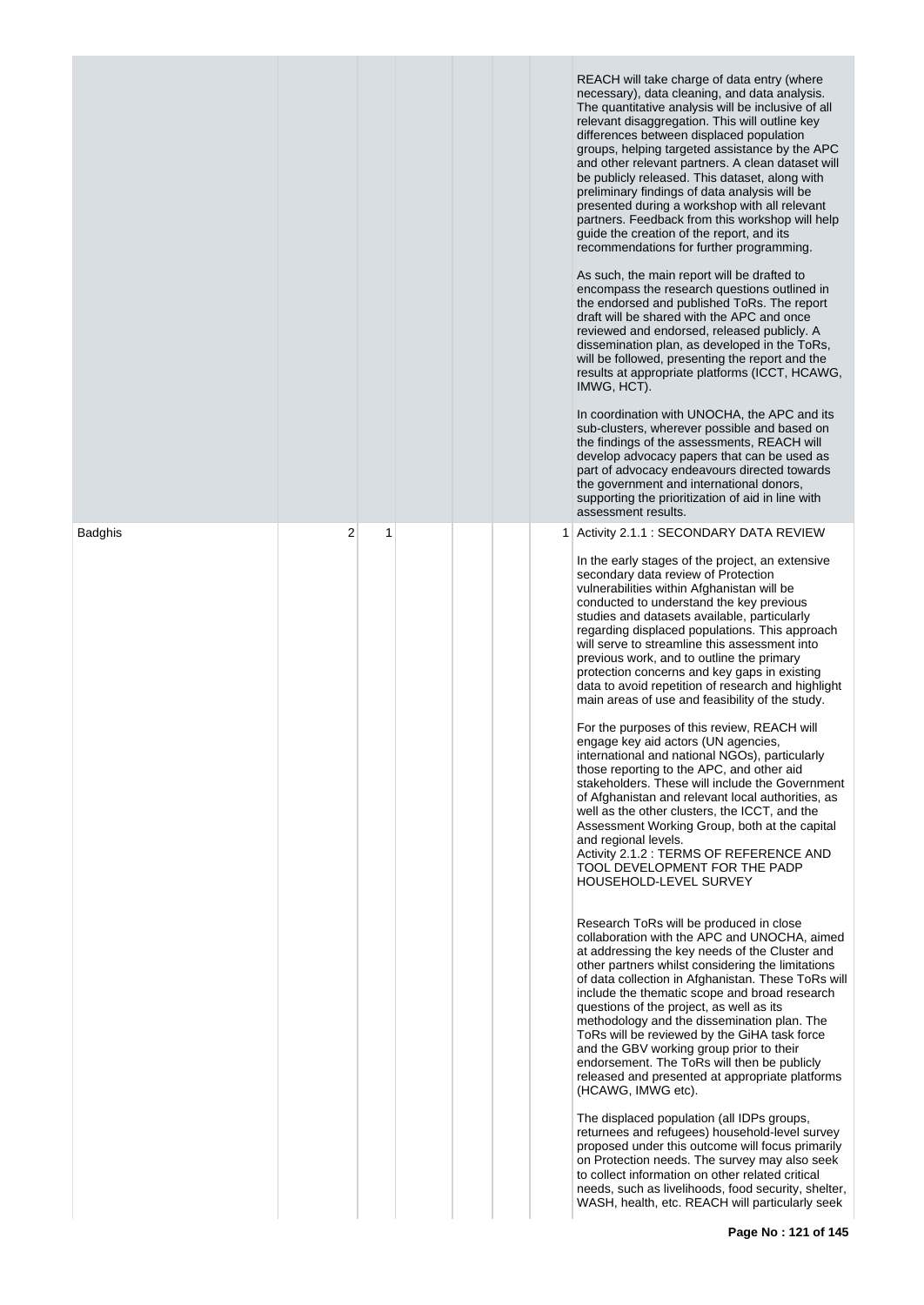to identify needs and vulnerabilities associated with age, disabilities, etc., in line with recommendations from the APC and the Gender in Humanitarian Action working group. The assessment may notably examine access to basic / protection services (including possible discriminations), employment patterns, livelihood coping strategies, prevalence of child labour and underage marriage, as well as any other area that may be identified as relevant by the APC and relevant partners.

A set of indicators followed by a closed-question questionnaire will be developed in close coordination with the APC and other partners to provide maximum relevant data on protection needs and vulnerabilities of different displaced population groups. REACH will consult with UNOCHA and seek their approval for the research ToRs, inception report, questionnaire, as well as the choice of target assessment areas.

## Activity 2.1.3 : QUANTITATIVE SURVEY OF DISPLACED HOUSEHOLDS

In order to capture full nationwide data on displaced population protection concerns, a quantitative household-level survey assessment will be implemented. These household surveys will be collected in a way that allows for comparison of final results between the five regions of Afghanistan (Central, Southern, Eastern, Northern, and Western), providing a nationwide coverage.

REACH will aim to interview approximately 1,694 displaced households per region. An estimated total of 9,625 interviews will be conducted. Randomized cluster sampling will be used to select areas targeted for the assessment in each region. The exact target number of households will be determined by the total number of populations on each area, and may be adjusted depending on local access conditions. REACH will aim to reach a proportion of female headed households amongst respondents equivalent to the proportion of female-headed households among displaced population groups. REACH's sampling strategy will enable to make comparisons between regions including comparisons of displacement groups (different types of IDPs, returnees, refugees), and to allow comparisons between male and female-headed households at the national level. This approach will facilitative sufficient disaggregation during analysis to highlight key population groups of particular vulnerability, helping to inform the APC of the characteristics of potential target communities and beneficiaries. With the objective of enabling the generalization of findings, REACH will use a 95% level of confidence and a 5% margin of error at the regional level.

As much as possible, REACH will use both male and female enumerators to ensure that sexdisaggregated data is collected and that women's specific needs and vulnerabilities are identified. Data collection will be conducted using Kobo toolbox, with data collected on smartphones; beneficial for enumerators' safety, efficient data collection and timely data analysis. All enumerators will be fully trained in the tool and its delivery prior to their deployment in the field. If data collection cannot be performed due to access issues, local organizations will be approached to help in data collection.

Regular progress updates on data collection will be provided to the donor and the ICCT. Where relevant, sensitive protection information will be passed to the APC, in order to support interventions and planning. If agencies request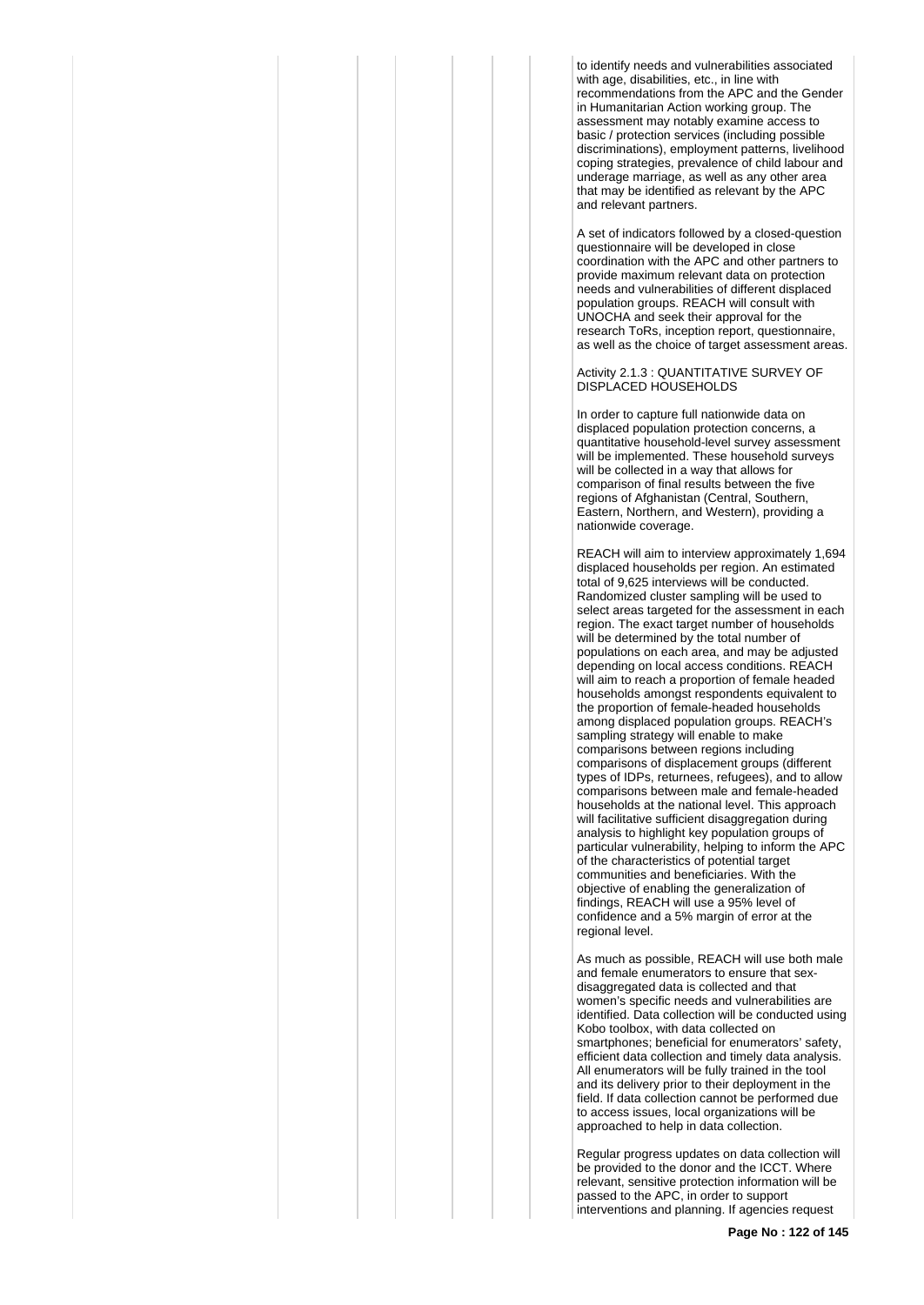|       |                |   | the raw data containing household identifiers,<br>then the sensitive name/contact details will be<br>removed and replaced with a unique key so that<br>the identifier information can be restored at a<br>later date, based on the respect of protection<br>standards.<br>Activity 2.1.4 : COMPILATION AND<br>DISSEMINATION OF AN ASSESSMENT<br><b>REPORT</b>                                                                                                                                                                                                                                                                                           |
|-------|----------------|---|---------------------------------------------------------------------------------------------------------------------------------------------------------------------------------------------------------------------------------------------------------------------------------------------------------------------------------------------------------------------------------------------------------------------------------------------------------------------------------------------------------------------------------------------------------------------------------------------------------------------------------------------------------|
|       |                |   | REACH will take charge of data entry (where<br>necessary), data cleaning, and data analysis.<br>The quantitative analysis will be inclusive of all<br>relevant disaggregation. This will outline key<br>differences between displaced population<br>groups, helping targeted assistance by the APC<br>and other relevant partners. A clean dataset will<br>be publicly released. This dataset, along with<br>preliminary findings of data analysis will be<br>presented during a workshop with all relevant<br>partners. Feedback from this workshop will help<br>guide the creation of the report, and its<br>recommendations for further programming. |
|       |                |   | As such, the main report will be drafted to<br>encompass the research questions outlined in<br>the endorsed and published ToRs. The report<br>draft will be shared with the APC and once<br>reviewed and endorsed, released publicly. A<br>dissemination plan, as developed in the ToRs,<br>will be followed, presenting the report and the<br>results at appropriate platforms (ICCT, HCAWG,<br>IMWG, HCT).                                                                                                                                                                                                                                            |
|       |                |   | In coordination with UNOCHA, the APC and its<br>sub-clusters, wherever possible and based on<br>the findings of the assessments, REACH will<br>develop advocacy papers that can be used as<br>part of advocacy endeavours directed towards<br>the government and international donors,<br>supporting the prioritization of aid in line with<br>assessment results.                                                                                                                                                                                                                                                                                      |
| Hirat | $\overline{2}$ | 1 | 1 Activity 2.1.1 : SECONDARY DATA REVIEW<br>In the early stages of the project, an extensive<br>secondary data review of Protection<br>vulnerabilities within Afghanistan will be<br>conducted to understand the key previous<br>studies and datasets available, particularly<br>regarding displaced populations. This approach<br>will serve to streamline this assessment into<br>previous work, and to outline the primary<br>protection concerns and key gaps in existing<br>data to avoid repetition of research and highlight<br>main areas of use and feasibility of the study.                                                                  |
|       |                |   | For the purposes of this review, REACH will<br>engage key aid actors (UN agencies,<br>international and national NGOs), particularly<br>those reporting to the APC, and other aid<br>stakeholders. These will include the Government<br>of Afghanistan and relevant local authorities, as<br>well as the other clusters, the ICCT, and the<br>Assessment Working Group, both at the capital<br>and regional levels.<br>Activity 2.1.2 : TERMS OF REFERENCE AND<br>TOOL DEVELOPMENT FOR THE PADP<br>HOUSEHOLD-LEVEL SURVEY                                                                                                                               |
|       |                |   | Research ToRs will be produced in close<br>collaboration with the APC and UNOCHA, aimed<br>at addressing the key needs of the Cluster and<br>other partners whilst considering the limitations<br>of data collection in Afghanistan. These ToRs will<br>include the thematic scope and broad research<br>questions of the project, as well as its<br>methodology and the dissemination plan. The<br>ToRs will be reviewed by the GiHA task force<br>and the GBV working group prior to their<br>endorsement. The ToRs will then be publicly<br>released and presented at appropriate platforms                                                          |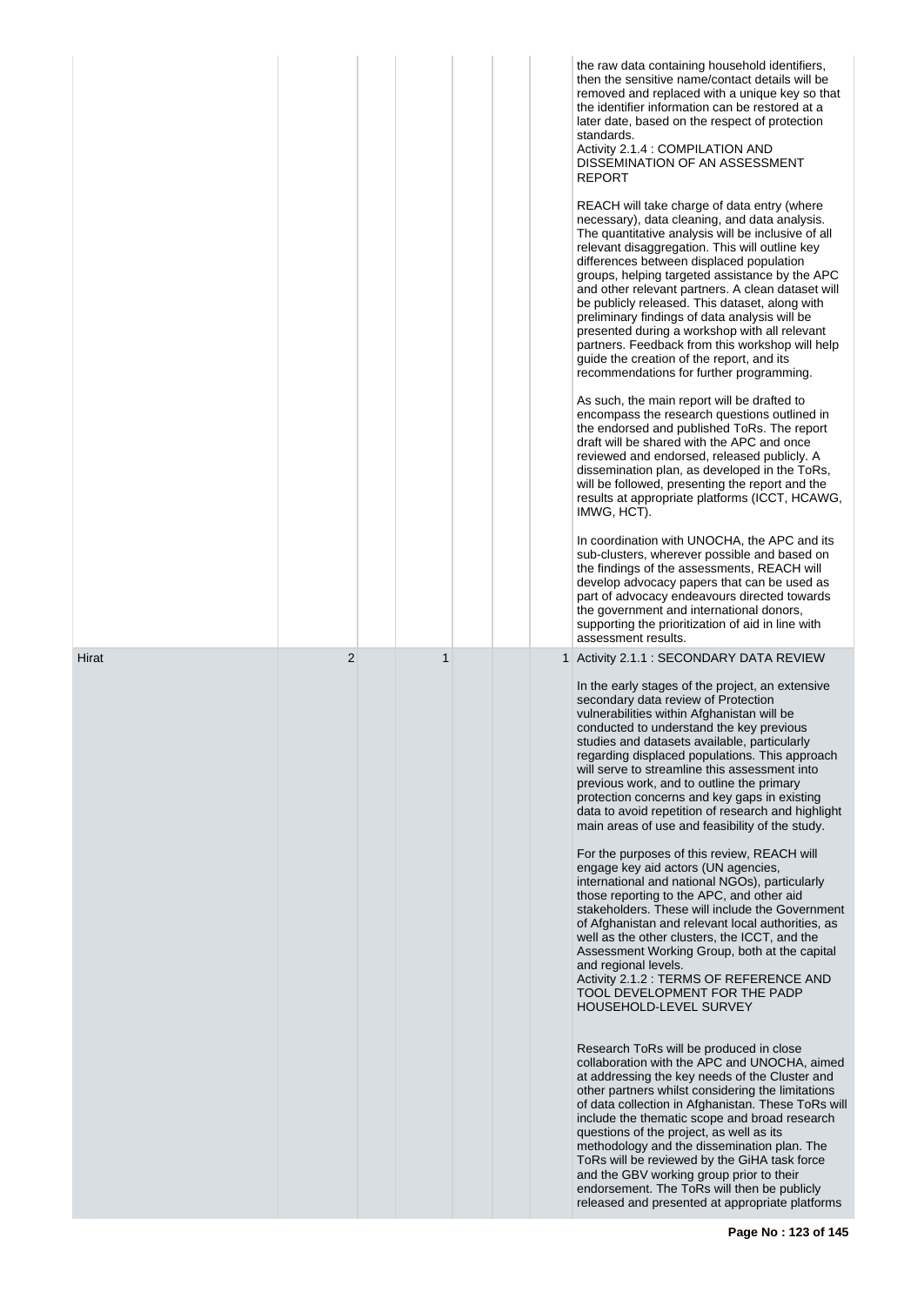# (HCAWG, IMWG etc).

The displaced population (all IDPs groups, returnees and refugees) household-level survey proposed under this outcome will focus primarily on Protection needs. The survey may also seek to collect information on other related critical needs, such as livelihoods, food security, shelter, WASH, health, etc. REACH will particularly seek to identify needs and vulnerabilities associated with age, disabilities, etc., in line with recommendations from the APC and the Gender in Humanitarian Action working group. The assessment may notably examine access to basic / protection services (including possible discriminations), employment patterns, livelihood coping strategies, prevalence of child labour and underage marriage, as well as any other area that may be identified as relevant by the APC and relevant partners.

A set of indicators followed by a closed-question questionnaire will be developed in close coordination with the APC and other partners to provide maximum relevant data on protection needs and vulnerabilities of different displaced population groups. REACH will consult with UNOCHA and seek their approval for the research ToRs, inception report, questionnaire, as well as the choice of target assessment areas.

#### Activity 2.1.3 : QUANTITATIVE SURVEY OF DISPLACED HOUSEHOLDS

In order to capture full nationwide data on displaced population protection concerns, a quantitative household-level survey assessment will be implemented. These household surveys will be collected in a way that allows for comparison of final results between the five regions of Afghanistan (Central, Southern, Eastern, Northern, and Western), providing a nationwide coverage.

REACH will aim to interview approximately 1,694 displaced households per region. An estimated total of 9,625 interviews will be conducted. Randomized cluster sampling will be used to select areas targeted for the assessment in each region. The exact target number of households will be determined by the total number of populations on each area, and may be adjusted depending on local access conditions. REACH will aim to reach a proportion of female headed households amongst respondents equivalent to the proportion of female-headed households among displaced population groups. REACH's sampling strategy will enable to make comparisons between regions including comparisons of displacement groups (different types of IDPs, returnees, refugees), and to allow comparisons between male and female-headed households at the national level. This approach will facilitative sufficient disaggregation during analysis to highlight key population groups of particular vulnerability, helping to inform the APC of the characteristics of potential target communities and beneficiaries. With the objective of enabling the generalization of findings, REACH will use a 95% level of confidence and a 5% margin of error at the regional level.

As much as possible, REACH will use both male and female enumerators to ensure that sexdisaggregated data is collected and that women's specific needs and vulnerabilities are identified. Data collection will be conducted using Kobo toolbox, with data collected on smartphones; beneficial for enumerators' safety, efficient data collection and timely data analysis. All enumerators will be fully trained in the tool and its delivery prior to their deployment in the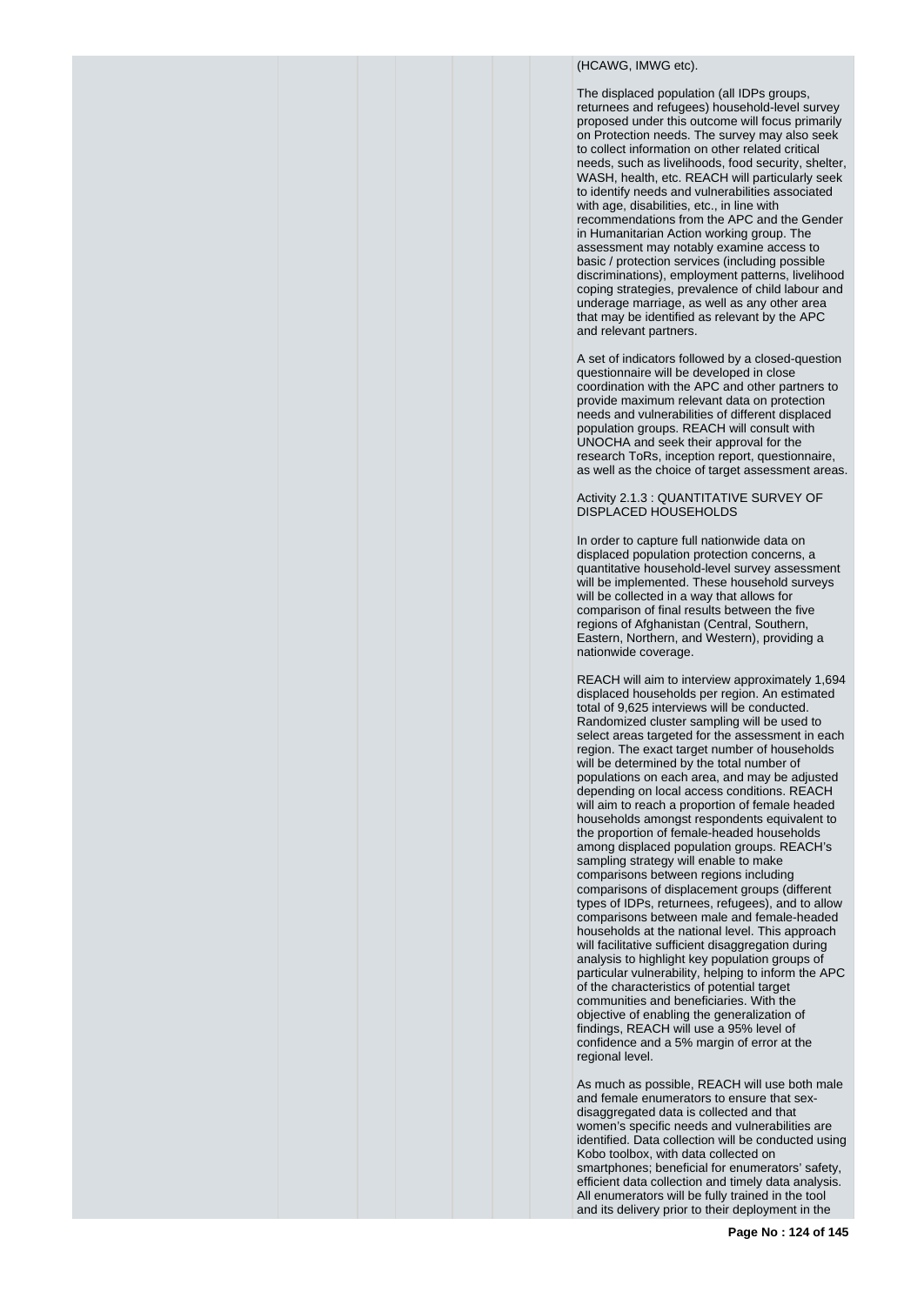field. If data collection cannot be performed due to access issues, local organizations will be approached to help in data collection.

Regular progress updates on data collection will be provided to the donor and the ICCT. Where relevant, sensitive protection information will be passed to the APC, in order to support interventions and planning. If agencies request the raw data containing household identifiers, then the sensitive name/contact details will be removed and replaced with a unique key so that the identifier information can be restored at a later date, based on the respect of protection standards.

Activity 2.1.4 : COMPILATION AND DISSEMINATION OF AN ASSESSMENT REPORT

REACH will take charge of data entry (where necessary), data cleaning, and data analysis. The quantitative analysis will be inclusive of all relevant disaggregation. This will outline key differences between displaced population groups, helping targeted assistance by the APC and other relevant partners. A clean dataset will be publicly released. This dataset, along with preliminary findings of data analysis will be presented during a workshop with all relevant partners. Feedback from this workshop will help guide the creation of the report, and its recommendations for further programming.

As such, the main report will be drafted to encompass the research questions outlined in the endorsed and published ToRs. The report draft will be shared with the APC and once reviewed and endorsed, released publicly. A dissemination plan, as developed in the ToRs, will be followed, presenting the report and the results at appropriate platforms (ICCT, HCAWG, IMWG, HCT).

In coordination with UNOCHA, the APC and its sub-clusters, wherever possible and based on the findings of the assessments, REACH will develop advocacy papers that can be used as part of advocacy endeavours directed towards the government and international donors, supporting the prioritization of aid in line with assessment results. Activity 3.1.1 : SECONDARY DATA REVIEW

In the early stages of the project, REACH will conduct a secondary data review. As mentioned above, the issue of fragmented families and their specific vulnerabilities has never been studied per se in Afghanistan, and REACH therefore expects that limited sources will be available and / or directly relevant to the proposed assessment. REACH will therefore rely on a review of existing academic literature, as well as of similar assessments that may have been conducted in other countries. In particular, REACH will closely analyse the approach and methodology of the above mentioned 'Mixed Migrations Platform' study in which it took part, as it will provide indications regarding 'left behind' households.

This initial secondary data review of separated families will be used to shape the broader understanding of priority research areas in this field. Discussions with relevant partners in collaboration with this secondary data review and research questions of the project will then be used to shape the indicators and consequential questionnaire produced for this assessment. Activity 3.1.2 : TERMS OF REFERENCE AND TOOL DEVELOPMENT FOR HOUSEHOLD-LEVEL SURVEY

Based on the findings of the secondary data review, REACH will design a household-level tool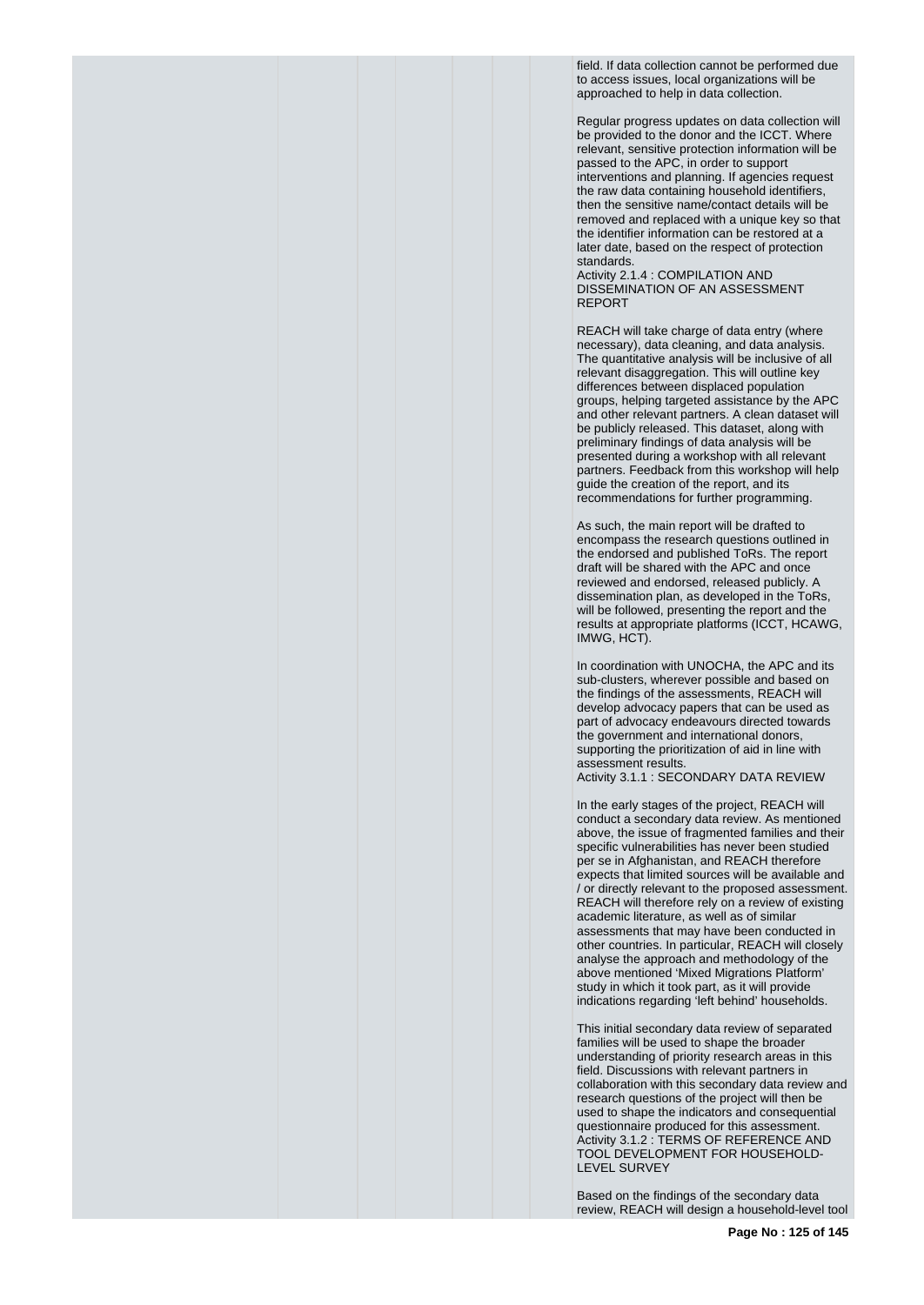in close collaboration with the APC and other interested parties, that will serve as basis for the household-level survey to be launched in Kabul (Central region), Mazar-i-Sharif (Northern region), Kandahar (Southern region), Herat (Western region) and Jalalabad (Eastern region).

As per its standard practices, REACH will liaise with the above mentioned actors on the data collection tools and analysis framework to strengthen assessment ownership from key stakeholders, and consider gender and protection imperatives to develop methodologies appropriate for the target population. The assessment will notably examine reasons for separation, length of this separation, physical distance between the household and its head (and associated modes of transport and costs), family composition, displacement patterns, and a socio-economic profile.

The research ToRs will include the indicators to be used, the assessment methodology and the dissemination plan, and will be reviewed by the Gender in Humanitarian Action working group. The ToRs will be endorsed by the APC and UNOCHA. REACH will consult with UNOCHA and seek their approval for the research ToRs, inception report, questionnaire, as well as the confirmation of target assessment locations. These will then be presented to the ICCT and the Assessment Working Group. These ToRs will then be publicly released and presented at appropriate platforms (HCAWG, IMWG, etc.). Activity 3.1.3 : QUALITATIVE SURVEY OF FRAGMENTED FAMILIES

A qualitative assessment will be undertaken, with two primary objectives. Firstly, the study will identify the dominant demographic characteristics of vulnerable fragmented families, leading to the defining of vulnerable and nonvulnerable categorized family groups. Secondly, the assessment will seek to recognize and outline the primary needs and vulnerabilities of each of these groups.

The proposed research methodology consists of Key Informant Interviews (KIIs). Each Key Informant will be a representative of the family left behind. Ideally, this respondent would be the wife of a separated male household head, although flexibility in this will accommodate cultural concerns and other limitations, likely resulting in many boys of the household acting as lead discussant. Participants will be sought by exploring urban communication networks, ultimately snowballing outwards to include a variety of perspectives. These perspectives will include varied typologies, displacement groups and socio-economic backgrounds. The broad scope of eligibility criteria will reduce purposive sampling bias, and facilitate reliable comparisons between vulnerable and non-vulnerable fragmented families, allowing for the needs of vulnerable families to be clearly defined.

The survey will consist of semi-structured interviews, targeting an estimated 70 households (approximately 14 per target location / region). Whenever possible, random sampling will be used to select the households to be interviewed. The target number of households may be adjusted depending on local access conditions. REACH will only target single-family households.

As much as possible, REACH will use female enumerators to ensure that the specific views of women are captured. REACH will also seek to identify needs and vulnerabilities associated with age, disabilities, etc., in line with recommendations from the Protection cluster and the Gender in Humanitarian Action task force. All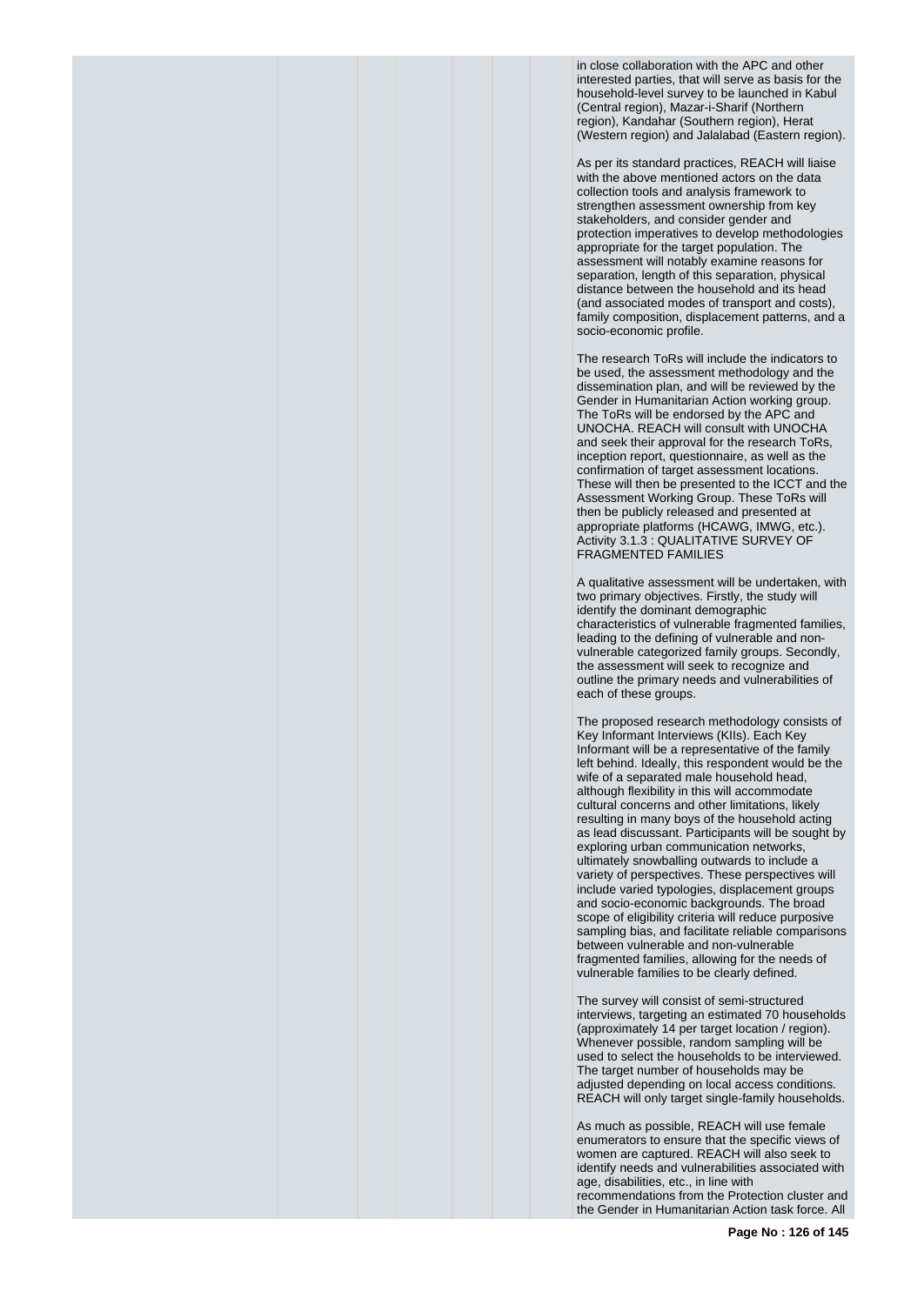|       |        | enumerators will be fully trained in the tool and<br>its delivery prior to their deployment in the field,<br>particularly on how to conduct semi-structured,<br>qualitative interviews.<br>Regular progress updates on data collection will<br>be provided to the donor, the APC and the ICCT.<br>Where relevant, sensitive protection information<br>will be passed to the APC, in order to support<br>interventions and planning. Should agencies<br>request the raw data containing household<br>identifiers, then the sensitive name/contact<br>details will be removed and replaced with a<br>unique key so that the identifier information can<br>be restored at a later date, based on the respect<br>of protection standards.<br>Activity 3.1.4 : COMPILATION AND<br>DISSEMINATION OF AN ASSESSMENT<br><b>REPORT</b><br>Following data collection, a qualitative analysis of<br>the gathered data will take place. To ensure that<br>the APC and interested parties are involved<br>throughout the project, an initial preliminary<br>findings workshop will take place. This workshop<br>will discuss the broad thematic areas identified<br>through both analytical framework and emergent<br>theme analysis. Feedback from this workshop<br>will help guide the creation of the report, and the<br>recommendations contained within.<br>Following the workshop, a report will be drafted<br>covering the key research questions developed<br>in the ToRs. The report draft will be shared with<br>the APC and once reviewed and endorsed,<br>released publicly. The dissemination plan<br>developed in the ToRs will be followed,<br>presenting the report and the results at<br>appropriate platforms (ICCT, HCAWG, IMWG,<br>HCT). Ultimately, the report and associated<br>discussions will enable the humanitarian<br>community to refine their understanding of<br>fragmented families, and of those amongst them<br>who show humanitarian vulnerabilities.<br>In coordination with UNOCHA, the APC and its<br>sub-clusters, wherever possible and based on<br>the findings of the assessments, REACH will<br>develop advocacy papers that can be used as<br>part of advocacy endeavours directed towards<br>the government and international donors,<br>supporting the prioritization of aid in line with<br>assessment results |
|-------|--------|-------------------------------------------------------------------------------------------------------------------------------------------------------------------------------------------------------------------------------------------------------------------------------------------------------------------------------------------------------------------------------------------------------------------------------------------------------------------------------------------------------------------------------------------------------------------------------------------------------------------------------------------------------------------------------------------------------------------------------------------------------------------------------------------------------------------------------------------------------------------------------------------------------------------------------------------------------------------------------------------------------------------------------------------------------------------------------------------------------------------------------------------------------------------------------------------------------------------------------------------------------------------------------------------------------------------------------------------------------------------------------------------------------------------------------------------------------------------------------------------------------------------------------------------------------------------------------------------------------------------------------------------------------------------------------------------------------------------------------------------------------------------------------------------------------------------------------------------------------------------------------------------------------------------------------------------------------------------------------------------------------------------------------------------------------------------------------------------------------------------------------------------------------------------------------------------------------------------------------------------------------------------------------------------------------------------------------------------------|
| Farah | 2<br>1 | 1 Activity 2.1.1 : SECONDARY DATA REVIEW<br>In the early stages of the project, an extensive<br>secondary data review of Protection<br>vulnerabilities within Afghanistan will be<br>conducted to understand the key previous<br>studies and datasets available, particularly<br>regarding displaced populations. This approach<br>will serve to streamline this assessment into<br>previous work, and to outline the primary<br>protection concerns and key gaps in existing<br>data to avoid repetition of research and highlight<br>main areas of use and feasibility of the study.<br>For the purposes of this review, REACH will<br>engage key aid actors (UN agencies,<br>international and national NGOs), particularly<br>those reporting to the APC, and other aid<br>stakeholders. These will include the Government<br>of Afghanistan and relevant local authorities, as<br>well as the other clusters, the ICCT, and the<br>Assessment Working Group, both at the capital<br>and regional levels.<br>Activity 2.1.2 : TERMS OF REFERENCE AND<br>TOOL DEVELOPMENT FOR THE PADP<br>HOUSEHOLD-LEVEL SURVEY                                                                                                                                                                                                                                                                                                                                                                                                                                                                                                                                                                                                                                                                                                                                                                                                                                                                                                                                                                                                                                                                                                                                                                                                                             |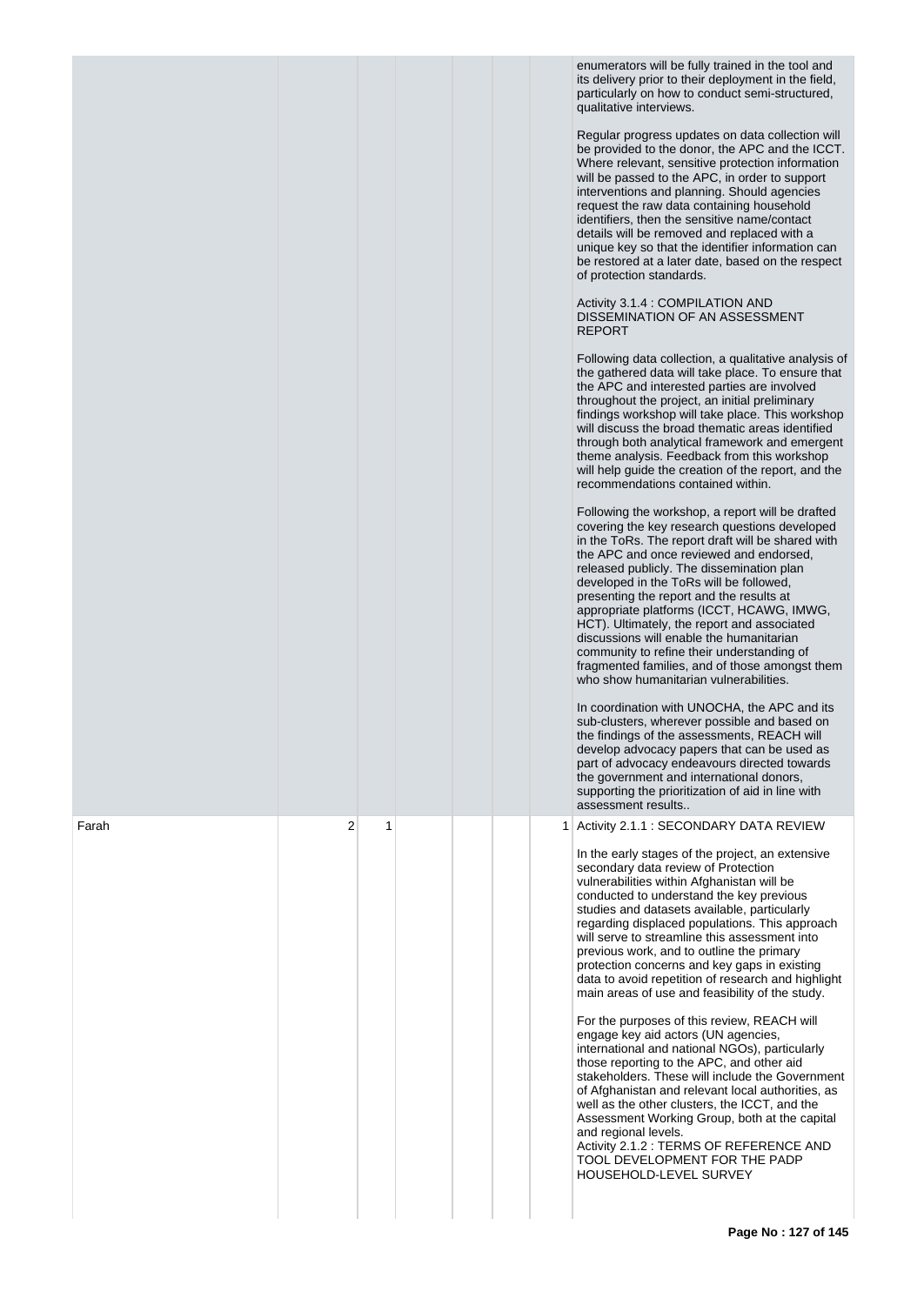Research ToRs will be produced in close collaboration with the APC and UNOCHA, aimed at addressing the key needs of the Cluster and other partners whilst considering the limitations of data collection in Afghanistan. These ToRs will include the thematic scope and broad research questions of the project, as well as its methodology and the dissemination plan. The ToRs will be reviewed by the GiHA task force and the GBV working group prior to their endorsement. The ToRs will then be publicly released and presented at appropriate platforms (HCAWG, IMWG etc).

The displaced population (all IDPs groups, returnees and refugees) household-level survey proposed under this outcome will focus primarily on Protection needs. The survey may also seek to collect information on other related critical needs, such as livelihoods, food security, shelter, WASH, health, etc. REACH will particularly seek to identify needs and vulnerabilities associated with age, disabilities, etc., in line with recommendations from the APC and the Gender in Humanitarian Action working group. The assessment may notably examine access to basic / protection services (including possible discriminations), employment patterns, livelihood coping strategies, prevalence of child labour and underage marriage, as well as any other area that may be identified as relevant by the APC and relevant partners.

A set of indicators followed by a closed-question questionnaire will be developed in close coordination with the APC and other partners to provide maximum relevant data on protection needs and vulnerabilities of different displaced population groups. REACH will consult with UNOCHA and seek their approval for the research ToRs, inception report, questionnaire, as well as the choice of target assessment areas.

Activity 2.1.3 : QUANTITATIVE SURVEY OF DISPLACED HOUSEHOLDS

In order to capture full nationwide data on displaced population protection concerns, a quantitative household-level survey assessment will be implemented. These household surveys will be collected in a way that allows for comparison of final results between the five regions of Afghanistan (Central, Southern, Eastern, Northern, and Western), providing a nationwide coverage.

REACH will aim to interview approximately 1,694 displaced households per region. An estimated total of 9,625 interviews will be conducted. Randomized cluster sampling will be used to select areas targeted for the assessment in each region. The exact target number of households will be determined by the total number of populations on each area, and may be adjusted depending on local access conditions. REACH will aim to reach a proportion of female headed households amongst respondents equivalent to the proportion of female-headed households among displaced population groups. REACH's sampling strategy will enable to make comparisons between regions including comparisons of displacement groups (different types of IDPs, returnees, refugees), and to allow comparisons between male and female-headed households at the national level. This approach will facilitative sufficient disaggregation during analysis to highlight key population groups of particular vulnerability, helping to inform the APC of the characteristics of potential target communities and beneficiaries. With the objective of enabling the generalization of findings, REACH will use a 95% level of confidence and a 5% margin of error at the

**Page No : 128 of 145**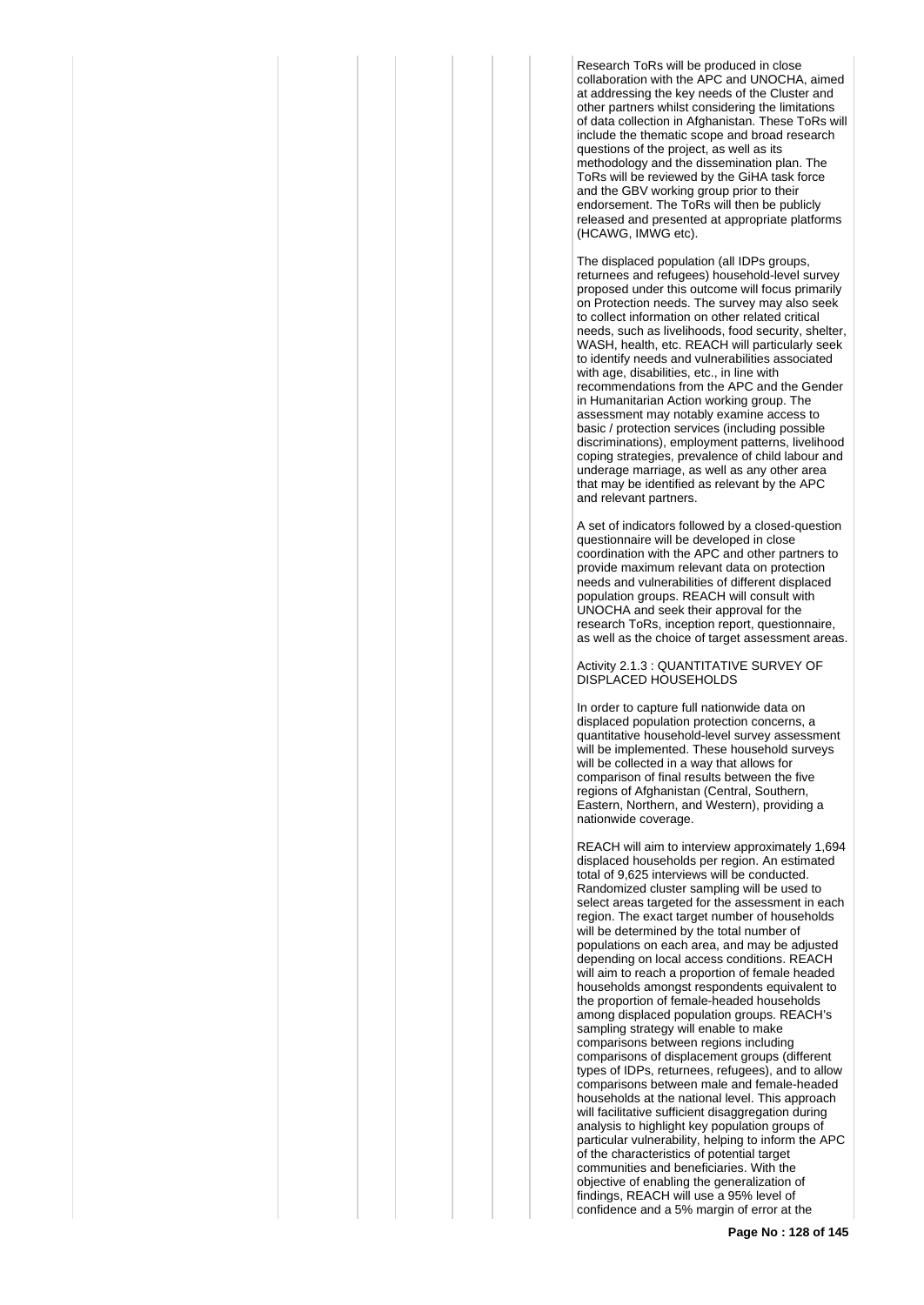|         |   |              |             |  | regional level.                                                                                                                                                                                                                                                                                                                                                                                                                                                                                                                                                                                                                                                                                                                                                                                                                                      |
|---------|---|--------------|-------------|--|------------------------------------------------------------------------------------------------------------------------------------------------------------------------------------------------------------------------------------------------------------------------------------------------------------------------------------------------------------------------------------------------------------------------------------------------------------------------------------------------------------------------------------------------------------------------------------------------------------------------------------------------------------------------------------------------------------------------------------------------------------------------------------------------------------------------------------------------------|
|         |   |              |             |  | As much as possible, REACH will use both male<br>and female enumerators to ensure that sex-<br>disaggregated data is collected and that<br>women's specific needs and vulnerabilities are<br>identified. Data collection will be conducted using<br>Kobo toolbox, with data collected on<br>smartphones; beneficial for enumerators' safety,<br>efficient data collection and timely data analysis.<br>All enumerators will be fully trained in the tool<br>and its delivery prior to their deployment in the<br>field. If data collection cannot be performed due<br>to access issues, local organizations will be<br>approached to help in data collection.                                                                                                                                                                                        |
|         |   |              |             |  | Regular progress updates on data collection will<br>be provided to the donor and the ICCT. Where<br>relevant, sensitive protection information will be<br>passed to the APC, in order to support<br>interventions and planning. If agencies request<br>the raw data containing household identifiers,<br>then the sensitive name/contact details will be<br>removed and replaced with a unique key so that<br>the identifier information can be restored at a<br>later date, based on the respect of protection<br>standards.<br>Activity 2.1.4 : COMPILATION AND<br>DISSEMINATION OF AN ASSESSMENT<br><b>REPORT</b>                                                                                                                                                                                                                                 |
|         |   |              |             |  | REACH will take charge of data entry (where<br>necessary), data cleaning, and data analysis.<br>The quantitative analysis will be inclusive of all<br>relevant disaggregation. This will outline key<br>differences between displaced population<br>groups, helping targeted assistance by the APC<br>and other relevant partners. A clean dataset will<br>be publicly released. This dataset, along with<br>preliminary findings of data analysis will be<br>presented during a workshop with all relevant<br>partners. Feedback from this workshop will help<br>guide the creation of the report, and its<br>recommendations for further programming.                                                                                                                                                                                              |
|         |   |              |             |  | As such, the main report will be drafted to<br>encompass the research questions outlined in<br>the endorsed and published ToRs. The report<br>draft will be shared with the APC and once<br>reviewed and endorsed, released publicly. A<br>dissemination plan, as developed in the ToRs,<br>will be followed, presenting the report and the<br>results at appropriate platforms (ICCT, HCAWG,<br>IMWG, HCT).                                                                                                                                                                                                                                                                                                                                                                                                                                         |
|         |   |              |             |  | In coordination with UNOCHA, the APC and its<br>sub-clusters, wherever possible and based on<br>the findings of the assessments, REACH will<br>develop advocacy papers that can be used as<br>part of advocacy endeavours directed towards<br>the government and international donors,<br>supporting the prioritization of aid in line with<br>assessment results.                                                                                                                                                                                                                                                                                                                                                                                                                                                                                   |
| Hilmand | 5 | $\mathbf{1}$ | $\mathbf 1$ |  | 2 Activity 1.1.1 : SECONDARY DATA REVIEW ON<br><b>45 HTR DISTRICTS</b><br>A secondary data review of vulnerabilities within<br>all 45 Afghanistan's HTR districts, as identified in<br>the CHF 2nd standard allocation, will be<br>conducted to understand the key previous<br>studies and datasets available. This endeavour<br>will serve to identify a tentative baseline (if<br>possible), including key information gaps, as well<br>as to streamline this assessment to previous<br>lessons learned. REACH will engage key aid<br>actors (UN agencies, international and national<br>NGOs) and other aid stakeholders (GoA and<br>relevant local authorities), including the Clusters,<br>ICCT, and the Assessment Working Group, both<br>at the capital and provincial level to source<br>available materials. The findings from this initial |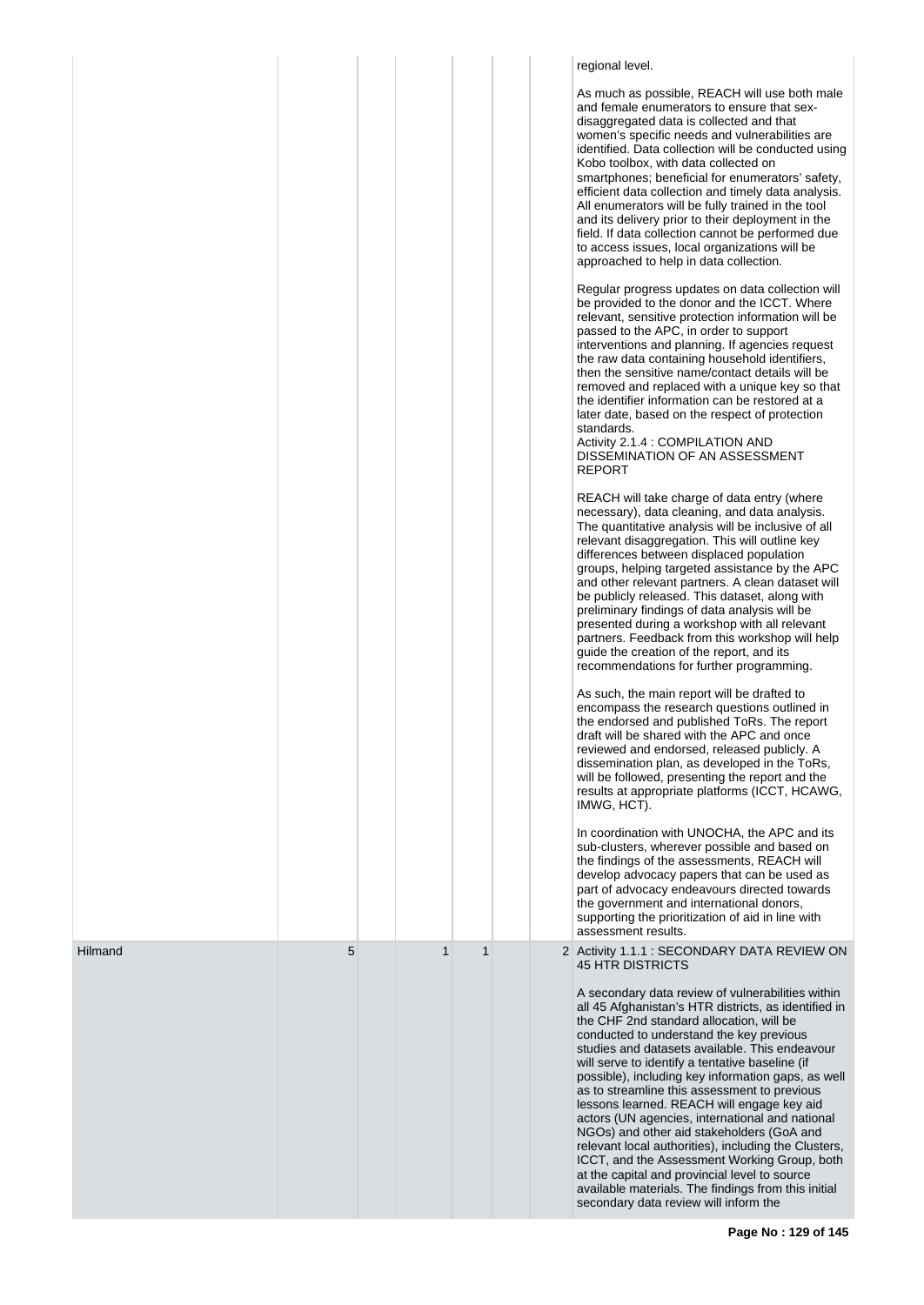development of the final endorsed methodology, including specific security and "do not harm" mitigation measures for each targeted district. In addition, crucially, REACH will collect information on local markets across the 45 identified HTR areas, as a pre-requisite for the mapping exercise to be undertaken in the following Activity.

These districts will include: "Almar, Bilchiragh, Gurziwan and Pashtunkot (Faryab); Giro, Muqur, Waghaz, Wali Muhammadi Shahid (Ghazni); Garmser, Lashkar Gah, Nad Ali, Naw Zad, Reg, Sangin (Helmand); Arghistan, Ghorak, Khakrez, Maywand, Nesh, Shah Wali Kot, Zhari (Kandahar); Barkunar, Dara-I-Pech, Ghaziabad, Khas Kunar, Marawara, Shaygal wa shital, Wata Pur (Kunar); Chahardara, Dashti Archi, Imam Sahib, Khanabad, Qalay-I-Zal (Kunduz); Chaparhar, Khogayani, Surkhrod (Nangarhar) ; Urgun (Paktika); Khoja Ghar (Takhar); Chora, Dihrawud, Khas Uruzgan, Shahidi Hassas, Tirinkot (Uruzgan); and Daychopan, Shahjoy (Zabul).

In parallel, through engagement with local partners, organisations operating in or around the HTR districts, and through existing Community Development Council (CDC) networks, REACH will identify key informants profiles that will be required by the assessment. At second stage, key informants for each district will be identified according to the endorsed methodology as well as to the risk/do-not-harm analysis undertaken during the secondary data review. The identification of Key informants will be done through local connections of NGOs on the ground, notably in CDCs, and through people displaced from their area of origin with contract in their area of origin. Key informants will include a wide variety of people best informed about the situation of each district and BSU on the ground, including CDC members, village elders, teachers, community workers, etc. As much as possible, REACH will seek to engage female key informants in order to propose specific gender analysis in the different assessments. Activity 1.1.2 : MAPPING OF BSUS IN AT LEAST 30 OUT OF 45 HARD TO REACH DISTRICTS

Within each target district, REACH will identify market BSUs. For the purposes of this assessment, a BSU will be defined as a discrete geographic area showing common demographic and socio-economic features, between the village and district levels, structured around a common market place. Through previous mapping exercises in Afghanistan, REACH has found that areas that rely on a common market also share key social and economic resources and infrastructure, and show coherent demographic and livelihood features.

REACH will identify and triangulate key market places in each district through available resources (e.g. Immap's Afghanistan Spatial Data Center), through information provided by NGO partners operating in the area, and, if necessary, through information provided by key informants. In addition to this, through interviews with key informants who hold knowledge of target areas, REACH will conduct a mapping of BSUs. The villages served by major markets will be linked to the corresponding market. On this basis, REACH will then delineate the contours of each BSU. This allows a more granular understanding of districts. By dividing into BSUs, findings can be reported at this sub-district level.

Following this delineation, REACH will produce district maps showing all identified BSUs and their market place, as well as village names,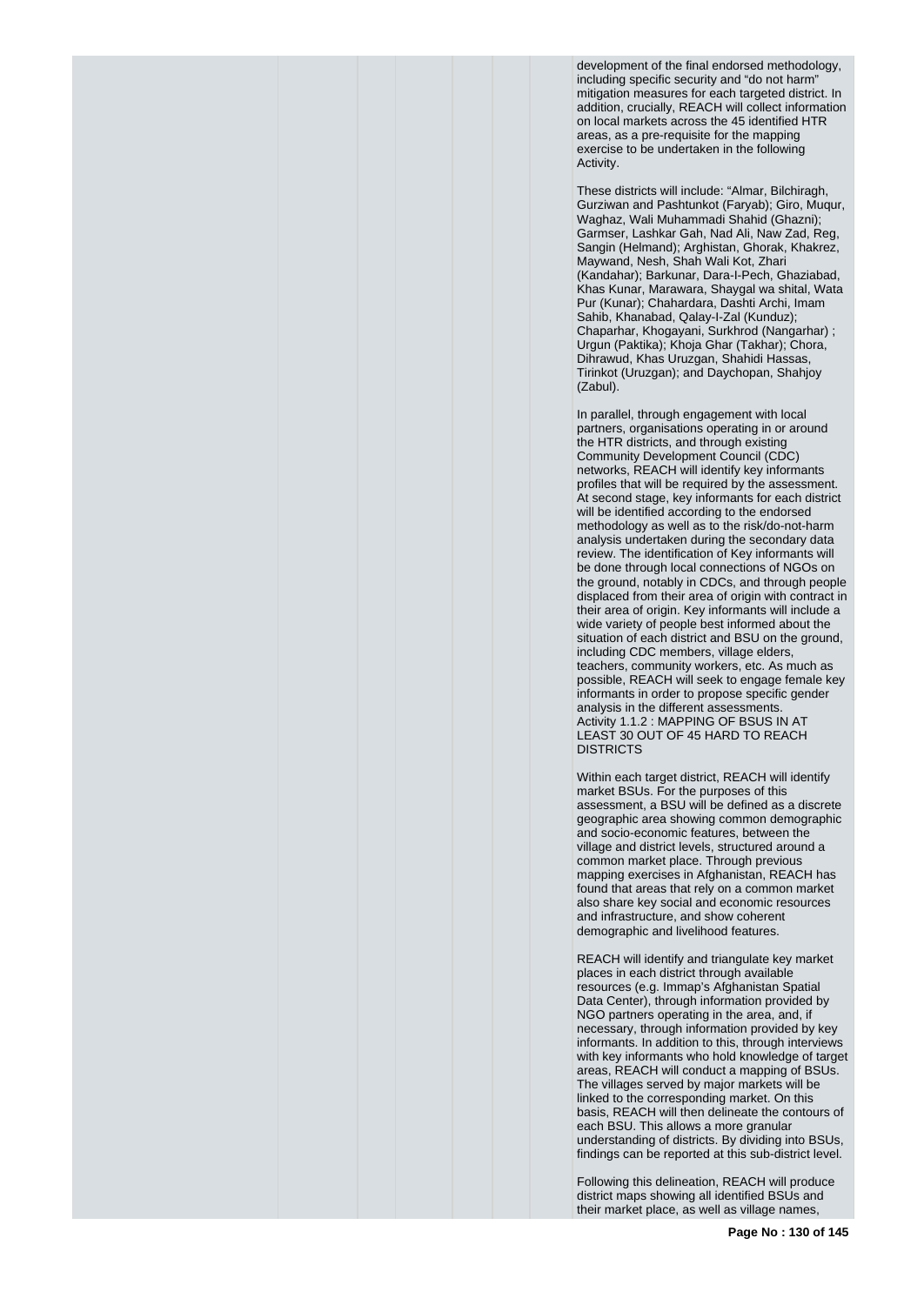roads and key infrastructure elements, as well as geographic features (river networks, mountains and hill slopes). At least 30 individual district maps will be produced. The creation of these maps will allow operational partners to better plan interventions by identifying the markets and the areas that they serve. BSUs will then serve as data unit for district situation and needs analysis.

Activity 1.2.1 : TOR DEVELOPMENT AND **ENDORSMENT** 

The project will be collaborative in nature to ensure that the information provided to those that will use it (OCHA, HAG, clusters and implementing partners) is appropriate and required. Through consultations with those partners, a research ToR, outlining the context, methodology, limitations and analysis plan will be created. This will also include a dissemination plan for the end products. The ToRs will be endorsed by OCHA, the clusters and the HAG and presented at appropriate platforms (ICCT, HCAWG, IMWG) to ensure that those not directly involved in the assessment are aware of the activities to avoid duplication. A steering committee of the core members of the above mentioned groups will be created, that will meet on an ad-hoc basis to discuss the methodology development, initial findings and throughout the project.

The research tool will be composed by a set of basic demographic indicators, as well as humanitarian indicators that will then be used throughout the project for the monthly monitoring of BSUs. The tool will notably serve to analyse displacement patterns, changes in access to market and basic services, price information, and Cluster-specific variables (e.g. shortages of water, damage to shelters, destruction of food stocks, etc.). Gender-specific questions will be included wherever relevant. REACH will consult with UNOCHA and seek their approval for the research ToRs, inception report, questionnaire, as well as the choice of target districts.

Activity 1.2.2 : REGULAR DATA COLLECTION OF KEY HUMANITARIAN INFORMATION

Once BSU mapping is completed and key informants are identified for each of them, REACH will conduct an initial interview survey with them, using the approved tool. The key informant will provide information on their area of knowledge and this will form the basis of the core information required for each BSU. By using more than one key informant per BSU, REACH will ensure that triangulation of the data can occur to avoid erroneous results from a single key informant. The initial survey will focus on shelter, food security and WASH community coping strategies. This is will constitute, together with the secondary data review, an initial baseline of the targeted HTR districts

Following this, on a regular basis, a 'top-up' survey will be conducted. This will focus on any changes in vulnerabilities, needs or coping strategies have occurred through the month, using the same approved tool and focusing on recent displacement, price changes and any rapid changes in shelter, food security and WASH vulnerabilities. Each question in the initial survey and the follow on regular surveys will be linked to a confidence matrix. The confidence matrix will give an indication as to the reliability of the answers provided. As an example, the confidence with which a teacher can provide information on educational needs is higher than an agricultural worker's. In reverse, the agricultural workers response to a question on crop varieties will be higher than that of a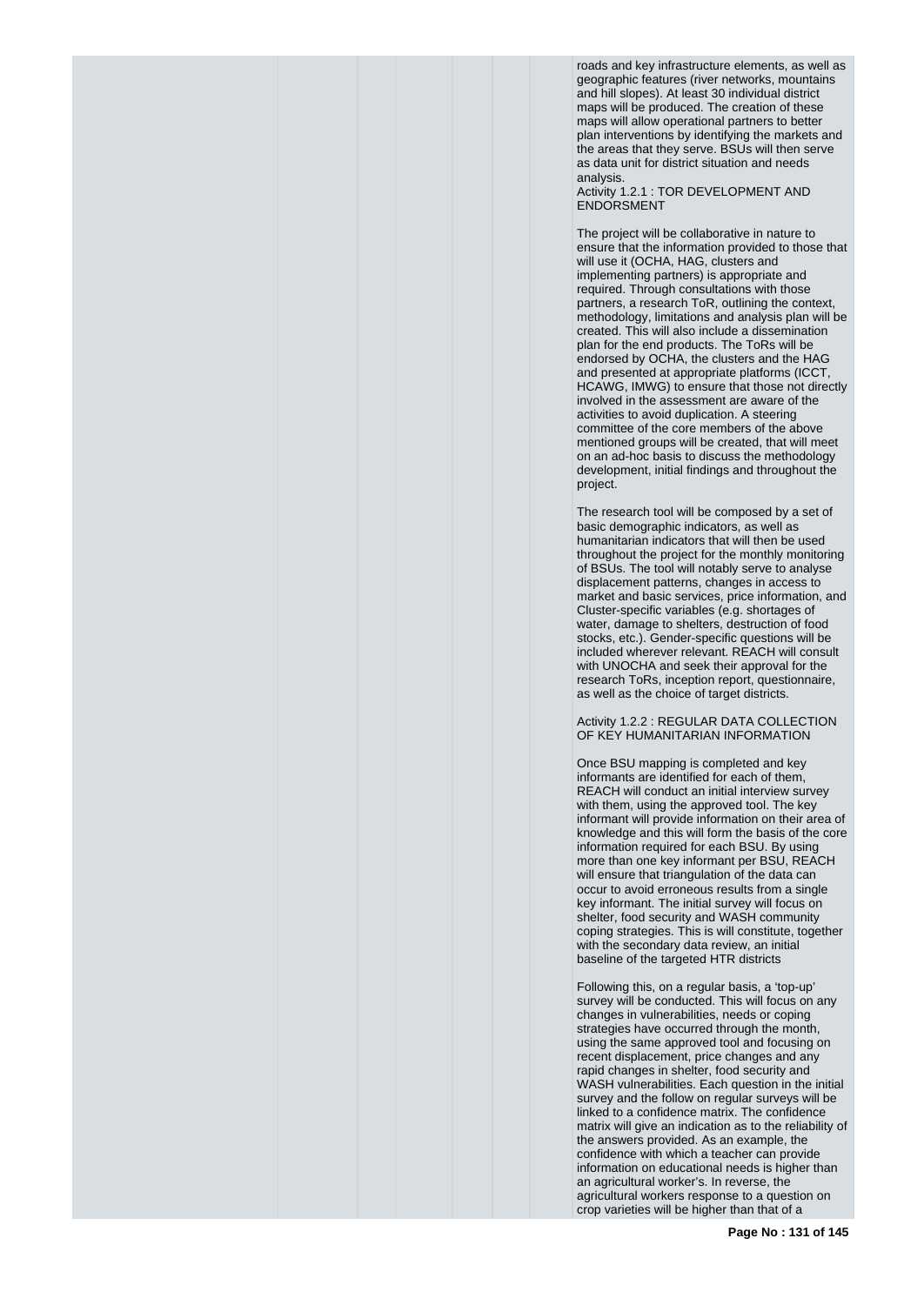## teacher.

Based on the initial risk/do-not-harm analysis, HTR districts will be classified into "data collection tiers". To each data collection tier corresponds a different risk and do-not-harm profile as well as related mitigation measures (and confidence matrix for triangulation and analysis purpose). The endorsed methodology will ensure that data will enable inter-district comparison regardless of "data collection tiers".

Data collection tiers may include:

1. KI face-to-face interviews within BSUs and district territory

2. Remote KI interviews using phone/internet communication means

3. KI face-to-face outside BSUs and/or district territory (e.g. district/province capital), following REACH Area of Origin/Knowledge methodology 4. FGDs with population recently displaced from targeted HTR BSUs/districts, following REACH Area of Origin/Knowledge methodology 5. Possible combinations of the above data collection approaches. Activity 1.2.3 : CREATION AND

DISSEMINATION OF DISTRICT AND BSU FACTSHEETS

On a regular basis, the information provided by the key informants (following triangulation to remove any inconsistencies) will be presented in an individual factsheet, one per each district. Initial factsheet drafts will be presented to organizations involved in the development of the methodology (OCHA, HAG and clusters). As part of the HTRA, REACH will produce factsheets at both district and BSU levels, which is a unit below the district level and above the village level. Producing factsheets at the village level would likely be too restrictive with a risk of not yielding statistically significant data. The BSU level study will allow REACH to strike a balance between these two levels

The production of these factsheets will be timeconsuming and complex due to the nature of the districts. Therefore, REACH proposes to roll out data collection across the targeted districts, increasing the number of districts per month, starting with an initial batch of 10 districts, increasing by 10 each month, until at least 30 are mapped and have key informant networks in place. If possible, based on security conditions and available resources, REACH will extend the coverage to all 45 districts.

REACH will therefore produce: - at least 30 baseline district factsheets by the end of the third month - at least 30 districts update factsheets by the end of the project

It is not possible at the moment to evaluate the number of BSU factsheets to be produced, because this will depend on the mapping of BSU that will be performed as part of the above activity.

As part of the ToR development a clear dissemination plan will be created that will highlight the appropriate (due to the sensitive nature of the data) platforms at which to present the monthly findings, as well as a list of contacts that will receive the factsheet. The mailing list held by OCHA may be used to further disseminate these products. Activity 1.2.4 : CONSOLIDATION AND DISSEMINATION OF AN ASSESSMENT REPORT

Prior to drafting the HTRA report, an overview of key assessment findings and a clean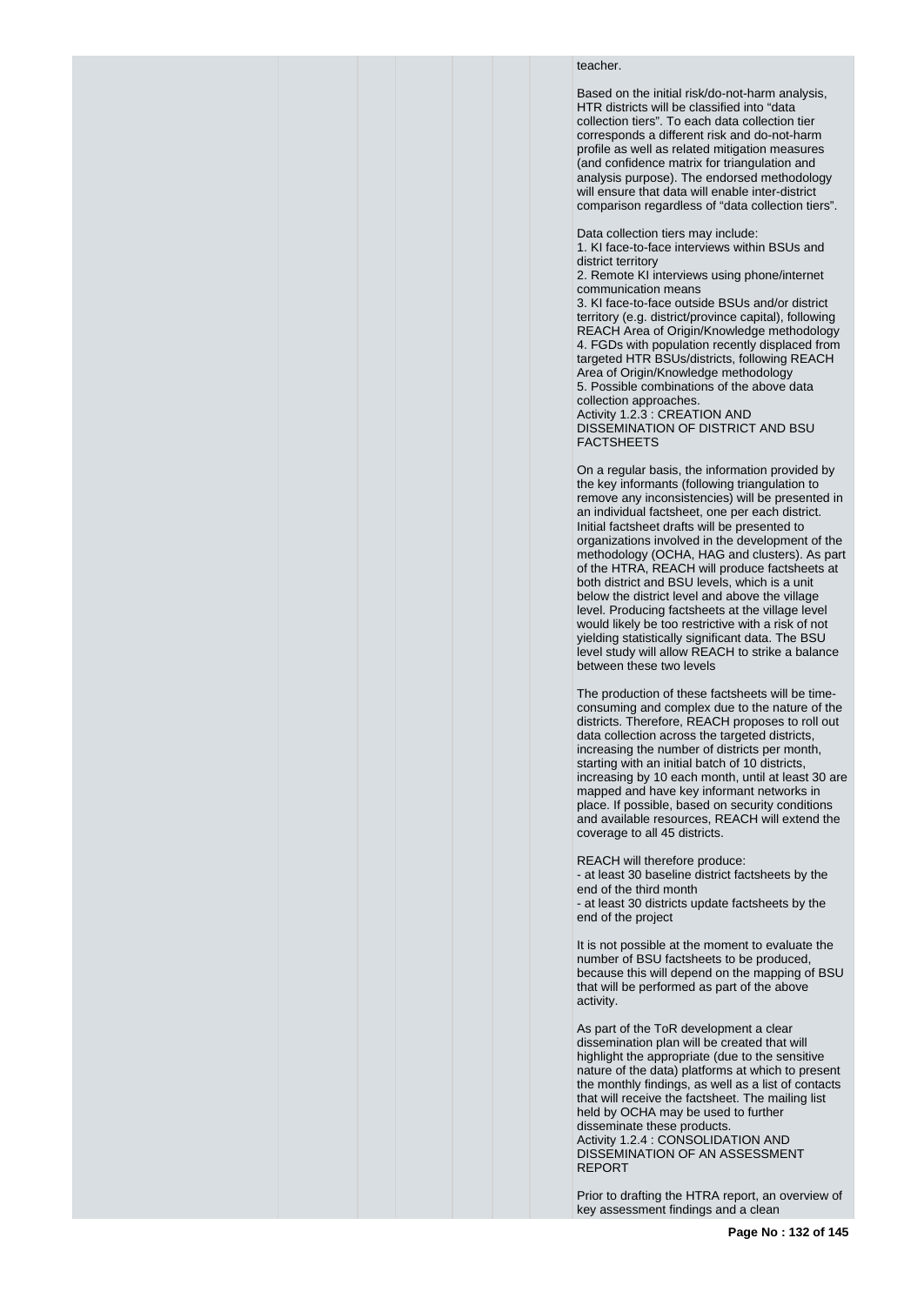assessment dataset will be shared with the steering committee.

A report, covering the context, methodology and longitudinal findings of the HTRA will be produced. This will provide a snapshot of the complete findings recorded during the first six months of the action (including changes and trends observed over the course of the action, highlighting districts showing highest vulnerabilities per type), as well as recommendations for appropriate interventions, the key characteristics of the district and BSUs identified within the districts. A final round of presentations will be held in the seventh month of the project.

In coordination with UNOCHA and the relevant Clusters, wherever possible and based on the findings of the assessments, REACH will develop advocacy papers that can be used as part of advocacy endeavours directed towards the government and international donors, supporting the prioritization of aid in line with assessment results.

Activity 2.1.1 : SECONDARY DATA REVIEW

In the early stages of the project, an extensive secondary data review of Protection vulnerabilities within Afghanistan will be conducted to understand the key previous studies and datasets available, particularly regarding displaced populations. This approach will serve to streamline this assessment into previous work, and to outline the primary protection concerns and key gaps in existing data to avoid repetition of research and highlight main areas of use and feasibility of the study.

For the purposes of this review, REACH will engage key aid actors (UN agencies, international and national NGOs), particularly those reporting to the APC, and other aid stakeholders. These will include the Government of Afghanistan and relevant local authorities, as well as the other clusters, the ICCT, and the Assessment Working Group, both at the capital and regional levels. Activity 2.1.2 : TERMS OF REFERENCE AND TOOL DEVELOPMENT FOR THE PADP HOUSEHOLD-LEVEL SURVEY

Research ToRs will be produced in close collaboration with the APC and UNOCHA, aimed at addressing the key needs of the Cluster and other partners whilst considering the limitations of data collection in Afghanistan. These ToRs will include the thematic scope and broad research questions of the project, as well as its methodology and the dissemination plan. The ToRs will be reviewed by the GiHA task force and the GBV working group prior to their endorsement. The ToRs will then be publicly released and presented at appropriate platforms (HCAWG, IMWG etc).

The displaced population (all IDPs groups, returnees and refugees) household-level survey proposed under this outcome will focus primarily on Protection needs. The survey may also seek to collect information on other related critical needs, such as livelihoods, food security, shelter, WASH, health, etc. REACH will particularly seek to identify needs and vulnerabilities associated with age, disabilities, etc., in line with recommendations from the APC and the Gender in Humanitarian Action working group. The assessment may notably examine access to basic / protection services (including possible discriminations), employment patterns, livelihood coping strategies, prevalence of child labour and underage marriage, as well as any other area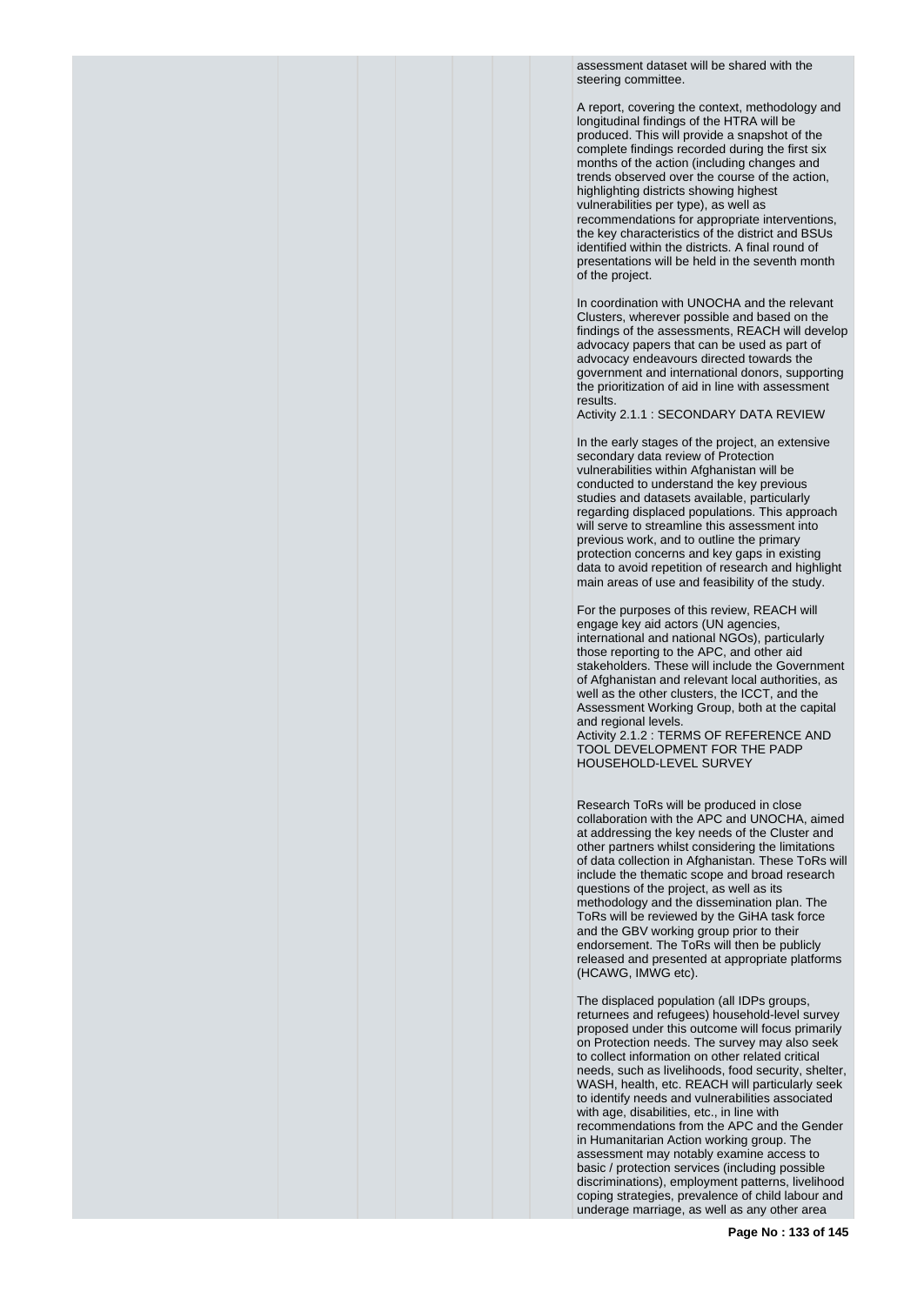that may be identified as relevant by the APC and relevant partners.

A set of indicators followed by a closed-question questionnaire will be developed in close coordination with the APC and other partners to provide maximum relevant data on protection needs and vulnerabilities of different displaced population groups. REACH will consult with UNOCHA and seek their approval for the research ToRs, inception report, questionnaire, as well as the choice of target assessment areas.

## Activity 2.1.3 : QUANTITATIVE SURVEY OF DISPLACED HOUSEHOLDS

In order to capture full nationwide data on displaced population protection concerns, a quantitative household-level survey assessment will be implemented. These household surveys will be collected in a way that allows for comparison of final results between the five regions of Afghanistan (Central, Southern, Eastern, Northern, and Western), providing a nationwide coverage.

REACH will aim to interview approximately 1,694 displaced households per region. An estimated total of 9,625 interviews will be conducted. Randomized cluster sampling will be used to select areas targeted for the assessment in each region. The exact target number of households will be determined by the total number of populations on each area, and may be adjusted depending on local access conditions. REACH will aim to reach a proportion of female headed households amongst respondents equivalent to the proportion of female-headed households among displaced population groups. REACH's sampling strategy will enable to make comparisons between regions including comparisons of displacement groups (different types of IDPs, returnees, refugees), and to allow comparisons between male and female-headed households at the national level. This approach will facilitative sufficient disaggregation during analysis to highlight key population groups of particular vulnerability, helping to inform the APC of the characteristics of potential target communities and beneficiaries. With the objective of enabling the generalization of findings, REACH will use a 95% level of confidence and a 5% margin of error at the regional level.

As much as possible, REACH will use both male and female enumerators to ensure that sexdisaggregated data is collected and that women's specific needs and vulnerabilities are identified. Data collection will be conducted using Kobo toolbox, with data collected on smartphones; beneficial for enumerators' safety, efficient data collection and timely data analysis. All enumerators will be fully trained in the tool and its delivery prior to their deployment in the field. If data collection cannot be performed due to access issues, local organizations will be approached to help in data collection.

Regular progress updates on data collection will be provided to the donor and the ICCT. Where relevant, sensitive protection information will be passed to the APC, in order to support interventions and planning. If agencies request the raw data containing household identifiers, then the sensitive name/contact details will be removed and replaced with a unique key so that the identifier information can be restored at a later date, based on the respect of protection standards.

Activity 2.1.4 : COMPILATION AND DISSEMINATION OF AN ASSESSMENT REPORT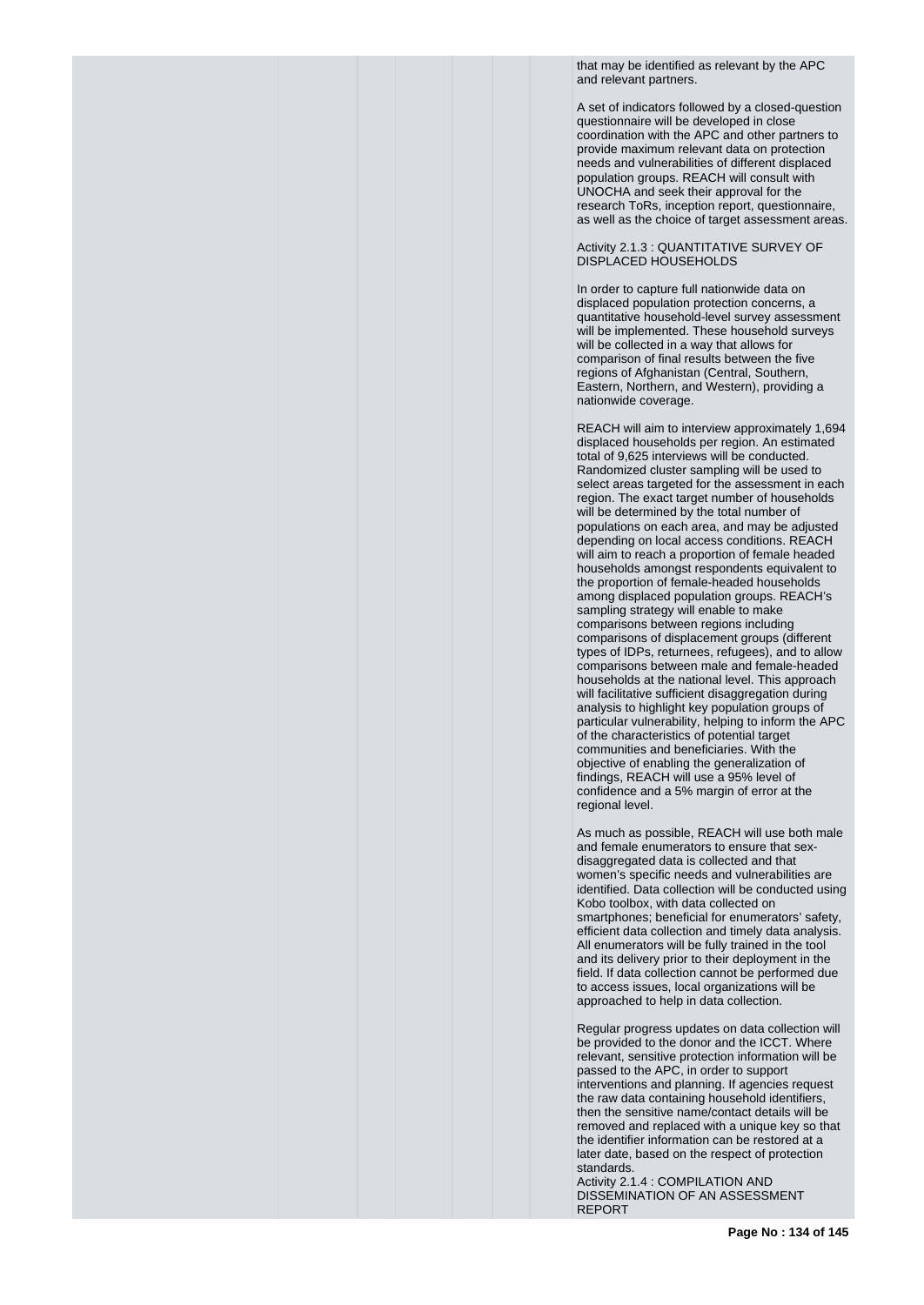|          |   |   |   | REACH will take charge of data entry (where<br>necessary), data cleaning, and data analysis.<br>The quantitative analysis will be inclusive of all<br>relevant disaggregation. This will outline key<br>differences between displaced population<br>groups, helping targeted assistance by the APC<br>and other relevant partners. A clean dataset will<br>be publicly released. This dataset, along with<br>preliminary findings of data analysis will be<br>presented during a workshop with all relevant<br>partners. Feedback from this workshop will help<br>guide the creation of the report, and its<br>recommendations for further programming.<br>As such, the main report will be drafted to<br>encompass the research questions outlined in<br>the endorsed and published ToRs. The report<br>draft will be shared with the APC and once<br>reviewed and endorsed, released publicly. A<br>dissemination plan, as developed in the ToRs,<br>will be followed, presenting the report and the<br>results at appropriate platforms (ICCT, HCAWG,<br>IMWG, HCT).<br>In coordination with UNOCHA, the APC and its<br>sub-clusters, wherever possible and based on<br>the findings of the assessments, REACH will<br>develop advocacy papers that can be used as<br>part of advocacy endeavours directed towards<br>the government and international donors,<br>supporting the prioritization of aid in line with<br>assessment results.                                                                                                                                                                                                                                                                                                                                                                                                                                                                                                                                                                                                                                                                                                                                                     |
|----------|---|---|---|---------------------------------------------------------------------------------------------------------------------------------------------------------------------------------------------------------------------------------------------------------------------------------------------------------------------------------------------------------------------------------------------------------------------------------------------------------------------------------------------------------------------------------------------------------------------------------------------------------------------------------------------------------------------------------------------------------------------------------------------------------------------------------------------------------------------------------------------------------------------------------------------------------------------------------------------------------------------------------------------------------------------------------------------------------------------------------------------------------------------------------------------------------------------------------------------------------------------------------------------------------------------------------------------------------------------------------------------------------------------------------------------------------------------------------------------------------------------------------------------------------------------------------------------------------------------------------------------------------------------------------------------------------------------------------------------------------------------------------------------------------------------------------------------------------------------------------------------------------------------------------------------------------------------------------------------------------------------------------------------------------------------------------------------------------------------------------------------------------------------------------------------------------------------------------------------------|
| Kandahar | 5 | 1 | 2 | 3 Activity 1.1.1 : SECONDARY DATA REVIEW ON<br><b>45 HTR DISTRICTS</b><br>A secondary data review of vulnerabilities within<br>all 45 Afghanistan's HTR districts, as identified in<br>the CHF 2nd standard allocation, will be<br>conducted to understand the key previous<br>studies and datasets available. This endeavour<br>will serve to identify a tentative baseline (if<br>possible), including key information gaps, as well<br>as to streamline this assessment to previous<br>lessons learned. REACH will engage key aid<br>actors (UN agencies, international and national<br>NGOs) and other aid stakeholders (GoA and<br>relevant local authorities), including the Clusters,<br>ICCT, and the Assessment Working Group, both<br>at the capital and provincial level to source<br>available materials. The findings from this initial<br>secondary data review will inform the<br>development of the final endorsed methodology,<br>including specific security and "do not harm"<br>mitigation measures for each targeted district. In<br>addition, crucially, REACH will collect information<br>on local markets across the 45 identified HTR<br>areas, as a pre-requisite for the mapping<br>exercise to be undertaken in the following<br>Activity.<br>These districts will include: "Almar, Bilchiragh,<br>Gurziwan and Pashtunkot (Faryab); Giro, Mugur,<br>Waghaz, Wali Muhammadi Shahid (Ghazni);<br>Garmser, Lashkar Gah, Nad Ali, Naw Zad, Reg,<br>Sangin (Helmand); Arghistan, Ghorak, Khakrez,<br>Maywand, Nesh, Shah Wali Kot, Zhari<br>(Kandahar); Barkunar, Dara-I-Pech, Ghaziabad,<br>Khas Kunar, Marawara, Shaygal wa shital, Wata<br>Pur (Kunar); Chahardara, Dashti Archi, Imam<br>Sahib, Khanabad, Qalay-I-Zal (Kunduz);<br>Chaparhar, Khogayani, Surkhrod (Nangarhar);<br>Urgun (Paktika); Khoja Ghar (Takhar); Chora,<br>Dihrawud, Khas Uruzgan, Shahidi Hassas,<br>Tirinkot (Uruzgan); and Daychopan, Shahjoy<br>(Zabul).<br>In parallel, through engagement with local<br>partners, organisations operating in or around<br>the HTR districts, and through existing<br>Community Development Council (CDC)<br>networks, REACH will identify key informants |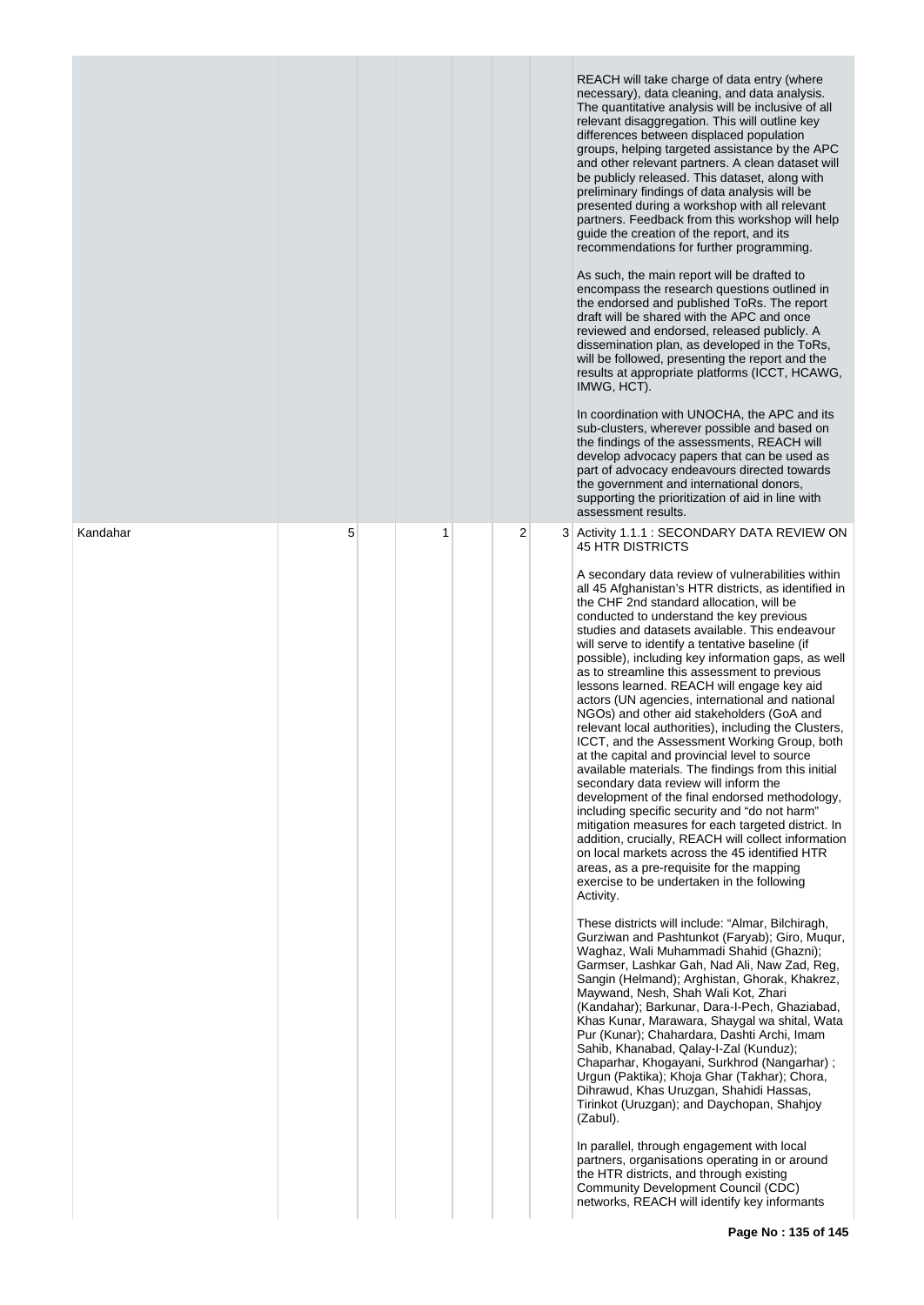profiles that will be required by the assessment. At second stage, key informants for each district will be identified according to the endorsed methodology as well as to the risk/do-not-harm analysis undertaken during the secondary data review. The identification of Key informants will be done through local connections of NGOs on the ground, notably in CDCs, and through people displaced from their area of origin with contract in their area of origin. Key informants will include a wide variety of people best informed about the situation of each district and BSU on the ground, including CDC members, village elders, teachers, community workers, etc. As much as possible, REACH will seek to engage female key informants in order to propose specific gender analysis in the different assessments. Activity 1.1.2 : MAPPING OF BSUS IN AT LEAST 30 OUT OF 45 HARD TO REACH **DISTRICTS** 

Within each target district, REACH will identify market BSUs. For the purposes of this assessment, a BSU will be defined as a discrete geographic area showing common demographic and socio-economic features, between the village and district levels, structured around a common market place. Through previous mapping exercises in Afghanistan, REACH has found that areas that rely on a common market also share key social and economic resources and infrastructure, and show coherent demographic and livelihood features.

REACH will identify and triangulate key market places in each district through available resources (e.g. Immap's Afghanistan Spatial Data Center), through information provided by NGO partners operating in the area, and, if necessary, through information provided by key informants. In addition to this, through interviews with key informants who hold knowledge of target areas, REACH will conduct a mapping of BSUs. The villages served by major markets will be linked to the corresponding market. On this basis, REACH will then delineate the contours of each BSU. This allows a more granular understanding of districts. By dividing into BSUs, findings can be reported at this sub-district level.

Following this delineation, REACH will produce district maps showing all identified BSUs and their market place, as well as village names, roads and key infrastructure elements, as well as geographic features (river networks, mountains and hill slopes). At least 30 individual district maps will be produced. The creation of these maps will allow operational partners to better plan interventions by identifying the markets and the areas that they serve. BSUs will then serve as data unit for district situation and needs analysis.

Activity 1.2.1 : TOR DEVELOPMENT AND **ENDORSMENT** 

The project will be collaborative in nature to ensure that the information provided to those that will use it (OCHA, HAG, clusters and implementing partners) is appropriate and required. Through consultations with those partners, a research ToR, outlining the context, methodology, limitations and analysis plan will be created. This will also include a dissemination plan for the end products. The ToRs will be endorsed by OCHA, the clusters and the HAG and presented at appropriate platforms (ICCT, HCAWG, IMWG) to ensure that those not directly involved in the assessment are aware of the activities to avoid duplication. A steering committee of the core members of the above mentioned groups will be created, that will meet on an ad-hoc basis to discuss the methodology development, initial findings and throughout the

**Page No : 136 of 145**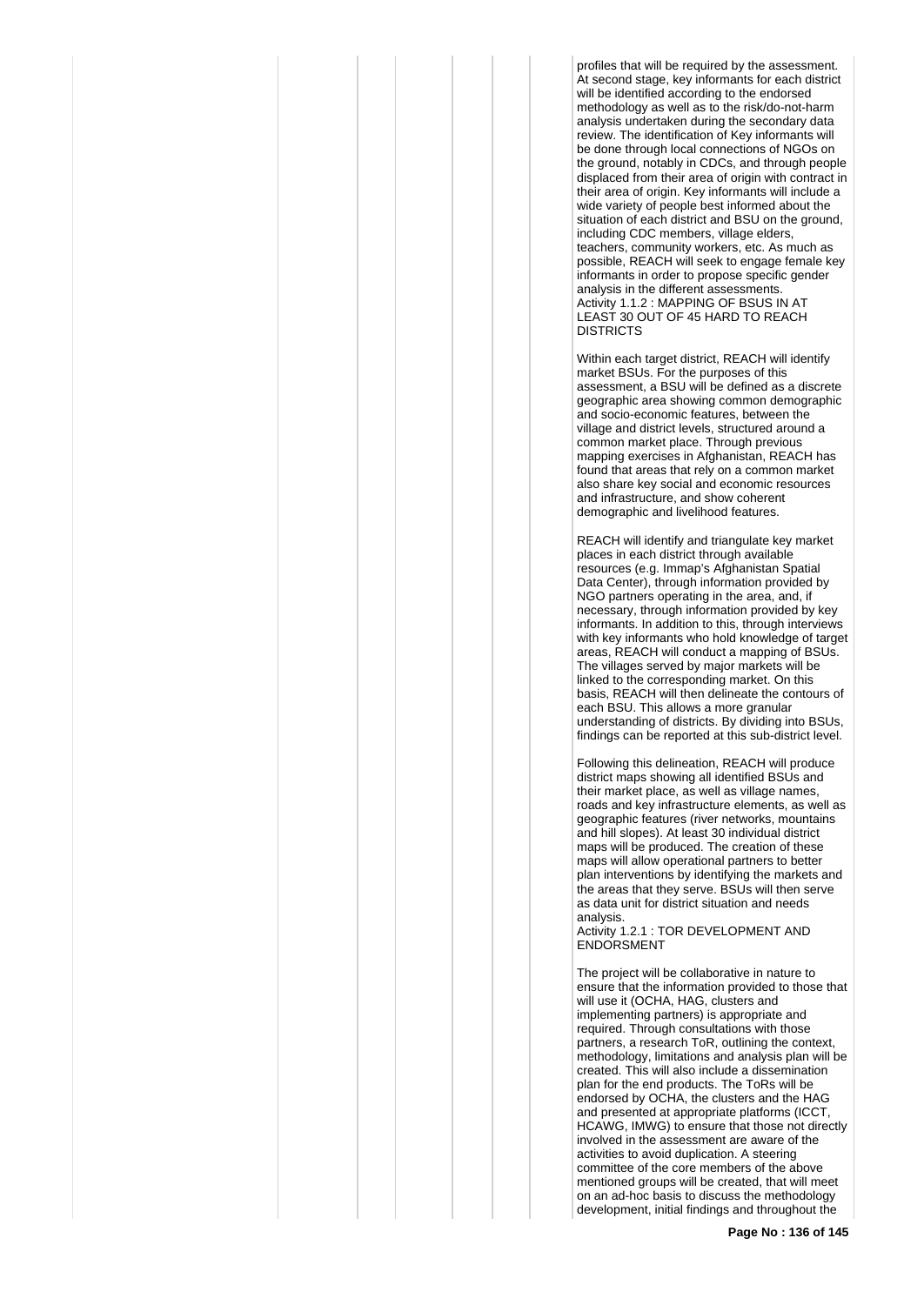## project.

The research tool will be composed by a set of basic demographic indicators, as well as humanitarian indicators that will then be used throughout the project for the monthly monitoring of BSUs. The tool will notably serve to analyse displacement patterns, changes in access to market and basic services, price information, and Cluster-specific variables (e.g. shortages of water, damage to shelters, destruction of food stocks, etc.). Gender-specific questions will be included wherever relevant. REACH will consult with UNOCHA and seek their approval for the research ToRs, inception report, questionnaire, as well as the choice of target districts.

Activity 1.2.2 : REGULAR DATA COLLECTION OF KEY HUMANITARIAN INFORMATION

Once BSU mapping is completed and key informants are identified for each of them, REACH will conduct an initial interview survey with them, using the approved tool. The key informant will provide information on their area of knowledge and this will form the basis of the core information required for each BSU. By using more than one key informant per BSU, REACH will ensure that triangulation of the data can occur to avoid erroneous results from a single key informant. The initial survey will focus on shelter, food security and WASH community coping strategies. This is will constitute, together with the secondary data review, an initial baseline of the targeted HTR districts

Following this, on a regular basis, a 'top-up' survey will be conducted. This will focus on any changes in vulnerabilities, needs or coping strategies have occurred through the month, using the same approved tool and focusing on recent displacement, price changes and any rapid changes in shelter, food security and WASH vulnerabilities. Each question in the initial survey and the follow on regular surveys will be linked to a confidence matrix. The confidence matrix will give an indication as to the reliability of the answers provided. As an example, the confidence with which a teacher can provide information on educational needs is higher than an agricultural worker's. In reverse, the agricultural workers response to a question on crop varieties will be higher than that of a teacher.

Based on the initial risk/do-not-harm analysis, HTR districts will be classified into "data collection tiers". To each data collection tier corresponds a different risk and do-not-harm profile as well as related mitigation measures (and confidence matrix for triangulation and analysis purpose). The endorsed methodology will ensure that data will enable inter-district comparison regardless of "data collection tiers".

Data collection tiers may include: 1. KI face-to-face interviews within BSUs and district territory 2. Remote KI interviews using phone/internet communication means 3. KI face-to-face outside BSUs and/or district territory (e.g. district/province capital), following REACH Area of Origin/Knowledge methodology 4. FGDs with population recently displaced from targeted HTR BSUs/districts, following REACH Area of Origin/Knowledge methodology 5. Possible combinations of the above data collection approaches. Activity 1.2.3 : CREATION AND DISSEMINATION OF DISTRICT AND BSU FACTSHEETS

On a regular basis, the information provided by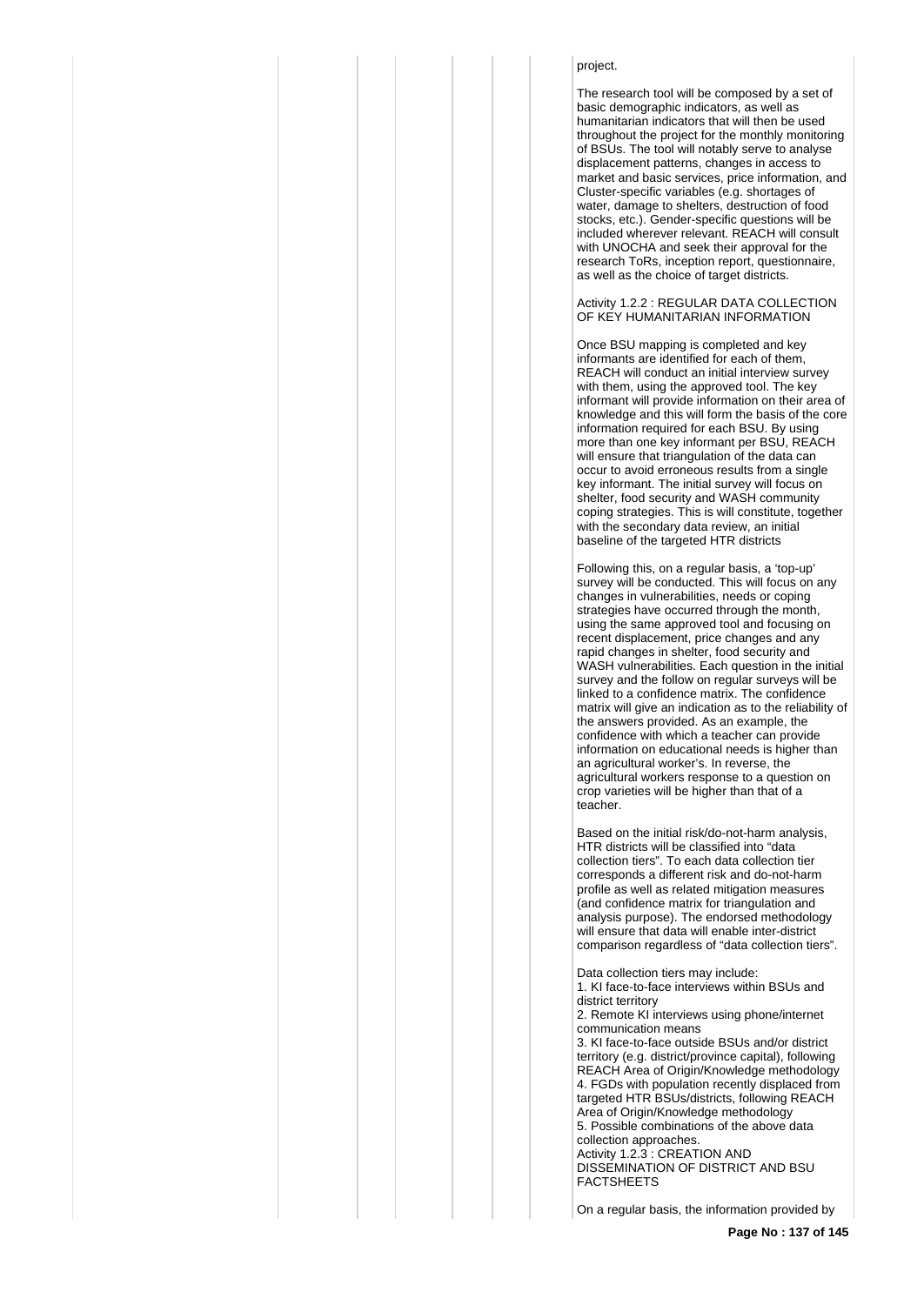the key informants (following triangulation to remove any inconsistencies) will be presented in an individual factsheet, one per each district. Initial factsheet drafts will be presented to organizations involved in the development of the methodology (OCHA, HAG and clusters). As part of the HTRA, REACH will produce factsheets at both district and BSU levels, which is a unit below the district level and above the village level. Producing factsheets at the village level would likely be too restrictive with a risk of not yielding statistically significant data. The BSU level study will allow REACH to strike a balance between these two levels

The production of these factsheets will be timeconsuming and complex due to the nature of the districts. Therefore, REACH proposes to roll out data collection across the targeted districts, increasing the number of districts per month, starting with an initial batch of 10 districts, increasing by 10 each month, until at least 30 are mapped and have key informant networks in place. If possible, based on security conditions and available resources, REACH will extend the coverage to all 45 districts.

REACH will therefore produce: - at least 30 baseline district factsheets by the end of the third month - at least 30 districts update factsheets by the end of the project

It is not possible at the moment to evaluate the number of BSU factsheets to be produced, because this will depend on the mapping of BSU that will be performed as part of the above activity.

As part of the ToR development a clear dissemination plan will be created that will highlight the appropriate (due to the sensitive nature of the data) platforms at which to present the monthly findings, as well as a list of contacts that will receive the factsheet. The mailing list held by OCHA may be used to further disseminate these products. Activity 1.2.4 : CONSOLIDATION AND DISSEMINATION OF AN ASSESSMENT REPORT

Prior to drafting the HTRA report, an overview of key assessment findings and a clean assessment dataset will be shared with the steering committee.

A report, covering the context, methodology and longitudinal findings of the HTRA will be produced. This will provide a snapshot of the complete findings recorded during the first six months of the action (including changes and trends observed over the course of the action, highlighting districts showing highest vulnerabilities per type), as well as recommendations for appropriate interventions, the key characteristics of the district and BSUs identified within the districts. A final round of presentations will be held in the seventh month of the project.

In coordination with UNOCHA and the relevant Clusters, wherever possible and based on the findings of the assessments, REACH will develop advocacy papers that can be used as part of advocacy endeavours directed towards the government and international donors, supporting the prioritization of aid in line with assessment results.

Activity 2.1.1 : SECONDARY DATA REVIEW

In the early stages of the project, an extensive secondary data review of Protection vulnerabilities within Afghanistan will be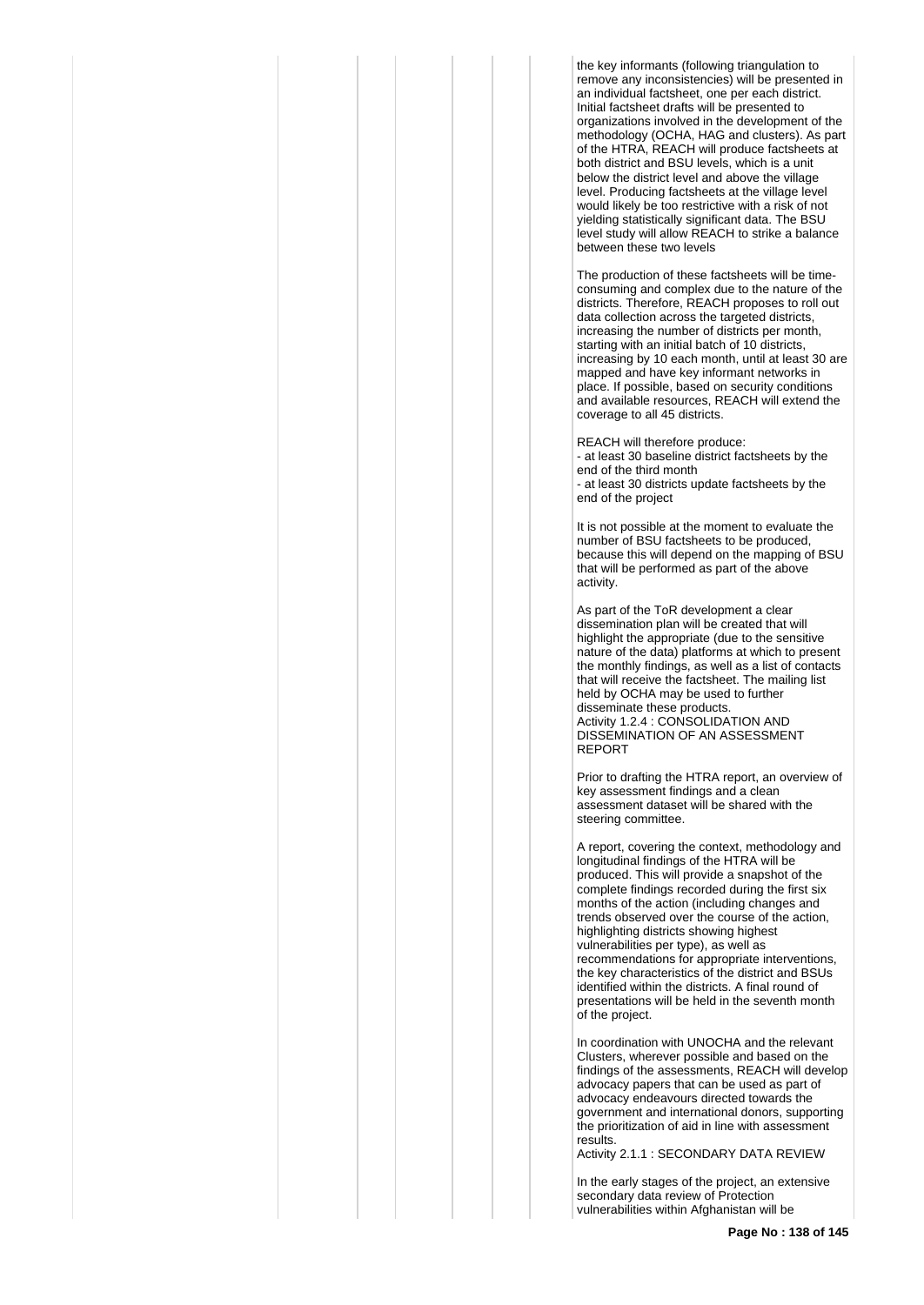conducted to understand the key previous studies and datasets available, particularly regarding displaced populations. This approach will serve to streamline this assessment into previous work, and to outline the primary protection concerns and key gaps in existing data to avoid repetition of research and highlight main areas of use and feasibility of the study.

For the purposes of this review, REACH will engage key aid actors (UN agencies, international and national NGOs), particularly those reporting to the APC, and other aid stakeholders. These will include the Government of Afghanistan and relevant local authorities, as well as the other clusters, the ICCT, and the Assessment Working Group, both at the capital and regional levels.

Activity 2.1.2 : TERMS OF REFERENCE AND TOOL DEVELOPMENT FOR THE PADP HOUSEHOLD-LEVEL SURVEY

Research ToRs will be produced in close collaboration with the APC and UNOCHA, aimed at addressing the key needs of the Cluster and other partners whilst considering the limitations of data collection in Afghanistan. These ToRs will include the thematic scope and broad research questions of the project, as well as its methodology and the dissemination plan. The ToRs will be reviewed by the GiHA task force and the GBV working group prior to their endorsement. The ToRs will then be publicly released and presented at appropriate platforms (HCAWG, IMWG etc).

The displaced population (all IDPs groups, returnees and refugees) household-level survey proposed under this outcome will focus primarily on Protection needs. The survey may also seek to collect information on other related critical needs, such as livelihoods, food security, shelter, WASH, health, etc. REACH will particularly seek to identify needs and vulnerabilities associated with age, disabilities, etc., in line with recommendations from the APC and the Gender in Humanitarian Action working group. The assessment may notably examine access to basic / protection services (including possible discriminations), employment patterns, livelihood coping strategies, prevalence of child labour and underage marriage, as well as any other area that may be identified as relevant by the APC and relevant partners.

A set of indicators followed by a closed-question questionnaire will be developed in close coordination with the APC and other partners to provide maximum relevant data on protection needs and vulnerabilities of different displaced population groups. REACH will consult with UNOCHA and seek their approval for the research ToRs, inception report, questionnaire, as well as the choice of target assessment areas.

Activity 2.1.3 : QUANTITATIVE SURVEY OF DISPLACED HOUSEHOLDS

In order to capture full nationwide data on displaced population protection concerns, a quantitative household-level survey assessment will be implemented. These household surveys will be collected in a way that allows for comparison of final results between the five regions of Afghanistan (Central, Southern, Eastern, Northern, and Western), providing a nationwide coverage.

REACH will aim to interview approximately 1,694 displaced households per region. An estimated total of 9,625 interviews will be conducted. Randomized cluster sampling will be used to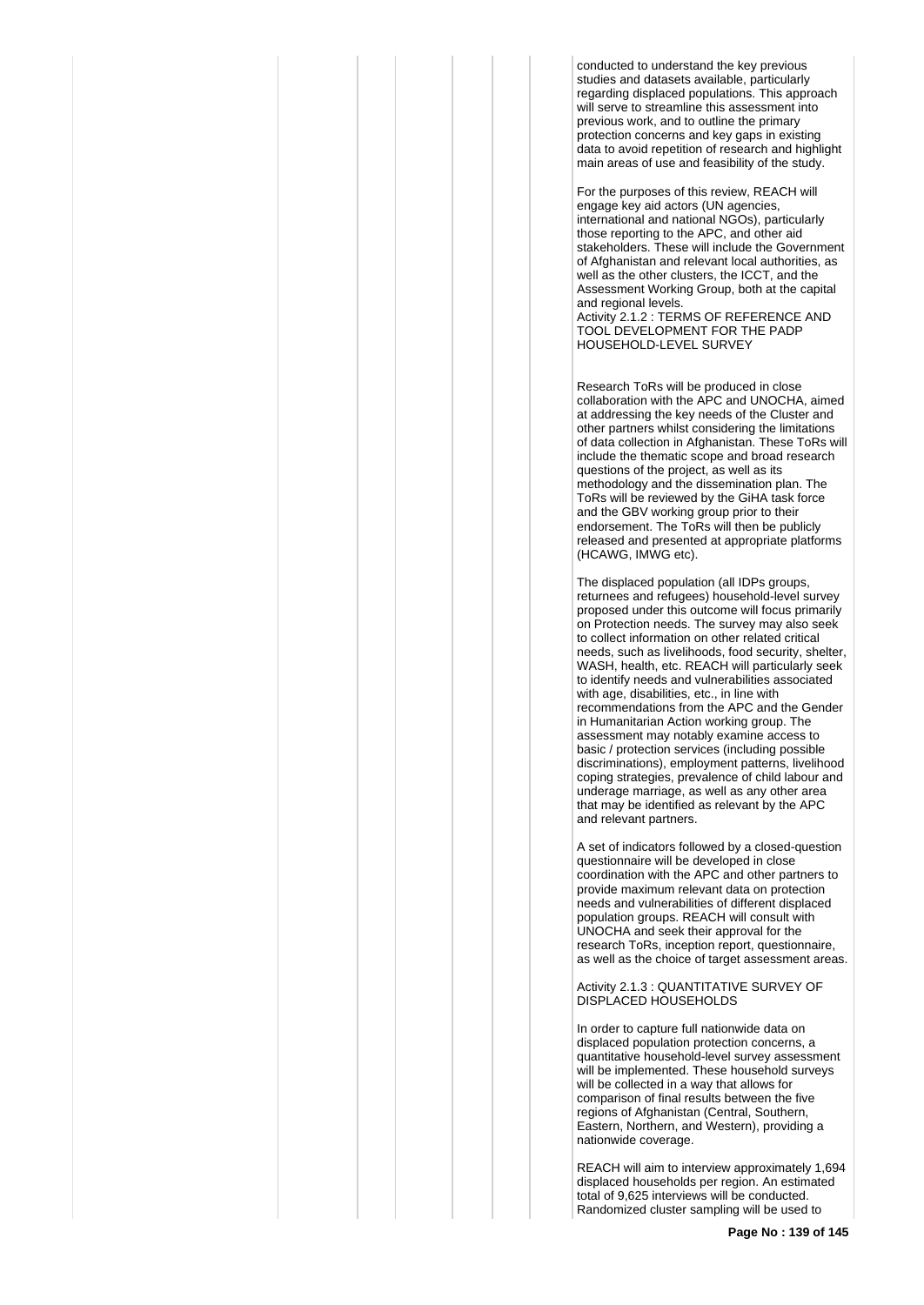select areas targeted for the assessment in each region. The exact target number of households will be determined by the total number of populations on each area, and may be adjusted depending on local access conditions. REACH will aim to reach a proportion of female headed households amongst respondents equivalent to the proportion of female-headed households among displaced population groups. REACH's sampling strategy will enable to make comparisons between regions including comparisons of displacement groups (different types of IDPs, returnees, refugees), and to allow comparisons between male and female-headed households at the national level. This approach will facilitative sufficient disaggregation during analysis to highlight key population groups of particular vulnerability, helping to inform the APC of the characteristics of potential target communities and beneficiaries. With the objective of enabling the generalization of findings, REACH will use a 95% level of confidence and a 5% margin of error at the regional level.

As much as possible, REACH will use both male and female enumerators to ensure that sexdisaggregated data is collected and that women's specific needs and vulnerabilities are identified. Data collection will be conducted using Kobo toolbox, with data collected on smartphones; beneficial for enumerators' safety, efficient data collection and timely data analysis. All enumerators will be fully trained in the tool and its delivery prior to their deployment in the field. If data collection cannot be performed due to access issues, local organizations will be approached to help in data collection.

Regular progress updates on data collection will be provided to the donor and the ICCT. Where relevant, sensitive protection information will be passed to the APC, in order to support interventions and planning. If agencies request the raw data containing household identifiers, then the sensitive name/contact details will be removed and replaced with a unique key so that the identifier information can be restored at a later date, based on the respect of protection standards.

Activity 2.1.4 : COMPILATION AND DISSEMINATION OF AN ASSESSMENT REPORT

REACH will take charge of data entry (where necessary), data cleaning, and data analysis. The quantitative analysis will be inclusive of all relevant disaggregation. This will outline key differences between displaced population groups, helping targeted assistance by the APC and other relevant partners. A clean dataset will be publicly released. This dataset, along with preliminary findings of data analysis will be presented during a workshop with all relevant partners. Feedback from this workshop will help guide the creation of the report, and its recommendations for further programming.

As such, the main report will be drafted to encompass the research questions outlined in the endorsed and published ToRs. The report draft will be shared with the APC and once reviewed and endorsed, released publicly. A dissemination plan, as developed in the ToRs, will be followed, presenting the report and the results at appropriate platforms (ICCT, HCAWG, IMWG, HCT).

In coordination with UNOCHA, the APC and its sub-clusters, wherever possible and based on the findings of the assessments, REACH will develop advocacy papers that can be used as part of advocacy endeavours directed towards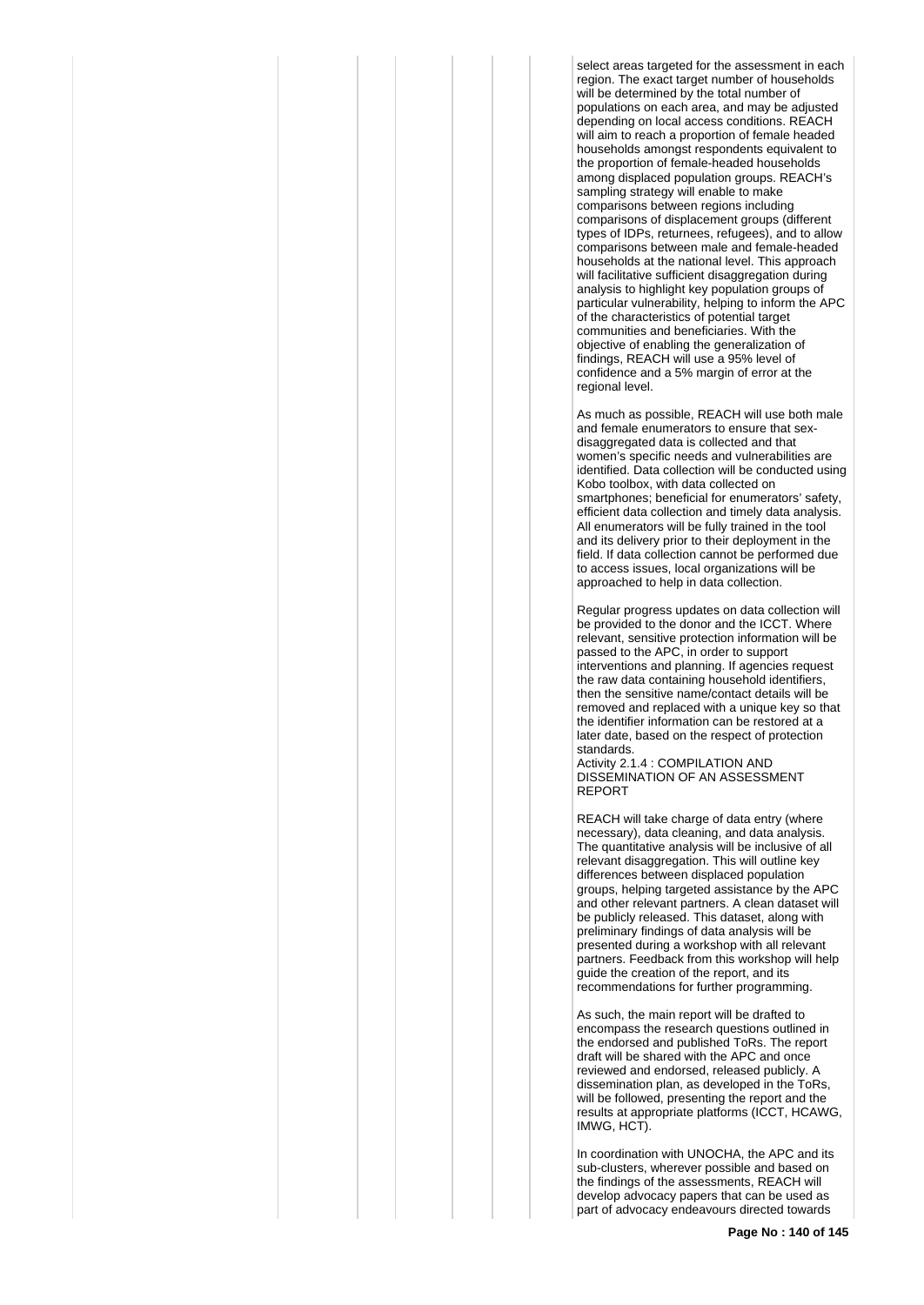the government and international donors, supporting the prioritization of aid in line with assessment results. Activity 3.1.1 : SECONDARY DATA REVIEW

In the early stages of the project, REACH will conduct a secondary data review. As mentioned above, the issue of fragmented families and their specific vulnerabilities has never been studied per se in Afghanistan, and REACH therefore expects that limited sources will be available and / or directly relevant to the proposed assessment. REACH will therefore rely on a review of existing academic literature, as well as of similar assessments that may have been conducted in other countries. In particular, REACH will closely analyse the approach and methodology of the above mentioned 'Mixed Migrations Platform' study in which it took part, as it will provide indications regarding 'left behind' households.

This initial secondary data review of separated families will be used to shape the broader understanding of priority research areas in this field. Discussions with relevant partners in collaboration with this secondary data review and research questions of the project will then be used to shape the indicators and consequential questionnaire produced for this assessment. Activity 3.1.2 : TERMS OF REFERENCE AND TOOL DEVELOPMENT FOR HOUSEHOLD-LEVEL SURVEY

Based on the findings of the secondary data review, REACH will design a household-level tool in close collaboration with the APC and other interested parties, that will serve as basis for the household-level survey to be launched in Kabul (Central region), Mazar-i-Sharif (Northern region), Kandahar (Southern region), Herat (Western region) and Jalalabad (Eastern region).

As per its standard practices, REACH will liaise with the above mentioned actors on the data collection tools and analysis framework to strengthen assessment ownership from key stakeholders, and consider gender and protection imperatives to develop methodologies appropriate for the target population. The assessment will notably examine reasons for separation, length of this separation, physical distance between the household and its head (and associated modes of transport and costs), family composition, displacement patterns, and a socio-economic profile.

The research ToRs will include the indicators to be used, the assessment methodology and the dissemination plan, and will be reviewed by the Gender in Humanitarian Action working group. The ToRs will be endorsed by the APC and UNOCHA. REACH will consult with UNOCHA and seek their approval for the research ToRs, inception report, questionnaire, as well as the confirmation of target assessment locations. These will then be presented to the ICCT and the Assessment Working Group. These ToRs will then be publicly released and presented at appropriate platforms (HCAWG, IMWG, etc.). Activity 3.1.3 : QUALITATIVE SURVEY OF FRAGMENTED FAMILIES

A qualitative assessment will be undertaken, with two primary objectives. Firstly, the study will identify the dominant demographic characteristics of vulnerable fragmented families, leading to the defining of vulnerable and nonvulnerable categorized family groups. Secondly, the assessment will seek to recognize and outline the primary needs and vulnerabilities of each of these groups.

The proposed research methodology consists of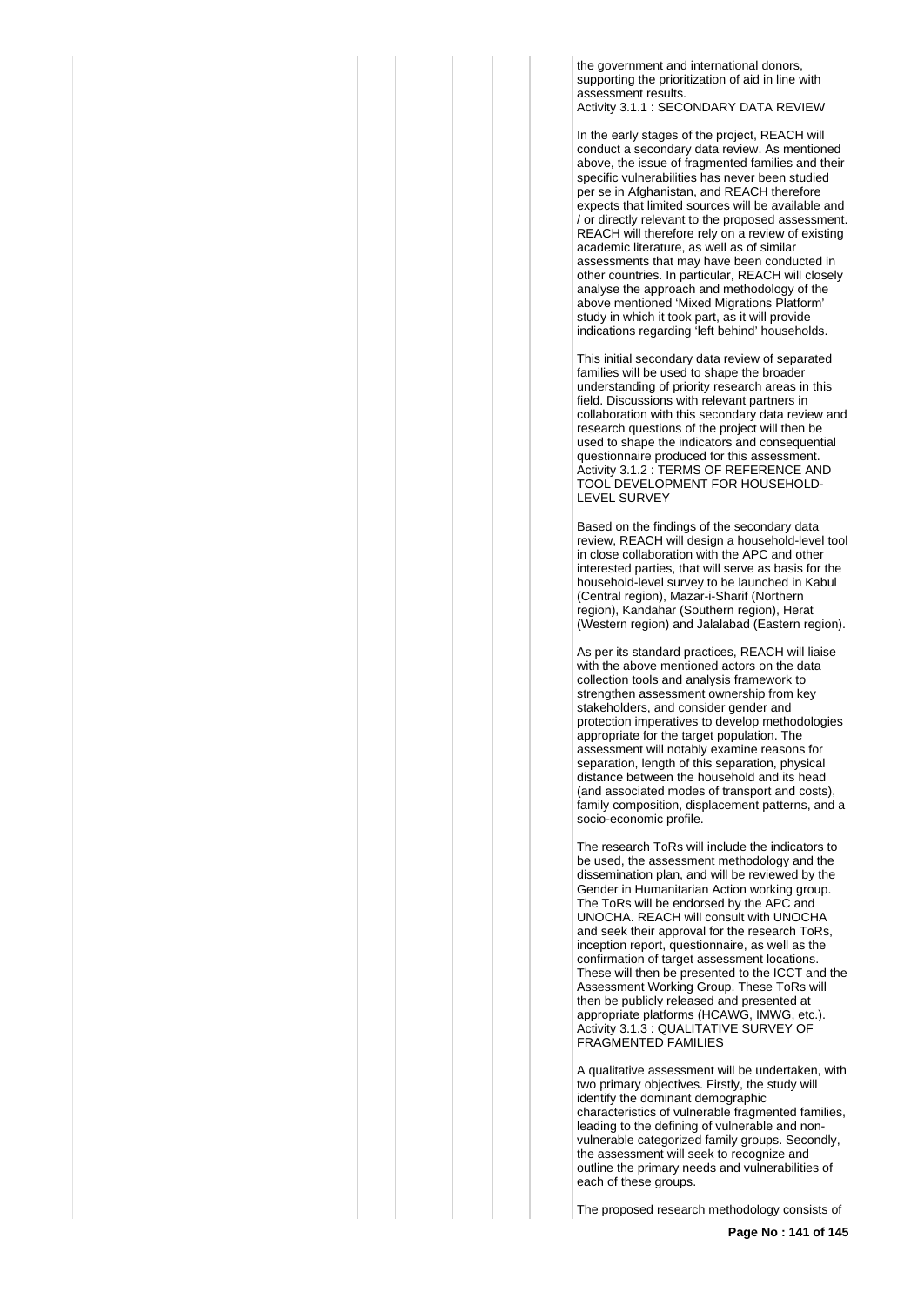Key Informant Interviews (KIIs). Each Key Informant will be a representative of the family left behind. Ideally, this respondent would be the wife of a separated male household head, although flexibility in this will accommodate cultural concerns and other limitations, likely resulting in many boys of the household acting as lead discussant. Participants will be sought by exploring urban communication networks, ultimately snowballing outwards to include a variety of perspectives. These perspectives will include varied typologies, displacement groups and socio-economic backgrounds. The broad scope of eligibility criteria will reduce purposive sampling bias, and facilitate reliable comparisons between vulnerable and non-vulnerable fragmented families, allowing for the needs of vulnerable families to be clearly defined.

The survey will consist of semi-structured interviews, targeting an estimated 70 households (approximately 14 per target location / region). Whenever possible, random sampling will be used to select the households to be interviewed. The target number of households may be adjusted depending on local access conditions. REACH will only target single-family households.

As much as possible, REACH will use female enumerators to ensure that the specific views of women are captured. REACH will also seek to identify needs and vulnerabilities associated with age, disabilities, etc., in line with recommendations from the Protection cluster and the Gender in Humanitarian Action task force. All enumerators will be fully trained in the tool and its delivery prior to their deployment in the field, particularly on how to conduct semi-structured, qualitative interviews.

Regular progress updates on data collection will be provided to the donor, the APC and the ICCT. Where relevant, sensitive protection information will be passed to the APC, in order to support interventions and planning. Should agencies request the raw data containing household identifiers, then the sensitive name/contact details will be removed and replaced with a unique key so that the identifier information can be restored at a later date, based on the respect of protection standards.

Activity 3.1.4 : COMPILATION AND DISSEMINATION OF AN ASSESSMENT REPORT

Following data collection, a qualitative analysis of the gathered data will take place. To ensure that the APC and interested parties are involved throughout the project, an initial preliminary findings workshop will take place. This workshop will discuss the broad thematic areas identified through both analytical framework and emergent theme analysis. Feedback from this workshop will help guide the creation of the report, and the recommendations contained within.

Following the workshop, a report will be drafted covering the key research questions developed in the ToRs. The report draft will be shared with the APC and once reviewed and endorsed, released publicly. The dissemination plan developed in the ToRs will be followed, presenting the report and the results at appropriate platforms (ICCT, HCAWG, IMWG, HCT). Ultimately, the report and associated discussions will enable the humanitarian community to refine their understanding of fragmented families, and of those amongst them who show humanitarian vulnerabilities.

In coordination with UNOCHA, the APC and its sub-clusters, wherever possible and based on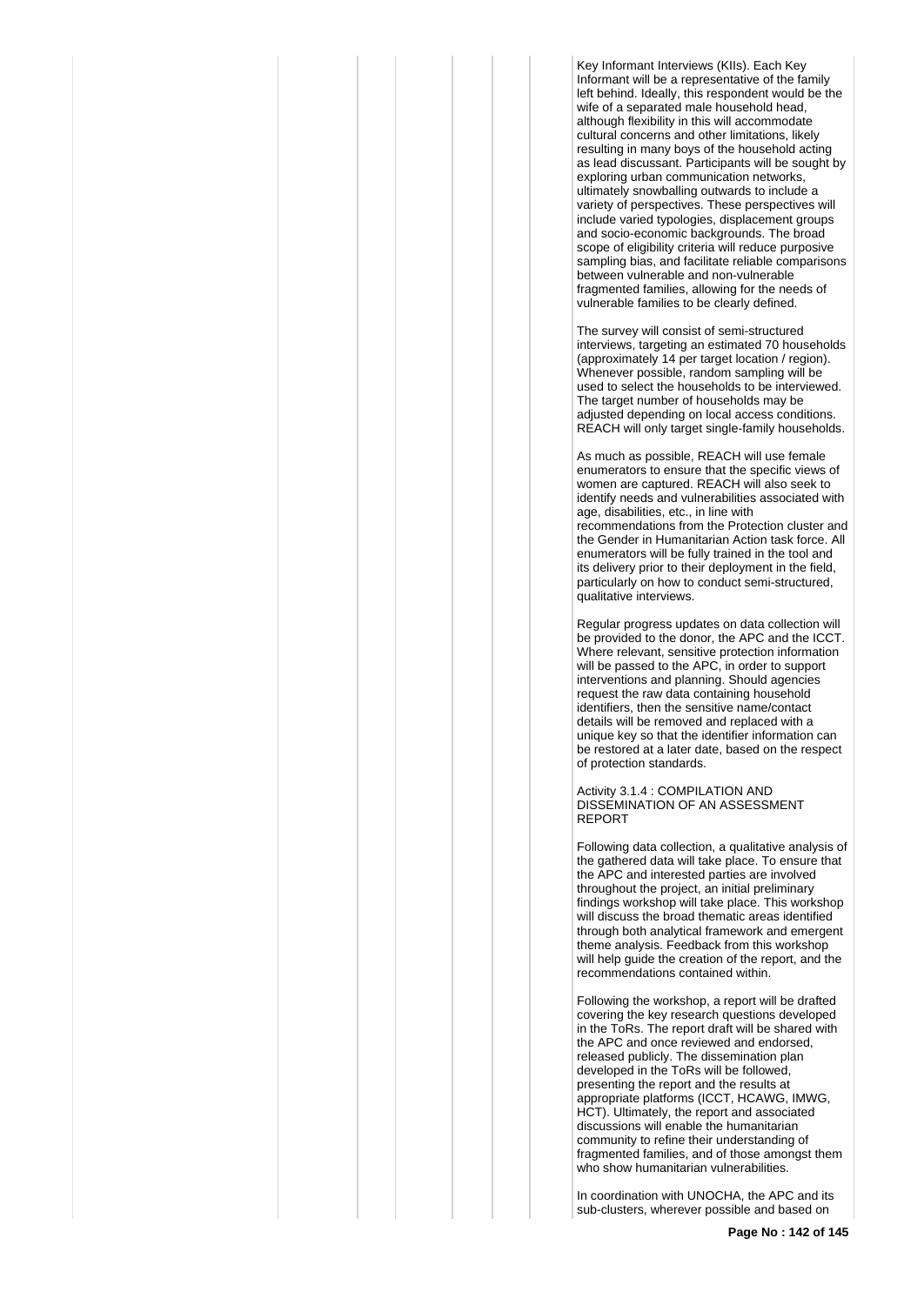|               |                |   | the findings of the assessments, REACH will<br>develop advocacy papers that can be used as<br>part of advocacy endeavours directed towards<br>the government and international donors,<br>supporting the prioritization of aid in line with<br>assessment results                                                                                                                                                                                                                                                                                                                                                                                                                                                                                                                                                                                                                                                                                                                                                                                                                                                   |
|---------------|----------------|---|---------------------------------------------------------------------------------------------------------------------------------------------------------------------------------------------------------------------------------------------------------------------------------------------------------------------------------------------------------------------------------------------------------------------------------------------------------------------------------------------------------------------------------------------------------------------------------------------------------------------------------------------------------------------------------------------------------------------------------------------------------------------------------------------------------------------------------------------------------------------------------------------------------------------------------------------------------------------------------------------------------------------------------------------------------------------------------------------------------------------|
| <b>Nimroz</b> | $\overline{2}$ | 1 | 1 Activity 2.1.1 : SECONDARY DATA REVIEW<br>In the early stages of the project, an extensive<br>secondary data review of Protection<br>vulnerabilities within Afghanistan will be<br>conducted to understand the key previous<br>studies and datasets available, particularly<br>regarding displaced populations. This approach<br>will serve to streamline this assessment into<br>previous work, and to outline the primary<br>protection concerns and key gaps in existing<br>data to avoid repetition of research and highlight<br>main areas of use and feasibility of the study.<br>For the purposes of this review, REACH will<br>engage key aid actors (UN agencies,<br>international and national NGOs), particularly<br>those reporting to the APC, and other aid<br>stakeholders. These will include the Government<br>of Afghanistan and relevant local authorities, as<br>well as the other clusters, the ICCT, and the<br>Assessment Working Group, both at the capital<br>and regional levels.<br>Activity 2.1.2 : TERMS OF REFERENCE AND<br>TOOL DEVELOPMENT FOR THE PADP<br>HOUSEHOLD-LEVEL SURVEY |
|               |                |   | Research ToRs will be produced in close<br>collaboration with the APC and UNOCHA, aimed<br>at addressing the key needs of the Cluster and<br>other partners whilst considering the limitations<br>of data collection in Afghanistan. These ToRs will<br>include the thematic scope and broad research<br>questions of the project, as well as its<br>methodology and the dissemination plan. The<br>ToRs will be reviewed by the GiHA task force<br>and the GBV working group prior to their<br>endorsement. The ToRs will then be publicly<br>released and presented at appropriate platforms<br>(HCAWG, IMWG etc).                                                                                                                                                                                                                                                                                                                                                                                                                                                                                                |
|               |                |   | The displaced population (all IDPs groups,<br>returnees and refugees) household-level survey<br>proposed under this outcome will focus primarily<br>on Protection needs. The survey may also seek<br>to collect information on other related critical<br>needs, such as livelihoods, food security, shelter,<br>WASH, health, etc. REACH will particularly seek<br>to identify needs and vulnerabilities associated<br>with age, disabilities, etc., in line with<br>recommendations from the APC and the Gender<br>in Humanitarian Action working group. The<br>assessment may notably examine access to<br>basic / protection services (including possible<br>discriminations), employment patterns, livelihood<br>coping strategies, prevalence of child labour and<br>underage marriage, as well as any other area<br>that may be identified as relevant by the APC<br>and relevant partners.                                                                                                                                                                                                                   |
|               |                |   | A set of indicators followed by a closed-question<br>questionnaire will be developed in close<br>coordination with the APC and other partners to<br>provide maximum relevant data on protection<br>needs and vulnerabilities of different displaced<br>population groups. REACH will consult with<br>UNOCHA and seek their approval for the<br>research ToRs, inception report, questionnaire,<br>as well as the choice of target assessment areas.<br>Activity 2.1.3 : QUANTITATIVE SURVEY OF<br><b>DISPLACED HOUSEHOLDS</b><br>In order to capture full nationwide data on<br>displaced population protection concerns, a                                                                                                                                                                                                                                                                                                                                                                                                                                                                                         |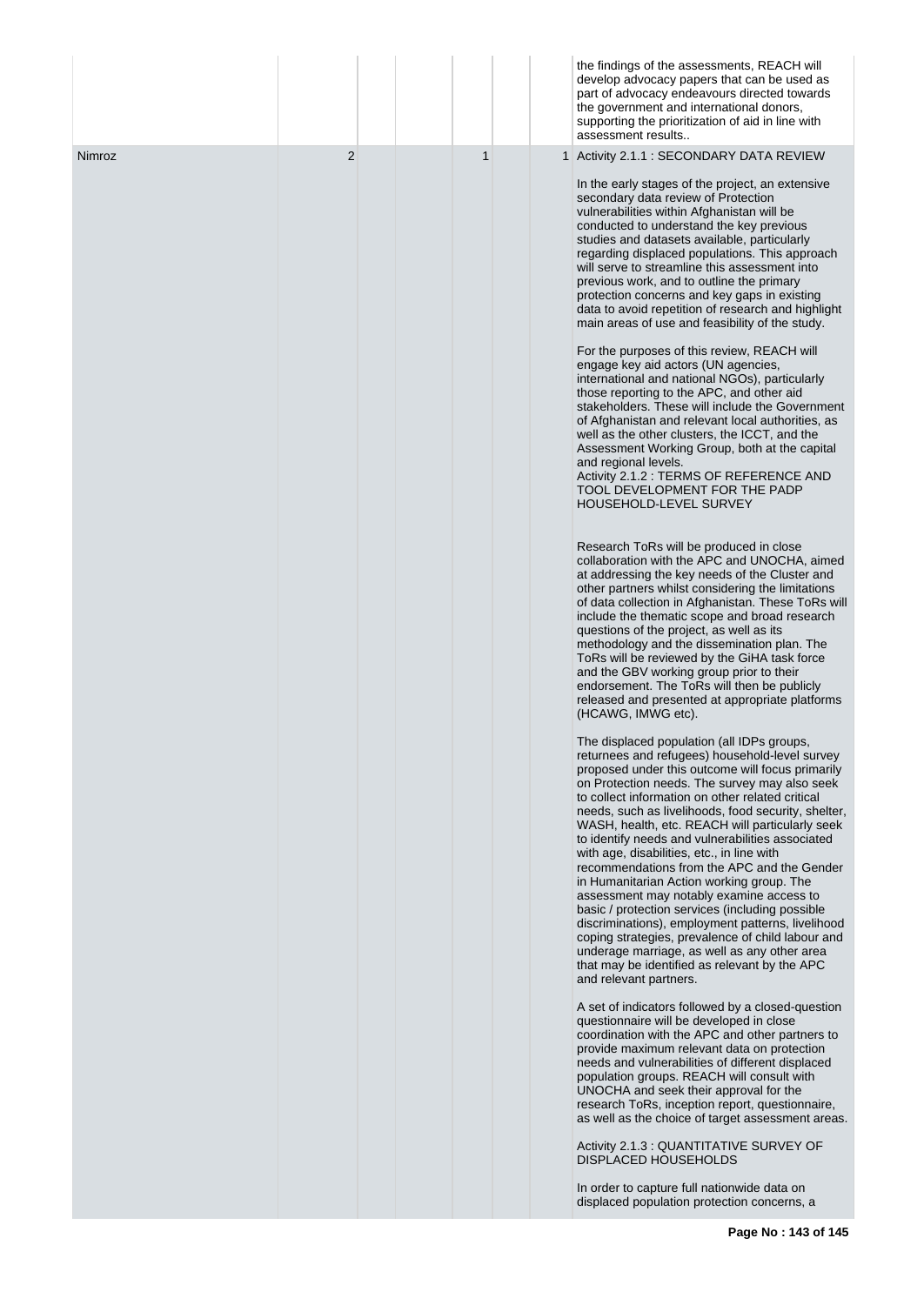quantitative household-level survey assessment will be implemented. These household surveys will be collected in a way that allows for comparison of final results between the five regions of Afghanistan (Central, Southern, Eastern, Northern, and Western), providing a nationwide coverage.

REACH will aim to interview approximately 1,694 displaced households per region. An estimated total of 9,625 interviews will be conducted. Randomized cluster sampling will be used to select areas targeted for the assessment in each region. The exact target number of households will be determined by the total number of populations on each area, and may be adjusted depending on local access conditions. REACH will aim to reach a proportion of female headed households amongst respondents equivalent to the proportion of female-headed households among displaced population groups. REACH's sampling strategy will enable to make comparisons between regions including comparisons of displacement groups (different types of IDPs, returnees, refugees), and to allow comparisons between male and female-headed households at the national level. This approach will facilitative sufficient disaggregation during analysis to highlight key population groups of particular vulnerability, helping to inform the APC of the characteristics of potential target communities and beneficiaries. With the objective of enabling the generalization of findings, REACH will use a 95% level of confidence and a 5% margin of error at the regional level.

As much as possible, REACH will use both male and female enumerators to ensure that sexdisaggregated data is collected and that women's specific needs and vulnerabilities are identified. Data collection will be conducted using Kobo toolbox, with data collected on smartphones; beneficial for enumerators' safety, efficient data collection and timely data analysis. All enumerators will be fully trained in the tool and its delivery prior to their deployment in the field. If data collection cannot be performed due to access issues, local organizations will be approached to help in data collection.

Regular progress updates on data collection will be provided to the donor and the ICCT. Where relevant, sensitive protection information will be passed to the APC, in order to support interventions and planning. If agencies request the raw data containing household identifiers, then the sensitive name/contact details will be removed and replaced with a unique key so that the identifier information can be restored at a later date, based on the respect of protection standards.

Activity 2.1.4 : COMPILATION AND DISSEMINATION OF AN ASSESSMENT REPORT

REACH will take charge of data entry (where necessary), data cleaning, and data analysis. The quantitative analysis will be inclusive of all relevant disaggregation. This will outline key differences between displaced population groups, helping targeted assistance by the APC and other relevant partners. A clean dataset will be publicly released. This dataset, along with preliminary findings of data analysis will be presented during a workshop with all relevant partners. Feedback from this workshop will help guide the creation of the report, and its recommendations for further programming.

As such, the main report will be drafted to encompass the research questions outlined in the endorsed and published ToRs. The report